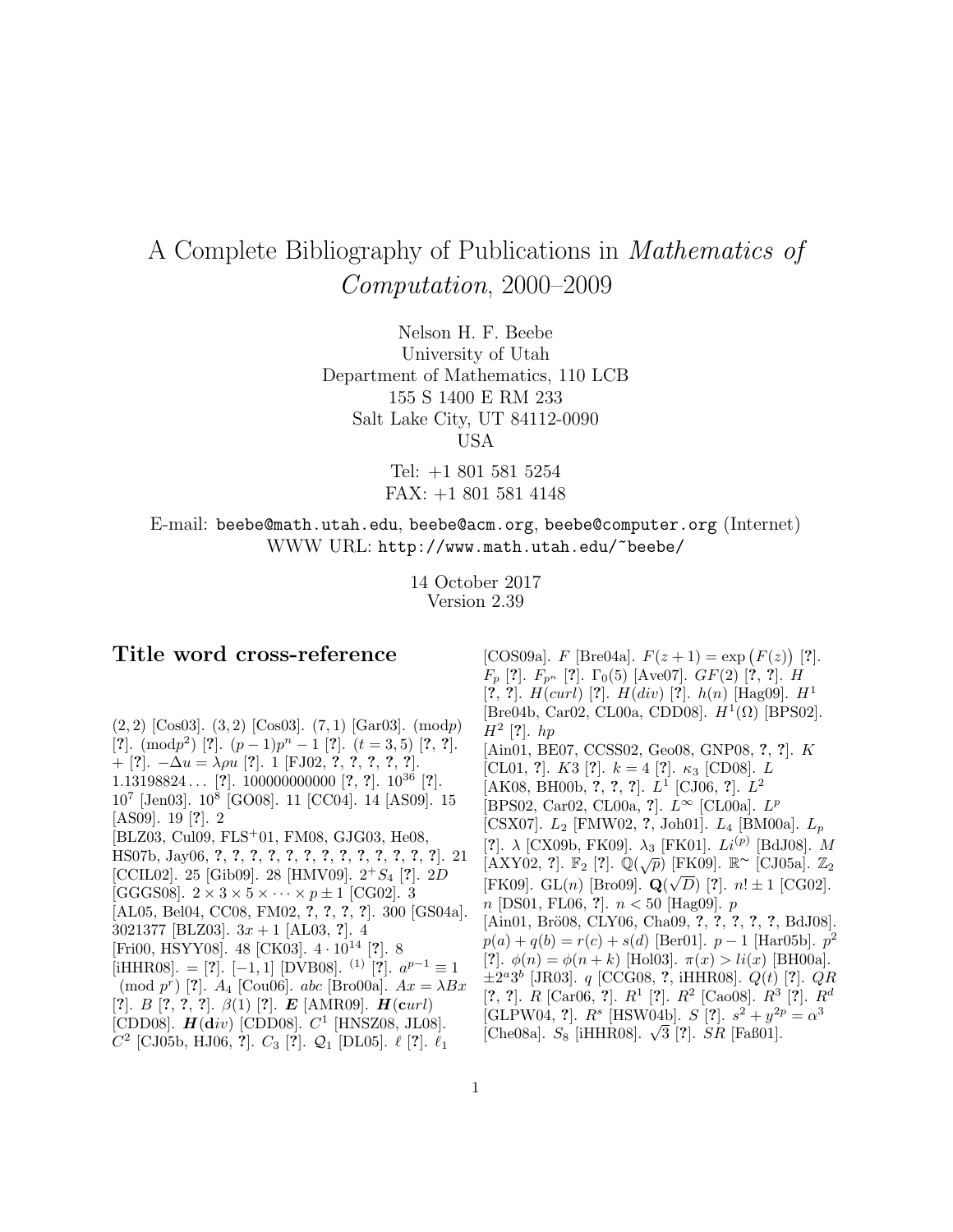$\sum_{p|N} \frac{1}{p} + \frac{1}{N} = 1$  [BJM00]. t [?, ?].  $\theta$  [?].  $\theta(x; k, l)$ [Dus02]. <sup>V</sup> [Bre02, Bre04a, DGTZ07a]. <sup>w</sup> [**?**]. <sup>W</sup>−<sup>1</sup> <sup>∞</sup> [Dem07c]. x [BH00a, Dus02].  $X + A^*X^{-1}A = Q$ [**?**].  $X - A^*X^{-1}A = Q$  [**?**].  $x^2 - Dy^2 = \pm N$  [**?**].  $x^2 - F_{3n}/2$  [?].  $x^3 + y^3 + 2z^3 = n$  [?].  $x^4 + 2y^4 = z^4 + 4w^4$  [EJ06].  $x^6 + y^6 = a^6 + b^6 + c^6 + d^6 + e^6$  [?].  $x^m - 2^n$  [?].  $\xi^{(2n)}(1/2)$  [Cof09].  $X \pm A^* X^{-1} A = I$  [IHU05].  $y = x^2$  [Cam04].  $y^2 = 1^k + 2^k + \cdots + x^k$  [JPW03].  $y^2 = x(x + 2^a p^b)(x - 2^a p^b)$  [DP06].  $Y^2 = X^3 \pm p^k X$ [Dra06]. YE(7) [HK00]. Z [DM09a, **?**]. Z/(2Z) [ACP04]. Z<sup>m</sup> [BDMM01]. ζ(1 + it) [**?**]. ζ(12 + it) [**?**].  $Z \times aZ^n$  [**?**].  $|x^3 - y^2|$  [CHS09].

**-** [Ain01, CDD08]. **-adic** [BdJ08, Br¨o08, **?**]. **-algorithm** [**?**]. **-approximation** [Joh01]. **-based** [AMR09]. **-bridge** [HS07b]. **-class** [**?**]. **-conjecture** [Bro00a]. **-convergence** [**?**]. **-cube** [HSYY08]. **-cusp** [Ave07]. **-cycle** [DGTZ07a, iHHR08, Bre02, Bre04a]. **-cycles** [**?**]. **-cyclic** [GG01]. **-D** [CC08, **?**, **?**]. **-discrepancy** [FMW02]. **-element** [**?**]. **-error** [**?**]. **-estimate** [**?**]. **-extension** [FK09]. **-finite** [Ain01, BE07, Geo08]. **-functions** [BH00b, Car06, **?**, **?**, **?**]. **-generic** [iHHR08]. **-Gosper** [CCG08]. **-invariant** [FK09]. **-invariants** [FK01]. **-Laplacian** [CLY06]. **-local** [GNP08, **?**]. **-logarithms** [**?**]. **-matrices** [CX09b]. **-matrix** [AXY02, **?**]. **-nomials** [**?**, **?**]. **-norm** [COS09a, CSX07]. **-numbers** [DM09a]. **-optimal** [CL01, **?**]. **-part** [**?**]. **-plane** [**?**]. **-polytopes** [**?**]. **-power** [**?**]. **-projection** [Car02]. **-projector** [**?**]. **-range** [**?**]. **-rank** [Bel04]. **-service** [BdJ08]. **-shaped** [AK08]. **-simple** [**?**]. **-splines** [**?**, CJ05b]. **-stability** [Car02]. **-strong** [**?**]. **-surfaces** [**?**]. **-Sylow** [**?**]. **-torsion** [Cul09]. **-units** [Cha09, **?**]. **-version** [CCSS02, **?**]. **-widths** [FL06].

**1** [HSWW01]. **10-moment** [Ber06]. **1D** [Bos04].

**2d** [**?**].

**a-posteriori** [**?**]. **A-priori** [**?**, **?**]. **Abel** [CCG08]. **abelian** [ASwaAbJC05, BJA04, BS05b, CK03, Cul09, Hak09, **?**, **?**, Bru04]. **absolute** [**?**]. **absolutely** [**?**]. **Absorbing** [GH05, AMR04, **?**, **?**]. **abundance** [BB01b]. **accessibility** [EH09]. **accuracy** [CLSS03, GM05, **?**]. **Accurate** [AXY02, DK06, JV05, Has06]. **achieve** [**?**]. **acoustic** [BP07c]. **acting** [**?**]. **action** [**?**]. **actions** [EO03, HR08]. **acute** [**?**]. **adaptations** [CD05]. **adapted** [**?**]. **adaption** [**?**]. **Adaptive** [BM00b, CDD01, DHS07, HS01, **?**, **?**, CH06, CF04, CC08, CHX09, CKMP03, GHS07, HMGR00, **?**, **?**, **?**, **?**]. **adaptivity** [**?**]. **Addendum** [**?**]. **addition** [**?**]. **additive** [BW00, BCC06, **?**]. **adic** [BdJ08, Br¨o08, **?**]. **adjacent** [**?**]. **admissible** [CJ01, DGK05]. **advection** [BE07, **?**, **?**]. **advection-diffusion** [BE07, **?**]. **advection-diffusion-reaction** [**?**]. **affine** [Bos03]. **AG** [CF02]. **Airy** [GST01]. **Aitken** [Ale03]. **algebra** [CI00, Coh00, **?**, **?**, Coh02, **?**]. **Algebraic** [BS04, CdSF09, FR05, ABP06, Bro00a, Coh00, Dre03, Eld02, Fla09, GP08b, Jay06, JC05, **?**, **?**, **?**, **?**, **?**, **?**, **?**]. **algebraic-geometric** [GP08b]. **algebras** [Bos03, **?**]. **algorithm** [All04, BdJ08, Bre02, BLZ03, Brö08, CHS09, CF04, DM08, DK02, FG04, Faß01, FHR03, GLPW04, GM07, JL01, **?**, **?**, **?**, **?**, **?**, **?**, **?**, **?**, **?**, **?**, **?**, **?**, iTiY09, **?**, **?**, **?**, **?**, CCG08]. **algorithmic** [Coh02, **?**, **?**, Cer07]. **Algorithms** [GM05, GL05, BS04, BMSS08, BPV00a, Bre04a, DKPS05, Els01, FMTW06, GP06a, GW06, HW02, Hol02, Hol04, **?**, **?**, **?**, **?**, **?**, **?**, **?**, **?**, **?**, **?**, **?**, **?**, **?**, **?**, **?**, **?**]. **alloys** [**?**]. **Almost** [**?**, **?**]. **alphabets** [GP08b]. **alternating** [CPTZ04, G¨ob02, **?**]. **alternative** [JL01]. **amicable** [BB01b, BBvS03, Cos03, Gar03]. **Analysis** [BR02, BP07c, BP08, CD03a, Fao09, FP04, FHL07, HP02, HP03, Hip03, HS09b, **?**, **?**, **?**, **?**, **?**, **?**, **?**, **?**, **?**, **?**, BS04, BKP08, BBM05, BLR05, BCL08, CH08, CJ06, CG05, CHLS02, DD09, FL09, FS05, FV03, GS06b, Gav07, Gir05, GSY08, Hol04, JS01, **?**, **?**, **?**, **?**, **?**, **?**, **?**, **?**, **?**, **?**, **?**, **?**, **?**, **?**, **?**, **?**, **?**, **?**, **?**, **?**, FNP00, **?**, **?**, **?**]. **analytic** [ASwaAbJC05, DS01, HN00, **?**, **?**, **?**, **?**, **?**]. **Analyzing** [**?**]. **angular** [**?**]. **anisotropic** [BZ01, Cao08, CSX07, DL05, **?**]. **Ankeny** [**?**, **?**]. **anomalous** [GLV00]. **Anti** [**?**, Bri07]. **anti-cyclotomic** [Bri07]. **Anti-Szego** [**?**]. **any** [**?**]. **apolar** [**?**]. **Apostol** [**?**]. **Applicability** [**?**]. **application** [BGH09, BPV00b, DFG<sup>+</sup>04, DIM08, DL07, **?**, **?**, **?**, **?**]. **Applications**

[CD05, Ain01, BB01a, CF02, CX09b, Con05,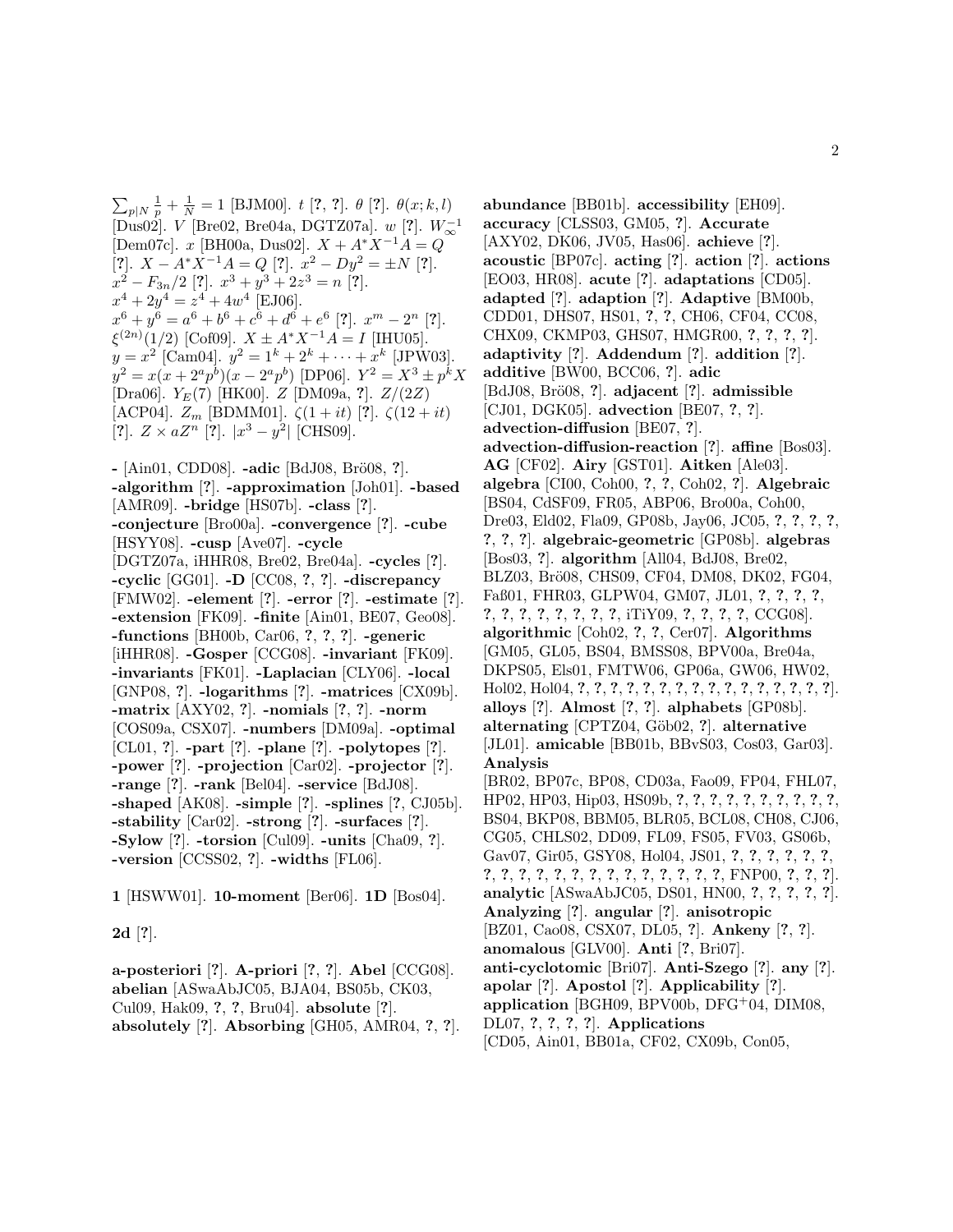DMGVJP05, DMGVPR06, Geo08, **?**, **?**, **?**, **?**, **?**, **?**, **?**, **?**, **?**, **?**, CGP06, **?**, **?**, **?**, **?**, **?**]. **applied** [GMT08, Guz08, **?**, **?**]. **approach** [ASW09, CL00a, Cul09, Deu02, DS09, JPW03, **?**, **?**, **?**, **?**, **?**, **?**]. **approximants** [CTZ06, **?**]. **approximate** [BLP09, GS04c, **?**]. **Approximating** [CI00, **?**, **?**, JS01, **?**, **?**]. **Approximation** [ABF02, DVM02, DV07, GM01b, AR08, AK08, BJ07, BGN06, BKP08, BB03a, BGH09, BBG00, BP04, BKP05, BP07c, BP08, BE05, Cap00, DMGVJP05, DH01, DA05, DM02, FG06, FP04, FT00b, Fus08, GHK04, GHK05, GW06, GK09a, HB01, HR03, HMGR00, **?**, **?**, **?**, **?**, **?**, **?**, **?**, **?**, **?**, **?**, **?**, **?**, **?**, **?**, **?**, **?**, HP02, Joh01]. **Approximations** [DJ05, AL05, BO02, Bea00, Ber06, CM01, DM09b, Eng09a, FHL07, GJ00, GO09, **?**, **?**, **?**, **?**, **?**, **?**, **?**, **?**, **?**, **?**, **?**]. **arbitrarily** [BO00]. **arbitrary** [GM01b, **?**]. **argument** [Bar04, **?**]. **arguments** [**?**]. **arising** [HZ04, **?**]. **Arithmetic** [GPS02, BEFG05, Bau04, DFL<sup>+</sup>02, GL06, Joh00, **?**, **?**]. **Armijo** [**?**]. **Armijo-type** [**?**]. **Arnoldi** [**?**, **?**]. **ARPACK** [**?**]. **Artin** [**?**, **?**, Cou00, Fie01]. **assessment** [ESU02]. **associated** [BCBDGV09, DS07, Fre05, **?**]. **Asymptotic** [Cof09, Hou02, **?**, **?**, **?**, Jin06, **?**, AGH07]. **Asymptotically** [HSWW01, **?**, **?**, **?**]. **Asymptotics** [Dam04, **?**, CJ09, **?**]. **asynchronous** [**?**]. **Atkin** [JL01]. **attack** [**?**]. **Aurifeuillian** [GP06b]. **Auslander** [DK02]. **Automatic** [Gra02, **?**]. **automorphism** [CCIL02]. **automorphisms** [All04]. **Average** [Emm02, BP07b]. **averaged** [**?**]. **averaging** [BC02b, CB02, Car04, **?**]. **Avoiding** [CP02]. **axisymmetric** [CGP08, GP06a]. **baby** [**?**, **?**]. **baby-step** [**?**, **?**]. **Back** [DL07]. **Backward** [GOPT02]. **badly** [BO00, DS01]. **Baillie** [**?**]. **balance** [Gos02]. **Balanced**

[CJ05a, **?**, **?**]. **Banach** [GM05, GM07]. **band** [BES03]. **Barnes** [**?**]. **barycentric** [BC07b]. **base** [DIM08, **?**]. **based** [AMR09, Cao08, CGP06, CHV07, DJ05, GWTW08, Has06, HS07a, HNSZ08, **?**, **?**, **?**, **?**, **?**, **?**, **?**, **?**]. **bases** [BCC06, Cou06, ER07, FG06, G¨ob02, **?**, **?**, **?**, **?**, **?**]. **basis** [Buh01, **?**, **?**, **?**, **?**, **?**]. **be** [CT03, Che05b]. **behavior** [ES02b]. **behaviour** [DQR04, **?**].

**Bellman** [BJ07, **?**]. **BEM** [BS05a, **?**]. **Bernoulli** [CD07, **?**, **?**]. **Bernstein** [BD01a]. **Besov** [BBX03]. **Bessel** [**?**]. **best** [BGH09]. **between** [BMSS08, Cou00, **?**, **?**, **?**]. **B´ezout** [**?**]. **BFGS** [**?**]. **bi** [**?**]. **bi-conjugate** [**?**]. **bias** [**?**]. **bilinear** [HP02, HP03, **?**]. **Bimonotone** [Eis09]. **binary** [AB04, BZ09, FHR03, GLV00]. **Biorthogonal** [**?**, HJ02]. **Biquadratic** [BB04a]. **Birch** [ASwaAbJC05, FLS<sup>+</sup>01, GJP<sup>+</sup>09]. **birth** [FM08]. **bisection** [**?**]. **bits** [**?**]. **Bivariate** [**?**, CJ05b, GL02, **?**]. **black** [FHR03, **?**]. **black-box** [FHR03, **?**]. **block** [Bai06, ER07, **?**, **?**]. **blocks** [**?**]. **body** [Hua04]. **body-plate** [Hua04]. **Boltzmann** [BKPS08, FM02, **?**, **?**]. **Book** [Ain01, Arn01, Asl04, Ber04a, Bul04, Bur03, Cal09, Coh00, Coh02, Eld02, Els01, Enr05, Fed07, Fre04, Gau00, Gav06, Gav07, Gir05, GG04, Hai01, HW06, Hop05, **?**, **?**, **?**, **?**, **?**, **?**, **?**, **?**, **?**, **?**, **?**, **?**, **?**, **?**, **?**, **?**, **?**, **?**, **?**, **?**, **?**, **?**, **?**, **?**, **?**, **?**, **?**, **?**, **?**, **?**, **?**, **?**, **?**, **?**, **?**, **?**, **?**, **?**, **?**, **?**, **?**, **?**, **?**, **?**, **?**, **?**, **?**, aY07, **?**, dB00, **?**]. **Boros** [CX09a]. **bound** [BH00a, **?**, **?**, **?**, **?**, **?**]. **boundaries** [BLP08, **?**, **?**]. **Boundary** [CDNZ00, GS01, AMR04, AMCJ04, ACPT07, ABM04, BC02a, BBX03, Bea01, BRS05, BS05a, Bre02, Bre04a, BCS06, CP02, Cha05, DHS07, EGCZ04, GH05, GS06b, GS02, GHL06, GNP08, HR03, HS07b, HZ01, JS09, **?**, **?**, **?**, **?**, **?**, **?**]. **boundary-value** [EGCZ04]. **bounded** [GP08b, HSW04b, **?**]. **boundedness** [HR06]. **bounding** [HK09]. **Bounds** [Gro04, **?**, dlM02, AL03, BJ07, BS00, BPZ07, DR01, DM09a, FMTW06, Har07, HW02, Jin06, **?**, **?**, **?**, **?**, **?**, **?**, **?**, **?**, **?**, **?**]. **Boussinesq** [FNP00, **?**]. **box** [FHR03, **?**]. **BPX** [DGTZ07a, DGTZ07b]. **Bramble** [Car02]. **Brandt** [Dem07a]. **Brauer** [**?**]. **breaking** [GP02c]. **Breeding** [BB01b]. **Bregman** [COS09a, COS09b]. **bridge** [HS07b]. **Brocot** [BR09]. **Bromwich** [**?**]. **Brumer** [GRT15, GRT04]. **Bruno** [FL07]. **bubble** [BM01]. **buckling** [**?**]. **building** [**?**]. **butterfly** [Faß01]. **BV** [Gav07]. **Byrnes** [Boy02].

**Cahn** [FK07]. **calculate** [Hol02]. **Calculation** [**?**, **?**]. **calculus** [CW08, Fao09, GP01, GTTD07, **?**, **?**]. **Can** [BO00, Che05b]. **cancellation** [HS06a]. **cannot**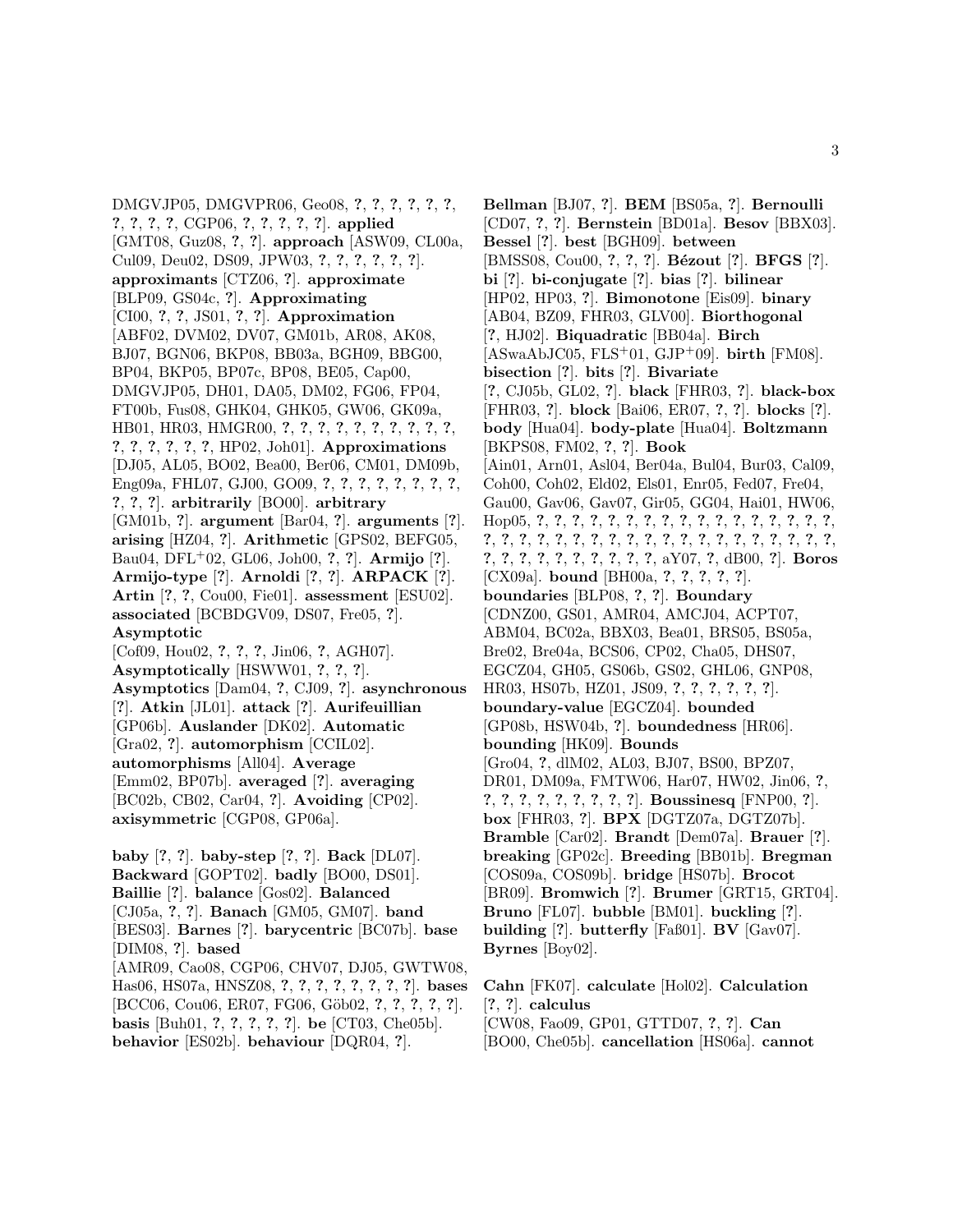[CT03]. **Canonical** [Bar04, BvL07]. **capacity** [**?**]. **Carlo** [GLPW04, HW02, **?**, **?**, **?**, **?**, **?**, **?**]. **Carlson** [Gra02]. **Carmichael** [FPS02, FPS01, GP02b, How00, **?**]. **cascadic** [**?**]. **case** [ACFP02, BP07b, BM00b, Fri00, GHL09, HR08, **?**, **?**]. **cavity** [CW09]. **cells** [**?**]. **Centered** [FMW02]. **central** [**?**, **?**]. **centre** [FFGM04]. **centroidal** [DJ05]. **certain** [Bau04, Bre04c, BDMGVO00, Con05, DGVN02, DMGVPR06, **?**, **?**, **?**]. **chain** [FL07]. **chains** [**?**]. **change** [CO08]. **changes** [BFM08]. **channel** [**?**]. **Character** [**?**, Boo06, Bos03]. **characterisation** [ER03]. **characteristic** [BTW05, **?**, **?**]. **characteristics** [**?**]. **characterizing** [**?**]. **characters** [IK05]. **Chebyshev** [Ber04a, BPP03, BCBDGV09, DVB08, **?**, **?**, **?**]. **Chebyshev's** [EH09]. **check** [**?**]. **chemical** [FPF06]. **Chinese** [JL01, BS07a]. **Chorin** [**?**]. **Chowla** [**?**, **?**]. **Ciphers** [**?**]. **circle** [**?**, **?**, dlCYLR09]. **circles** [**?**]. **circulant** [BDMM01, **?**]. **circulants** [Cre08]. **Class** [BJA04, Fri00, **?**, **?**, BDF08, BEGG08, Boo06, Brö08, Buh01, CK03, Cha09, CR00, Eng09a, Fan01, FOS05, FOS09, Fie01, FT00b, GHK05, Hak09, Hei09, HPP03, JBA05, **?**, **?**, **?**, **?**, **?**, **?**, **?**, **?**, **?**, **?**, **?**, **?**, **?**, **?**, **?**, **?**, **?**, dlM02]. **classes** [BM08, CHGN08, DDR04, FL06, Hul00, **?**]. **classical** [BS05a]. **Classification** [Bat01, HMV09]. **Clenshaw** [**?**]. **closure** [Ber06, Bre05]. **clouds** [**?**]. **CM** [BS07b, CK03, **?**, **?**, **?**, **?**]. **CM-constructions** [BS07b]. **CM-fields** [CK03, **?**, **?**, **?**]. **coagulation** [BF08, **?**]. **coagulation-fragmentation** [BF08]. **coarsening** [GHS07]. **codes** [CF02, GP08b, HMV09]. **Coding** [Bos03]. **coefficient** [**?**]. **coefficients** [ADGR04, ABH07, Beb05, Boy02, CH03, Dam04, DVZ00, GJ00, **?**, **?**]. **Collected** [**?**]. **collision** [**?**]. **Collocation** [Gav06, Du09, **?**, **?**, **?**, **?**]. **combination** [**?**, **?**]. **combinatorial** [**?**]. **Combined** [FGT02, **?**]. **combustion** [**?**]. **commutative** [Coh00]. **compact** [Buh01, **?**]. **compactness** [**?**]. **Comparison** [FL06, Hol02, JL03]. **compensation** [DL07]. **complementarity** [AC08, **?**, **?**, **?**]. **complete** [BP07b, BF04, CDO03]. **completion** [BEGG08, **?**]. **complex** [BPZ07, BC07b, DVB08, DTvW04, **?**, **?**]. **Complexity**

[CCS06b, **?**, BS05a, Eng09a, **?**, **?**, DHS07]. **Component** [**?**, DK04, **?**]. **Component-by-component** [**?**, DK04, **?**]. **components** [DK02]. **componentwise** [CDW07]. **Composite** [**?**, CMP03, **?**, **?**, **?**, **?**]. **compositeness** [**?**]. **compressed** [COS09b]. **compressible** [Enr05, GHL09]. **Computation** [Ble03, CGGR00, Cha05, Cha09, GS06a, Hag09, **?**, **?**, **?**, **?**, **?**, **?**, **?**, **?**, **?**, **?**, AXY02, All04, CM06, Eng09a, FR02, Hak09, Has06, Ito03, Jin06, **?**, **?**, **?**, **?**, **?**, **?**, **?**, **?**, **?**, dRvdL09]. **Computational** [BLP03, BPV00b, Bur03, Coh00, DS09, Gau00, GJP<sup>+</sup>09, **?**, **?**, **?**, Cul09, Deu02, Enr05, JPW03, **?**, **?**, **?**, **?**, **?**]. **Computations** [Ave08, BH02b, CL00b, DL07, **?**]. **compute** [Br¨o08, **?**]. **Computer** [**?**, **?**, **?**, **?**, **?**]. **computers** [**?**]. **Computing** [BKS09, Bar06, Bre05, Bro00b, BS05b, CDJ<sup>+</sup>07, CR00, CMT04, DHB<sup>+</sup>04, Eng02, Eng09b, Fie01, FJT07, GL06, HPP03, HS07b, Hur05, JC05, **?**, **?**, **?**, **?**, **?**, **?**, **?**, **?**, **?**, BdJ08, BMSS08, FFGM04, GH05, GST01, Gro04, Hol04, **?**, **?**, **?**, **?**, **?**, **?**, **?**, **?**, dHJW07]. **concerning** [Boy02, GP02b, **?**, **?**, **?**]. **condition** [BP07b, CDW07, D´eg01, EZ06, **?**, **?**, **?**]. **conditioned** [DS01]. **conditions** [AMR04, AMCJ04, ACPT07, ABM04, BRS05, Cha05, GH05, GS01, GS02, HR03, JS09, **?**, **?**]. **conductor** [FK01, **?**, **?**]. **cones** [HS03]. **confluent** [**?**, **?**]. **conforming** [CB02, CH08, HX03]. **congruence** [**?**, **?**]. **Congruences** [Hei09, DG04]. **congruential** [GP02c, **?**]. **conics** [CR03b]. **conjecture** [ASwaAbJC05, Boe01, BCC06, Bro00a, Cof09, DTvW04, GRT04, GRT15, GJP<sup>+</sup>09, **?**, **?**, **?**, **?**]. **conjectures** [FLS<sup>+</sup>01, GP02b]. **Conjugacy** [Hul00]. **Conjugate** [GH02, **?**, DY01, Dai03, **?**, **?**, **?**, **?**]. **conjugate-gradient** [**?**]. **conjugates** [FR05, G¨ob02]. **connected** [AFT05]. **connecting** [**?**]. **connection** [ADGR04]. **consecutive** [BB08, Che05b, DFL<sup>+</sup>02, For02, **?**]. **conservation** [AMG07, Bos04, BPV03, CKMP03, Fan01, FR02, GJ00, **?**, **?**, **?**, **?**, **?**, **?**, **?**, **?**]. **Conservative** [FL09, CKS05, **?**]. **Consistency** [HP03]. **consistent** [Grü03]. **consistently** [?]. **consolidation** [BCS06]. **constant** [**?**, **?**, dRvdL09].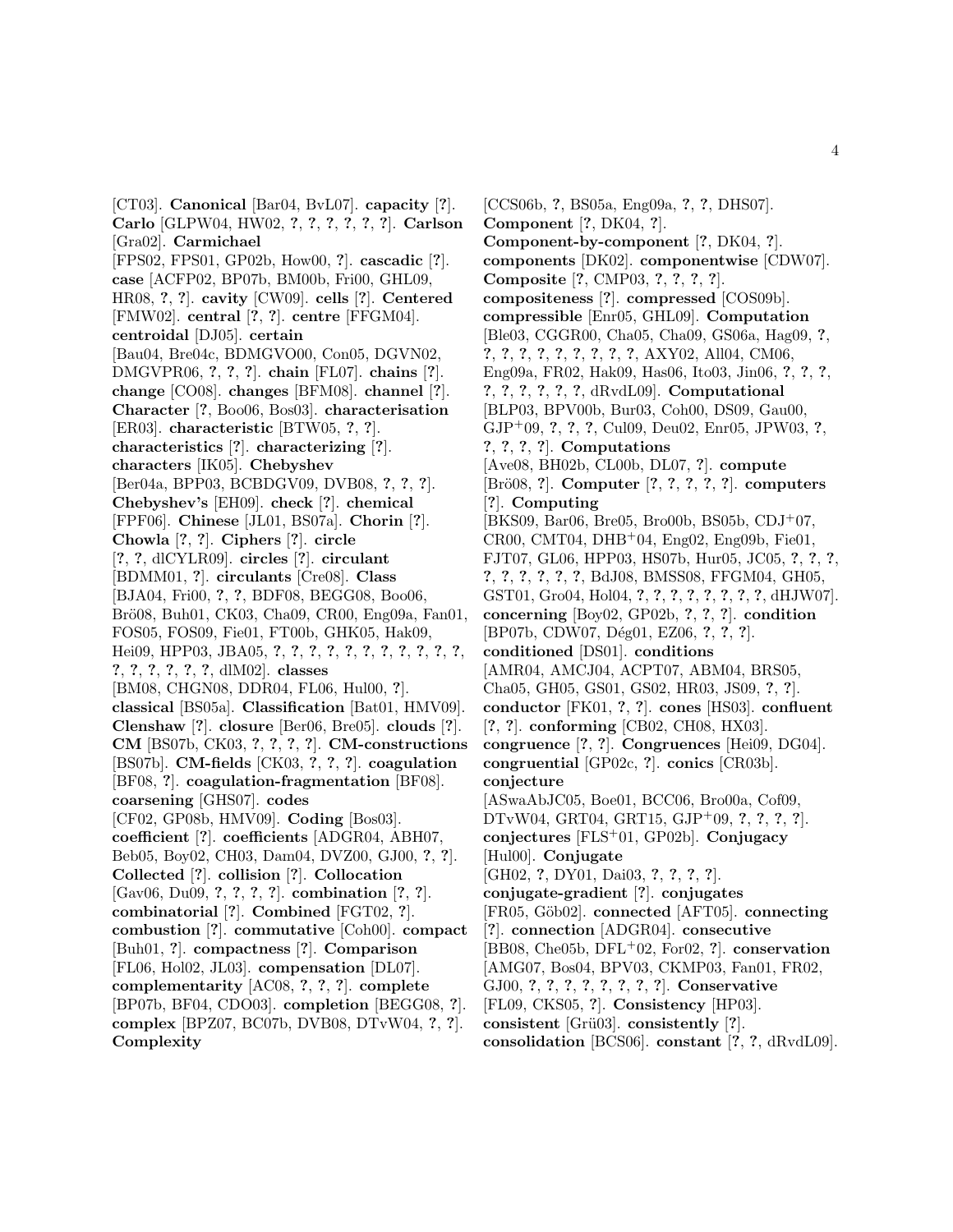**constants** [Bre04c, Har05b, **?**]. **constrained** [DH01, EG04]. **Constraint** [BP07a]. **construct** [CD03b]. **Constructing** [CDO03, DA07, HX01, **?**, **?**]. **Construction** [BJLS08, DKPS05, **?**, DK04, Dic07, DPW08, FMW02, HV07, **?**, **?**, **?**, **?**, **?**, **?**]. **constructions** [BS07b]. **constructively** [CHGN08]. **contact** [**?**]. **containing** [**?**]. **Continued** [Bro01, DS07, **?**, **?**, **?**, iTiY09, **?**]. **continuing** [**?**]. **Continuous** [BE07, EZ06, **?**]. **Continuous-time** [EZ06]. **continuum** [**?**]. **contour** [**?**]. **contours** [**?**]. **contradictory** [GP02b]. **Control** [**?**, BC02b, CF01, CB02, Car04, CLY06, CF04, Che08b, DH01, DA05, HMGR00, **?**]. **convection** [AGG09, BE05, CCSS02, CC07, CJ06, ER03, HS01, **?**, **?**, **?**, **?**, **?**]. **convection-diffusion** [AGG09, CC07, CJ06, ER03, HS01, **?**, **?**, **?**]. **convection-diffusion-reaction** [BE05]. **Convergence** [AMG07, AD05, BGL07, BM08, BF08, Bre02, Bre04a, COS09a, CHX09, DG01, Des01, GT01, **?**, **?**, **?**, **?**, **?**, **?**, **?**, **?**, **?**, **?**, BP07b, Bos04, BZ01, BDMGVO00, BE05, CH06, Chr04, CHLS02, DHS07, Ell06, GP06a, GW06, Grü03, GGGS08, HP05, HSZ08, Jia05, **?**, **?**, **?**, **?**, **?**, **?**, **?**, **?**, **?**, **?**, **?**, **?**, **?**, **?**, **?**, **?**, **?**, **?**, **?**, **?**, CDD01, **?**]. **Convergent** [BLP09, GLFE06, HKR07, Bea01, EF08, GHL09, GM07, **?**, **?**, **?**, **?**]. **convex** [FL08, Fre04, **?**, **?**, **?**, **?**]. **Convexity** [GS04c]. **Convolution** [CLP06, **?**]. **convolutions** [**?**]. **coordinates** [GS06a]. **coprimes** [BLP07]. **corner** [AK08, **?**]. **corners** [**?**]. **correction** [DL07, GS04b, GSY08, **?**, **?**]. **corrections** [**?**]. **corrector** [**?**]. **Correlated** [GP08b]. **corresponding** [DMGVPR06]. **Corrigenda** [**?**, **?**, **?**]. **Corrigendum** [BB07, FPS02, GRT15, HS08, **?**, **?**]. **cost** [DK04]. **Cotes** [**?**]. **Coulomb** [**?**]. **counterexample** [BSO07, Ell06, **?**]. **Counting** [DDR04, BTW05]. **coupled** [CDNZ00, EF08]. **Coupling** [ACC<sup>+</sup>08, GS06b, **?**]. **Couveignes** [**?**]. **covariant** [Hur05]. **cover** [BS09]. **covering** [DGTZ07a, DGTZ07b, Gib09]. **coverings** [**?**]. **Covers** [**?**, DA07]. **covolume** [CL00a]. **Crank** [AMN06, HS07a]. **created** [**?**]. **Criteria** [**?**, **?**]. **criterion** [Car02]. **critical** [BB06]. **Crouzeix** [Car02]. **crypto** [HGNS03]. **Cryptographic** [**?**].

**Cryptography** [**?**, DIM08, **?**, **?**, **?**, **?**]. **Cubature** [HN07, BD01b, HX01, HV07, **?**]. **cube** [BTW01, CDD08, HSYY08]. **cubes** [BPTJ07, EJ09, **?**]. **cubic** [Bau04, Bro05b, DTvW04, FK01, Gru00, HNSZ08, **?**, **?**, **?**, **?**, **?**, **?**, **?**]. **cubics** [BEFG05]. **curl** [BP04, CGP08, Fus08]. **curl-free** [Fus08]. **current** [AMR09, BRS05, Hip03]. **Curtis** [**?**]. **curvature** [FV03]. **curve** [DIM08, Dra06, **?**, **?**, **?**, **?**]. **curved** [HR03]. **curves** [ACP04, BTW05, BMSS08, BS07b, BS09, CF02, CC04, DD09, DV07, FLS<sup>+</sup>01, GPS02, GLV00, GS05, GJG03, GG09, GJP<sup>+</sup>09, HK00, Han03, JKKZ07, J¨ut01, **?**, **?**, **?**, **?**, **?**, **?**, **?**, **?**, **?**, **?**, **?**, **?**]. **cusp** [Ave07, Gru00, **?**]. **cutoff** [FM02]. **cycle** [BZ01, DGTZ07a, DGTZ07b, GP06a, iHHR08, **?**, Bre02, Bre04a]. **cycles** [BBvS03, HM06, **?**]. **cyclic** [Bro05b, FK01, GG01, iHH05]. **cyclotomic** [Bri07, CR03a, FS04, FK09, **?**, **?**, **?**, **?**]. **cyclotomy** [**?**]. **D** [AL05, FM02, **?**, CC08, FM08, He08, **?**, **?**, **?**]. **DAE** [Arn01]. **Data** [GHK04, GHK05, Cal09, CJ05b, He08, **?**, **?**, **?**, **?**, **?**, dFMS01]. **Data-sparse**

[GHK04, GHK05, **?**]. **Davenport** [BSO07]. **Davidson** [**?**]. **Deblurring** [**?**]. **decay** [**?**]. **Deciding** [FFGM04]. **decision** [**?**]. **decoding** [GP08b]. **decomposable** [EGGR02]. **decomposition** [Ber04b, BS00, Bri07, CX09b, DNR09, GWW09, GKY06, GRW05, **?**, Hua04, JHL08, **?**, **?**, **?**, **?**, **?**]. **decompositions** [**?**]. **decoupling** [JSX06]. **Dedekind** [Chu05, **?**, **?**]. **deficient** [EG04]. **definite** [**?**, **?**]. **definition** [**?**]. **Deformation** [Ave07]. **Deformations** [FL05, HP02]. **degenerate** [ADNT04, ABH07, BCS06, FT00b, **?**, **?**, **?**, **?**]. **degenerations** [BF03]. **degree** [BLZ03, BLZ05, CK03, CG05, CL01, Fri00, GRT04, GRT15, J¨ut01, **?**, **?**, **?**, **?**, **?**]. **degrees** [DA07]. **delay** [**?**, **?**]. **Dense** [CJ01]. **densities** [EF08, **?**]. **Density** [**?**, **?**]. **Dependency** [FP06]. **dependent** [AMR09, AMCJ04, Cha05, CS08a, DM09b, He05, HS07a, He08, **?**, **?**]. **Derivative** [**?**, GUW00, **?**]. **derivatives** [Cao08, CS08a, GK09b, Has06, IN06, **?**]. **Deriving**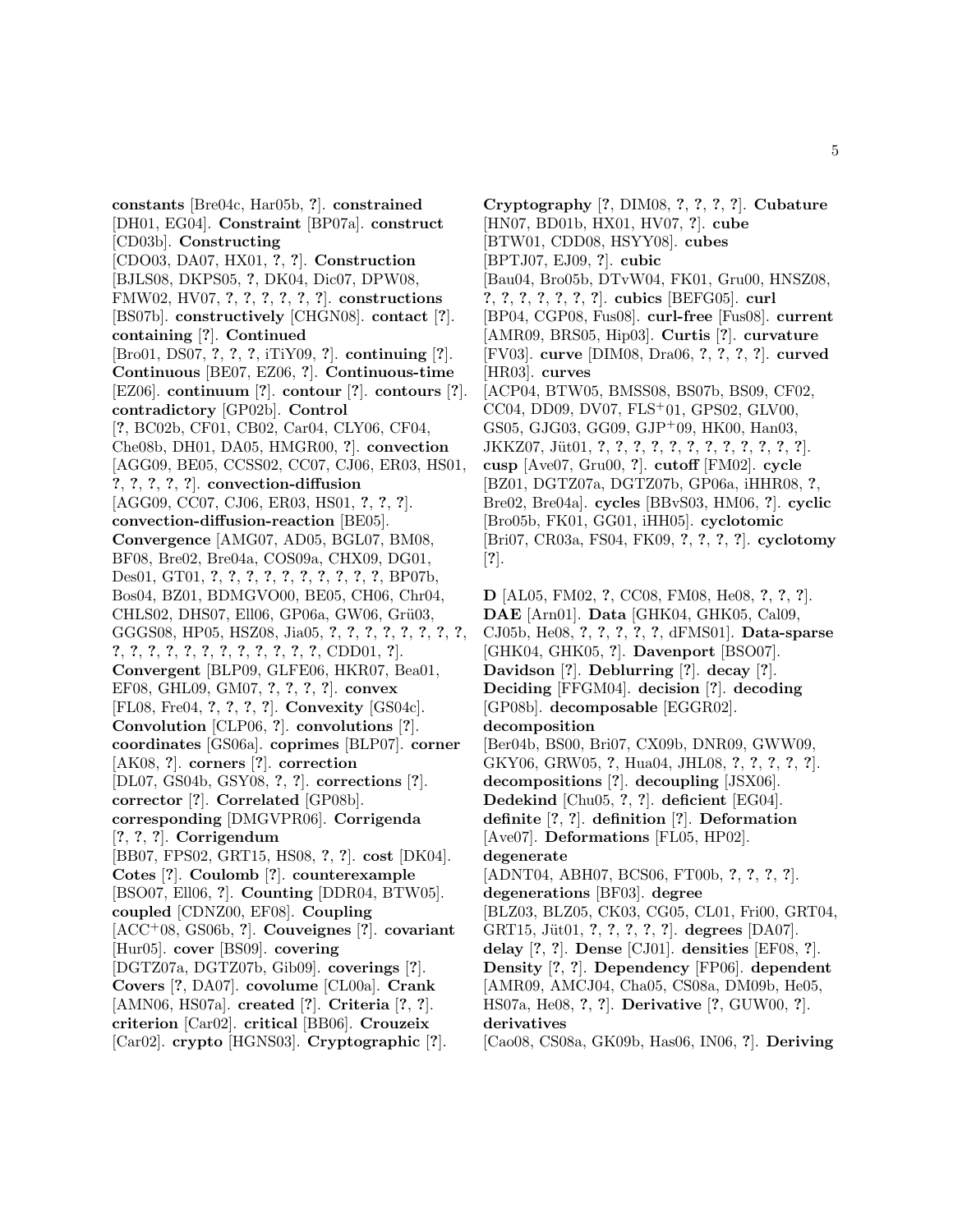[DNR09]. **descent** [BS09]. **description** [BF04]. **design** [FMW02]. **designs** [FMW02, FMTW06]. **Detecting** [BLP07, FG04]. **detection** [BB01a]. **Determinant** [JBA05, **?**]. **determination** [Cer07, GG01]. **determine** [**?**]. **Determining** [**?**]. **deterministic** [GP02c, **?**]. **diagonal** [**?**]. **diagonality** [Bro07]. **diagonally** [AXY02, GI04, **?**]. **diagrams** [**?**]. **diameter** [FRSE06, Fla09, HS06b, HS08]. ´ **diaphony** [**?**]. **dielectric** [**?**]. **difference** [BCS06, DM02, ES02b, FGT02, GG01, GK09b, HKR07, **?**, **?**, **?**, **?**, **?**, **?**, **?**, **?**, **?**, **?**, **?**, **?**, **?**, **?**]. **differences** [FL07, FL08, **?**]. **different** [**?**]. **differential** [AFT05, AET09, CHV07, CDNZ00, CS08a, DG01, ET05, FL09, FOS05, FOS09, GS06a, Gao03, GM07, GWTW08, Hai01, HMGR00, Hur05, Jay06, JC05, JSX06, **?**, **?**, **?**, **?**, **?**, **?**, **?**, **?**, **?**, **?**, **?**, **?**, **?**, **?**, aY07, **?**, **?**]. **differential-algebraic** [Jay06, JC05, **?**, **?**]. **differentiation** [**?**, **?**]. **difficult** [BCL08]. **Diffie** [**?**]. **diffusion** [AK08, AGG09, BGN06, BE05, BE07, CCSS02, CC07, CJ06, CGO05, CLP06, Des01, ER03, Fao09, FPF06, GSS07, GGGS08, HS01, **?**, **?**, **?**, **?**, **?**, **?**, **?**, **?**, **?**]. **diffusion-convection-reaction** [**?**]. **diffusion-dissolution** [FPF06]. **diffusion-dissolution/precipitation** [FPF06]. **diffusion-wave** [CLP06]. **diffusive** [ADNT04]. **digital** [Emm02]. **dihedral** [Bre04c]. **dimension** [Bre05, CC07, HW02, **?**]. **dimensional** [ABM04, Bea01, BP07c, BP08, CW09, CD01, CGO05, CL01, EZ06, ER03, GWW09, GJ00, Gur08, Hal01, HJ06, HR08, HSZ08, **?**, **?**, **?**, **?**, **?**]. **dimensions** [AS09, AAW08, BC02a, BS00, DM09b, Gr¨u03, GM01b, HN07, HZ04, **?**, **?**, **?**, **?**]. **Diophantine** [**?**, BR09, **?**, **?**, DP06, EJ06, HK09, **?**]. **direct** [**?**]. **Directional** [**?**]. **Directions** [**?**]. **Dirichlet** [AGV04, BH00b, **?**]. **discontinuities** [**?**]. **Discontinuous** [**?**, AMG07, CCSS02, CC07, Che05a, CS08a, CKS04, CGW09, ES02b, FK07, GS06b, GRW05, GJ00, GNP08, Guz06, Guz08, **?**, **?**, **?**, **?**, **?**, **?**, **?**, **?**, **?**]. **discrepancies** [CS08b]. **discrepancy** [Dic07, **?**, FMW02]. **Discrete**

[AMR04, Chr04, **?**, **?**, **?**, BLP09, BE05, DDS05,

ER03, Eng02, Fan01, FP04, FK07, GSY08, GGGS08, HM06, JL03, **?**, **?**, **?**, **?**, **?**, **?**, **?**, **?**, **?**, **?**]. **Discretisation** [**?**]. **discretisations** [CF01]. **discretization** [AFT05, BP07a, BLP09, BBM05, BH02a, CLP06, DP09, EL02, GOPT02, JSX06, **?**, **?**, **?**, **?**, **?**]. **discretizations** [AMCJ04, Han06, **?**, dFMS01]. **discretized** [**?**]. **discriminant** [JR03]. **discriminants** [BM09, **?**]. **disjoint** [BF03]. **dislocations** [EF08]. **dispersive** [**?**]. **display** [CJ05b]. **dissipative** [Han06, **?**]. **dissolution/ precipitation** [FPF06]. **distance** [Cam04]. **distinct** [BM03, **?**, **?**]. **distinctness** [**?**]. **Distribution** [DG02, BH00b, BP07b, CS04, EGGR02, FS01, GS07, **?**, **?**]. **distributions** [DMGVJP05, DMGVPR06, DGK05]. **div** [BP04, CGP08, **?**]. **div-curl** [BP04, CGP08]. **divergence** [BU07, BLyS07, CCS06a, Fus08, FNWW09]. **divergence-free** [BU07, BLyS07, CCS06a, Fus08]. **divide** [DJ09b]. **Divided** [FL08, FL07]. **divisibility** [EK05, FS04]. **division** [Gol08, **?**]. **divisor** [CGO07, Ian00]. **Divisors** [CHGN08, GS04a, **?**, **?**, **?**, **?**]. **dodecahedron** [**?**]. **domain** [AK08, BC02a, Ber04b, BS00, DNR09, GRW05, **?**, HB01, HW00, Hua04, **?**, **?**, **?**]. **domains** [GKY06, Hal01, HR03, Joh00, **?**, **?**, **?**, **?**, **?**, Fed07]. **dominant** [AXY02, DST08, GI04, **?**]. **double** [DS01, DIM08, GTTD07, **?**, **?**, **?**]. **double-base** [DIM08]. **doubling** [Ale03, AD05]. **Drinfeld** [**?**, **?**]. **driven** [CW09]. **dual** [BC07b, GM01a, GH02, HMV09]. **dual-dual** [GM01a, GH02]. **Dyer** [ASwaAbJC05, FLS<sup>+</sup>01, GJP<sup>+</sup>09]. **Dynamic** [**?**, Asl04, FK07]. **Dynamical** [**?**, ES02b]. **dynamics** [EF08, **?**, **?**, HW06, **?**].

**Each** [BC02b, CB02, HSWW01, **?**]. **eddy** [AMR09, BRS05, Hip03]. **edge** [BS08, HSZ08]. **effective** [Har05b, **?**]. **Effects** [BC02a, Gos02]. **Efficient** [Beb05, BS07b, CR03b, ESU02, **?**, **?**, All04, Car04, CF04, DK06, FPF06, Jin06, **?**, **?**, **?**]. **Ehrhart** [Bar06]. **eigenfunction** [**?**]. **eigenspaces** [JS01]. **Eigenvalue** [**?**, **?**, AXY02, BKP05, Dav00, Eld02, GO09, GL05, **?**, **?**, **?**, **?**, **?**, **?**]. **eigenvalue/ eigenvector** [GO09]. **eigenvalues**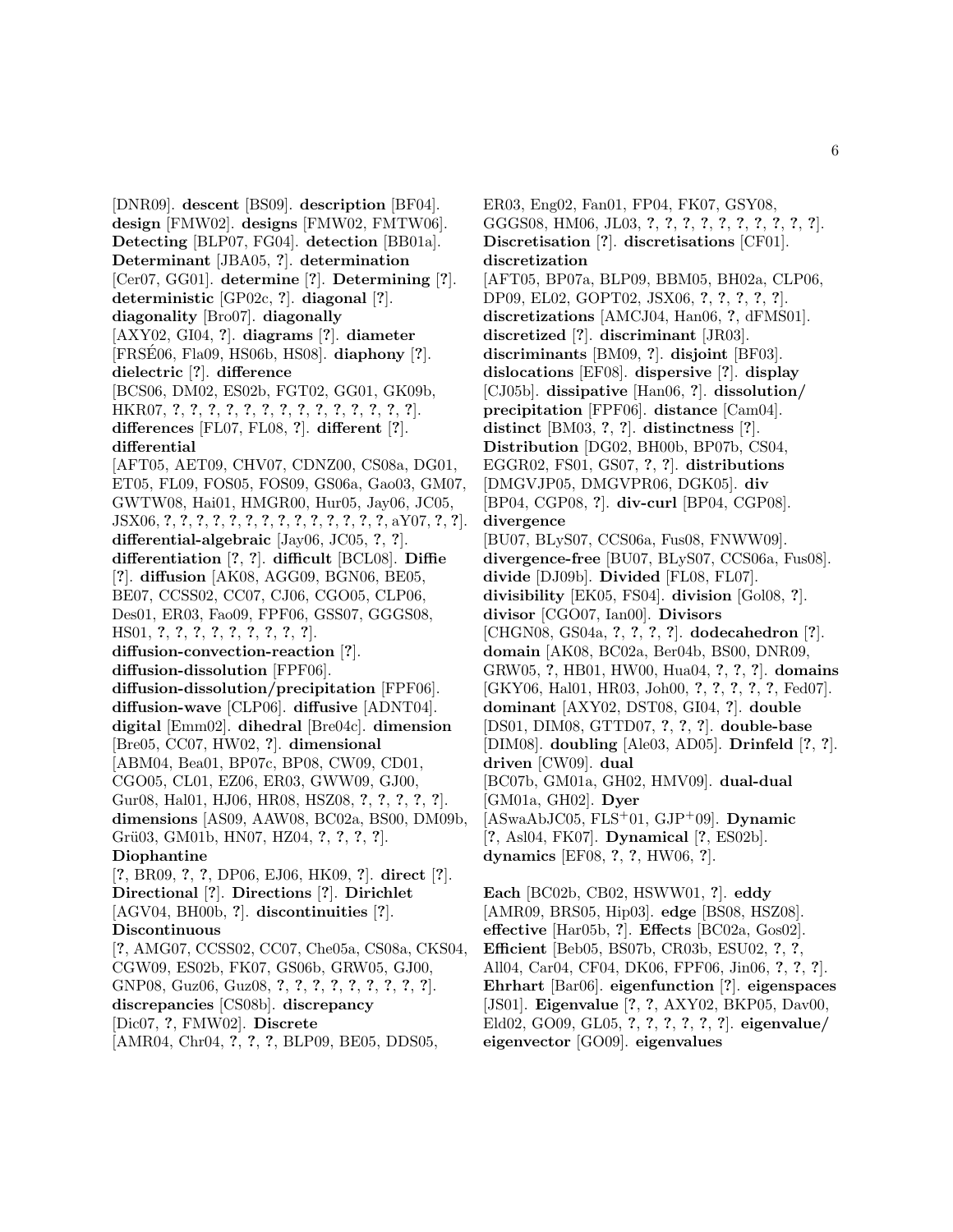[BBG00, Cha05, **?**, **?**, **?**, **?**]. **eigenvector** [Bea00]. **eight** [CD01, Gir06]. **Eikonal** [**?**]. **Eisenstein** [AS09, Ave08]. **elastic** [DD09, HB01, Hua04]. **elasticity** [AFW07, BM05, **?**, **?**]. **elastoacoustic** [BR02]. **elastodynamics** [GT01]. **electric** [Chr04]. **electrode** [BRS05]. **electromagnetic** [CC08]. **element** [Ain01, AR08, ACPT07, AFW07, ABH07, ASW09, BO00, BTW03, BGN06, BP07a, BR03, BB03a, BBM05, BR02, BH02a, BM05, BP08, BLyS07, BC07b, BE07, CF01, Car02, Car04, CH06, CDNZ00, CH03, CF04, Che08b, CHX09, CS08a, CW08, CLSS03, CHLS02, DFG<sup>+</sup>04, Dem04a, Dem04b, Dem07b, Dem07c, DA05, DDS05, DL04a, DL04b, FP04, FHL07, FT00b, GHL09, GS01, GS06b, Geo08, Gir05, HB01, HP02, HP03, He05, HS07a, HR03, HSWW01, Hop05, HSZ08, HX03, **?**, **?**, **?**, **?**, **?**, **?**, **?**, **?**, **?**, **?**, **?**, **?**, **?**, **?**, **?**, **?**, **?**, **?**, **?**, **?**, **?**, **?**, **?**, **?**, **?**, **?**, **?**, **?**, **?**, aY07, **?**, **?**, **?**, **?**, **?**]. **element-finite** [GHL09]. **elements** [ABF02, AAW08, BS08, CH08, DL04b, DL05, FT00a, FFGM04, HS07c, HS09b, HX08, **?**, **?**, **?**, **?**, **?**, **?**, **?**, **?**, **?**]. **elimination** [GI04]. **ellipse** [FR05]. **Elliptic** [CC04, **?**, **?**, ACP04, ABH07, ASW09, BBX03, BTW03, Beb05, BBG00, BMSS08, Bre02, Bre04a, BS07b, Car06, Car08, CDNZ00, CH03, Che05a, CL00a, CKK03, CG05, CDG08, CGW09, CDD01, Dem07b, DIM08, DDS05, EK05, FT00b, GHK04, Gra02, GJP<sup>+</sup>09, GNP08, Guz06, HK09, HSTX04, **?**, **?**, **?**, **?**, **?**, **?**, **?**, **?**, **?**, **?**, **?**, **?**, **?**, **?**, **?**, **?**, **?**, **?**, **?**]. **elliptical** [**?**]. **embedding** [HW00, **?**]. **emphasis** [CD03a]. **Empirical** [FLS<sup>+</sup>01]. **enclosures** [Dav00]. **endpoint** [**?**, **?**]. **Energy** [**?**, Bra08]. **engineering** [**?**]. **Enhanced** [CLSS03]. **entrant** [?]. **entropies** [BC07a]. **entropy** [Ell06, Grü03]. **entry** [BES03]. **Enumerating** [Ber01]. **enumeration** [Eis09]. **epsilon** [Bre04c]. **Equal** [Gol08, GMT08, **?**]. **equation** [AFT05, AK08, ABM04, BKP08, BH02a, BCS06, BJM00, CJ09, Che08a, Chr04, DP09, DV07, DP06, ER03, EJ06, FK07, FGT02, GH05, **?**, HKR07, **?**, **?**, **?**, **?**, **?**, **?**, **?**, **?**, **?**, **?**, **?**, **?**, **?**, **?**, **?**]. **equations** [AC04, AMN06, ACFP02, AMR04, ACPT07, AET09, AL05, BKPS08, BJ07, BBM05, BF08, BLyS07, Bul04, BE05, BE07, CHV07, CDNZ00, CS08a, CLSS03, CKS04, CKS05, CDD01, Con05,

CdSF09, CLP06, DHS07, DG01, DS00a, DS09, DNR09, Du09, DM09b, ET05, EGGR02, FL09, FNP00, FOS05, FOS09, FV03, FM08, FM02, FT00b, GL00, GP02a, GP08a, Gao03, GS05, GM05, GM07, GP03, GP06a, GJ00, GT01, GK09a, Grü03, GWTW08, HK09, HB01, Han00, Han06, He05, HS07a, He08, HMGR00, HZ04, HSZ08, IHU05, IHvdV08, Jay06, JC05, JSX06, JV05, **?**, **?**, **?**, **?**, **?**, **?**, **?**, **?**, **?**, **?**, **?**, **?**, **?**, **?**, **?**, **?**, **?**, **?**, **?**, **?**, **?**, **?**, **?**, **?**, **?**, **?**, **?**, **?**, **?**]. **equations** [**?**, **?**, **?**, **?**, **?**, **?**, **?**, **?**, **?**, **?**, **?**, **?**, **?**, **?**, **?**, **?**, **?**, **?**, **?**, aY07, **?**, **?**, **?**, **?**, **?**, Gav06, Hai01, Hop05, **?**, **?**, **?**]. **equidistribution** [Emm02]. **Equilibrated** [BS08]. **Equilibrium** [BPV03]. **Equivalence** [**?**]. **equivalencies** [GSS07]. **equivalent** [Cat05]. **equivariant** [Bre04c]. **Erdos** [BCC06, **?**]. **ergodic** [Cap00]. **Errata** [DGTZ07a, **?**, BR05, BR11]. **Erratum** [Bro05a]. **Error** [BJ07, BH02a, BPZ07, BM01, CH06, CL00a, CG05, DD09, DL05, FNWW09, GSY08, HB01, **?**, **?**, **?**, **?**, **?**, **?**, AR08, AMN06, ACFP02, BC02b, BS08, CW09, Cao08, CF01, CB02, Car04, CLY06, CH08, CCSS02, CF04, Che05a, CJ06, Dem04a, DA05, DL07, DM09b, FV03, GS06b, GS04b, GS04c, Guz06, Guz08, HP03, He05, HW02, HSWW01, Hou02, HN00, IHvdV08, **?**, **?**, **?**, **?**, **?**, **?**, **?**, **?**, **?**, **?**, **?**, **?**, **?**, **?**, **?**, **?**, **?**, **?**, **?**, **?**, **?**, **?**, dFMS01]. **errors** [CSX07, Dem07b]. **Escott** [BLP03]. **essentially** [Ber07]. **estimate** [CW09, Cao08, DM09b, He05, **?**, **?**, **?**, **?**]. **Estimates** [Dus02, AMN06, ACFP02, BBX03, BTW03, BM01, CCSS02, Che05a, CL00a, Chr04, DHS07, Dem04a, Dem07b, Dem07c, DL05, FNWW09, Geo08, GS04b, GS04c, Guz06, Guz08, GK09b, HB01, IHvdV08, **?**, **?**, **?**, **?**, **?**, **?**, **?**, **?**, **?**, **?**, **?**, **?**, **?**, **?**, **?**, dFMS01]. **estimation** [AR08, Cof09, Hou02, **?**, **?**, **?**, **?**].

- **estimator** [BS08, **?**, **?**, **?**]. **estimators**
- [GO09, HSWW01, **?**, **?**, **?**]. **Euclidean** [Cer07, **?**]. **Euler**
- [CCS06b, DH01, Fre05, GOPT02, He08, **?**, **?**].
- **eutactic** [Bat01]. **Evaluating** [Bro09, GUW00, **?**].
- **Evaluation** [**?**, **?**, **?**, CD08, DK06, **?**, **?**, **?**]. **Evans**
- [**?**]. **Even** [Doc05, **?**]. **evidence**
- [ASwaAbJC05, FLS<sup>+</sup>01, **?**]. **Evolution**
- [**?**, GM05, Han06, **?**, **?**, **?**, **?**]. **evolving** [**?**]. **exact**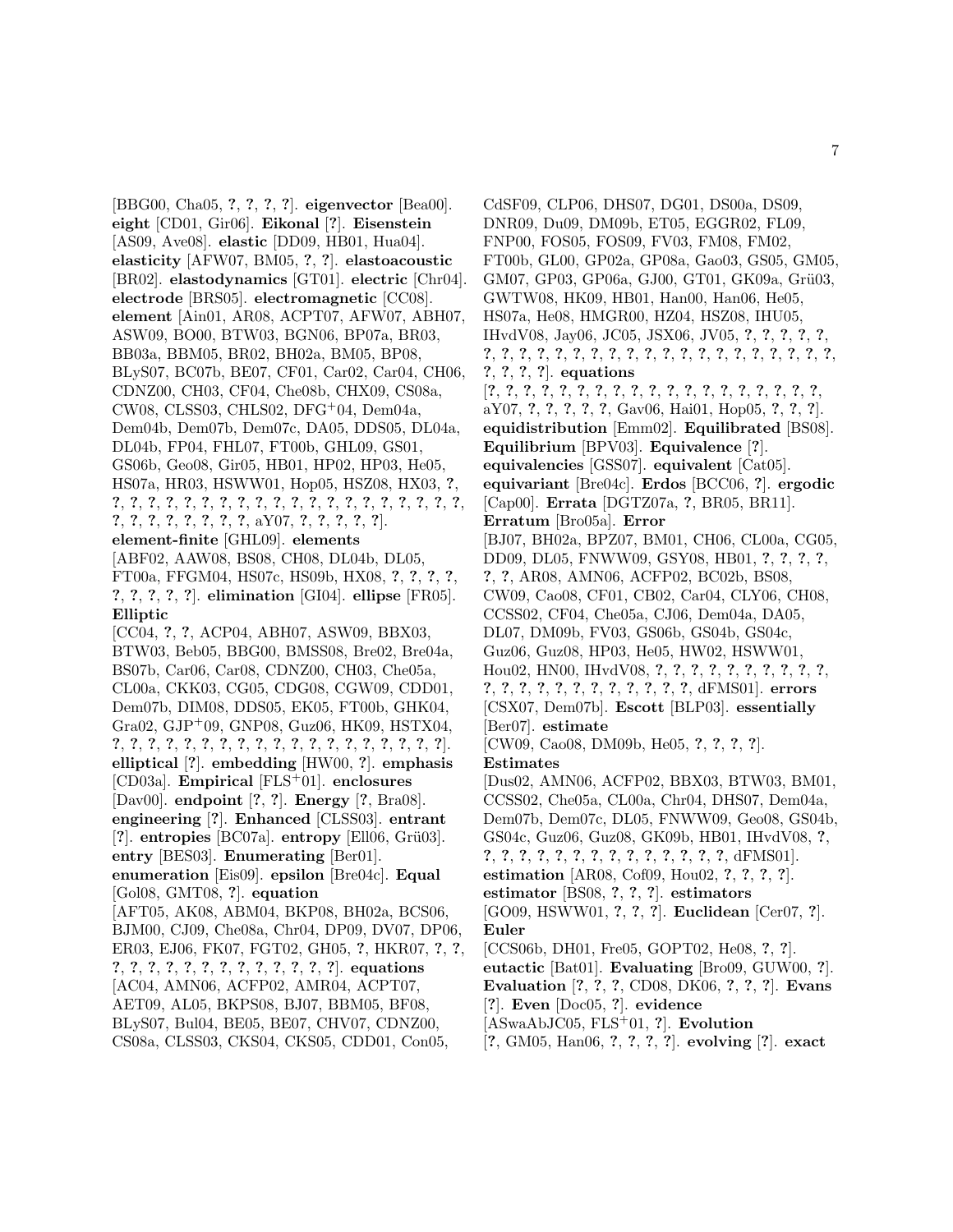[FL06, HSWW01, **?**]. **exactly** [For02]. **examples** [Bro00a, **?**, **?**]. **exceeding** [GO08, Jen03]. **exceeds** [Ian00]. **Exhaustive** [GG01]. **Existence** [DK03, Fan01, **?**, **?**]. **expansion** [**?**]. **expansions** [**?**, **?**, **?**, **?**, **?**, **?**]. **explained** [**?**]. **Explicit** [ADNT04, BM09, DR01, Gru00, Gur08, **?**, **?**, BKP08, BS07a, **?**, **?**]. **exponent** [**?**, **?**]. **Exponential** [HO09, CI00, DR01, **?**, **?**, **?**]. **exponentially** [GM07]. **exponentiation** [BS07a, HGNS03]. **expressed** [Che05b]. **expressions** [CF02]. **Extended** [DGK05, BD01b]. **extends** [**?**]. **extensible** [Dic07, DPW08]. **Extension** [**?**, Bri07, CDD08, FS05, FK09]. **extensions** [BJA04, Bre04c, Cou06, GRT04, GRT15, **?**, **?**, **?**, **?**]. **exterior** [CW08, GM01a]. **external** [FM08]. **Extrapolation** [**?**, Ale03, ASW09, BRZ08, HS07a, **?**, **?**]. **extremal** [HMV09, **?**]. **Extreme** [**?**, **?**]. **Fa`a** [FL07]. **factor** [GO08, Har05b, Jen03, **?**]. **Factoring** [Gao03, **?**, **?**, BLP07]. **factorisation** [GL02]. **factorization** [AGH07, DNR09, GW08, GP06b, **?**, **?**, **?**]. **Factors** [BR98, BR05, BR11, BB08, BCDV00, BM09, For02, Har05a, Har07, IS03, **?**, **?**, **?**]. **fails** [**?**]. **Failure** [DDS05]. **Families** [iHH05, **?**, GRT04, GRT15, **?**, **?**]. **family** [Ber05, DY01, Dai03, DG04, GL00, **?**, **?**, **?**, **?**, **?**]. **fans** [FJT07]. **Farmer** [Cof09]. **Fast** [BMSS08, CM06, Els01, **?**, **?**, **?**, **?**, **?**, BLZ03, **?**, **?**, **?, ?, ?, ?, ?, dHJW07**]. **FE** [CLY06]. **Fejér** [Jun06]. **Fekete** [BTW01]. **FEM** [BC02b, CB02, **?**]. **Fermat** [BR05, BR11, BR98, BCDV00, CMP03, DG02]. **few** [HN07]. **Fibonacci** [**?**, **?**]. **field** [BGN06, BM01, CM06, Chr04, CR00, FP04, FHL07, FHR03, FM08, JL03, **?**, **?**, **?**, **?**, **?**, **?**, **?**, dHJW07]. **Fields** [**?**, BJA04, Bau04, BJLS08, Bel04, Ber04b, Bre04b, Bro00a, BS07b, Bro00b, Bro01, Bro05b, Cer07, CK03, Cha09, Chu05, CR00, CDO03, CR03a, DTvW04, ES02a, Fie01, FP06, Fri00, FK01, GP08a, GL02, GWW09, Hak09, JR03, JL03, JBA05, **?**, **?**, **?**, **?**, **?**, **?**, **?**, **?**, **?**, **?**, **?**, **?**, **?**, **?**, **?**, **?**, **?**, **?**, **?**, **?**, **?**, **?**, **?**, **?**, **?**, **?**]. **Fifteen** [For02]. **filter** [**?**]. **Filtering** [HK08, **?**, **?**]. **filters** [Has06]. **Finding**

[Cut01, **?**, **?**, **?**, DK02, **?**]. **Finite** [AAW08, BGN06, Gir05, G¨ob02, HR03, Hop05, **?**, **?**, **?**, **?**, **?**, **?**, **?**, **?**, **?**, Ain01, AR08, ACPT07, ABF02, AFW07, ABH07, ASW09, BO00, BTW03, BP07a, BR03, BB03a, BBM05, BR02, BH02a, BF08, BM05, BP07c, BP08, BLyS07, BS07b, Bro07, BS05b, BC07b, BE07, CM06, CF01, Car02, Car04, CH06, CGP06, CH03, CF04, Che08b, CHX09, CS08a, CKK03, CW08, CLSS03, CKMP03, CHLS02, DA07, Dem04a, Dem04b, Dem07b, Dem07c, Des04, DA05, DDS05, DM02, DL04b, FT00a, FP04, FHL07, FGT02, FT00b, GHL09, GL02, GWW09, Geo08, GK09b, HB01, HP02, HP03, He05, HS07a, HX03, HX08, Hul00, **?**, **?**, **?**, **?**, **?**, **?**, **?**, **?**, **?**, **?**, **?**, **?**, **?**, **?**, **?**]. **finite** [**?**, **?**, **?**, **?**, **?**, **?**, **?**, **?**, **?**, **?**, **?**, **?**, **?**, **?**, **?**, **?**, **?**, **?**, **?**, **?**, **?**, **?**, **?**, **?**, **?**, aY07, **?**, **?**, **?**, **?**, **?**, **?**, **?**, **?**, **?**, **?**]. **finite-difference** [DM02, GK09b, **?**]. **finitely** [AE07]. **First** [GK09b, Hol04, **?**, Car04, Gar03, **?**, **?**, **?**]. **First-hit** [Hol04]. **first-order** [Car04, **?**]. **fitted** [**?**]. **fitting** [Con05, **?**]. **Five** [Che05b, **?**]. **Five-dimensional** [**?**]. **fixed** [Deu02, **?**]. **floating** [BPZ07, Eng09a]. **floating-point** [BPZ07]. **flow** [BP07a, BB04b, BB07, CW09, CF01, DD09, DA05, **?**, **?**, Enr05, Gir05, GG04]. **flows** [BLP09, GSY08, **?**, **?**]. **fluid** [Ain01, GG04, **?**, **?**, **?**, **?**]. **fluids** [FHL07, Gir05, GGGS08, **?**]. **flux** [AMG07, **?**]. **Fokker** [FGT02, **?**]. **form** [BBG00, EGGR02, GP08a, GW08, **?**, **?**]. **formal** [**?**]. **formation** [**?**]. **forms** [AB04, Ave07, Bat01, Dem07a, FL05, Hur05, **?**, **?**, **?**, **?**, **?**]. **formula** [Bos03, FL07, **?**, **?**, **?**]. **formulae** [BD01b, HX01, HN00, **?**, **?**, **?**]. **formulas** [BDMGVO00, DGVN02, DVB08, HN07, JBA05, **?**, **?**, **?**, **?**, **?**, **?**]. **formulation** [AMR09, AVT04, BR02, BM01, FNP00, GM01a, **?**, **?**]. **formulations** [GH02, **?**]. **forth** [DL07]. **Fortin** [AR08]. **forward** [GUW00]. **Foundations** [**?**]. **Four** [**?**, BBvS03, CL01, FMTW06, For02]. **four-cycles** [BBvS03]. **Four-dimensional** [**?**, CL01]. **fourfolds** [GL06]. **Fourier** [**?**, **?**, **?**, **?**, **?**, **?**]. **fourth** [CMP03, **?**]. **fraction** [**?**, iTiY09, **?**]. **fractional**

- [AMCJ04, CLP06]. **fractions** [Bro01, DS07, **?**, **?**].
- **fractures** [GKY06]. **fragmentation** [BF08].
- **frames** [GGL09]. **framework**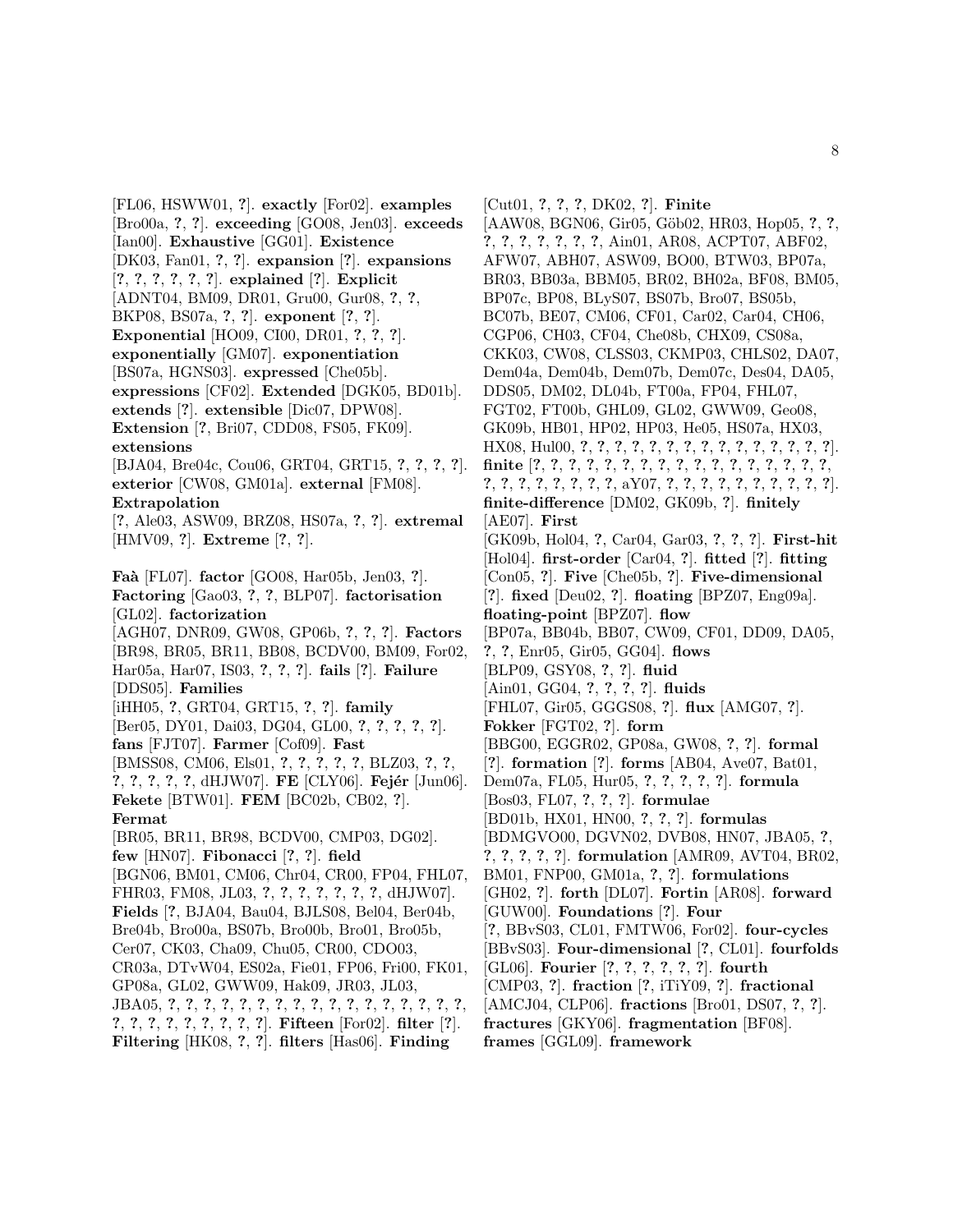[DGTZ07a, DGTZ07b]. **frameworks** [**?**]. **Fredholm** [Chr04]. **free** [BU07, BLyS07, CCS06a, DL04a, FT00a, Fus08, FNWW09, **?**, **?**]. **Fr´emond** [**?**]. **frequencies** [Fri00]. **frequency** [BLR05, **?**, **?**]. **Freudenthal** [HNSZ08]. **Frobenius** [Gra01]. **Fuchsian** [Ave08, Joh00]. **Full** [**?**, Bre02, Han00]. **Full-wave** [**?**]. **Fully** [CKMP03, FK07, FP04, GOPT02, GSY08, GGGS08, HX01, **?**]. **Function** [**?**, AMG07, AGG09, BJA04, Bau04, BJLS08, BFM08, BB04b, BB07, Bro09, CDJ<sup>+</sup>07, CCS06b, CO08, DJ06, ES02a, FPS01, FPS02, Fri00, GS07, Hag09, Hei09, JBA05, **?**, **?**, **?**, **?**, **?**, **?**, **?**, **?**, **?**, **?**, **?**, **?**, **?**, **?**]. **functional** [Gav06]. **functionals** [**?**, **?**]. **functions**

[AC08, BD01b, BM02, Buh01, BCBDGV09, Car06, Car08, Chu05, CTZ06, DGVN02, DHB<sup>+</sup>04, DS01, DK06, DGK05, DL05, FL08, Fre05, FK00, GHK04, GHK05, GST01, GS02, HJ02, HN00, Ito03, JH01, **?**, **?**, **?**, **?**, **?**, **?**, **?**, **?**, **?**, **?**, **?**, **?**, **?**, **?**, **?**, **?**, **?**, **?**, **?**, **?**, **?**, **?**, **?**, **?**, BH00b, Car06, **?**, **?**, **?**, dB00]. **Fundamental** [Coh02, HJ02, Joh00, **?**].

**G.** [Cri04]. **Galerkin** [AD05, Bea00, Beb05, BE05, CCSS02, CC07, Che05a, CS08a, CKS04, CDG08, CGW09, DM02, DM09b, EGCZ04, ES02b, FK07, GS06b, GRW05, GNP08, Guz06, Guz08, HS01, **?**, **?**, **?**, **?**, **?**, **?**, **?**, **?**, dFMS01]. **Galois** [All04, CR03a, FFGM04, **?**, **?**, **?**]. **gamma** [**?**, **?**]. **gaps** [Cut01]. **gauge** [**?**, **?**]. **Gauss** [BTW01, BDMGVO00, CGGR00, DVB08, EG04, Gur06, HN00, **?**, **?**, **?**, **?**, **?**, **?**, **?**]. **Gauss-type** [BDMGVO00]. **Gaussian** [Ber06, BD01b, DGK05, GI04, iHH05, Hou02, JL03, **?**, **?**, **?**, **?**, **?**]. **gcd** [**?**]. **Gegenbauer** [ADGR04]. **General** [CTZ06, **?**, ACFP02, ACC<sup>+</sup>08, Beb05, GK09a, JL03, JS09, **?**, **?**, **?**, **?**]. **generalization** [iHH05]. **generalizations** [**?**]. **Generalized** [**?**, BR98, BR05, BR11, CS08b, Doc05, DGTZ07a, DGTZ07b, DG02, FG06, **?**, Hei09, JHL08, **?**, **?**, **?**, **?**, **?**, **?**, **?**, **?**, **?**]. **generated** [AE07, FK00, **?**, **?**]. **generator** [CS04, FS01, FPS01, FPS02]. **generators** [BDF08, BGPGS05, GP02c, **?**]. **generic** [**?**, iHHR08]. **Genus** [GG09, Eng02, FLS<sup>+</sup>01, GTTD07, GJG03, GL06, **?**, **?**, **?**, **?**, **?**]. **Geometric** [Hai01, **?**, GP08b, iHH05, JKKZ07, **?**, **?**, **?**, **?**]. **geometries** [**?**]. **Geometry** [Boe01, **?**, Coh00]. **GF**

[CD01]. **ghost** [**?**]. **giant** [**?**, **?**]. **giant-step** [**?**, **?**]. **Gilbert** [BKP08, **?**]. **Ginzburg** [DJ05]. **given** [**?**, **?**, **?**]. **Global** [HP05, **?**, **?**, **?**, **?**, Bre04c, **?**, **?**]. **globally** [CCS06a, HSWW01, **?**]. **GLP** [ESU02]. **Godunov** [AMG07, Ell06]. **Golay** [BF04]. **Goldbach** [**?**]. **Good** [**?**, DK04, DPW08, **?**]. **Gosper** [CCG08]. **GR** [**?**]. **Grad** [**?**]. **Grad-div** [**?**]. **gradient** [CLY06, DY01, Dai03, Dem07b, GH02, HSWW01, **?**, **?**, **?**, **?**, **?**, **?**, **?**, **?**]. **graphs** [AE08, BJM00]. **greatest** [Har05b]. **Greedy** [**?**]. **Green's** [AGG09]. **GREP** [**?**]. **grid** [EL02, GK09a, JSX06, **?**, **?**, **?**]. **grids** [BC02b, CB02, Car04, CKK03, Ell07, HX03, HX08, **?**, **?**, **?**, **?**]. **Gr¨obner** [FG06, ER07, FJT07]. **group** [ACP04, BDF08, BS05b, CI00, CCIL02, Deu02, FFGM04, Fri00, FK00, Gir06, Han00, HPP03, HR08, **?**, **?**, **?**, **?**, **?**]. **groups** [AE07, Ave08, BEFG05, CMT04, DA07, EO03, G¨ob02, Hul00, IK05, Joh00, **?**, **?**, **?**, **?**, **?**, **?**]. **Guide** [**?**, Eld02].

**h** [**?**]. **h-p** [**?**]. **Haar** [HHY04]. **Hadamard** [FG04]. **Hamburger** [CF02]. **Hamilton** [ACFP02, BJ07, **?**, **?**]. **Hamiltonian** [HW06, HLS06]. **Hamming** [**?**]. **hand** [**?**]. **Handbook** [**?**, **?**]. **Hardy** [FL06]. **harmonic** [BKS09, BP07a, BP07c, BP08, BLyS07, CC08, CGO07, GP03, GS04a, Jia05, **?**, **?**, **?**]. **harmonics** [**?**]. **having** [**?**, **?**]. **heat** [BLP09, DP09]. **Hecke** [Ahl08, FJ02, **?**]. **height** [Doc01]. **heights** [Bar04, BvL07, Dre03]. **Heilbronn** [BSO07]. **Hellman** [**?**]. **Hensel** [GL02, **?**]. **Hermite** [ADGR04, DVM02, FGT02, GS02, GHL06, HYP04, HYX05, Jun06, Jüt01, ?]. **Hermitian** [BGL07]. **Hessenberg** [**?**]. **Heterogeneous** [ET05, **?**]. **Heun** [**?**]. **Heuristics** [**?**, HM06, **?**]. **hexagonal** [**?**]. **Hidden** [HGNS03, **?**]. **Hierarchical** [GKY06, Dav00]. **High** [ACP04, CGP06, GG04, dRvdL09, BKPS08, BJLS08, BG06, BM08, Des01, Eng02, **?**, **?**, **?**, **?**, **?**, **?**]. **high-genus** [Eng02]. **High-order** [GG04, BM08, **?**]. **high-performance** [**?**]. **Higher** [How00, **?**, Cao08, CS08a, DA07, GUW00, HN07, **?**, BC02b]. **Higher-order** [How00, **?**, **?**]. **highly** [AET09, HV07, IN06, ?, ?]. **Hilbert** [Brö08, CR00, DVM02, Dem07a, Deu02, Du09, GM05, GL06, **?**].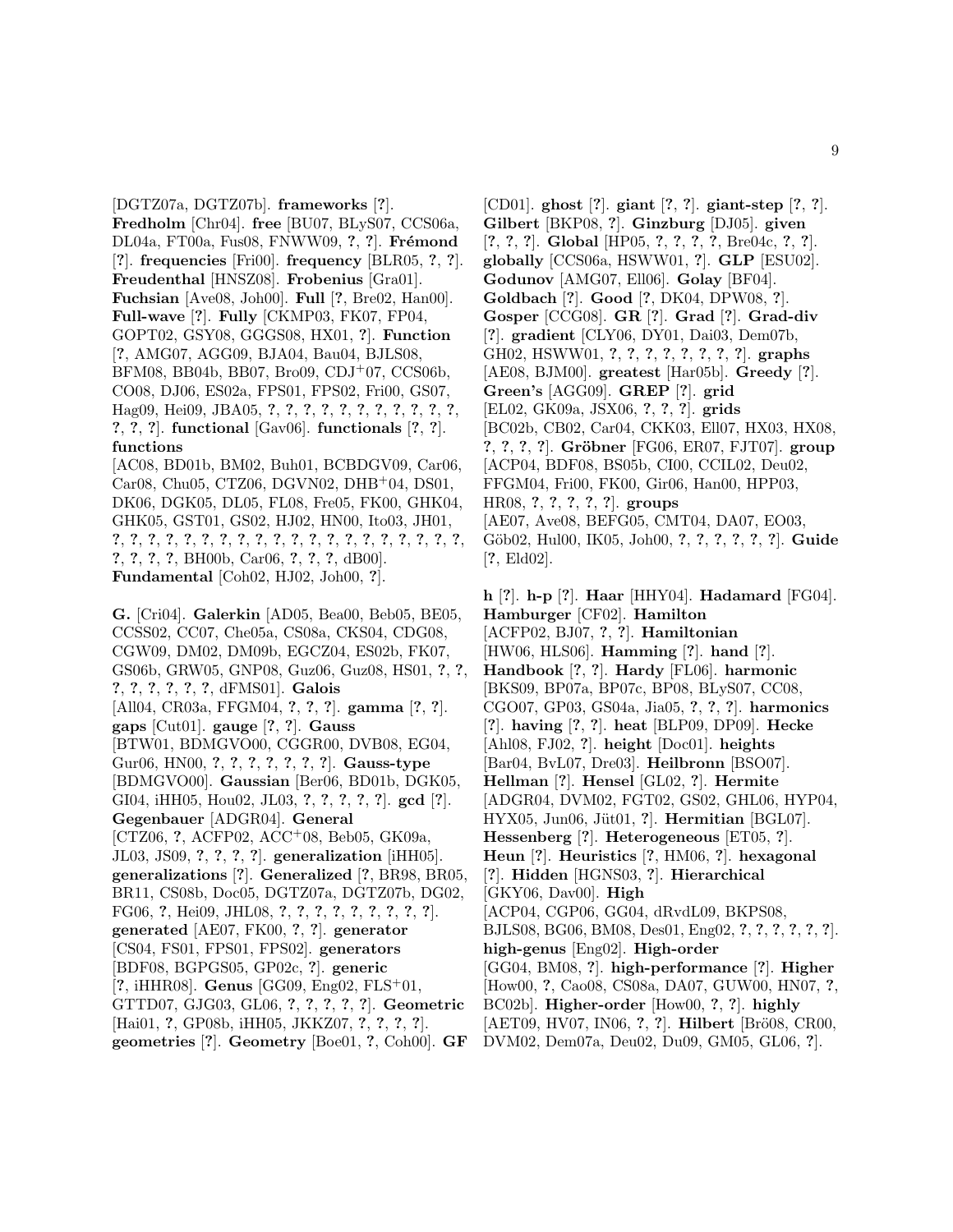**Hilliard** [FK07]. **hit** [Hol04]. **hodograph** [J¨ut01, **?**]. **holistic** [**?**]. **hollow** [DJ05]. **holomorphic** [BB04b, BB07]. **homogeneous** [**?**, **?**]. **homogenization** [**?**]. **homographic** [BGH09]. **homomorphic** [Hul00]. **Homotopic** [**?**]. **homotopy** [**?**]. **HP** [**?**]. **hundred** [Ian00]. **Hunter** [HKR07]. **Hurwitz** [GS07]. **Hybrid** [BR03, GGL09, Dai03, **?**]. **hybridizable** [CDG08]. **hybridization** [CG05]. **Hybridized** [CCS06a, CC07]. **hydroelasticity** [**?**]. **hyperbolic** [CGP06, CLSS03, FR02, GHL06, GL05, **?**, **?**, **?**, **?**, **?**, **?**]. **hypercube** [FMW02]. **hyperdeterminant** [HSYY08]. **hyperelliptic** [BJLS08, BS09, Eng02, ES02a, GS05, GTTD07, **?**, **?**, **?**, **?**]. **hyperflexes** [Gir06]. **hypergeometric** [Car06, DS07, GST07, **?**, **?**, **?**]. **hypersingular** [**?**]. **hyperspheres** [**?**].

**ideal** [BDF08, **?**, **?**, dlM02]. **ideals** [ES02a, GWW09]. **idempotents** [**?**]. **Identification** [AGH07]. **Identifying** [DST08]. **identities** [BB03b]. **if** [**?**]. **Igusa** [**?**]. **II** [BC02b, BB01b, Boy02, Bro01, CDNZ00, Gur08, HP03, **?**, **?**, **?**, **?**, **?**, **?**, **?**, **?**]. **III** [EL02, **?**]. **ill** [DD08, **?**, **?**, **?**, **?**]. **ill-posed** [DD08, **?**, **?**, **?**, **?**]. **image** [**?**, **?**]. **images** [Hul00, **?**]. **imaginary** [Bro00b, **?**, **?**]. **immersed** [Fed07]. **impedance** [DM02]. **implementation** [AMR04, FHR03]. **implementations** [**?**]. **Implementing** [**?**]. **Implicit** [IHvdV08, AC04, Asl04, BP07a, BCS06, He08].

**implicit/explicit** [He08]. **Implicitly** [**?**]. **imposed** [AFW07]. **Improved** [IHU05, **?**, GP08b]. **improvement** [EH09]. **Improvements** [JL03]. **Improving** [GLV00, **?**]. **incompressible** [BKPS08, BM05, CF01, CKS05, Gir05, GG04, GSY08, **?**, **?**, **?**, **?**, **?**]. **indefinite** [GP03, JH01, **?**]. **independence** [Emm02, **?**]. **Index** [Ale03, CD05, GP01, GTTD07, Jay06, **?**, **?**]. **index-** [**?**]. **Index-doubling** [Ale03]. **indicators** [BH02a]. **individual** [GJP<sup>+</sup>09]. **inequalities** [BW00, Bre04b, BR09, DFG<sup>+</sup>04, **?**, **?**]. **inequality** [**?**]. **inequivalence** [FG04]. **inexact** [Cat05, **?**, **?**]. **inextensional** [HP02]. **Inf** [**?**]. **Inf-sup** [**?**]. **infinite** [DG04, EZ06, **?**, **?**, HW02, **?**, **?**, **?**, **?**, **?**, **?**]. **infinite-dimensional** [EZ06]. **infinity** [**?**].

**information** [**?**, **?**]. **inhomogeneities** [AGH07]. **inhomogeneous** [GST01]. **initial** [AMCJ04, BCS06, CP02, GHL06, He08, dFMS01]. **initial-boundary** [BCS06, GHL06]. **inner** [Dab05]. **Instability** [**?**]. **Integer** [Dra06, FRSE06, ´ BB01a, BPTJ07, BPP03, BM03, CDJ<sup>+</sup>07, Cre08, Fla09, HS06b, HS08, JL03, **?**, **?**, **?**, **?**]. **integers** [AS09, ABP06, BB08, FR05, Fla09, For02, **?**, **?**, **?**, **?**, **?**]. **Integral** [**?**, Bea01, BS05a, Chr04, Cou06, DHS07, Du09, EO03, Gav06, GS04a, HK09, HZ01, Hou02, **?**, **?**, **?**, **?**, **?**, **?**]. **integral-algebraic** [**?**]. **Integrals** [Fre05, Car06, GST01, Gra02, HV07, IN06, **?**, **?**, **?**, **?**, **?**, **?**, **?**, **?**]. **Integration** [GWTW08, BM02, DKPS05, FPF06, GLPW04, GW06, GS04c, Hai01, HSW04a, HSW04b, JH01, **?**, **?**, **?**, **?**, **?**, **?**, **?**, **?**, Gau00]. **integrator** [GT07]. **integrators** [CHV07]. **interface** [DL07, Fed07, FP04, **?**, **?**]. **interface-acting** [**?**]. **interfaces** [Fed07, **?**, **?**]. **interior** [BE07, FOS05, FOS09, Fre04, **?**]. **interior-point** [Fre04]. **intermediate** [**?**]. **interpolant** [HYP04]. **interpolants** [Fus08, FNWW09]. **interpolated** [DM08]. **interpolation** [BD01a, Cao08, CSX07, GMT08, GS02, HNSZ08, JKKZ07, Joh01, Jun06, J¨ut01, **?**, **?**, **?**, **?**, **?**, **?**, **?**]. **interpolations** [GWTW08]. **interpolatory** [BU07, HJ06, **?**, **?**]. **intersection** [BP07b]. **intervals** [BDMGVO00, **?**]. **introduction** [**?**, **?**]. **invariant** [DJ06, FK09, **?**]. **invariants** [FK01, G¨ob02, **?**, **?**]. **Inverse** [DFG<sup>+</sup>04, Geo08, **?**, **?**, Bur03, Car08, CDW07, FL08, GI04, **?**, **?**]. **Inverse-type** [Geo08]. **Inversion** [BDMM01, Beb05]. **inversive** [Emm02, **?**]. **inverting** [CCS06b]. **investigations** [BLP03]. **Involutions** [IK05]. **involving** [Dab05, Fed07, **?**]. **irrationality** [Har09, **?**]. **Irreducibility** [**?**, Ahl08, FJ02]. **Irreducible** [**?**, **?**, **?**]. **irregular** [Fed07, HSWW01, **?**, **?**]. **irregularities** [BH00b]. **irregularity** [Hol02, Hol04]. **isogenies** [BMSS08, **?**, **?**]. **isogenous** [**?**]. **isogeny** [Hur05]. **Isomorphisms** [Cou00]. **isoperimetric** [**?**]. **isothermal** [GHL09]. **isotropic** [**?**]. **iterands** [GHS07]. **Iterated** [DJ06, BM09, **?**]. **iterates** [AL03, **?**]. **iteration** [COS09a, CDNZ00, HSTX04, **?**]. **iterations** [BEGG08, COS09b]. **Iterative**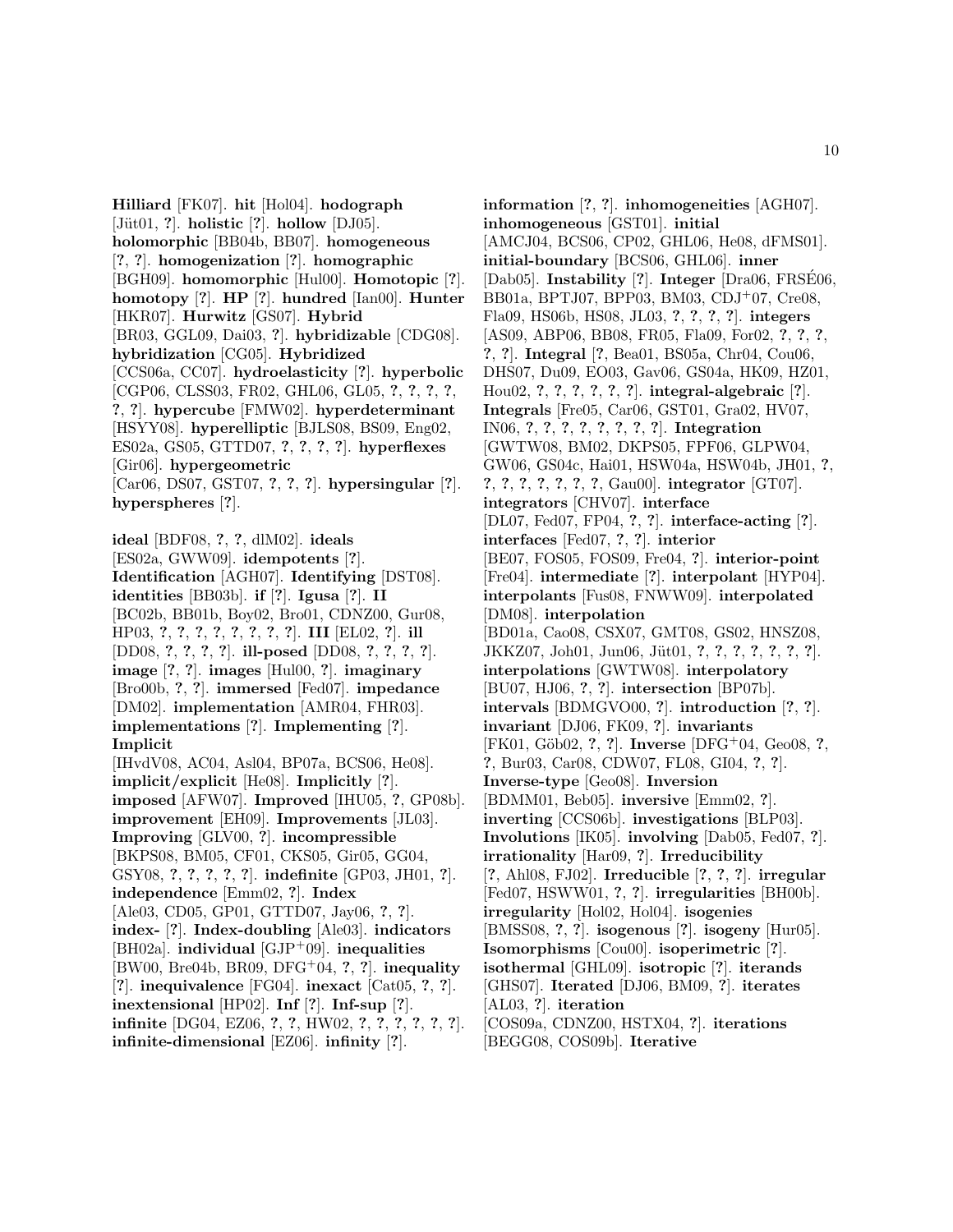[**?**, CPTZ04, GLFE06, **?**, **?**, **?**, **?**, **?**, **?**]. **iteratively** [IHU05, **?**]. **Iwasawa** [FK01, FK09].

**Jack** [DK06]. **Jacobi** [BJ07, ACFP02, CdSF09, DGVN02, **?**, **?**, **?**, **?**, **?**, **?**, **?**]. **Jacobi-type** [DGVN02]. **Jacobian** [BEFG05, Car06, Car08, GG09]. **Jacobians** [Eng02, FLS<sup>+</sup>01, **?**, **?**, **?**]. **Jacobsthal's** [Hag09]. **Jacquet's** [Bro09]. **Jantzen** [Boe01]. **jitter** [Dab05]. **jump** [**?**]. **justification** [**?**].

**K3** [Bar04, BvL07, **?**]. **Kac** [Bos03]. **Kalantari** [Jin06]. **kangaroo** [**?**]. **kernel** [Bro00b, Du09, Gro04, **?**, **?**, **?**]. **kernels** [Bro05b, **?**, **?**]. **key** [**?**]. **kinds** [Bro04, Bro05a, **?**, **?**]. **kinetic** [ADNT04]. **Kirkman** [CCIL02]. **Klein** [**?**]. **Kloosterman** [Gur08]. **knots** [**?**]. **known** [Gar03]. **Kolmogorov** [FL06]. **Korn** [Bre04b, **?**]. **Korovkin** [Cap00]. **Kreiss** [EZ06, **?**]. **Kronrod** [CGGR00]. **Krylov** [**?**]. **Kummer** [CDO03, DG04, DST08]. **Kutta** [AMCJ04, CP02, FS05, GP00, Han06, HLS06, Jay06, **?**, **?**, **?**, **?**]. **lacunary** [FS04]. **Lagrange** [BLP09, BRS05, HW00, HNSZ08, HS01, **?**]. **Lagrangian** [ACC<sup>+</sup>08, BM08, DL07]. **Laguerre** [**?**, GWTW08, **?**, **?**]. **lambda** [GLV00, **?**]. **Lanczos** [**?**, ABFH00]. **Lanczos-type** [ABFH00]. **Landau** [BKP08, DJ05]. **Landen** [BM02, **?**]. **Laplace** [BH02a, GP06a]. **Laplacian** [CLY06, **?**]. **Large** [**?**, BTW05, Bel04, Ber05, BES03, Dus02, GTTD07, **?**, **?**, **?**, **?**, **?**, **?**, **?**]. **Large-Scale** [**?**, **?**]. **largest** [CGO07, Ian00]. **last** [HR08, **?**]. **Latin** [FMW02]. **Lattice** [BKPS08, CL00b, CL01, DK04, DKPS05, Dic07, ESU02, **?**, **?**, **?**, **?**, **?**, **?**, **?**].

**Lattice-Boltzmann** [BKPS08]. **lattices** [AS09, DPW08, **?**, **?**]. **Laurent** [DMGVJP05, DMGVPR06]. **Lavrentiev** [**?**]. **law** [AMG07, BB06]. **laws** [Bos04, BPV03, CKMP03, Fan01, FR02, Gos02, **?**, **?**, **?**, **?**, **?**, **?**, **?**, **?**]. **Lax** [Des04, Ell07]. **layer** [CC08, **?**, **?**]. **layer-adapted** [**?**]. **layers** [FOS05, FOS09]. **LCG** [ESU02]. **LDG** [CCS06a, CKS05, CDG08]. **LDG-hybridizable** [CDG08]. **leading** [**?**]. **least** [BKP05, CDW07, DL04b, EG04, Gib09, Gir06, **?**, **?**, **?**, **?**, **?**, **?**, **?**, **?**]. **least-squares** [BKP05, DL04b, **?**, **?**, **?**, **?**].

**Lectures** [**?**, **?**]. **Legendre** [**?**, **?**, HK08, **?**, **?**]. **Lemma** [CCG08]. **length** [HMV09, **?**, **?**]. **lengths** [BF04]. **less** [**?**, **?**]. **Level** [Asl04, **?**, CJ05b, DL07, FJ02, **?**, **?**, **?**]. **levels** [FMTW06]. **lie** [Bos03, FR05, CI00, CMT04, **?**, **?**]. **Lifshitz** [BKP08]. **lifting** [GL02, Guz06, **?**]. **like** [BM00a, **?**]. **limiter** [**?**]. **Limiting** [Bou06, DGK05]. **limits** [FP04, **?**, **?**]. **line** [Dam04, DVM02, **?**]. **Linear** [BB03b, BB06, **?**, **?**, AFW07, BBG00, BS05a, CP02, CD03a, CD03b, CF04, CDW07, DM08, Dem04b, EGCZ04, Eng09b, Flo03, GT07, GJ00, GP02c, HB01, HR06, JC05, **?**, **?**, **?**, **?**, **?**, **?**, **?**, **?**, **?**, **?**, **?**, **?**, **?**, **?**, **?**, **?**, **?**, **?**]. **Linearized** [COS09b, COS09a]. **Linearly** [AC04]. **Links** [**?**, HS07b]. **Liouville** [BFM08, Cha05, **?**]. **Lipschitz** [**?**]. **Lipschitzian** [AC08]. **list** [GP08b]. **Littlewood** [BG06, DJ09b]. **LLL** [HK09]. **LLL-reduction** [HK09]. **Lobatto** [BTW01, HN00]. **Local** [Dem07b, DQR04, EG04, GMT08, Guz08, **?**, **?**, **?**, **?**, AGG09, Bro01, CCSS02, Che05a, CKS04, EF08, GS06b, GNP08, HNSZ08, **?**, **?**, **?**, **?**, **?**, **?**, **?**, **?**, **?**]. **Localization** [Gos02, **?**]. **Localized** [Dem04a, Dem04b, Dem07c]. **Locally** [**?**, BLyS07, CKS05, **?**, **?**]. **Locking** [FT00a, **?**, DL04a]. **Locking-free** [FT00a, **?**, DL04a]. **logarithm** [HM06, **?**]. **logarithmic** [Bra08, **?**]. **logarithms** [BB06, Eng02, JL03, **?**, **?**, **?**]. **logs** [**?**]. **Long** [BO02]. **Long-term** [BO02]. **Low** [CC06, CF01, CD05, **?**, **?**, **?**, **?**, CB02]. **low-frequency** [**?**]. **low-order** [CF01]. **Lower** [AL03, BS00, DM09a, FMTW06, **?**, HS07c, **?**]. **Lubkin** [?]. **lubrication** [Grü03]. **Lucas** [Bay08]. **Lucasian** [BB04a]. **Lusztig** [Boe01]. **Maass** [FL05, **?**, **?**]. **Macaulay** [JV05]. **Macro**

[**?**, **?**]. **Macro-elements** [**?**, **?**]. **magnetohydrodynamics** [**?**]. **Magnus** [Dam04, GT07]. **Magnus-type** [GT07]. **Mahler** [FRSE06, ?]. making [CO08]. Malliavin [?]. **manifolds** [**?**, **?**, **?**]. **Manin** [Dem07a]. **many** [**?**]. **map** [BP07a, BLP09, Fie01]. **mapping** [**?**]. **mappings** [Flo03]. **marching** [**?**]. **Marcinkiewicz** [**?**, **?**]. **Markov** [**?**, **?**]. **Marsden** [**?**]. **martensitic** [**?**]. **Martinet** [DJ09a]. **masks** [**?**]. **mass**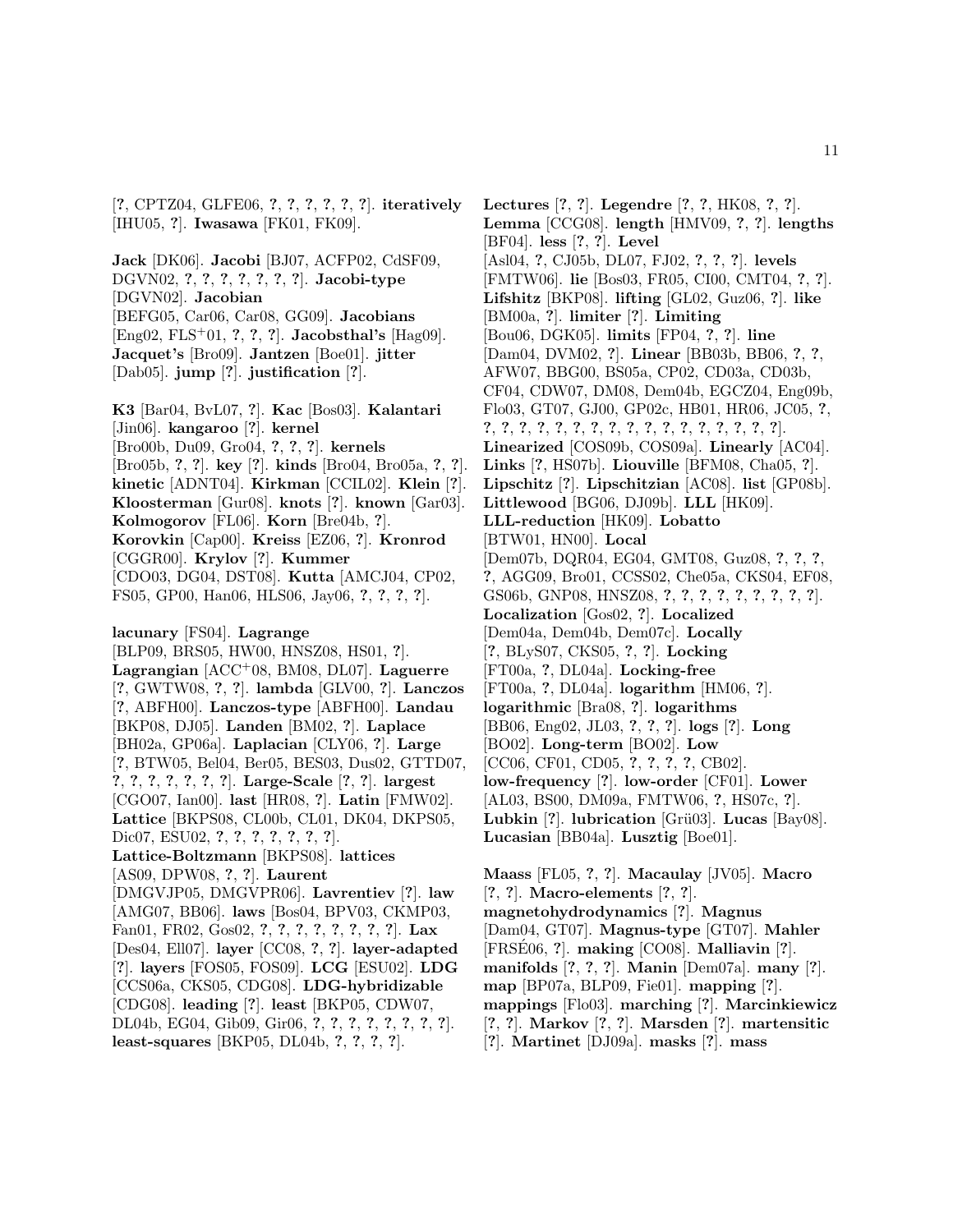[GGGS08, **?**]. **Mastroianni** [Cri04]. **Match** [JL01]. **matched** [CC08, **?**]. **material** [**?**]. **materials** [**?**]. **Mathematical** [**?**, Fre04, Enr05, FL09]. **Mathematics** [**?**, **?**]. **Mathieu** [**?**, **?**, **?**]. **Matlab** [**?**]. **Matrices** [**?**, Bai06, BGL07, BDMM01, BEGG08, BES03, CX09b, Dem07a, Els01, FG04, Faß01, Huh03, JV05, **?**, **?**, **?**, **?**, **?**, **?**, **?**]. **Matrix** [Cal09, AE07, Beb05, BLP08, EO03, GI04, IK05, IHU05, **?**, **?**, **?**, **?**, **?**, **?**, **?**, **?**, **?**, **?**, AXY02, **?**]. **maximal** [**?**, **?**]. **Maximum** [BTW03, **?**, **?**, **?**, BE05, DDS05, **?**, **?**, **?**]. **Maximum-norm** [BTW03]. **Maxwell** [Hop05, BKP05, BP07c, BP08, BLyS07, GP03, GP06a, HZ04, HSZ08, IHvdV08, **?**, **?**, **?**, **?**, **?**, **?**, **?**, **?**]. **mean** [FV03, GS04a]. **measure** [FRSE06, Gos02, ?, ?]. **measures** [Cao08, DJ06, HN07, **?**, **?**]. **mechanical** [Arn01, BS04]. **mechanics** [**?**, Ain01]. **media** [**?**, **?**]. **meet** [**?**]. **Meinardus** [**?**]. **Mellin** [**?**]. **memory** [**?**, **?**]. **Merging** [Car02]. **merit** [**?**]. **Mersenne** [**?**, **?**]. **Mertens** [**?**]. **mesh** [FK07, **?**, **?**, **?**]. **meshes** [CSX07, DFG<sup>+</sup>04, HSWW01, **?**, **?**]. **message** [**?**]. **method** [AMN06, AC08, ABFH00, ACPT07, AET09, ABH07, ASW09, AGG09, AD05, BO00, BW00, Bea01, BP07b, BR02, Ber04b, Bos04, BM05, BKP05, BLyS07, Bro07, CH06, CCSS02, Cha05, CH03, Che05a, CS08a, CGO05, CKS04, CKS05, CDG08, CGP08, DFG<sup>+</sup>04, Dam04, DVZ00, Dav00, DS00a, Des01, DNR09, DM02, EL02, EGCZ04, EG04, ES02b, EH09, Fed07, FP04, FGT02, FM08, FM02, GHS07, GP01, GH02, GRW05, GNP08, **?**, **?**, Guz08, Hal01, He05, HS07a, HNSZ08, HSZ08, HX03, HSTX04, JS01, JSX06, JL01, JL03, JS09, **?**, **?**, **?**, **?**, **?**, **?**, **?**, **?**, **?**, **?**, **?**, **?**, **?**, **?**, **?**, **?**, **?**, **?**, **?**, **?**, **?**, **?**, **?**, **?**, **?**, **?**, **?**, **?**, **?**, **?**, **?**, **?**]. **method** [**?**, **?**, **?**, **?**, **?**, **?**, **?**, **?**, **?**, **?**, **?**, **?**, **?**, **?**, **?**, **?**, **?**, **?**, **?**, **?**, **?**, **?**, **?**, **?**, **?**, **?**, **?**, **?**, Bul04, aY07]. **Methods** [**?**, AMG07, Ain01, AC04, ACFP02, AFW07, Asl04, BGL07, BR03, BC07a, Bur03, BM00b, BE07, Cal09, CP02, CD03a, CD03b, CCS06a, Cat05, CC07, Che08b, CHX09, CL00a, CKK03, CPTZ04, CLSS03, CG05, CGW09, Coh00, CDD01, CHLS02, DHS07, DY01, Dai03, DS00b, Dem04a, Dem04b, Dem07b, Dem07c, DV07, Du09, DL04b, DGTZ07a, DGTZ07b, DL07, ET05, Enr05, Fao09, FK07, FS05, Fre04, GS01, GS06b, Gav06, Gir05, GP00, GHL06,

GG04, GS04b, GSY08, Guz06, HK08, Hip03, HLS06, Hop05, HZ01, HS01, HR06, IN06, IHU05, Jay06, **?**, **?**, **?**, **?**, **?**, **?**, **?**, **?**, **?**, **?**, **?**, **?**, **?**, **?**, **?**, **?**, **?**, **?**, **?**, **?**, **?**, **?**, **?**, **?**, **?**, **?**, **?**, **?**, **?**]. **methods** [**?**, **?**, **?**, **?**, **?**, **?**, **?**, **?**, **?**, **?**, **?**, **?**, **?**, **?**, **?**, **?**, **?**, **?**, **?**]. **microfiche** [BR98]. **microstructures** [**?**]. **mildly** [HX08, **?**]. **Mindlin** [CH08, DL04a, FT00a, HS07c, HS09b, **?**, **?**]. **minima** [Cer07]. **minimal** [BF03, DS07, DST08, Gur06, Hol03, Ito03, **?**, **?**]. **Minimality** [**?**]. **minimax** [**?**]. **minimization** [COS09a, **?**]. **Minimizing** [**?**, CSX07, HP05, **?**]. **mining** [Cal09]. **minmod** [**?**]. **MITC** [CH08, HS09b]. **Mixed** [AFW07, CKK03, CHLS02, **?**, AMR09, BBG00, CB02, CH06, CH03, Che08b, CHX09, CG05, CGP08, CDW07, Dem04a, DL04b, FNP00, GM01a, GH02, **?**, **?**, **?**, **?**, **?**, **?**]. **M¨obius** [**?**]. **mod** [BLZ03, CC04]. **model** [BGN06, DJ05, FP04, FHL07, **?**, **?**, **?**, **?**]. **modeling** [BCS06, **?**]. **modelling** [EF08]. **models** [Cat05, GGGS08, **?**, **?**]. **moderate** [CL01]. **modern** [**?**]. **modification** [**?**, **?**, **?**]. **Modified** [**?**, **?**, CHV07, **?**, **?**]. **Modular** [BS07a, GS05, GJG03, ASwaAbJC05, BR09, Dem07a, Deu02, Eng09b, FLS<sup>+</sup>01, FK00, GG09, GL06, HK00, Hur05, Ito03, **?**, **?**, **?**, **?**]. **module** [CR03a]. **modules** [**?**, **?**]. **moduli** [**?**, **?**]. **modulo** [**?**, **?**, **?**]. **modulus** [Gib09, **?**, **?**]. **molecular** [**?**]. **Moll** [CX09a]. **mollifier** [**?**, **?**]. **moment** [Ber06]. **moments** [Doc05, Gol08]. **Monegato** [Cri04]. **Monic** [BPP03, HS06b, HS08]. **monomial** [HR08, HS03]. **monotone** [BJ07, BCS06, CDNZ00, **?**, **?**, **?**]. **Monotonicity** [FP00, **?**, CX09a, Fan01, HR06, **?**]. **Monte** [GLPW04, HW02, **?**, **?**, **?**, **?**, **?**, **?**]. **Montgomery** [**?**, **?**]. **Moody** [Bos03]. **Moore** [CDW07]. **Morley** [**?**]. **mortar** [BH02a, DFG<sup>+</sup>04, HSZ08, **?**]. **most** [**?**, **?**]. **motion** [Arn01]. **multi** [BC07a, CJ05a, CJ05b, Gur08, HLS06, **?**, **?**, **?**]. **multi-dimensional** [Gur08]. **multi-entropies** [BC07a]. **multi-grid** [**?**]. **multi-homogeneous** [**?**]. **multi-level** [CJ05b]. **multi-symplecticity** [HLS06]. **multi-wavelets** [CJ05a]. **multidelays** [**?**]. **multidimensional** [CS04, **?**, **?**, iTiY09, **?**]. **multigrid** [BZ01, Bre02, Bre04a, DGTZ07a, DGTZ07b, GP06a, **?**, **?**, **?**]. **Multihomogeneous**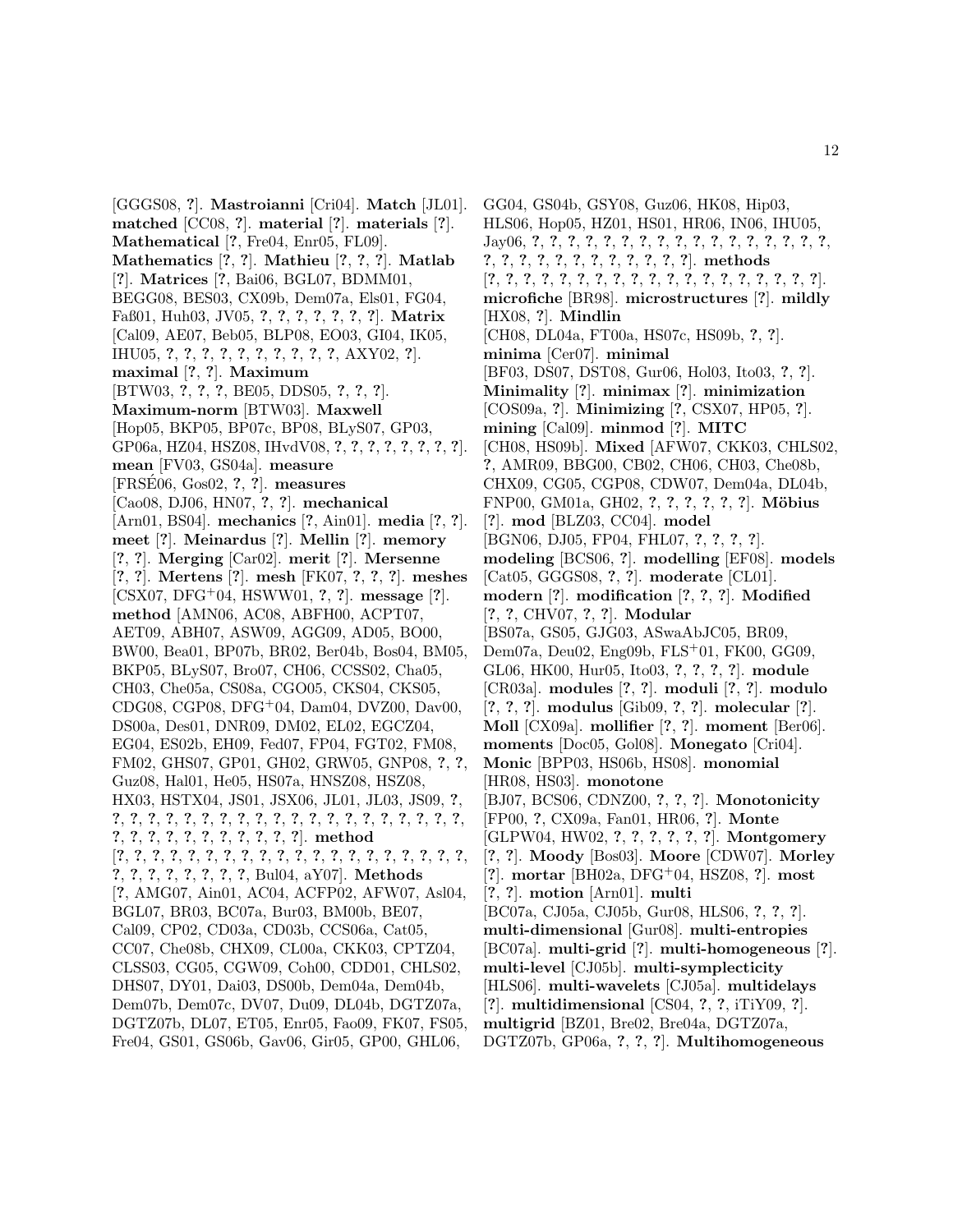[DS00b]. **Multilevel** [**?**, **?**, BM00b, DD08, Hip03, HSTX04]. **multiphase** [**?**]. **multiple** [ABFH00, Gr¨u03, **?**, **?**, **?**]. **multiplication** [BPZ07, GG09, **?**, **?**]. **multiplicative** [HPP03, **?**]. **multiplier** [HW00, **?**]. **multipliers** [BLP09, BRS05, HGNS03]. **multiresolution** [CKMP03]. **multiscale** [AET09, CH03, ET05, **?**, **?**]. **multistep** [CD03a, CD03b, HR06, **?**]. **Multivariate** [HYP04, CTZ06, DKPS05, Gao03, GW06, GS04c, HSW04a, HMZ03, HV07, IN06, **?**, **?**, **?**, **?**, **?**, **?**]. **Muskhelishvili** [DV07]. **natural** [GM01b]. **Navier** [AL05, ACPT07, BKPS08, BC07a, CKS05, DM09b, GRW05, He05, HS07a, He08, **?**, **?**]. **Near** [**?**, **?**]. **near-interpolation** [**?**]. **nearest** [**?**]. **nearly** [BM05, HSZ08, **?**]. **negative** [**?**, **?**, **?**]. **Neumann** [BC02a, HR03, **?**]. **never** [**?**]. **Newman** [BM03, DJ09b]. **Newton** [Bul04, BP07b, Cat05, DS00b, DS00a, EG04, **?**, **?**, **?**, **?**, **?**, **?**]. **Newton-like** [**?**]. **Newton's** [EH09]. **Nicolson** [AMN06, HS07a]. **Niederreiter** [FHR03, **?**]. **nilpotency** [FFGM04]. **nine** [**?**]. **Nitsche** [JS09]. **no** [DJ09b, **?**]. **Noether** [CF02, iHHR08]. **noisy** [HGNS03, **?**]. **nomials** [**?**, **?**]. **Non** [**?**, AC08, ABM04, BGL07, CK03, DFG<sup>+</sup>04, EF08, GP01, He08, **?**, **?**]. **non-abelian** [CK03]. **non-dissipative** [**?**]. **non-Hermitian** [BGL07]. **Non-hyperelliptic** [**?**]. **non-interior** [**?**]. **non-Lipschitzian** [AC08]. **non-local** [EF08]. **non-quasi-uniform** [DFG<sup>+</sup>04]. **non-reflecting** [ABM04]. **non-smooth** [GP01, He08]. **nonadjacent** [**?**]. **noncoercive** [**?**]. **Nonconforming** [DL04b, **?**, AR08, Bre04a, BLyS07, CB02, DA05, HS07c, **?**, **?**, **?**, **?**, **?**]. **nonconservative** [CGP06]. **nonconvex** [**?**]. **none** [Che05b]. **nonexistence** [Bar04, **?**, **?**]. **Nonholonomic** [Arn01]. **Noninterpolatory** [HYX05]. **Nonlinear** [BC07a, HS09a, AC04, ADNT04, BGPGS05, Bul04, CJ06, Con05, DY01, DK03, EG04, GS01, GM01a, GM07, GOPT02, Han06, HSTX04, **?**, **?**, **?**, **?**, **?**, **?**, **?**, **?**, **?**, **?**, **?**, **?**]. **nonmatching** [HX03, **?**]. **nonmonotone** [GNP08]. **nonnegative** [**?**]. **nonnested**

[DGTZ07a, DGTZ07b, **?**]. **nonoscillating** [GST01].

**nonoscillatory** [**?**]. **nonoverlapping** [BS00, GRW05, HS09a, Hua04]. **nonsingular** [Bai06, FNP00, Hou02, **?**]. **nonsmooth** [Beb05, DK03, GS02, dFMS01]. **nonsolvable** [**?**]. **nonsplit** [CC04]. **nonstaggered** [CKK03]. **nonstationary** [**?**]. **nonsymmetric** [BPV00a, **?**]. **Nontrivial** [CR03a, **?**, CCIL02, **?**]. **nonuniversal** [GW06]. **nonzero** [CHS09]. **norm** [BTW03, COS09a, CLY06, CSX07, GSS07, **?**, **?**, **?**, **?**, dlM02]. **Normal** [Cou06, HS03, CK03, Huh03]. **normalizer** [iHHR08]. **norms** [BPV00b]. **note** [Cri04, **?**]. **Notes** [**?**]. **NUCOMP** [**?**]. **Number** [**?**, Bar04, BvL07, BGPGS05, Bro00a, Cer07, CK03, Cha09, CGO07, CMP03, Dég01, DIM08, DTvW04, FP06, GP08a, Har05a, Har07, Hol03, HGNS03, Ian00, IS03, JL03, **?**, **?**, **?**, **?**, **?**, **?**, **?**, **?**, **?**, **?**, **?**, **?**, **?**, **?**, **?**, **?**, **?**, **?**, **?**]. **numbers** [AFH07, BJA04, BB01b, BP07b, Ber05, BR98, BR05, BR11, Boo06, BH02b, BCDV00, BJM00, Che05b, Coh09, CS04, CL00b, CDW07, Dre03, DM09a, DG02, Emm02, GS04a, GO08, GP02b, Hak09, Hei09, Hol02, How00, Jen03, JBA05, **?**, **?**, **?**, **?**, **?**, **?**, **?**, **?**, **?**, **?**, **?**, **?**, **?**, **?**, **?**, **?**, **?**, **?**, **?**, **?**, **?**]. **Numerical** [ABM04, BKP08, BRS05, Ber06, Bri01, CHV07, Fed07, FR02, Gir05, GJ00, Hua04, JH01, **?**, **?**, **?**, **?**, **?**, **?**, **?**, **?**, **?**, ACFP02, BCL08, CC07, CGO05, CHLS02, DG01, DMGVPR06, FL09, FPF06, FM02, Gos02, Hai01, **?**, **?**, **?**, **?**, **?**, **?**, **?**, **?**, **?**, **?**, **?**, **?**, **?**, **?**, **?**, **?**]. **Numerically** [GST07]. **Nyström** [?].

**observation** [**?**]. **Obstacles** [**?**]. **obtain** [**?**]. **obtained** [iHH05]. **obtaining** [Dav00]. **octic** [**?**]. **Odd** [GO08, Jen03, **?**, Che05b, CGO07, Har05a, Har07, Ian00, IS03, **?**, **?**, **?**, **?**, **?**, **?**]. **old** [BCC06]. **One** [Flo03, CC07, CK03, GJ00, Ian00, **?**, **?**, **?**, **?**, **?**, DM02]. **one-dimensional** [GJ00]. **one-parameter** [**?**]. **One-sided** [DM02]. **One-to-one** [Flo03]. **ones** [CD03a, **?**]. **only** [**?**]. **onto** [Car02, **?**]. **open** [**?**]. **operations** [**?**]. **operator** [BD01a, CDD01, GHK04, GHK05, GK09a, **?**, **?**]. **operator-valued** [GHK04, GHK05]. **operators** [BTW03, Beb05, BS05a, CD07, CDD08, DJ06, GS06a, Guz06, HO09, **?**]. **Optimal** [Bos04, Bra08, CCSS02, CSX07, DD08, HJ06, He05, HHY04, HMGR00, **?**, **?**, **?**, Che08b, CL01, DH01,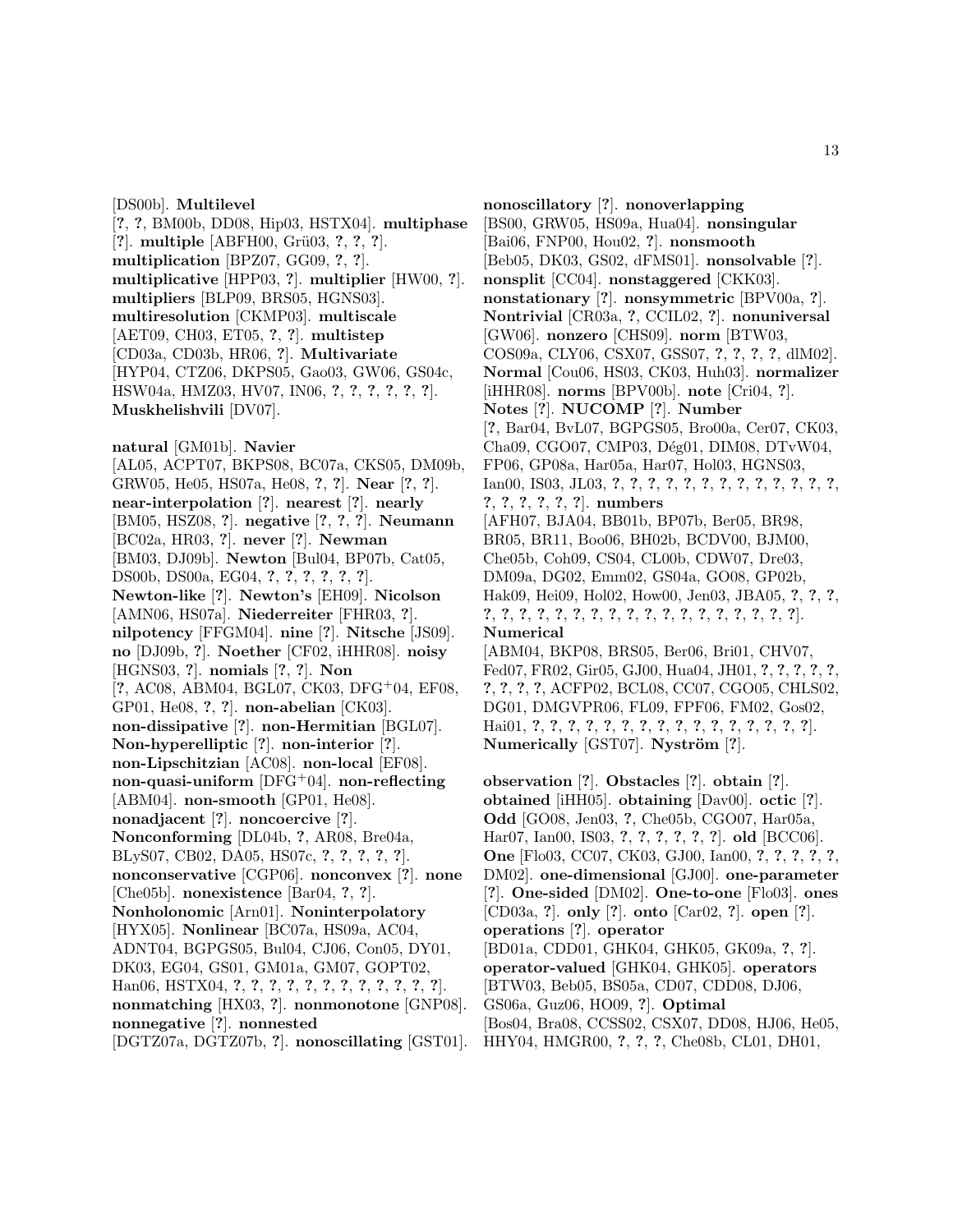GHS07, GW06, HSZ08, **?**, **?**]. **optimality** [CHX09, **?**]. **Optimization** [**?**, Dai03, FMTW06, **?**, **?**, **?**, **?**, Fre04, **?**]. **Optimized** [GK09a, BGH09, **?**]. **option** [AFT05]. **orbit** [EO03]. **orbit-stabilizer** [EO03]. **orbits** [**?**, **?**]. **Order** [**?**, ASW09, BKPS08, BC02b, Beb05, BG06, BM08, Bou06, Bre02, Bre04a, CP02, CD03b, Cao08, CF01, CB02, Car04, CGP06, Che05a, CS08a, CDG08, CGW09, CCIL02, CTZ06, DP09, Des01, DD08, EGCZ04, GMT08, GT07, GG04, How00, HS07c, Joh01, **?**, **?**, **?**, **?**, **?**, **?**, **?**, **?**, **?**, **?**, **?**, **?**, **?**, **?**, **?**, **?**, **?**]. **orders** [ER07, GM01b, **?**]. **ordinary** [AET09, ET05, GWTW08, **?**, **?**, **?**]. **Orthogonal** [DMGVPR06, Huh03, **?**, dB00, BLR05, DMGVJP05]. **Orthomorphisms** [**?**]. **orthonormal** [Dam04]. **oscillating** [CH03]. **oscillations** [ER03, **?**]. **oscillatory** [AET09, HV07, IN06]. **Oseen** [CKS04]. **Osher** [FS05]. **other** [**?**]. **overdetermined** [DS00a]. **Overlapping** [GP03, **?**, HX03, **?**]. **overset** [**?**]. **ovoids** [CD01]. **P** [Ber05, ?]. **packings** [?]. **Padé** [CTZ06, DMGVJP05, DM02, FG06, **?**, **?**]. **PageRank** [BRZ08]. **pair** [Gar03]. **pairs** [BF04, Cos03, Cut01, **?**]. **pantograph** [CJ09, **?**]. **paper** [Cri04]. **Parabolic** [**?**, AC04, AMN06, ADNT04, AD05, BJ07, BBM05, BCS06, BM00b, CF04, CL00a, DG01, GP00, GOPT02, GT07, **?**, **?**, **?**, **?**, **?**, **?**, **?**, **?**, **?**, **?**, dFMS01]. **Parallel** [BB01a, HK09, CPTZ04, GH05, **?**, **?**]. **parallelization** [GLFE06]. **parallelized** [GLV00, **?**]. **Parameter** [**?**, Cha05, CGO05, DY01, ESU02, **?**, **?**, **?**]. **Parameter-uniform** [**?**]. **parameterized** [Faß01]. **parametric** [GL00, JKKZ07]. **parametrized** [DD09, **?**]. **Parity** [AE08, CO08]. **Parity-regular** [AE08]. **Part** [Gir05, **?**, **?**, **?**, ACFP02, BC02b, CCS06a, CB02, CDNZ00, GHL09, HSWW01, **?**]. **Partial** [aY07, AFT05, CDNZ00, CS08a, DG01,

Gao03, JSX06, **?**, **?**, **?**, **?**, **?**, **?**]. **particle** [Bos04, FM08, FM02, **?**]. **particular** [Cut01].

**partition** [CDJ<sup>+</sup>07, CO08]. **partitioned** [HLS06].

**partitions** [FL08, HNSZ08, **?**, **?**]. **parts**

[Emm02, **?**]. **Pasciak** [Car02]. **passing** [**?**]. **patch**

[**?**]. **patchwise** [HS06a]. **pattern** [Cal09]. **PDE** [**?**, **?**]. **PDEs** [Fed07, DM08, HLS06, **?**]. **peak** [**?**]. **penalty** [BE07, He05, **?**]. **eigenvector** [GO09]. **explicit** [He08]. **potential** [BR02]. **precipitation** [FPF06]. **pencils** [**?**]. **Penrose** [CDW07]. **pentanomials** [**?**]. **perfect** [BLP07, GO08, Har05a, Har07, Ian00, IS03, Jen03, **?**]. **perfectly** [BJM00, CC08, **?**]. **perform** [BO00]. **performance** [**?**, **?**]. **Period** [FPS01, FPS02, Emm02, GP02c, iHH05, **?**]. **periodic** [BM00b, JC05, **?**, **?**]. **Periodicity** [CO08]. **periodizing** [**?**]. **periods** [BB06, Gur06, **?**, **?**]. **permutation** [Hul00]. **perspectives** [**?**]. **Perturbation** [**?**, **?**]. **perturbations** [**?**]. **perturbed** [AK08, AGG09, BES03, BCL08, Cat05, FOS05, FOS09, **?**, **?**, **?**, **?**]. **phase** [BGN06, FP04, FHL07, FK07, **?**]. **physical** [ACPT07]. **Picard** [Bar04, BvL07, BTW05, **?**]. **Piecewise** [Dem04b, Han03, Bre04b, Flo03, **?**, **?**, **?**]. **Pisot** [AFH07, BH02b]. **place** [**?**]. **planar** [JKKZ07]. **Planck** [FGT02, **?**]. **plane** [CF02, Gir06, **?**]. **planes** [**?**]. **plate** [FT00a, HS07c, HS09b, Hua04, **?**, **?**]. **Plateau** [**?**]. **plates** [CH08, **?**]. **PML** [BP07c, BP08]. **Point** [BTW05, BPV00a, BPZ07, CM06, DM02, Eng09a, Fre04, HZ04, **?**, **?**, **?**, **?**, **?**]. **Points** [Cam04, BTW01, Bra08, Deu02, Dra06, Gir06, HN07, **?**, **?**, **?**, **?**, **?**, **?**, **?**]. **Pointwise** [AK08, Che05a, Guz06, Dem04a, Dem07b, Dem07c, Guz08, HSWW01, **?**]. **Poisson** [BM08, **?**]. **Polak** [**?**]. **polar** [**?**]. **poles** [DVB08]. **Pollard** [GLV00, **?**, **?**]. **Polyak** [**?**]. **polyanalytic** [Huh03]. **polycyclic** [EO03]. **polycyclicity** [AE07]. **polygon** [FL08]. **polygons** [**?**]. **Polyharmonic** [**?**, BD01b]. **polylogarithmic** [Fre05]. **polylogarithms** [BdJ08]. **Polynomial** [CDD08, **?**, **?**, Bar06, Brö08, Con05, Dég01, DKPS05, Dic07, DJ09b, Eng09a, GL02, Göb02, Gur06, Han03, JKKZ07, JV05, **?**, **?**, **?**, **?**, **?**, **?**, **?**]. **polynomial-time** [**?**]. **polynomials** [Abb02, Ahl08, ADGR04, BG06, BM00a, BM03, BLP08, Boy02, BLR05, CX09a, Dam04, DMGVJP05, DMGVPR06, Doc05, DQR04, DJ09b, Eng09b, FJ02, FS04, FRSE06, Gao03, GP01, iHH05, iHHR08, HMZ03, Huh03, Ito03, **?**, Jin06, Jun06, **?**, **?**, **?**, **?**, **?**, **?**, **?**, **?**, **?**, **?**, **?**, dlCYLR09, **?**, **?**, **?**, Ber04a].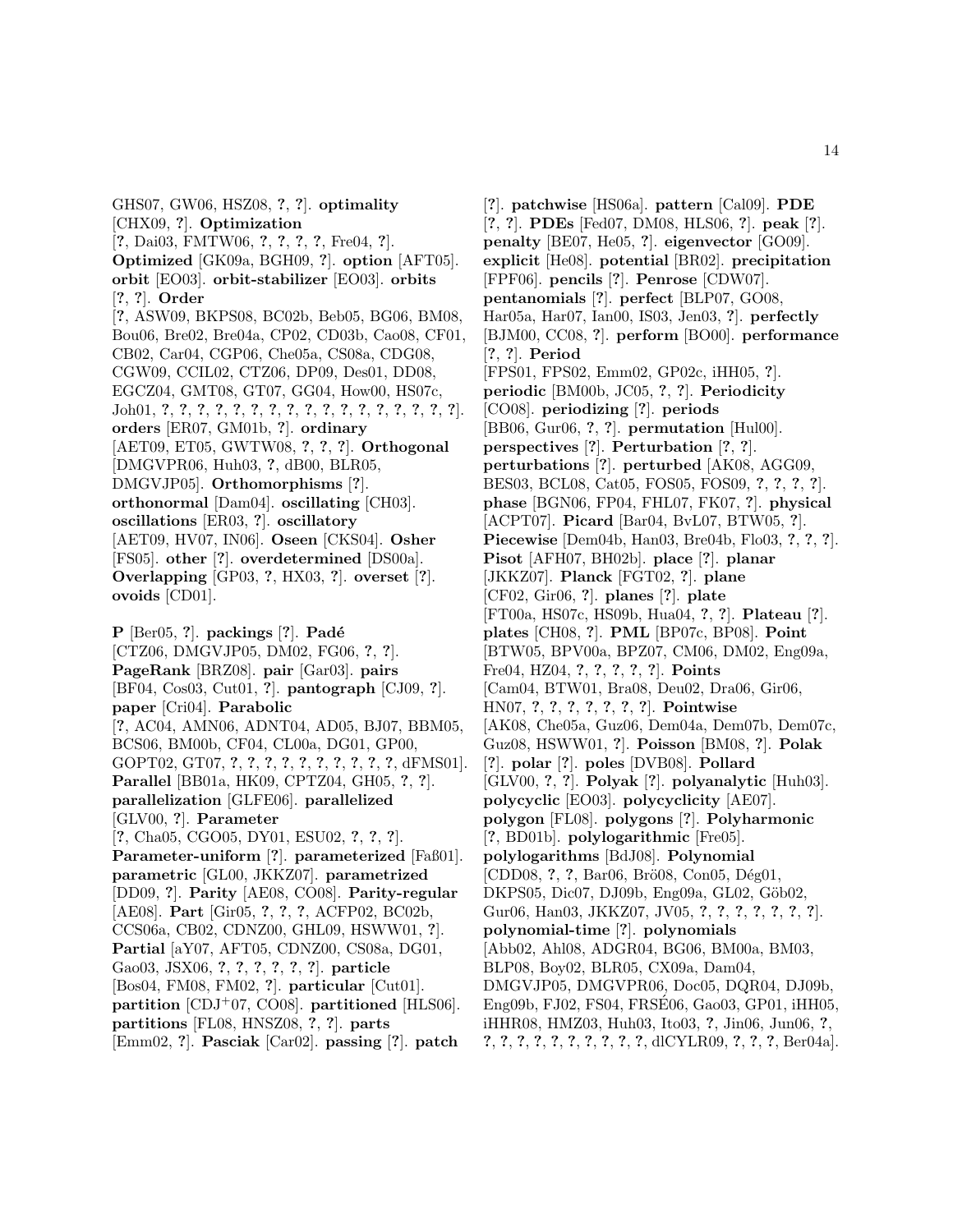**polytopes** [**?**]. **Poonen** [**?**]. **porous** [**?**]. **posed** [DD08, **?**, **?**, **?**, **?**, **?**]. **posedness** [Ell06]. **Positive** [**?**, ABP06, BGL07, Che05b, Fla09, GS04a, **?**, **?**, **?**, **?**, **?**]. **Positivity** [**?**]. **possible** [Ell06]. **post** [CLSS03]. **post-processing** [CLSS03]. **Postage** [**?**]. **posteriori** [AR08, AMN06, ACFP02, BC02b, BBM05, CF01, CB02, Car04, CLY06, CH08, CJ06, Dem07b, DA05, FV03, HSWW01, IHvdV08, **?**, **?**, **?**, **?**, **?**, **?**, **?**, **?**, **?**, **?**, **?**, **?**, **?**]. **potential** [GS01, Hou02]. **Powell** [**?**, **?**]. **Power** [Car08, **?**, DVZ00, FS01, FPS01, FPS02, **?**, **?**, **?**, **?**, **?**, **?**]. **powers** [BLP07, Che05b, EK05, Gur06, Gur08, **?**, **?**]. **Practical** [DP06, **?**, **?**, Eld02, AMR04]. **Pratt** [Bay08]. **precise** [FPF06]. **precision** [**?**, **?**, dRvdL09]. **preconditioned** [BGL07, **?**]. **preconditioner** [CT03, HW00, **?**]. **preconditioners** [Bai06, Ber04b, BS00, DD08, GP03, HZ04, **?**, **?**]. **preconditioning** [BPV00b, **?**]. **Predicting** [BGPGS05]. **predictor** [**?**]. **prehomogeneous** [**?**]. **preprojective** [BF03, DK02]. **prescribed** [BM03, FV03]. **presence** [Dab05]. **preservation** [FP00, **?**]. **preserving** [BP07a, Fan01, GS02, **?**, **?**, **?**]. **pressure** [AVT04, BR02, GS04b]. **pressure-correction** [GS04b]. **pressure/potential** [BR02]. **pricing** [AFT05]. **primality** [Bay08, Ber07, BB04a, CG02, **?**, **?**]. **Primary** [GWW09]. **Prime** [AB04, BB08, Bri07, EK05, BKS09, Che05b, CGO07, Cut01, DG02, Dub02, For02, FK01, GTTD07, GO08, Gur06, Gur08, Har05a, Har07, Har05b, Hol02, Ian00, IS03, **?**, Jen03, JL03, **?**, **?**, **?**, **?**, **?**, **?**, **?**, **?**, **?**, **?**, **?**, **?**, **?**, **?**]. **Primes** [Ber05, BH00b, DR01, DDR04, DFL<sup>+</sup>02, HS03, **?**, **?**, **?**, **?**, **?**, **?**]. **Primitive** [**?**, BLZ03, BLZ05, BZ09, **?**, **?**, **?**, **?**, **?**]. **principal** [Bos03]. **principle** [BE05, DDS05, **?**, **?**]. **principles** [**?**, **?**]. **priori** [CCSS02, GS06b, **?**, **?**, **?**, **?**]. **probabilistic** [**?**]. **Probability** [**?**, BP07b, BCL08]. **probable** [Dub02, **?**]. **problem** [AMR09, AVT04, AGV04, BR03, BB03a, BGH09, BRS05, BBG00, BPP03, Boy02, BZ01, BKP05, BP08, BCS06, BCL08, CM01, CCS06a, CK03, Che05a, CGO05, DDS05, EO03, GHL09, GMT08, Guz08, Hal01, iHHR08, HSWW01, HR08, HGNS03, HS09b, Hua04, **?**, **?**, **?**,

**?**, **?**, **?**, **?**, **?**, **?**, **?**, **?**, **?**, **?**, BLP03, **?**, **?**, **?**]. **Problems** [**?**, AC08, AMCJ04, ABH07, ASW09, AGG09, AD05, BC02a, BBX03, BR02, BBG00, BM05, BPV00a, BP07c, Bre02, Bre04a, BM00b, CP02, CF01, CCSS02, CC07, Cha05, CH03, CF04, CJ06, CC08, Che08b, CL00a, CKK03, CG05, CDG08, CGW09, Coh02, CHLS02, CDW07, Dem07b, Dem07c, DD08, EGCZ04, Eld02, Fao09, GS01, GM01a, GRW05, GP00, GOPT02, GT07, GHL06, GSS07, GNP08, GL05, Guz06, HR03, Hip03, HS01, HZ04, HSTX04, **?**, **?**, **?**, **?**, **?**, **?**, **?**, **?**, **?**, **?**, **?**, **?**, **?**, **?**, **?**, **?**, **?**, **?**, **?**, **?**, **?**, **?**, **?**, **?**, **?**, **?**, **?**, **?**, **?**, **?**, **?**, **?**, **?**, **?**, **?**, **?**, **?**, **?**, **?**, **?**, dFMS01, Bur03, **?**]. **problems** [**?**, **?**]. **problems-the** [BM00b]. **procedure** [CD05]. **process** [**?**]. **processes** [BCS06, GWTW08, **?**]. **processing** [CLSS03]. **product** [BB03b, BTW01, **?**, **?**, **?**]. **products** [CGP06, Dab05]. **profiles** [Fan01, FR02, **?**]. **progression** [DFL<sup>+</sup>02]. **progressions** [**?**, **?**]. **Projection** [EL02, AC08, BC07a, BPS02, GMT08, GS04b, Car02]. **projections** [CW08]. **projective** [DJ06, **?**]. **projector** [**?**]. **projectors** [**?**]. **prolate** [Dab05]. **propagation** [GUW00, HS09a]. **properties** [BGL07, CS08b, Chr04, Emm02, HS06a, HR06, **?**, **?**, **?**, **?**, **?**]. **property** [**?**]. **Proportionally** [BR09]. **Prouhet** [BLP03]. **provably** [Eng02]. **prove** [CT03]. **Proving** [Ber07, GP02c, **?**]. **pseudo** [CTZ06, **?**]. **pseudo-multivariate** [CTZ06, **?**]. **pseudoconvergence** [DS07]. **pseudoperfect** [BJM00]. **pseudoprimes** [Bro04, Bro05a, Gra01, **?**, **?**, **?**, **?**, **?**]. **pseudorandom** [BGPGS05, CS04, Emm02, **?**]. **pseudospectra** [BLP08]. **pseudospectral** [**?**, **?**]. **Pseudozeros** [HMZ03]. **psi** [**?**, **?**]. **PSW** [**?**]. **public** [**?**]. **public-key** [**?**]. **Puiseux** [**?**]. **purely** [HR08, **?**]. **Pythagorean** [Jüt01, **?**].

**QR** [BEGG08]. **Quadratic** [BB03a, Boo06, **?**, **?**, AB04, AGV04, Bel04, Bro00b, Cha09, CX09b, Chu05, CR00, Fri00, GL05, HP05, Han03, Hol02, Hol04, HX08, **?**, **?**, **?**, **?**, **?**, **?**, **?**, **?**, dHJW07]. **quadratic-base** [**?**]. **Quadrature** [IN06, BDMGVO00, CGGR00, CLP06, DGVN02, DVB08, HHY04, Hou02, HN00, **?**, **?**, **?**, **?**, **?**, **?**, **?**, **?**, **?**, **?**, **?**, **?**, **?**]. **quadratures**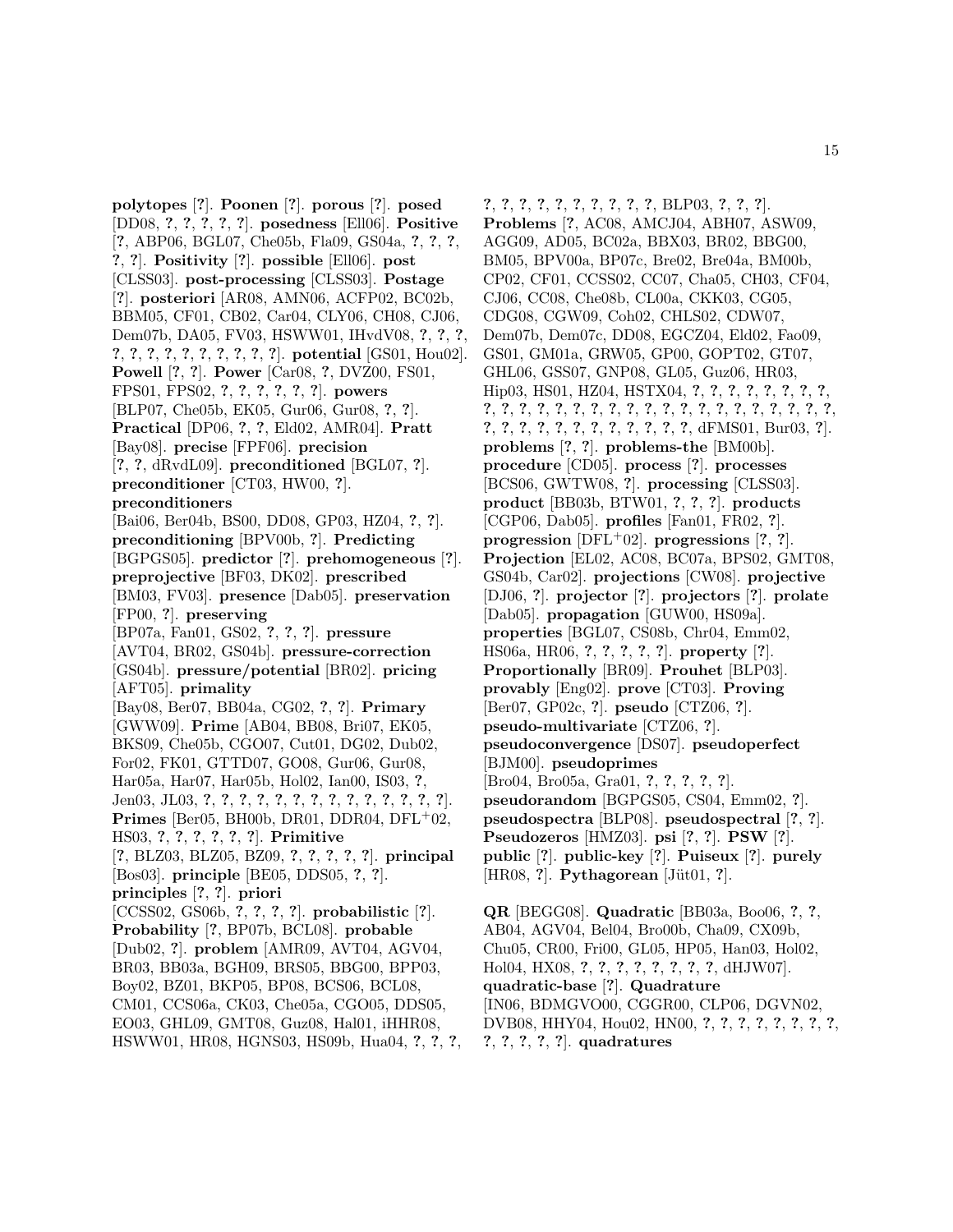[BCBDGV09, DMGVJP05, DMGVPR06, **?**]. **quadrilateral** [ABF02, CKK03, DL04a, HS09b, **?**]. **quality** [**?**]. **quantities** [**?**]. **quantum** [**?**, **?**]. **quartic** [Ber07, CJ05b, CDO03, Gir06, Har09, **?**]. **Quasi** [Bro07, **?**, Bar06, CLY06, Cat05, DFG<sup>+</sup>04, DM08, Ell07, Eng09b, GT07, HW02, HSWW01, **?**, **?**, **?**, **?**, **?**, **?**]. **quasi-continuum** [**?**]. **Quasi-diagonality** [Bro07]. **quasi-linear** [DM08, Eng09b, GT07, **?**]. **Quasi-Monte** [**?**, HW02, **?**]. **quasi-Newton** [Cat05]. **quasi-norm** [CLY06]. **quasi-polynomial** [Bar06]. **quasi-uniform** [Ell07, HSWW01]. **quasicrystals** [GP02c, Har09]. **quasilinear** [Dem07c, FOS09, GP00, GNP08, **?**]. **Quasimonotone** [CDNZ00]. **Quaternionic** [Dem07a, GG09]. **question** [**?**]. **Quincunx** [HJ02]. **quintic** [Bat01, GL00, **?**, **?**]. **quintuple** [BB03b]. **quintuple-product** [BB03b]. **quiver** [DK02]. **quivers** [BF03].

**R49081** [Dub02]. **Radau** [GWTW08]. **Radial** [**?**, Buh01, **?**, **?**, **?**, **?**]. **radius** [BP07b]. **Ramanujan** [Hei09]. **ramified** [**?**, **?**]. **Random** [**?**, Ber07, CL00b, FMW02, FM08, **?**, **?**]. **randomized** [**?**, **?**]. **randomly** [BES03]. **range** [**?**]. **rank** [ASwaAbJC05, ACP04, BJLS08, Bel04, CC06, DPW08, EG04, **?**, **?**, **?**]. **rank-** [**?**]. **rank-1** [DPW08]. **rank-deficient** [EG04]. **Rapid** [**?**]. **Rate** [**?**, Bos04, GW06, **?**, **?**]. **rates** [CDD01, Fus08, **?**]. **ratio** [CX09a, **?**]. **ratio-of-uniforms** [**?**]. **Rational** [BRZ08, BCBDGV09, DVB08, **?**, **?**, dB00, AE07, BJA04, Bar06, BM02, CM06, Cam04, CR03b, DVZ00, **?**, **?**, **?**, **?**, **?**, **?**, **?**]. **Rationality** [HR08]. **rationals** [Cou06]. **ray** [Cha09]. **Rayleigh** [JS01, **?**]. **RBF** [Fus08, FNWW09]. **re** [**?**]. **re-entrant** [**?**]. **reaction** [AK08, BE05, CGO05, Des01, Fao09, **?**, **?**, **?**, **?**, **?**]. **reaction-diffusion** [AK08, CGO05, Des01, Fao09, **?**, **?**, **?**]. **Real** [BLR05, Chu05, **?**, Cer07, Cha09, CX09b, CR00, DVM02, DK03, Fri00, Hak09, **?**, **?**, **?**, **?**, **?**, **?**, **?**, **?**, **?**, dHJW07]. **realistic** [BRS05]. **realization** [**?**]. **reciprocity** [BB04a]. **recognition** [Cal09]. **Reconstruction** [**?**, CGP06, **?**]. **Recovering** [Dab05]. **recovery** [CLY06, **?**, **?**]. **rectangular**

[HS07c]. **Recurrence** [**?**, Dam04, Fre05, **?**]. **recursions** [DS07, DST08, GST07]. **reduced** [**?**]. **reducibility** [BLZ03]. **Reducing** [DK04]. **reduction** [CP02, CH06, Gra02, HK09, **?**]. **reductions** [Car06, **?**]. **Refinable** [CJ05b, HJ02, HYP04, **?**]. **refined** [Jia05, **?**]. **refinement** [BC07b, DS09, **?**, **?**]. **reflecting** [ABM04]. **region** [Boe01, EH09, **?**]. **regions** [HSW04b]. **regular** [AE08, **?**]. **Regularity** [BBX03, Bre02, CP08, **?**, AFT05]. **Regularization** [**?**, **?**, **?**, **?**]. **regularized** [AC08, Cha05, DD08, **?**]. **regulator** [**?**, dHJW07]. **Reissner** [CH08, DL04a, FT00a, HS07c, HS09b, **?**, **?**]. **Reiten** [DK02]. **related** [Bro00a, Car06, CO08, ES02b, Gav06, **?**]. **relation** [BB01a, **?**, **?**]. **relations** [Fre05, Gra02, iHH05, **?**, **?**]. **relationship** [**?**, **?**]. **Relative** [**?**, GP02a, **?**, **?**, **?**, **?**]. **relaxation** [BKPS08, BGH09, GT01, HS09a, JC05, **?**, **?**, **?**, **?**]. **release** [HGNS03]. **Reliable** [DA05, BC02b, CB02, Car04, CF04, Els01]. **remainder** [BS07a]. **remarks** [**?**]. **Report** [**?**]. **represent** [**?**]. **representation** [CJ05b, FS05, **?**, **?**]. **representations** [BPTJ07, BF03, CC04, DA07, **?**, **?**, **?**]. **reproducing** [**?**, **?**]. **Repunit** [Dub02]. **residual** [BS08, **?**, **?**]. **residue** [CHGN08, DDR04, HPP03]. **resolution** [GP02a, **?**, **?**]. **resolutions** [Gru00]. **resolvent** [EZ06]. **resolvents** [BTW03]. **resonance** [AET09]. **resonances** [**?**]. **respect** [ER07]. **Restarted** [**?**]. **restricted** [Boy02, **?**]. **resultant** [GP08a, JV05]. **resultants** [BM09]. **results** [AFT05, EG04, GS04c, HM06, **?**, **?**]. **review** [Ain01, Arn01, Asl04, Ber04a, Bul04, Bur03, Cal09, Coh00, Coh02, Eld02, Els01, Enr05, Fed07, Fre04, Gau00, Gav06, Gav07, Gir05, GG04, Hai01, HW06, Hop05, **?**, **?**, **?**, **?**, **?**, **?**, **?**, **?**, **?**, **?**, **?**, **?**, **?**, **?**, **?**, **?**, **?**, **?**, **?**, **?**, **?**, **?**, **?**, **?**, **?**, **?**, **?**, **?**, **?**, **?**, **?**, **?**, **?**, **?**, **?**, **?**, **?**, **?**, **?**, **?**, **?**, **?**, **?**, **?**, **?**, **?**, **?**, aY07, **?**, dB00, **?**]. **revisit** [**?**]. **revisited** [Dam04]. **rho** [**?**]. **Rhoades** [Cof09]. **Ribi`ere** [**?**]. **Richardson** [ASW09, **?**, **?**]. **Riemann** [BB07, BB04b, BB06, DHB<sup>+</sup>04]. **right** [**?**]. **right-hand-side** [**?**]. **rigid** [Arn01]. **rigorous** [dHJW07]. **ring** [HJ06]. **rings** [HPP03, **?**]. **Ritz** [JS01, Jia05, **?**, **?**]. **Robust** [AR08, GSS07, **?**, CGO05, **?**]. **root** [**?**, **?**, **?**, **?**].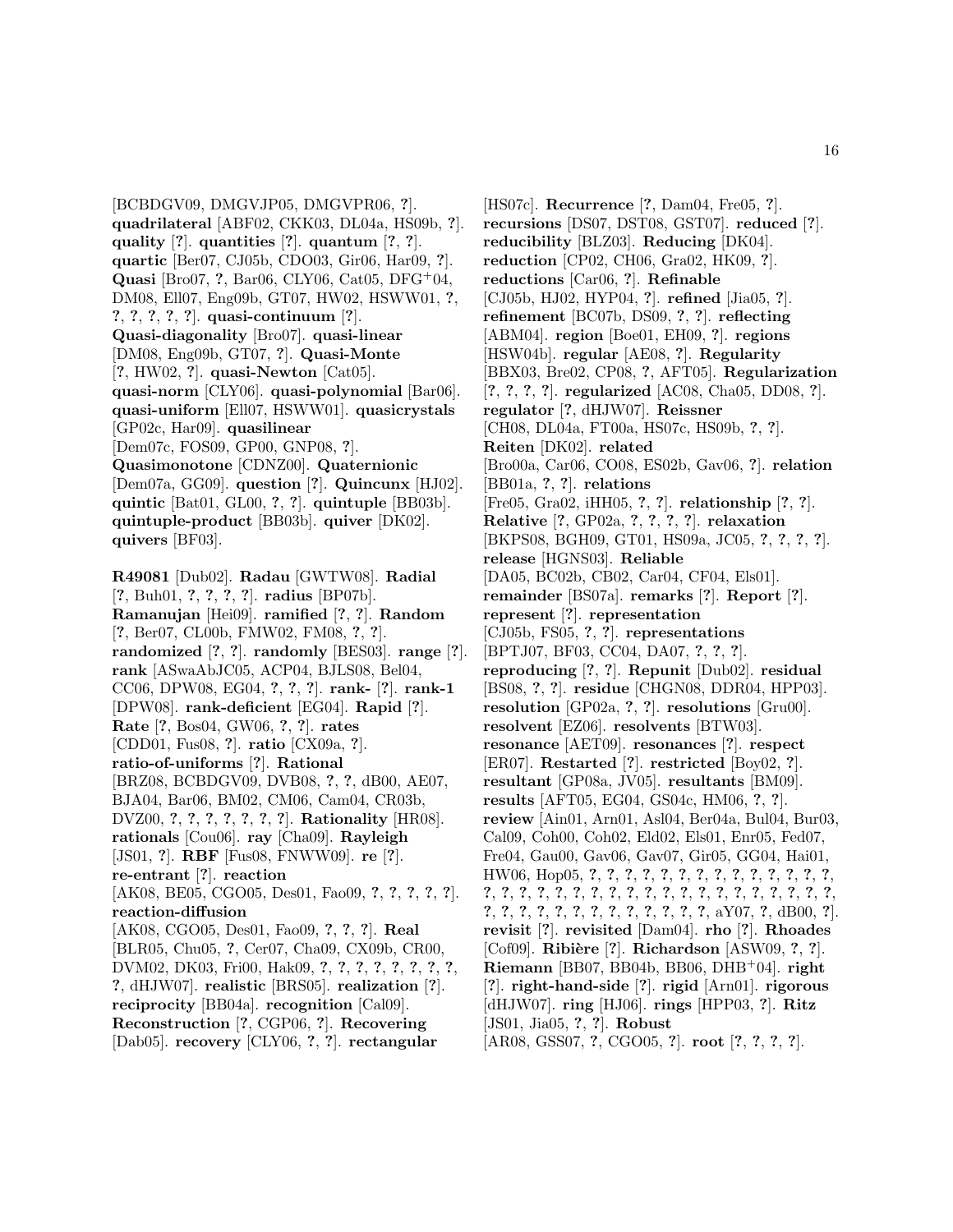**roots** [**?**, **?**, **?**, **?**]. **rotational** [GS04b]. **rough** [**?**, **?**]. **RSA** [**?**, **?**, **?**]. **Rudin** [BM00a, Doc05]. **Ruelle** [DJ06]. **rule** [CJ09]. **rules** [CGGR00, CL01, DK04, DKPS05, Dic07, FL07, HV07, **?**, **?**, **?**, **?**, **?**, **?**, **?**, **?**, **?**, **?**]. **Runge** [AMCJ04, CP02, FS05, GP00, Han06, HLS06, Jay06, **?**, **?**, **?**, **?**].

**Sabin** [**?**, **?**]. **Sabin-12** [**?**]. **saddle** [BPV00a, HZ04, **?**, **?**, **?**]. **saddle-point** [HZ04]. **SAGBI** [G¨ob02]. **Salem** [BH02b, **?**]. **same** [**?**]. **sampling** [Cha05, FMW02, **?**, **?**]. **satisfactory** [GST07]. **Satoh** [**?**]. **Saturation** [BD01a, GM05, **?**]. **Saxton** [HKR07]. **scalar** [Bos04, BPV03, **?**, **?**]. **Scale** [**?**, **?**, **?**]. **scales** [BPV00b, **?**]. **scattered** [**?**]. **scattering** [BP07c, CC08]. **scheme** [BKP08, BF08, BCS06, CDNZ00, EF08, Ell06, FPF06, GHL09, HS07a, He08, **?**, **?**, **?**, **?**, **?**]. **schemes** [ABM04, ADNT04, BKPS08, BJ07, BM08, BPV03, CGP06, CKMP03, DG01, Des04, DM02, DL07, ES02b, Fan01, GLFE06, GT01, Gos02, Grü03, GGGS08, GK09b, HYX05, HJ06, HKR07, **?**, **?**, **?**, **?**, **?**, **?**, **?**, **?**, **?**, **?**, **?**]. **Schnabl** [BD01a]. **Sch¨onhage** [**?**]. **Schreier** [Cou00]. **Schrödinger** [AMR04, ABM04, ?]. **Schr¨odinger-type** [AMR04]. **Schubert** [**?**]. **Schur** [DK06, **?**]. **Schwarz** [BW00, BGH09, GP03, HS09a, **?**, **?**]. **science** [**?**]. **scrambled** [**?**]. **SEA** [JL01]. **search** [CHS09, DJ09a, GLV00, **?**, **?**, **?**, **?**]. **searches** [ESU02]. **Searching** [DG04, **?**, **?**]. **second** [ASW09, Beb05, Bou06, Bre02, Bre04a, CD03b, Che05a, CDG08, CGW09, GT07, **?**, **?**, **?**, **?**]. **second-order** [Beb05, Bre02, CD03b, CDG08, CGW09, GT07, **?**]. **section** [Bro07]. **sector** [**?**]. **Security** [**?**]. **sedimentation** [BCS06]. **sedimentation-consolidation** [BCS06]. **segmentation** [**?**]. **selection** [**?**]. **self** [HMV09]. **self-dual** [HMV09]. **Semi** [**?**, BM08, BCS06, DL07, **?**, **?**]. **semi-discrete** [**?**]. **Semi-discretization** [**?**]. **semi-implicit** [BCS06]. **semi-Lagrangian** [BM08, DL07]. **semi-linear** [**?**].

**semidefinite** [BGL07]. **semigroups** [BO02, **?**, **?**]. **semilinear** [CDNZ00, FOS05, HS09a, **?**, **?**, **?**].

**sense** [**?**]. **sensing** [COS09b]. **sensitive** [FG04]. **Septic** [JR03]. **sequences** [Ale03, CJ01, EK05, **?**, **?**, **?**, **?**, **?**]. **Sequential** [CPTZ04, **?**]. **series** [Ave08, Car08, DVZ00, GUW00, **?**, **?**, **?**, **?**, **?**, **?**, **?**, dRvdL09]. **service** [BdJ08]. **set** [Asl04, Bou06, DL07, Gol08, **?**, **?**, **?**, **?**]. **sets** [BM03, GG01]. **setting** [?]. **seven** [Jüt01, ?]. **several** [**?**, **?**, **?**]. **Sha** [Bru04, **?**]. **shallow** [CGP06, HP02, HP03]. **shallow-water** [CGP06]. **Shamir** [**?**]. **Shanks** [**?**]. **Shape** [**?**, **?**]. **shaped** [AK08]. **Shapiro** [BM00a, Doc05]. **Shapiro-like** [BM00a]. **Sharp** [CJ06, **?**, **?**, FP04, GS04c, **?**]. **Sharpening** [Ber05]. **Sharply** [Dem07c]. **sharpness** [Jin06, **?**]. **sheet** [**?**]. **shells** [HP02, HP03]. **Shepard** [CD07]. **shift** [**?**, **?**]. **shift-invariant** [**?**]. **shifted** [**?**, **?**]. **Shimura** [**?**]. **Shishkin** [**?**]. **shock** [Bri01, Fan01, **?**]. **shocks** [**?**]. **shooting** [**?**]. **Short** [**?**, **?**]. **Shu** [FS05]. **side** [**?**]. **sided** [DM02]. **Siegel** [FK00, Ito03]. **sieve** [JL03, **?**]. **sieves** [AB04]. **Sieving** [**?**]. **Sign** [BFM08, CP08]. **signals** [Dab05]. **significant** [**?**]. **Signorini** [BR03, BB03a]. **Simple** [**?**, BB06, DA07, DS01, **?**]. **simplest** [**?**, **?**]. **simplex** [Bar06]. **simplicial** [**?**]. **simplified** [**?**]. **Simulating** [HW06]. **Simulation** [**?**, ABM04, **?**]. **simulations** [**?**]. **Sinc** [EGCZ04, **?**, **?**, **?**]. **singular** [ABH07, CC06, DK03, Du09, **?**, **?**, **?**, **?**, **?**, **?**]. **singularities** [AK08, Gru00, JH01, **?**, **?**, **?**]. **singularly** [AK08, AGG09, FOS05, FOS09, **?**, **?**, **?**, **?**]. **sixth** [EGCZ04]. **sixth-order** [EGCZ04]. **size** [HMGR00]. **skew** [BGL07, **?**]. **skew-circulant** [**?**]. **skew-Hermitian** [BGL07]. **slightly** [BCL08]. **slope** [DG04]. **slopes** [HS07b]. **Smale** [**?**, **?**]. **Small** [BDF08, AGH07, CHS09, Dic07, FRSE06, FPS01, FPS02, GTTD07, HM06, **?**, **?**, **?**, **?**, **?**]. **smallest** [AXY02, BH00a, **?**, **?**, dlM02]. **Smart** [**?**]. **Smith** [DNR09]. **Smoluchowski** [**?**]. **Smooth** [ES02a, **?**, DV07, GP01, He08, HSWW01, **?**, **?**]. **Smoothed** [CW08]. **smoothing** [**?**]. **smoothness** [**?**, **?**]. **Sobolev** [Gav07, BPV00b, DL05, FL06, Fus08, **?**, **?**, **?**]. **Sobolev-type** [Fus08]. **solid** [Ain01, BGN06]. **solids** [**?**]. **Solution** [**?**, **?**, BC02a, Con05, CR03b, DG01, DP06, Eld02, Hai01, Hua04, JV05, **?**, **?**, **?**].

**Solutions** [**?**, Ber01, Bos04, CdSF09, DS07, DST08,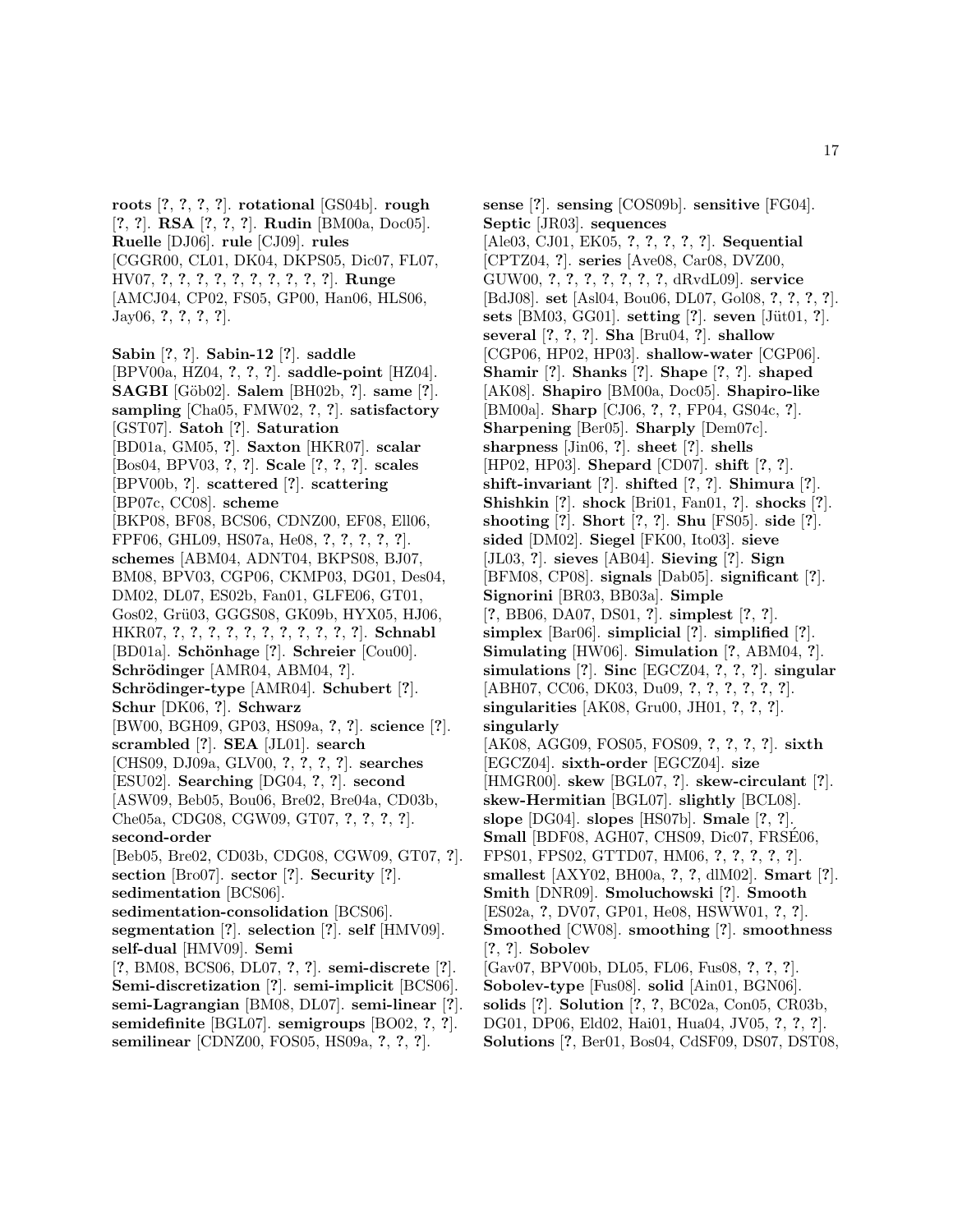Ell06, EGGR02, FNP00, Fed07, GST07, HK09, Hol03, JC05, **?**, **?**, **?**, **?**, **?**, **?**, **?**, **?**, **?**, **?**, **?**, **?**, **?**, **?**, **?**]. **solvability** [DS09]. **solve** [IHU05, **?**]. **solver** [**?**]. **solvers** [**?**, **?**]. **Solving** [Bul04, GP08a, Han00, **?**, **?**, **?**, CGP06, EGCZ04, JPW03, **?**, **?**, **?**, **?**, **?**]. **Some** [BH02b, Bro00a, Bro04, Bro05a, HM06, **?**, **?**, **?**, **?**, **?**, BJA04, BBM05, BLZ03, BM09, CK03, FJ02, GRT04, GRT15, GNP08, **?**, **?**, **?**, **?**, **?**, **?**, **?**, **?**, **?**]. **Sort'** [JL01]. **Soulie** [AR08]. **source** [Gos02, **?**, **?**]. **sources** [BPV03]. **Space** [**?**, BM00b, CC07, FM08, Gr¨u03, **?**, **?**, **?**, **?**, **?**]. **Space-time** [**?**, FM08, **?**]. **spaces** [BBX03, Car02, CDD08, DL05, EZ06, GM05, GM07, Geo08, GK09a, HHY04, **?**, **?**, **?**, **?**, **?**, **?**, **?**, **?**, Gav07]. **Sparse** [Abb02, GHK04, GHK05, GK09a, **?**]. **spatial** [BC02a, EGGR02, EL02]. **spatially** [AMG07]. **Special** [**?**, CD03a, FK00, Ito03, **?**]. **Specialized** [Jay06]. **specified** [GRT04, GRT15]. **spectra** [BH02b, BES03, Bou06, **?**, **?**]. **Spectral** [AMCJ04, CX09b, **?**, **?**, **?**, BR02, DM02, FGT02, **?**, Hal01, HR03, HK08, **?**, **?**, **?**, **?**, **?**, **?**, **?**, dFMS01]. **spectral-finite** [FGT02]. **Spectral-fractional** [AMCJ04]. **spectrum** [Doc01]. **sphere** [Bra08, FNWW09, HP05, HX01, **?**, **?**, **?**]. **spheres** [BP07a, BLP09, DJ05, **?**, **?**]. **Spherical** [**?**, **?**, **?**, DJ05, **?**, **?**]. **spheroidals** [Dab05]. **spinor** [**?**]. **spline** [AL05, GGL09, JL08, Joh01, **?**, **?**, **?**, **?**]. **splines** [CJ05b, GM01b, HNSZ08, **?**, **?**, **?**, **?**, **?**, **?**]. **splits** [**?**]. **splitting** [BGL07, Des01, Fao09, HO09, **?**]. **spurious** [BBG00]. **Square** [GW08, **?**]. **squared** [Car06]. **squares** [Abb02, BKP05, CDW07, DL04b, EG04, **?**, **?**, **?**, **?**, **?**]. **SSM** [HP05]. **Stability** [GP00, **?**, **?**, BO02, BPS02, Bri01, FNWW09, GGGS08, **?**, **?**, **?**, **?**, **?**, **?**, **?**, **?**, **?**, **?**, **?**, Car02]. **stabilization** [BM01, GMT08, **?**]. **Stabilized** [ACPT07, BE05, CM01, HS07a, **?**]. **stabilizer** [EO03]. **stabilizing** [HZ01]. **stable** [CP08, GI04, **?**, **?**, **?**, **?**, **?**, **?**]. **staggered** [EL02]. **Stamp** [**?**]. **standard** [**?**]. **standardized** [**?**]. **star** [Dic07, **?**]. **Stark** [GRT15, Ble03, DTvW04, GRT04]. **stars** [**?**]. **starting** [ABFH00, IHU05]. **state** [ACFP02, DH01]. **statement** [**?**]. **states** [CGP06]. **stationary** [CF01]. **Statistical**

[CS08b, Emm02, **?**]. **steady** [ACFP02]. **Steinbach**

[Car02]. **Steiner** [**?**]. **Steinhaus** [AE08]. **stencils** [HJ06]. **step** [AMCJ04, AD05, HMGR00, **?**, **?**, **?**, **?**, **?**]. **step-by-step** [**?**]. **step-doubling** [AD05]. **step-size** [HMGR00]. **stepsize** [BO02, CD03a, CD03b]. **Stern** [BR09]. **Stewart** [**?**]. **Stieltjes** [DMGVJP05, DMGVPR06, Jun06, **?**, dlCYLR09]. **Stieltjes-type** [dlCYLR09]. **stiff** [BPV03, ET05]. **stochastic** [AFT05, Bos04, DG01, DP09, DM08, FMTW06, Fao09, FL09, FM02, HMGR00, **?**, **?**, **?**, **?**, **?**, **?**]. **Stokes** [AVT04, ACPT07, AL05, BKPS08, BC07a, CW09, CM01, CCS06a, CKS05, DNR09, DA05, DM09b, GHL09, GMT08, GRW05, Guz08, Hal01, He05, HS07a, He08, **?**, **?**, **?**, **?**]. **stopping** [AL03]. **stress** [**?**]. **stress-free** [**?**]. **stressed** [BGN06]. **strict** [CP08]. **Strictly** [**?**]. **strip** [**?**]. **Strong** [DMGVJP05, **?**, **?**, DMGVPR06, HSW04a, **?**, **?**, **?**, **?**, **?**, **?**]. **strong-stability-preserving** [**?**]. **strongly** [BCS06]. **Structure** [ER07, BS05b, CR03a, Cul09, Els01]. **Structured** [Bai06, **?**, BEGG08, HX08, **?**]. **structures** [Bai06]. **studies** [CHLS02]. **study** [**?**, **?**]. **Sturm** [Cha05]. **Subdivision** [**?**, HYX05, HJ06]. **subexponential** [Eng02]. **subgrids** [**?**]. **subgroup** [**?**, **?**]. **subgroups** [CD05, iHHR08, **?**, **?**]. **submatrices** [**?**]. **subquadratic** [**?**]. **subset** [BM03, CS04]. **subspace** [**?**, **?**, **?**, **?**]. **Substructuring** [Ber04b, HZ04, **?**]. **successful** [**?**]. **successive** [HSTX04]. **suitable** [**?**]. **sum** [BPTJ07, Che05b, CS04, **?**]. **summation** [DVZ00]. **Sums** [Dre03, BKS09, Boo06, BM03, BFM08, DR01, EJ09, Fre05, Gur08, **?**, **?**, **?**, **?**, **?**, **?**]. **sup** [**?**]. **superconducting** [DJ05]. **supercongruences** [**?**]. **Superconvergence** [CC07, Che08b, HX08, **?**, **?**, **?**, **?**]. **Superconvergent** [CGW09, CDG08, **?**, **?**]. **superelliptic** [BEFG05, GPS02]. **Superharmonic** [Coh09]. **superlinear** [CT03]. **supersingular** [**?**]. **supplement** [BR98]. **support** [Buh01, **?**]. **supported** [**?**]. **surface** [BGN06, CJ05b, FNWW09, Joh01, **?**, **?**]. **surface-divergence** [FNWW09]. **surfaces** [AGV04, Bar04, BvL07, Bru04, **?**, **?**, **?**, **?**, **?**, Asl04].

**Swan** [**?**]. **sweeping** [**?**]. **Swinnerton**

18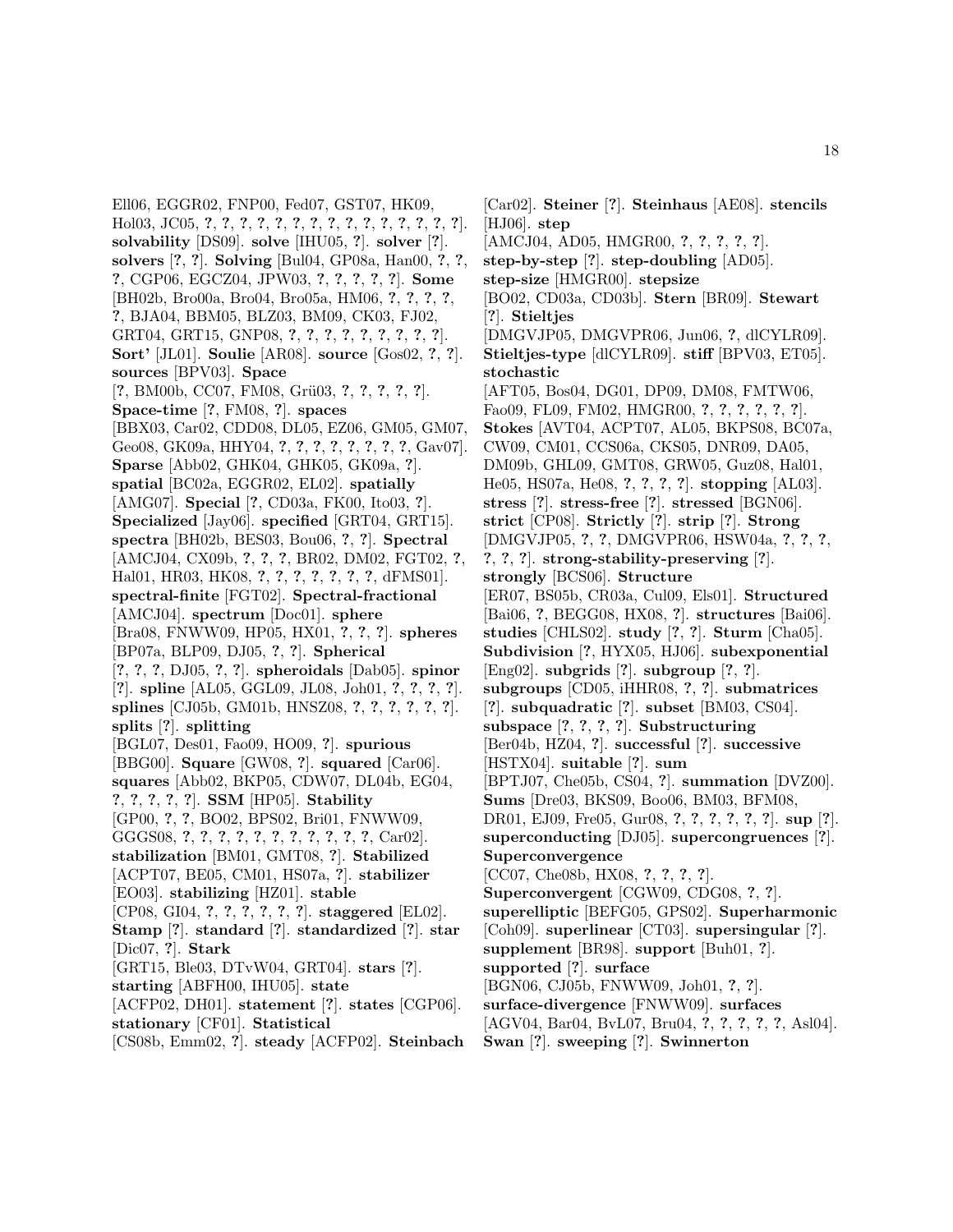$[ASwaAbJCO5, FLS<sup>+</sup>01, GJP<sup>+</sup>09].$ **Swinnerton-Dyer** [ASwaAbJC05, FLS<sup>+</sup>01, GJP<sup>+</sup>09]. **Sylow** [**?**]. **Symbolic** [CF02]. **symbols** [Dem07a]. **symmetric** [AAW08, CD03a, CD03b, CX09b, DM09b, HX01, HN07, HN00, **?**, **?**, **?**, **?**, **?**]. **symmetries** [**?**]. **symmetry** [AFW07]. **symplectic** [Faß01]. **symplecticity** [HLS06]. **synchronous** [CPTZ04]. **system** [BM08, DIM08, EF08, FPF06, Gib09, HW00, **?**]. **systems** [ACC<sup>+</sup>08, ADNT04, Arn01, BKPS08, BC07a, BP04, CD03b, CGP06, CDNZ00, CCIL02, CGP08, DS00a, Dég01, Des01, DK03, DJ06, JSX06, **?**, **?**, **?**, **?**, **?**, **?**, **?**, **?**, **?**, **?**, **?**]. **Szego** [BCBDGV09, DGVN02, **?**]. **Table** [BR05, BR11, Car06]. **Tables** [**?**, CDO03]. **Tamagawa** [Ble03, **?**]. **Tame** [Bro05b, Bro00b, Gro04, **?**]. **targeted** [DJ09a]. **Tarry** [BLP03]. **Tasoev** [**?**]. **Taylor** [GUW00, **?**, **?**]. **technique** [BC02b, BP04, CD03b, CB02, CC08, HZ01, **?**, dHJW07]. **techniques** [Car04, Har07, Hua04, BB01a]. **Templates** [Eld02]. **Ten** [BZ09, DFL<sup>+</sup>02]. **Tensor** [BTW01, **?**]. **tensors** [AAW08, GUW00, **?**]. **Tenth** [**?**]. **term** [BO02, HN00, **?**, **?**]. **terms** [Gos02, **?**]. **ternary** [HJ06, HMV09]. **tessellations** [DJ05]. **test** [BB04a, CP08, **?**, **?**, **?**, **?**]. **Testing** [AE07, **?**, BLZ03, Bri01, FS04, **?**]. **tests** [Cap00]. **tetrahedral** [**?**, **?**]. **tetrahedron** [**?**]. **their** [BLP08, **?**, **?**, **?**, **?**, **?**, **?**]. **theorem** [BS07a, D´eg01, Des04, Ell07, **?**, **?**, **?**, **?**]. **theorems** [BD01a, FL06, **?**, **?**]. **Theoretical** [**?**, **?**]. **Theory** [Ain01, **?**, **?**, **?**, Cap00, CDO03, Hou02, **?**, **?**, **?**, **?**, **?**, **?**, **?**, dRvdL09, **?**, **?**, **?**]. **theta** [DHB<sup>+</sup>04]. **thin** [**?**]. **third** [Ian00]. **Thom´ee** [Car02]. **Three** [BCDV00, CL01, DM02, AAW08, Bar04, BvL07, BJLS08, Bea01, BPTJ07, Ber04b, BP07c, BP08, BM01, DY01, EJ09, FMTW06, Hal01, HR08, HZ04, HSZ08, **?**]. **Three-** [CL01]. **three-dimensional** [Bea01, Hal01, HR08, HSZ08, **?**]. **three-field** [BM01]. **three-parameter** [DY01]. **Three-point** [DM02]. **three-rank** [BJLS08]. **threefolds** [Cul09]. **Thue** [GL00, GP02a, Han00, **?**, **?**]. **tight** [Bre05]. **tile** [GP02c]. **Tiles** [Har09]. **Time** [**?**, AMR09, AMCJ04, AL03, Ber07, BP07c, BP08, BLyS07,

BM00b, CC08, CS08a, CLP06, DM09b, EZ06, Eng02, Eng09b, FPF06, FM08, GLFE06, GP03, Han06, He05, HS07a, He08, **?**, **?**, **?**, **?**, **?**, **?**, **?**, **?**, **?**]. **Time-dependent** [**?**, AMR09, DM09b, He05, HS07a, He08, **?**]. **time-discretization** [**?**]. **time-harmonic** [BP07c, BP08, BLyS07, CC08, **?**]. **time-step** [**?**]. **timed** [HGNS03]. **timed-release** [HGNS03]. **Toeplitz** [**?**, BES03, **?**, **?**]. **Tornheim** [**?**]. **torsion** [ACP04, Cul09, **?**, **?**]. **torsion-subgroup** [**?**]. **total** [AL03, Har05a, Har07, IS03, **?**]. **totally** [ABP06, Cer07, Fla09, **?**]. **towers** [Cou00]. **Trace** [Fla09, ABP06, **?**]. **traces** [CC07]. **Tractability** [**?**, HW02, HSW04a, HSW04b, **?**, **?**, **?**]. **transfinite** [FRSE06, Fla09, HS06b, HS08]. ´ **transform** [**?**, **?**, DVM02]. **Transformation** [**?**, **?**]. **transformations** [BM02, **?**, **?**, **?**, **?**]. **transition** [FK07, **?**]. **Transitory** [DS07]. **transmission** [GM01a]. **trapezoidal** [CJ09]. **travelling** [**?**]. **treatment** [BRS05]. **tree** [Bay08, BR09]. **triangle** [**?**]. **triangles** [FP00]. **triangular** [IK05, JHL08, **?**]. **triangulations** [Flo03, HSYY08, JL08, **?**, **?**]. **tridiagonal** [**?**]. **trigonometric** [CL01, Han03, dRvdL09]. **trinomial** [BLZ05]. **trinomials** [BLZ03, BZ09, **?**]. **triple** [CCIL02, **?**]. **Trivariate** [AL05]. **true** [**?**]. **truncated** [**?**]. **trusses** [BS04]. **Trust** [**?**]. **Trust-region** [**?**]. **Tur´an** [BCC06, **?**, **?**]. **Turbulence** [**?**]. **twenty** [CMP03]. **twenty-fourth** [CMP03]. **Two** [BS09, FL07, GP02b, HS07c, **?**, **?**, ABM04, BC02a, Bai06, BS00, Bre05, CW09, Che05b, CGO05, DM09b, ER03, FHL07, GG09, GP02c, HJ06, JSX06, **?**, **?**, **?**, **?**, **?**, **?**, **?**]. **two-by-two** [Bai06]. **Two-cover** [BS09]. **two-dimensional** [ABM04, CW09, ER03, HJ06]. **two-grid** [JSX06, **?**, **?**]. **two-phase** [FHL07, **?**]. **two-ring** [HJ06]. **type** [AMG07, ABFH00, BKPS08, BPV00a, BDMGVO00, CMT04, Cos03, DGVN02, Ell07, FL06, Fus08, Gar03, Geo08, GT07, Grü03, GNP08, Hua04, **?**, **?**, **?**, **?**, **?**, **?**, **?**, **?**, dlCYLR09, AMR04].

**Ultraconvergence** [**?**]. **unbounded** [BDMGVO00, Hal01, HB01, HO09, HSW04b]. **uncertainties** [BC02a]. **Unconditional** [GGGS08, **?**]. **unconditionally** [**?**].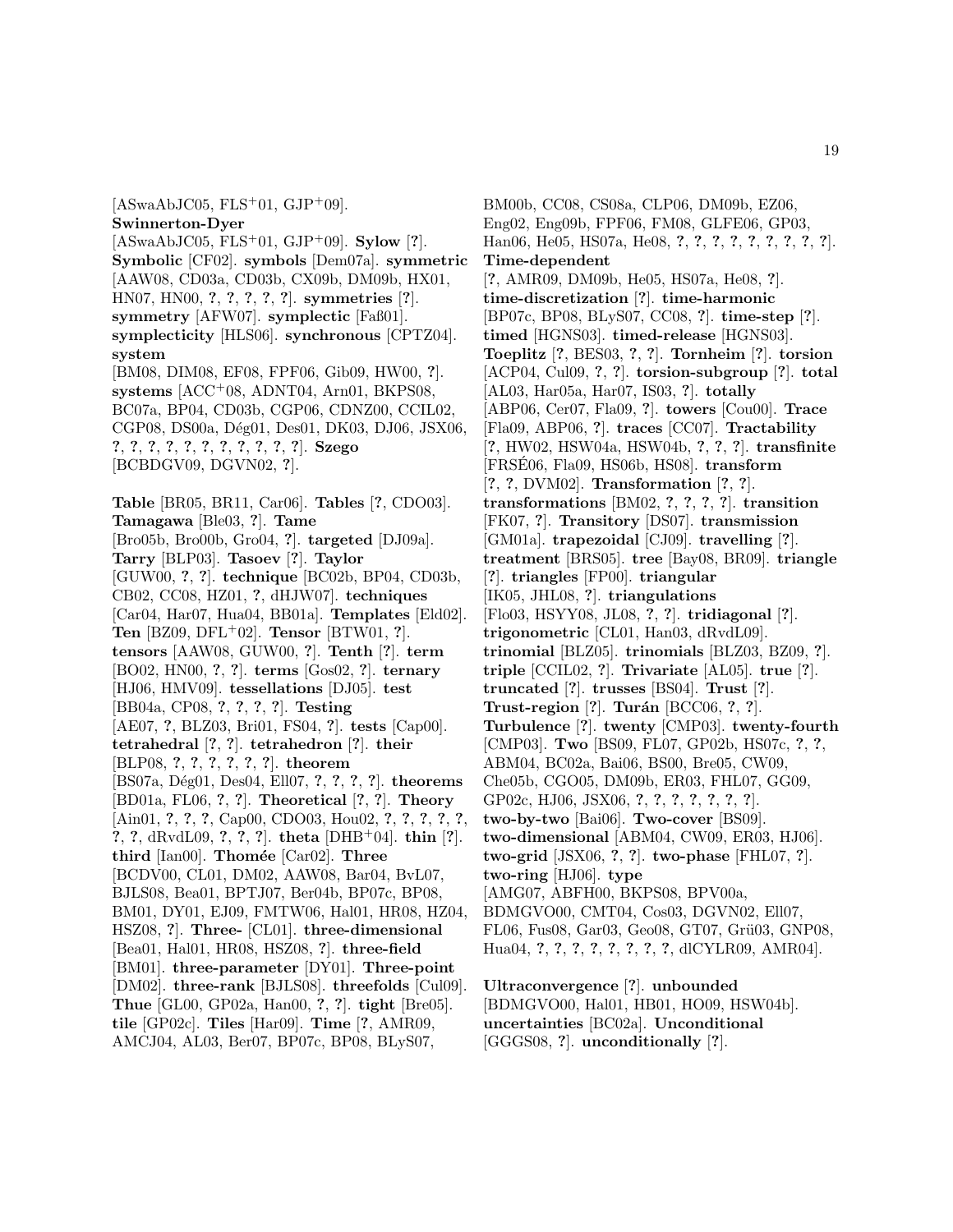**unconstrained** [Dai03, **?**]. **underdetermined** [BP07b, D´eg01]. **unified** [CL00a, **?**]. **Uniform** [BZ01, **?**, **?**, DFG<sup>+</sup>04, Ell07, FMW02, FMTW06, HSWW01, **?**, **?**, **?**]. **uniformity** [**?**, **?**]. **uniformly** [**?**]. **uniforms** [**?**]. **unilateral** [CHLS02]. **Unimodular** [AS09, Cre08, **?**, **?**, **?**]. **unit** [Bra08, FK00, Han00, **?**, **?**, **?**, **?**, dlCYLR09]. **unitary** [BEGG08, **?**, **?**]. **units** [Ble03, Cha09, FP06, **?**]. **Univariate** [**?**, GUW00]. **universal** [GW06, **?**]. **univoque** [AFH07]. **unknotting** [**?**]. **unsteady** [HS01, **?**]. **unstructured** [BC02b, CB02, Car04, Ell07]. **update** [CC06]. **Upper** [**?**, DR01, IK05]. **upwind** [**?**, **?**]. **use** [**?**]. **used** [JL01]. **User** [**?**]. **Using** [**?**, **?**, ABM04, AB04, BLP09, BKP05, Cha05, CDO03, DVM02, DNR09, Fao09, GP01, Gra02, GP02c, IN06, JV05, **?**, **?**, **?**, **?**, **?**, **?**, **?**, **?**, **?**]. **Uzawa** [BPV00a].

**V** [BZ01, DGTZ07b, GP06a, **?**]. **V-cycle** [BZ01, DGTZ07b, GP06a, **?**]. **value** [AMCJ04, BC02a, BBX03, Bre02, Bre04a, BCS06, CP02, EGCZ04, GHL06, GNP08, **?**, **?**, **?**, **?**]. **valued** [GHK04, GHK05, **?**]. **values** [CHS09, CC06, Dus02, FL06, FPS01, FPS02, FK00, Gur08, Ito03, IHU05, **?**, Jia05, **?**, **?**]. **Vandermonde** [**?**]. **vanishing** [BM03]. **Variable** [**?**, BO02, CD03a, CD03b, CG05, **?**, **?**]. **variable-stepsize** [CD03a, CD03b]. **variables** [DS01, **?**]. **variant** [**?**]. **variation** [GTTD07]. **Variational** [Gav07, BW00, **?**, **?**]. **varieties** [ASwaAbJC05, BP07b]. **variety** [CM06]. **Varshamov** [**?**]. **varying** [AMG07]. **vector** [Bar04, BvL07, Bre04b, BRZ08, **?**, **?**, **?**]. **vectors** [ABFH00, Jia05]. **velocity** [AVT04, GSY08]. **velocity-correction** [GSY08]. **verification** [DK03, GJP<sup>+</sup>09, **?**, **?**]. **Verifying** [**?**]. **version** [CCSS02, **?**, **?**, **?**]. **versus** [**?**]. **VI** [**?**]. **via** [BRS05, BS07a, CG05, Eng09a, Fie01, Gao03, Hul00, **?**, **?**, **?**]. **vibration** [**?**]. **view** [Fre04]. **viewpoint** [**?**, Arn01]. **viscous** [Bos04, Bri01, FR02, Gir05, GGGS08]. **Visible** [ASwaAbJC05]. **vision** [**?**]. **Visualising** [Bru04]. **Vlasov** [BM08]. **voids** [BGN06]. **Vol** [**?**]. **volatility** [AFT05]. **Volterra** [Gav06, **?**]. **volume** [BF08, CGP06, CKK03, CKMP03, Des04, GHL09,

**?**, **?**, **?**, **?**, **?**]. **Voronoi** [DJ05, **?**, **?**]. **vortex** [FM08, **?**]. **Vorticity** [AVT04, **?**]. **Vorticity-velocity-pressure** [AVT04].

**walks** [**?**]. **Walsh** [**?**]. **water** [Bea01, CGP06, HZ01]. **wave** [BLP09, CLP06, GH05, HS09a, **?**, **?**, **?**, **?**, **?**, **?**]. **waveform** [BGH09, HS09a, JC05]. **waveforms** [**?**]. **waveguides** [**?**]. **Wavelet** [Has06, **?**, CM01, CDD01, GS06a, GHS07, HHY04, **?**, **?**, **?**]. **Wavelet-based** [Has06]. **Wavelets** [HS06a, **?**, BU07, CJ05a, HJ02, JL08, **?**]. **waves** [Bea01, Bri01, HZ01]. **Weak** [DP09, **?**, **?**]. **Weakened** [**?**]. **Weakly** [**?**, AFW07]. **Wedderburn** [**?**]. **Weierstrass** [Gir06]. **weight** [BCBDGV09, DGVN02, **?**, **?**]. **weighted** [BJM00, Dic07, DL05, GLPW04, HSW04a, HSW04b, **?**, **?**]. **weights** [**?**]. **Well** [**?**, Ell06]. **Well-balanced** [**?**]. **Wendroff** [Ell07]. **Wendt** [**?**]. **which** [Che05b, DJ09b, **?**]. **Whittaker** [Bro09]. **whose** [FR05, GS04a, **?**, **?**]. **wider** [**?**]. **width** [**?**]. **width-** [**?**]. **widths** [FL06]. **Wieferich** [**?**, **?**]. **Wilkinson** [**?**]. **without** [Bre02, FM02, GHS07, GM05, Han00, **?**, **?**, **?**, **?**]. **Witt** [**?**]. **Wolstenholme** [**?**].

**yields** [BC02b, CB02].

**Zagier** [Doc01]. **zero** [ASwaAbJC05, GWW09, **?**]. **zero-dimensional** [GWW09]. **Zeroes** [BH00b]. **Zeros** [ADGR04, BSO07, BG06, BB06, Chu05, DVM02, DS01, DK03, GS07, Jin06, **?**, **?**, **?**, **?**, **?**, **?**, **?**, **?**, **?**]. **zeta** [BB04b, BB06, BB07, Chu05, GS07, **?**, **?**, **?**, **?**, **?**, **?**]. **zeta-function** [GS07]. **Zhang** [Doc01]. **Zygmund** [**?**, **?**].

# **References**

# **Arnold:2008:FES**

[AAW08] Douglas N. Arnold, Gerard Awanou, and Ragnar Winther. Finite elements for symmetric tensors in three dimensions. Mathematics of Computation, 77(263):1229–1251, July 2008. CODEN MCMPAF. ISSN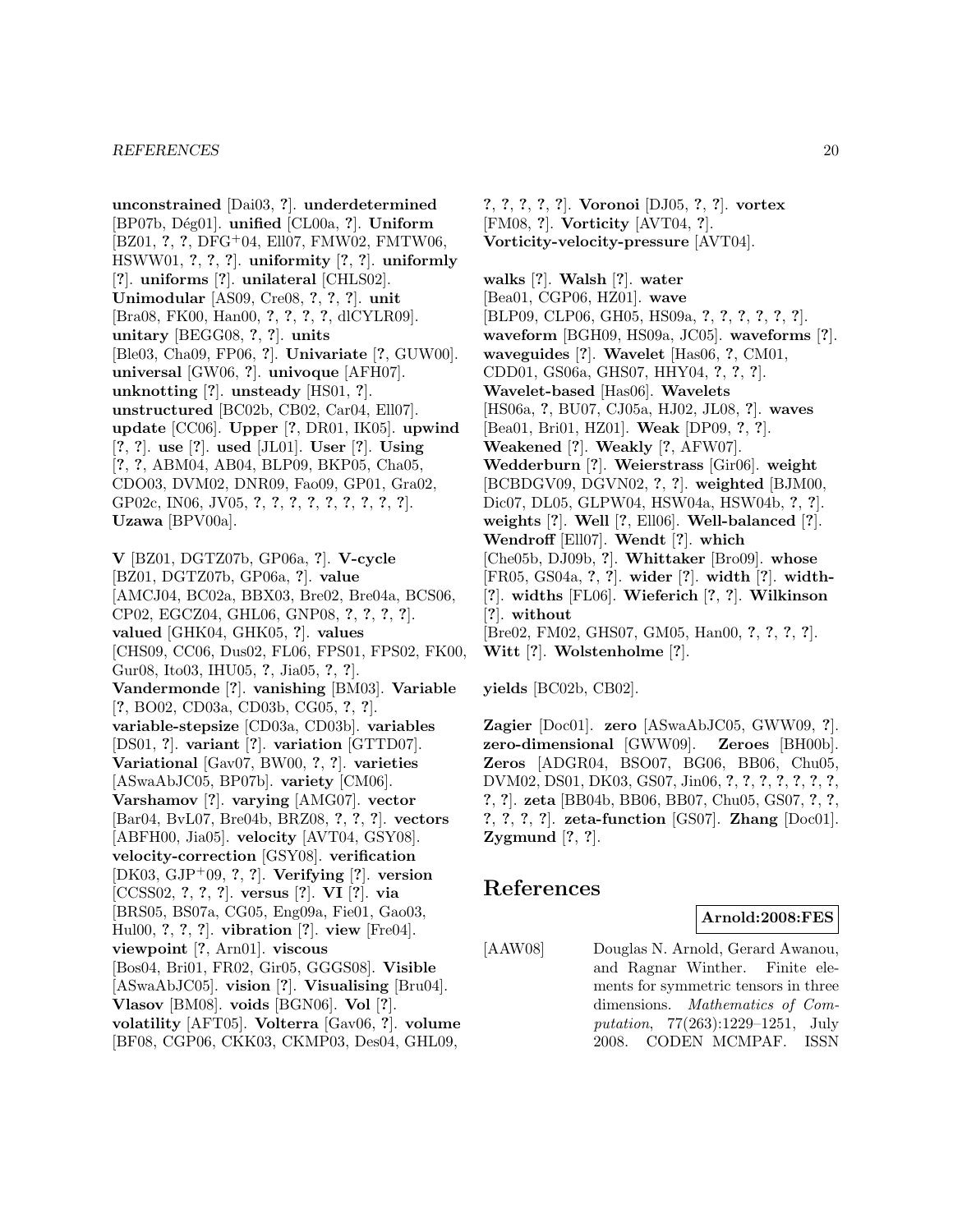0025-5718 (print), 1088-6842 (electronic). URL http://www.ams.org/ mcom/2008-77-263/S0025-5718- 08-02071-1/home.html; http:/ /www.ams.org/mcom/2008-77-263/ S0025-5718-08-02071-1/S0025- 5718-08-02071-1.dvi; http:/ /www.ams.org/mcom/2008-77-263/ S0025-5718-08-02071-1/S0025- 5718-08-02071-1.pdf; http:/ /www.ams.org/mcom/2008-77-263/ S0025-5718-08-02071-1/S0025- 5718-08-02071-1.ps.

# **Atkin:2004:PSU**

[AB04] A. O. L. Atkin and D. J. Bernstein. Prime sieves using binary quadratic forms. Mathematics of Computation, 73(246):1023–1030, April 2004. CODEN MCMPAF. ISSN 0025-5718 (print), 1088-6842 (electronic). URL http://www.ams.org/ mcom/2004-73-246/S0025-5718- 03-01501-1/home.html; http:/ /www.ams.org/mcom/2004-73-246/ S0025-5718-03-01501-1/S0025- 5718-03-01501-1.dvi; http:/ /www.ams.org/mcom/2004-73-246/ S0025-5718-03-01501-1/S0025- 5718-03-01501-1.pdf; http:/ /www.ams.org/mcom/2004-73-246/ S0025-5718-03-01501-1/S0025- 5718-03-01501-1.ps; http:// www.ams.org/mcom/2004-73-246/ S0025-5718-03-01501-1/S0025- 5718-03-01501-1.tex.

# **Abbott:2002:SSP**

[Abb02] John Abbott. Sparse squares of polynomials. Mathematics of Computation, 71(237):407–413, January 2002. CODEN MCMPAF. ISSN 0025-5718 (print), 1088- 6842 (electronic). URL http:/ /www.ams.org/journal-getitem? pii=S0025-5718-00-01294-1;

http://www.ams.org/mcom/2002- 71-237/S0025-5718-00-01294-1/ S0025-5718-00-01294-1.dvi; http://www.ams.org/mcom/2002- 71-237/S0025-5718-00-01294-1/ S0025-5718-00-01294-1.pdf; http://www.ams.org/mcom/2002- 71-237/S0025-5718-00-01294-1/ S0025-5718-00-01294-1.ps; http: //www.ams.org/mcom/2002-71-237/ S0025-5718-00-01294-1/S0025- 5718-00-01294-1.tex.

# **Arnold:2002:AQF**

[ABF02] Douglas N. Arnold, Daniele Boffi, and Richard S. Falk. Approximation by quadrilateral finite elements. Mathematics of Computation, 71 (239):909–922, July 2002. CODEN MCMPAF. ISSN 0025-5718 (print), 1088-6842 (electronic). URL http: //www.ams.org/journal-getitem? pii=S0025-5718-02-01439-4; http://www.ams.org/mcom/2002- 71-239/S0025-5718-02-01439-4/ S0025-5718-02-01439-4.dvi; http://www.ams.org/mcom/2002- 71-239/S0025-5718-02-01439-4/ S0025-5718-02-01439-4.pdf; http://www.ams.org/mcom/2002- 71-239/S0025-5718-02-01439-4/ S0025-5718-02-01439-4.ps; http: //www.ams.org/mcom/2002-71-239/ S0025-5718-02-01439-4/S0025- 5718-02-01439-4.tex.

# **Aliaga:2000:LTM**

[ABFH00] J. I. Aliaga, D. L. Boley, R. W. Freund, and V. Hernández. A Lanczos-type method for multiple starting vectors. Mathematics of Computation, 69(232):1577– 1601, October 2000. CODEN MCM-PAF. ISSN 0025-5718 (print), 1088- 6842 (electronic). URL http:/ /www.ams.org/journal-getitem?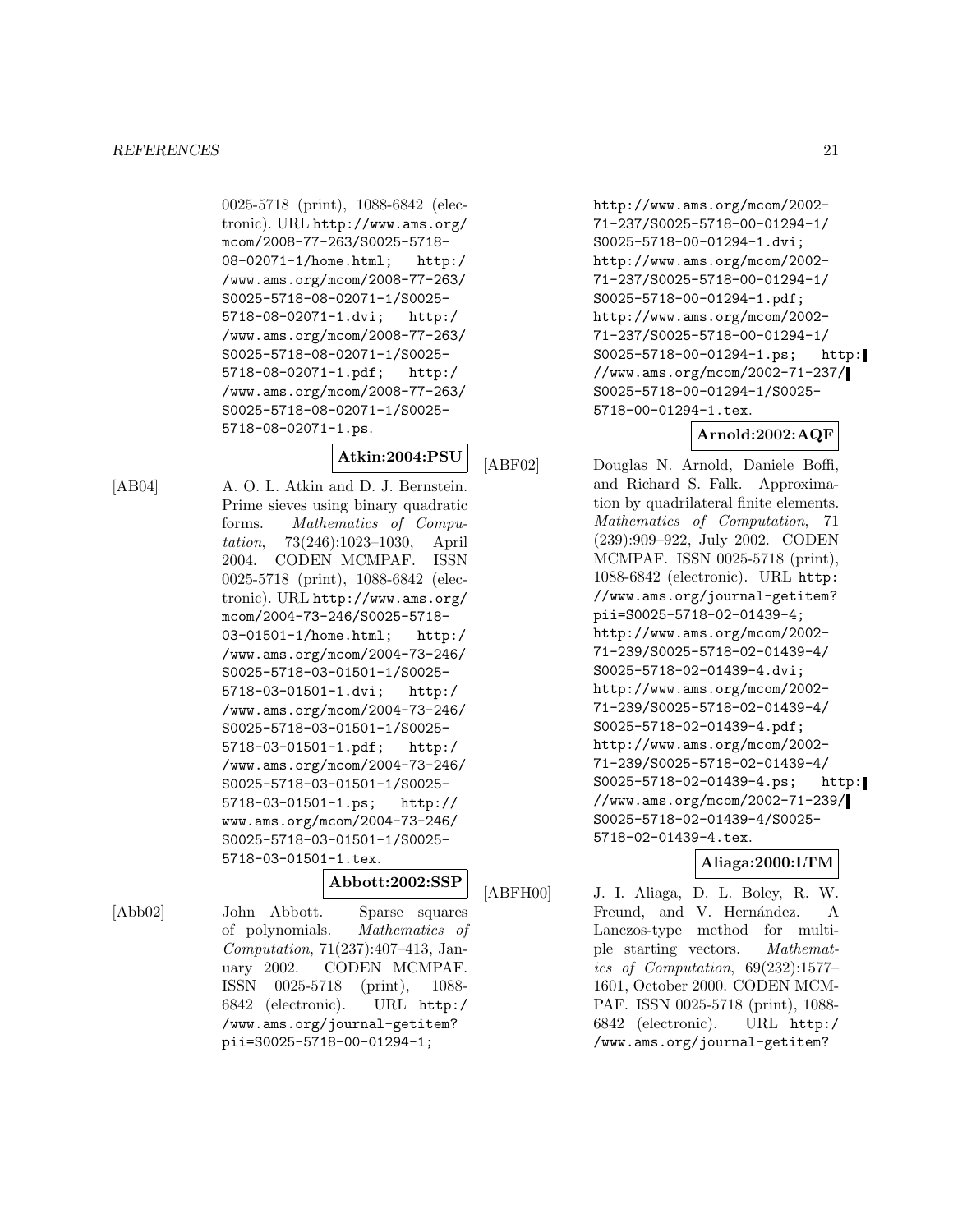pii=S0025-5718-99-01163-1; http://www.ams.org/mcom/2000- 69-232/S0025-5718-99-01163-1/ S0025-5718-99-01163-1.dvi; http://www.ams.org/mcom/2000- 69-232/S0025-5718-99-01163-1/ S0025-5718-99-01163-1.pdf; http://www.ams.org/mcom/2000- 69-232/S0025-5718-99-01163-1/ S0025-5718-99-01163-1.ps; http: //www.ams.org/mcom/2000-69-232/ S0025-5718-99-01163-1/S0025- 5718-99-01163-1.tex.

# **Arroyo:2007:FEM**

[ABH07] Daniel Arroyo, Alexei Bespalov, and Norbert Heuer. On the finite element method for elliptic problems with degenerate and singular coefficients. Mathematics of Computation, 76(258):509–537, April 2007. CODEN MCMPAF. ISSN 0025-5718 (print), 1088-6842 (electronic). URL http://www.ams.org/ mcom/2007-76-258/S0025-5718- 06-01910-7/home.html; http:/ /www.ams.org/mcom/2007-76-258/ S0025-5718-06-01910-7/S0025- 5718-06-01910-7.dvi; http:/ /www.ams.org/mcom/2007-76-258/ S0025-5718-06-01910-7/S0025- 5718-06-01910-7.pdf; http:/ /www.ams.org/mcom/2007-76-258/ S0025-5718-06-01910-7/S0025- 5718-06-01910-7.ps.

# **Antoine:2004:NSS**

[ABM04] Xavier Antoine, Christophe Besse, and Vincent Mouysset. Numerical schemes for the simulation of the two-dimensional Schrödinger equation using non-reflecting boundary conditions. Mathematics of Computation, 73(248):1779–1799, October 2004. CODEN MCMPAF. ISSN 0025-5718 (print), 1088-6842 (elec-

tronic). URL http://www.ams.org/ mcom/2004-73-248/S0025-5718- 04-01631-X/home.html; http:/ /www.ams.org/mcom/2004-73-248/ S0025-5718-04-01631-X/S0025- 5718-04-01631-X.dvi; http:/ /www.ams.org/mcom/2004-73-248/ S0025-5718-04-01631-X/S0025- 5718-04-01631-X.pdf; http:/ /www.ams.org/mcom/2004-73-248/ S0025-5718-04-01631-X/S0025- 5718-04-01631-X.ps; http:// www.ams.org/mcom/2004-73-248/ S0025-5718-04-01631-X/S0025- 5718-04-01631-X.tex.

#### **Aguirre:2006:TTP**

[ABP06] Julián Aguirre, Mikel Bilbao, and Juan Carlos Peral. The trace of totally positive algebraic integers. Mathematics of Computation, 75(253):385–393, January 2006. CODEN MCMPAF. ISSN 0025-5718 (print), 1088-6842 (electronic). URL http://www.ams.org/ mcom/2006-75-253/S0025-5718- 05-01776-X/home.html; http:/ /www.ams.org/mcom/2006-75-253/ S0025-5718-05-01776-X/S0025- 5718-05-01776-X.dvi; http:/ /www.ams.org/mcom/2006-75-253/ S0025-5718-05-01776-X/S0025- 5718-05-01776-X.pdf; http:/ /www.ams.org/mcom/2006-75-253/ S0025-5718-05-01776-X/S0025- 5718-05-01776-X.ps; http:// www.ams.org/mcom/2006-75-253/ S0025-5718-05-01776-X/S0025- 5718-05-01776-X.tex.

# **Akrivis:2004:LIM**

[AC04] Georgios Akrivis and Michel Crouzeix. Linearly implicit methods for nonlinear parabolic equations. Mathematics of Computation, 73(246): 613–635, April 2004. CODEN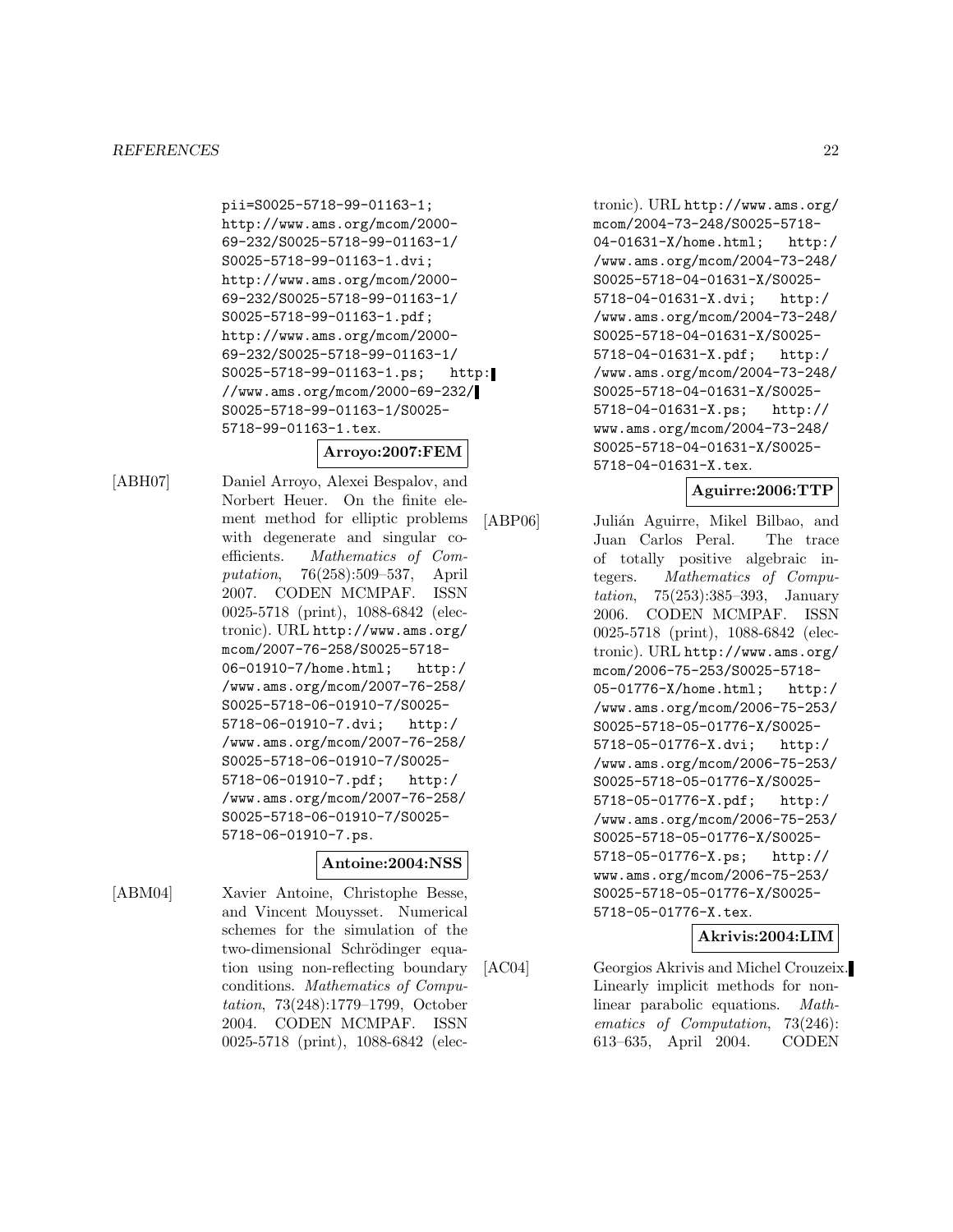MCMPAF. ISSN 0025-5718 (print), 1088-6842 (electronic). URL http://www.ams.org/mcom/2004- 73-246/S0025-5718-03-01573-4/ home.html; http://www.ams. org/mcom/2004-73-246/S0025-5718- 03-01573-4/S0025-5718-03-01573- 4.dvi; http://www.ams.org/ mcom/2004-73-246/S0025-5718- 03-01573-4/S0025-5718-03-01573- 4.pdf; http://www.ams.org/ mcom/2004-73-246/S0025-5718- 03-01573-4/S0025-5718-03-01573- 4.ps; http://www.ams.org/mcom/ 2004-73-246/S0025-5718-03-01573- 4/S0025-5718-03-01573-4.tex.

# **Alefeld:2008:RPM**

[AC08] Goetz Alefeld and Xiaojun Chen. A regularized projection method for complementarity problems with non-Lipschitzian functions. Mathematics of Computation, 77(261): 379–395, January 2008. CO-DEN MCMPAF. ISSN 0025- 5718 (print), 1088-6842 (electronic). URL http://www.ams.org/ mcom/2008-77-261/S0025-5718- 07-02025-X/home.html; http:/ /www.ams.org/mcom/2008-77-261/ S0025-5718-07-02025-X/S0025- 5718-07-02025-X.dvi; http:/ /www.ams.org/mcom/2008-77-261/ S0025-5718-07-02025-X/S0025- 5718-07-02025-X.pdf; http:/ /www.ams.org/mcom/2008-77-261/ S0025-5718-07-02025-X/S0025- 5718-07-02025-X.ps.

# **Ambroso:2008:CGL**

[ACC<sup>+</sup>08] A. Ambroso, C. Chalons, F. Coquel, E. Godlewski, F. Lagoutière, P.-A. Raviart, and N. Seguin. Coupling of general Lagrangian systems. Mathematics of Computation, 77(262):909–941, April 2008. CODEN MCMPAF. ISSN 0025-5718 (print), 1088-6842 (electronic). URL http://www.ams.org/ mcom/2008-77-262/S0025-5718- 07-02064-9/home.html; http:/ /www.ams.org/mcom/2008-77-262/ S0025-5718-07-02064-9/S0025- 5718-07-02064-9.dvi; http:/ /www.ams.org/mcom/2008-77-262/ S0025-5718-07-02064-9/S0025- 5718-07-02064-9.pdf; http:/ /www.ams.org/mcom/2008-77-262/ S0025-5718-07-02064-9/S0025- 5718-07-02064-9.ps.

# **Albert:2002:PEE**

[ACFP02] Samuel Albert, Bernardo Cockburn, Donald A. French, and Todd E. Peterson. A posteriori error estimates for general numerical methods for Hamilton–Jacobi equations. Part I: The steady state case. Mathematics of Computation, 71(237): 49–76, January 2002. CODEN MCMPAF. ISSN 0025-5718 (print), 1088-6842 (electronic). URL http: //www.ams.org/journal-getitem? pii=S0025-5718-01-01346-1; http://www.ams.org/mcom/2002- 71-237/S0025-5718-01-01346-1/ S0025-5718-01-01346-1.dvi; http://www.ams.org/mcom/2002- 71-237/S0025-5718-01-01346-1/ S0025-5718-01-01346-1.pdf; http://www.ams.org/mcom/2002- 71-237/S0025-5718-01-01346-1/ S0025-5718-01-01346-1.ps; http: //www.ams.org/mcom/2002-71-237/ S0025-5718-01-01346-1/S0025- 5718-01-01346-1.tex.

# **Aguirre:2004:HRE**

[ACP04] Julián Aguirre, Fernando Castañeda, and Juan Carlos Peral. High rank elliptic curves with torsion group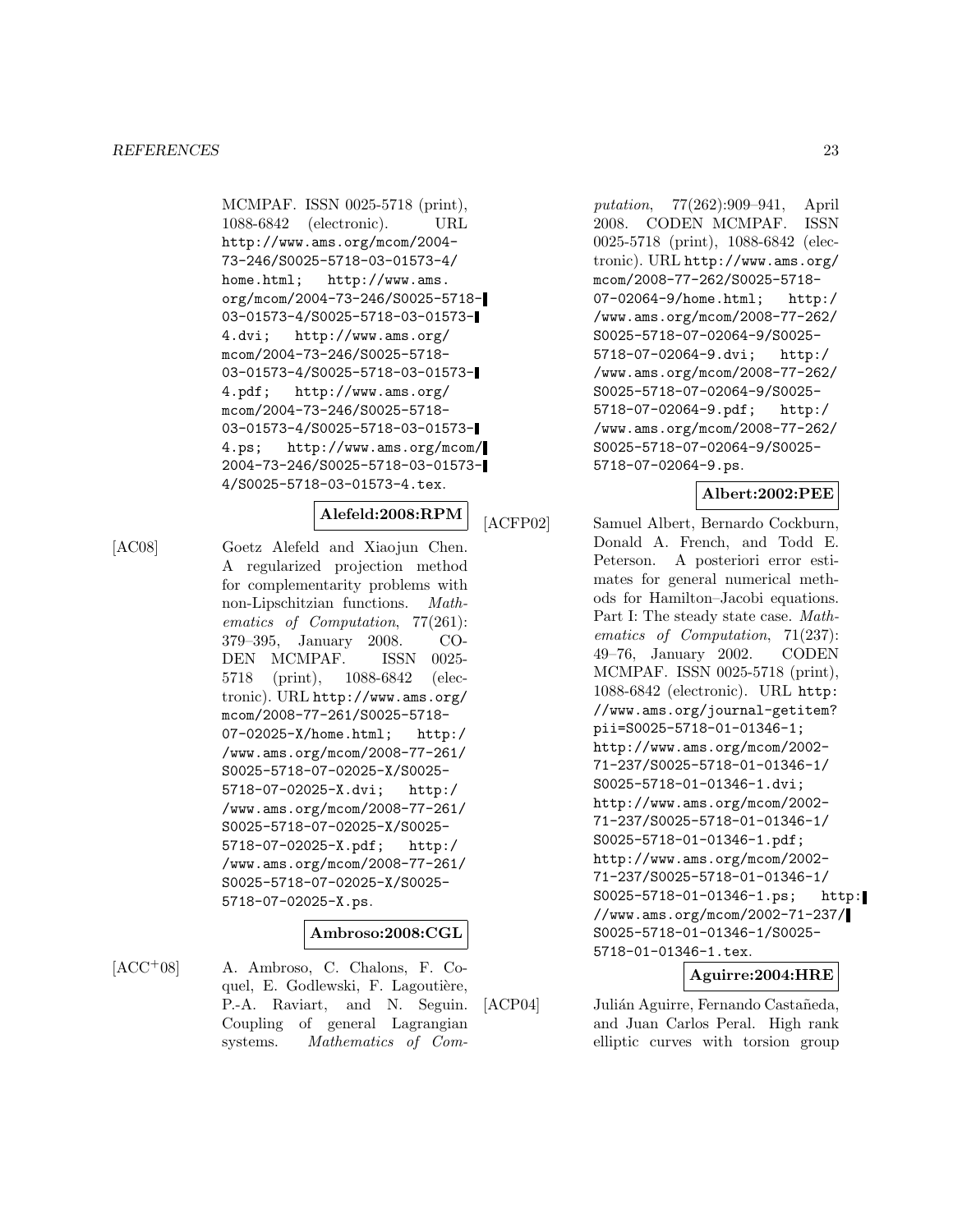$\mathbb{Z}/(2\mathbb{Z})$ . Mathematics of Computation, 73(245):323–331, January 2004. CODEN MCMPAF. ISSN 0025-5718 (print), 1088-6842 (electronic). URL http://www.ams.org/ mcom/2004-73-245/S0025-5718- 03-01547-3/home.html; http:/ /www.ams.org/mcom/2004-73-245/ S0025-5718-03-01547-3/S0025- 5718-03-01547-3.dvi; http:/ /www.ams.org/mcom/2004-73-245/ S0025-5718-03-01547-3/S0025- 5718-03-01547-3.pdf; http:/ /www.ams.org/mcom/2004-73-245/ S0025-5718-03-01547-3/S0025- 5718-03-01547-3.ps; http:// www.ams.org/mcom/2004-73-245/ S0025-5718-03-01547-3/S0025- 5718-03-01547-3.tex.

## **Amara:2007:SFE**

[ACPT07] M. Amara, D. Capatina-Papaghiuc, and D. Trujillo. Stabilized finite element method for Navier–Stokes equations with physical boundary conditions. Mathematics of Computation, 76(259):1195–1217, July 2007. CODEN MCMPAF. ISSN 0025-5718 (print), 1088-6842 (electronic). URL http://www.ams.org/ mcom/2007-76-259/S0025-5718- 07-01929-1/home.html; http:/ /www.ams.org/mcom/2007-76-259/ S0025-5718-07-01929-1/S0025- 5718-07-01929-1.dvi; http:/ /www.ams.org/mcom/2007-76-259/ S0025-5718-07-01929-1/S0025- 5718-07-01929-1.pdf; http:/ /www.ams.org/mcom/2007-76-259/ S0025-5718-07-01929-1/S0025- 5718-07-01929-1.ps.

# **Ayati:2005:CSD**

[AD05] Bruce P. Ayati and Todd F. Dupont. Convergence of a step-doubling Galerkin method for parabolic problems. Mathematics of Computation, 74(251):1053–1065, July 2005. CODEN MCMPAF. ISSN 0025-5718 (print), 1088-6842 (electronic). URL http://www.ams.org/ mcom/2005-74-251/S0025-5718- 04-01696-5/home.html; http:/ /www.ams.org/mcom/2005-74-251/ S0025-5718-04-01696-5/S0025- 5718-04-01696-5.dvi; http:/ /www.ams.org/mcom/2005-74-251/ S0025-5718-04-01696-5/S0025- 5718-04-01696-5.pdf; http:/ /www.ams.org/mcom/2005-74-251/ S0025-5718-04-01696-5/S0025- 5718-04-01696-5.ps; http:// www.ams.org/mcom/2005-74-251/ S0025-5718-04-01696-5/S0025- 5718-04-01696-5.tex.

# **Area:2004:ZGH**

[ADGR04] Iván Area, Dimitar K. Dimitrov,

Eduardo Godoy, and André Ronveaux. Zeros of Gegenbauer and Hermite polynomials and connection coefficients. Mathematics of Computation, 73(248):1937–1951, October 2004. CODEN MCMPAF. ISSN 0025-5718 (print), 1088-6842 (electronic). URL http://www.ams.org/ mcom/2004-73-248/S0025-5718- 04-01642-4/home.html; http:/ /www.ams.org/mcom/2004-73-248/ S0025-5718-04-01642-4/S0025- 5718-04-01642-4.dvi; http:/ /www.ams.org/mcom/2004-73-248/ S0025-5718-04-01642-4/S0025- 5718-04-01642-4.pdf; http:/ /www.ams.org/mcom/2004-73-248/ S0025-5718-04-01642-4/S0025- 5718-04-01642-4.ps; http:// www.ams.org/mcom/2004-73-248/ S0025-5718-04-01642-4/S0025- 5718-04-01642-4.tex.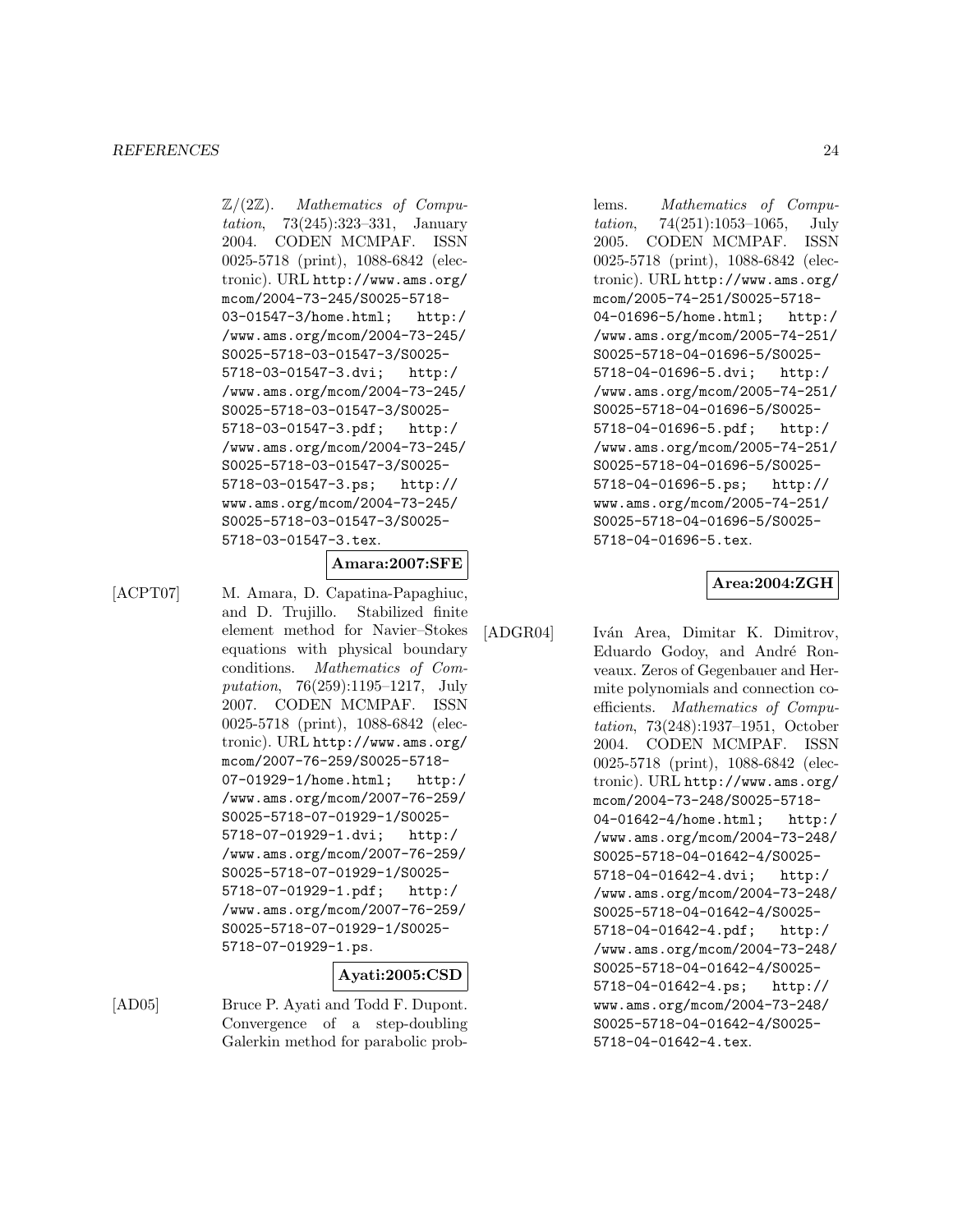#### **Aregba-Driollet:2004:EDK**

[ADNT04] D. Aregba-Driollet, R. Natalini, and S. Tang. Explicit diffusive kinetic schemes for nonlinear degenerate parabolic systems. Mathematics of Computation, 73 (245):63–94, January 2004. CO-DEN MCMPAF. ISSN 0025- 5718 (print), 1088-6842 (electronic). URL http://www.ams.org/ mcom/2004-73-245/S0025-5718- 03-01549-7/home.html; http:/ /www.ams.org/mcom/2004-73-245/ S0025-5718-03-01549-7/S0025- 5718-03-01549-7.dvi; http:/ /www.ams.org/mcom/2004-73-245/ S0025-5718-03-01549-7/S0025- 5718-03-01549-7.pdf; http:/ /www.ams.org/mcom/2004-73-245/ S0025-5718-03-01549-7/S0025- 5718-03-01549-7.ps; http:// www.ams.org/mcom/2004-73-245/ S0025-5718-03-01549-7/S0025- 5718-03-01549-7.tex.

### **Assmann:2007:TPF**

[AE07] Björn Assmann and Bettina Eick. Testing polycyclicity of finitely generated rational matrix groups. Mathematics of Computation, 76 (259):1669–1682, July 2007. CO-DEN MCMPAF. ISSN 0025- 5718 (print), 1088-6842 (electronic). URL http://www.ams.org/ mcom/2007-76-259/S0025-5718- 07-01979-5/home.html; http:/ /www.ams.org/mcom/2007-76-259/ S0025-5718-07-01979-5/S0025- 5718-07-01979-5.dvi; http:/ /www.ams.org/mcom/2007-76-259/ S0025-5718-07-01979-5/S0025- 5718-07-01979-5.pdf; http:/ /www.ams.org/mcom/2007-76-259/ S0025-5718-07-01979-5/S0025- 5718-07-01979-5.ps.

**Augier:2008:PRS**

[AE08] Maxime Augier and Shalom Eliahou. Parity-regular Steinhaus graphs. Mathematics of Computation, 77(263):1831–1839, July 2008. CODEN MCMPAF. ISSN 0025-5718 (print), 1088-6842 (electronic). URL http://www.ams.org/ mcom/2008-77-263/S0025-5718- 07-02063-7/home.html; http:/ /www.ams.org/mcom/2008-77-263/ S0025-5718-07-02063-7/S0025- 5718-07-02063-7.dvi; http:/ /www.ams.org/mcom/2008-77-263/ S0025-5718-07-02063-7/S0025- 5718-07-02063-7.pdf; http:/ /www.ams.org/mcom/2008-77-263/ S0025-5718-07-02063-7/S0025- 5718-07-02063-7.ps.

# **Ariel:2009:MMH**

[AET09] Gil Ariel, Bjorn Engquist, and Richard Tsai. A multiscale method for highly oscillatory ordinary differential equations with resonance. Mathematics of Computation, 78 (266):929–956, April 2009. CO-DEN MCMPAF. ISSN 0025-5718 (print), 1088-6842 (electronic). URL http://www.ams.org/journals/ mcom/2009-78-266/S0025-5718- 08-02139-X/home.html; http: //www.ams.org/journals/mcom/ 2009-78-266/S0025-5718-08-02139- X/S0025-5718-08-02139-X.pdf.

# **Allouche:2007:UPN**

[AFH07] Jean-Paul Allouche, Christiane Frougny, and Kevin G. Hare. On univoque Pisot numbers. Mathematics of Computation, 76(259): 1639–1660, July 2007. CO-DEN MCMPAF. ISSN 0025- 5718 (print), 1088-6842 (electronic). URL http://www.ams.org/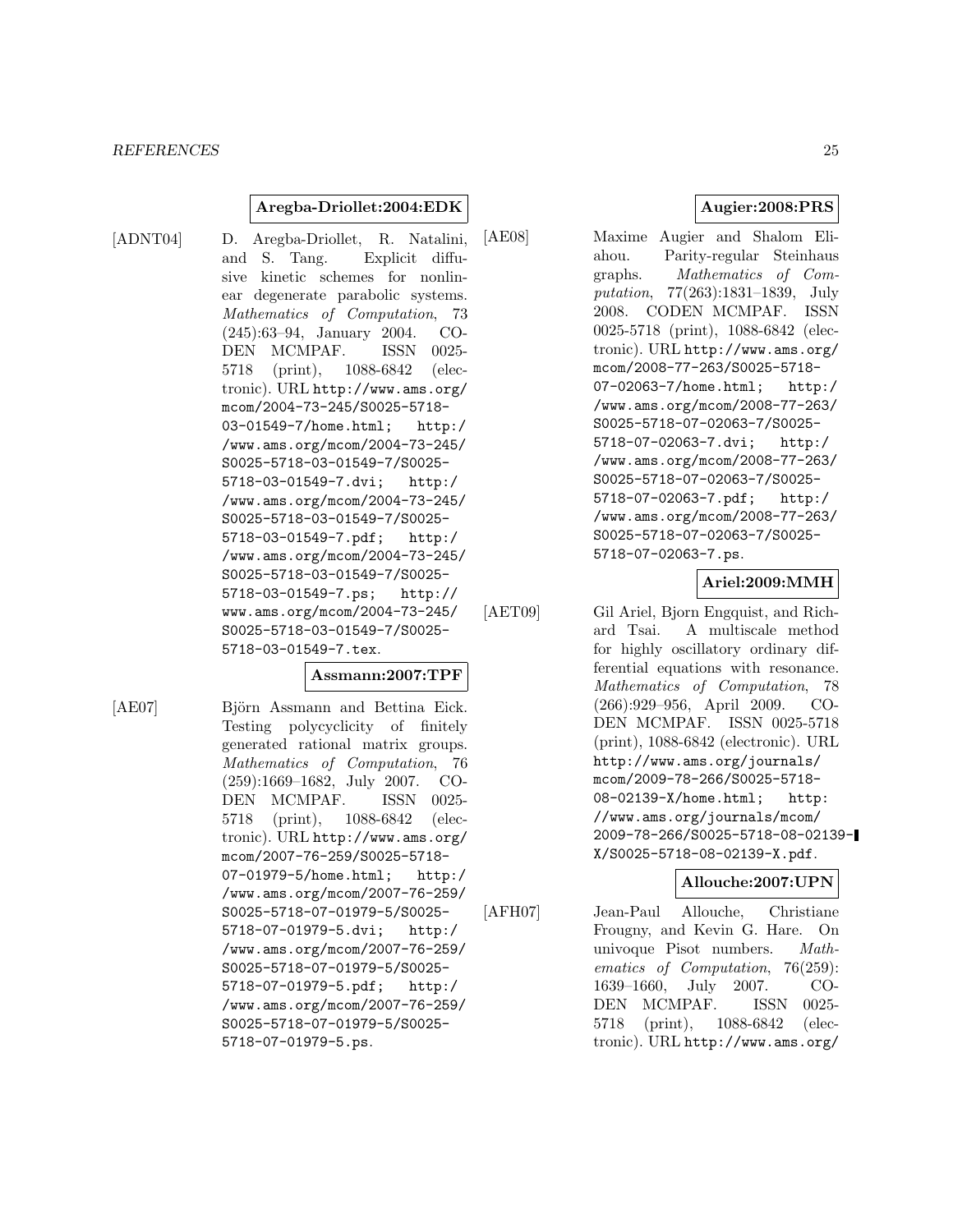mcom/2007-76-259/S0025-5718- 07-01961-8/home.html; http:/ /www.ams.org/mcom/2007-76-259/ S0025-5718-07-01961-8/S0025- 5718-07-01961-8.dvi; http:/ /www.ams.org/mcom/2007-76-259/ S0025-5718-07-01961-8/S0025- 5718-07-01961-8.pdf; http:/ /www.ams.org/mcom/2007-76-259/ S0025-5718-07-01961-8/S0025- 5718-07-01961-8.ps.

# **Achdou:2005:PDE**

[AFT05] Yves Achdou, Bruno Franchi, and Nicoletta Tchou. A partial differential equation connected to option pricing with stochastic volatility: Regularity results and discretization. Mathematics of Computation, 74(251):1291–1322, July 2005. CODEN MCMPAF. ISSN 0025-5718 (print), 1088-6842 (electronic). URL http://www.ams.org/ mcom/2005-74-251/S0025-5718- 04-01714-4/home.html; http:/ /www.ams.org/mcom/2005-74-251/ S0025-5718-04-01714-4/S0025- 5718-04-01714-4.dvi; http:/ /www.ams.org/mcom/2005-74-251/ S0025-5718-04-01714-4/S0025- 5718-04-01714-4.pdf; http:/ /www.ams.org/mcom/2005-74-251/ S0025-5718-04-01714-4/S0025- 5718-04-01714-4.ps; http:// www.ams.org/mcom/2005-74-251/ S0025-5718-04-01714-4/S0025- 5718-04-01714-4.tex.

# **Arnold:2007:MFE**

[AFW07] Douglas N. Arnold, Richard S. Falk, and Ragnar Winther. Mixed finite element methods for linear elasticity with weakly imposed symmetry. Mathematics of Computation, 76(260):1699–1723, October 2007. CODEN MCMPAF. ISSN

0025-5718 (print), 1088-6842 (electronic). URL http://www.ams.org/ mcom/2007-76-260/S0025-5718- 07-01998-9/home.html; http:/ /www.ams.org/mcom/2007-76-260/ S0025-5718-07-01998-9/S0025- 5718-07-01998-9.dvi; http:/ /www.ams.org/mcom/2007-76-260/ S0025-5718-07-01998-9/S0025- 5718-07-01998-9.pdf; http:/ /www.ams.org/mcom/2007-76-260/ S0025-5718-07-01998-9/S0025- 5718-07-01998-9.ps.

# **Axelsson:2009:LGF**

[AGG09] Owe Axelsson, Evgeny Glushkov, and Natalya Glushkova. The local Green's function method in singularly perturbed convection-diffusion problems. Mathematics of Computation, 78(265):153–170, January 2009. CODEN MCMPAF. ISSN 0025-5718 (print), 1088-6842 (electronic). URL http://www.ams.org/journals/ mcom/2009-78-265/S0025-5718- 08-02161-3/home.html; http: //www.ams.org/journals/mcom/ 2009-78-265/S0025-5718-08-02161- 3/S0025-5718-08-02161-3.pdf.

# **Ammari:2007:ISI**

[AGH07] Habib Ammari, Roland Griesmaier, and Martin Hanke. Identification of small inhomogeneities: Asymptotic factorization. Mathematics of Computation, 76(259):1425–1448, July 2007. CODEN MCMPAF. ISSN 0025-5718 (print), 1088-6842 (electronic). URL http://www.ams.org/ mcom/2007-76-259/S0025-5718- 07-01946-1/home.html; http:/ /www.ams.org/mcom/2007-76-259/ S0025-5718-07-01946-1/S0025- 5718-07-01946-1.dvi; http:/ /www.ams.org/mcom/2007-76-259/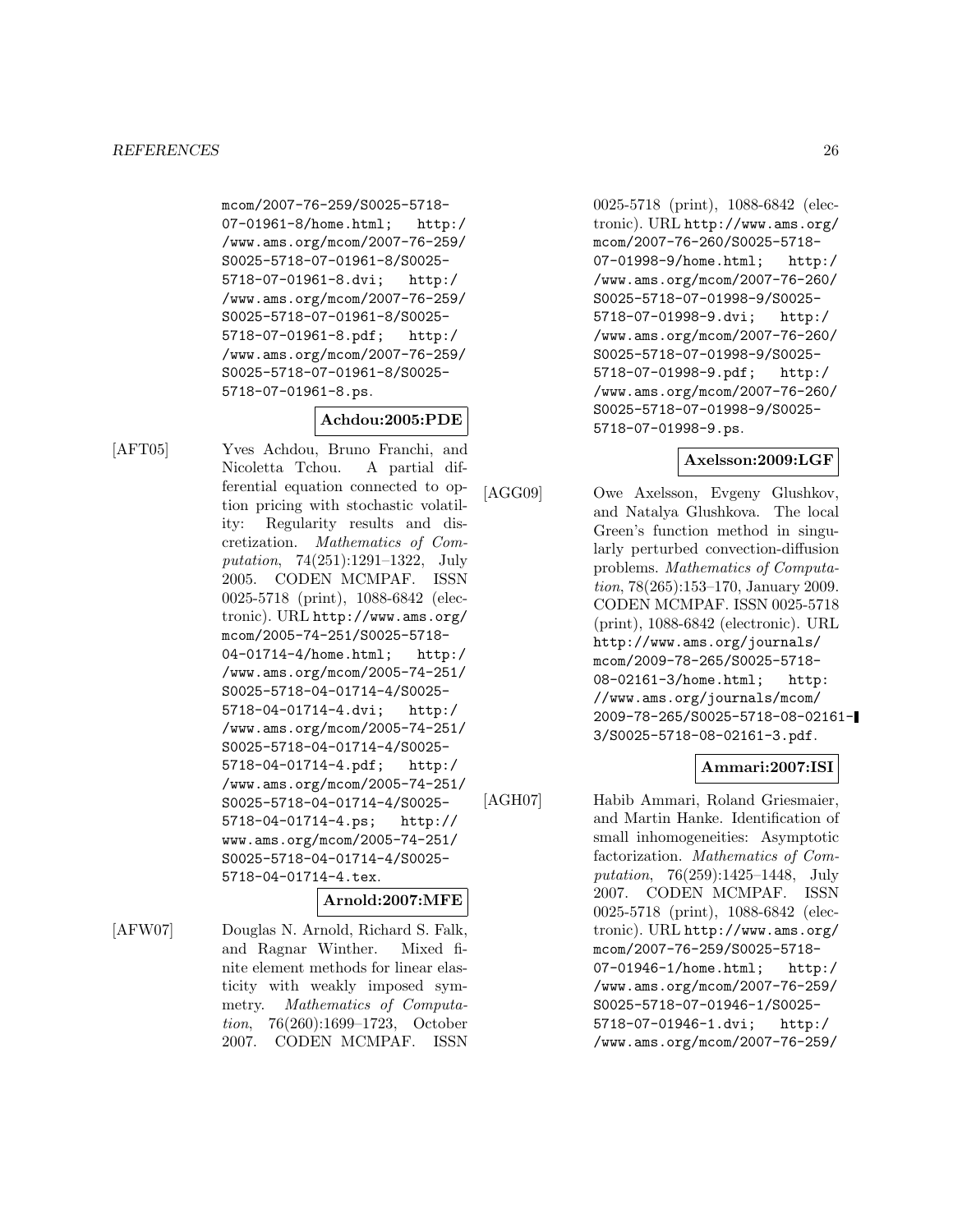S0025-5718-07-01946-1/S0025- 5718-07-01946-1.pdf; http:/ /www.ams.org/mcom/2007-76-259/ S0025-5718-07-01946-1/S0025- 5718-07-01946-1.ps.

$$
|\,\rm{Axler:} 2004{:}\,\rm{DPQ}\,|\,
$$

[AGV04] Sheldon Axler, Pamela Gorkin, and Karl Voss. The Dirichlet problem on quadratic surfaces. Mathematics of Computation, 73(246):637–651, April 2004. CODEN MCMPAF. ISSN 0025-5718 (print), 1088-6842 (electronic). URL http://www.ams.org/ mcom/2004-73-246/S0025-5718- 03-01574-6/home.html; http:/ /www.ams.org/mcom/2004-73-246/ S0025-5718-03-01574-6/S0025- 5718-03-01574-6.dvi; http:/ /www.ams.org/mcom/2004-73-246/ S0025-5718-03-01574-6/S0025- 5718-03-01574-6.pdf; http:/ /www.ams.org/mcom/2004-73-246/ S0025-5718-03-01574-6/S0025- 5718-03-01574-6.ps; http:// www.ams.org/mcom/2004-73-246/ S0025-5718-03-01574-6/S0025- 5718-03-01574-6.tex.

# **Ahlgren:2008:IHP**

[Ahl08] Scott Ahlgren. On the irreducibility of Hecke polynomials. Mathematics of Computation, 77 (263):1725–1731, July 2008. CO-DEN MCMPAF. ISSN 0025- 5718 (print), 1088-6842 (electronic). URL http://www.ams.org/ mcom/2008-77-263/S0025-5718- 08-02078-4/home.html; http:/ /www.ams.org/mcom/2008-77-263/ S0025-5718-08-02078-4/S0025- 5718-08-02078-4.dvi; http:/ /www.ams.org/mcom/2008-77-263/ S0025-5718-08-02078-4/S0025- 5718-08-02078-4.pdf; http:/

/www.ams.org/mcom/2008-77-263/ S0025-5718-08-02078-4/S0025- 5718-08-02078-4.ps.

# **Ainsworth:2001:BRF**

[Ain01] Mark Ainsworth. Book review: p- and hp-finite element methods. Theory and applications in solid and fluid mechanics. Mathematics of Computation, 70(235):1335– 1337, July 2001. CODEN MCM-PAF. ISSN 0025-5718 (print), 1088- 6842 (electronic). URL http:/ /www.ams.org/mcom/2001-70-235/ S0025-5718-01-01388-6/bookrev-S0025-5718-01-01388-6.html; http://www.ams.org/mcom/2001- 70-235/S0025-5718-01-01388-6/ S0025-5718-01-01388-6.dvi; http://www.ams.org/mcom/2001- 70-235/S0025-5718-01-01388-6/ S0025-5718-01-01388-6.pdf; http://www.ams.org/mcom/2001- 70-235/S0025-5718-01-01388-6/ S0025-5718-01-01388-6.ps; http: //www.ams.org/mcom/2001-70-235/ S0025-5718-01-01388-6/S0025- 5718-01-01388-6.tex.

# **Andreev:2008:PAC**

[AK08] Vladimir B. Andreev and Natalia Kopteva. Pointwise approximation of corner singularities for a singularly perturbed reaction-diffusion equation in an L-shaped domain. Mathematics of Computation, 77(264): 2125–2139, October 2008. CO-DEN MCMPAF. ISSN 0025-5718 (print), 1088-6842 (electronic). URL http://www.ams.org/journals/ mcom/2008-77-264/S0025-5718- 08-02106-6/home.html; http: //www.ams.org/journals/mcom/ 2008-77-264/S0025-5718-08-02106- 6/S0025-5718-08-02106-6.pdf.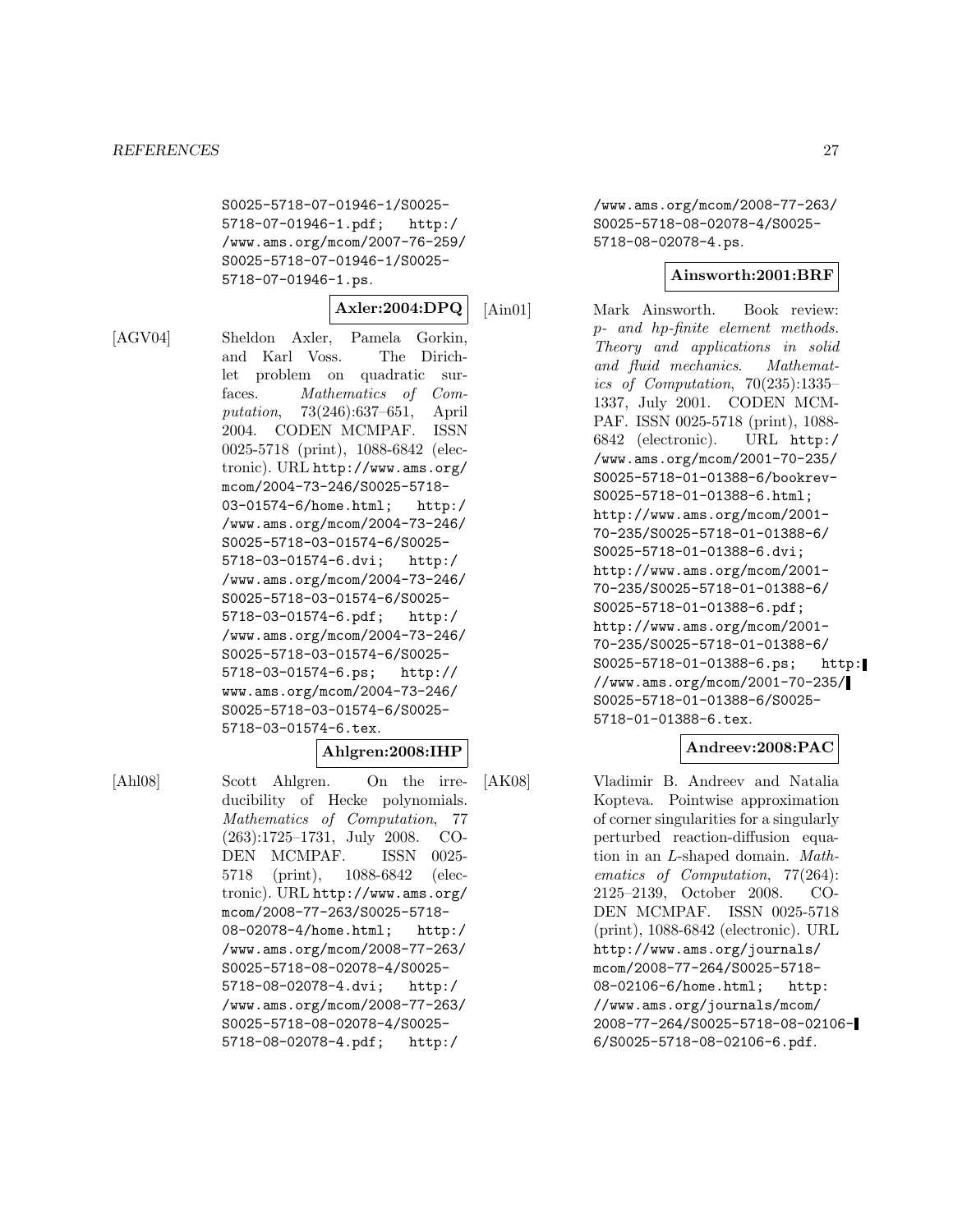#### *REFERENCES* 28

### **Applegate:2003:LBT**

[AL03] David Applegate and Jeffrey C. Lagarias. Lower bounds for the total stopping time of  $3x +$ 1 iterates. Mathematics of Computation, 72(242):1035–1049, April 2003. CODEN MCM-PAF. ISSN 0025-5718 (print), 1088- 6842 (electronic). URL http:/ /www.ams.org/journal-getitem? pii=S0025-5718-02-01425-4; http://www.ams.org/mcom/2003- 72-242/S0025-5718-02-01425-4/ S0025-5718-02-01425-4.dvi; http://www.ams.org/mcom/2003- 72-242/S0025-5718-02-01425-4/ S0025-5718-02-01425-4.pdf; http://www.ams.org/mcom/2003- 72-242/S0025-5718-02-01425-4/ S0025-5718-02-01425-4.ps; http: //www.ams.org/mcom/2003-72-242/ S0025-5718-02-01425-4/S0025- 5718-02-01425-4.tex.

#### **Awanou:2005:TSA**

[AL05] Gerard Awanou and Ming-Jun Lai. Trivariate spline approximations of 3D Navier–Stokes equations. Mathematics of Computation, 74(250):585–601, April 2005. CODEN MCMPAF. ISSN 0025-5718 (print), 1088-6842 (electronic). URL http://www.ams.org/ mcom/2005-74-250/S0025-5718- 04-01715-6/home.html; http:/ /www.ams.org/mcom/2005-74-250/ S0025-5718-04-01715-6/S0025- 5718-04-01715-6.dvi; http:/ /www.ams.org/mcom/2005-74-250/ S0025-5718-04-01715-6/S0025- 5718-04-01715-6.pdf; http:/ /www.ams.org/mcom/2005-74-250/ S0025-5718-04-01715-6/S0025- 5718-04-01715-6.ps; http:// www.ams.org/mcom/2005-74-250/

S0025-5718-04-01715-6/S0025- 5718-04-01715-6.tex.

### **Alexander:2003:IDS**

[Ale03] Roger Alexander. Index-doubling in sequences by Aitken extrapolation. Mathematics of Computation, 72(244):1947–1961, October 2003. CODEN MCM-PAF. ISSN 0025-5718 (print), 1088- 6842 (electronic). URL http:/ /www.ams.org/journal-getitem? pii=S0025-5718-03-01560-6; http://www.ams.org/mcom/2003- 72-244/S0025-5718-03-01560-6/ S0025-5718-03-01560-6.dvi; http://www.ams.org/mcom/2003- 72-244/S0025-5718-03-01560-6/ S0025-5718-03-01560-6.pdf; http://www.ams.org/mcom/2003- 72-244/S0025-5718-03-01560-6/ S0025-5718-03-01560-6.ps; http: //www.ams.org/mcom/2003-72-244/ S0025-5718-03-01560-6/S0025- 5718-03-01560-6.tex.

# **Allombert:2004:EAC**

[All04] Bill Allombert. An efficient algorithm for the computation of Galois automorphisms. Mathematics of Computation, 73(245): 359–375, January 2004. CO-DEN MCMPAF. ISSN 0025- 5718 (print), 1088-6842 (electronic). URL http://www.ams.org/ mcom/2004-73-245/S0025-5718- 03-01476-5/home.html; http:/ /www.ams.org/mcom/2004-73-245/ S0025-5718-03-01476-5/S0025- 5718-03-01476-5.dvi; http:/ /www.ams.org/mcom/2004-73-245/ S0025-5718-03-01476-5/S0025- 5718-03-01476-5.pdf; http:/ /www.ams.org/mcom/2004-73-245/ S0025-5718-03-01476-5/S0025- 5718-03-01476-5.ps; http://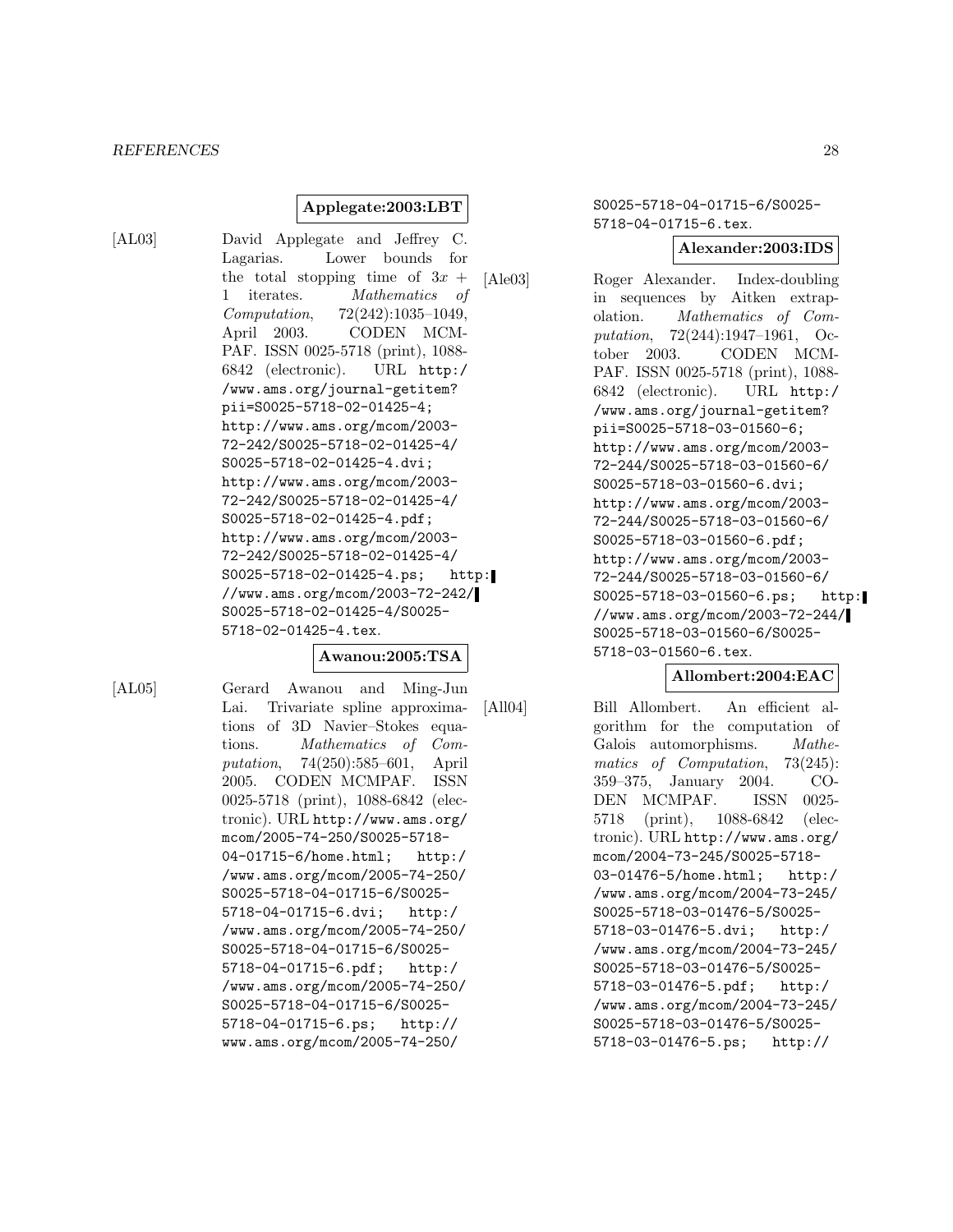www.ams.org/mcom/2004-73-245/ S0025-5718-03-01476-5/S0025- 5718-03-01476-5.tex.

#### **Alonso-Mallo:2004:SFS**

[AMCJ04] I. Alonso-Mallo, B. Cano, and J. C. Jorge. Spectral-fractional step Runge–Kutta discretizations for initial boundary value problems with time dependent boundary conditions. Mathematics of Computation, 73(248):1801–1825, October 2004. CODEN MCMPAF. ISSN 0025-5718 (print), 1088-6842 (electronic). URL http://www.ams.org/ mcom/2004-73-248/S0025-5718- 04-01660-6/home.html; http:/ /www.ams.org/mcom/2004-73-248/ S0025-5718-04-01660-6/S0025- 5718-04-01660-6.dvi; http:/ /www.ams.org/mcom/2004-73-248/ S0025-5718-04-01660-6/S0025- 5718-04-01660-6.pdf; http:/ /www.ams.org/mcom/2004-73-248/ S0025-5718-04-01660-6/S0025- 5718-04-01660-6.ps; http:// www.ams.org/mcom/2004-73-248/ S0025-5718-04-01660-6/S0025- 5718-04-01660-6.tex.

# **Adimurthi:2007:CGT**

[AMG07] Adimurthi, Siddhartha Mishra, and G. D. Veerappa Gowda. Convergence of Godunov type methods for a conservation law with a spatially varying discontinuous flux function. Mathematics of Computation, 76(259):1219–1242, July 2007. CODEN MCMPAF. ISSN 0025-5718 (print), 1088-6842 (electronic). URL http://www.ams.org/ mcom/2007-76-259/S0025-5718- 07-01960-6/home.html; http:/ /www.ams.org/mcom/2007-76-259/ S0025-5718-07-01960-6/S0025- 5718-07-01960-6.dvi; http:/

/www.ams.org/mcom/2007-76-259/ S0025-5718-07-01960-6/S0025- 5718-07-01960-6.pdf; http:/ /www.ams.org/mcom/2007-76-259/ S0025-5718-07-01960-6/S0025- 5718-07-01960-6.ps.

#### **Akrivis:2006:PEE**

[AMN06] Georgios Akrivis, Charalambos Makridakis, and Ricardo H. Nochetto. A posteriori error estimates for the Crank–Nicolson method for parabolic equations. Mathematics of Computation, 75 (254):511–531, April 2006. CO-DEN MCMPAF. ISSN 0025- 5718 (print), 1088-6842 (electronic). URL http://www.ams.org/ mcom/2006-75-254/S0025-5718- 05-01800-4/home.html; http:/ /www.ams.org/mcom/2006-75-254/ S0025-5718-05-01800-4/S0025- 5718-05-01800-4.dvi; http:/ /www.ams.org/mcom/2006-75-254/ S0025-5718-05-01800-4/S0025- 5718-05-01800-4.pdf; http:/ /www.ams.org/mcom/2006-75-254/ S0025-5718-05-01800-4/S0025- 5718-05-01800-4.ps.

# **Alonso-Mallo:2004:DAB**

[AMR04] Isaías Alonso-Mallo and Nuria Reguera. Discrete absorbing boundary conditions for Schrödinger-type equations. Practical implementation. Mathematics of Computation, 73(245):127–142, January 2004. CODEN MCMPAF. ISSN 0025-5718 (print), 1088-6842 (electronic). URL http://www.ams.org/ mcom/2004-73-245/S0025-5718- 03-01548-5/home.html; http:/ /www.ams.org/mcom/2004-73-245/ S0025-5718-03-01548-5/S0025- 5718-03-01548-5.dvi; http:/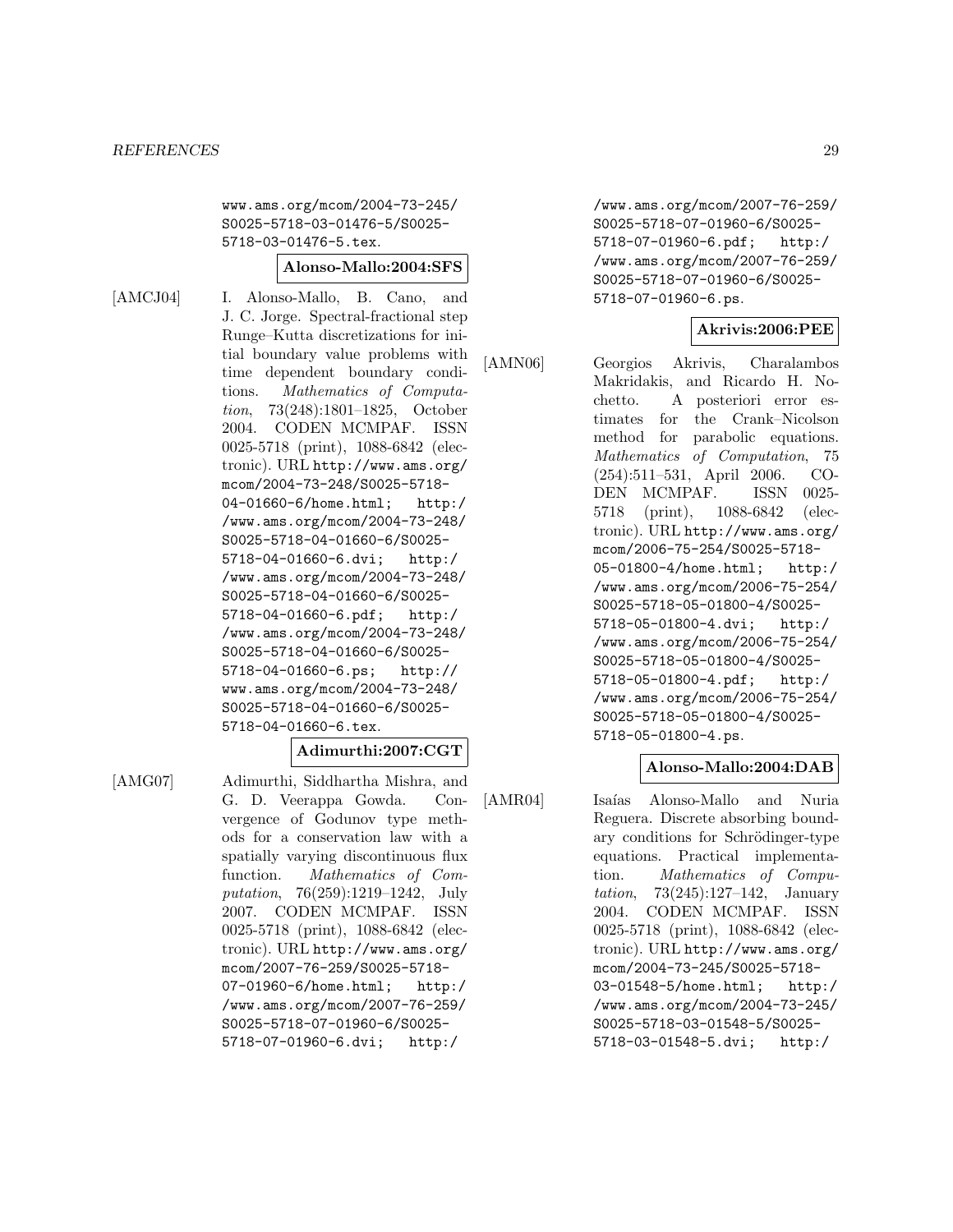/www.ams.org/mcom/2004-73-245/ S0025-5718-03-01548-5/S0025- 5718-03-01548-5.pdf; http:/ /www.ams.org/mcom/2004-73-245/ S0025-5718-03-01548-5/S0025- 5718-03-01548-5.ps; http:// www.ams.org/mcom/2004-73-245/ S0025-5718-03-01548-5/S0025- 5718-03-01548-5.tex.

# **Acevedo:2009:BMF**

[AMR09] Ramiro Acevedo, Salim Meddahi, and Rodolfo Rodríguez. An *E*based mixed formulation for a timedependent eddy current problem. Mathematics of Computation, 78 (268):1929–1949, October 2009. CO-DEN MCMPAF. ISSN 0025-5718 (print), 1088-6842 (electronic). URL http://www.ams.org/journals/ mcom/2009-78-268/S0025-5718- 09-02254-6/home.html; http: //www.ams.org/journals/mcom/ 2009-78-268/S0025-5718-09-02254- 6/S0025-5718-09-02254-6.pdf.

# **Ainsworth:2008:RPE**

[AR08] Mark Ainsworth and Richard Rankin. Robust a posteriori error estimation for the nonconforming Fortin–Soulie finite element approximation. *Mathe*matics of Computation, 77(264): 1917–1939, October 2008. CO-DEN MCMPAF. ISSN 0025-5718 (print), 1088-6842 (electronic). URL http://www.ams.org/journals/ mcom/2008-77-264/S0025-5718- 08-02116-9/home.html; http: //www.ams.org/journals/mcom/ 2008-77-264/S0025-5718-08-02116- 9/S0025-5718-08-02116-9.pdf.

# **Arnold:2001:BRN**

[Arn01] Martin Arnold. Book review: Nonholonomic motion of rigid mechan-

ical systems from a DAE viewpoint. Mathematics of Computation, 70(236):1751–1753, October 2001. CODEN MCMPAF. ISSN 0025-5718 (print), 1088- 6842 (electronic). URL http:/ /www.ams.org/mcom/2001-70-236/ S0025-5718-01-01400-4/bookrev-S0025-5718-01-01400-4.html; http://www.ams.org/mcom/2001- 70-236/S0025-5718-01-01400-4/ S0025-5718-01-01400-4.dvi; http://www.ams.org/mcom/2001- 70-236/S0025-5718-01-01400-4/ S0025-5718-01-01400-4.pdf; http://www.ams.org/mcom/2001- 70-236/S0025-5718-01-01400-4/ S0025-5718-01-01400-4.ps; http: //www.ams.org/mcom/2001-70-236/ S0025-5718-01-01400-4/S0025- 5718-01-01400-4.tex.

#### **Abdukhalikov:2009:ULD**

Kanat Abdukhalikov and Rudolf Scharlau. Unimodular lattices in dimensions 14 and 15 over the Eisenstein integers. Mathematics of Computation, 78(265): 387–403, January 2009. CO-DEN MCMPAF. ISSN 0025-5718 (print), 1088-6842 (electronic). URL http://www.ams.org/journals/ mcom/2009-78-265/S0025-5718- 08-02131-5/home.html; http: //www.ams.org/journals/mcom/ 2009-78-265/S0025-5718-08-02131- 5/S0025-5718-08-02131-5.pdf.

# **Aslam:2004:BRL**

[Asl04] Tariq Aslam. Book review: Level set methods and dynamic implicit surfaces. Mathematics of Computation, 73(247):1578, July 2004. CODEN MCMPAF. ISSN 0025-5718 (print), 1088-6842 (electronic). URL http://www.ams.org/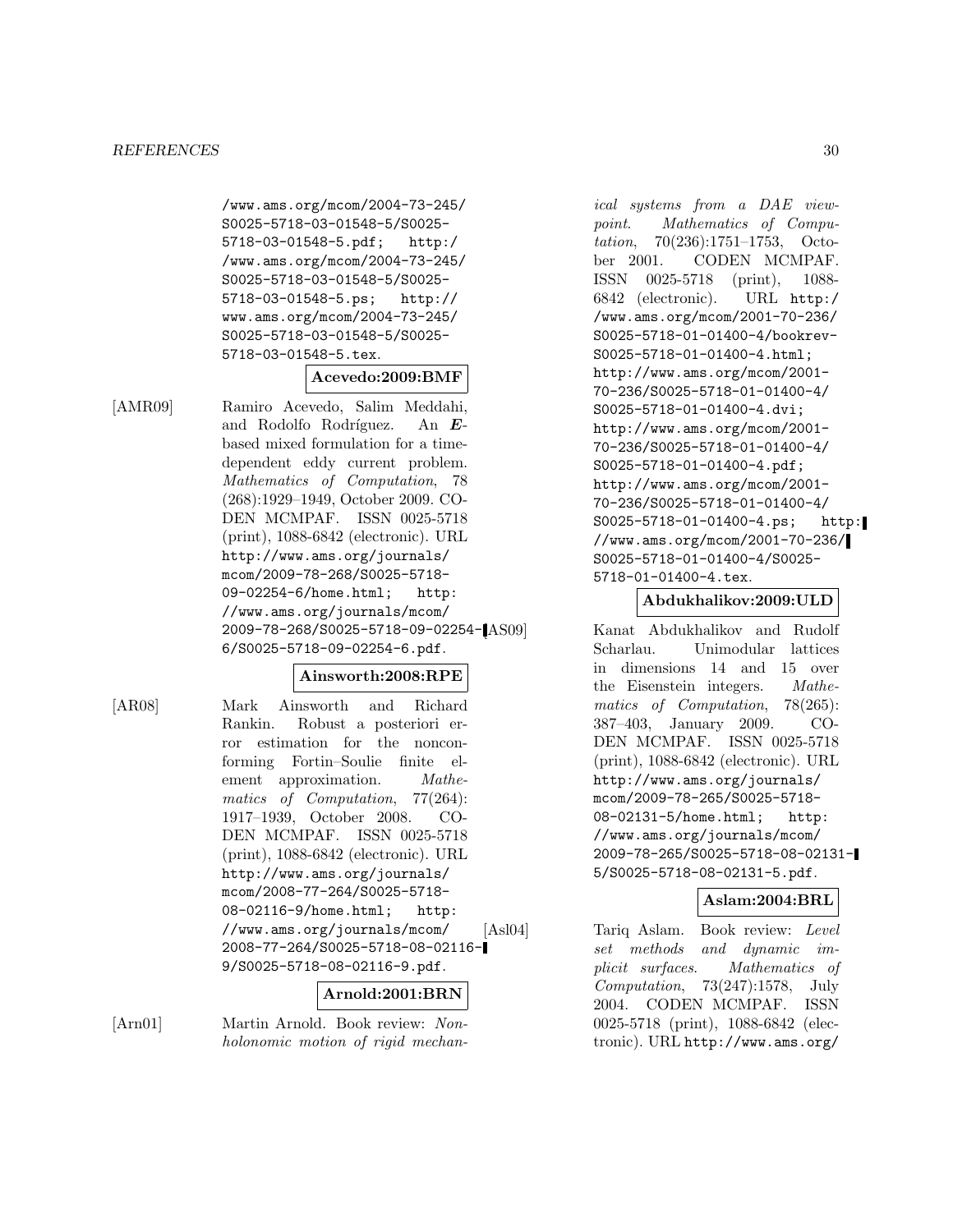```
mcom/2004-73-247/S0025-5718-
04-01695-3/home.html; http:/
/www.ams.org/mcom/2004-73-247/
S0025-5718-04-01695-3/S0025-
5718-04-01695-3.dvi; http:/
/www.ams.org/mcom/2004-73-247/
S0025-5718-04-01695-3/S0025-
5718-04-01695-3.pdf; http:/
/www.ams.org/mcom/2004-73-247/
S0025-5718-04-01695-3/S0025-
5718-04-01695-3.ps; http://
www.ams.org/mcom/2004-73-247/
S0025-5718-04-01695-3/S0025-
5718-04-01695-3.tex.
```
# **Asadzadeh:2009:NAR**

[ASW09] M. Asadzadeh, A. H. Schatz, and W. Wendland. A new approach to Richardson extrapolation in the finite element method for second order elliptic problems. Mathematics of Computation, 78(268): 1951–1973, October 2009. CO-DEN MCMPAF. ISSN 0025-5718 (print), 1088-6842 (electronic). URL http://www.ams.org/journals/ mcom/2009-78-268/S0025-5718- 09-02241-8/home.html; http: //www.ams.org/journals/mcom/ 2009-78-268/S0025-5718-09-02241- 8/S0025-5718-09-02241-8.pdf.

# **Agashe:2005:VEB**

[ASwaAbJC05] Amod Agashe, William Stein, and B. Mazur with an Appendix by J. Cremona. Visible evidence for the Birch and Swinnerton-Dyer conjecture for modular abelian varieties of analytic rank zero. Mathematics of Computation, 74(249): 455–484, January 2005. CO-DEN MCMPAF. ISSN 0025- 5718 (print), 1088-6842 (electronic). URL http://www.ams.org/ mcom/2005-74-249/S0025-5718- 04-01644-8/home.html; http:/

/www.ams.org/mcom/2005-74-249/ S0025-5718-04-01644-8/S0025- 5718-04-01644-8.dvi; http:/ /www.ams.org/mcom/2005-74-249/ S0025-5718-04-01644-8/S0025- 5718-04-01644-8.pdf; http:/ /www.ams.org/mcom/2005-74-249/ S0025-5718-04-01644-8/S0025- 5718-04-01644-8.ps; http:// www.ams.org/mcom/2005-74-249/ S0025-5718-04-01644-8/S0025- 5718-04-01644-8.tex.

# **Avelin:2007:DCF**

[ $Ave07$ ] Helen Avelin. Deformation of  $\Gamma_0(5)$ cusp forms. Mathematics of Computation, 76(257):361–384, January 2007. CODEN MCMPAF. ISSN 0025-5718 (print), 1088-6842 (electronic). URL http://www.ams.org/ mcom/2007-76-257/S0025-5718- 06-01911-9/home.html; http:/ /www.ams.org/mcom/2007-76-257/ S0025-5718-06-01911-9/S0025- 5718-06-01911-9.dvi; http:/ /www.ams.org/mcom/2007-76-257/ S0025-5718-06-01911-9/S0025- 5718-06-01911-9.pdf; http:/ /www.ams.org/mcom/2007-76-257/ S0025-5718-06-01911-9/S0025- 5718-06-01911-9.ps.

# **Avelin:2008:CES**

[Ave08] Helen Avelin. Computations of Eisenstein series on Fuchsian groups. Mathematics of Computation, 77(263):1779–1800, July 2008. CODEN MCMPAF. ISSN 0025-5718 (print), 1088-6842 (electronic). URL http://www.ams.org/ mcom/2008-77-263/S0025-5718- 08-02092-9/home.html; http:/ /www.ams.org/mcom/2008-77-263/ S0025-5718-08-02092-9/S0025- 5718-08-02092-9.dvi; http:/ /www.ams.org/mcom/2008-77-263/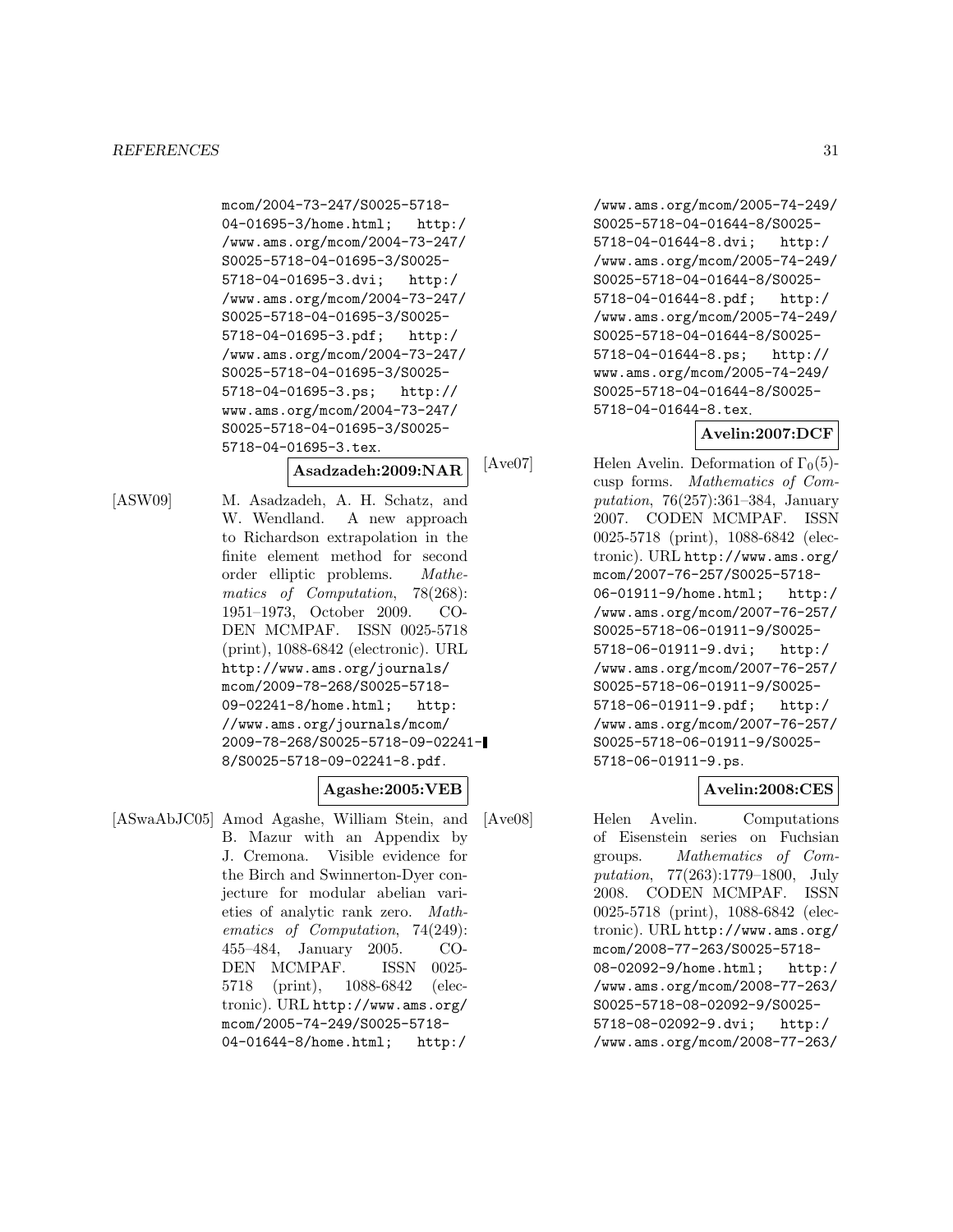S0025-5718-08-02092-9/S0025- 5718-08-02092-9.pdf; http:/ /www.ams.org/mcom/2008-77-263/ S0025-5718-08-02092-9/S0025- 5718-08-02092-9.ps.

# **Amara:2004:VVP**

[AVT04] M. Amara, E. Chacón Vera, and D. Trujillo. Vorticity-velocitypressure formulation for Stokes problem. Mathematics of Computation, 73(248):1673–1697, October 2004. CODEN MCMPAF. ISSN 0025-5718 (print), 1088-6842 (electronic). URL http://www.ams.org/ mcom/2004-73-248/S0025-5718- 03-01615-6/home.html; http:/ /www.ams.org/mcom/2004-73-248/ S0025-5718-03-01615-6/S0025- 5718-03-01615-6.dvi; http:/ /www.ams.org/mcom/2004-73-248/ S0025-5718-03-01615-6/S0025- 5718-03-01615-6.pdf; http:/ /www.ams.org/mcom/2004-73-248/ S0025-5718-03-01615-6/S0025- 5718-03-01615-6.ps; http:// www.ams.org/mcom/2004-73-248/ S0025-5718-03-01615-6/S0025- 5718-03-01615-6.tex.

**Alfa:2002:ACS**

[AXY02] Attahiru Sule Alfa, Jungong Xue, and Qiang Ye. Accurate computation of the smallest eigenvalue of a diagonally dominant M-matrix. Mathematics of Computation, 71(237):217–236, January 2002. CODEN MCMPAF. ISSN 0025-5718 (print), 1088- 6842 (electronic). URL http:/ /www.ams.org/journal-getitem? pii=S0025-5718-01-01325-4; http://www.ams.org/mcom/2002- 71-237/S0025-5718-01-01325-4/ S0025-5718-01-01325-4.dvi; http://www.ams.org/mcom/2002-

71-237/S0025-5718-01-01325-4/ S0025-5718-01-01325-4.pdf; http://www.ams.org/mcom/2002- 71-237/S0025-5718-01-01325-4/ S0025-5718-01-01325-4.ps; http: //www.ams.org/mcom/2002-71-237/ S0025-5718-01-01325-4/S0025- 5718-01-01325-4.tex.

**Ying:2007:BRP**

[aY07] Lung an Ying. Book review: Partial differential equations and the finite element method. Mathematics of Computation, 76(259): 1693–1694, July 2007. CO-DEN MCMPAF. ISSN 0025- 5718 (print), 1088-6842 (electronic). URL http://www.ams.org/ mcom/2007-76-259/S0025-5718- 07-02023-6/home.html; http:/ /www.ams.org/mcom/2007-76-259/ S0025-5718-07-02023-6/S0025- 5718-07-02023-6.dvi; http:/ /www.ams.org/mcom/2007-76-259/ S0025-5718-07-02023-6/S0025- 5718-07-02023-6.pdf; http:/ /www.ams.org/mcom/2007-76-259/ S0025-5718-07-02023-6/S0025- 5718-07-02023-6.ps.

# **Bai:2006:SPN**

[Bai06] Zhong-Zhi Bai. Structured preconditioners for nonsingular matrices of block two-by-two structures. Mathematics of Computation, 75(254):791–815, April 2006. CODEN MCMPAF. ISSN 0025-5718 (print), 1088-6842 (electronic). URL http://www.ams.org/ mcom/2006-75-254/S0025-5718- 05-01801-6/home.html; http:/ /www.ams.org/mcom/2006-75-254/ S0025-5718-05-01801-6/S0025- 5718-05-01801-6.dvi; http:/ /www.ams.org/mcom/2006-75-254/ S0025-5718-05-01801-6/S0025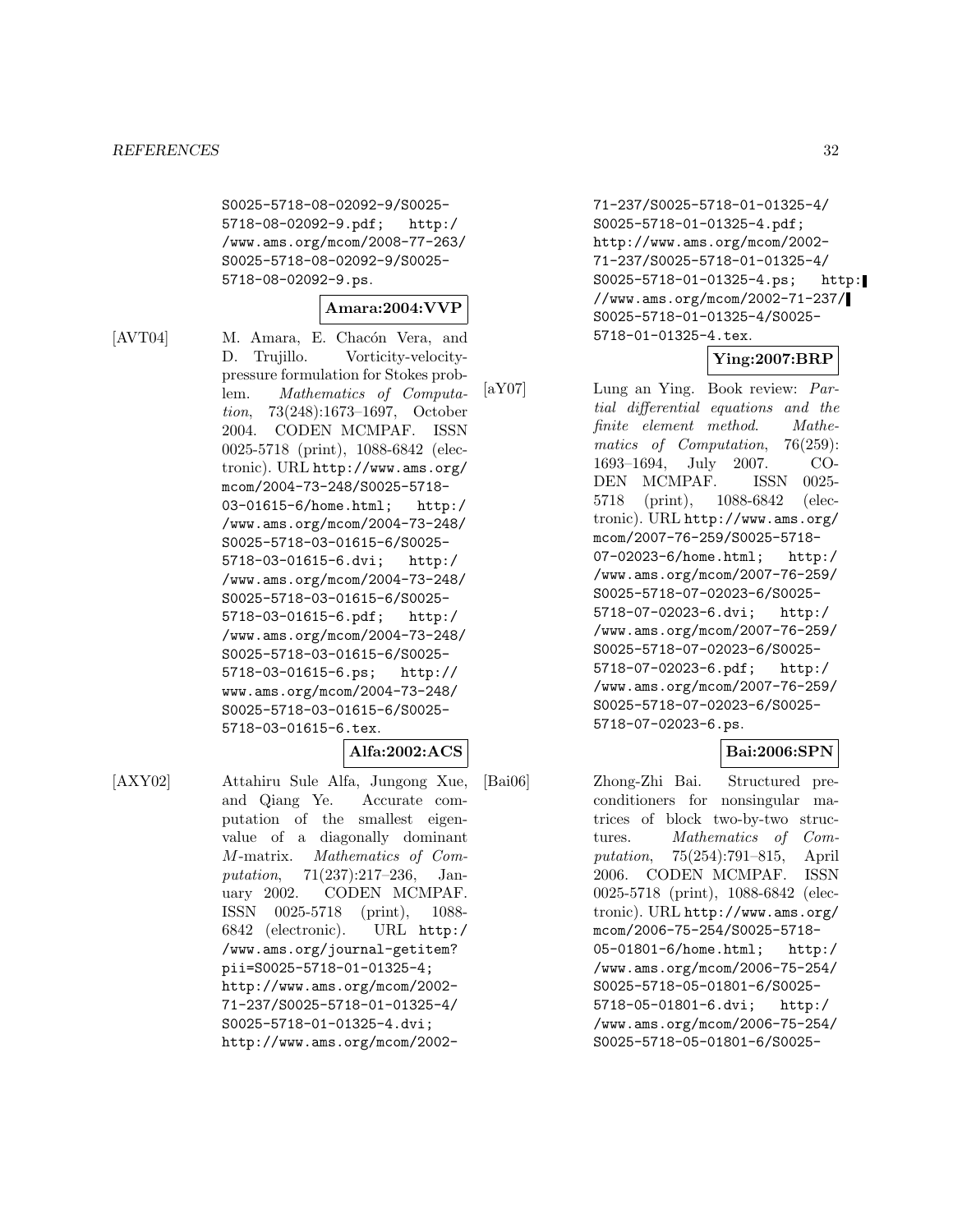5718-05-01801-6.pdf; http:/ /www.ams.org/mcom/2006-75-254/ S0025-5718-05-01801-6/S0025- 5718-05-01801-6.ps.

**Baragar:2004:CVH**

[Bar04] Arthur Baragar. Canonical vector heights on K3 surfaces with Picard number three— An argument for nonexistence. Mathematics of Computation, 73(248):2019–2025, October 2004. CODEN MCMPAF. ISSN 0025-5718 (print), 1088-6842 (electronic). URL http://www.ams.org/ mcom/2004-73-248/S0025-5718- 04-01661-8/home.html; http:/ /www.ams.org/mcom/2004-73-248/ S0025-5718-04-01661-8/S0025- 5718-04-01661-8.dvi; http:/ /www.ams.org/mcom/2004-73-248/ S0025-5718-04-01661-8/S0025- 5718-04-01661-8.pdf; http:/ /www.ams.org/mcom/2004-73-248/ S0025-5718-04-01661-8/S0025- 5718-04-01661-8.ps; http:// www.ams.org/mcom/2004-73-248/ S0025-5718-04-01661-8/S0025- 5718-04-01661-8.tex.

# **Barvinok:2006:CEQ**

[Bar06] Alexander Barvinok. Computing the Ehrhart quasi-polynomial of a rational simplex. Mathematics of Computation, 75(255):1449–1466, July 2006. CODEN MCMPAF. ISSN 0025-5718 (print), 1088-6842 (electronic). URL http://www.ams.org/ mcom/2006-75-255/S0025-5718- 06-01836-9/home.html; http:/ /www.ams.org/mcom/2006-75-255/ S0025-5718-06-01836-9/S0025- 5718-06-01836-9.dvi; http:/ /www.ams.org/mcom/2006-75-255/ S0025-5718-06-01836-9/S0025- 5718-06-01836-9.pdf; http:/ /www.ams.org/mcom/2006-75-255/

S0025-5718-06-01836-9/S0025- 5718-06-01836-9.ps.

# **Batut:2001:CQE**

[Bat01] Christian Batut. Classification of quintic eutactic forms. Mathematics of Computation, 70(233):395– 417, January 2001. CODEN MCM-PAF. ISSN 0025-5718 (print), 1088- 6842 (electronic). URL http:/ /www.ams.org/journal-getitem? pii=S0025-5718-00-01295-3; http://www.ams.org/mcom/2001- 70-233/S0025-5718-00-01295-3/ S0025-5718-00-01295-3.dvi; http://www.ams.org/mcom/2001- 70-233/S0025-5718-00-01295-3/ S0025-5718-00-01295-3.pdf; http://www.ams.org/mcom/2001- 70-233/S0025-5718-00-01295-3/ S0025-5718-00-01295-3.ps; http: //www.ams.org/mcom/2001-70-233/ S0025-5718-00-01295-3/S0025- 5718-00-01295-3.tex.

# **Bauer:2004:ACC**

[Bau04] Mark L. Bauer. The arith-

metic of certain cubic function fields. Mathematics of Computation, 73(245):387–413, January 2004. CODEN MCMPAF. ISSN 0025-5718 (print), 1088-6842 (electronic). URL http://www.ams.org/ mcom/2004-73-245/S0025-5718- 03-01559-X/home.html; http:/ /www.ams.org/mcom/2004-73-245/ S0025-5718-03-01559-X/S0025- 5718-03-01559-X.dvi; http:/ /www.ams.org/mcom/2004-73-245/ S0025-5718-03-01559-X/S0025- 5718-03-01559-X.pdf; http:/ /www.ams.org/mcom/2004-73-245/ S0025-5718-03-01559-X/S0025- 5718-03-01559-X.ps; http:// www.ams.org/mcom/2004-73-245/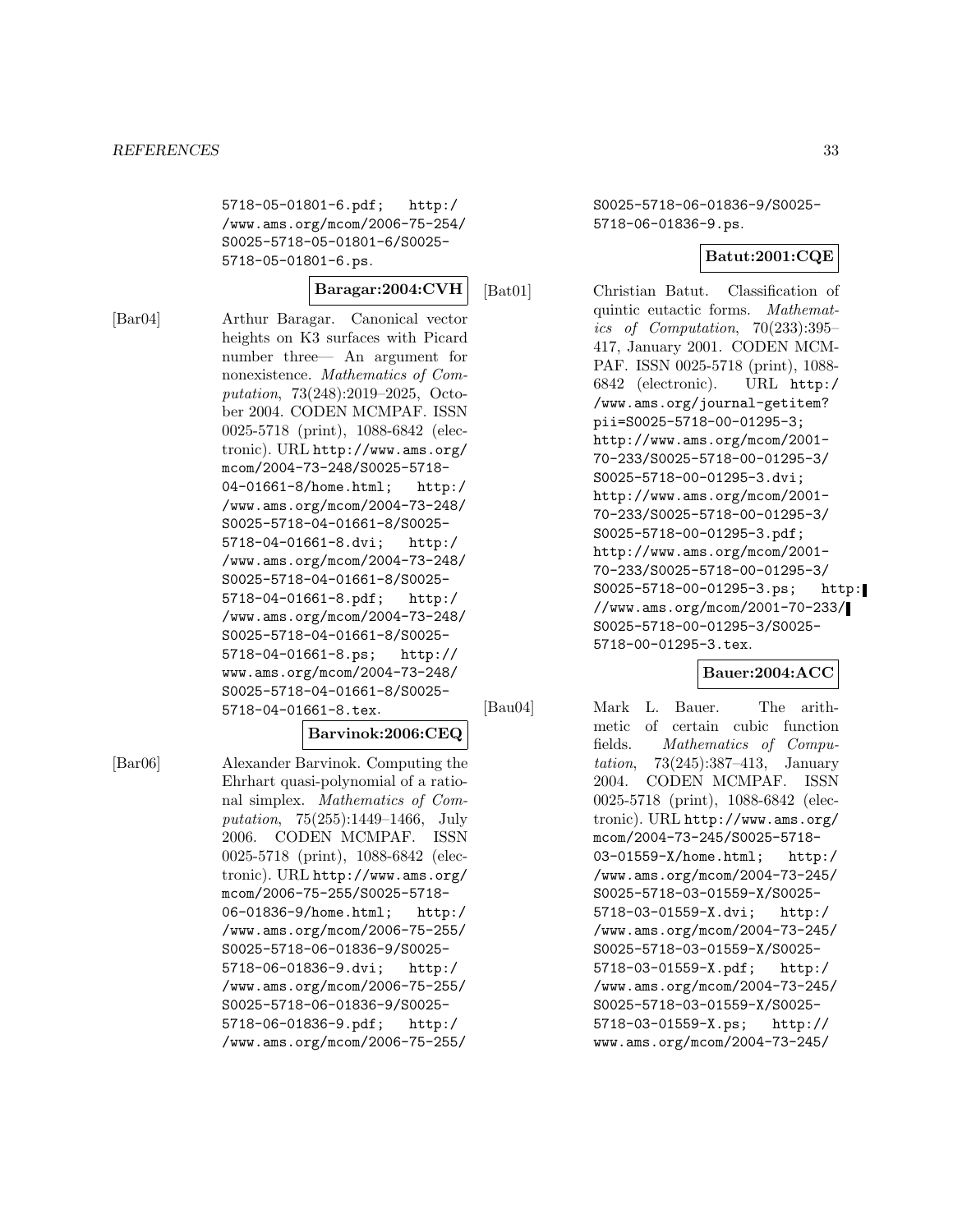#### *REFERENCES* 34

S0025-5718-03-01559-X/S0025- 5718-03-01559-X.tex.

**Bayless:2008:LPP**

[Bay08] Jonathan Bayless. The Lucas–Pratt primality tree. Mathematics of Computation, 77(261):495–502, January 2008. CODEN MCMPAF. ISSN 0025-5718 (print), 1088-6842 (electronic). URL http://www.ams.org/ mcom/2008-77-261/S0025-5718- 07-02002-9/home.html; http:/ /www.ams.org/mcom/2008-77-261/ S0025-5718-07-02002-9/S0025- 5718-07-02002-9.dvi; http:/ /www.ams.org/mcom/2008-77-261/ S0025-5718-07-02002-9/S0025- 5718-07-02002-9.pdf; http:/ /www.ams.org/mcom/2008-77-261/ S0025-5718-07-02002-9/S0025- 5718-07-02002-9.ps.

# **Bailey:2001:PIR**

[BB01a] David H. Bailey and David J. Broadhurst. Parallel integer relation detection: Techniques and applications. Mathematics of Computation, 70(236):1719–1736, October 2001. CODEN MCM-PAF. ISSN 0025-5718 (print), 1088- 6842 (electronic). URL http:/ /www.ams.org/journal-getitem? pii=S0025-5718-00-01278-3; http://www.ams.org/mcom/2001- 70-236/S0025-5718-00-01278-3/ S0025-5718-00-01278-3.dvi; http://www.ams.org/mcom/2001- 70-236/S0025-5718-00-01278-3/ S0025-5718-00-01278-3.pdf; http://www.ams.org/mcom/2001- 70-236/S0025-5718-00-01278-3/ S0025-5718-00-01278-3.ps; http: //www.ams.org/mcom/2001-70-236/ S0025-5718-00-01278-3/S0025- 5718-00-01278-3.tex.

**Battiato:2001:BAN**

[BB01b] Stefan Battiato and Walter Borho. Breeding amicable numbers in abundance. II. Mathematics of Computation, 70(235):1329–1333, July 2001. CODEN MCMPAF. ISSN 0025-5718 (print), 1088- 6842 (electronic). URL http:/ /www.ams.org/journal-getitem? pii=S0025-5718-00-01279-5; http://www.ams.org/mcom/2001- 70-235/S0025-5718-00-01279-5/ S0025-5718-00-01279-5.dvi; http://www.ams.org/mcom/2001- 70-235/S0025-5718-00-01279-5/ S0025-5718-00-01279-5.pdf; http://www.ams.org/mcom/2001- 70-235/S0025-5718-00-01279-5/ S0025-5718-00-01279-5.ps; http: //www.ams.org/mcom/2001-70-235/ S0025-5718-00-01279-5/S0025- 5718-00-01279-5.tex.

**Belhachmi:2003:QFE**

[BB03a] Z. Belhachmi and F. Ben Belgacem. Quadratic finite element approximation of the Signorini problem. Mathematics of Computation, 72(241): 83–104, January 2003. CODEN MCMPAF. ISSN 0025-5718 (print), 1088-6842 (electronic). URL http: //www.ams.org/journal-getitem? pii=S0025-5718-01-01413-2; http://www.ams.org/mcom/2003- 72-241/S0025-5718-01-01413-2/ S0025-5718-01-01413-2.dvi; http://www.ams.org/mcom/2003- 72-241/S0025-5718-01-01413-2/ S0025-5718-01-01413-2.pdf; http://www.ams.org/mcom/2003- 72-241/S0025-5718-01-01413-2/ S0025-5718-01-01413-2.ps; http: //www.ams.org/mcom/2003-72-241/ S0025-5718-01-01413-2/S0025- 5718-01-01413-2.tex.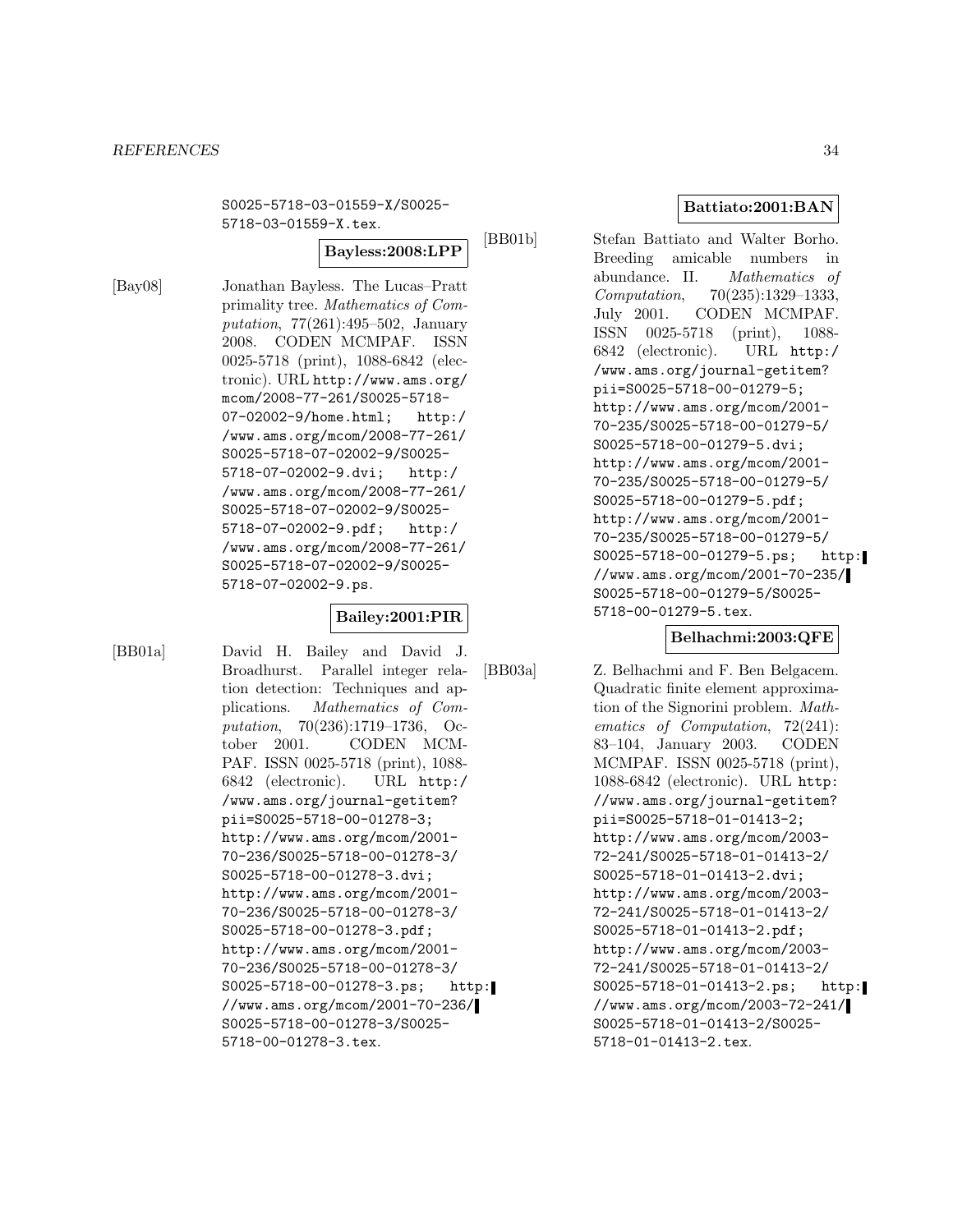#### *REFERENCES* 35

# **Blecksmith:2003:LQP**

[BB03b] Richard Blecksmith and John Brillhart. Linear quintuple-product identities. Mathematics of Computation, 72(242):1019–1033, April 2003. CODEN MCMPAF. ISSN 0025-5718 (print), 1088-6842 (electronic). URL http://www.ams. org/journal-getitem?pii=S0025- 5718-02-01461-8; http://www. ams.org/mcom/2003-72-242/S0025- 5718-02-01461-8/S0025-5718-02- 01461-8.dvi; http://www.ams. org/mcom/2003-72-242/S0025-5718- 02-01461-8/S0025-5718-02-01461- 8.pdf; http://www.ams.org/ mcom/2003-72-242/S0025-5718- 02-01461-8/S0025-5718-02-01461- 8.ps; http://www.ams.org/mcom/ 2003-72-242/S0025-5718-02-01461- 8/S0025-5718-02-01461-8.tex.

# **Berrizbeitia:2004:BRL**

[BB04a] Pedro Berrizbeitia and T. G. Berry. Biquadratic reciprocity and a Lucasian primality test. Mathematics of Computation, 73(247): 1559–1564, July 2004. CO-DEN MCMPAF. ISSN 0025- 5718 (print), 1088-6842 (electronic). URL http://www.ams.org/ mcom/2004-73-247/S0025-5718- 03-01575-8/home.html; http:/ /www.ams.org/mcom/2004-73-247/ S0025-5718-03-01575-8/S0025- 5718-03-01575-8.dvi; http:/ /www.ams.org/mcom/2004-73-247/ S0025-5718-03-01575-8/S0025- 5718-03-01575-8.pdf; http:/ /www.ams.org/mcom/2004-73-247/ S0025-5718-03-01575-8/S0025- 5718-03-01575-8.ps; http:// www.ams.org/mcom/2004-73-247/ S0025-5718-03-01575-8/S0025- 5718-03-01575-8.tex.

**Broughan:2004:HFR**

[BB04b] Kevin A. Broughan and A. Ross Barnett. The holomorphic flow of the Riemann zeta function. Mathematics of Computation, 73 (246):987–1004, April 2004. CO-DEN MCMPAF. ISSN 0025- 5718 (print), 1088-6842 (electronic). URL http://www.ams.org/ mcom/2004-73-246/S0025-5718- 03-01529-1/home.html; http:/ /www.ams.org/mcom/2004-73-246/ S0025-5718-03-01529-1/S0025- 5718-03-01529-1.dvi; http:/ /www.ams.org/mcom/2004-73-246/ S0025-5718-03-01529-1/S0025- 5718-03-01529-1.pdf; http:/ /www.ams.org/mcom/2004-73-246/ S0025-5718-03-01529-1/S0025- 5718-03-01529-1.ps; http:// www.ams.org/mcom/2004-73-246/ S0025-5718-03-01529-1/S0025- 5718-03-01529-1.tex. See corrigendum [BB07].

# **Broughan:2006:LLL**

[BB06] Kevin A. Broughan and A. Ross Barnett. Linear law for the logarithms of the Riemann periods at simple critical zeta zeros. Mathematics of Computation, 75(254):891–902, April 2006. CODEN MCMPAF. ISSN 0025-5718 (print), 1088-6842 (electronic). URL http://www.ams.org/ mcom/2006-75-254/S0025-5718- 05-01803-X/home.html; http:/ /www.ams.org/mcom/2006-75-254/ S0025-5718-05-01803-X/S0025- 5718-05-01803-X.dvi; http:/ /www.ams.org/mcom/2006-75-254/ S0025-5718-05-01803-X/S0025- 5718-05-01803-X.pdf; http:/ /www.ams.org/mcom/2006-75-254/ S0025-5718-05-01803-X/S0025- 5718-05-01803-X.ps.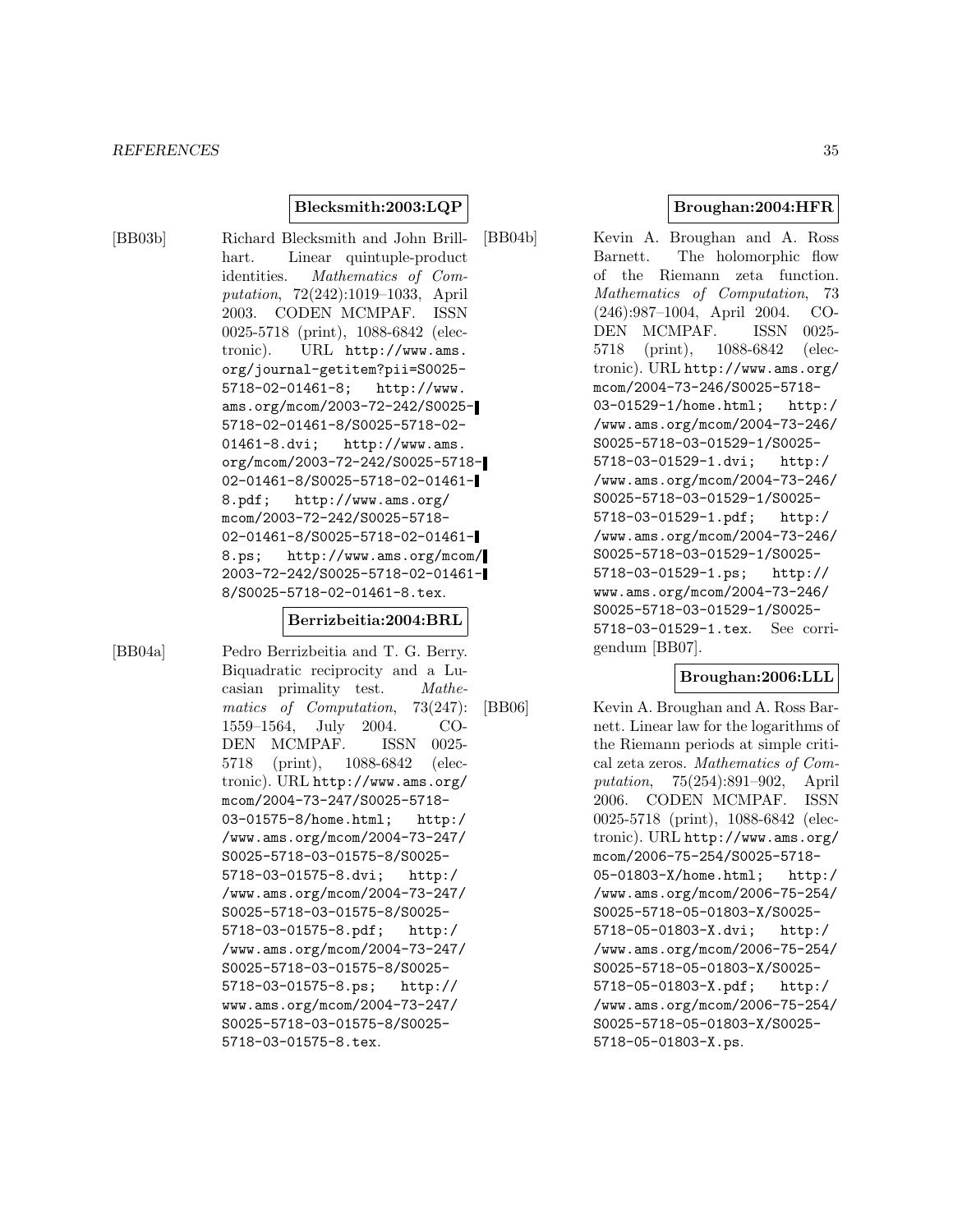#### **Broughan:2007:CHF**

[BB07] Kevin A. Broughan and A. Ross Barnett. Corrigendum to "The holomorphic flow of the Riemann zeta function". Mathematics of Computation, 76(260):2249–2250, October 2007. CODEN MCMPAF. ISSN 0025-5718 (print), 1088-6842 (electronic). URL http://www.ams.org/ mcom/2007-76-260/S0025-5718- 07-02044-3/home.html; http:/ /www.ams.org/mcom/2007-76-260/ S0025-5718-07-02044-3/S0025- 5718-07-02044-3.dvi; http:/ /www.ams.org/mcom/2007-76-260/ S0025-5718-07-02044-3/S0025- 5718-07-02044-3.pdf; http:/ /www.ams.org/mcom/2007-76-260/ S0025-5718-07-02044-3/S0025- 5718-07-02044-3.ps. See [BB04b].

#### **Bauer:2008:PFC**

[BB08] Mark Bauer and Michael A. Bennett. Prime factors of consecutive integers. Mathematics of Computation, 77(264):2455–2459, October 2008. CODEN MCMPAF. ISSN 0025-5718 (print), 1088-6842 (electronic). URL http://www.ams.org/journals/ mcom/2008-77-264/S0025-5718- 08-02134-0/home.html; http: //www.ams.org/journals/mcom/ 2008-77-264/S0025-5718-08-02134- 0/S0025-5718-08-02134-0.pdf.

# **Boffi:2000:PSE**

[BBG00] Daniele Boffi, Franco Brezzi, and Lucia Gastaldi. On the problem of spurious eigenvalues in the approximation of linear elliptic problems in mixed form. Mathematics of Computation, 69(229):121– 140, January 2000. CODEN MCM-PAF. ISSN 0025-5718 (print), 1088- 6842 (electronic). URL http:/

/www.ams.org/journal-getitem? pii=S0025-5718-99-01072-8; http://www.ams.org/mcom/2000- 69-229/S0025-5718-99-01072-8/ S0025-5718-99-01072-8.dvi; http://www.ams.org/mcom/2000- 69-229/S0025-5718-99-01072-8/ S0025-5718-99-01072-8.pdf; http://www.ams.org/mcom/2000- 69-229/S0025-5718-99-01072-8/ S0025-5718-99-01072-8.ps; http: //www.ams.org/mcom/2000-69-229/ S0025-5718-99-01072-8/S0025- 5718-99-01072-8.tex.

# **Bergam:2005:PAF**

[BBM05] A. Bergam, C. Bernardi, and Z. Mghazli. A posteriori analysis of the finite element discretization of some parabolic equations. Mathematics of Computation, 74(251):1117–1138, July 2005. CODEN MCMPAF. ISSN 0025-5718 (print), 1088-6842 (electronic). URL http://www.ams.org/ mcom/2005-74-251/S0025-5718- 04-01697-7/home.html; http:/ /www.ams.org/mcom/2005-74-251/ S0025-5718-04-01697-7/S0025- 5718-04-01697-7.dvi; http:/ /www.ams.org/mcom/2005-74-251/ S0025-5718-04-01697-7/S0025- 5718-04-01697-7.pdf; http:/ /www.ams.org/mcom/2005-74-251/ S0025-5718-04-01697-7/S0025- 5718-04-01697-7.ps; http:// www.ams.org/mcom/2005-74-251/ S0025-5718-04-01697-7/S0025- 5718-04-01697-7.tex.

# **Blankenagel:2003:NAF**

[BBvS03] Karsten Blankenagel, Walter Borho, and Axel vom Stein. New amicable four-cycles. Mathematics of Computation, 72(244):2071–2076, October 2003. CODEN MCM-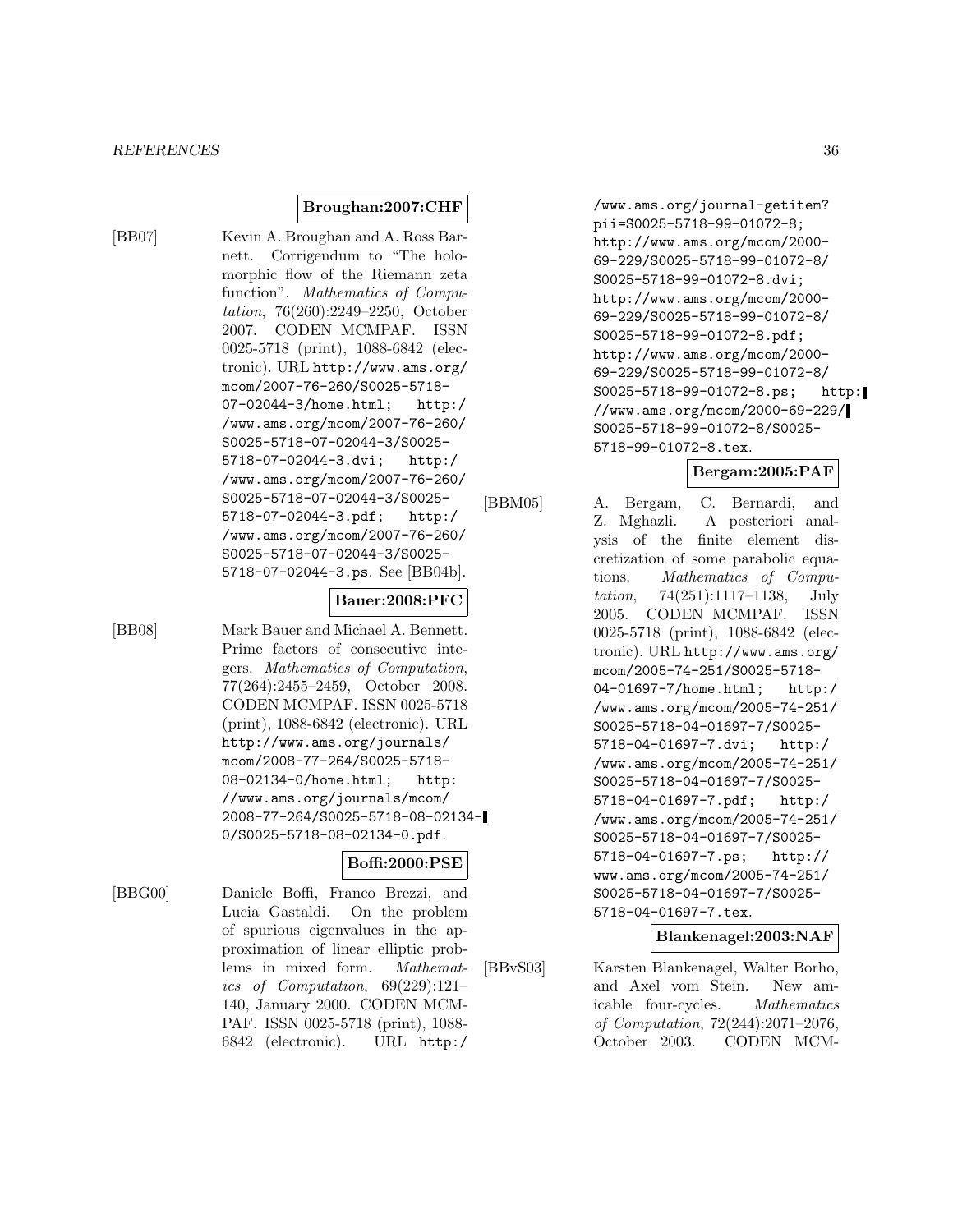PAF. ISSN 0025-5718 (print), 1088- 6842 (electronic). URL http:/ /www.ams.org/journal-getitem? pii=S0025-5718-03-01489-3; http://www.ams.org/mcom/2003- 72-244/S0025-5718-03-01489-3/ S0025-5718-03-01489-3.dvi; http://www.ams.org/mcom/2003- 72-244/S0025-5718-03-01489-3/ S0025-5718-03-01489-3.pdf; http://www.ams.org/mcom/2003- 72-244/S0025-5718-03-01489-3/ S0025-5718-03-01489-3.ps; http: //www.ams.org/mcom/2003-72-244/ S0025-5718-03-01489-3/S0025- 5718-03-01489-3.tex.

#### **Bacuta:2003:REE**

[BBX03] Constantin Bacuta, James H. Bramble, and Jinchao Xu. Regularity estimates for elliptic boundary value problems in Besov spaces. Mathematics of Computation, 72(244): 1577–1595, October 2003. CODEN MCMPAF. ISSN 0025-5718 (print), 1088-6842 (electronic). URL http: //www.ams.org/journal-getitem? pii=S0025-5718-02-01502-8; http://www.ams.org/mcom/2003- 72-244/S0025-5718-02-01502-8/ S0025-5718-02-01502-8.dvi; http://www.ams.org/mcom/2003- 72-244/S0025-5718-02-01502-8/ S0025-5718-02-01502-8.pdf; http://www.ams.org/mcom/2003- 72-244/S0025-5718-02-01502-8/ S0025-5718-02-01502-8.ps; http: //www.ams.org/mcom/2003-72-244/ S0025-5718-02-01502-8/S0025- 5718-02-01502-8.tex.

### **Babuska:2002:EUD**

[BC02a] Ivo Babuska and Jan Chleboun. Effects of uncertainties in the domain on the solution of Neumann boundary value problems in two

spatial dimensions. Mathematics of Computation, 71(240):1339–1370, October 2002. CODEN MCM-PAF. ISSN 0025-5718 (print), 1088- 6842 (electronic). URL http:/ /www.ams.org/journal-getitem? pii=S0025-5718-01-01359-X; http://www.ams.org/mcom/2002- 71-240/S0025-5718-01-01359-X/ S0025-5718-01-01359-X.dvi; http://www.ams.org/mcom/2002- 71-240/S0025-5718-01-01359-X/ S0025-5718-01-01359-X.pdf; http://www.ams.org/mcom/2002- 71-240/S0025-5718-01-01359-X/ S0025-5718-01-01359-X.ps; http: //www.ams.org/mcom/2002-71-240/ S0025-5718-01-01359-X/S0025- 5718-01-01359-X.tex.

#### **Bartels:2002:EAT**

[BC02b] Sören Bartels and Carsten Carstensen. Each averaging technique yields reliable a posteriori error control in FEM on unstructured grids. Part II: Higher order FEM. Mathematics of Computation, 71(239):971– 994, July 2002. CODEN MCM-PAF. ISSN 0025-5718 (print), 1088- 6842 (electronic). URL http:/ /www.ams.org/journal-getitem? pii=S0025-5718-02-01412-6; http://www.ams.org/mcom/2002- 71-239/S0025-5718-02-01412-6/ S0025-5718-02-01412-6.dvi; http://www.ams.org/mcom/2002- 71-239/S0025-5718-02-01412-6/ S0025-5718-02-01412-6.pdf; http://www.ams.org/mcom/2002- 71-239/S0025-5718-02-01412-6/ S0025-5718-02-01412-6.ps; http: //www.ams.org/mcom/2002-71-239/ S0025-5718-02-01412-6/S0025- 5718-02-01412-6.tex.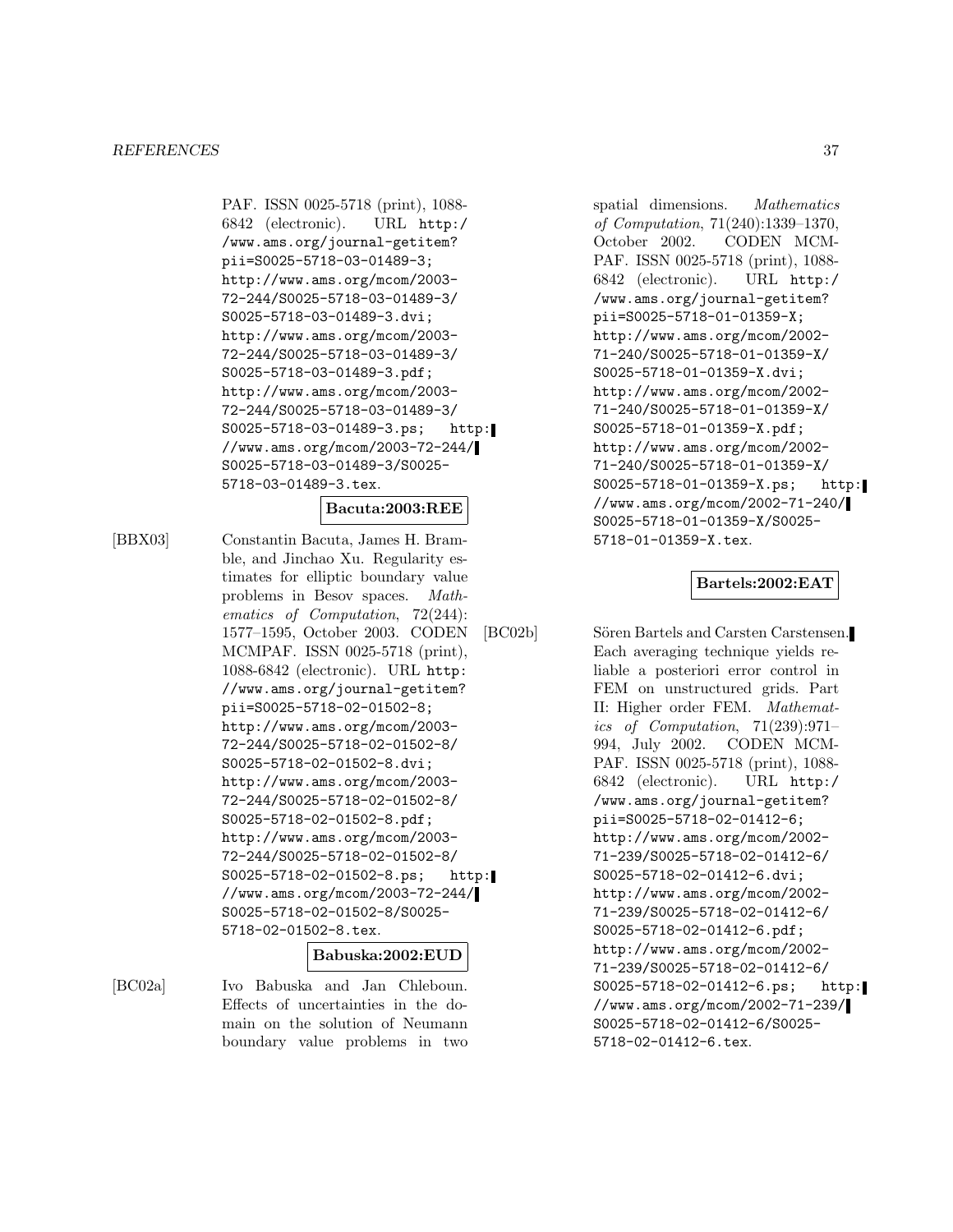#### *REFERENCES* 38

### **Berthon:2007:NPM**

[BC07a] Christophe Berthon and Frédéric Coquel. Nonlinear projection methods for multi-entropies Navier– Stokes systems. Mathematics of Computation, 76(259):1163–1194, July 2007. CODEN MCM-PAF. ISSN 0025-5718 (print), 1088-6842 (electronic). URL http://www.ams.org/mcom/2007- 76-259/S0025-5718-07-01948-5/ home.html; http://www.ams. org/mcom/2007-76-259/S0025-5718- 07-01948-5/S0025-5718-07-01948- 5.dvi; http://www.ams.org/ mcom/2007-76-259/S0025-5718- 07-01948-5/S0025-5718-07-01948- 5.pdf; http://www.ams.org/ mcom/2007-76-259/S0025-5718- 07-01948-5/S0025-5718-07-01948- 5.ps.

### **Buffa:2007:DFE**

[BC07b] Annalisa Buffa and Snorre H. Christiansen. A dual finite element complex on the barycentric refinement. Mathematics of Computation, 76(260):1743–1769, October 2007. CODEN MCMPAF. ISSN 0025-5718 (print), 1088-6842 (electronic). URL http://www.ams.org/ mcom/2007-76-260/S0025-5718- 07-01965-5/home.html; http:/ /www.ams.org/mcom/2007-76-260/ S0025-5718-07-01965-5/S0025- 5718-07-01965-5.dvi; http:/ /www.ams.org/mcom/2007-76-260/ S0025-5718-07-01965-5/S0025- 5718-07-01965-5.pdf; http:/ /www.ams.org/mcom/2007-76-260/ S0025-5718-07-01965-5/S0025- 5718-07-01965-5.ps.

### **Bultheel:2009:RSQ**

[BCBDGV09] Adhemar Bultheel, Ruymán Cruz-

Barroso, Karl Deckers, and Pablo González-Vera. Rational Szegő quadratures associated with Chebyshev weight functions. Mathematics of Computation, 78(266): 1031–1059, April 2009. CO-DEN MCMPAF. ISSN 0025-5718 (print), 1088-6842 (electronic). URL http://www.ams.org/journals/ mcom/2009-78-266/S0025-5718- 08-02208-4/home.html; http: //www.ams.org/journals/mcom/ 2009-78-266/S0025-5718-08-02208- 4/S0025-5718-08-02208-4.pdf.

### **Borwein:2006:OCE**

[BCC06] Peter Borwein, Stephen Choi, and Frank Chu. An old conjecture of Erdos–Turán on additive bases. Mathematics of Computation, 75(253):475–484, January 2006. CODEN MCMPAF. ISSN 0025-5718 (print), 1088-6842 (electronic). URL http://www.ams.org/ mcom/2006-75-253/S0025-5718- 05-01777-1/home.html; http:/ /www.ams.org/mcom/2006-75-253/ S0025-5718-05-01777-1/S0025- 5718-05-01777-1.dvi; http:/ /www.ams.org/mcom/2006-75-253/ S0025-5718-05-01777-1/S0025- 5718-05-01777-1.pdf; http:/ /www.ams.org/mcom/2006-75-253/ S0025-5718-05-01777-1/S0025- 5718-05-01777-1.ps; http:// www.ams.org/mcom/2006-75-253/ S0025-5718-05-01777-1/S0025- 5718-05-01777-1.tex.

**Brent:2000:TNF**

[BCDV00] R. P. Brent, R. E. Crandall, K. Dilcher, and C. Van Halewyn. Three new factors of Fermat numbers. Mathematics of Computation, 69(231):1297–1304, July 2000. CODEN MCMPAF. ISSN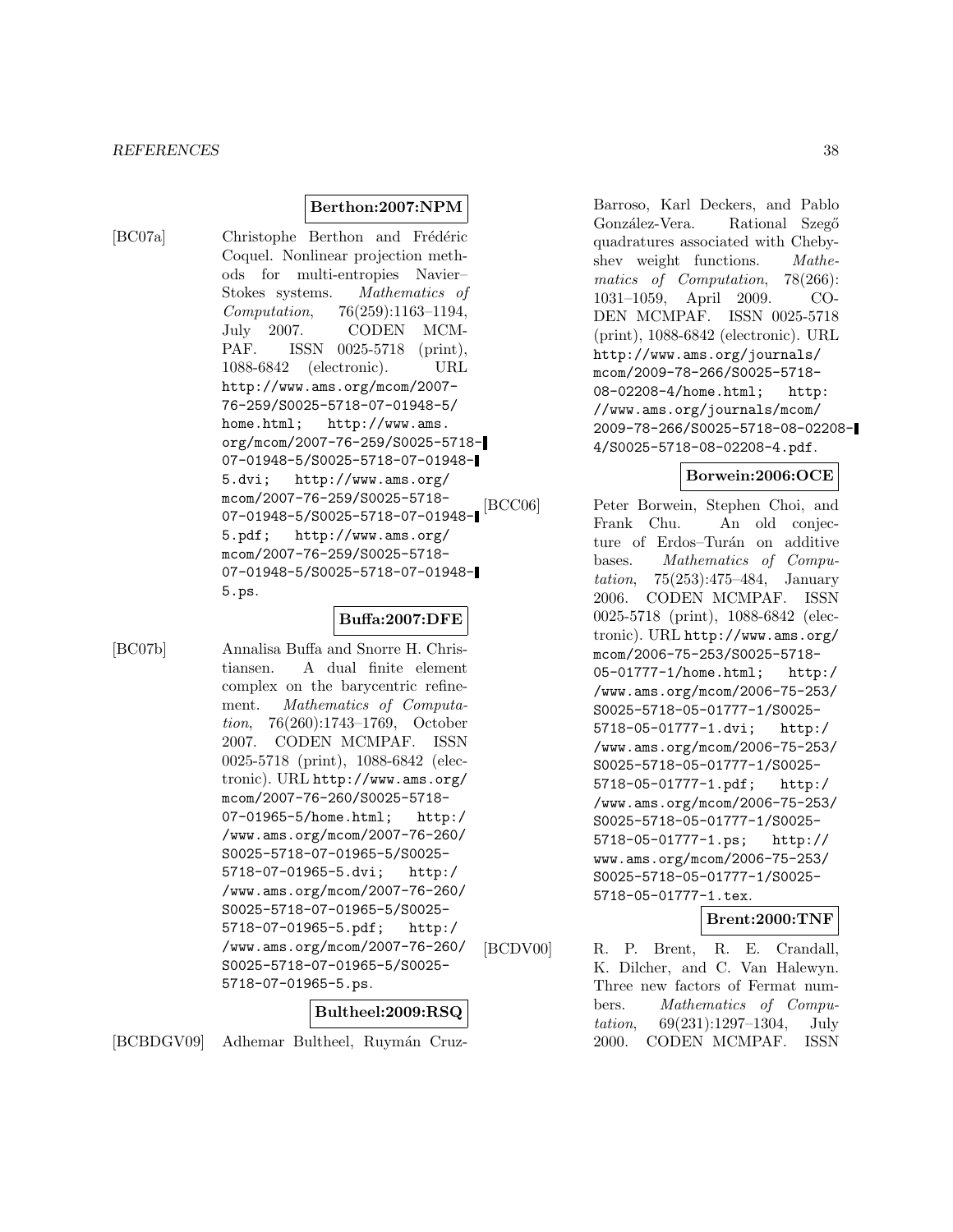#### *REFERENCES* 39

0025-5718 (print), 1088-6842 (electronic). URL http://www.ams. org/journal-getitem?pii=S0025- 5718-00-01207-2; http://www. ams.org/mcom/2000-69-231/S0025- 5718-00-01207-2/S0025-5718-00- 01207-2.dvi; http://www.ams. org/mcom/2000-69-231/S0025-5718- 00-01207-2/S0025-5718-00-01207- 2.pdf; http://www.ams.org/ mcom/2000-69-231/S0025-5718- 00-01207-2/S0025-5718-00-01207- 2.ps; http://www.ams.org/mcom/ 2000-69-231/S0025-5718-00-01207- 2/S0025-5718-00-01207-2.tex.

#### **Burgisser:2008:PSP**

[BCL08] Peter Bürgisser, Felipe Cucker, and Martin Lotz. The probability that a slightly perturbed numerical analysis problem is difficult. Mathematics of Computation, 77(263):1559–1583, July 2008. CODEN MCMPAF. ISSN 0025-5718 (print), 1088-6842 (electronic). URL http://www.ams.org/ mcom/2008-77-263/S0025-5718- 08-02060-7/home.html; http:/ /www.ams.org/mcom/2008-77-263/ S0025-5718-08-02060-7/S0025- 5718-08-02060-7.dvi; http:/ /www.ams.org/mcom/2008-77-263/ S0025-5718-08-02060-7/S0025- 5718-08-02060-7.pdf; http:/ /www.ams.org/mcom/2008-77-263/ S0025-5718-08-02060-7/S0025- 5718-08-02060-7.ps.

### **Burger:2006:SIM**

[BCS06] Raimund Bürger, Aníbal Coronel, and Mauricio Sepúlveda. A semi-implicit monotone difference scheme for an initial-boundary value problem of a strongly degenerate parabolic equation modeling sedimentation-consolidation processes. Mathematics of Computation, 75(253):91–112, January 2006. CODEN MCMPAF. ISSN 0025-5718 (print), 1088-6842 (electronic). URL http://www.ams.org/ mcom/2006-75-253/S0025-5718- 05-01787-4/home.html; http:/ /www.ams.org/mcom/2006-75-253/ S0025-5718-05-01787-4/S0025- 5718-05-01787-4.dvi; http:/ /www.ams.org/mcom/2006-75-253/ S0025-5718-05-01787-4/S0025- 5718-05-01787-4.pdf; http:/ /www.ams.org/mcom/2006-75-253/ S0025-5718-05-01787-4/S0025- 5718-05-01787-4.ps; http:// www.ams.org/mcom/2006-75-253/ S0025-5718-05-01787-4/S0025- 5718-05-01787-4.tex.

# **Beska:2001:STI**

[BD01a] Marek Beska and Karol Dziedziul. Saturation theorems for interpolation and the Bernstein– Schnabl operator. *Mathemat*ics of Computation, 70(234):705– 717, April 2001. CODEN MCM-PAF. ISSN 0025-5718 (print), 1088- 6842 (electronic). URL http:/ /www.ams.org/journal-getitem? pii=S0025-5718-00-01173-X; http://www.ams.org/mcom/2001- 70-234/S0025-5718-00-01173-X/ S0025-5718-00-01173-X.dvi; http://www.ams.org/mcom/2001- 70-234/S0025-5718-00-01173-X/ S0025-5718-00-01173-X.pdf; http://www.ams.org/mcom/2001- 70-234/S0025-5718-00-01173-X/ S0025-5718-00-01173-X.ps; http: //www.ams.org/mcom/2001-70-234/ S0025-5718-00-01173-X/S0025- 5718-00-01173-X.tex.

# **Bojanov:2001:GEC**

[BD01b] Borislav D. Bojanov and Dimi-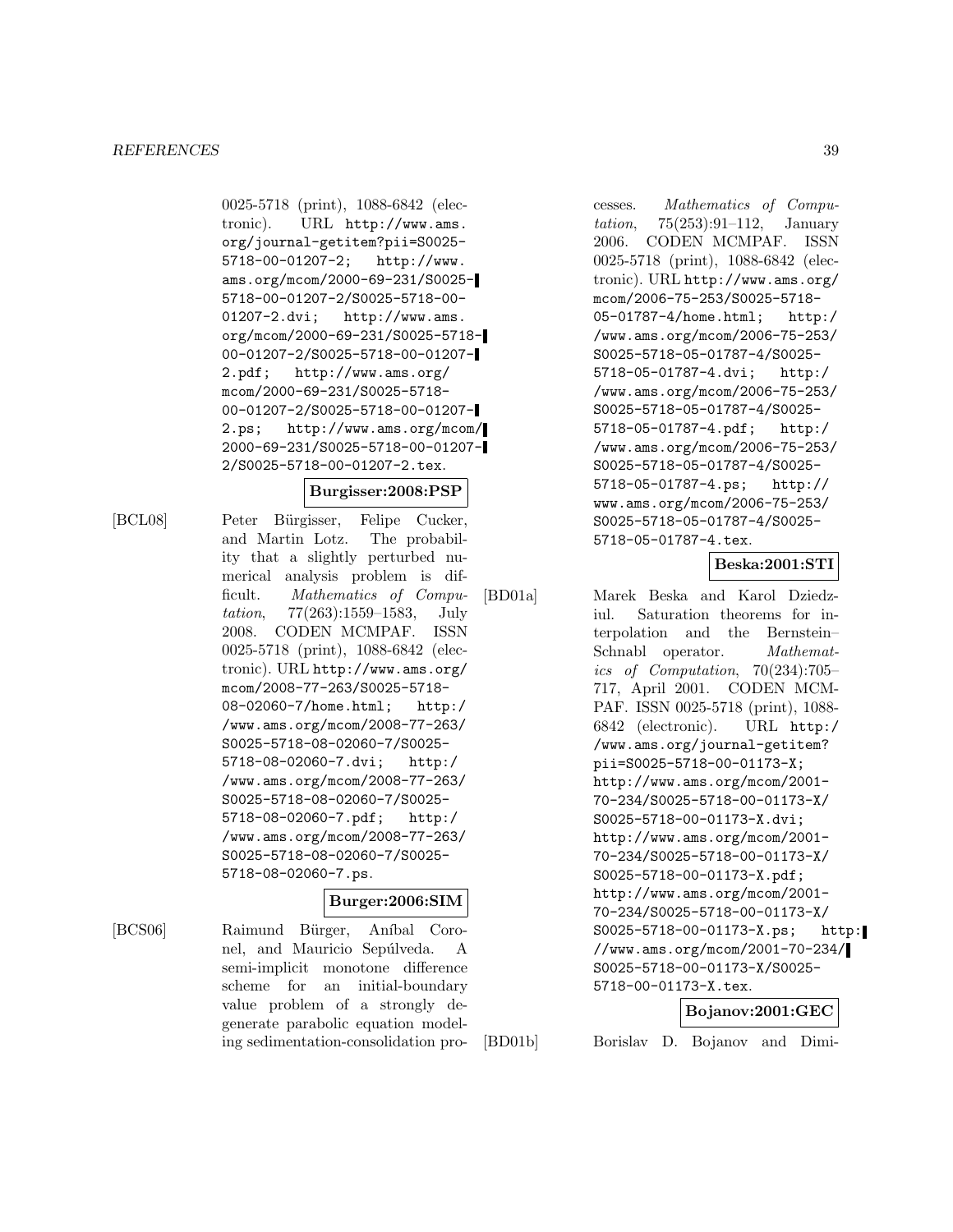tar K. Dimitrov. Gaussian extended cubature formulae for polyharmonic functions. *Mathemat*ics of Computation,  $70(234):671-$ 683, April 2001. CODEN MCM-PAF. ISSN 0025-5718 (print), 1088- 6842 (electronic). URL http:/ /www.ams.org/journal-getitem? pii=S0025-5718-00-01206-0; http://www.ams.org/mcom/2001- 70-234/S0025-5718-00-01206-0/ S0025-5718-00-01206-0.dvi; http://www.ams.org/mcom/2001- 70-234/S0025-5718-00-01206-0/ S0025-5718-00-01206-0.pdf; http://www.ams.org/mcom/2001- 70-234/S0025-5718-00-01206-0/ S0025-5718-00-01206-0.ps; http: //www.ams.org/mcom/2001-70-234/ S0025-5718-00-01206-0/S0025- 5718-00-01206-0.tex.

**Belabas:2008:SGI**

[BDF08] Karim Belabas, Francisco Diaz y Diaz, and Eduardo Friedman. Small generators of the ideal class group. Mathematics of Computation, 77(262):1185–1197, April 2008. CODEN MCMPAF. ISSN 0025-5718 (print), 1088-6842 (electronic). URL http://www.ams.org/ mcom/2008-77-262/S0025-5718- 07-02003-0/home.html; http:/ /www.ams.org/mcom/2008-77-262/ S0025-5718-07-02003-0/S0025- 5718-07-02003-0.dvi; http:/ /www.ams.org/mcom/2008-77-262/ S0025-5718-07-02003-0/S0025- 5718-07-02003-0.pdf; http:/ /www.ams.org/mcom/2008-77-262/ S0025-5718-07-02003-0/S0025- 5718-07-02003-0.ps.

### **Besser:2008:SAC**

[BdJ08] Amnon Besser and Rob de Jeu.  $\mathbf{Li}^{(p)}$ -service? An algorithm for

[BDMM01] Dario Bini, Gianna M. Del Corso, Giovanni Manzini, and Luciano

computing *p*-adic polylogarithms. Mathematics of Computation, 77 (262):1105–1134, April 2008. CO-DEN MCMPAF. ISSN 0025- 5718 (print), 1088-6842 (electronic). URL http://www.ams.org/ mcom/2008-77-262/S0025-5718- 07-02027-3/home.html; http:/ /www.ams.org/mcom/2008-77-262/ S0025-5718-07-02027-3/S0025- 5718-07-02027-3.dvi; http:/ /www.ams.org/mcom/2008-77-262/ S0025-5718-07-02027-3/S0025- 5718-07-02027-3.pdf; http:/ /www.ams.org/mcom/2008-77-262/ S0025-5718-07-02027-3/S0025- 5718-07-02027-3.ps.

# **Bultheel:2000:CCG**

[BDMGVO00] A. Bultheel, C. Díaz-Mendoza, P. González-Vera, and R. Orive. On the convergence of certain Gausstype quadrature formulas for unbounded intervals. Mathematics of Computation, 69(230):721– 747, April 2000. CODEN MCM-PAF. ISSN 0025-5718 (print), 1088- 6842 (electronic). URL http:/ /www.ams.org/journal-getitem? pii=S0025-5718-99-01107-2; http://www.ams.org/mcom/2000- 69-230/S0025-5718-99-01107-2/ S0025-5718-99-01107-2.dvi; http://www.ams.org/mcom/2000- 69-230/S0025-5718-99-01107-2/ S0025-5718-99-01107-2.pdf; http://www.ams.org/mcom/2000- 69-230/S0025-5718-99-01107-2/ S0025-5718-99-01107-2.ps; http: //www.ams.org/mcom/2000-69-230/ S0025-5718-99-01107-2/S0025- 5718-99-01107-2.tex.

### **Bini:2001:ICM**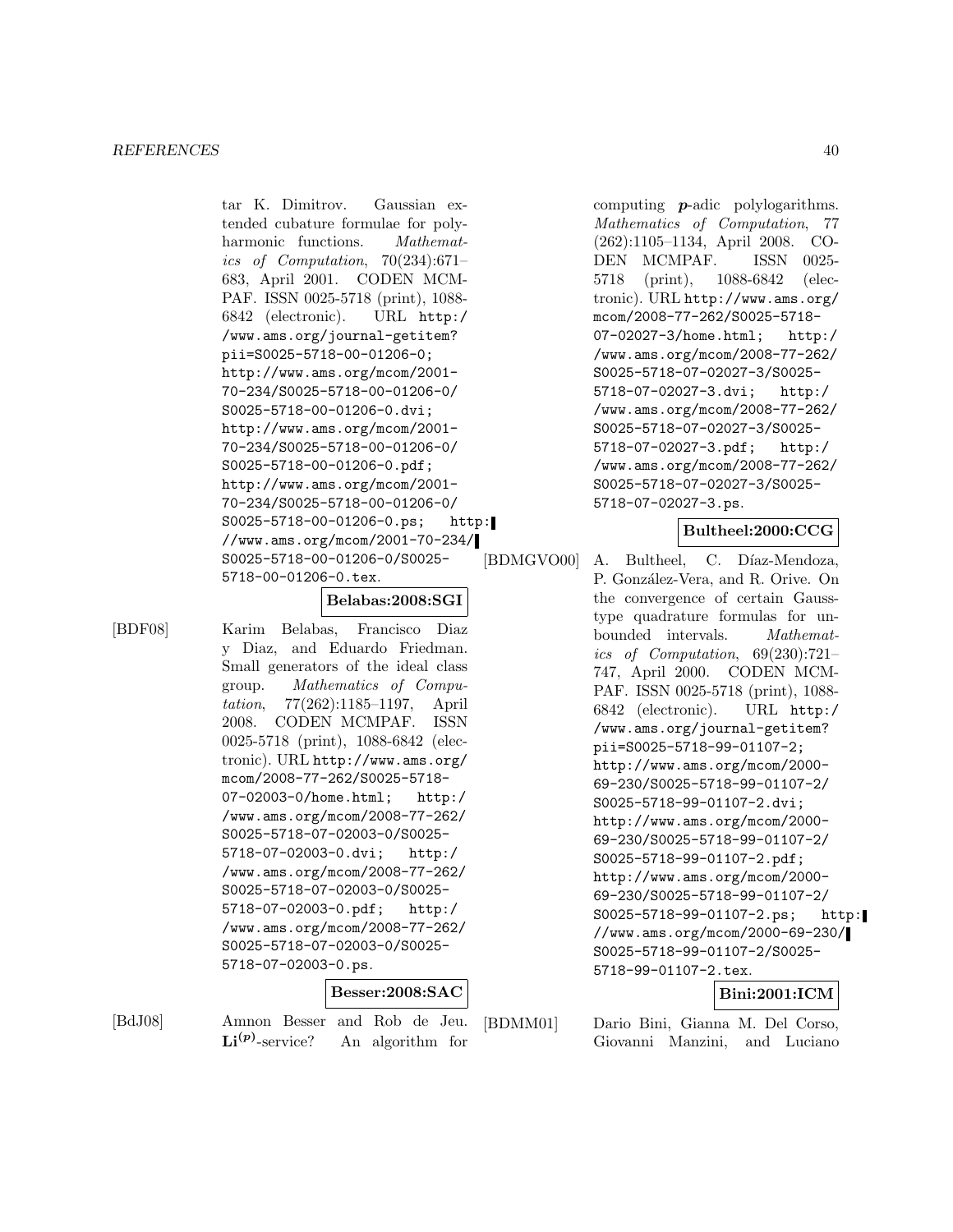Margara. Inversion of circulant matrices over  $\mathbf{Z}_m$ . *Mathemat*ics of Computation, 70(235):1169– 1182, July 2001. CODEN MCM-PAF. ISSN 0025-5718 (print), 1088- 6842 (electronic). URL http:/ /www.ams.org/journal-getitem? pii=S0025-5718-00-01235-7; http://www.ams.org/mcom/2001- 70-235/S0025-5718-00-01235-7/ S0025-5718-00-01235-7.dvi; http://www.ams.org/mcom/2001- 70-235/S0025-5718-00-01235-7/ S0025-5718-00-01235-7.pdf; http://www.ams.org/mcom/2001- 70-235/S0025-5718-00-01235-7/ S0025-5718-00-01235-7.ps; http: //www.ams.org/mcom/2001-70-235/ S0025-5718-00-01235-7/S0025- 5718-00-01235-7.tex.

#### **Burman:2005:SGA**

[BE05] Erik Burman and Alexandre Ern. Stabilized Galerkin approximation of convection-diffusion-reaction equations: discrete maximum principle and convergence. Mathematics of Computation, 74(252): 1637–1652, October 2005. CO-DEN MCMPAF. ISSN 0025- 5718 (print), 1088-6842 (electronic). URL http://www.ams.org/ mcom/2005-74-252/S0025-5718- 05-01761-8/home.html; http:/ /www.ams.org/mcom/2005-74-252/ S0025-5718-05-01761-8/S0025- 5718-05-01761-8.dvi; http:/ /www.ams.org/mcom/2005-74-252/ S0025-5718-05-01761-8/S0025- 5718-05-01761-8.pdf; http:/ /www.ams.org/mcom/2005-74-252/ S0025-5718-05-01761-8/S0025- 5718-05-01761-8.ps; http:// www.ams.org/mcom/2005-74-252/ S0025-5718-05-01761-8/S0025- 5718-05-01761-8.tex.

#### **Burman:2007:CIP**

[BE07] Erik Burman and Alexandre Ern. Continuous interior penalty hpfinite element methods for advection and advection-diffusion equations. Mathematics of Computation, 76(259):1119–1140, July 2007. CODEN MCMPAF. ISSN 0025-5718 (print), 1088-6842 (electronic). URL http://www.ams.org/ mcom/2007-76-259/S0025-5718- 07-01951-5/home.html; http:/ /www.ams.org/mcom/2007-76-259/ S0025-5718-07-01951-5/S0025- 5718-07-01951-5.dvi; http:/ /www.ams.org/mcom/2007-76-259/ S0025-5718-07-01951-5/S0025- 5718-07-01951-5.pdf; http:/ /www.ams.org/mcom/2007-76-259/ S0025-5718-07-01951-5/S0025- 5718-07-01951-5.ps.

### **Beattie:2000:GEA**

[Bea00] Christopher Beattie. Galerkin eigenvector approximations. Mathematics of Computation, 69(232):1409– 1434, October 2000. CODEN MCM-PAF. ISSN 0025-5718 (print), 1088- 6842 (electronic). URL http:/ /www.ams.org/journal-getitem? pii=S0025-5718-00-01181-9; http://www.ams.org/mcom/2000- 69-232/S0025-5718-00-01181-9/ S0025-5718-00-01181-9.dvi; http://www.ams.org/mcom/2000- 69-232/S0025-5718-00-01181-9/ S0025-5718-00-01181-9.pdf; http://www.ams.org/mcom/2000- 69-232/S0025-5718-00-01181-9/ S0025-5718-00-01181-9.ps; http: //www.ams.org/mcom/2000-69-232/ S0025-5718-00-01181-9/S0025- 5718-00-01181-9.tex.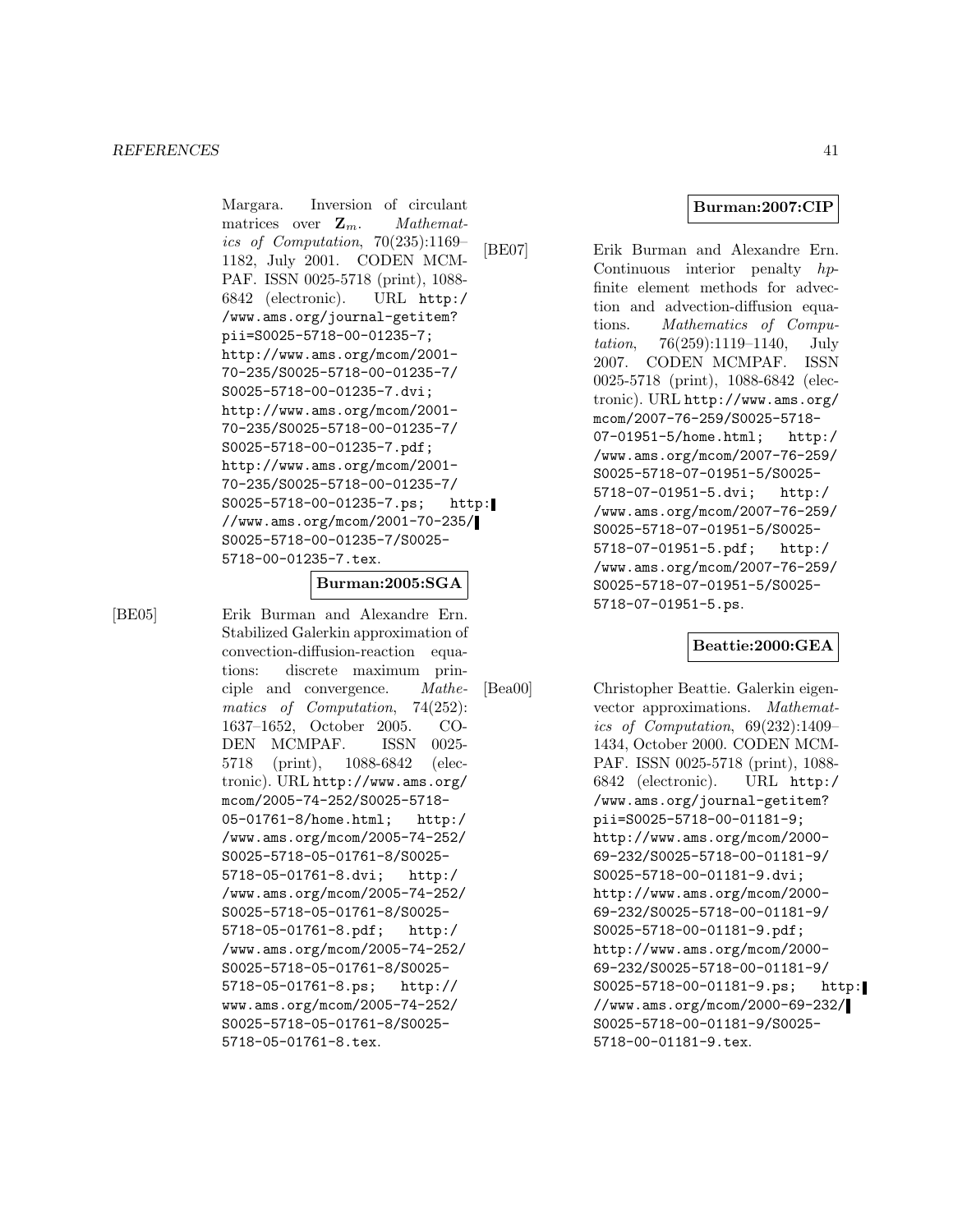#### **Beale:2001:CBI**

[Bea01] J. Thomas Beale. A convergent boundary integral method for threedimensional water waves. Mathematics of Computation, 70(235): 977–1029, July 2001. CODEN MCMPAF. ISSN 0025-5718 (print), 1088-6842 (electronic). URL http: //www.ams.org/journal-getitem? pii=S0025-5718-00-01218-7; http://www.ams.org/mcom/2001- 70-235/S0025-5718-00-01218-7/ S0025-5718-00-01218-7.dvi; http://www.ams.org/mcom/2001- 70-235/S0025-5718-00-01218-7/ S0025-5718-00-01218-7.pdf; http://www.ams.org/mcom/2001- 70-235/S0025-5718-00-01218-7/ S0025-5718-00-01218-7.ps; http: //www.ams.org/mcom/2001-70-235/ S0025-5718-00-01218-7/S0025- 5718-00-01218-7.tex.

#### **Bebendorf:2005:EIG**

[Beb05] Mario Bebendorf. Efficient inversion of the Galerkin matrix of general second-order elliptic operators with nonsmooth coefficients. Mathematics of Computation, 74(251):1179–1199, July 2005. CODEN MCMPAF. ISSN 0025-5718 (print), 1088-6842 (electronic). URL http://www.ams.org/ mcom/2005-74-251/S0025-5718- 04-01716-8/home.html; http:/ /www.ams.org/mcom/2005-74-251/ S0025-5718-04-01716-8/S0025- 5718-04-01716-8.dvi; http:/ /www.ams.org/mcom/2005-74-251/ S0025-5718-04-01716-8/S0025- 5718-04-01716-8.pdf; http:/ /www.ams.org/mcom/2005-74-251/ S0025-5718-04-01716-8/S0025- 5718-04-01716-8.ps; http:// www.ams.org/mcom/2005-74-251/

S0025-5718-04-01716-8/S0025- 5718-04-01716-8.tex.

**Basiri:2005:AJG**

[BEFG05] Abdolali Basiri, Andreas Enge, Jean-Charles Faugère, and Nicolas Gürel. The arithmetic of Jacobian groups of superelliptic cubics. Mathematics of Computation, 74(249):389–410, January 2005. CODEN MCMPAF. ISSN 0025-5718 (print), 1088-6842 (electronic). URL http://www.ams.org/ mcom/2005-74-249/S0025-5718- 04-01699-0/home.html; http:/ /www.ams.org/mcom/2005-74-249/ S0025-5718-04-01699-0/S0025- 5718-04-01699-0.dvi; http:/ /www.ams.org/mcom/2005-74-249/ S0025-5718-04-01699-0/S0025- 5718-04-01699-0.pdf; http:/ /www.ams.org/mcom/2005-74-249/ S0025-5718-04-01699-0/S0025- 5718-04-01699-0.ps; http:// www.ams.org/mcom/2005-74-249/ S0025-5718-04-01699-0/S0025- 5718-04-01699-0.tex.

**Bini:2008:UCQ**

[BEGG08] D. A. Bini, Y. Eidelman, L. Gemignani, and I. Gohberg. The unitary completion and QR iterations for a class of structured matrices. Mathematics of Computation, 77(261):353–378, January 2008. CODEN MCMPAF. ISSN 0025-5718 (print), 1088-6842 (electronic). URL http://www.ams.org/ mcom/2008-77-261/S0025-5718- 07-02004-2/home.html; http:/ /www.ams.org/mcom/2008-77-261/ S0025-5718-07-02004-2/S0025- 5718-07-02004-2.dvi; http:/ /www.ams.org/mcom/2008-77-261/ S0025-5718-07-02004-2/S0025- 5718-07-02004-2.pdf; http:/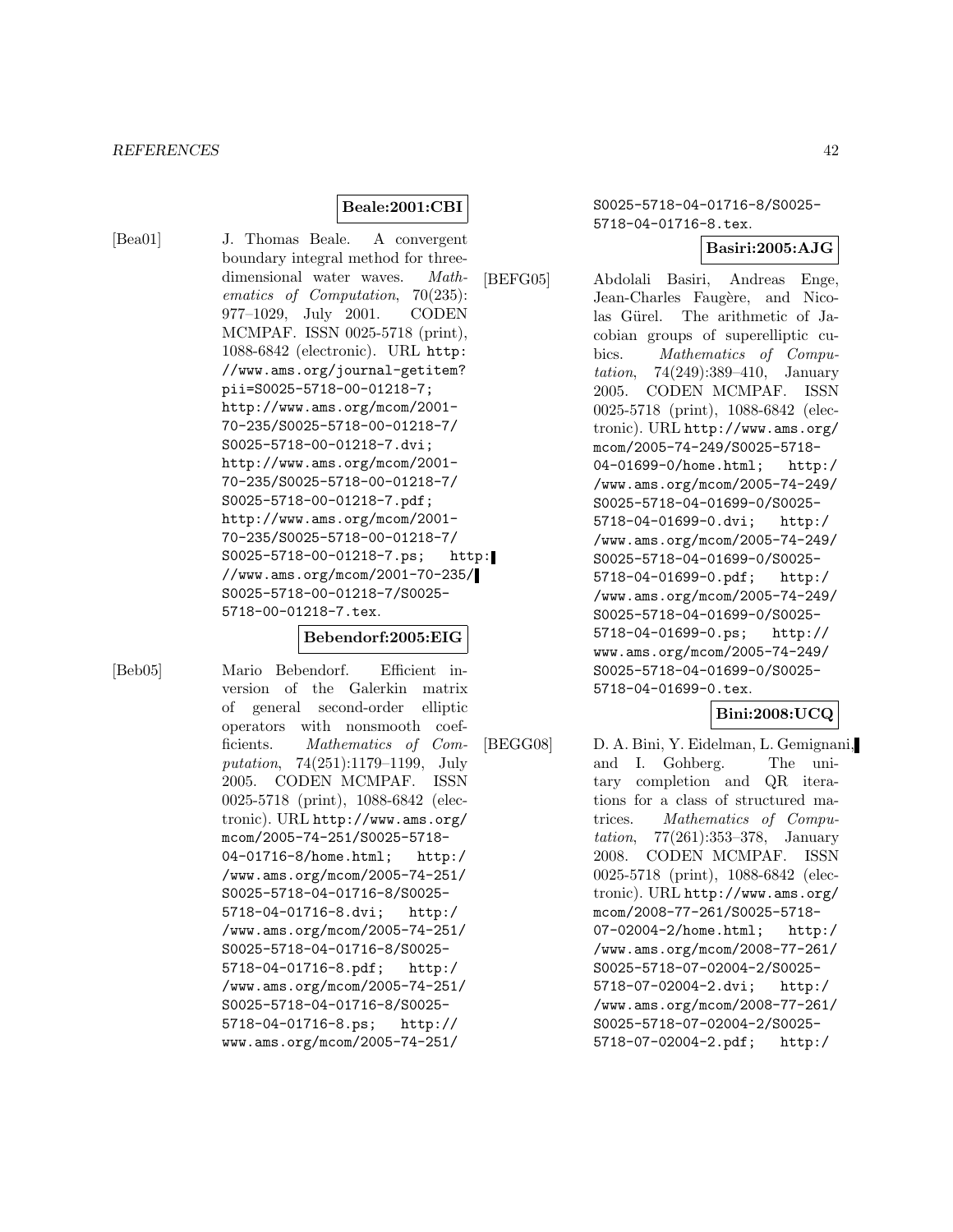/www.ams.org/mcom/2008-77-261/ S0025-5718-07-02004-2/S0025- 5718-07-02004-2.ps.

#### **Belabas:2004:QFL**

[Bel04] Karim Belabas. On quadratic fields with large 3-rank. Mathematics of Computation, 73(248): 2061–2074, October 2004. CO-DEN MCMPAF. ISSN 0025- 5718 (print), 1088-6842 (electronic). URL http://www.ams.org/ mcom/2004-73-248/S0025-5718- 04-01632-1/home.html; http:/ /www.ams.org/mcom/2004-73-248/ S0025-5718-04-01632-1/S0025- 5718-04-01632-1.dvi; http:/ /www.ams.org/mcom/2004-73-248/ S0025-5718-04-01632-1/S0025- 5718-04-01632-1.pdf; http:/ /www.ams.org/mcom/2004-73-248/ S0025-5718-04-01632-1/S0025- 5718-04-01632-1.ps; http:// www.ams.org/mcom/2004-73-248/ S0025-5718-04-01632-1/S0025- 5718-04-01632-1.tex.

#### **Bernstein:2001:ES**

[Ber01] Daniel J. Bernstein. Enumerating solutions to  $p(a) + q(b) =$  $r(c) + s(d)$ . Mathematics of Computation, 70(233):389–394, January 2001. CODEN MCMPAF. ISSN 0025-5718 (print), 1088- 6842 (electronic). URL http:/ /www.ams.org/journal-getitem? pii=S0025-5718-00-01219-9; http://www.ams.org/mcom/2001- 70-233/S0025-5718-00-01219-9/ S0025-5718-00-01219-9.dvi; http://www.ams.org/mcom/2001- 70-233/S0025-5718-00-01219-9/ S0025-5718-00-01219-9.pdf; http://www.ams.org/mcom/2001- 70-233/S0025-5718-00-01219-9/ S0025-5718-00-01219-9.ps; http: //www.ams.org/mcom/2001-70-233/ S0025-5718-00-01219-9/S0025- 5718-00-01219-9.tex.

### **Bernardi:2004:BRC**

[Ber04a] Christine Bernardi. Book review: Chebyshev polynomials. Mathematics of Computation, 73 (247):1577, July 2004. CO-DEN MCMPAF. ISSN 0025- 5718 (print), 1088-6842 (electronic). URL http://www.ams.org/ mcom/2004-73-247/S0025-5718- 04-01695-3/home.html; http:/ /www.ams.org/mcom/2004-73-247/ S0025-5718-04-01695-3/S0025- 5718-04-01695-3.dvi; http:/ /www.ams.org/mcom/2004-73-247/ S0025-5718-04-01695-3/S0025- 5718-04-01695-3.pdf; http:/ /www.ams.org/mcom/2004-73-247/ S0025-5718-04-01695-3/S0025- 5718-04-01695-3.ps; http:// www.ams.org/mcom/2004-73-247/ S0025-5718-04-01695-3/S0025- 5718-04-01695-3.tex.

### **Bertoluzza:2004:SPT**

[Ber04b] Silvia Bertoluzza. Substructuring preconditioners for the three fields domain decomposition method. Mathematics of Computation, 73 (246):659–689, April 2004. CO-DEN MCMPAF. ISSN 0025- 5718 (print), 1088-6842 (electronic). URL http://www.ams.org/ mcom/2004-73-246/S0025-5718- 03-01550-3/home.html; http:/ /www.ams.org/mcom/2004-73-246/ S0025-5718-03-01550-3/S0025- 5718-03-01550-3.dvi; http:/ /www.ams.org/mcom/2004-73-246/ S0025-5718-03-01550-3/S0025- 5718-03-01550-3.pdf; http:/ /www.ams.org/mcom/2004-73-246/ S0025-5718-03-01550-3/S0025-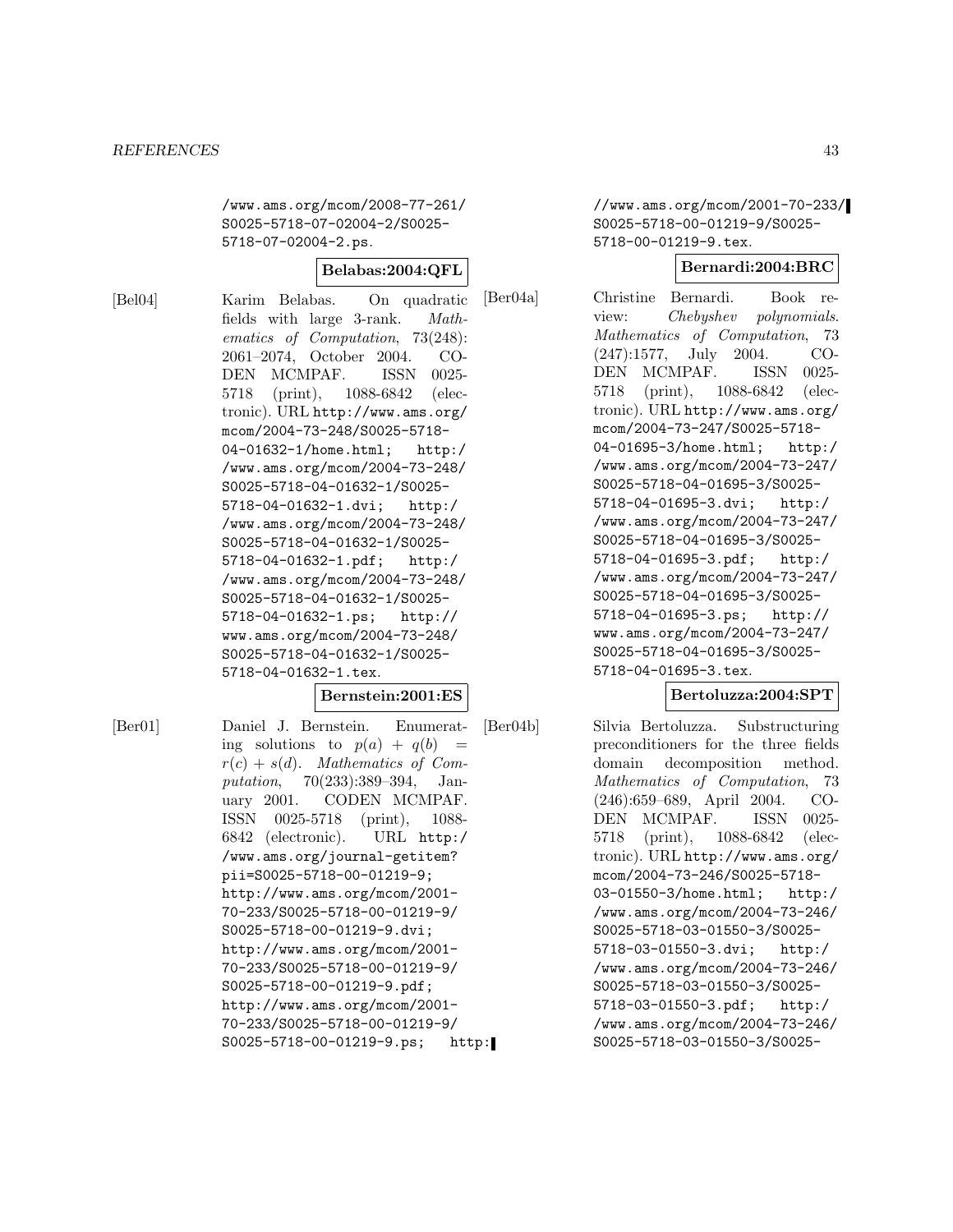5718-03-01550-3.ps; http:// www.ams.org/mcom/2004-73-246/ S0025-5718-03-01550-3/S0025- 5718-03-01550-3.tex.

# **Berrizbeitia:2005:SPP**

[Ber05] Pedro Berrizbeitia. Sharpening "Primes is in P" for a large family of numbers. Mathematics of Computation, 74(252):2043–2059, October 2005. CODEN MCMPAF. ISSN 0025-5718 (print), 1088-6842 (electronic). URL http://www.ams.org/ mcom/2005-74-252/S0025-5718- 05-01727-8/home.html; http:/ /www.ams.org/mcom/2005-74-252/ S0025-5718-05-01727-8/S0025- 5718-05-01727-8.dvi; http:/ /www.ams.org/mcom/2005-74-252/ S0025-5718-05-01727-8/S0025- 5718-05-01727-8.pdf; http:/ /www.ams.org/mcom/2005-74-252/ S0025-5718-05-01727-8/S0025- 5718-05-01727-8.ps; http:// www.ams.org/mcom/2005-74-252/ S0025-5718-05-01727-8/S0025- 5718-05-01727-8.tex.

#### **Berthon:2006:NAM**

[Ber06] Christophe Berthon. Numerical approximations of the 10 moment Gaussian closure. Mathematics of Computation, 75(256): 1809–1831, October 2006. CO-DEN MCMPAF. ISSN 0025- 5718 (print), 1088-6842 (electronic). URL http://www.ams.org/ mcom/2006-75-256/S0025-5718- 06-01860-6/home.html; http:/ /www.ams.org/mcom/2006-75-256/ S0025-5718-06-01860-6/S0025- 5718-06-01860-6.dvi; http:/ /www.ams.org/mcom/2006-75-256/ S0025-5718-06-01860-6/S0025- 5718-06-01860-6.pdf; http:/ /www.ams.org/mcom/2006-75-256/

S0025-5718-06-01860-6/S0025- 5718-06-01860-6.ps.

#### **Bernstein:2007:PPE**

[Ber07] Daniel J. Bernstein. Proving primality in essentially quartic random time. Mathematics of Computation, 76(257):389–403, January 2007. CODEN MCMPAF. ISSN 0025-5718 (print), 1088-6842 (electronic). URL http://www.ams.org/ mcom/2007-76-257/S0025-5718- 06-01786-8/home.html; http:/ /www.ams.org/mcom/2007-76-257/ S0025-5718-06-01786-8/S0025- 5718-06-01786-8.dvi; http:/ /www.ams.org/mcom/2007-76-257/ S0025-5718-06-01786-8/S0025- 5718-06-01786-8.pdf; http:/ /www.ams.org/mcom/2007-76-257/ S0025-5718-06-01786-8/S0025- 5718-06-01786-8.ps.

# **Bottcher:2003:SLT**

[BES03] A. Böttcher, M. Embree, and V. I. Sokolov. The spectra of large Toeplitz band matrices with a randomly perturbed entry. Mathematics of Computation, 72(243):1329– 1348, July 2003. CODEN MCM-PAF. ISSN 0025-5718 (print), 1088- 6842 (electronic). URL http:/ /www.ams.org/journal-getitem? pii=S0025-5718-03-01505-9; http://www.ams.org/mcom/2003- 72-243/S0025-5718-03-01505-9/ S0025-5718-03-01505-9.dvi; http://www.ams.org/mcom/2003- 72-243/S0025-5718-03-01505-9/ S0025-5718-03-01505-9.pdf; http://www.ams.org/mcom/2003- 72-243/S0025-5718-03-01505-9/ S0025-5718-03-01505-9.ps; http: //www.ams.org/mcom/2003-72-243/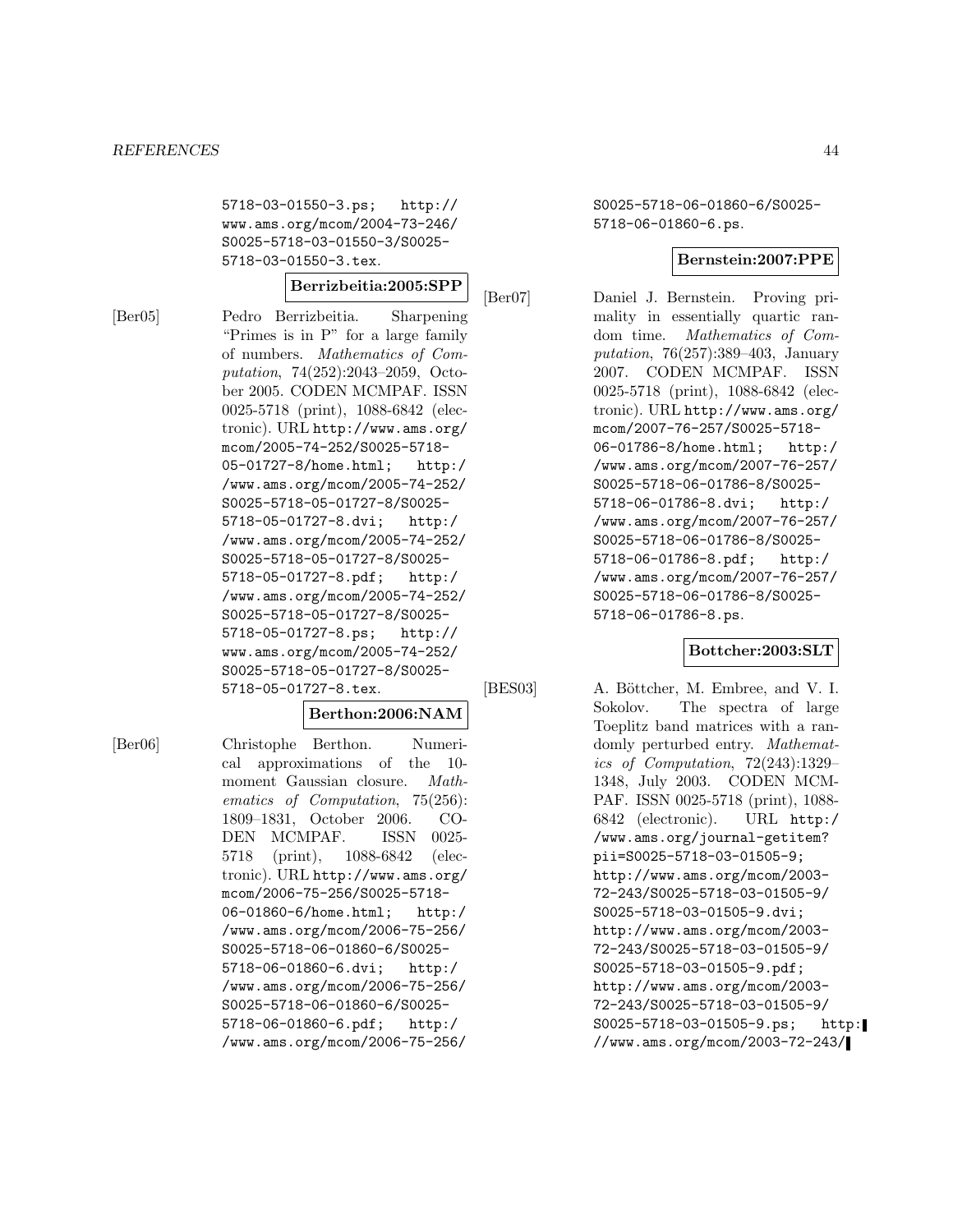S0025-5718-03-01505-9/S0025- 5718-03-01505-9.tex.

# **Bongartz:2003:MDD**

[BF03] Klaus Bongartz and Thomas Fritzsche. On minimal disjoint degenerations for preprojective representations of quivers. Mathematics of Computation, 72(244):2013–2042, October 2003. CODEN MCM-PAF. ISSN 0025-5718 (print), 1088- 6842 (electronic). URL http:/ /www.ams.org/journal-getitem? pii=S0025-5718-03-01503-5; http://www.ams.org/mcom/2003- 72-244/S0025-5718-03-01503-5/ S0025-5718-03-01503-5.dvi; http://www.ams.org/mcom/2003- 72-244/S0025-5718-03-01503-5/ S0025-5718-03-01503-5.pdf; http://www.ams.org/mcom/2003- 72-244/S0025-5718-03-01503-5/ S0025-5718-03-01503-5.ps; http: //www.ams.org/mcom/2003-72-244/ S0025-5718-03-01503-5/S0025- 5718-03-01503-5.tex.

# **Borwein:2004:CDG**

[BF04] P. B. Borwein and R. A. Ferguson. A complete description of Golay pairs for lengths up to 100. Mathematics of Computation, 73(246):967–985, April 2004. CODEN MCMPAF. ISSN 0025-5718 (print), 1088-6842 (electronic). URL http://www.ams.org/ mcom/2004-73-246/S0025-5718- 03-01576-X/home.html; http:/ /www.ams.org/mcom/2004-73-246/ S0025-5718-03-01576-X/S0025- 5718-03-01576-X.dvi; http:/ /www.ams.org/mcom/2004-73-246/ S0025-5718-03-01576-X/S0025- 5718-03-01576-X.pdf; http:/ /www.ams.org/mcom/2004-73-246/ S0025-5718-03-01576-X/S00255718-03-01576-X.ps; http:// www.ams.org/mcom/2004-73-246/ S0025-5718-03-01576-X/S0025- 5718-03-01576-X.tex.

### **Bourgade:2008:CFV**

[BF08] Jean-Pierre Bourgade and Francis Filbet. Convergence of a finite volume scheme for coagulationfragmentation equations. Mathematics of Computation, 77(262):851– 882, April 2008. CODEN MCM-PAF. ISSN 0025-5718 (print), 1088-6842 (electronic). URL http://www.ams.org/mcom/2008- 77-262/S0025-5718-07-02054-6/ home.html; http://www.ams. org/mcom/2008-77-262/S0025-5718- 07-02054-6/S0025-5718-07-02054- 6.dvi; http://www.ams.org/ mcom/2008-77-262/S0025-5718- 07-02054-6/S0025-5718-07-02054- 6.pdf; http://www.ams.org/ mcom/2008-77-262/S0025-5718- 07-02054-6/S0025-5718-07-02054- 6.ps.

#### **Borwein:2008:SCS**

[BFM08] Peter Borwein, Ron Ferguson, and Michael J. Mossinghoff. Sign changes in sums of the Liouville function. Mathematics of Computation, 77(263):1681–1694, July 2008. CODEN MCMPAF. ISSN 0025-5718 (print), 1088-6842 (electronic). URL http://www.ams.org/ mcom/2008-77-263/S0025-5718- 08-02036-X/home.html; http:/ /www.ams.org/mcom/2008-77-263/ S0025-5718-08-02036-X/S0025- 5718-08-02036-X.dvi; http:/ /www.ams.org/mcom/2008-77-263/ S0025-5718-08-02036-X/S0025- 5718-08-02036-X.pdf; http:/ /www.ams.org/mcom/2008-77-263/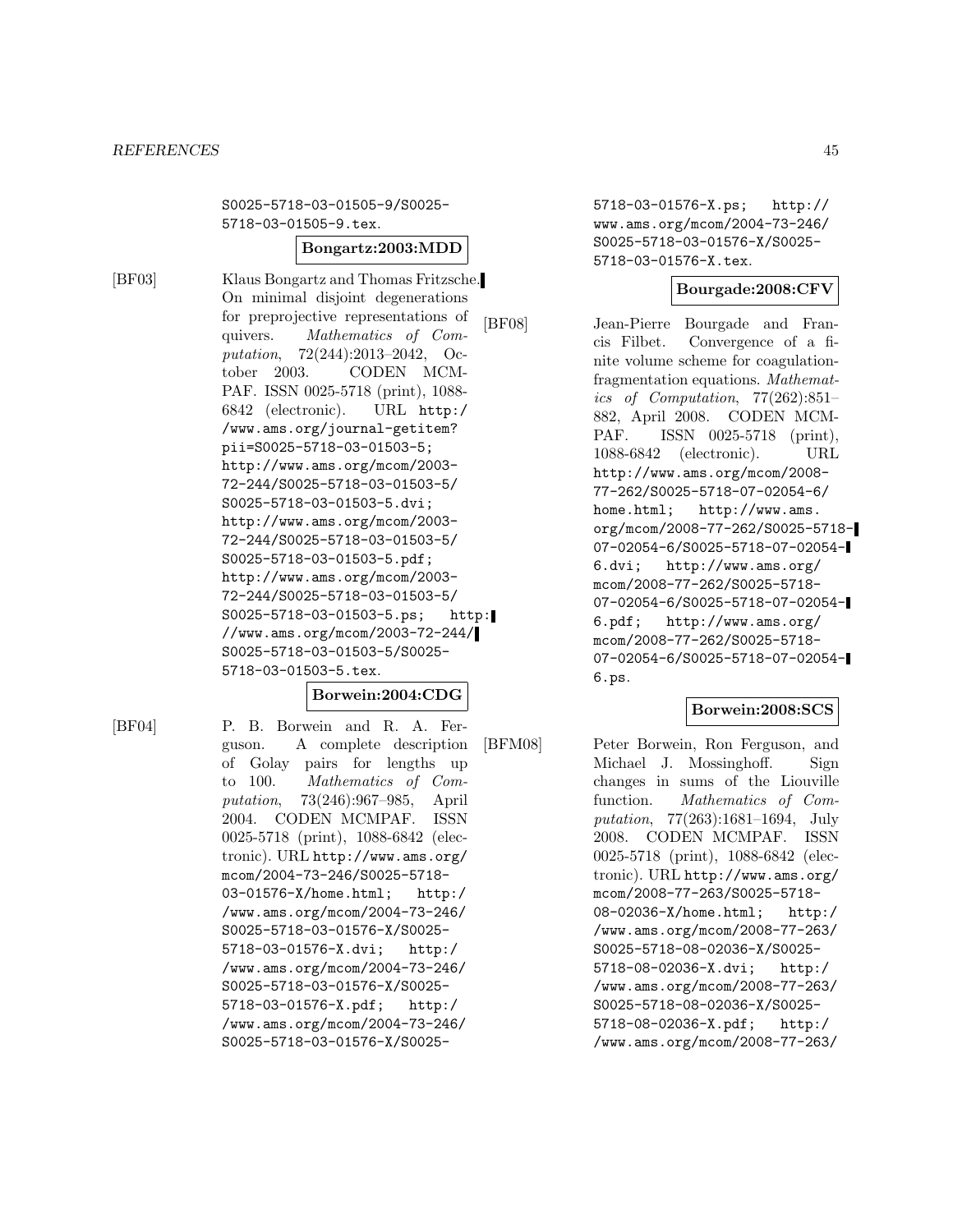S0025-5718-08-02036-X/S0025- 5718-08-02036-X.ps.

### **Berend:2006:LPH**

[BG06] Daniel Berend and Shahar Golan. Littlewood polynomials with high order zeros. Mathematics of Computation, 75(255):1541–1552, July 2006. CODEN MCMPAF. ISSN 0025-5718 (print), 1088-6842 (electronic). URL http://www.ams.org/ mcom/2006-75-255/S0025-5718- 06-01848-5/home.html; http:/ /www.ams.org/mcom/2006-75-255/ S0025-5718-06-01848-5/S0025- 5718-06-01848-5.dvi; http:/ /www.ams.org/mcom/2006-75-255/ S0025-5718-06-01848-5/S0025- 5718-06-01848-5.pdf; http:/ /www.ams.org/mcom/2006-75-255/ S0025-5718-06-01848-5/S0025- 5718-06-01848-5.ps.

#### **Bennequin:2009:HBA**

[BGH09] D. Bennequin, M. J. Gander, and L. Halpern. A homographic best approximation problem with application to optimized Schwarz waveform relaxation. *Mathe*matics of Computation, 78(265): 185–223, January 2009. CO-DEN MCMPAF. ISSN 0025-5718 (print), 1088-6842 (electronic). URL http://www.ams.org/journals/ mcom/2009-78-265/S0025-5718- 08-02145-5/home.html; http: //www.ams.org/journals/mcom/ 2009-78-265/S0025-5718-08-02145- 5/S0025-5718-08-02145-5.pdf.

# **Bai:2007:CPP**

[BGL07] Zhong-Zhi Bai, Gene H. Golub, and Chi-Kwong Li. Convergence properties of preconditioned Hermitian and skew-Hermitian splitting methods

for non-Hermitian positive semidefinite matrices. Mathematics of Computation, 76(257):287–298, January 2007. CODEN MCMPAF. ISSN 0025-5718 (print), 1088-6842 (electronic). URL http://www.ams.org/ mcom/2007-76-257/S0025-5718- 06-01892-8/home.html; http:/ /www.ams.org/mcom/2007-76-257/ S0025-5718-06-01892-8/S0025- 5718-06-01892-8.dvi; http:/ /www.ams.org/mcom/2007-76-257/ S0025-5718-06-01892-8/S0025- 5718-06-01892-8.pdf; http:/ /www.ams.org/mcom/2007-76-257/ S0025-5718-06-01892-8/S0025- 5718-06-01892-8.ps.

### **Barrett:2006:FEA**

[BGN06] John W. Barrett, Harald Garcke, and Robert Nürnberg. Finite element approximation of a phase field model for surface diffusion of voids in a stressed solid. Mathematics of Computation, 75(253):7–41, January 2006. CODEN MCMPAF. ISSN 0025-5718 (print), 1088-6842 (electronic). URL http://www.ams.org/ mcom/2006-75-253/S0025-5718- 05-01802-8/home.html; http:/ /www.ams.org/mcom/2006-75-253/ S0025-5718-05-01802-8/S0025- 5718-05-01802-8.dvi; http:/ /www.ams.org/mcom/2006-75-253/ S0025-5718-05-01802-8/S0025- 5718-05-01802-8.pdf; http:/ /www.ams.org/mcom/2006-75-253/ S0025-5718-05-01802-8/S0025- 5718-05-01802-8.ps; http:// www.ams.org/mcom/2006-75-253/ S0025-5718-05-01802-8/S0025- 5718-05-01802-8.tex.

### **Blackburn:2005:PNP**

[BGPGS05] Simon R. Blackburn, Domingo Gomez-Perez, Jaime Gutierrez, and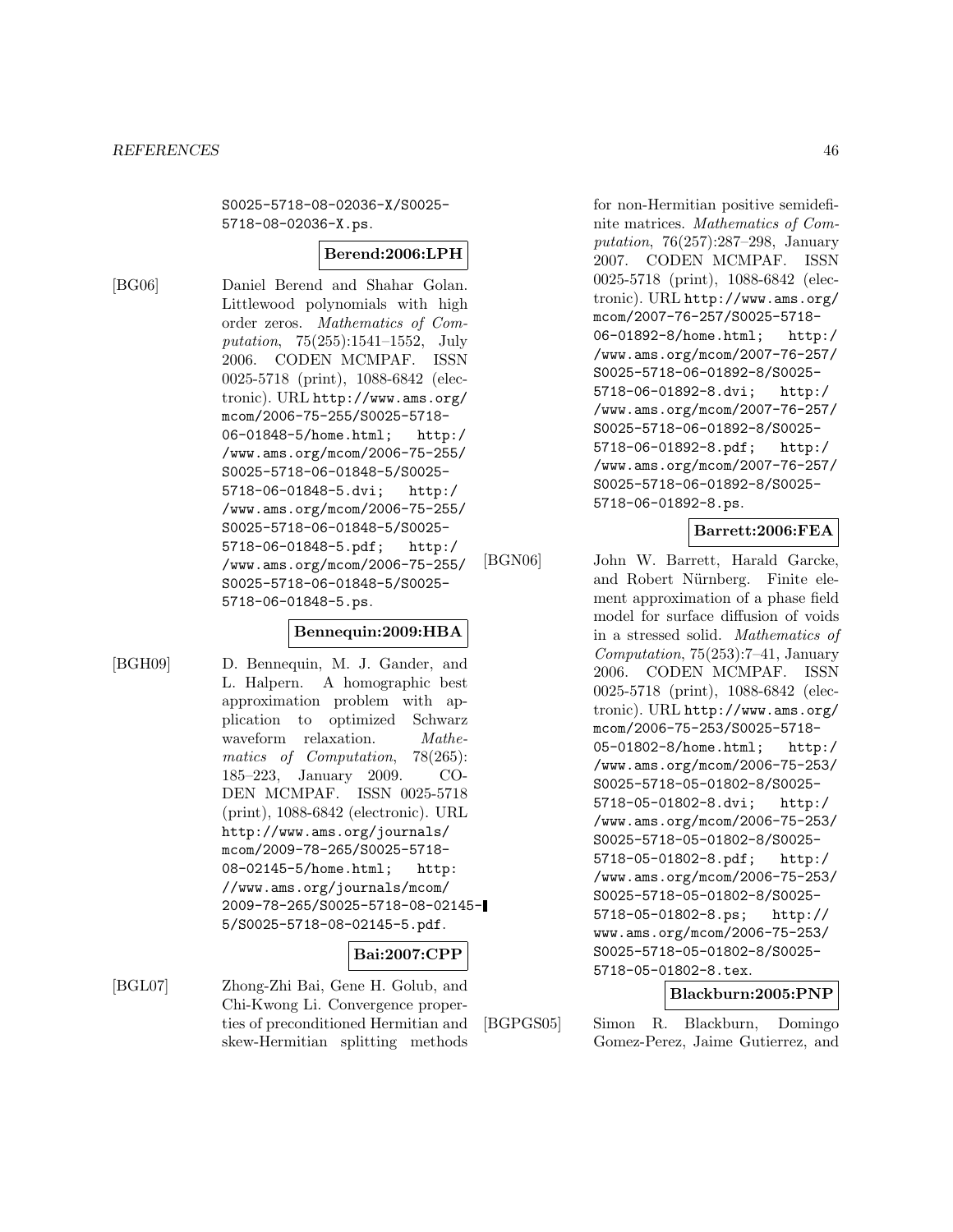Igor E. Shparlinski. Predicting nonlinear pseudorandom number generators. Mathematics of Computation, 74(251):1471–1494, July 2005. CODEN MCMPAF. ISSN 0025-5718 (print), 1088-6842 (electronic). URL http://www.ams.org/ mcom/2005-74-251/S0025-5718- 04-01698-9/home.html; http:/ /www.ams.org/mcom/2005-74-251/ S0025-5718-04-01698-9/S0025- 5718-04-01698-9.dvi; http:/ /www.ams.org/mcom/2005-74-251/ S0025-5718-04-01698-9/S0025- 5718-04-01698-9.pdf; http:/ /www.ams.org/mcom/2005-74-251/ S0025-5718-04-01698-9/S0025- 5718-04-01698-9.ps; http:// www.ams.org/mcom/2005-74-251/ S0025-5718-04-01698-9/S0025- 5718-04-01698-9.tex.

# **Bays:2000:NBS**

[BH00a] Carter Bays and Richard H. Hudson. A new bound for the smallest x with  $\pi(x) > \text{li}(x)$ . Mathematics of Computation, 69(231): 1285–1296, July 2000. CODEN MCMPAF. ISSN 0025-5718 (print), 1088-6842 (electronic). URL http: //www.ams.org/journal-getitem? pii=S0025-5718-99-01104-7; http://www.ams.org/mcom/2000- 69-231/S0025-5718-99-01104-7/ S0025-5718-99-01104-7.dvi; http://www.ams.org/mcom/2000- 69-231/S0025-5718-99-01104-7/ S0025-5718-99-01104-7.pdf; http://www.ams.org/mcom/2000- 69-231/S0025-5718-99-01104-7/ S0025-5718-99-01104-7.ps; http: //www.ams.org/mcom/2000-69-231/ S0025-5718-99-01104-7/S0025- 5718-99-01104-7.tex.

**Bays:2000:ZDF**

[BH00b] Carter Bays and Richard H. Hudson. Zeroes of Dirichlet L-functions and irregularities in the distribution of primes. Mathematics of Computation, 69(230):861– 866, April 2000. CODEN MCM-PAF. ISSN 0025-5718 (print), 1088- 6842 (electronic). URL http:/ /www.ams.org/journal-getitem? pii=S0025-5718-99-01105-9; http://www.ams.org/mcom/2000- 69-230/S0025-5718-99-01105-9/ S0025-5718-99-01105-9.dvi; http://www.ams.org/mcom/2000- 69-230/S0025-5718-99-01105-9/ S0025-5718-99-01105-9.pdf; http://www.ams.org/mcom/2000- 69-230/S0025-5718-99-01105-9/ S0025-5718-99-01105-9.ps; http: //www.ams.org/mcom/2000-69-230/ S0025-5718-99-01105-9/S0025- 5718-99-01105-9.tex.

### **Bernardi:2002:EIM**

[BH02a] Christine Bernardi and Frédéric Hecht. Error indicators for the mortar finite element discretization of the Laplace equation. Mathematics of Computation, 71(240): 1371–1403, October 2002. CODEN MCMPAF. ISSN 0025-5718 (print), 1088-6842 (electronic). URL http: //www.ams.org/journal-getitem? pii=S0025-5718-01-01401-6; http://www.ams.org/mcom/2002- 71-240/S0025-5718-01-01401-6/ S0025-5718-01-01401-6.dvi; http://www.ams.org/mcom/2002- 71-240/S0025-5718-01-01401-6/ S0025-5718-01-01401-6.pdf; http://www.ams.org/mcom/2002- 71-240/S0025-5718-01-01401-6/ S0025-5718-01-01401-6.ps; http: //www.ams.org/mcom/2002-71-240/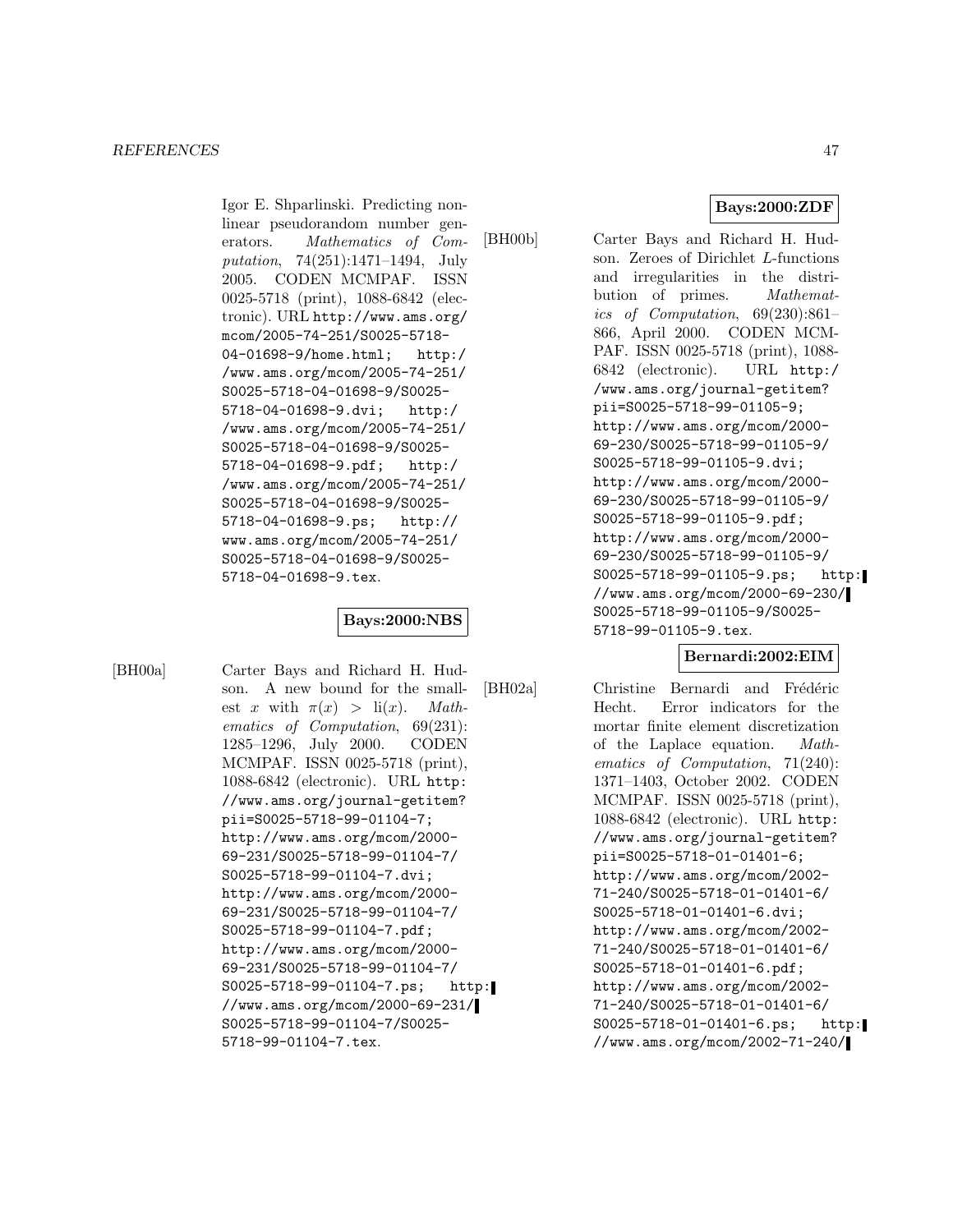S0025-5718-01-01401-6/S0025- 5718-01-01401-6.tex.

#### **Borwein:2002:SCS**

[BH02b] Peter Borwein and Kevin G. Hare. Some computations on the spectra of Pisot and Salem numbers. Mathematics of Computation, 71 (238):767–780, April 2002. CODEN MCMPAF. ISSN 0025-5718 (print), 1088-6842 (electronic). URL http: //www.ams.org/journal-getitem? pii=S0025-5718-01-01336-9; http://www.ams.org/mcom/2002- 71-238/S0025-5718-01-01336-9/ S0025-5718-01-01336-9.dvi; http://www.ams.org/mcom/2002- 71-238/S0025-5718-01-01336-9/ S0025-5718-01-01336-9.pdf; http://www.ams.org/mcom/2002- 71-238/S0025-5718-01-01336-9/ S0025-5718-01-01336-9.ps; http: //www.ams.org/mcom/2002-71-238/ S0025-5718-01-01336-9/S0025- 5718-01-01336-9.tex.

### **Barles:2007:EBM**

[BJ07] Guy Barles and Espen R. Jakobsen. Error bounds for monotone approximation schemes for parabolic Hamilton–Jacobi–Bellman equations. Mathematics of Computation, 76(260):1861–1893, October 2007. CODEN MCMPAF. ISSN 0025-5718 (print), 1088-6842 (electronic). URL http://www.ams.org/ mcom/2007-76-260/S0025-5718- 07-02000-5/home.html; http:/ /www.ams.org/mcom/2007-76-260/ S0025-5718-07-02000-5/S0025- 5718-07-02000-5.dvi; http:/ /www.ams.org/mcom/2007-76-260/ S0025-5718-07-02000-5/S0025- 5718-07-02000-5.pdf; http:/ /www.ams.org/mcom/2007-76-260/

S0025-5718-07-02000-5/S0025- 5718-07-02000-5.ps.

### **Bae:2004:CNS**

[BJA04] Sunghan Bae, Hwanyup Jung, and Jaehyun Ahn. Class numbers of some abelian extensions of rational function fields. Mathematics of Computation, 73(245):377–386, January 2004. CODEN MCMPAF. ISSN 0025-5718 (print), 1088-6842 (electronic). URL http://www.ams.org/ mcom/2004-73-245/S0025-5718- 03-01528-X/home.html; http:/ /www.ams.org/mcom/2004-73-245/ S0025-5718-03-01528-X/S0025- 5718-03-01528-X.dvi; http:/ /www.ams.org/mcom/2004-73-245/ S0025-5718-03-01528-X/S0025- 5718-03-01528-X.pdf; http:/ /www.ams.org/mcom/2004-73-245/ S0025-5718-03-01528-X/S0025- 5718-03-01528-X.ps; http:// www.ams.org/mcom/2004-73-245/ S0025-5718-03-01528-X/S0025- 5718-03-01528-X.tex.

### **Bauer:2008:CHF**

[BJLS08] M. Bauer, M. J. Jacobson Jr., Y. Lee, and R. Scheidler. Construction of hyperelliptic function fields of high three-rank. Mathematics of Computation, 77(261): 503–530, January 2008. CO-DEN MCMPAF. ISSN 0025- 5718 (print), 1088-6842 (electronic). URL http://www.ams.org/ mcom/2008-77-261/S0025-5718- 07-02001-7/home.html; http:/ /www.ams.org/mcom/2008-77-261/ S0025-5718-07-02001-7/S0025- 5718-07-02001-7.dvi; http:/ /www.ams.org/mcom/2008-77-261/ S0025-5718-07-02001-7/S0025- 5718-07-02001-7.pdf; http:/ /www.ams.org/mcom/2008-77-261/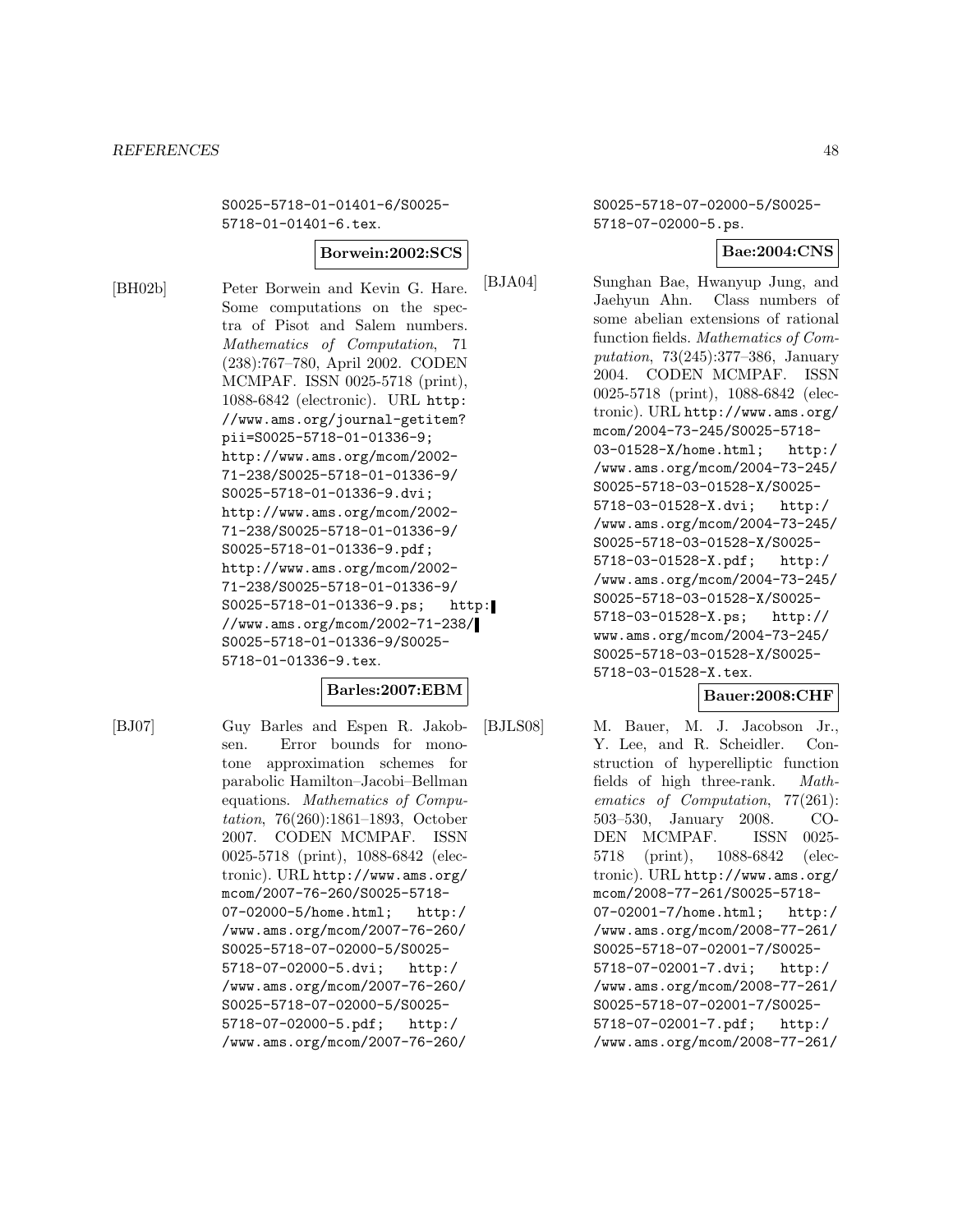S0025-5718-07-02001-7/S0025- 5718-07-02001-7.ps.

#### **Butske:2000:EPN**

[BJM00] William Butske, Lynda M. Jaje, and Daniel R. Mayernik. On the equation  $\sum_{p|N} \frac{1}{p} + \frac{1}{N}$  $=$  1, pseudoperfect numbers, and perfectly weighted graphs. Mathematics of Computation, 69(229): 407–420, January 2000. CODEN MCMPAF. ISSN 0025-5718 (print), 1088-6842 (electronic). URL http: //www.ams.org/journal-getitem? pii=S0025-5718-99-01088-1; http://www.ams.org/mcom/2000- 69-229/S0025-5718-99-01088-1/ S0025-5718-99-01088-1.dvi; http://www.ams.org/mcom/2000- 69-229/S0025-5718-99-01088-1/ S0025-5718-99-01088-1.pdf; http://www.ams.org/mcom/2000- 69-229/S0025-5718-99-01088-1/ S0025-5718-99-01088-1.ps; http: //www.ams.org/mcom/2000-69-229/ S0025-5718-99-01088-1/S0025- 5718-99-01088-1.tex.

#### **Bramble:2005:AME**

[BKP05] James H. Bramble, Tzanio V. Kolev, and Joseph E. Pasciak. The approximation of the Maxwell eigenvalue problem using a least-squares method. Mathematics of Computation, 74(252):1575–1598, October 2005. CODEN MCMPAF. ISSN 0025-5718 (print), 1088-6842 (electronic). URL http://www.ams.org/ mcom/2005-74-252/S0025-5718- 05-01759-X/home.html; http:/ /www.ams.org/mcom/2005-74-252/ S0025-5718-05-01759-X/S0025- 5718-05-01759-X.dvi; http:/ /www.ams.org/mcom/2005-74-252/ S0025-5718-05-01759-X/S0025- 5718-05-01759-X.pdf; http:/

/www.ams.org/mcom/2005-74-252/ S0025-5718-05-01759-X/S0025- 5718-05-01759-X.ps; http:// www.ams.org/mcom/2005-74-252/ S0025-5718-05-01759-X/S0025- 5718-05-01759-X.tex.

### **Bartels:2008:NAE**

[BKP08] Sören Bartels, Joy Ko, and Andreas Prohl. Numerical analysis of an explicit approximation scheme for the Landau–Lifshitz–Gilbert equation. Mathematics of Computation, 77(262):773–788, April 2008. CODEN MCMPAF. ISSN 0025-5718 (print), 1088-6842 (electronic). URL http://www.ams.org/ mcom/2008-77-262/S0025-5718- 07-02079-0/home.html; http:/ /www.ams.org/mcom/2008-77-262/ S0025-5718-07-02079-0/S0025- 5718-07-02079-0.dvi; http:/ /www.ams.org/mcom/2008-77-262/ S0025-5718-07-02079-0/S0025- 5718-07-02079-0.pdf; http:/ /www.ams.org/mcom/2008-77-262/ S0025-5718-07-02079-0/S0025- 5718-07-02079-0.ps.

### **Banda:2008:LBT**

[BKPS08] Mapundi Banda, Axel Klar, Lorenzo Pareschi, and Mohammed Seaïd. Lattice-Boltzmann type relaxation systems and high order relaxation schemes for the incompressible Navier–Stokes equations. Mathematics of Computation, 77 (262):943–965, April 2008. CO-DEN MCMPAF. ISSN 0025- 5718 (print), 1088-6842 (electronic). URL http://www.ams.org/ mcom/2008-77-262/S0025-5718- 07-02034-0/home.html; http:/ /www.ams.org/mcom/2008-77-262/ S0025-5718-07-02034-0/S0025- 5718-07-02034-0.dvi; http:/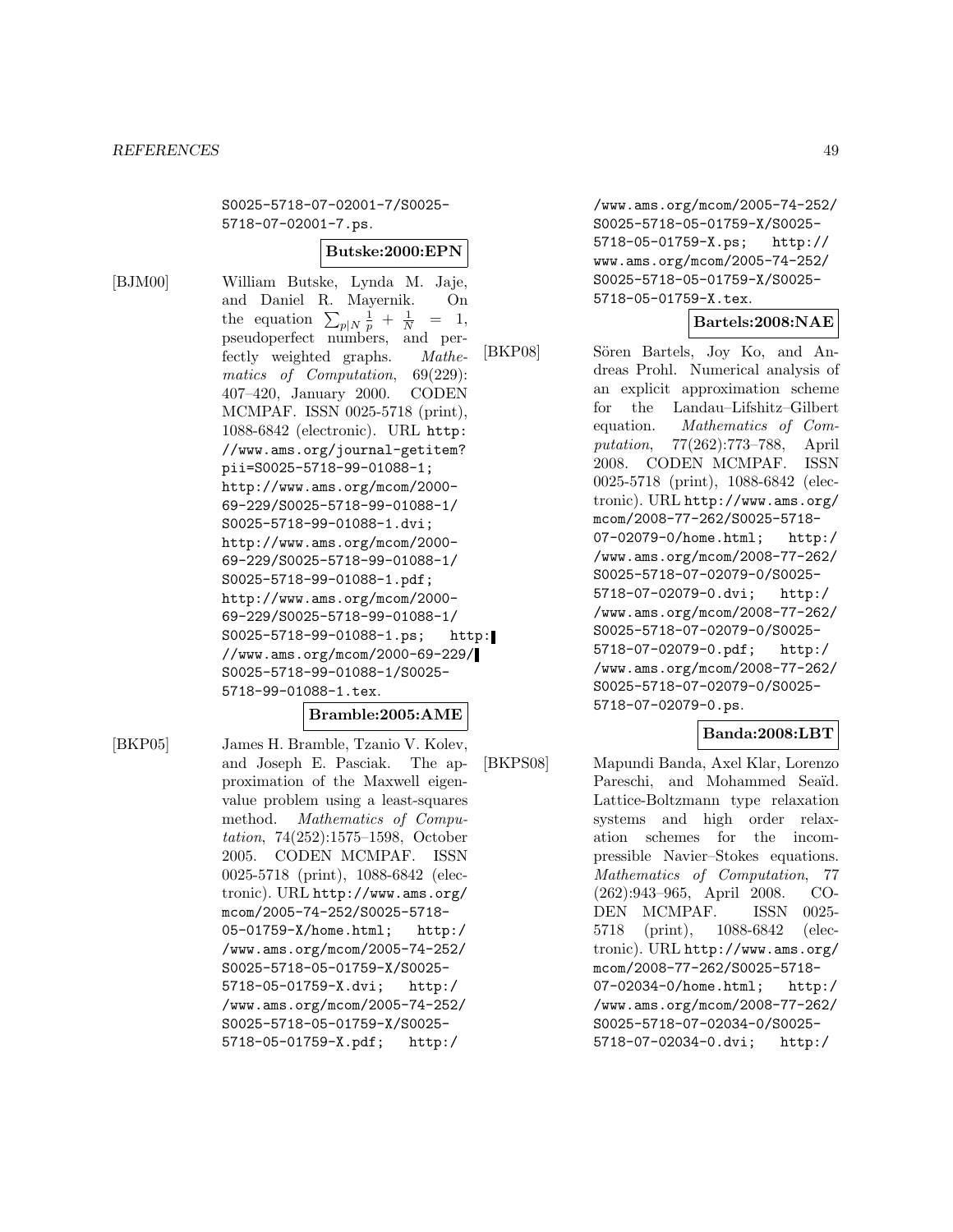/www.ams.org/mcom/2008-77-262/ S0025-5718-07-02034-0/S0025- 5718-07-02034-0.pdf; http:/ /www.ams.org/mcom/2008-77-262/ S0025-5718-07-02034-0/S0025- 5718-07-02034-0.ps.

# **Bach:2009:CPH**

[BKS09] Eric Bach, Dominic Klyve, and Jonathan P. Sorenson. Computing prime harmonic sums. Mathematics of Computation, 78(268): 2283–2305, October 2009. CO-DEN MCMPAF. ISSN 0025-5718 (print), 1088-6842 (electronic). URL http://www.ams.org/journals/ mcom/2009-78-268/S0025-5718- 09-02249-2/home.html; http: //www.ams.org/journals/mcom/ 2009-78-268/S0025-5718-09-02249- 2/S0025-5718-09-02249-2.pdf.

#### **Bley:2003:CST**

[Ble03] W. Bley. Computation of Stark– Tamagawa units. Mathematics of Computation, 72(244):1963–1974, October 2003. CODEN MCM-PAF. ISSN 0025-5718 (print), 1088- 6842 (electronic). URL http:/ /www.ams.org/journal-getitem? pii=S0025-5718-03-01561-8; http://www.ams.org/mcom/2003- 72-244/S0025-5718-03-01561-8/ S0025-5718-03-01561-8.dvi; http://www.ams.org/mcom/2003- 72-244/S0025-5718-03-01561-8/ S0025-5718-03-01561-8.pdf; http://www.ams.org/mcom/2003- 72-244/S0025-5718-03-01561-8/ S0025-5718-03-01561-8.ps; http: //www.ams.org/mcom/2003-72-244/ S0025-5718-03-01561-8/S0025- 5718-03-01561-8.tex.

# **Borwein:2003:CIP**

[BLP03] Peter Borwein, Petr Lisonek, and

Colin Percival. Computational investigations of the Prouhet–Tarry– Escott Problem. Mathematics of Computation, 72(244):2063–2070, October 2003. CODEN MCM-PAF. ISSN 0025-5718 (print), 1088- 6842 (electronic). URL http:/ /www.ams.org/journal-getitem? pii=S0025-5718-02-01504-1; http://www.ams.org/mcom/2003- 72-244/S0025-5718-02-01504-1/ S0025-5718-02-01504-1.dvi; http://www.ams.org/mcom/2003- 72-244/S0025-5718-02-01504-1/ S0025-5718-02-01504-1.pdf; http://www.ams.org/mcom/2003- 72-244/S0025-5718-02-01504-1/ S0025-5718-02-01504-1.ps; http: //www.ams.org/mcom/2003-72-244/ S0025-5718-02-01504-1/S0025- 5718-02-01504-1.tex.

### **Bernstein:2007:DPP**

[BLP07] Daniel J. Bernstein, Hendrik W. Lenstra Jr., and Jonathan Pila. Detecting perfect powers by factoring into coprimes. Mathematics of Computation, 76(257):385–388, January 2007. CODEN MCMPAF. ISSN 0025-5718 (print), 1088-6842 (electronic). URL http://www.ams.org/ mcom/2007-76-257/S0025-5718- 06-01837-0/home.html; http:/ /www.ams.org/mcom/2007-76-257/ S0025-5718-06-01837-0/S0025- 5718-06-01837-0.dvi; http:/ /www.ams.org/mcom/2007-76-257/ S0025-5718-06-01837-0/S0025- 5718-06-01837-0.pdf; http:/ /www.ams.org/mcom/2007-76-257/ S0025-5718-06-01837-0/S0025- 5718-06-01837-0.ps.

#### **Boulton:2008:PMP**

[BLP08] Lyonell Boulton, Peter Lancaster, and Panayiotis Psarrakos. On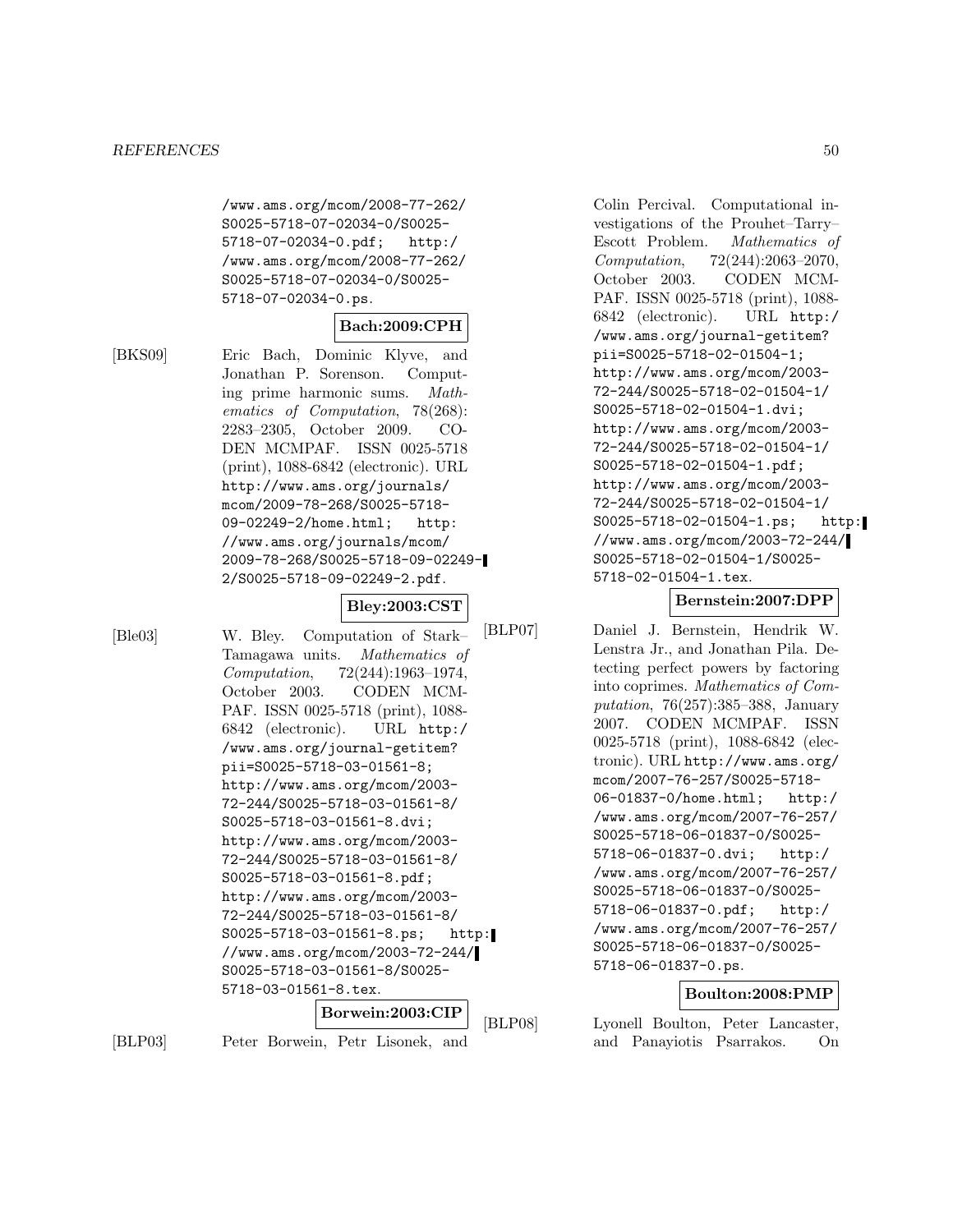pseudospectra of matrix polynomials and their boundaries. Mathematics of Computation, 77(261): 313–334, January 2008. CO-DEN MCMPAF. ISSN 0025- 5718 (print), 1088-6842 (electronic). URL http://www.ams.org/ mcom/2008-77-261/S0025-5718- 07-02005-4/home.html; http:/ /www.ams.org/mcom/2008-77-261/ S0025-5718-07-02005-4/S0025- 5718-07-02005-4.dvi; http:/ /www.ams.org/mcom/2008-77-261/ S0025-5718-07-02005-4/S0025- 5718-07-02005-4.pdf; http:/ /www.ams.org/mcom/2008-77-261/ S0025-5718-07-02005-4/S0025- 5718-07-02005-4.ps.

#### **Bartels:2009:CDH**

[BLP09] Sören Bartels, Christian Lubich, and Andreas Prohl. Convergent discretization of heat and wave map flows to spheres using approximate discrete Lagrange multipliers. Mathematics of Computation, 78(267):1269–1292, July 2009. CO-DEN MCMPAF. ISSN 0025-5718 (print), 1088-6842 (electronic). URL http://www.ams.org/journals/ mcom/2009-78-267/S0025-5718- 09-02221-2/home.html; http: //www.ams.org/journals/mcom/ 2009-78-267/S0025-5718-09-02221- 2/S0025-5718-09-02221-2.pdf.

#### **Bracciali:2005:ROP**

[BLR05] C. F. Bracciali, Xin Li, and A. Sri Ranga. Real orthogonal polynomials in frequency analysis. Mathematics of Computation, 74(249):341–362, January 2005. CODEN MCMPAF. ISSN 0025-5718 (print), 1088-6842 (electronic). URL http://www.ams.org/

mcom/2005-74-249/S0025-5718- 04-01672-2/home.html; http:/ /www.ams.org/mcom/2005-74-249/ S0025-5718-04-01672-2/S0025- 5718-04-01672-2.dvi; http:/ /www.ams.org/mcom/2005-74-249/ S0025-5718-04-01672-2/S0025- 5718-04-01672-2.pdf; http:/ /www.ams.org/mcom/2005-74-249/ S0025-5718-04-01672-2/S0025- 5718-04-01672-2.ps; http:// www.ams.org/mcom/2005-74-249/ S0025-5718-04-01672-2/S0025- 5718-04-01672-2.tex.

# **Brenner:2007:LDF**

[BLyS07] Susanne C. Brenner, Fengyan Li, and Li yeng Sung. A locally divergence-free nonconforming finite element method for the time-harmonic Maxwell equations. Mathematics of Computation, 76(258):573–595, April 2007. CODEN MCMPAF. ISSN 0025-5718 (print), 1088-6842 (electronic). URL http://www.ams.org/ mcom/2007-76-258/S0025-5718- 06-01950-8/home.html; http:/ /www.ams.org/mcom/2007-76-258/ S0025-5718-06-01950-8/S0025- 5718-06-01950-8.dvi; http:/ /www.ams.org/mcom/2007-76-258/ S0025-5718-06-01950-8/S0025- 5718-06-01950-8.pdf; http:/ /www.ams.org/mcom/2007-76-258/ S0025-5718-06-01950-8/S0025- 5718-06-01950-8.ps.

# **Brent:2003:FAT**

[BLZ03] Richard P. Brent, Samuli Larvala, and Paul Zimmermann. A fast algorithm for testing reducibility of trinomials mod 2 and some new primitive trinomials of degree 3021377. Mathematics of Computation, 72(243):1443–1452,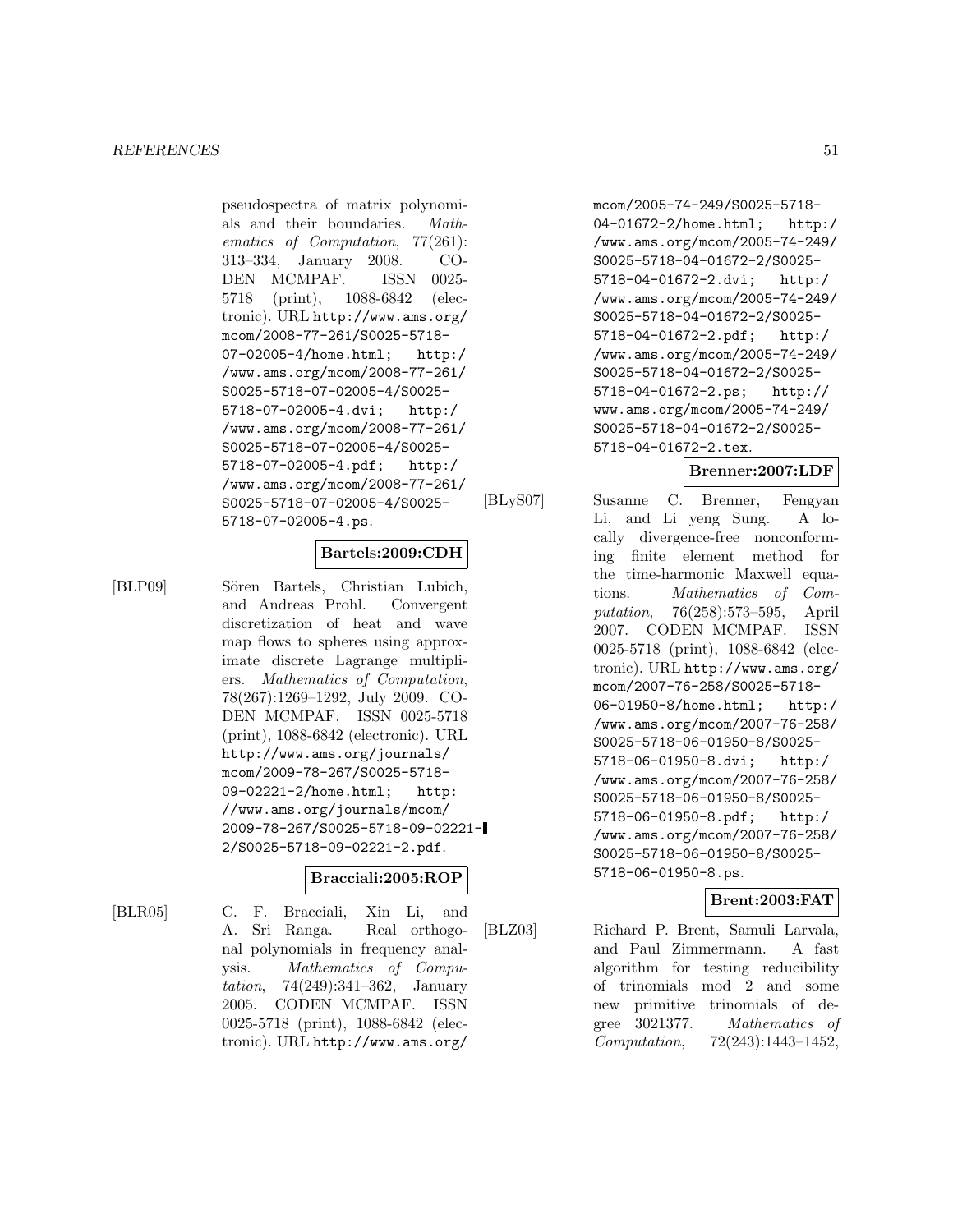July 2003. CODEN MCMPAF. ISSN 0025-5718 (print), 1088- 6842 (electronic). URL http:/ /www.ams.org/journal-getitem? pii=S0025-5718-02-01478-3; http://www.ams.org/mcom/2003- 72-243/S0025-5718-02-01478-3/ S0025-5718-02-01478-3.dvi; http://www.ams.org/mcom/2003- 72-243/S0025-5718-02-01478-3/ S0025-5718-02-01478-3.pdf; http://www.ams.org/mcom/2003- 72-243/S0025-5718-02-01478-3/ S0025-5718-02-01478-3.ps; http: //www.ams.org/mcom/2003-72-243/ S0025-5718-02-01478-3/S0025- 5718-02-01478-3.tex.

#### **Brent:2005:PTD**

[BLZ05] Richard P. Brent, Samuli Larvala, and Paul Zimmermann. A primitive trinomial of degree 6972593. Mathematics of Computation, 74 (250):1001–1002, April 2005. CO-DEN MCMPAF. ISSN 0025- 5718 (print), 1088-6842 (electronic). URL http://www.ams.org/ mcom/2005-74-250/S0025-5718- 04-01673-4/home.html; http:/ /www.ams.org/mcom/2005-74-250/ S0025-5718-04-01673-4/S0025- 5718-04-01673-4.dvi; http:/ /www.ams.org/mcom/2005-74-250/ S0025-5718-04-01673-4/S0025- 5718-04-01673-4.pdf; http:/ /www.ams.org/mcom/2005-74-250/ S0025-5718-04-01673-4/S0025- 5718-04-01673-4.ps; http:// www.ams.org/mcom/2005-74-250/ S0025-5718-04-01673-4/S0025- 5718-04-01673-4.tex.

#### **Borwein:2000:RSL**

[BM00a] Peter Borwein and Michael Mossinghoff. Rudin–Shapiro-like polynomials in  $L_4$ . *Mathematics of* 

Computation, 69(231):1157–1166, July 2000. CODEN MCMPAF. ISSN 0025-5718 (print), 1088- 6842 (electronic). URL http:/ /www.ams.org/journal-getitem? pii=S0025-5718-00-01221-7; http://www.ams.org/mcom/2000- 69-231/S0025-5718-00-01221-7/ S0025-5718-00-01221-7.dvi; http://www.ams.org/mcom/2000- 69-231/S0025-5718-00-01221-7/ S0025-5718-00-01221-7.pdf; http://www.ams.org/mcom/2000- 69-231/S0025-5718-00-01221-7/ S0025-5718-00-01221-7.ps; http: //www.ams.org/mcom/2000-69-231/ S0025-5718-00-01221-7/S0025- 5718-00-01221-7.tex.

# **Burie:2000:AMM**

[BM00b] J. B. Burie and M. Marion. Adaptive multilevel methods in space and time for parabolic problemsthe periodic case. Mathematics of Computation, 69(230):547– 581, April 2000. CODEN MCM-PAF. ISSN 0025-5718 (print), 1088- 6842 (electronic). URL http:/ /www.ams.org/journal-getitem? pii=S0025-5718-99-01087-X; http://www.ams.org/mcom/2000- 69-230/S0025-5718-99-01087-X/ S0025-5718-99-01087-X.dvi; http://www.ams.org/mcom/2000- 69-230/S0025-5718-99-01087-X/ S0025-5718-99-01087-X.pdf; http://www.ams.org/mcom/2000- 69-230/S0025-5718-99-01087-X/ S0025-5718-99-01087-X.ps; http: //www.ams.org/mcom/2000-69-230/ S0025-5718-99-01087-X/S0025- 5718-99-01087-X.tex.

### **Brezzi:2001:EET**

[BM01] Franco Brezzi and Donatella Marini. Error estimates for the three-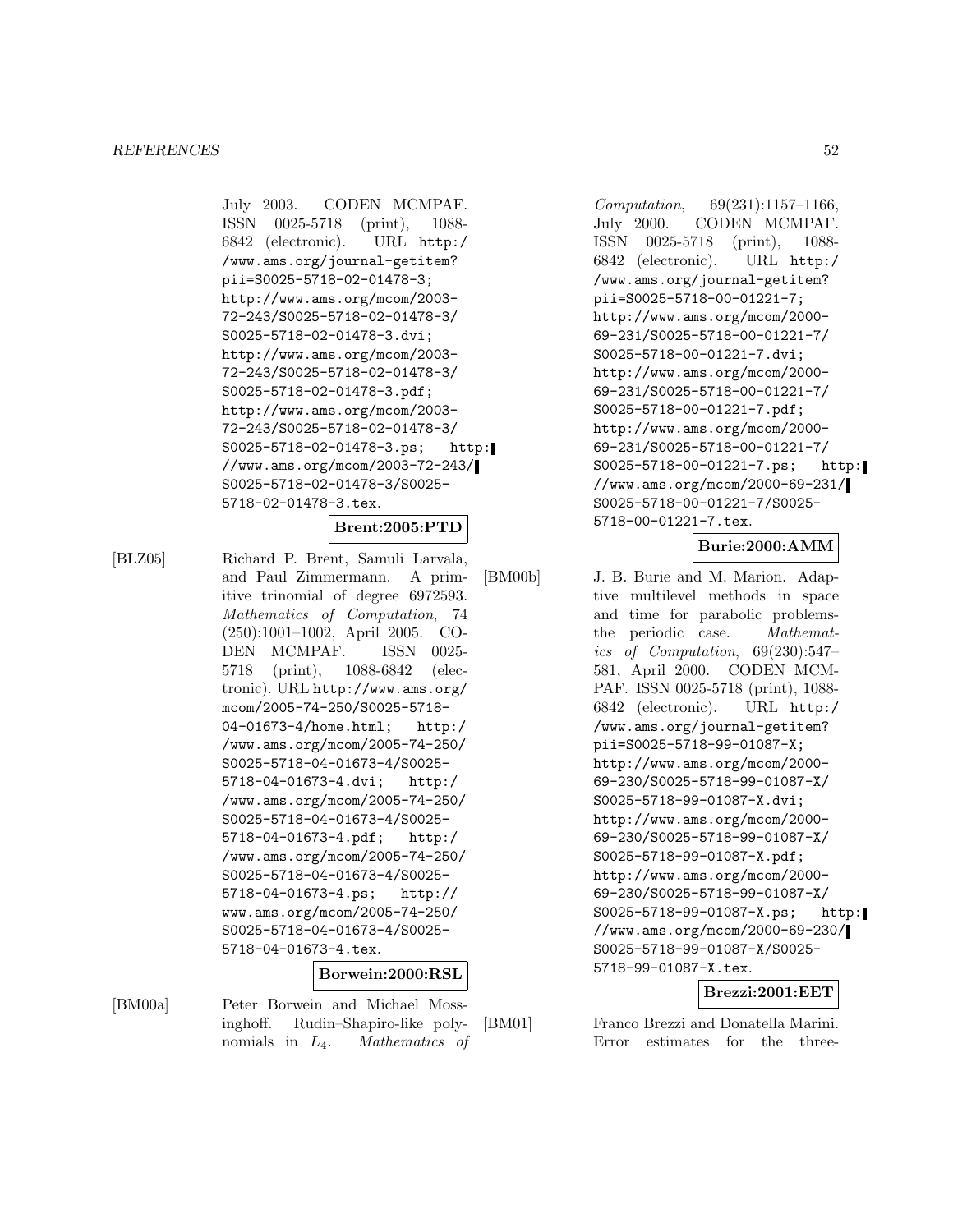field formulation with bubble stabilization. Mathematics of Computation, 70(235):911–934, July 2001. CODEN MCMPAF. ISSN 0025-5718 (print), 1088-6842 (electronic). URL http://www.ams. org/journal-getitem?pii=S0025- 5718-00-01250-3; http://www. ams.org/mcom/2001-70-235/S0025- 5718-00-01250-3/S0025-5718-00- 01250-3.dvi; http://www.ams. org/mcom/2001-70-235/S0025-5718- 00-01250-3/S0025-5718-00-01250- 3.pdf; http://www.ams.org/ mcom/2001-70-235/S0025-5718- 00-01250-3/S0025-5718-00-01250- 3.ps; http://www.ams.org/mcom/ 2001-70-235/S0025-5718-00-01250- 3/S0025-5718-00-01250-3.tex.

### **Boros:2002:LTI**

[BM02] George Boros and Victor H. Moll. Landen transformations and the integration of rational functions. Mathematics of Computation, 71 (238):649–668, April 2002. CODEN MCMPAF. ISSN 0025-5718 (print), 1088-6842 (electronic). URL http: //www.ams.org/journal-getitem? pii=S0025-5718-01-01347-3; http://www.ams.org/mcom/2002- 71-238/S0025-5718-01-01347-3/ S0025-5718-01-01347-3.dvi; http://www.ams.org/mcom/2002- 71-238/S0025-5718-01-01347-3/ S0025-5718-01-01347-3.pdf; http://www.ams.org/mcom/2002- 71-238/S0025-5718-01-01347-3/ S0025-5718-01-01347-3.ps; http: //www.ams.org/mcom/2002-71-238/ S0025-5718-01-01347-3/S0025- 5718-01-01347-3.tex.

#### **Borwein:2003:NPP**

[BM03] Peter Borwein and Michael J. Mossinghoff. Newman polynomials with

prescribed vanishing and integer sets with distinct subset sums. Mathematics of Computation, 72(242): 787–800, April 2003. CODEN MCM-PAF. ISSN 0025-5718 (print), 1088- 6842 (electronic). URL http:/ /www.ams.org/journal-getitem? pii=S0025-5718-02-01460-6; http://www.ams.org/mcom/2003- 72-242/S0025-5718-02-01460-6/ S0025-5718-02-01460-6.dvi; http://www.ams.org/mcom/2003- 72-242/S0025-5718-02-01460-6/ S0025-5718-02-01460-6.pdf; http://www.ams.org/mcom/2003- 72-242/S0025-5718-02-01460-6/ S0025-5718-02-01460-6.ps; http: //www.ams.org/mcom/2003-72-242/ S0025-5718-02-01460-6/S0025- 5718-02-01460-6.tex.

#### **Braess:2005:FEM**

[BM05] Dietrich Braess and Pingbing Ming. A finite element method for nearly incompressible elasticity problems. Mathematics of Computation, 74 (249):25–52, January 2005. CO-DEN MCMPAF. ISSN 0025- 5718 (print), 1088-6842 (electronic). URL http://www.ams.org/ mcom/2005-74-249/S0025-5718- 04-01662-X/home.html; http:/ /www.ams.org/mcom/2005-74-249/ S0025-5718-04-01662-X/S0025- 5718-04-01662-X.dvi; http:/ /www.ams.org/mcom/2005-74-249/ S0025-5718-04-01662-X/S0025- 5718-04-01662-X.pdf; http:/ /www.ams.org/mcom/2005-74-249/ S0025-5718-04-01662-X/S0025- 5718-04-01662-X.ps; http:// www.ams.org/mcom/2005-74-249/ S0025-5718-04-01662-X/S0025- 5718-04-01662-X.tex.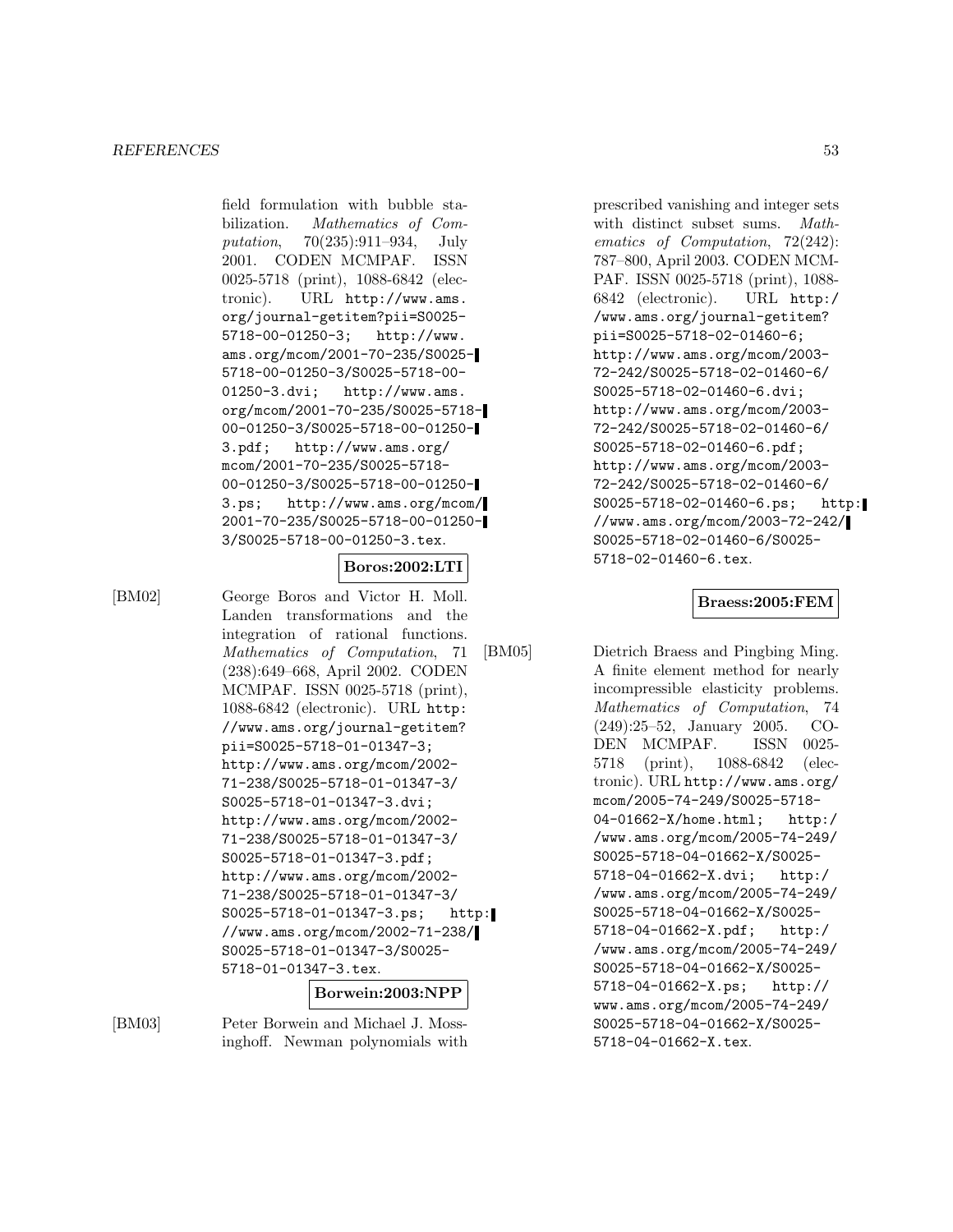### **Besse:2008:CCH**

[BM08] Nicolas Besse and Michel Mehrenberger. Convergence of classes of high-order semi-Lagrangian schemes for the Vlasov–Poisson system. Mathematics of Computation, 77 (261):93–123, January 2008. CO-DEN MCMPAF. ISSN 0025- 5718 (print), 1088-6842 (electronic). URL http://www.ams.org/ mcom/2008-77-261/S0025-5718- 07-01912-6/home.html; http:/ /www.ams.org/mcom/2008-77-261/ S0025-5718-07-01912-6/S0025- 5718-07-01912-6.dvi; http:/ /www.ams.org/mcom/2008-77-261/ S0025-5718-07-01912-6/S0025- 5718-07-01912-6.pdf; http:/ /www.ams.org/mcom/2008-77-261/ S0025-5718-07-01912-6/S0025- 5718-07-01912-6.ps.

# **Buse:2009:EFS**

[BM09] Laurent Busé and Bernard Mourrain. Explicit factors of some iterated resultants and discriminants. Mathematics of Computation, 78 (265):345–386, January 2009. CO-DEN MCMPAF. ISSN 0025-5718 (print), 1088-6842 (electronic). URL http://www.ams.org/journals/ mcom/2009-78-265/S0025-5718- 08-02111-X/home.html; http: //www.ams.org/journals/mcom/ 2009-78-265/S0025-5718-08-02111- X/S0025-5718-08-02111-X.pdf.

**Bostan:2008:FAC**

[BMSS08] A. Bostan, F. Morain, B. Salvy, and E. Schost. Fast algorithms for ´ computing isogenies between elliptic curves. Mathematics of Computation, 77(263):1755–1778, July 2008. CODEN MCMPAF. ISSN

0025-5718 (print), 1088-6842 (electronic). URL http://www.ams.org/ mcom/2008-77-263/S0025-5718- 08-02066-8/home.html; http:/ /www.ams.org/mcom/2008-77-263/ S0025-5718-08-02066-8/S0025- 5718-08-02066-8.dvi; http:/ /www.ams.org/mcom/2008-77-263/ S0025-5718-08-02066-8/S0025- 5718-08-02066-8.pdf; http:/ /www.ams.org/mcom/2008-77-263/ S0025-5718-08-02066-8/S0025- 5718-08-02066-8.ps.

### **Babuska:2000:CFE**

[BO00] Ivo Babuska and John E. Osborn. Can a finite element method perform arbitrarily badly? Mathematics of Computation, 69(230):443– 462, April 2000. CODEN MCM-PAF. ISSN 0025-5718 (print), 1088- 6842 (electronic). URL http:/ /www.ams.org/journal-getitem? pii=S0025-5718-99-01085-6; http://www.ams.org/mcom/2000- 69-230/S0025-5718-99-01085-6/ S0025-5718-99-01085-6.dvi; http://www.ams.org/mcom/2000- 69-230/S0025-5718-99-01085-6/ S0025-5718-99-01085-6.pdf; http://www.ams.org/mcom/2000- 69-230/S0025-5718-99-01085-6/ S0025-5718-99-01085-6.ps; http: //www.ams.org/mcom/2000-69-230/ S0025-5718-99-01085-6/S0025- 5718-99-01085-6.tex.

#### **Bakaev:2002:LTS**

[BO02] Nikolai Bakaev and Alexander Ostermann. Long-term stability of variable stepsize approximations of semigroups. Mathematics of Computation, 71(240):1545–1567, October 2002. CODEN MCM-PAF. ISSN 0025-5718 (print), 1088- 6842 (electronic). URL http:/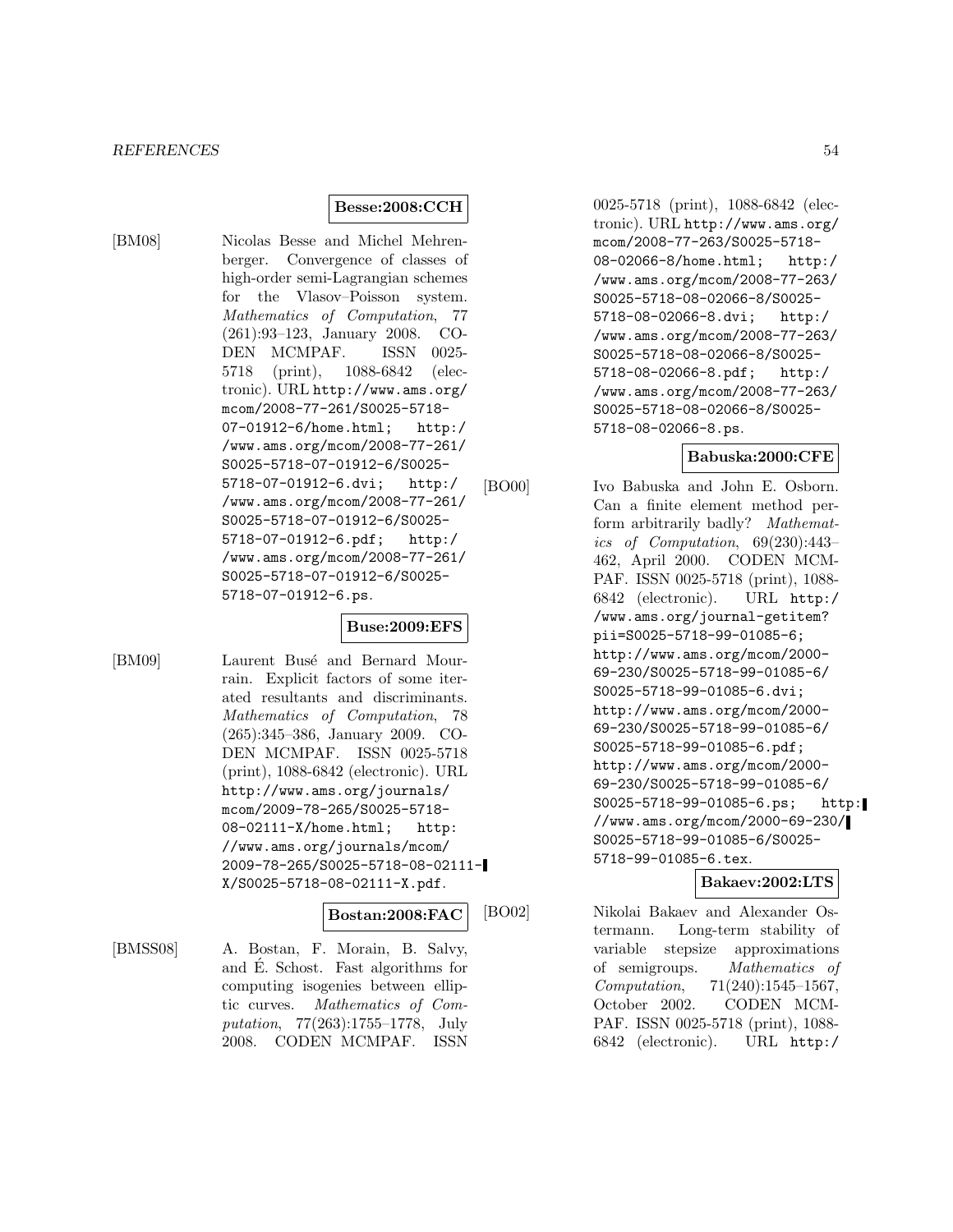/www.ams.org/journal-getitem? pii=S0025-5718-01-01389-8; http://www.ams.org/mcom/2002- 71-240/S0025-5718-01-01389-8/ S0025-5718-01-01389-8.dvi; http://www.ams.org/mcom/2002- 71-240/S0025-5718-01-01389-8/ S0025-5718-01-01389-8.pdf; http://www.ams.org/mcom/2002- 71-240/S0025-5718-01-01389-8/ S0025-5718-01-01389-8.ps; http: //www.ams.org/mcom/2002-71-240/ S0025-5718-01-01389-8/S0025- 5718-01-01389-8.tex.

# **Boe:2001:GJR**

[Boe01] Brian D. Boe. Geometry of the Jantzen region in Lusztig's conjecture. Mathematics of Computation, 70(235):1265–1280, July 2001. CODEN MCMPAF. ISSN 0025-5718 (print), 1088-6842 (electronic). URL http://www.ams. org/journal-getitem?pii=S0025- 5718-00-01220-5; http://www. ams.org/mcom/2001-70-235/S0025- 5718-00-01220-5/S0025-5718-00- 01220-5.dvi; http://www.ams. org/mcom/2001-70-235/S0025-5718- 00-01220-5/S0025-5718-00-01220- 5.pdf; http://www.ams.org/ mcom/2001-70-235/S0025-5718- 00-01220-5/S0025-5718-00-01220- 5.ps; http://www.ams.org/mcom/ 2001-70-235/S0025-5718-00-01220- 5/S0025-5718-00-01220-5.tex.

### **Booker:2006:QCN**

[Boo06] Andrew R. Booker. Quadratic class numbers and character sums. Mathematics of Computation, 75 (255):1481–1492, July 2006. CO-DEN MCMPAF. ISSN 0025- 5718 (print), 1088-6842 (electronic). URL http://www.ams.org/ mcom/2006-75-255/S0025-571806-01850-3/home.html; http:/ /www.ams.org/mcom/2006-75-255/ S0025-5718-06-01850-3/S0025- 5718-06-01850-3.dvi; http:/ /www.ams.org/mcom/2006-75-255/ S0025-5718-06-01850-3/S0025- 5718-06-01850-3.pdf; http:/ /www.ams.org/mcom/2006-75-255/ S0025-5718-06-01850-3/S0025- 5718-06-01850-3.ps.

### **Bos:2003:CPC**

[Bos03] M. K. Bos. Coding the principal character formula for affine Kac–Moody lie algebras. Mathematics of Computation, 72(244): 2001–2012, October 2003. CODEN MCMPAF. ISSN 0025-5718 (print), 1088-6842 (electronic). URL http: //www.ams.org/journal-getitem? pii=S0025-5718-03-01577-1; http://www.ams.org/mcom/2003- 72-244/S0025-5718-03-01577-1/ S0025-5718-03-01577-1.dvi; http://www.ams.org/mcom/2003- 72-244/S0025-5718-03-01577-1/ S0025-5718-03-01577-1.pdf; http://www.ams.org/mcom/2003- 72-244/S0025-5718-03-01577-1/ S0025-5718-03-01577-1.ps; http: //www.ams.org/mcom/2003-72-244/ S0025-5718-03-01577-1/S0025- 5718-03-01577-1.tex.

# **Bossy:2004:ORC**

[Bos04] Mireille Bossy. Optimal rate of convergence of a stochastic particle method to solutions of 1D viscous scalar conservation laws. Mathematics of Computation, 73 (246):777–812, April 2004. CO-DEN MCMPAF. ISSN 0025- 5718 (print), 1088-6842 (electronic). URL http://www.ams.org/ mcom/2004-73-246/S0025-5718- 03-01551-5/home.html; http:/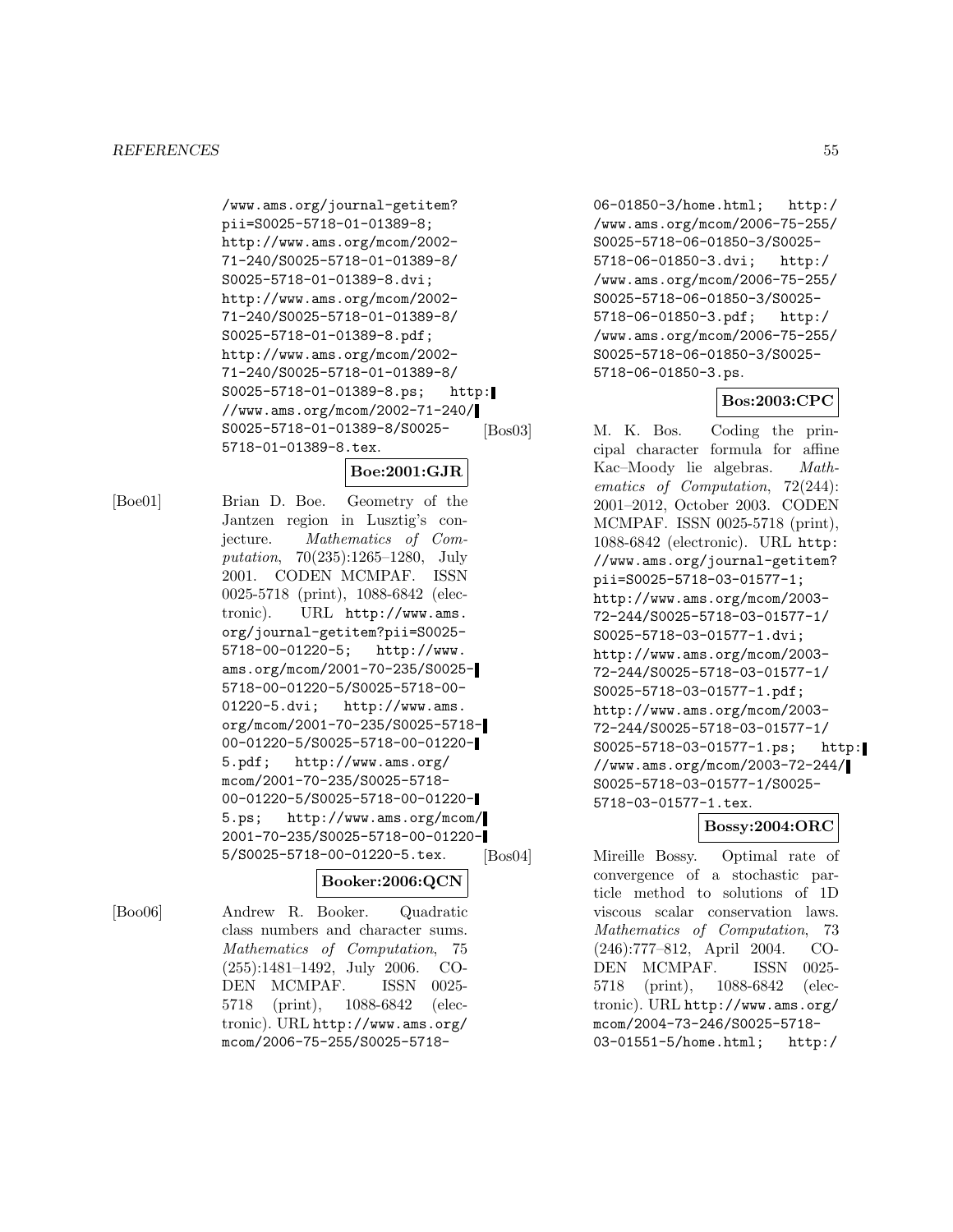/www.ams.org/mcom/2004-73-246/ S0025-5718-03-01551-5/S0025- 5718-03-01551-5.dvi; http:/ /www.ams.org/mcom/2004-73-246/ S0025-5718-03-01551-5/S0025- 5718-03-01551-5.pdf; http:/ /www.ams.org/mcom/2004-73-246/ S0025-5718-03-01551-5/S0025- 5718-03-01551-5.ps; http:// www.ams.org/mcom/2004-73-246/ S0025-5718-03-01551-5/S0025- 5718-03-01551-5.tex.

# **Boulton:2006:LSS**

[Bou06] Lyonell Boulton. Limiting set of second order spectra. Mathematics of Computation, 75(255): 1367–1382, July 2006. CO-DEN MCMPAF. ISSN 0025- 5718 (print), 1088-6842 (electronic). URL http://www.ams.org/ mcom/2006-75-255/S0025-5718- 06-01830-8/home.html; http:/ /www.ams.org/mcom/2006-75-255/ S0025-5718-06-01830-8/S0025- 5718-06-01830-8.dvi; http:/ /www.ams.org/mcom/2006-75-255/ S0025-5718-06-01830-8/S0025- 5718-06-01830-8.pdf; http:/ /www.ams.org/mcom/2006-75-255/ S0025-5718-06-01830-8/S0025- 5718-06-01830-8.ps.

### **Boyd:2002:PBC**

[Boy02] David W. Boyd. On a problem of Byrnes concerning polynomials with restricted coefficients, II. Mathematics of Computation, 71(239): 1205–1217, July 2002. CODEN MCMPAF. ISSN 0025-5718 (print), 1088-6842 (electronic). URL http: //www.ams.org/journal-getitem? pii=S0025-5718-01-01360-6; http://www.ams.org/mcom/2002- 71-239/S0025-5718-01-01360-6/ S0025-5718-01-01360-6.dvi;

http://www.ams.org/mcom/2002- 71-239/S0025-5718-01-01360-6/ S0025-5718-01-01360-6.pdf; http://www.ams.org/mcom/2002- 71-239/S0025-5718-01-01360-6/ S0025-5718-01-01360-6.ps; http: //www.ams.org/mcom/2002-71-239/ S0025-5718-01-01360-6/S0025- 5718-01-01360-6.tex.

# **Bramble:2004:NAT**

[BP04] James H. Bramble and Joseph E. Pasciak. A new approximation technique for div-curl systems. Mathematics of Computation, 73(248):1739–1762, October 2004. CODEN MCMPAF. ISSN 0025-5718 (print), 1088-6842 (electronic). URL http://www.ams.org/ mcom/2004-73-248/S0025-5718- 03-01616-8/home.html; http:/ /www.ams.org/mcom/2004-73-248/ S0025-5718-03-01616-8/S0025- 5718-03-01616-8.dvi; http:/ /www.ams.org/mcom/2004-73-248/ S0025-5718-03-01616-8/S0025- 5718-03-01616-8.pdf; http:/ /www.ams.org/mcom/2004-73-248/ S0025-5718-03-01616-8/S0025- 5718-03-01616-8.ps; http:// www.ams.org/mcom/2004-73-248/ S0025-5718-03-01616-8/S0025- 5718-03-01616-8.tex.

# **Bartels:2007:CPI**

[BP07a] Sören Bartels and Andreas Prohl. Constraint preserving implicit finite element discretization of harmonic map flow into spheres. Mathematics of Computation, 76(260): 1847–1859, October 2007. CO-DEN MCMPAF. ISSN 0025- 5718 (print), 1088-6842 (electronic). URL http://www.ams.org/ mcom/2007-76-260/S0025-5718- 07-02026-1/home.html; http:/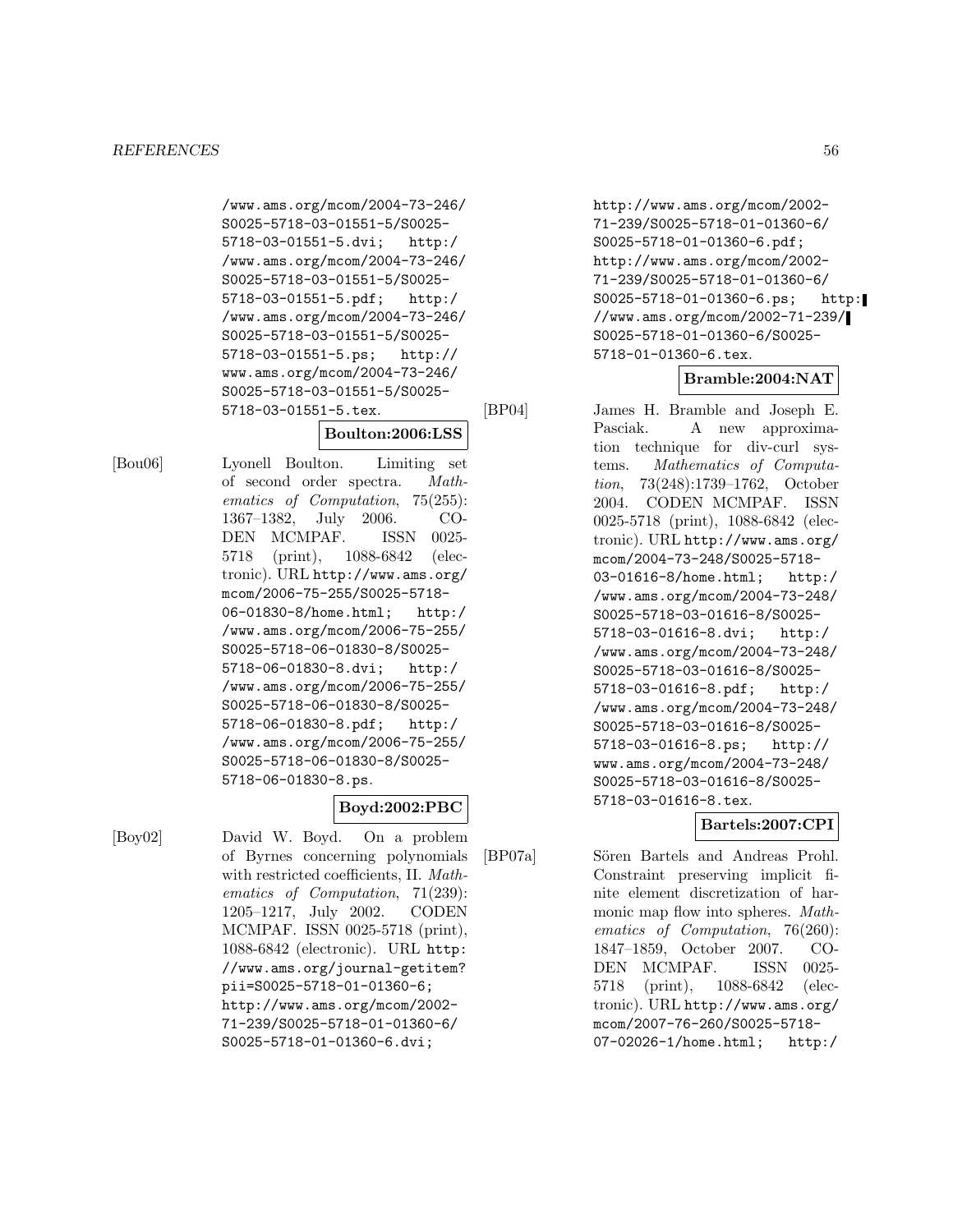/www.ams.org/mcom/2007-76-260/ S0025-5718-07-02026-1/S0025- 5718-07-02026-1.dvi; http:/ /www.ams.org/mcom/2007-76-260/ S0025-5718-07-02026-1/S0025- 5718-07-02026-1.pdf; http:/ /www.ams.org/mcom/2007-76-260/ S0025-5718-07-02026-1/S0025- 5718-07-02026-1.ps.

# **Beltran:2007:PDC**

[BP07b] C. Beltrán and L. M. Pardo. On the probability distribution of condition numbers of complete intersection varieties and the average radius of convergence of Newton's method in the underdetermined case. Mathematics of Computation, 76(259):1393–1424, July 2007. CODEN MCMPAF. ISSN 0025-5718 (print), 1088-6842 (electronic). URL http://www.ams.org/ mcom/2007-76-259/S0025-5718- 07-01963-1/home.html; http:/ /www.ams.org/mcom/2007-76-259/ S0025-5718-07-01963-1/S0025- 5718-07-01963-1.dvi; http:/ /www.ams.org/mcom/2007-76-259/ S0025-5718-07-01963-1/S0025- 5718-07-01963-1.pdf; http:/ /www.ams.org/mcom/2007-76-259/ S0025-5718-07-01963-1/S0025- 5718-07-01963-1.ps.

### **Bramble:2007:AFP**

[BP07c] James H. Bramble and Joseph E. Pasciak. Analysis of a finite PML approximation for the three dimensional time-harmonic Maxwell and acoustic scattering problems. Mathematics of Computation, 76 (258):597–614, April 2007. CO-DEN MCMPAF. ISSN 0025- 5718 (print), 1088-6842 (electronic). URL http://www.ams.org/ mcom/2007-76-258/S0025-5718- 06-01930-2/home.html; http:/ /www.ams.org/mcom/2007-76-258/ S0025-5718-06-01930-2/S0025- 5718-06-01930-2.dvi; http:/ /www.ams.org/mcom/2007-76-258/ S0025-5718-06-01930-2/S0025- 5718-06-01930-2.pdf; http:/ /www.ams.org/mcom/2007-76-258/ S0025-5718-06-01930-2/S0025- 5718-06-01930-2.ps.

# **Bramble:2008:AFE**

[BP08] James H. Bramble and Joseph E. Pasciak. Analysis of a finite element PML approximation for the three dimensional time-harmonic Maxwell problem. Mathematics of Computation,  $77(261):1-10$ , January 2008. CODEN MCMPAF. ISSN 0025-5718 (print), 1088-6842 (electronic). URL http://www.ams.org/ mcom/2008-77-261/S0025-5718- 07-02037-6/home.html; http:/ /www.ams.org/mcom/2008-77-261/ S0025-5718-07-02037-6/S0025- 5718-07-02037-6.dvi; http:/ /www.ams.org/mcom/2008-77-261/ S0025-5718-07-02037-6/S0025- 5718-07-02037-6.pdf; http:/ /www.ams.org/mcom/2008-77-261/ S0025-5718-07-02037-6/S0025- 5718-07-02037-6.ps.

### **Borwein:2003:MIC**

[BPP03] P. B. Borwein, C. G. Pinner, and I. E. Pritsker. Monic integer Chebyshev problem. Mathematics of Computation, 72(244):1901– 1916, October 2003. CODEN MCM-PAF. ISSN 0025-5718 (print), 1088- 6842 (electronic). URL http:/ /www.ams.org/journal-getitem? pii=S0025-5718-03-01477-7; http://www.ams.org/mcom/2003-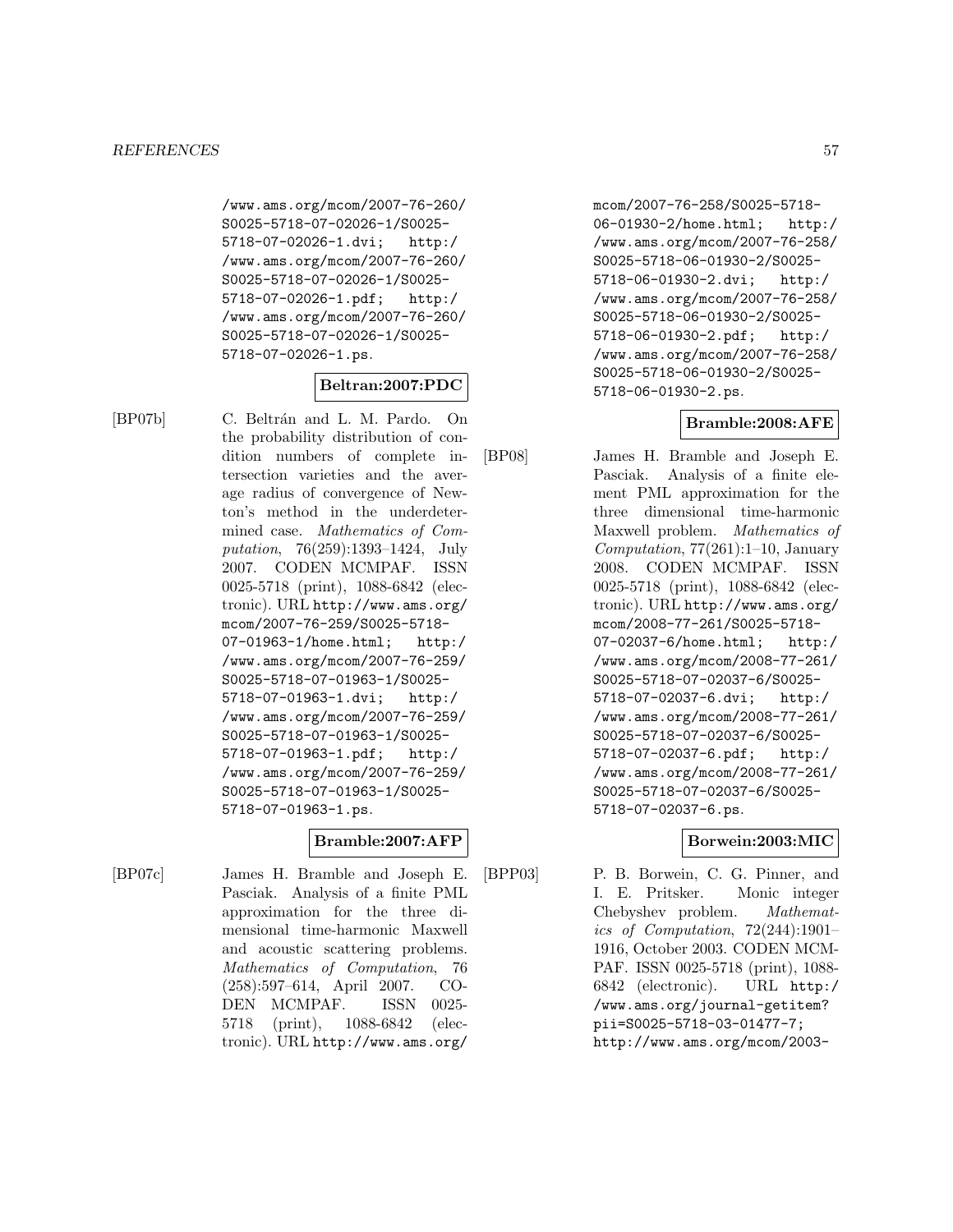72-244/S0025-5718-03-01477-7/ S0025-5718-03-01477-7.dvi; http://www.ams.org/mcom/2003- 72-244/S0025-5718-03-01477-7/ S0025-5718-03-01477-7.pdf; http://www.ams.org/mcom/2003- 72-244/S0025-5718-03-01477-7/ S0025-5718-03-01477-7.ps; http: //www.ams.org/mcom/2003-72-244/ S0025-5718-03-01477-7/S0025- 5718-03-01477-7.tex.

# **Bramble:2002:SP**

[BPS02] James H. Bramble, Joseph E. Pasciak, and Olaf Steinbach. On the stability of the  $L^2$  projection in  $H^1(\Omega)$ . Mathematics of Computation, 71(237):147–156, January 2002. CODEN MCM-PAF. ISSN 0025-5718 (print), 1088- 6842 (electronic). URL http:/ /www.ams.org/journal-getitem? pii=S0025-5718-01-01314-X; http://www.ams.org/mcom/2002- 71-237/S0025-5718-01-01314-X/ S0025-5718-01-01314-X.dvi; http://www.ams.org/mcom/2002- 71-237/S0025-5718-01-01314-X/ S0025-5718-01-01314-X.pdf; http://www.ams.org/mcom/2002- 71-237/S0025-5718-01-01314-X/ S0025-5718-01-01314-X.ps; http: //www.ams.org/mcom/2002-71-237/ S0025-5718-01-01314-X/S0025- 5718-01-01314-X.tex.

# **Beck:2007:NIR**

[BPTJ07] Michael Beck, Eric Pine, Wayne Tarrant, and Kim Yarbrough Jensen. New integer representations as the sum of three cubes. Mathematics of Computation, 76(259): 1683–1690, July 2007. CO-DEN MCMPAF. ISSN 0025- 5718 (print), 1088-6842 (electronic). URL http://www.ams.org/

mcom/2007-76-259/S0025-5718- 07-01947-3/home.html; http:/ /www.ams.org/mcom/2007-76-259/ S0025-5718-07-01947-3/S0025- 5718-07-01947-3.dvi; http:/ /www.ams.org/mcom/2007-76-259/ S0025-5718-07-01947-3/S0025- 5718-07-01947-3.pdf; http:/ /www.ams.org/mcom/2007-76-259/ S0025-5718-07-01947-3/S0025- 5718-07-01947-3.ps.

# **Bramble:2000:UTA**

[BPV00a] James H. Bramble, Joseph E. Pas-

ciak, and Apostol T. Vassilev. Uzawa type algorithms for nonsymmetric saddle point problems. Mathematics of Computation, 69(230):667– 689, April 2000. CODEN MCM-PAF. ISSN 0025-5718 (print), 1088- 6842 (electronic). URL http:/ /www.ams.org/journal-getitem? pii=S0025-5718-99-01152-7; http://www.ams.org/mcom/2000- 69-230/S0025-5718-99-01152-7/ S0025-5718-99-01152-7.dvi; http://www.ams.org/mcom/2000- 69-230/S0025-5718-99-01152-7/ S0025-5718-99-01152-7.pdf; http://www.ams.org/mcom/2000- 69-230/S0025-5718-99-01152-7/ S0025-5718-99-01152-7.ps; http: //www.ams.org/mcom/2000-69-230/ S0025-5718-99-01152-7/S0025- 5718-99-01152-7.tex.

# **Bramble:2000:CSS**

[BPV00b] James H. Bramble, Joseph E. Pasciak, and Panayot S. Vassilevski. Computational scales of Sobolev norms with application to preconditioning. Mathematics of Computation, 69(230):463– 480, April 2000. CODEN MCM-PAF. ISSN 0025-5718 (print), 1088- 6842 (electronic). URL http:/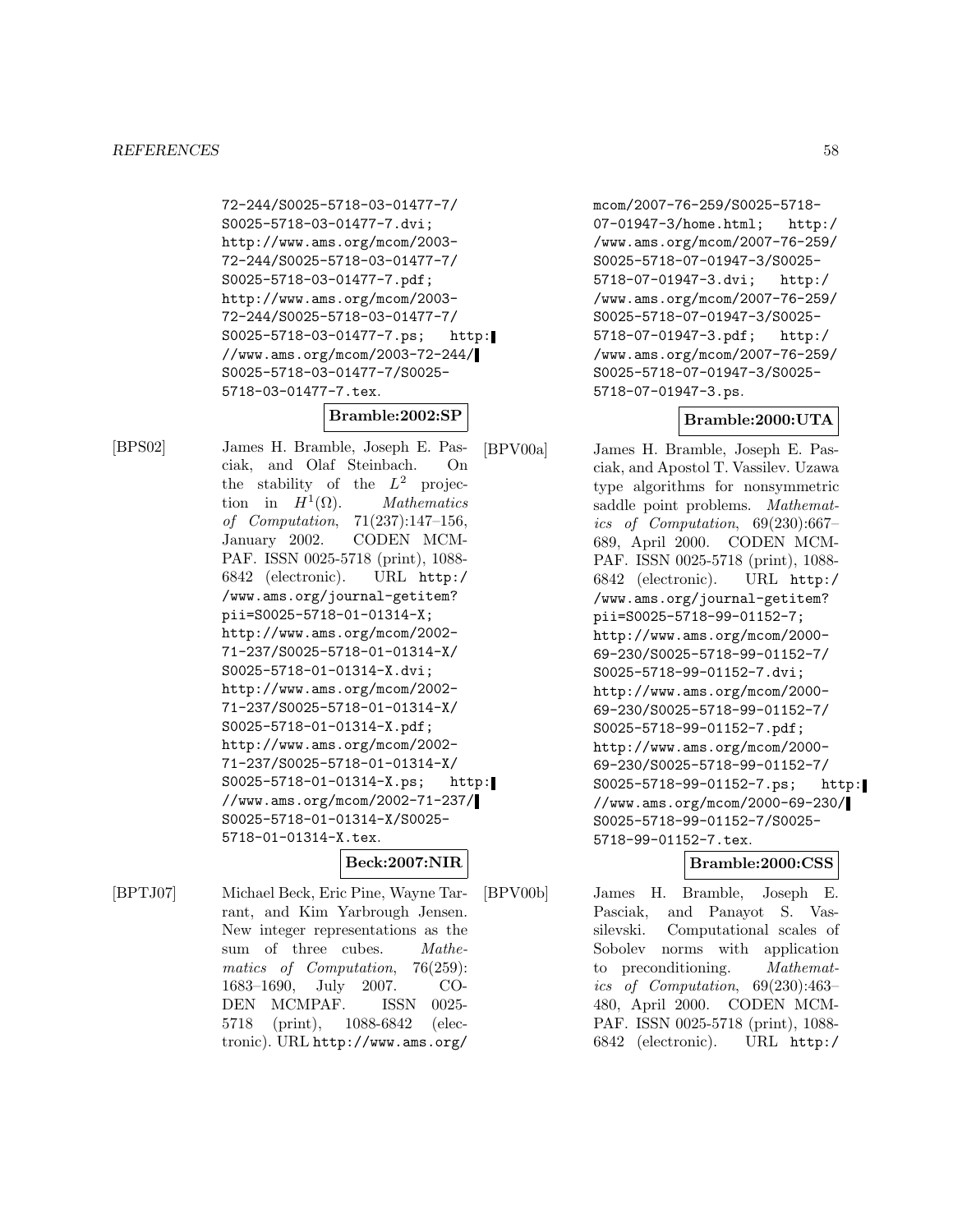/www.ams.org/journal-getitem? pii=S0025-5718-99-01106-0; http://www.ams.org/mcom/2000- 69-230/S0025-5718-99-01106-0/ S0025-5718-99-01106-0.dvi; http://www.ams.org/mcom/2000- 69-230/S0025-5718-99-01106-0/ S0025-5718-99-01106-0.pdf; http://www.ams.org/mcom/2000- 69-230/S0025-5718-99-01106-0/ S0025-5718-99-01106-0.ps; http: //www.ams.org/mcom/2000-69-230/ S0025-5718-99-01106-0/S0025- 5718-99-01106-0.tex.

#### **Botchorishvili:2003:ESS**

[BPV03] Ramaz Botchorishvili, Benoit Perthame, and Alexis Vasseur. Equilibrium schemes for scalar conservation laws with stiff sources. Mathematics of Computation, 72(241): 131–157, January 2003. CODEN MCMPAF. ISSN 0025-5718 (print), 1088-6842 (electronic). URL http: //www.ams.org/journal-getitem? pii=S0025-5718-01-01371-0; http://www.ams.org/mcom/2003- 72-241/S0025-5718-01-01371-0/ S0025-5718-01-01371-0.dvi; http://www.ams.org/mcom/2003- 72-241/S0025-5718-01-01371-0/ S0025-5718-01-01371-0.pdf; http://www.ams.org/mcom/2003- 72-241/S0025-5718-01-01371-0/ S0025-5718-01-01371-0.ps; http: //www.ams.org/mcom/2003-72-241/ S0025-5718-01-01371-0/S0025- 5718-01-01371-0.tex.

#### **Brent:2007:EBC**

[BPZ07] Richard Brent, Colin Percival, and Paul Zimmermann. Error bounds on complex floating-point multiplication. Mathematics of Computation, 76(259):1469–1481, July 2007. CODEN MCMPAF. ISSN

0025-5718 (print), 1088-6842 (electronic). URL http://www.ams.org/ mcom/2007-76-259/S0025-5718- 07-01931-X/home.html; http:/ /www.ams.org/mcom/2007-76-259/ S0025-5718-07-01931-X/S0025- 5718-07-01931-X.dvi; http:/ /www.ams.org/mcom/2007-76-259/ S0025-5718-07-01931-X/S0025- 5718-07-01931-X.pdf; http:/ /www.ams.org/mcom/2007-76-259/ S0025-5718-07-01931-X/S0025- 5718-07-01931-X.ps.

# **Bjorn:1998:FGF**

[BR98] Anders Björn and Hans Riesel. Factors of generalized Fermat numbers. With microfiche supplement. Mathematics of Computation, 67 (221):441–446, January 1998. CO-DEN MCMPAF. ISSN 0025- 5718 (print), 1088-6842 (electronic). URL http://www.ams.org/ jourcgi/jour-pbprocess?fn=110& arg1=S0025-5718-98-00891-6&u=/ mcom/1998-67-221/. See errata [BR05, BR11].

### **Bermudez:2002:AFE**

[BR02] Alfredo Bermúdez and Rodolfo Rodríguez. Analysis of a finite element method for pressure/ potential formulation of elastoacoustic spectral problems. Mathematics of Computation, 71(238):537– 552, April 2002. CODEN MCM-PAF. ISSN 0025-5718 (print), 1088- 6842 (electronic). URL http:/ /www.ams.org/journal-getitem? pii=S0025-5718-01-01335-7; http://www.ams.org/mcom/2002- 71-238/S0025-5718-01-01335-7/ S0025-5718-01-01335-7.dvi; http://www.ams.org/mcom/2002- 71-238/S0025-5718-01-01335-7/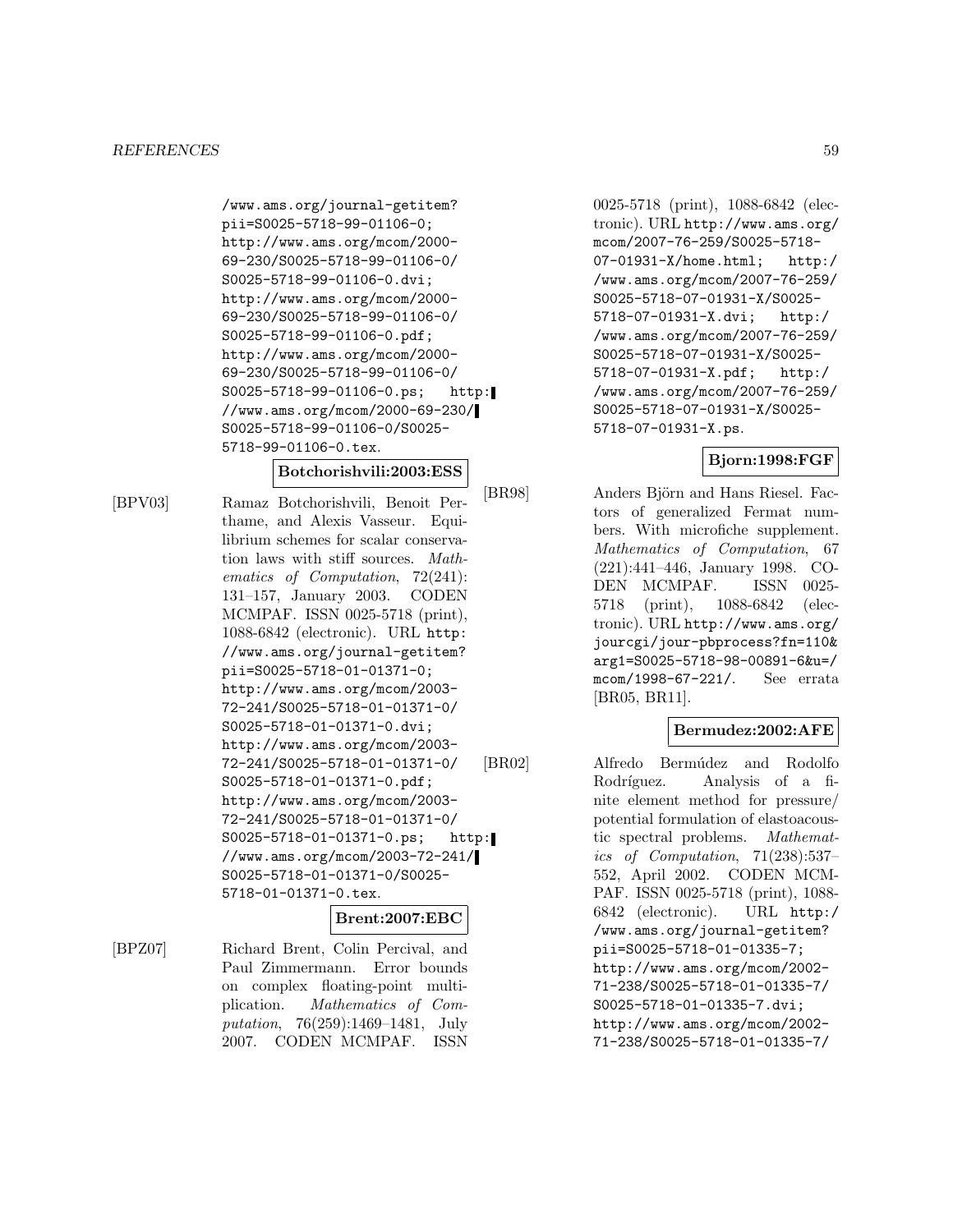S0025-5718-01-01335-7.pdf; http://www.ams.org/mcom/2002- 71-238/S0025-5718-01-01335-7/ S0025-5718-01-01335-7.ps; http: //www.ams.org/mcom/2002-71-238/ S0025-5718-01-01335-7/S0025- 5718-01-01335-7.tex.

**Belgacem:2003:HFE**

[BR03] F. Ben Belgacem and Y. Renard. Hybrid finite element methods for the Signorini problem. Mathematics of Computation, 72(243):1117– 1145, July 2003. CODEN MCM-PAF. ISSN 0025-5718 (print), 1088- 6842 (electronic). URL http:/ /www.ams.org/journal-getitem? pii=S0025-5718-03-01490-X; http://www.ams.org/mcom/2003- 72-243/S0025-5718-03-01490-X/ S0025-5718-03-01490-X.dvi; http://www.ams.org/mcom/2003- 72-243/S0025-5718-03-01490-X/ S0025-5718-03-01490-X.pdf; http://www.ams.org/mcom/2003- 72-243/S0025-5718-03-01490-X/<br>S0025-5718-03-01490-X.ps: http $[\text{R}11]$  $S0025 - 5718 - 03 - 01490 - X \cdot ps;$ //www.ams.org/mcom/2003-72-243/ S0025-5718-03-01490-X/S0025- 5718-03-01490-X.tex.

### **Bjorn:2005:TEF**

[BR05] Anders Björn and Hans Riesel. Table errata to "Factors of generalized Fermat numbers". Mathematics of Computation, 74(252):2099, October 2005. CODEN MCMPAF. ISSN 0025-5718 (print), 1088-6842 (electronic). URL http://www.ams.org/ mcom/2005-74-252/S0025-5718- 05-01816-8/home.html; http:/ /www.ams.org/mcom/2005-74-252/ S0025-5718-05-01816-8/S0025- 5718-05-01816-8.dvi; http:/ /www.ams.org/mcom/2005-74-252/ S0025-5718-05-01816-8/S00255718-05-01816-8.pdf; http:/ /www.ams.org/mcom/2005-74-252/ S0025-5718-05-01816-8/S0025- 5718-05-01816-8.ps; http:// www.ams.org/mcom/2005-74-252/ S0025-5718-05-01816-8/S0025- 5718-05-01816-8.tex. See [BR98, BR11].

# **Bullejos:2009:PMD**

[BR09] M. Bullejos and J. C. Rosales. Proportionally modular diophantine inequalities and the Stern–Brocot tree. Mathematics of Computation, 78 (266):1211–1226, April 2009. CO-DEN MCMPAF. ISSN 0025-5718 (print), 1088-6842 (electronic). URL http://www.ams.org/journals/ mcom/2009-78-266/S0025-5718- 08-02173-X/home.html; http: //www.ams.org/journals/mcom/ 2009-78-266/S0025-5718-08-02173- X/S0025-5718-08-02173-X.pdf.

### **Bjorn:2011:TEF**

Anders Björn and Hans Riesel. Table errata 2 to "Factors of generalized Fermat numbers". Mathematics of Computation, 80(275): 1865–1866, July 2011. CO-DEN MCMPAF. ISSN 0025-5718 (print), 1088-6842 (electronic). URL http://www.ams.org/journals/ mcom/2011-80-275/S0025-5718- 10-02371-9/home.html; http: //www.ams.org/journals/mcom/ 2011-80-275/S0025-5718-10-02371- 9/S0025-5718-10-02371-9.pdf. See [BR98, BR05].

### **Brauchart:2008:OLE**

[Bra08] J. S. Brauchart. Optimal logarithmic energy points on the unit sphere. Mathematics of Computation, 77(263):1599–1613, July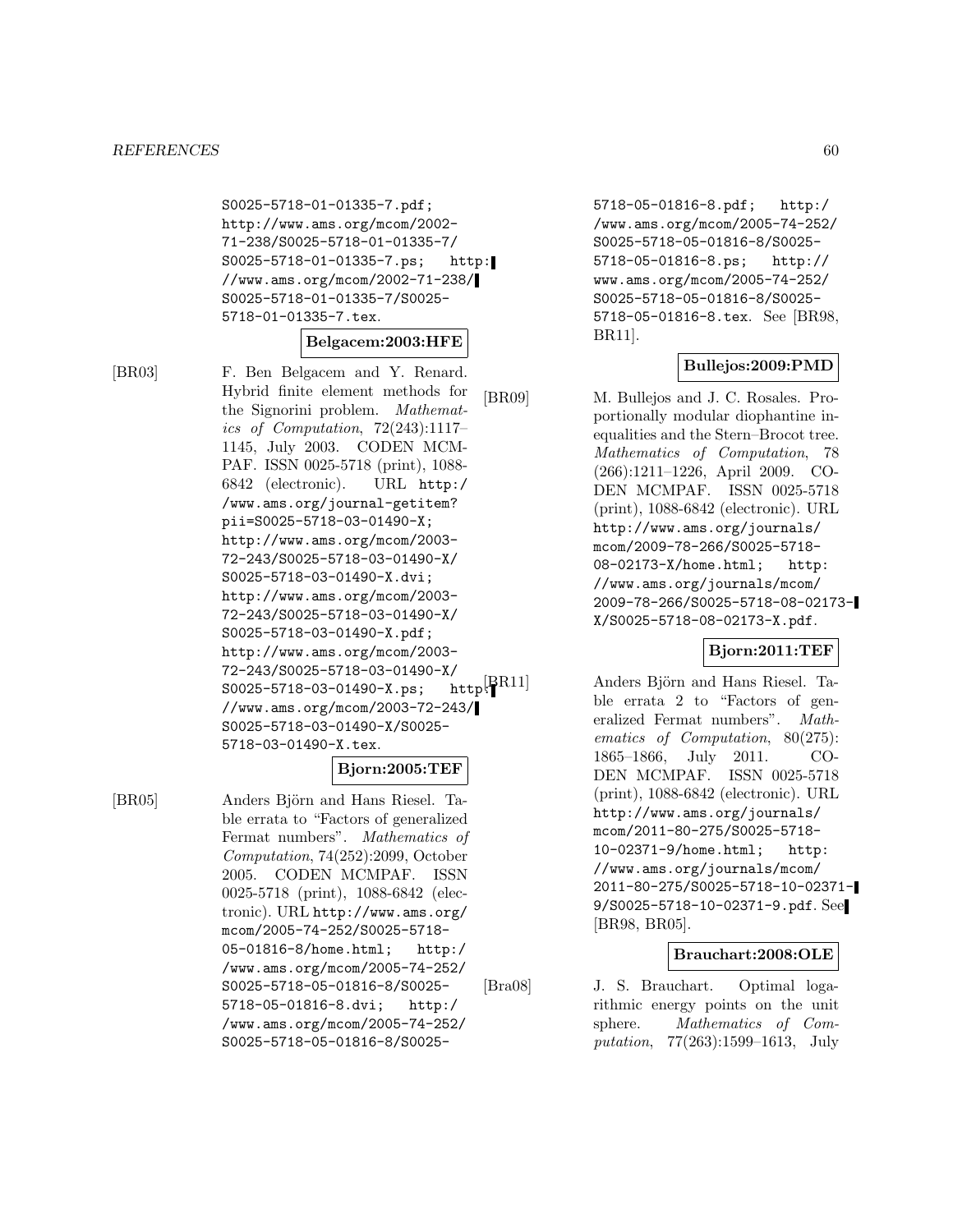2008. CODEN MCMPAF. ISSN 0025-5718 (print), 1088-6842 (electronic). URL http://www.ams.org/ mcom/2008-77-263/S0025-5718- 08-02085-1/home.html; http:/ /www.ams.org/mcom/2008-77-263/ S0025-5718-08-02085-1/S0025- 5718-08-02085-1.dvi; http:/ /www.ams.org/mcom/2008-77-263/ S0025-5718-08-02085-1/S0025- 5718-08-02085-1.pdf; http:/ /www.ams.org/mcom/2008-77-263/ S0025-5718-08-02085-1/S0025- 5718-08-02085-1.ps.

#### **Brenner:2002:CMC**

[Bre02] Susanne C. Brenner. Convergence of the multigrid V -cycle algorithm for second-order boundary value problems without full elliptic regularity. Mathematics of Computation, 71 (238):507–525, April 2002. CODEN MCMPAF. ISSN 0025-5718 (print), 1088-6842 (electronic). URL http: //www.ams.org/journal-getitem? pii=S0025-5718-01-01361-8; http://www.ams.org/mcom/2002- 71-238/S0025-5718-01-01361-8/ S0025-5718-01-01361-8.dvi; http://www.ams.org/mcom/2002- 71-238/S0025-5718-01-01361-8/ S0025-5718-01-01361-8.pdf; http://www.ams.org/mcom/2002- 71-238/S0025-5718-01-01361-8/ S0025-5718-01-01361-8.ps; http: //www.ams.org/mcom/2002-71-238/ S0025-5718-01-01361-8/S0025- 5718-01-01361-8.tex.

#### **Brenner:2004:CNC**

[Bre04a] Susanne C. Brenner. Convergence of nonconforming  $V$ -cycle and  $F$ cycle multigrid algorithms for second order elliptic boundary value problems. Mathematics of Computation, 73(247):1041–1066, July

2004. CODEN MCMPAF. ISSN 0025-5718 (print), 1088-6842 (electronic). URL http://www.ams.org/ mcom/2004-73-247/S0025-5718- 03-01578-3/home.html; http:/ /www.ams.org/mcom/2004-73-247/ S0025-5718-03-01578-3/S0025- 5718-03-01578-3.dvi; http:/ /www.ams.org/mcom/2004-73-247/ S0025-5718-03-01578-3/S0025- 5718-03-01578-3.pdf; http:/ /www.ams.org/mcom/2004-73-247/ S0025-5718-03-01578-3/S0025- 5718-03-01578-3.ps; http:// www.ams.org/mcom/2004-73-247/ S0025-5718-03-01578-3/S0025- 5718-03-01578-3.tex.

### **Brenner:2004:KIP**

[Bre04b] Susanne C. Brenner. Korn's inequalities for piecewise  $H^1$  vector fields. Mathematics of Computation, 73(247):1067–1087, July 2004. CODEN MCMPAF. ISSN 0025-5718 (print), 1088-6842 (electronic). URL http://www.ams.org/ mcom/2004-73-247/S0025-5718- 03-01579-5/home.html; http:/ /www.ams.org/mcom/2004-73-247/ S0025-5718-03-01579-5/S0025- 5718-03-01579-5.dvi; http:/ /www.ams.org/mcom/2004-73-247/ S0025-5718-03-01579-5/S0025- 5718-03-01579-5.pdf; http:/ /www.ams.org/mcom/2004-73-247/ S0025-5718-03-01579-5/S0025- 5718-03-01579-5.ps; http:// www.ams.org/mcom/2004-73-247/ S0025-5718-03-01579-5/S0025- 5718-03-01579-5.tex.

#### **Breuning:2004:EGE**

[Bre04c] Manuel Breuning. On equivariant global epsilon constants for certain dihedral extensions. Mathematics of Computation, 73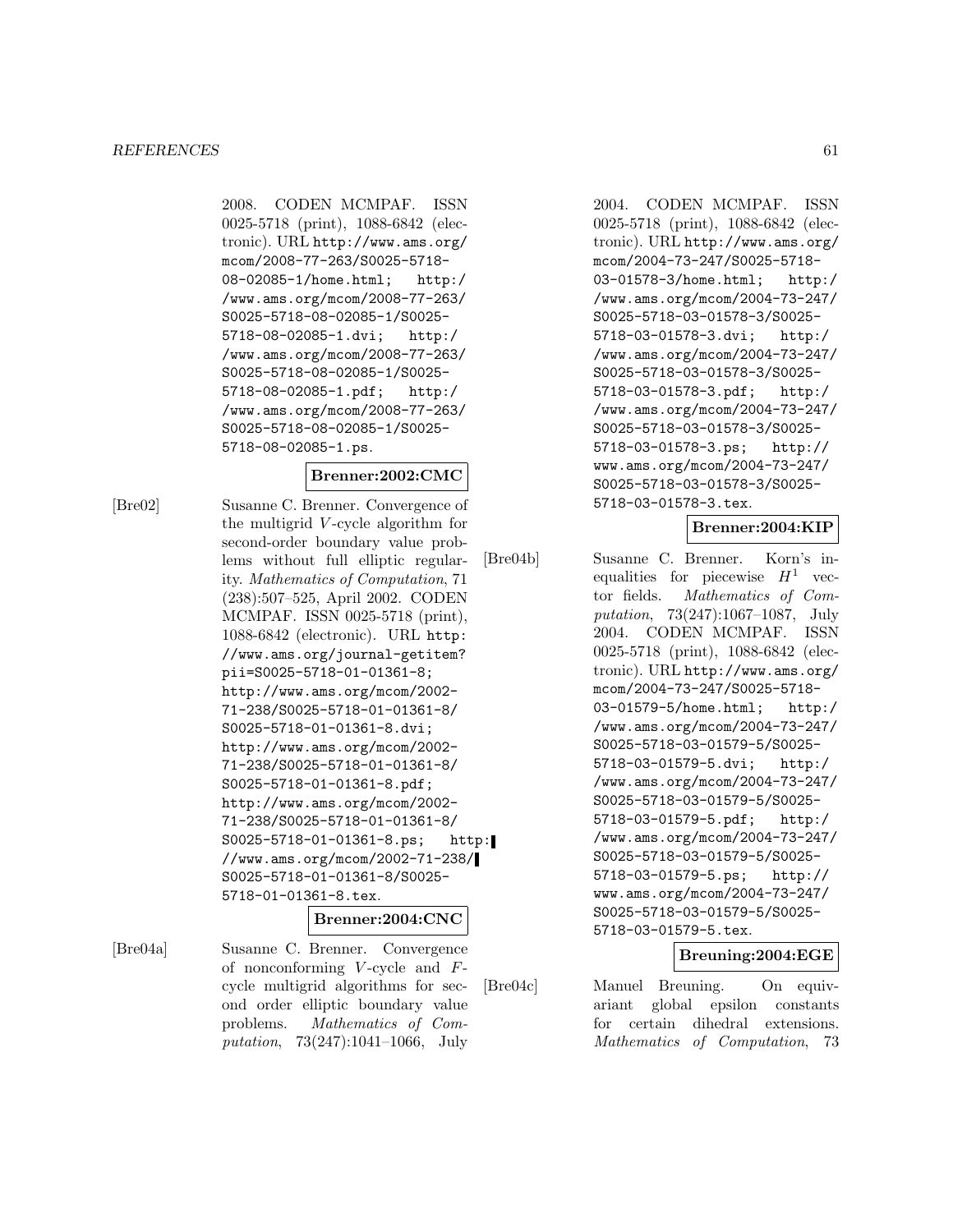(246):881–898, April 2004. CO-DEN MCMPAF. ISSN 0025- 5718 (print), 1088-6842 (electronic). URL http://www.ams.org/ mcom/2004-73-246/S0025-5718- 03-01605-3/home.html; http:/ /www.ams.org/mcom/2004-73-246/ S0025-5718-03-01605-3/S0025- 5718-03-01605-3.dvi; http:/ /www.ams.org/mcom/2004-73-246/ S0025-5718-03-01605-3/S0025- 5718-03-01605-3.pdf; http:/ /www.ams.org/mcom/2004-73-246/ S0025-5718-03-01605-3/S0025- 5718-03-01605-3.ps; http:// www.ams.org/mcom/2004-73-246/ S0025-5718-03-01605-3/S0025- 5718-03-01605-3.tex.

# **Brenner:2005:CTC**

[Bre05] Holger Brenner. Computing the tight closure in dimension two. Mathematics of Computation, 74 (251):1495–1518, July 2005. CO-DEN MCMPAF. ISSN 0025- 5718 (print), 1088-6842 (electronic). URL http://www.ams.org/ mcom/2005-74-251/S0025-5718- 05-01730-8/home.html; http:/ /www.ams.org/mcom/2005-74-251/ S0025-5718-05-01730-8/S0025- 5718-05-01730-8.dvi; http:/ /www.ams.org/mcom/2005-74-251/ S0025-5718-05-01730-8/S0025- 5718-05-01730-8.pdf; http:/ /www.ams.org/mcom/2005-74-251/ S0025-5718-05-01730-8/S0025- 5718-05-01730-8.ps; http:// www.ams.org/mcom/2005-74-251/ S0025-5718-05-01730-8/S0025- 5718-05-01730-8.tex.

#### **Brin:2001:NTS**

[Bri01] Leon Q. Brin. Numerical testing of the stability of viscous shock waves. Mathematics of

Computation, 70(235):1071–1088, July 2001. CODEN MCMPAF. ISSN 0025-5718 (print), 1088- 6842 (electronic). URL http:/ /www.ams.org/journal-getitem? pii=S0025-5718-00-01237-0; http://www.ams.org/mcom/2001- 70-235/S0025-5718-00-01237-0/ S0025-5718-00-01237-0.dvi; http://www.ams.org/mcom/2001- 70-235/S0025-5718-00-01237-0/ S0025-5718-00-01237-0.pdf; http://www.ams.org/mcom/2001- 70-235/S0025-5718-00-01237-0/ S0025-5718-00-01237-0.ps; http: //www.ams.org/mcom/2001-70-235/ S0025-5718-00-01237-0/S0025- 5718-00-01237-0.tex.

### **Brink:2007:PDA**

[Bri07] David Brink. Prime decomposition in the anti-cyclotomic extension. Mathematics of Computation, 76(260):2127–2138, October 2007. CODEN MCMPAF. ISSN 0025-5718 (print), 1088-6842 (electronic). URL http://www.ams.org/ mcom/2007-76-260/S0025-5718- 07-01964-3/home.html; http:/ /www.ams.org/mcom/2007-76-260/ S0025-5718-07-01964-3/S0025- 5718-07-01964-3.dvi; http:/ /www.ams.org/mcom/2007-76-260/ S0025-5718-07-01964-3/S0025- 5718-07-01964-3.pdf; http:/ /www.ams.org/mcom/2007-76-260/ S0025-5718-07-01964-3/S0025- 5718-07-01964-3.ps.

#### **Broberg:2000:SER**

[Bro00a] Niklas Broberg. Some examples related to the abc-conjecture for algebraic number fields. Mathematics of Computation, 69(232):1707– 1710, October 2000. CODEN MCM-PAF. ISSN 0025-5718 (print), 1088-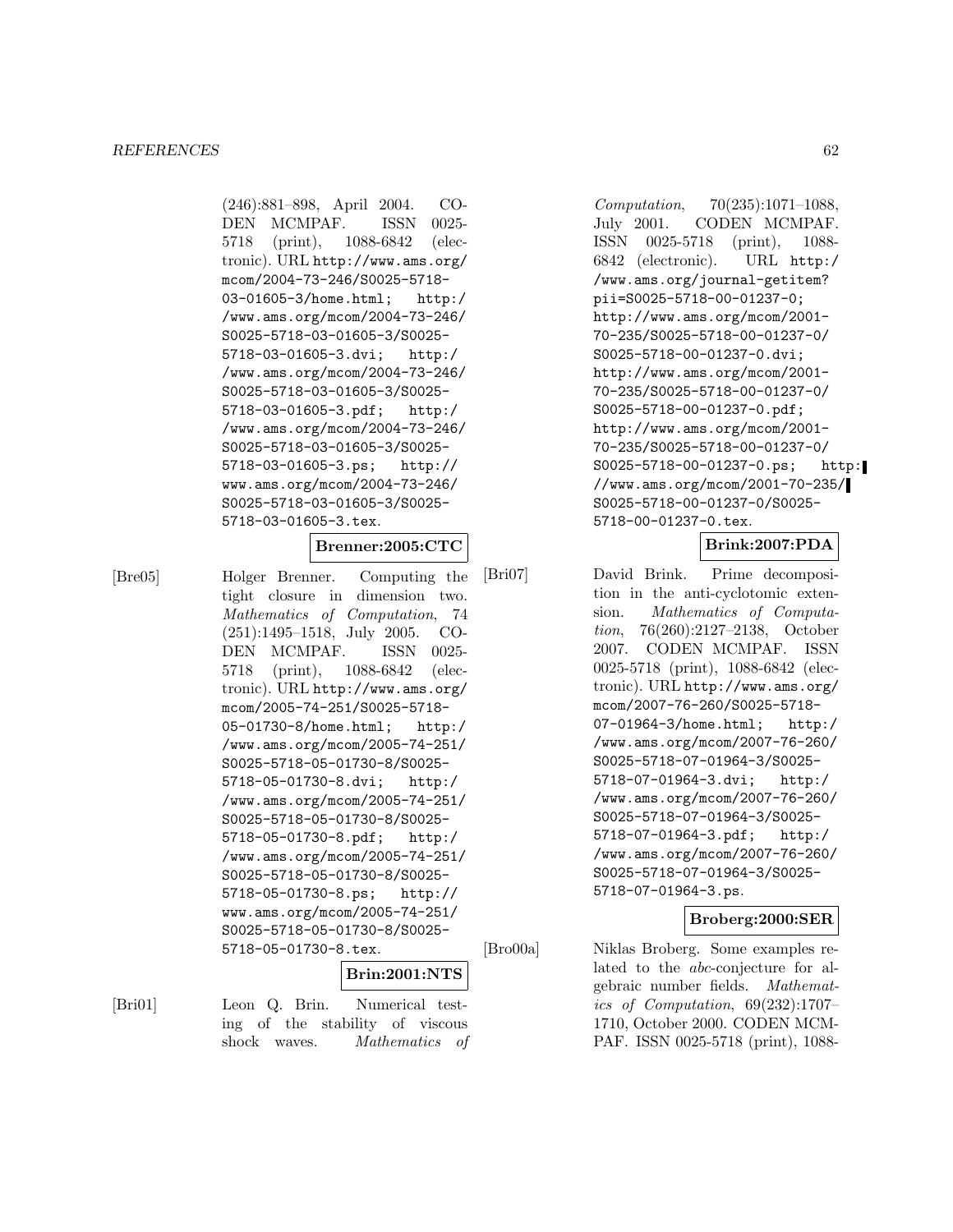6842 (electronic). URL http:/ /www.ams.org/journal-getitem? pii=S0025-5718-99-01153-9; http://www.ams.org/mcom/2000- 69-232/S0025-5718-99-01153-9/ S0025-5718-99-01153-9.dvi; http://www.ams.org/mcom/2000- 69-232/S0025-5718-99-01153-9/ S0025-5718-99-01153-9.pdf; http://www.ams.org/mcom/2000- 69-232/S0025-5718-99-01153-9/ S0025-5718-99-01153-9.ps; http: //www.ams.org/mcom/2000-69-232/ S0025-5718-99-01153-9/S0025- 5718-99-01153-9.tex.

### **Browkin:2000:CTK**

[Bro00b] Jerzy Browkin. Computing the tame kernel of quadratic imaginary fields. Mathematics of Computation, 69(232):1667–1683, October 2000. CODEN MCM-PAF. ISSN 0025-5718 (print), 1088- 6842 (electronic). URL http:/ /www.ams.org/journal-getitem? pii=S0025-5718-00-01182-0; http://www.ams.org/mcom/2000- 69-232/S0025-5718-00-01182-0/ S0025-5718-00-01182-0.dvi; http://www.ams.org/mcom/2000- 69-232/S0025-5718-00-01182-0/ S0025-5718-00-01182-0.pdf; http://www.ams.org/mcom/2000- 69-232/S0025-5718-00-01182-0/ S0025-5718-00-01182-0.ps; http: //www.ams.org/mcom/2000-69-232/ S0025-5718-00-01182-0/S0025- 5718-00-01182-0.tex. With an appendix by Karim Belabas and Herbert Gangl.

#### **Browkin:2001:CFL**

[Bro01] Jerzy Browkin. Continued fractions in local fields, II. Mathematics of Computation, 70(235): 1281–1292, July 2001. CODEN

MCMPAF. ISSN 0025-5718 (print), 1088-6842 (electronic). URL http: //www.ams.org/journal-getitem? pii=S0025-5718-00-01296-5; http://www.ams.org/mcom/2001- 70-235/S0025-5718-00-01296-5/ S0025-5718-00-01296-5.dvi; http://www.ams.org/mcom/2001- 70-235/S0025-5718-00-01296-5/ S0025-5718-00-01296-5.pdf; http://www.ams.org/mcom/2001- 70-235/S0025-5718-00-01296-5/ S0025-5718-00-01296-5.ps; http: //www.ams.org/mcom/2001-70-235/ S0025-5718-00-01296-5/S0025- 5718-00-01296-5.tex.

### **Browkin:2004:SNK**

[Bro04] Jerzy Browkin. Some new kinds of pseudoprimes. Mathematics of Computation, 73(246):1031–1037, April 2004. CODEN MCMPAF. ISSN 0025-5718 (print), 1088-6842 (electronic). URL http://www.ams.org/ mcom/2004-73-246/S0025-5718- 03-01617-X/home.html; http:/ /www.ams.org/mcom/2004-73-246/ S0025-5718-03-01617-X/S0025- 5718-03-01617-X.dvi; http:/ /www.ams.org/mcom/2004-73-246/ S0025-5718-03-01617-X/S0025- 5718-03-01617-X.pdf; http:/ /www.ams.org/mcom/2004-73-246/ S0025-5718-03-01617-X/S0025- 5718-03-01617-X.ps; http:// www.ams.org/mcom/2004-73-246/ S0025-5718-03-01617-X/S0025- 5718-03-01617-X.tex. See erratum [Bro05a].

### **Browkin:2005:ESN**

[Bro05a] Jerzy Browkin. Erratum to "Some new kinds of pseudoprimes". Mathematics of Computation, 74 (251):1573, July 2005. CO-DEN MCMPAF. ISSN 0025-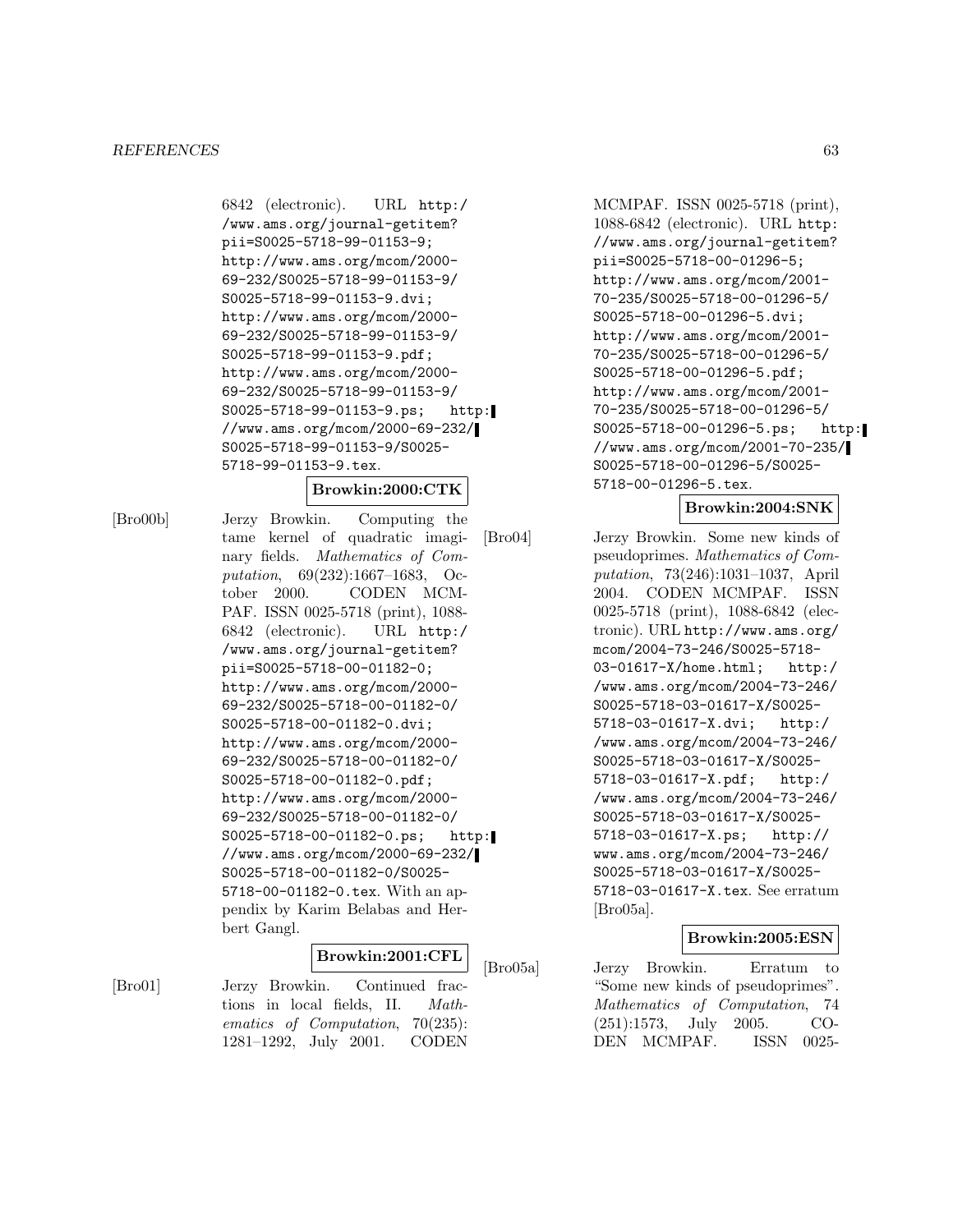5718 (print), 1088-6842 (electronic). URL http://www.ams.org/ mcom/2005-74-251/S0025-5718- 05-01760-6/home.html; http:/ /www.ams.org/mcom/2005-74-251/ S0025-5718-05-01760-6/S0025- 5718-05-01760-6.dvi; http:/ /www.ams.org/mcom/2005-74-251/ S0025-5718-05-01760-6/S0025- 5718-05-01760-6.pdf; http:/ /www.ams.org/mcom/2005-74-251/ S0025-5718-05-01760-6/S0025- 5718-05-01760-6.ps; http:// www.ams.org/mcom/2005-74-251/ S0025-5718-05-01760-6/S0025- 5718-05-01760-6.tex. See [Bro04].

### **Browkin:2005:TKC**

[Bro05b] Jerzy Browkin. Tame kernels of cubic cyclic fields. Mathematics of Computation, 74(250):967– 999, April 2005. CODEN MCM-PAF. ISSN 0025-5718 (print), 1088-6842 (electronic). URL http://www.ams.org/mcom/2005- 74-250/S0025-5718-04-01726-0/ home.html; http://www.ams. org/mcom/2005-74-250/S0025-5718- 04-01726-0/S0025-5718-04-01726- 0.dvi; http://www.ams.org/ mcom/2005-74-250/S0025-5718- 04-01726-0/S0025-5718-04-01726- 0.pdf; http://www.ams.org/ mcom/2005-74-250/S0025-5718- 04-01726-0/S0025-5718-04-01726- 0.ps; http://www.ams.org/mcom/ 2005-74-250/S0025-5718-04-01726- 0/S0025-5718-04-01726-0.tex. **Brown:2007:QDF**

# [Bro07] Nathanial P. Brown. Quasidiagonality and the finite section method. Mathematics of Computation, 76(257):339–360, January 2007. CODEN MCMPAF. ISSN

0025-5718 (print), 1088-6842 (electronic). URL http://www.ams.org/ mcom/2007-76-257/S0025-5718- 06-01893-X/home.html; http:/ /www.ams.org/mcom/2007-76-257/ S0025-5718-06-01893-X/S0025- 5718-06-01893-X.dvi; http:/ /www.ams.org/mcom/2007-76-257/ S0025-5718-06-01893-X/S0025- 5718-06-01893-X.pdf; http:/ /www.ams.org/mcom/2007-76-257/ S0025-5718-06-01893-X/S0025- 5718-06-01893-X.ps.

### **Broker:2008:AAC**

[Brö08] Reinier Bröker. A *p*-adic algorithm to compute the Hilbert class polynomial. Mathematics of Computation, 77(264):2417–2435, October 2008. CODEN MCMPAF. ISSN 0025-5718 (print), 1088-6842 (electronic). URL http://www.ams.org/journals/ mcom/2008-77-264/S0025-5718- 08-02091-7/home.html; http: //www.ams.org/journals/mcom/ 2008-77-264/S0025-5718-08-02091- 7/S0025-5718-08-02091-7.pdf.

# **Broughan:2009:EJW**

[Bro09] Kevin A. Broughan. Evaluating Jacquet's  $GL(n)$  Whittaker function. Mathematics of Computation, 78(266):1061–1072, April 2009. CO-DEN MCMPAF. ISSN 0025-5718 (print), 1088-6842 (electronic). URL http://www.ams.org/journals/ mcom/2009-78-266/S0025-5718- 08-02158-3/home.html; http: //www.ams.org/journals/mcom/ 2009-78-266/S0025-5718-08-02158- 3/S0025-5718-08-02158-3.pdf.

### **Bermudez:2005:NTR**

[BRS05] Alfredo Bermúdez, Rodolfo Rodríguez, and Pilar Salgado. Numerical treat-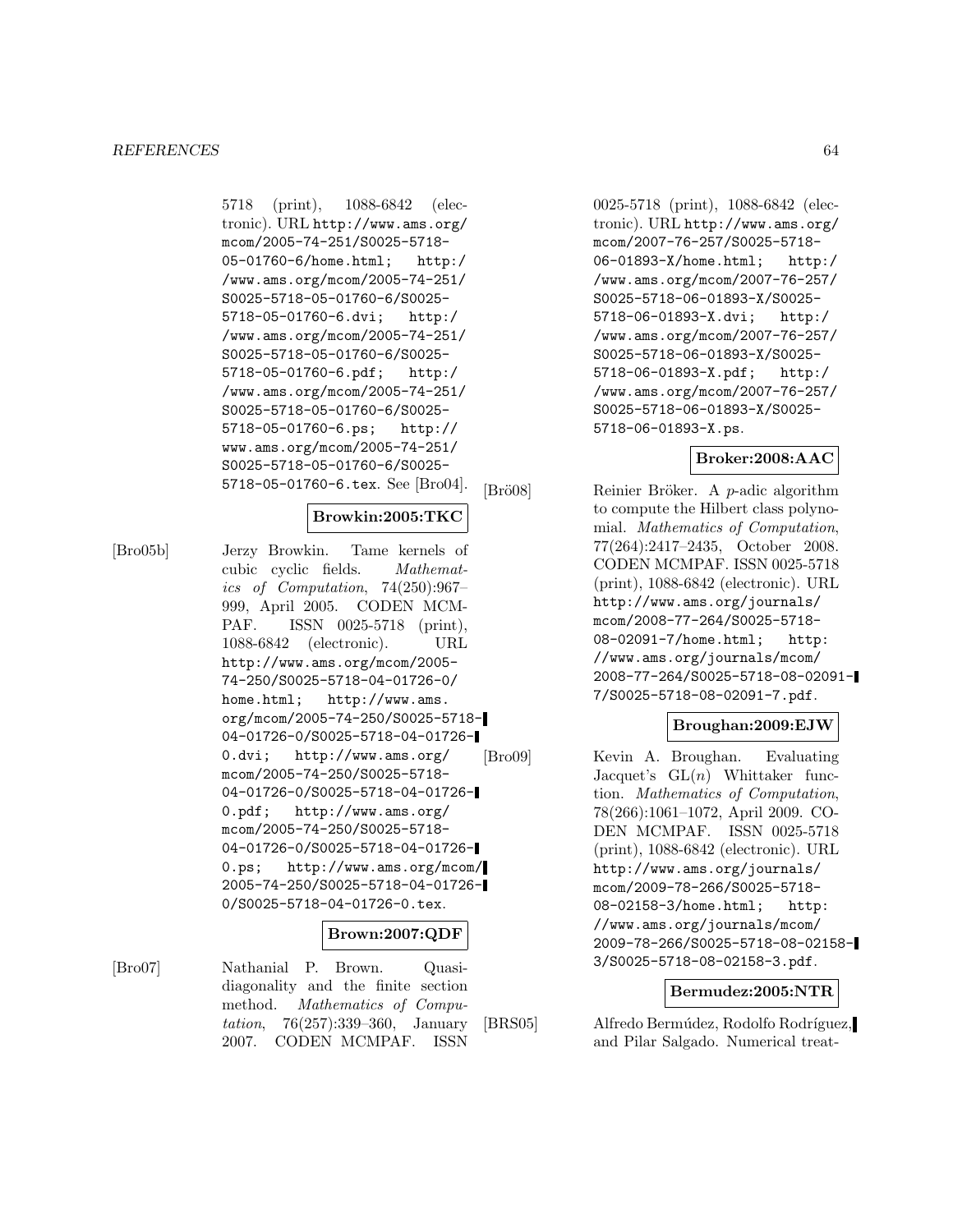ment of realistic boundary conditions for the eddy current problem in an electrode via Lagrange multipliers. Mathematics of Computation, 74(249):123–151, January 2005. CODEN MCMPAF. ISSN 0025-5718 (print), 1088-6842 (electronic). URL http://www.ams.org/ mcom/2005-74-249/S0025-5718- 04-01680-1/home.html; http:/ /www.ams.org/mcom/2005-74-249/ S0025-5718-04-01680-1/S0025- 5718-04-01680-1.dvi; http:/ /www.ams.org/mcom/2005-74-249/ S0025-5718-04-01680-1/S0025- 5718-04-01680-1.pdf; http:/ /www.ams.org/mcom/2005-74-249/ S0025-5718-04-01680-1/S0025- 5718-04-01680-1.ps; http:// www.ams.org/mcom/2005-74-249/ S0025-5718-04-01680-1/S0025- 5718-04-01680-1.tex.

### **Bruin:2004:VSA**

[Bru04] Nils Bruin. Visualising Sha[2] in Abelian surfaces. Mathematics of Computation, 73(247): 1459–1476, July 2004. CO-DEN MCMPAF. ISSN 0025- 5718 (print), 1088-6842 (electronic). URL http://www.ams.org/ mcom/2004-73-247/S0025-5718- 04-01633-3/home.html; http:/ /www.ams.org/mcom/2004-73-247/ S0025-5718-04-01633-3/S0025- 5718-04-01633-3.dvi; http:/ /www.ams.org/mcom/2004-73-247/ S0025-5718-04-01633-3/S0025- 5718-04-01633-3.pdf; http:/ /www.ams.org/mcom/2004-73-247/ S0025-5718-04-01633-3/S0025- 5718-04-01633-3.ps; http:// www.ams.org/mcom/2004-73-247/ S0025-5718-04-01633-3/S0025- 5718-04-01633-3.tex.

[BRZ08] C. Brezinski and M. Redivo-Zaglia. Rational extrapolation for the PageRank vector. Mathematics of Computation, 77(263): 1585–1598, July 2008. CO-DEN MCMPAF. ISSN 0025- 5718 (print), 1088-6842 (electronic). URL http://www.ams.org/ mcom/2008-77-263/S0025-5718- 08-02086-3/home.html; http:/ /www.ams.org/mcom/2008-77-263/ S0025-5718-08-02086-3/S0025- 5718-08-02086-3.dvi; http:/ /www.ams.org/mcom/2008-77-263/ S0025-5718-08-02086-3/S0025- 5718-08-02086-3.pdf; http:/ /www.ams.org/mcom/2008-77-263/ S0025-5718-08-02086-3/S0025- 5718-08-02086-3.ps.

#### **Brenner:2000:LBN**

[BS00] Susanne C. Brenner and Li-Yeng Sung. Lower bounds for nonoverlapping domain decomposition preconditioners in two dimensions. Mathematics of Computation, 69(232): 1319–1339, October 2000. CODEN MCMPAF. ISSN 0025-5718 (print), 1088-6842 (electronic). URL http: //www.ams.org/journal-getitem? pii=S0025-5718-00-01236-9; http://www.ams.org/mcom/2000- 69-232/S0025-5718-00-01236-9/ S0025-5718-00-01236-9.dvi; http://www.ams.org/mcom/2000- 69-232/S0025-5718-00-01236-9/ S0025-5718-00-01236-9.pdf; http://www.ams.org/mcom/2000- 69-232/S0025-5718-00-01236-9/ S0025-5718-00-01236-9.ps; http: //www.ams.org/mcom/2000-69-232/ S0025-5718-00-01236-9/S0025- 5718-00-01236-9.tex.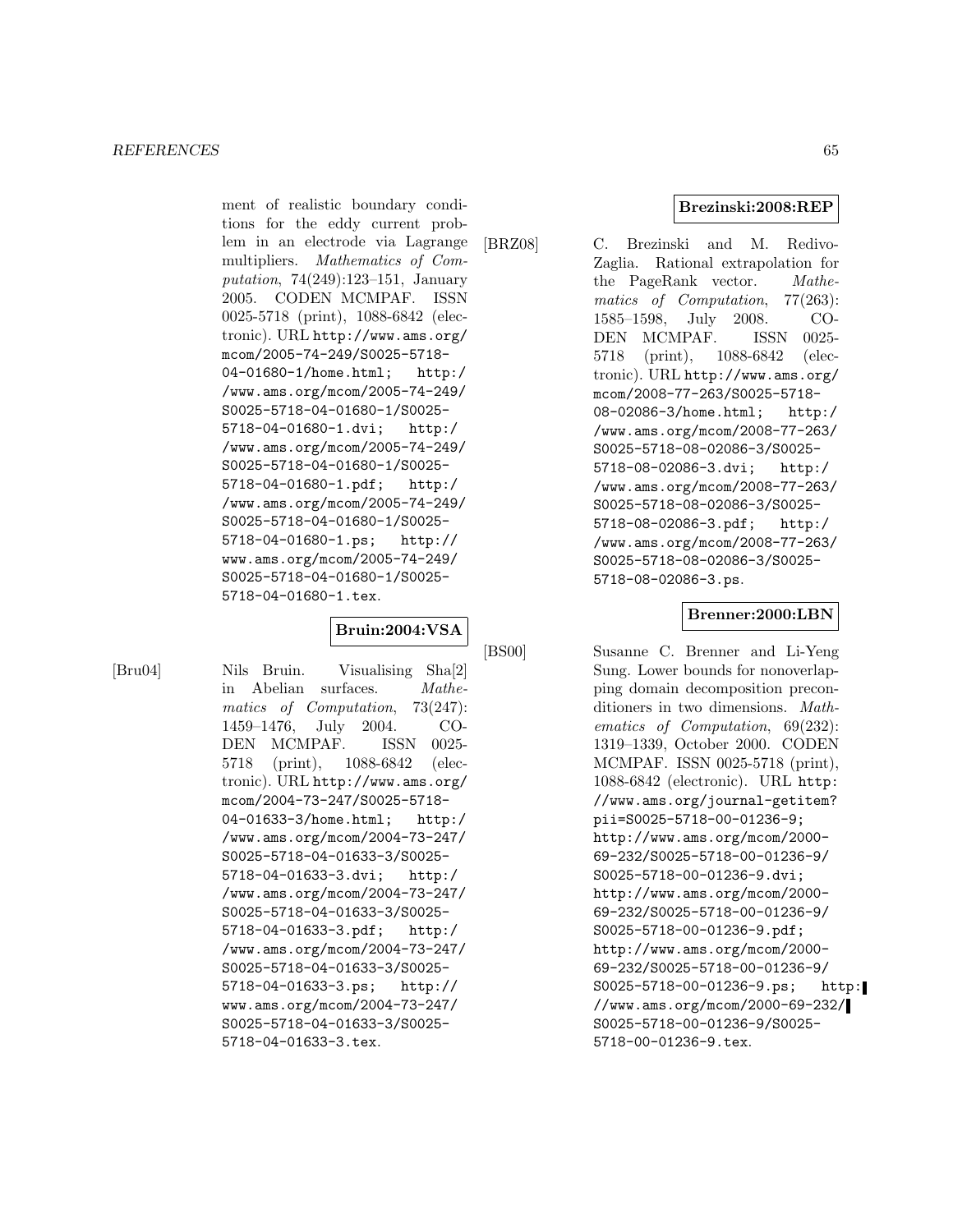### **Babuska:2004:AAA**

[BS04] I. Babuska and S. A. Sauter. Algebraic algorithms for the analysis of mechanical trusses. Mathematics of Computation, 73(248): 1601–1622, October 2004. CO-DEN MCMPAF. ISSN 0025- 5718 (print), 1088-6842 (electronic). URL http://www.ams.org/ mcom/2004-73-248/S0025-5718- 04-01645-X/home.html; http:/ /www.ams.org/mcom/2004-73-248/ S0025-5718-04-01645-X/S0025- 5718-04-01645-X.dvi; http:/ /www.ams.org/mcom/2004-73-248/ S0025-5718-04-01645-X/S0025- 5718-04-01645-X.pdf; http:/ /www.ams.org/mcom/2004-73-248/ S0025-5718-04-01645-X/S0025- 5718-04-01645-X.ps; http:// www.ams.org/mcom/2004-73-248/ S0025-5718-04-01645-X/S0025- 5718-04-01645-X.tex.

### **Borm:2005:BLC**

[BS05a] Steffen Börm and Stefan A. Sauter. BEM with linear complexity for the classical boundary integral operators. Mathematics of Computation, 74(251):1139–1177, July 2005. CODEN MCMPAF. ISSN 0025-5718 (print), 1088-6842 (electronic). URL http://www.ams.org/ mcom/2005-74-251/S0025-5718- 04-01733-8/home.html; http:/ /www.ams.org/mcom/2005-74-251/ S0025-5718-04-01733-8/S0025- 5718-04-01733-8.dvi; http:/ /www.ams.org/mcom/2005-74-251/ S0025-5718-04-01733-8/S0025- 5718-04-01733-8.pdf; http:/ /www.ams.org/mcom/2005-74-251/ S0025-5718-04-01733-8/S0025- 5718-04-01733-8.ps; http:// www.ams.org/mcom/2005-74-251/

S0025-5718-04-01733-8/S0025- 5718-04-01733-8.tex.

#### **Buchmann:2005:CSF**

[BS05b] Johannes Buchmann and Arthur Schmidt. Computing the structure of a finite abelian group. Mathematics of Computation, 74(252): 2017–2026, October 2005. CO-DEN MCMPAF. ISSN 0025- 5718 (print), 1088-6842 (electronic). URL http://www.ams.org/ mcom/2005-74-252/S0025-5718- 05-01740-0/home.html; http:/ /www.ams.org/mcom/2005-74-252/ S0025-5718-05-01740-0/S0025- 5718-05-01740-0.dvi; http:/ /www.ams.org/mcom/2005-74-252/ S0025-5718-05-01740-0/S0025- 5718-05-01740-0.pdf; http:/ /www.ams.org/mcom/2005-74-252/ S0025-5718-05-01740-0/S0025- 5718-05-01740-0.ps; http:// www.ams.org/mcom/2005-74-252/ S0025-5718-05-01740-0/S0025- 5718-05-01740-0.tex.

# **Bernstein:2007:MEE**

[BS07a] Daniel J. Bernstein and Jonathan P. Sorenson. Modular exponentiation via the explicit Chinese remainder theorem. Mathematics of Computation, 76(257):443–454, January 2007. CODEN MCMPAF. ISSN 0025-5718 (print), 1088-6842 (electronic). URL http://www.ams.org/ mcom/2007-76-257/S0025-5718- 06-01849-7/home.html; http:/ /www.ams.org/mcom/2007-76-257/ S0025-5718-06-01849-7/S0025- 5718-06-01849-7.dvi; http:/ /www.ams.org/mcom/2007-76-257/ S0025-5718-06-01849-7/S0025- 5718-06-01849-7.pdf; http:/ /www.ams.org/mcom/2007-76-257/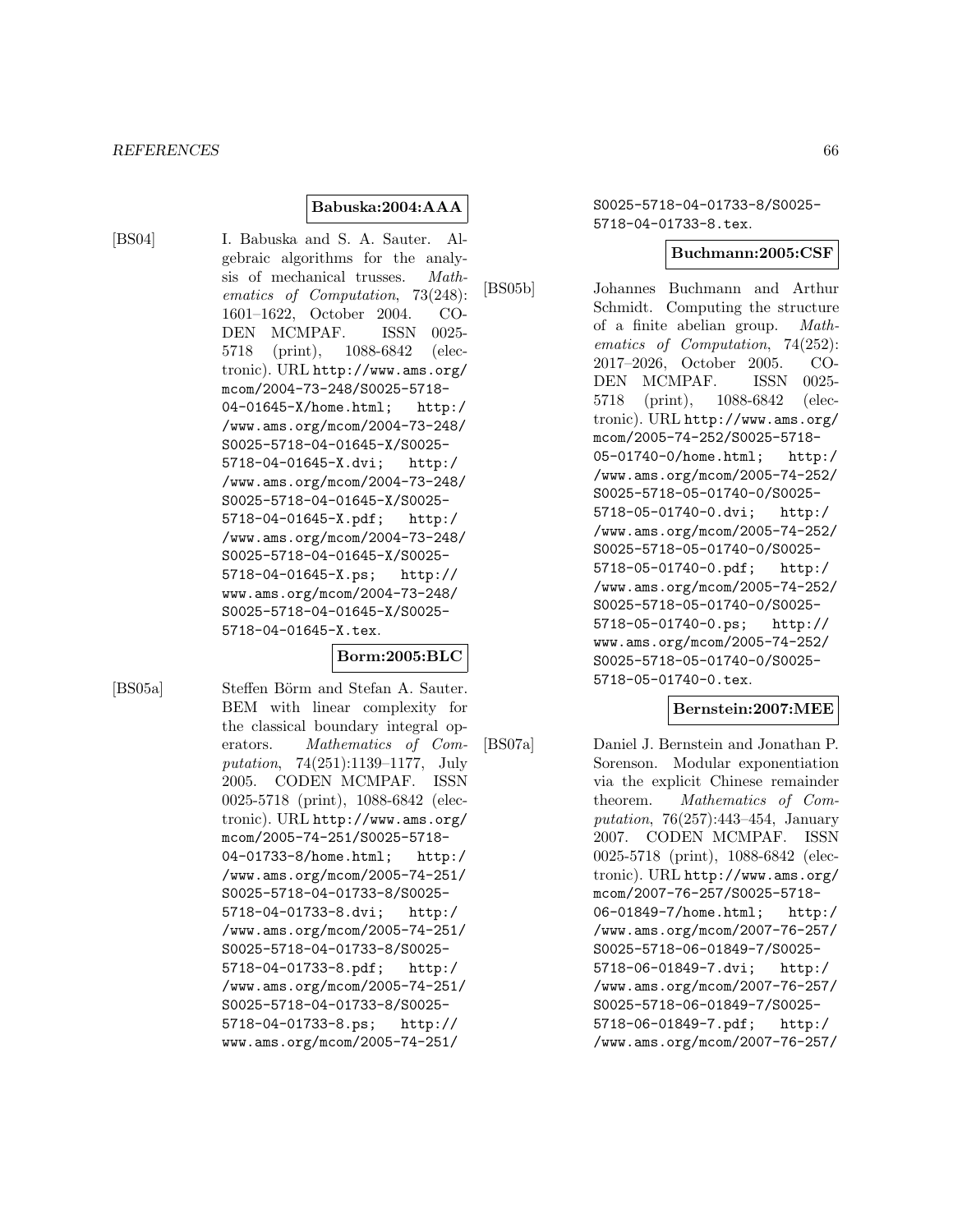S0025-5718-06-01849-7/S0025- 5718-06-01849-7.ps.

# **Broker:2007:ECC**

[BS07b] Reinier Bröker and Peter Stevenhagen. Efficient CM-constructions of elliptic curves over finite fields. Mathematics of Computation, 76 (260):2161–2179, October 2007. CO-DEN MCMPAF. ISSN 0025- 5718 (print), 1088-6842 (electronic). URL http://www.ams.org/ mcom/2007-76-260/S0025-5718- 07-01980-1/home.html; http:/ /www.ams.org/mcom/2007-76-260/ S0025-5718-07-01980-1/S0025- 5718-07-01980-1.dvi; http:/ /www.ams.org/mcom/2007-76-260/ S0025-5718-07-01980-1/S0025- 5718-07-01980-1.pdf; http:/ /www.ams.org/mcom/2007-76-260/ S0025-5718-07-01980-1/S0025- 5718-07-01980-1.ps.

# **Braess:2008:ERE**

[BS08] Dietrich Braess and Joachim Schöberl. Equilibrated residual error estimator for edge elements. Mathematics of Computation, 77(262):651– 672, April 2008. CODEN MCM-PAF. ISSN 0025-5718 (print), 1088-6842 (electronic). URL http://www.ams.org/mcom/2008- 77-262/S0025-5718-07-02080-7/ home.html; http://www.ams. org/mcom/2008-77-262/S0025-5718- 07-02080-7/S0025-5718-07-02080- 7.dvi; http://www.ams.org/ mcom/2008-77-262/S0025-5718- 07-02080-7/S0025-5718-07-02080- 7.pdf; http://www.ams.org/ mcom/2008-77-262/S0025-5718- 07-02080-7/S0025-5718-07-02080- 7.ps.

# **Bruin:2009:TCD**

[BS09] Nils Bruin and Michael Stoll. Twocover descent on hyperelliptic curves. Mathematics of Computation, 78 (268):2347–2370, October 2009. CO-DEN MCMPAF. ISSN 0025-5718 (print), 1088-6842 (electronic). URL http://www.ams.org/journals/ mcom/2009-78-268/S0025-5718- 09-02255-8/home.html; http: //www.ams.org/journals/mcom/

# **Balanzario:2007:ZDH**

2009-78-268/S0025-5718-09-02255- 8/S0025-5718-09-02255-8.pdf.

[BSO07] Eugenio P. Balanzario and Jorge Sánchez-Ortiz. Zeros of the Davenport–Heilbronn counterexample. Mathematics of Computation, 76(260):2045–2049, October 2007. CODEN MCMPAF. ISSN 0025-5718 (print), 1088-6842 (electronic). URL http://www.ams.org/ mcom/2007-76-260/S0025-5718- 07-01999-0/home.html; http:/ /www.ams.org/mcom/2007-76-260/ S0025-5718-07-01999-0/S0025- 5718-07-01999-0.dvi; http:/ /www.ams.org/mcom/2007-76-260/ S0025-5718-07-01999-0/S0025- 5718-07-01999-0.pdf; http:/ /www.ams.org/mcom/2007-76-260/ S0025-5718-07-01999-0/S0025- 5718-07-01999-0.ps.

# **Bos:2001:TPG**

L. Bos, M. A. Taylor, and B. A. Wingate. Tensor product Gauss– Lobatto points are Fekete points for the cube. Mathematics of Computation, 70(236):1543–1547, October 2001. CODEN MCM-PAF. ISSN 0025-5718 (print), 1088- 6842 (electronic). URL http:/ /www.ams.org/journal-getitem?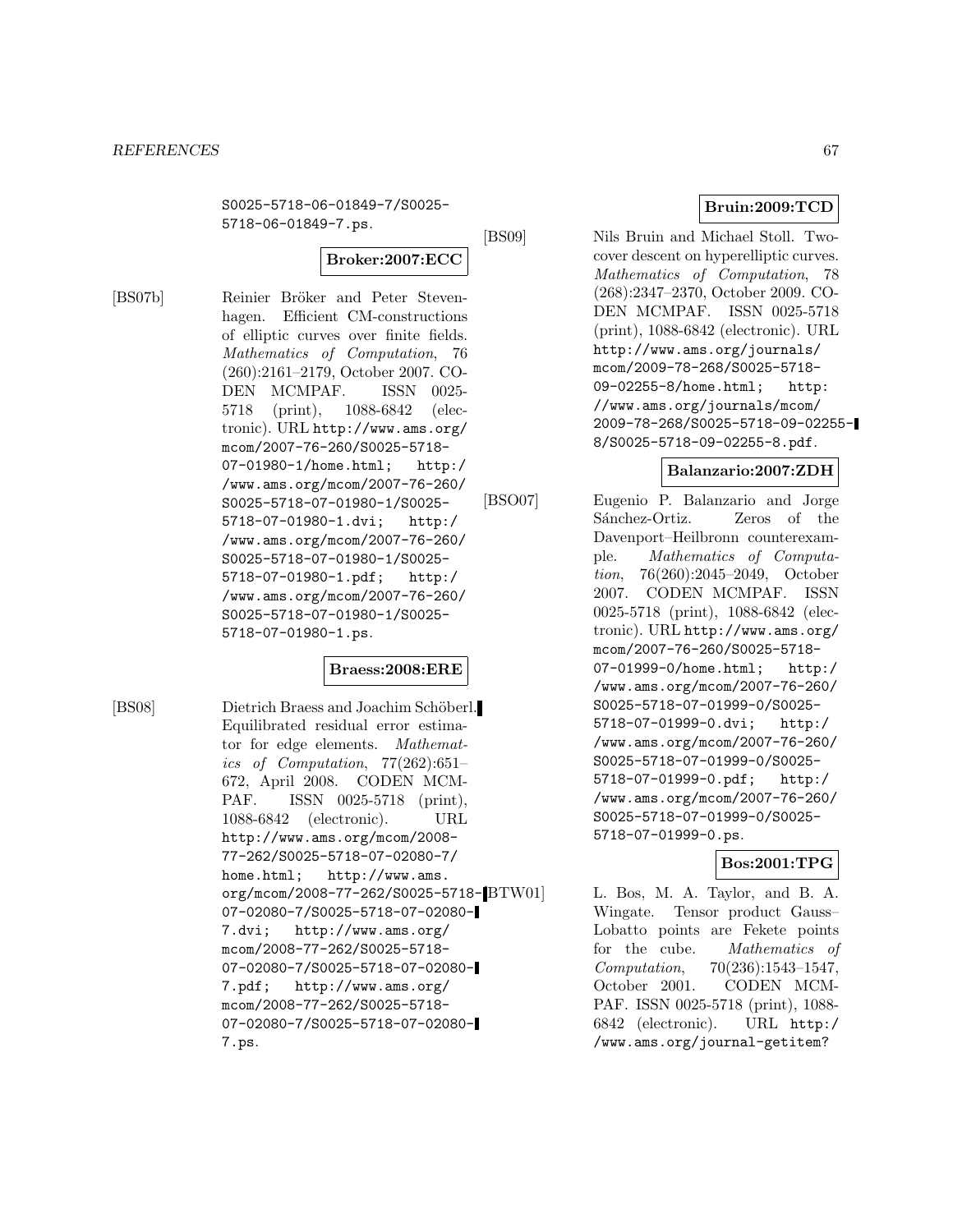#### *REFERENCES* 68

pii=S0025-5718-00-01262-X; http://www.ams.org/mcom/2001- 70-236/S0025-5718-00-01262-X/ S0025-5718-00-01262-X.dvi; http://www.ams.org/mcom/2001- 70-236/S0025-5718-00-01262-X/ S0025-5718-00-01262-X.pdf; http://www.ams.org/mcom/2001- 70-236/S0025-5718-00-01262-X/ S0025-5718-00-01262-X.ps; http: //www.ams.org/mcom/2001-70-236/ S0025-5718-00-01262-X/S0025- 5718-00-01262-X.tex.

### **Bakaev:2003:MNE**

[BTW03] Nikolai Yu. Bakaev, Vidar Thomée, and Lars B. Wahlbin. Maximumnorm estimates for resolvents of elliptic finite element operators. Mathematics of Computation, 72(244): 1597–1610, October 2003. CODEN MCMPAF. ISSN 0025-5718 (print), 1088-6842 (electronic). URL http: //www.ams.org/journal-getitem? pii=S0025-5718-02-01488-6; http://www.ams.org/mcom/2003- 72-244/S0025-5718-02-01488-6/ S0025-5718-02-01488-6.dvi; http://www.ams.org/mcom/2003- 72-244/S0025-5718-02-01488-6/ S0025-5718-02-01488-6.pdf; http://www.ams.org/mcom/2003- 72-244/S0025-5718-02-01488-6/ S0025-5718-02-01488-6.ps; http: //www.ams.org/mcom/2003-72-244/ S0025-5718-02-01488-6/S0025- 5718-02-01488-6.tex.

### **Bauer:2005:PCP**

[BTW05] Mark Bauer, Edlyn Teske, and Annegret Weng. Point counting on Picard curves in large characteristic. Mathematics of Computation, 74(252):1983–2005, October 2005. CODEN MCMPAF. ISSN 0025-5718 (print), 1088-6842 (elec-

tronic). URL http://www.ams.org/ mcom/2005-74-252/S0025-5718- 05-01758-8/home.html; http:/ /www.ams.org/mcom/2005-74-252/ S0025-5718-05-01758-8/S0025- 5718-05-01758-8.dvi; http:/ /www.ams.org/mcom/2005-74-252/ S0025-5718-05-01758-8/S0025- 5718-05-01758-8.pdf; http:/ /www.ams.org/mcom/2005-74-252/ S0025-5718-05-01758-8/S0025- 5718-05-01758-8.ps; http:// www.ams.org/mcom/2005-74-252/ S0025-5718-05-01758-8/S0025- 5718-05-01758-8.tex.

# **Bittner:2007:IDF**

[BU07] Kai Bittner and Karsten Urban. On interpolatory divergence-free wavelets. Mathematics of Computation, 76(258):903–929, April 2007. CODEN MCMPAF. ISSN 0025-5718 (print), 1088-6842 (electronic). URL http://www.ams.org/ mcom/2007-76-258/S0025-5718- 06-01949-1/home.html; http:/ /www.ams.org/mcom/2007-76-258/ S0025-5718-06-01949-1/S0025- 5718-06-01949-1.dvi; http:/ /www.ams.org/mcom/2007-76-258/ S0025-5718-06-01949-1/S0025- 5718-06-01949-1.pdf; http:/ /www.ams.org/mcom/2007-76-258/ S0025-5718-06-01949-1/S0025- 5718-06-01949-1.ps.

### **Buhmann:2001:NCR**

[Buh01] M. D. Buhmann. A new class of radial basis functions with compact support. Mathematics of Computation, 70(233):307–318, January 2001. CODEN MCM-PAF. ISSN 0025-5718 (print), 1088- 6842 (electronic). URL http:/ /www.ams.org/journal-getitem? pii=S0025-5718-00-01251-5;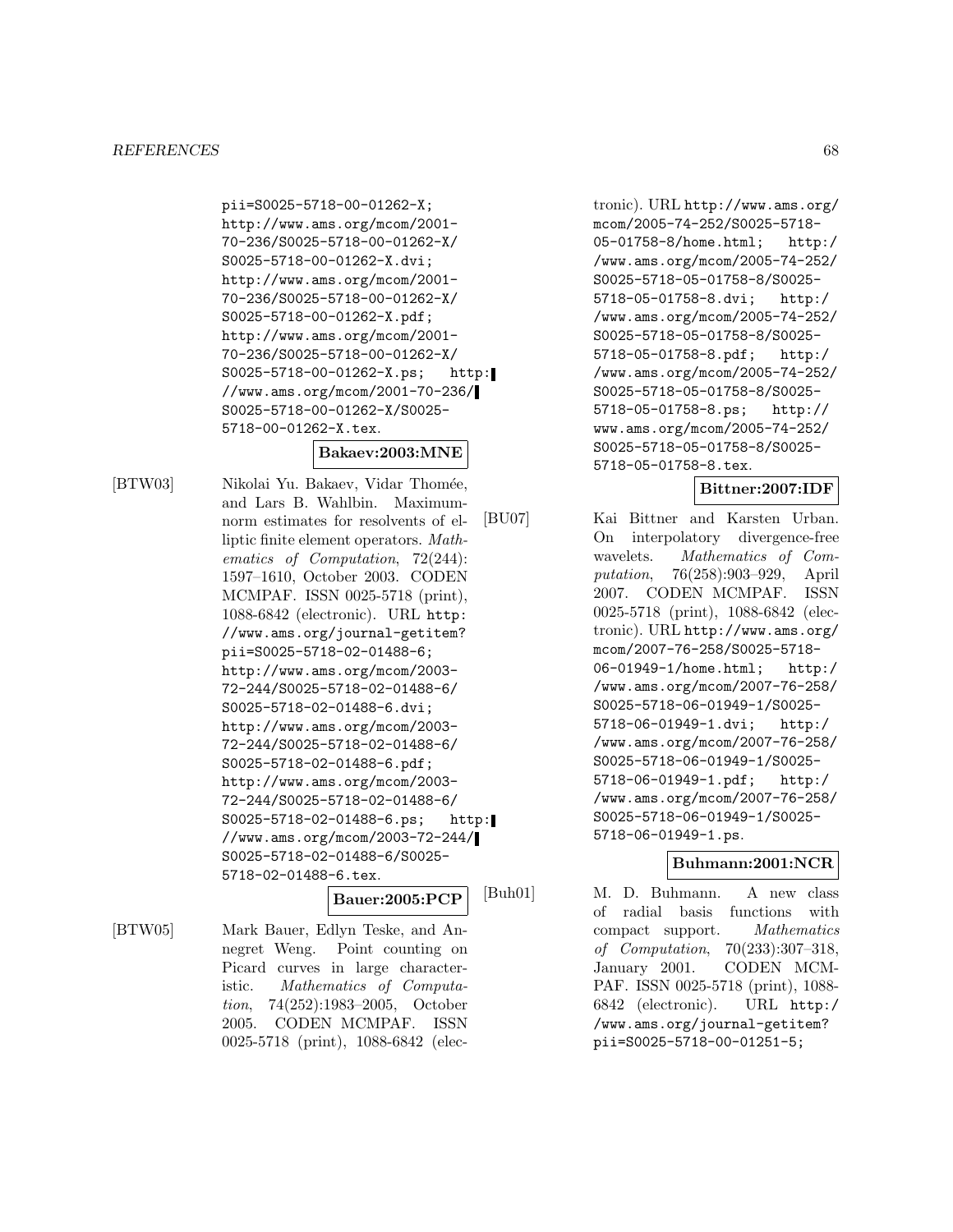http://www.ams.org/mcom/2001- 70-233/S0025-5718-00-01251-5/ S0025-5718-00-01251-5.dvi; http://www.ams.org/mcom/2001- 70-233/S0025-5718-00-01251-5/ S0025-5718-00-01251-5.pdf; http://www.ams.org/mcom/2001- 70-233/S0025-5718-00-01251-5/ S0025-5718-00-01251-5.ps; http: //www.ams.org/mcom/2001-70-233/ S0025-5718-00-01251-5/S0025- 5718-00-01251-5.tex.

# **Bultheel:2004:BRS**

[Bul04] A. Bultheel. Book review: Solving nonlinear equations with Newton's method. Mathematics of Computation, 73(248):2113–2114, October 2004. CODEN MCMPAF. ISSN 0025-5718 (print), 1088-6842 (electronic). URL http://www.ams.org/ mcom/2004-73-248/S0025-5718- 04-01713-2/home.html; http:/ /www.ams.org/mcom/2004-73-248/ S0025-5718-04-01713-2/S0025- 5718-04-01713-2.dvi; http:/ /www.ams.org/mcom/2004-73-248/ S0025-5718-04-01713-2/S0025- 5718-04-01713-2.pdf; http:/ /www.ams.org/mcom/2004-73-248/ S0025-5718-04-01713-2/S0025- 5718-04-01713-2.ps; http:// www.ams.org/mcom/2004-73-248/ S0025-5718-04-01713-2/S0025- 5718-04-01713-2.tex.

# **Burger:2003:BRC**

[Bur03] Martin Burger. Book review: Computational methods for inverse problems. Mathematics of Computation, 72(243):1574–1575, July 2003. CODEN MCMPAF. ISSN 0025-5718 (print), 1088- 6842 (electronic). URL http:/ /www.ams.org/mcom/2003-72-243/ S0025-5718-03-01604-1/bookrev-

S0025-5718-03-01604-1.html; http://www.ams.org/mcom/2003- 72-243/S0025-5718-03-01604-1/ S0025-5718-03-01604-1.dvi; http://www.ams.org/mcom/2003- 72-243/S0025-5718-03-01604-1/ S0025-5718-03-01604-1.pdf; http://www.ams.org/mcom/2003- 72-243/S0025-5718-03-01604-1/ S0025-5718-03-01604-1.ps; http: //www.ams.org/mcom/2003-72-243/ S0025-5718-03-01604-1/S0025- 5718-03-01604-1.tex.

# **Baragar:2007:KSP**

[BvL07] Arthur Baragar and Ronald van Luijk. K3 surfaces with Picard number three and canonical vector heights. Mathematics of Computation, 76(259):1493–1498, July 2007. CODEN MCMPAF. ISSN 0025-5718 (print), 1088-6842 (electronic). URL http://www.ams.org/ mcom/2007-76-259/S0025-5718- 07-01962-X/home.html; http:/ /www.ams.org/mcom/2007-76-259/ S0025-5718-07-01962-X/S0025- 5718-07-01962-X.dvi; http:/ /www.ams.org/mcom/2007-76-259/ S0025-5718-07-01962-X/S0025- 5718-07-01962-X.pdf; http:/ /www.ams.org/mcom/2007-76-259/ S0025-5718-07-01962-X/S0025- 5718-07-01962-X.ps.

# **Badea:2000:ASM**

[BW00] Lori Badea and Junping Wang. An additive Schwarz method for variational inequalities. Mathematics of Computation, 69(232):1341–1354, October 2000. CODEN MCM-PAF. ISSN 0025-5718 (print), 1088- 6842 (electronic). URL http:/ /www.ams.org/journal-getitem? pii=S0025-5718-99-01164-3; http://www.ams.org/mcom/2000-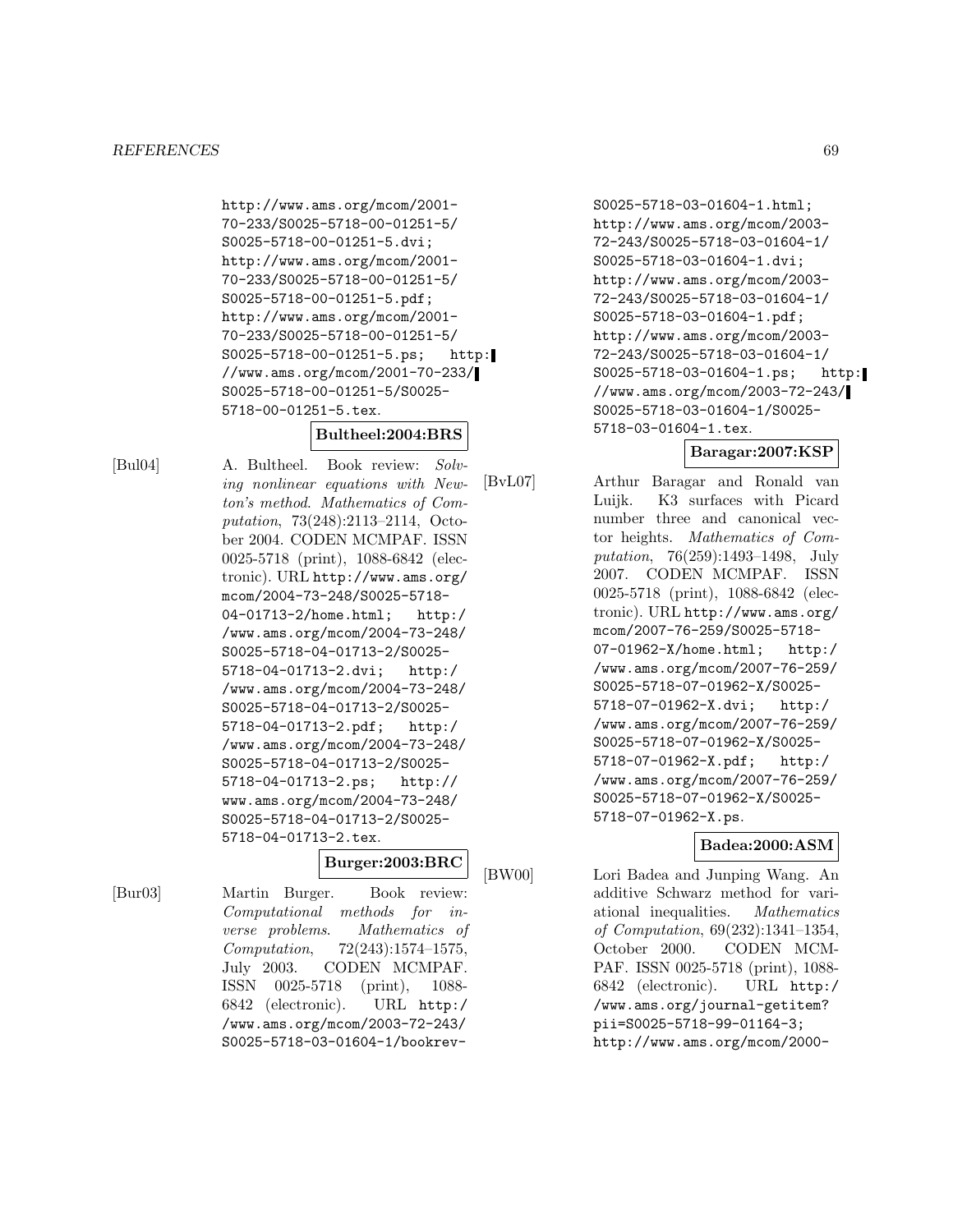69-232/S0025-5718-99-01164-3/ S0025-5718-99-01164-3.dvi; http://www.ams.org/mcom/2000- 69-232/S0025-5718-99-01164-3/ S0025-5718-99-01164-3.pdf; http://www.ams.org/mcom/2000- 69-232/S0025-5718-99-01164-3/ S0025-5718-99-01164-3.ps; http: //www.ams.org/mcom/2000-69-232/ S0025-5718-99-01164-3/S0025- 5718-99-01164-3.tex.

# **Bramble:2001:UCM**

[BZ01] James H. Bramble and Xuejun Zhang. Uniform convergence of the multigrid V-cycle for an anisotropic problem. Mathematics of Computation, 70(234):453– 470, April 2001. CODEN MCM-PAF. ISSN 0025-5718 (print), 1088- 6842 (electronic). URL http:/ /www.ams.org/journal-getitem? pii=S0025-5718-00-01222-9; http://www.ams.org/mcom/2001- 70-234/S0025-5718-00-01222-9/ S0025-5718-00-01222-9.dvi; http://www.ams.org/mcom/2001- 70-234/S0025-5718-00-01222-9/ S0025-5718-00-01222-9.pdf; http://www.ams.org/mcom/2001- 70-234/S0025-5718-00-01222-9/ S0025-5718-00-01222-9.ps; http: //www.ams.org/mcom/2001-70-234/ S0025-5718-00-01222-9/S0025- 5718-00-01222-9.tex.

# **Brent:2009:TNP**

[BZ09] Richard P. Brent and Paul Zimmermann. Ten new primitive binary trinomials. Mathematics of Computation, 78(266):1197–1199, April 2009. CODEN MCMPAF. ISSN 0025-5718 (print), 1088-6842 (electronic). URL http://www.ams.org/journals/ mcom/2009-78-266/S0025-5718- 08-02170-4/home.html; http:

//www.ams.org/journals/mcom/ 2009-78-266/S0025-5718-08-02170- 4/S0025-5718-08-02170-4.pdf.

# **Calvetti:2009:BRM**

[Cal09] Daniela Calvetti. Book review: Matrix methods in data mining and pattern recognition. Mathematics of Computation, 78(267): 1867–1868, July 2009. CO-DEN MCMPAF. ISSN 0025-5718 (print), 1088-6842 (electronic). URL http://www.ams.org/journals/ mcom/2009-78-267/S0025-5718- 09-02247-9/home.html; http: //www.ams.org/journals/mcom/ 2009-78-267/S0025-5718-09-02247- 9/S0025-5718-09-02247-9.pdf.

# **Campbell:2004:PRD**

[Cam04] Garikai Campbell. Points on  $y =$  $x^2$  at rational distance. *Math*ematics of Computation, 73(248): 2093–2108, October 2004. CO-DEN MCMPAF. ISSN 0025- 5718 (print), 1088-6842 (electronic). URL http://www.ams.org/ mcom/2004-73-248/S0025-5718- 03-01606-5/home.html; http:/ /www.ams.org/mcom/2004-73-248/ S0025-5718-03-01606-5/S0025- 5718-03-01606-5.dvi; http:/ /www.ams.org/mcom/2004-73-248/ S0025-5718-03-01606-5/S0025- 5718-03-01606-5.pdf; http:/ /www.ams.org/mcom/2004-73-248/ S0025-5718-03-01606-5/S0025- 5718-03-01606-5.ps; http:// www.ams.org/mcom/2004-73-248/ S0025-5718-03-01606-5/S0025- 5718-03-01606-5.tex.

# **Cao:2008:IEE**

[Cao08] Weiming Cao. An interpolation error estimate in  $\mathcal{R}^2$  based on the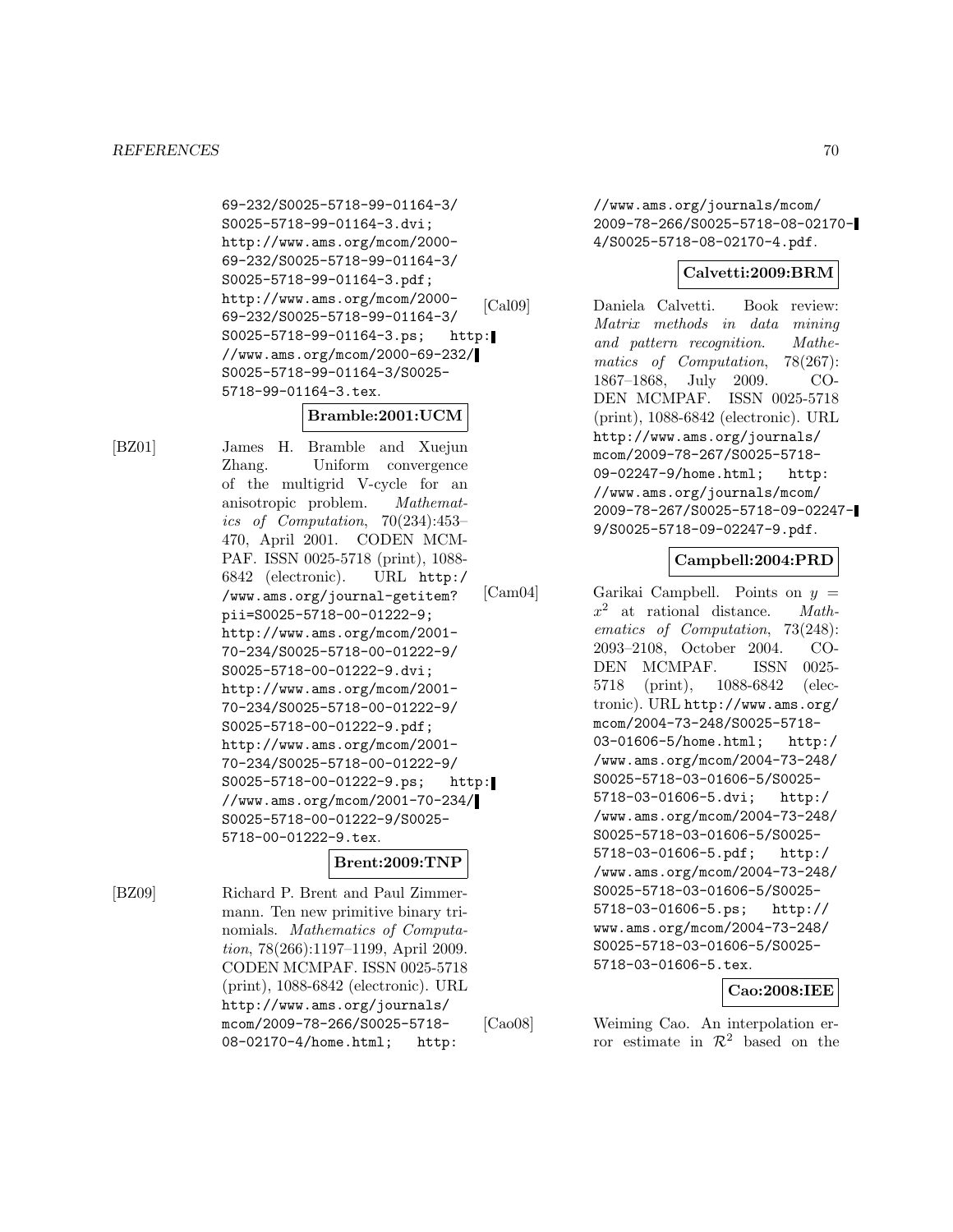anisotropic measures of higher order derivatives. Mathematics of Computation, 77(261):265–286, January 2008. CODEN MCMPAF. ISSN 0025-5718 (print), 1088-6842 (electronic). URL http://www.ams.org/ mcom/2008-77-261/S0025-5718- 07-01981-3/home.html; http:/ /www.ams.org/mcom/2008-77-261/ S0025-5718-07-01981-3/S0025- 5718-07-01981-3.dvi; http:/ /www.ams.org/mcom/2008-77-261/ S0025-5718-07-01981-3/S0025- 5718-07-01981-3.pdf; http:/ /www.ams.org/mcom/2008-77-261/ S0025-5718-07-01981-3/S0025- 5718-07-01981-3.ps.

### **Capizzano:2000:KTA**

[Cap00] Stefano Serra Capizzano. Korovkin tests, approximation, and ergodic theory. Mathematics of Computation, 69(232):1533–1558, October 2000. CODEN MCM-PAF. ISSN 0025-5718 (print), 1088- 6842 (electronic). URL http:/ /www.ams.org/journal-getitem? pii=S0025-5718-00-01217-5; http://www.ams.org/mcom/2000- 69-232/S0025-5718-00-01217-5/ S0025-5718-00-01217-5.dvi; http://www.ams.org/mcom/2000- 69-232/S0025-5718-00-01217-5/ S0025-5718-00-01217-5.pdf; http://www.ams.org/mcom/2000- 69-232/S0025-5718-00-01217-5/ S0025-5718-00-01217-5.ps; http: //www.ams.org/mcom/2000-69-232/ S0025-5718-00-01217-5/S0025- 5718-00-01217-5.tex.

#### **Carstensen:2002:MBP**

[Car02] Carsten Carstensen. Merging the Bramble–Pasciak–Steinbach and the Crouzeix–Thomée criterion for  $H^1$ stability of the  $L^2$ -projection onto

finite element spaces. Mathematics of Computation, 71(237):157– 163, January 2002. CODEN MCM-PAF. ISSN 0025-5718 (print), 1088- 6842 (electronic). URL http:/ /www.ams.org/journal-getitem? pii=S0025-5718-01-01316-3; http://www.ams.org/mcom/2002- 71-237/S0025-5718-01-01316-3/ S0025-5718-01-01316-3.dvi; http://www.ams.org/mcom/2002- 71-237/S0025-5718-01-01316-3/ S0025-5718-01-01316-3.pdf; http://www.ams.org/mcom/2002- 71-237/S0025-5718-01-01316-3/ S0025-5718-01-01316-3.ps; http: //www.ams.org/mcom/2002-71-237/ S0025-5718-01-01316-3/S0025- 5718-01-01316-3.tex.

#### **Carstensen:2004:AFO**

[Car04] C. Carstensen. All first-order averaging techniques for a posteriori finite element error control on unstructured grids are efficient and reliable. Mathematics of Computation, 73(247):1153–1165, July 2004. CODEN MCMPAF. ISSN 0025-5718 (print), 1088-6842 (electronic). URL http://www.ams.org/ mcom/2004-73-247/S0025-5718- 03-01580-1/home.html; http:/ /www.ams.org/mcom/2004-73-247/ S0025-5718-03-01580-1/S0025- 5718-03-01580-1.dvi; http:/ /www.ams.org/mcom/2004-73-247/ S0025-5718-03-01580-1/S0025- 5718-03-01580-1.pdf; http:/ /www.ams.org/mcom/2004-73-247/ S0025-5718-03-01580-1/S0025- 5718-03-01580-1.ps; http:// www.ams.org/mcom/2004-73-247/ S0025-5718-03-01580-1/S0025- 5718-03-01580-1.tex.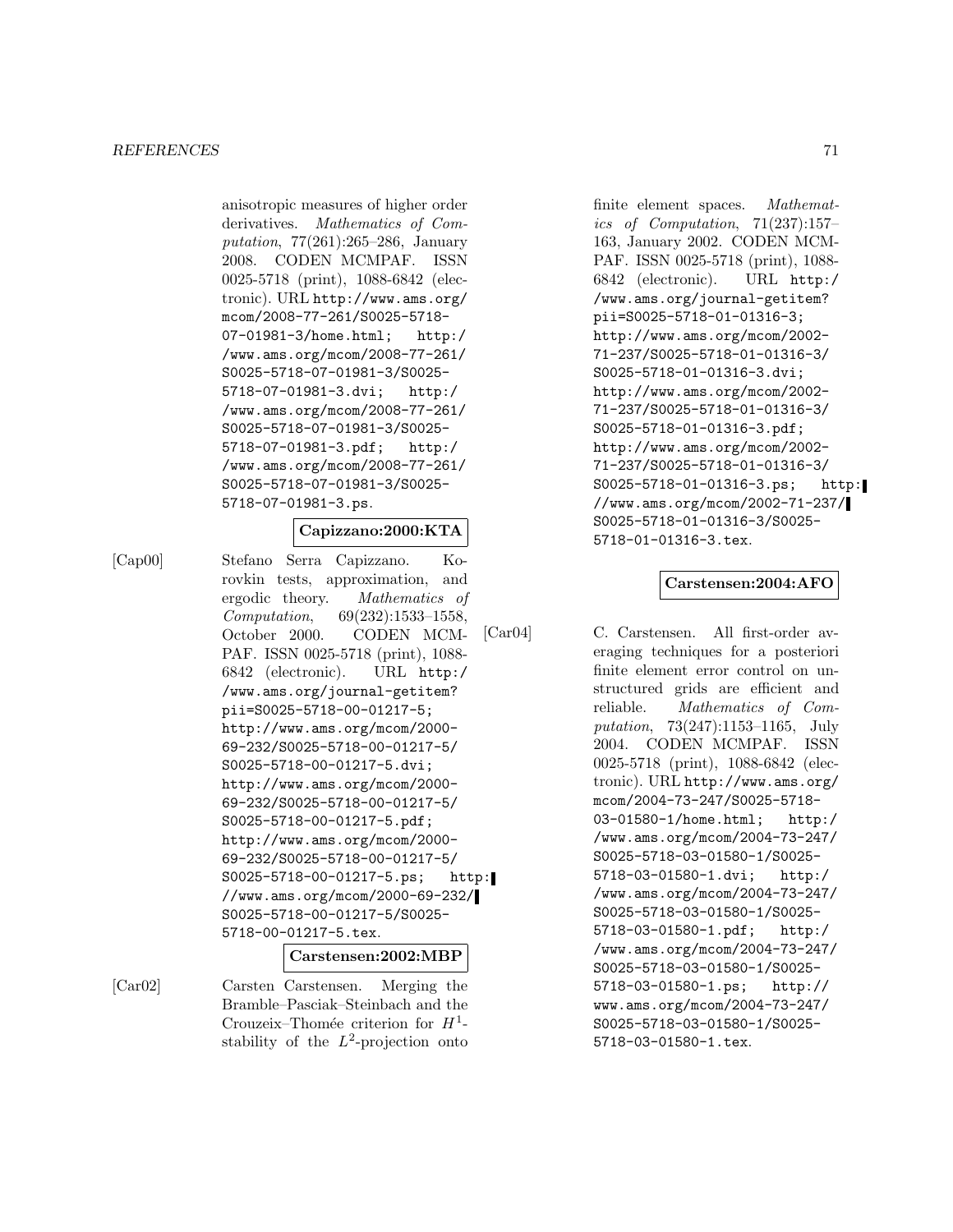### **Carlson:2006:TIS**

[Car06] B. C. Carlson. Table of integrals of squared Jacobian elliptic functions and reductions of related hypergeometric R-functions. Mathematics of Computation, 75 (255):1309–1318, July 2006. CO-DEN MCMPAF. ISSN 0025- 5718 (print), 1088-6842 (electronic). URL http://www.ams.org/ mcom/2006-75-255/S0025-5718- 06-01838-2/home.html; http:/ /www.ams.org/mcom/2006-75-255/ S0025-5718-06-01838-2/S0025- 5718-06-01838-2.dvi; http:/ /www.ams.org/mcom/2006-75-255/ S0025-5718-06-01838-2/S0025- 5718-06-01838-2.pdf; http:/ /www.ams.org/mcom/2006-75-255/ S0025-5718-06-01838-2/S0025- 5718-06-01838-2.ps.

#### **Carlson:2008:PSI**

[Car08] B. C. Carlson. Power series for inverse Jacobian elliptic functions. Mathematics of Computation, 77(263):1615–1621, July 2008. CODEN MCMPAF. ISSN 0025-5718 (print), 1088-6842 (electronic). URL http://www.ams.org/ mcom/2008-77-263/S0025-5718- 07-02049-2/home.html; http:/ /www.ams.org/mcom/2008-77-263/ S0025-5718-07-02049-2/S0025- 5718-07-02049-2.dvi; http:/ /www.ams.org/mcom/2008-77-263/ S0025-5718-07-02049-2/S0025- 5718-07-02049-2.pdf; http:/ /www.ams.org/mcom/2008-77-263/ S0025-5718-07-02049-2/S0025- 5718-07-02049-2.ps.

### **Catinas:2005:IIP**

[Cat05] Emil Catinas. The inexact, inexact perturbed, and quasi-Newton

methods are equivalent models. Mathematics of Computation, 74 (249):291–301, January 2005. CO-DEN MCMPAF. ISSN 0025- 5718 (print), 1088-6842 (electronic). URL http://www.ams.org/ mcom/2005-74-249/S0025-5718- 04-01646-1/home.html; http:/ /www.ams.org/mcom/2005-74-249/ S0025-5718-04-01646-1/S0025- 5718-04-01646-1.dvi; http:/ /www.ams.org/mcom/2005-74-249/ S0025-5718-04-01646-1/S0025- 5718-04-01646-1.pdf; http:/ /www.ams.org/mcom/2005-74-249/ S0025-5718-04-01646-1/S0025- 5718-04-01646-1.ps; http:// www.ams.org/mcom/2005-74-249/ S0025-5718-04-01646-1/S0025- 5718-04-01646-1.tex.

#### **Carstensen:2002:EAT**

[CB02] Carsten Carstensen and Sören Bartels. Each averaging technique yields reliable a posteriori error control in FEM on unstructured grids. Part I: Low order conforming, nonconforming, and mixed FEM. Mathematics of Computation, 71(239): 945–969, July 2002. CODEN MCM-PAF. ISSN 0025-5718 (print), 1088- 6842 (electronic). URL http:/ /www.ams.org/journal-getitem? pii=S0025-5718-02-01402-3; http://www.ams.org/mcom/2002- 71-239/S0025-5718-02-01402-3/ S0025-5718-02-01402-3.dvi; http://www.ams.org/mcom/2002- 71-239/S0025-5718-02-01402-3/ S0025-5718-02-01402-3.pdf; http://www.ams.org/mcom/2002- 71-239/S0025-5718-02-01402-3/ S0025-5718-02-01402-3.ps; http: //www.ams.org/mcom/2002-71-239/ S0025-5718-02-01402-3/S0025- 5718-02-01402-3.tex.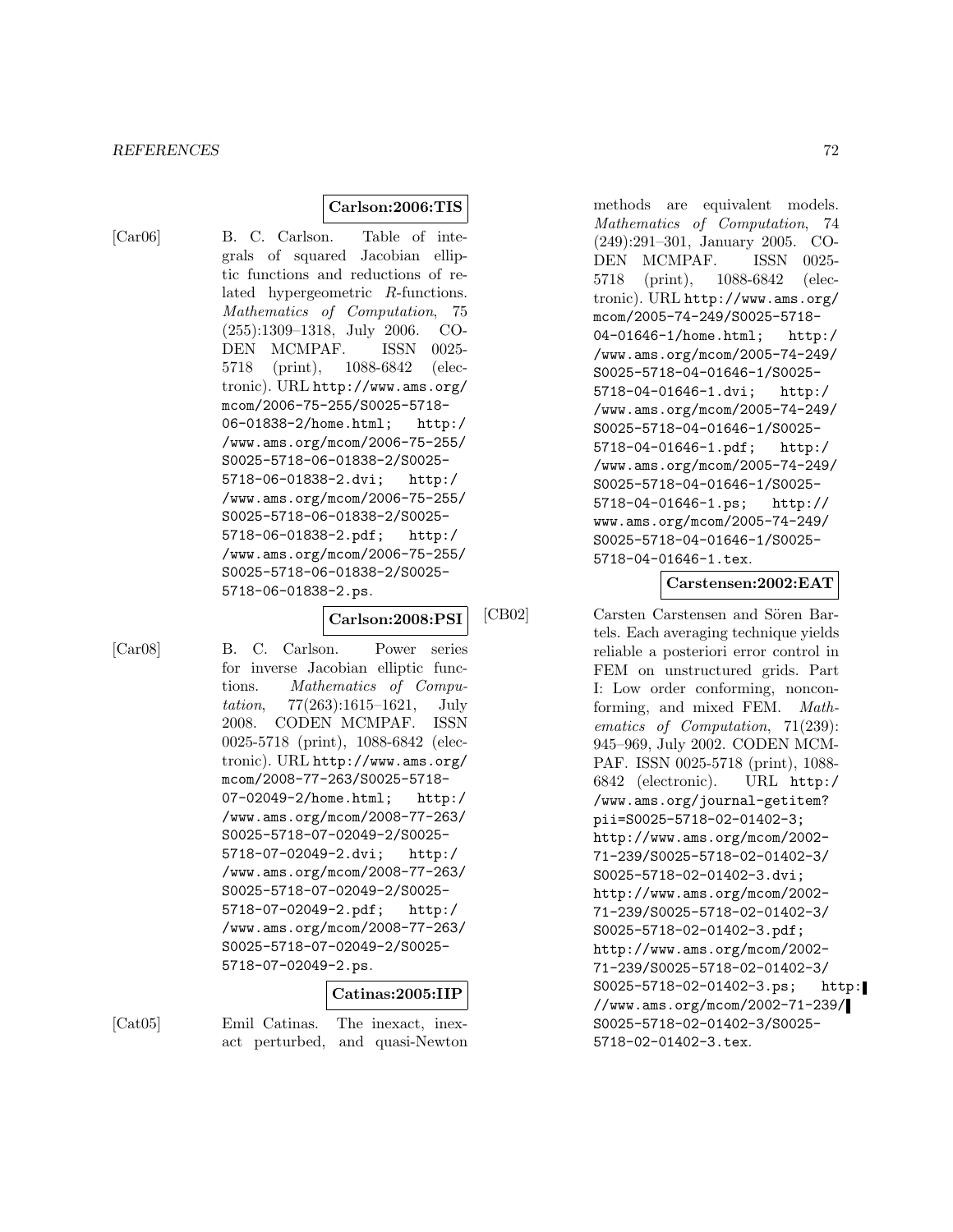### **Chen:2004:ECN**

[CC04] Imin Chen and Chris Cummins. Elliptic curves with nonsplit mod 11 representations. Mathematics of Computation, 73(246):869– 880, April 2004. CODEN MCM-PAF. ISSN 0025-5718 (print), 1088-6842 (electronic). URL http://www.ams.org/mcom/2004- 73-246/S0025-5718-03-01562-X/ home.html; http://www.ams. org/mcom/2004-73-246/S0025-5718- 03-01562-X/S0025-5718-03-01562- X.dvi; http://www.ams.org/ mcom/2004-73-246/S0025-5718- 03-01562-X/S0025-5718-03-01562- X.pdf; http://www.ams.org/ mcom/2004-73-246/S0025-5718- 03-01562-X/S0025-5718-03-01562- X.ps; http://www.ams.org/mcom/ 2004-73-246/S0025-5718-03-01562- X/S0025-5718-03-01562-X.tex.

# **Chu:2006:LRU**

[CC06] Delin Chu and Moody Chu. Low rank update of singular values. Mathematics of Computation, 75 (255):1351–1366, July 2006. CO-DEN MCMPAF. ISSN 0025- 5718 (print), 1088-6842 (electronic). URL http://www.ams.org/ mcom/2006-75-255/S0025-5718- 06-01825-4/home.html; http:/ /www.ams.org/mcom/2006-75-255/ S0025-5718-06-01825-4/S0025- 5718-06-01825-4.dvi; http:/ /www.ams.org/mcom/2006-75-255/ S0025-5718-06-01825-4/S0025- 5718-06-01825-4.pdf; http:/ /www.ams.org/mcom/2006-75-255/ S0025-5718-06-01825-4/S0025- 5718-06-01825-4.ps.

# **Celiker:2007:SNT**

[CC07] Fatih Celiker and Bernardo Cock-

burn. Superconvergence of the numerical traces of discontinuous Galerkin and Hybridized methods for convection-diffusion problems in one space dimension. Mathematics of Computation, 76 (257):67–96, January 2007. CO-DEN MCMPAF. ISSN 0025- 5718 (print), 1088-6842 (electronic). URL http://www.ams.org/ mcom/2007-76-257/S0025-5718- 06-01895-3/home.html; http:/ /www.ams.org/mcom/2007-76-257/ S0025-5718-06-01895-3/S0025- 5718-06-01895-3.dvi; http:/ /www.ams.org/mcom/2007-76-257/ S0025-5718-06-01895-3/S0025- 5718-06-01895-3.pdf; http:/ /www.ams.org/mcom/2007-76-257/ S0025-5718-06-01895-3/S0025- 5718-06-01895-3.ps.

**Chen:2008:APM**

[CC08] Junqing Chen and Zhiming Chen. An adaptive perfectly matched layer technique for 3-D time-harmonic electromagnetic scattering problems. Mathematics of Computation, 77(262):673–698, April 2008. CODEN MCMPAF. ISSN 0025-5718 (print), 1088-6842 (electronic). URL http://www.ams.org/ mcom/2008-77-262/S0025-5718- 07-02055-8/home.html; http:/ /www.ams.org/mcom/2008-77-262/ S0025-5718-07-02055-8/S0025- 5718-07-02055-8.dvi; http:/ /www.ams.org/mcom/2008-77-262/ S0025-5718-07-02055-8/S0025- 5718-07-02055-8.pdf; http:/ /www.ams.org/mcom/2008-77-262/ S0025-5718-07-02055-8/S0025- 5718-07-02055-8.ps.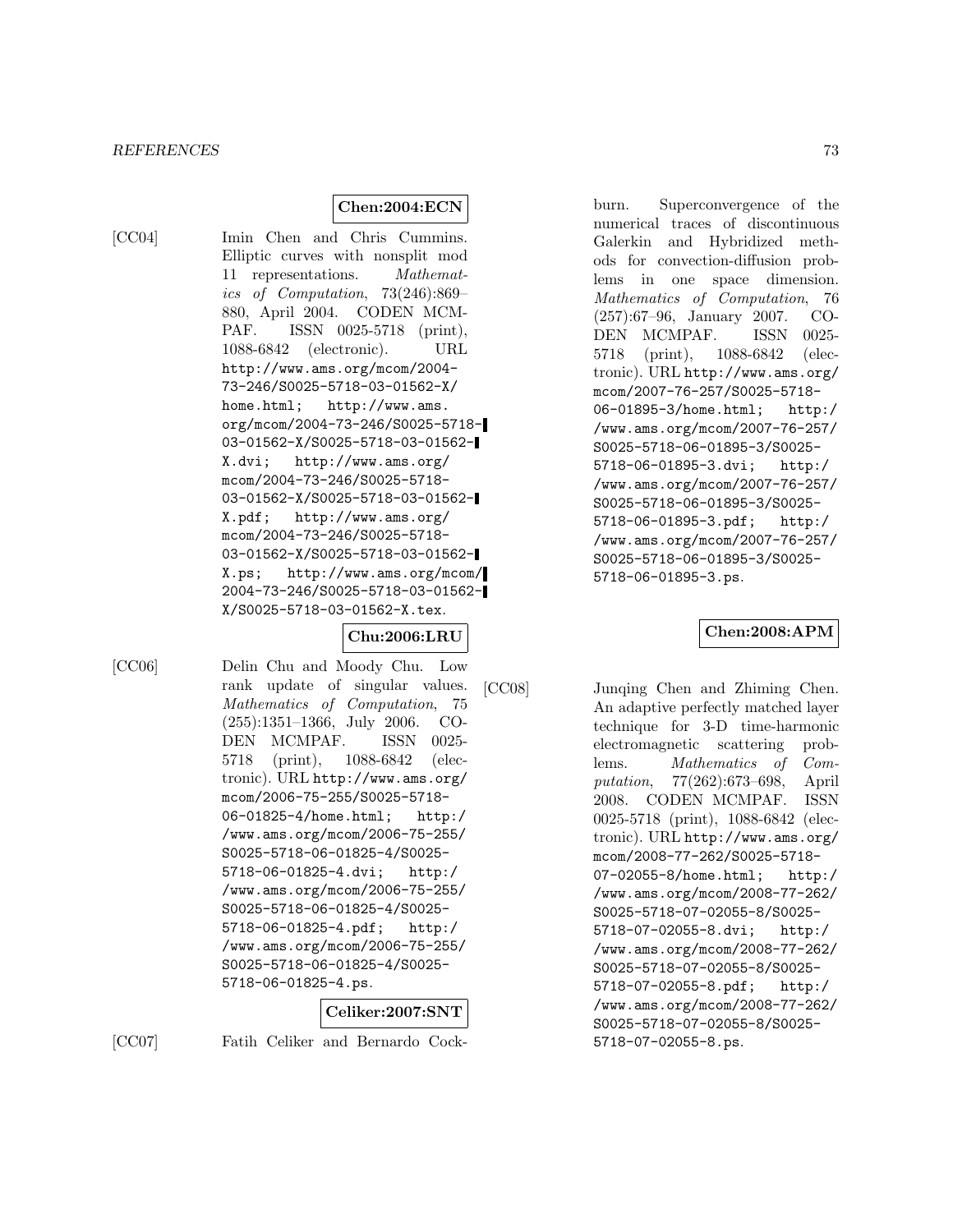# **Chen:2008:ALG**

[CCG08] Vincent Y. B. Chen, William Y. C. Chen, and Nancy S. S. Gu. The Abel Lemma and the q-Gosper Algorithm. Mathematics of Computation, 77(262):1057–1074, April 2008. CODEN MCMPAF. ISSN 0025-5718 (print), 1088-6842 (electronic). URL http://www.ams.org/ mcom/2008-77-262/S0025-5718- 07-01968-0/home.html; http:/ /www.ams.org/mcom/2008-77-262/ S0025-5718-07-01968-0/S0025- 5718-07-01968-0.dvi; http:/ /www.ams.org/mcom/2008-77-262/ S0025-5718-07-01968-0/S0025- 5718-07-01968-0.pdf; http:/ /www.ams.org/mcom/2008-77-262/ S0025-5718-07-01968-0/S0025- 5718-07-01968-0.ps.

### **Cohen:2002:KTS**

[CCIL02] Myra B. Cohen, Charles J. Colbourn, Lee A. Ives, and Alan C. H. Ling. Kirkman triple systems of order 21 with nontrivial automorphism group. Mathematics of Computation, 71(238):873– 881, April 2002. CODEN MCM-PAF. ISSN 0025-5718 (print), 1088- 6842 (electronic). URL http:/ /www.ams.org/journal-getitem? pii=S0025-5718-01-01372-2; http://www.ams.org/mcom/2002- 71-238/S0025-5718-01-01372-2/ S0025-5718-01-01372-2.dvi; http://www.ams.org/mcom/2002- 71-238/S0025-5718-01-01372-2/ S0025-5718-01-01372-2.pdf; http://www.ams.org/mcom/2002- 71-238/S0025-5718-01-01372-2/ S0025-5718-01-01372-2.ps; http: //www.ams.org/mcom/2002-71-238/ S0025-5718-01-01372-2/S0025- 5718-01-01372-2.tex.

**Carrero:2006:HGD**

[CCS06a] Jesús Carrero, Bernardo Cockburn, and Dominik Schötzau. Hybridized globally divergence-free LDG methods. Part I: The Stokes problem. Mathematics of Computation, 75(254):533–563, April 2006. CODEN MCMPAF. ISSN 0025-5718 (print), 1088-6842 (electronic). URL http://www.ams.org/ mcom/2006-75-254/S0025-5718- 05-01804-1/home.html; http:/ /www.ams.org/mcom/2006-75-254/ S0025-5718-05-01804-1/S0025- 5718-05-01804-1.dvi; http:/ /www.ams.org/mcom/2006-75-254/ S0025-5718-05-01804-1/S0025- 5718-05-01804-1.pdf; http:/ /www.ams.org/mcom/2006-75-254/ S0025-5718-05-01804-1/S0025- 5718-05-01804-1.ps.

### **Contini:2006:CIE**

[CCS06b] Scott Contini, Ernie Croot, and Igor E. Shparlinski. Complexity of inverting the Euler function. Mathematics of Computation, 75(254):983–996, April 2006. CODEN MCMPAF. ISSN 0025- 5718 (print), 1088-6842 (electronic). URL http://www.ams.org/ mcom/2006-75-254/S0025-5718- 06-01826-6/home.html; http:/ /www.ams.org/mcom/2006-75-254/ S0025-5718-06-01826-6/S0025- 5718-06-01826-6.dvi; http:/ /www.ams.org/mcom/2006-75-254/ S0025-5718-06-01826-6/S0025- 5718-06-01826-6.pdf; http:/ /www.ams.org/mcom/2006-75-254/ S0025-5718-06-01826-6/S0025- 5718-06-01826-6.ps.

# **Castillo:2002:OPE**

[CCSS02] Paul Castillo, Bernardo Cockburn,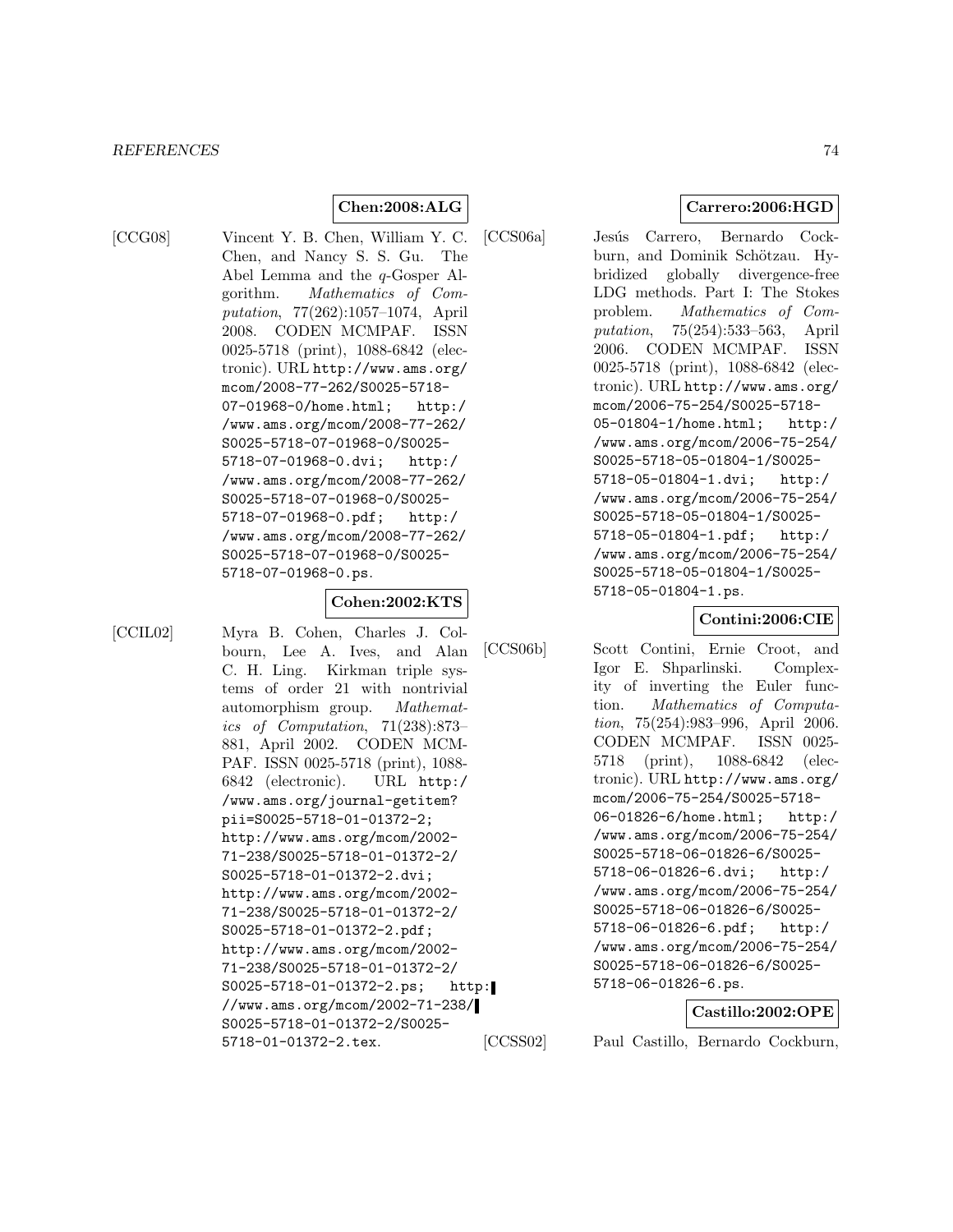Dominik Schötzau, and Christoph Schwab. Optimal a priori error estimates for the hp-version of the local discontinuous Galerkin method for convection–diffusion problems. Mathematics of Computation, 71 (238):455–478, April 2002. CODEN MCMPAF. ISSN 0025-5718 (print), 1088-6842 (electronic). URL http: //www.ams.org/journal-getitem? pii=S0025-5718-01-01317-5; http://www.ams.org/mcom/2002- 71-238/S0025-5718-01-01317-5/ S0025-5718-01-01317-5.dvi; http://www.ams.org/mcom/2002- 71-238/S0025-5718-01-01317-5/ S0025-5718-01-01317-5.pdf; http://www.ams.org/mcom/2002- 71-238/S0025-5718-01-01317-5/ S0025-5718-01-01317-5.ps; http: //www.ams.org/mcom/2002-71-238/ S0025-5718-01-01317-5/S0025- 5718-01-01317-5.tex.

# **Charnes:2001:EDO**

[CD01] C. Charnes and U. Dempwolff. The eight dimensional ovoids over GF(5). Mathematics of Computation, 70 (234):853–861, April 2001. CODEN MCMPAF. ISSN 0025-5718 (print), 1088-6842 (electronic). URL http: //www.ams.org/journal-getitem? pii=S0025-5718-00-01191-1; http://www.ams.org/mcom/2001- 70-234/S0025-5718-00-01191-1/ S0025-5718-00-01191-1.dvi; http://www.ams.org/mcom/2001- 70-234/S0025-5718-00-01191-1/ S0025-5718-00-01191-1.pdf; http://www.ams.org/mcom/2001- 70-234/S0025-5718-00-01191-1/ S0025-5718-00-01191-1.ps; http: //www.ams.org/mcom/2001-70-234/ S0025-5718-00-01191-1/S0025- 5718-00-01191-1.tex.

**Cano:2003:AVS**

[CD03a] B. Cano and A. Durán. Analysis of variable-stepsize linear multistep methods with special emphasis on symmetric ones. Mathematics of Computation, 72(244): 1769–1801, October 2003. CODEN MCMPAF. ISSN 0025-5718 (print), 1088-6842 (electronic). URL http: //www.ams.org/journal-getitem? pii=S0025-5718-03-01538-2; http://www.ams.org/mcom/2003- 72-244/S0025-5718-03-01538-2/ S0025-5718-03-01538-2.dvi; http://www.ams.org/mcom/2003- 72-244/S0025-5718-03-01538-2/ S0025-5718-03-01538-2.pdf; http://www.ams.org/mcom/2003- 72-244/S0025-5718-03-01538-2/ S0025-5718-03-01538-2.ps; http: //www.ams.org/mcom/2003-72-244/ S0025-5718-03-01538-2/S0025- 5718-03-01538-2.tex.

# **Cano:2003:TCS**

[CD03b] B. Cano and A. Durán. A technique to construct symmetric variablestepsize linear multistep methods for second-order systems. Mathematics of Computation, 72(244): 1803–1816, October 2003. CODEN MCMPAF. ISSN 0025-5718 (print), 1088-6842 (electronic). URL http: //www.ams.org/journal-getitem? pii=S0025-5718-03-01546-1; http://www.ams.org/mcom/2003- 72-244/S0025-5718-03-01546-1/ S0025-5718-03-01546-1.dvi; http://www.ams.org/mcom/2003- 72-244/S0025-5718-03-01546-1/ S0025-5718-03-01546-1.pdf; http://www.ams.org/mcom/2003- 72-244/S0025-5718-03-01546-1/ S0025-5718-03-01546-1.ps; http: //www.ams.org/mcom/2003-72-244/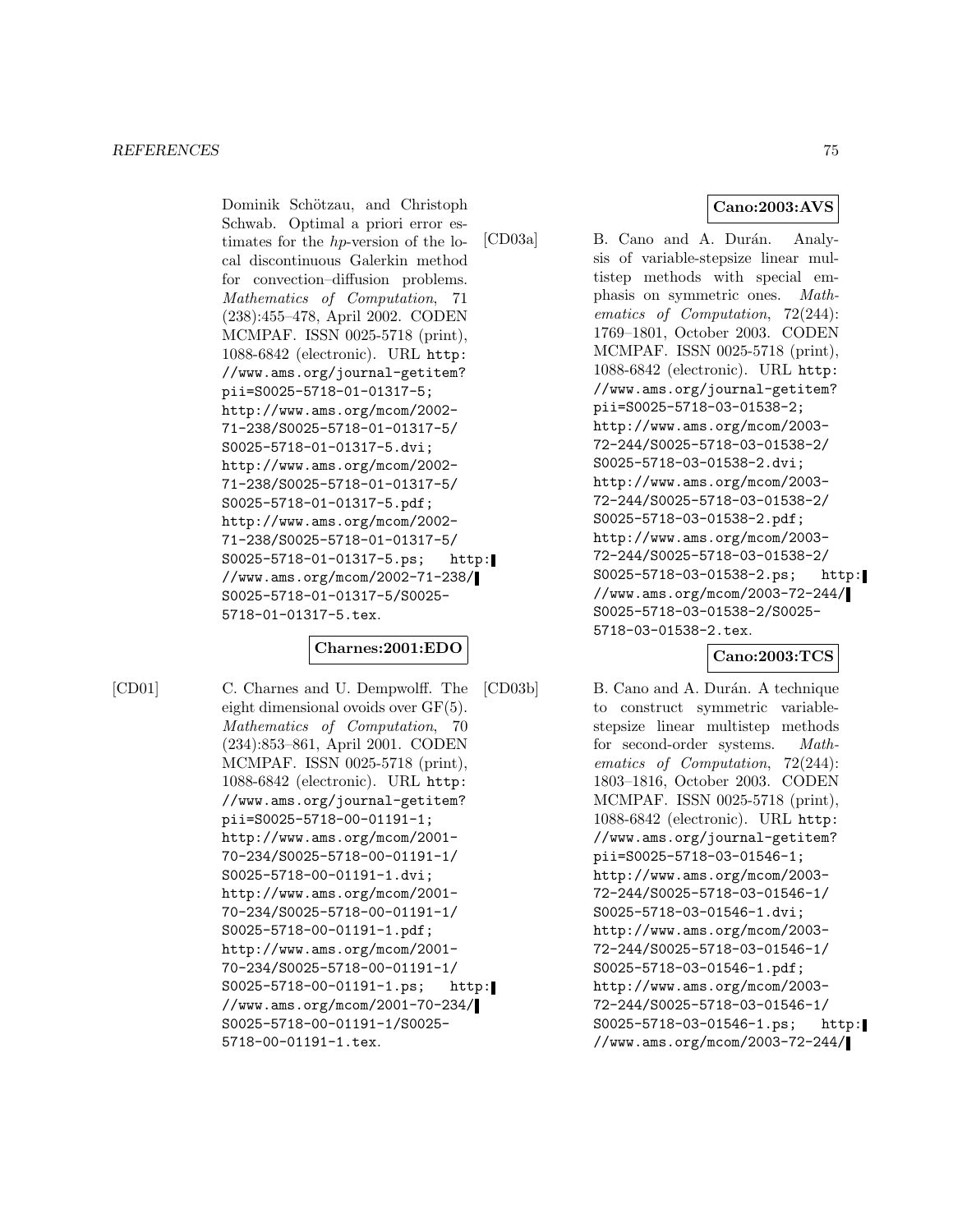### *REFERENCES* 76

S0025-5718-03-01546-1/S0025- 5718-03-01546-1.tex.

**Conder:2005:AAL**

[CD05] Marston Conder and Peter Dobcsányi. Applications and adaptations of the low index subgroups procedure. Mathematics of Computation, 74(249):485–497, January 2005. CODEN MCMPAF. ISSN 0025-5718 (print), 1088-6842 (electronic). URL http://www.ams.org/ mcom/2005-74-249/S0025-5718- 04-01647-3/home.html; http:/ /www.ams.org/mcom/2005-74-249/ S0025-5718-04-01647-3/S0025- 5718-04-01647-3.dvi; http:/ /www.ams.org/mcom/2005-74-249/ S0025-5718-04-01647-3/S0025- 5718-04-01647-3.pdf; http:/ /www.ams.org/mcom/2005-74-249/ S0025-5718-04-01647-3/S0025- 5718-04-01647-3.ps; http:// www.ams.org/mcom/2005-74-249/ S0025-5718-04-01647-3/S0025- 5718-04-01647-3.tex.

**Caira:2007:SBO**

[CD07] R. Caira and F. Dell'Accio. Shepard– Bernoulli operators. Mathematics of Computation, 76(257): 299–321, January 2007. CO-DEN MCMPAF. ISSN 0025- 5718 (print), 1088-6842 (electronic). URL http://www.ams.org/ mcom/2007-76-257/S0025-5718- 06-01894-1/home.html; http:/ /www.ams.org/mcom/2007-76-257/ S0025-5718-06-01894-1/S0025- 5718-06-01894-1.dvi; http:/ /www.ams.org/mcom/2007-76-257/ S0025-5718-06-01894-1/S0025- 5718-06-01894-1.pdf; http:/ /www.ams.org/mcom/2007-76-257/ S0025-5718-06-01894-1/S0025- 5718-06-01894-1.ps.

[CD08] J. M. Chick and G. H. Davies. The evaluation of  $\kappa_3$ . Mathematics of Computation, 77(261): 547–550, January 2008. CO-DEN MCMPAF. ISSN 0025- 5718 (print), 1088-6842 (electronic). URL http://www.ams.org/ mcom/2008-77-261/S0025-5718- 07-02006-6/home.html; http:/ /www.ams.org/mcom/2008-77-261/ S0025-5718-07-02006-6/S0025- 5718-07-02006-6.dvi; http:/ /www.ams.org/mcom/2008-77-261/ S0025-5718-07-02006-6/S0025- 5718-07-02006-6.pdf; http:/ /www.ams.org/mcom/2008-77-261/ S0025-5718-07-02006-6/S0025- 5718-07-02006-6.ps.

# **Cohen:2001:AWM**

[CDD01] Albert Cohen, Wolfgang Dahmen, and Ronald DeVore. Adaptive wavelet methods for elliptic operator equations: Convergence rates. Mathematics of Computation, 70 (233):27–75, January 2001. CODEN MCMPAF. ISSN 0025-5718 (print), 1088-6842 (electronic). URL http: //www.ams.org/journal-getitem? pii=S0025-5718-00-01252-7; http://www.ams.org/mcom/2001- 70-233/S0025-5718-00-01252-7/ S0025-5718-00-01252-7.dvi; http://www.ams.org/mcom/2001- 70-233/S0025-5718-00-01252-7/ S0025-5718-00-01252-7.pdf; http://www.ams.org/mcom/2001- 70-233/S0025-5718-00-01252-7/ S0025-5718-00-01252-7.ps; http: //www.ams.org/mcom/2001-70-233/ S0025-5718-00-01252-7/S0025- 5718-00-01252-7.tex.

### **Chick:2008:E**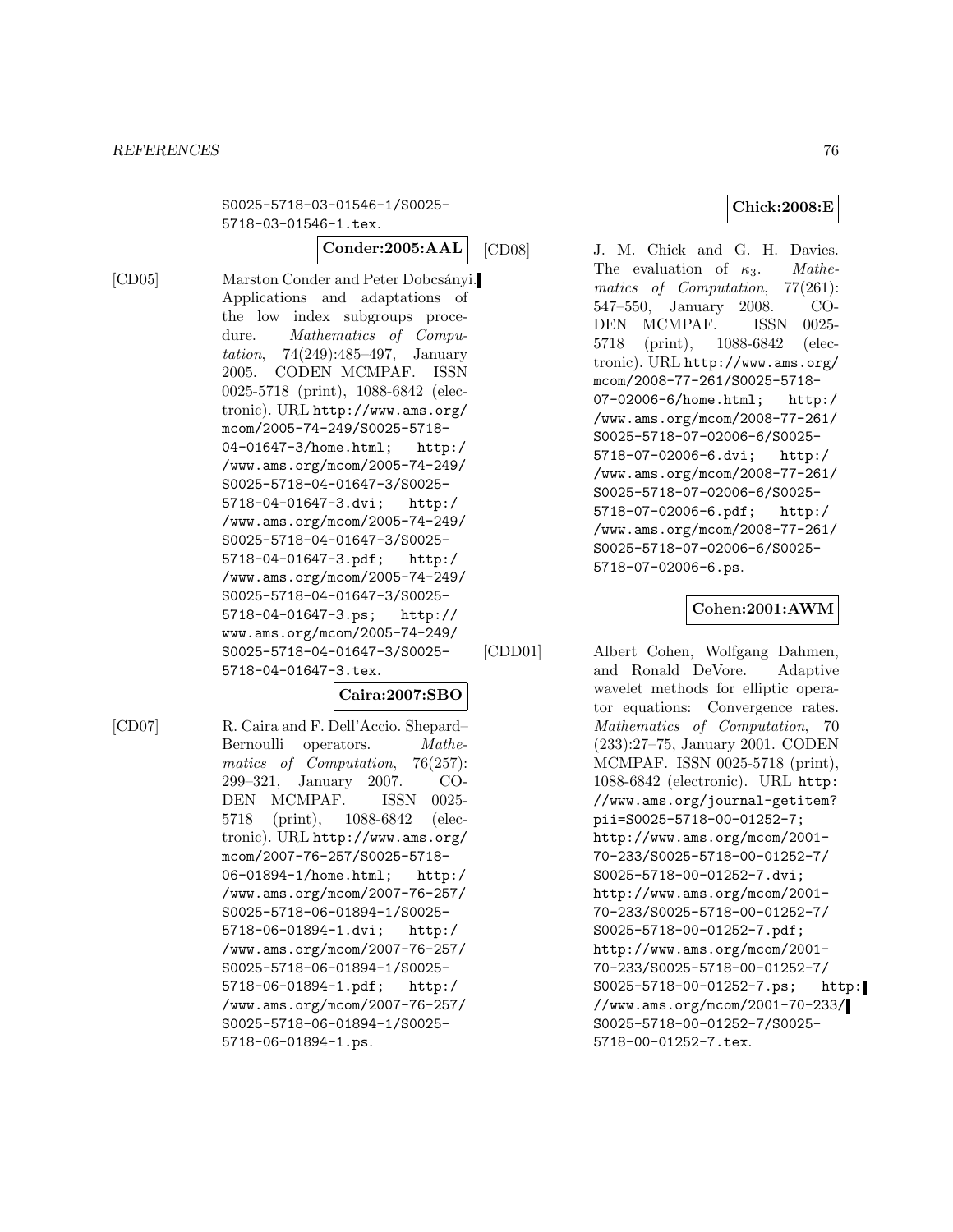# **Costabel:2008:PEO**

[CDD08] M. Costabel, M. Dauge, and L. Demkowicz. Polynomial extension operators for  $H^1$ ,  $\mathbf{H}(\mathbf{c}url)$  and  $H(\text{div})$ -spaces on a cube. Mathematics of Computation, 77(264): 1967–1999, October 2008. CO-DEN MCMPAF. ISSN 0025-5718 (print), 1088-6842 (electronic). URL http://www.ams.org/journals/ mcom/2008-77-264/S0025-5718- 08-02108-X/home.html; http: //www.ams.org/journals/mcom/ 2008-77-264/S0025-5718-08-02108- X/S0025-5718-08-02108-X.pdf.

# **Cockburn:2008:SLH**

[CDG08] Bernardo Cockburn, Bo Dong, and Johnny Guzmán. A superconvergent LDG-hybridizable Galerkin method for second-order elliptic problems. Mathematics of Computation, 77 (264):1887–1916, October 2008. CO-DEN MCMPAF. ISSN 0025-5718 (print), 1088-6842 (electronic). URL http://www.ams.org/journals/ mcom/2008-77-264/S0025-5718- 08-02123-6/home.html; http: //www.ams.org/journals/mcom/ 2008-77-264/S0025-5718-08-02123- 6/S0025-5718-08-02123-6.pdf.

# **Calkin:2007:CIP**

[CDJ<sup>+</sup>07] Neil Calkin, Jimena Davis, Kevin James, Elizabeth Perez, and Charles Swannack. Computing the integer partition function. Mathematics of Computation, 76(259): 1619–1638, July 2007. CO-DEN MCMPAF. ISSN 0025- 5718 (print), 1088-6842 (electronic). URL http://www.ams.org/ mcom/2007-76-259/S0025-5718- 07-01966-7/home.html; http:/ /www.ams.org/mcom/2007-76-259/

S0025-5718-07-01966-7/S0025- 5718-07-01966-7.dvi; http:/ /www.ams.org/mcom/2007-76-259/ S0025-5718-07-01966-7/S0025- 5718-07-01966-7.pdf; http:/ /www.ams.org/mcom/2007-76-259/ S0025-5718-07-01966-7/S0025- 5718-07-01966-7.ps.

# **Chen:2000:BEM**

[CDNZ00] Goong Chen, Yuanhua Deng, Wei-Ming Ni, and Jianxin Zhou. Boundary element monotone iteration scheme for semilinear elliptic partial differential equations, Part II: Quasimonotone iteration for coupled systems. Mathematics of Computation, 69(230):629– 652, April 2000. CODEN MCM-PAF. ISSN 0025-5718 (print), 1088- 6842 (electronic). URL http:/ /www.ams.org/journal-getitem? pii=S0025-5718-99-01109-6; http://www.ams.org/mcom/2000- 69-230/S0025-5718-99-01109-6/ S0025-5718-99-01109-6.dvi; http://www.ams.org/mcom/2000- 69-230/S0025-5718-99-01109-6/ S0025-5718-99-01109-6.pdf; http://www.ams.org/mcom/2000- 69-230/S0025-5718-99-01109-6/ S0025-5718-99-01109-6.ps; http: //www.ams.org/mcom/2000-69-230/ S0025-5718-99-01109-6/S0025- 5718-99-01109-6.tex.

# **Cohen:2003:CCT**

[CDO03] Henri Cohen, Francisco Diaz y Diaz, and Michel Olivier. Constructing complete tables of quartic fields using Kummer theory. Mathematics of Computation, 72(242):941– 951, April 2003. CODEN MCM-PAF. ISSN 0025-5718 (print), 1088- 6842 (electronic). URL http:/ /www.ams.org/journal-getitem?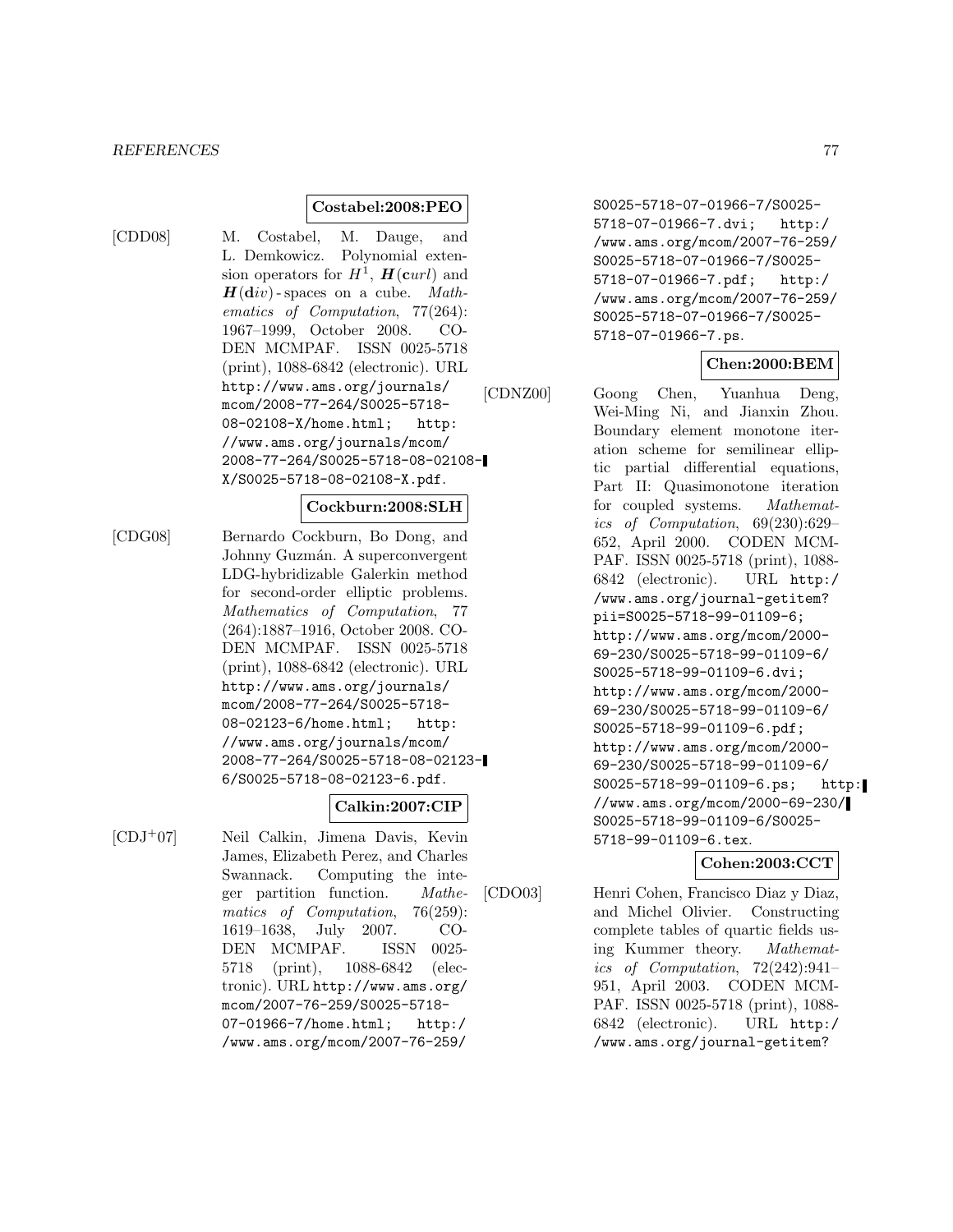#### *REFERENCES* 78

pii=S0025-5718-02-01452-7; http://www.ams.org/mcom/2003- 72-242/S0025-5718-02-01452-7/ S0025-5718-02-01452-7.dvi; http://www.ams.org/mcom/2003- 72-242/S0025-5718-02-01452-7/ S0025-5718-02-01452-7.pdf; http://www.ams.org/mcom/2003- 72-242/S0025-5718-02-01452-7/ S0025-5718-02-01452-7.ps; http: //www.ams.org/mcom/2003-72-242/ S0025-5718-02-01452-7/S0025- 5718-02-01452-7.tex.

# **Coutinho:2009:ASJ**

[CdSF09] S. C. Coutinho and Marcos da Silva Ferreira. Algebraic solutions of Jacobi equations. Mathematics of Computation, 78(268):2427-2433,<br>October 2009. CODEN MCM-CODEN MCM-PAF. ISSN 0025-5718 (print), 1088-6842 (electronic). URL http://www.ams.org/journals/ mcom/2009-78-268/S0025-5718- 09-02238-8/home.html; http: //www.ams.org/journals/mcom/ 2009-78-268/S0025-5718-09-02238- 8/S0025-5718-09-02238-8.pdf.

# **Cucker:2007:MCC**

[CDW07] Felipe Cucker, Huaian Diao, and Yimin Wei. On mixed and componentwise condition numbers for Moore–Penrose inverse and linear least squares problems. Mathematics of Computation, 76(258):947–963, April 2007. CODEN MCMPAF. ISSN 0025-5718 (print), 1088-6842 (electronic). URL http://www.ams.org/ mcom/2007-76-258/S0025-5718- 06-01913-2/home.html; http:/ /www.ams.org/mcom/2007-76-258/ S0025-5718-06-01913-2/S0025- 5718-06-01913-2.dvi; http:/ /www.ams.org/mcom/2007-76-258/

S0025-5718-06-01913-2/S0025- 5718-06-01913-2.pdf; http:/ /www.ams.org/mcom/2007-76-258/ S0025-5718-06-01913-2/S0025- 5718-06-01913-2.ps.

# **Cerri:2007:EMT**

[Cer07] Jean-Paul Cerri. Euclidean minima of totally real number fields: Algorithmic determination. Mathematics of Computation, 76(259): 1547–1575, July 2007. CO-DEN MCMPAF. ISSN 0025- 5718 (print), 1088-6842 (electronic). URL http://www.ams.org/ mcom/2007-76-259/S0025-5718- 07-01932-1/home.html; http:/ /www.ams.org/mcom/2007-76-259/ S0025-5718-07-01932-1/S0025- 5718-07-01932-1.dvi; http:/ /www.ams.org/mcom/2007-76-259/ S0025-5718-07-01932-1/S0025- 5718-07-01932-1.pdf; http:/ /www.ams.org/mcom/2007-76-259/ S0025-5718-07-01932-1/S0025- 5718-07-01932-1.ps.

# **Carstensen:2001:PEC**

[CF01] Carsten Carstensen and Stefan A. Funken. A posteriori error control in low-order finite element discretisations of incompressible stationary flow problems. Mathematics of Computation, 70(236):1353– 1381, October 2001. CODEN MCM-PAF. ISSN 0025-5718 (print), 1088- 6842 (electronic). URL http:/ /www.ams.org/journal-getitem? pii=S0025-5718-00-01264-3; http://www.ams.org/mcom/2001- 70-236/S0025-5718-00-01264-3/ S0025-5718-00-01264-3.dvi; http://www.ams.org/mcom/2001- 70-236/S0025-5718-00-01264-3/ S0025-5718-00-01264-3.pdf;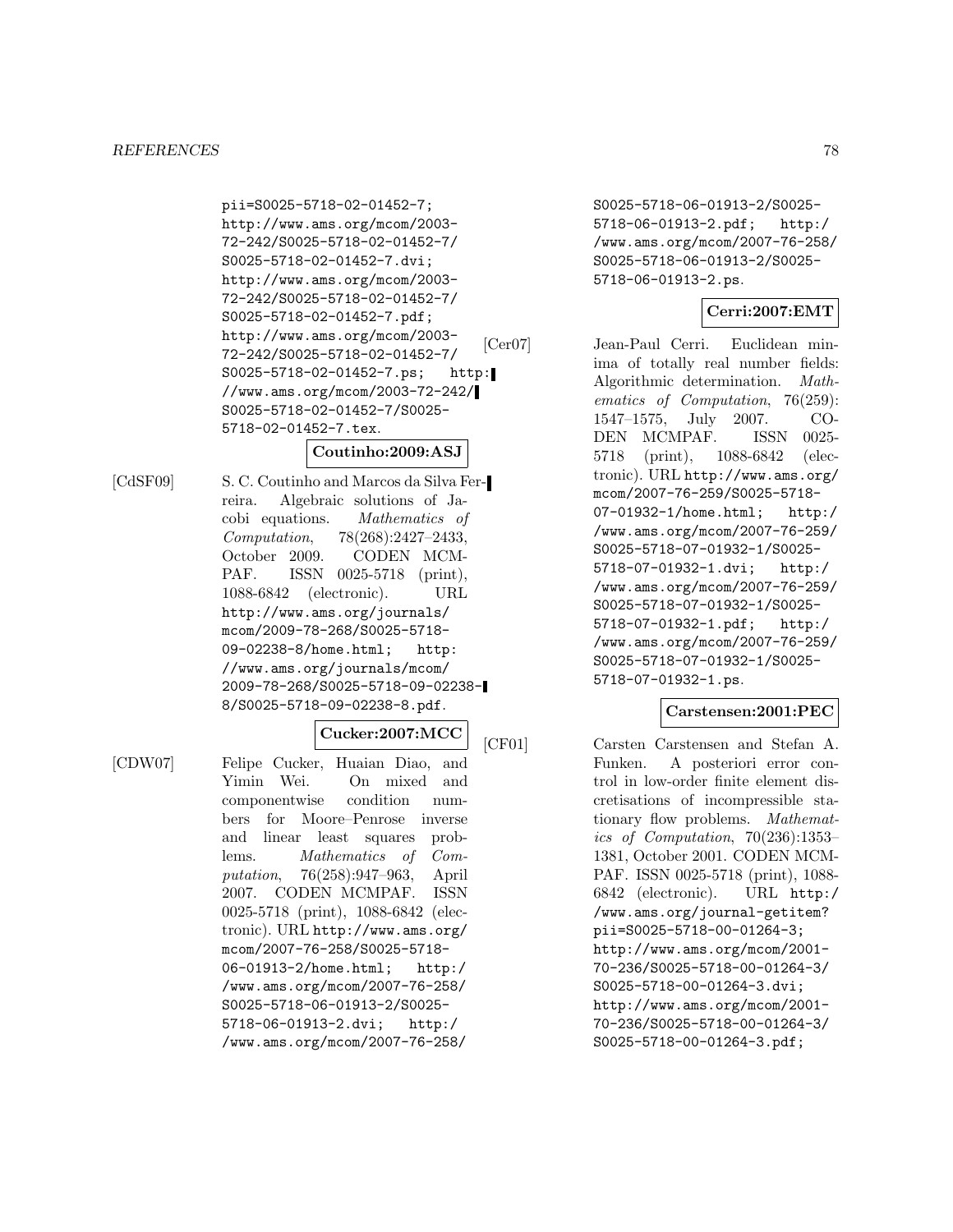http://www.ams.org/mcom/2001- 70-236/S0025-5718-00-01264-3/ S0025-5718-00-01264-3.ps; http: //www.ams.org/mcom/2001-70-236/ S0025-5718-00-01264-3/S0025- 5718-00-01264-3.tex.

### **Campillo:2002:SHN**

[CF02] A. Campillo and J. I. Farrán. Symbolic Hamburger–Noether expressions of plane curves and applications to AG codes. Mathematics of Computation, 71(240):1759– 1780, October 2002. CODEN MCM-PAF. ISSN 0025-5718 (print), 1088- 6842 (electronic). URL http:/ /www.ams.org/journal-getitem? pii=S0025-5718-01-01390-4; http://www.ams.org/mcom/2002- 71-240/S0025-5718-01-01390-4/ S0025-5718-01-01390-4.dvi; http://www.ams.org/mcom/2002- 71-240/S0025-5718-01-01390-4/ S0025-5718-01-01390-4.pdf; http://www.ams.org/mcom/2002- 71-240/S0025-5718-01-01390-4/ S0025-5718-01-01390-4.ps; http: //www.ams.org/mcom/2002-71-240/ S0025-5718-01-01390-4/S0025- 5718-01-01390-4.tex.

#### **Chen:2004:AFE**

[CF04] Zhiming Chen and Jia Feng. An adaptive finite element algorithm with reliable and efficient error control for linear parabolic problems. Mathematics of Computation, 73(247):1167–1193, July 2004. CODEN MCMPAF. ISSN 0025-5718 (print), 1088-6842 (electronic). URL http://www.ams.org/ mcom/2004-73-247/S0025-5718- 04-01634-5/home.html; http:/ /www.ams.org/mcom/2004-73-247/ S0025-5718-04-01634-5/S0025- 5718-04-01634-5.dvi; http:/

/www.ams.org/mcom/2004-73-247/ S0025-5718-04-01634-5/S0025- 5718-04-01634-5.pdf; http:/ /www.ams.org/mcom/2004-73-247/ S0025-5718-04-01634-5/S0025- 5718-04-01634-5.ps; http:// www.ams.org/mcom/2004-73-247/ S0025-5718-04-01634-5/S0025- 5718-04-01634-5.tex.

# **Caldwell:2002:P**

[CG02] Chris K. Caldwell and Yves Gallot. On the primality of  $n! \pm 1$  and  $2 \times 3 \times 5 \times \cdots \times p \pm 1$ . Mathematics of Computation, 71(237): 441–448, January 2002. CODEN MCMPAF. ISSN 0025-5718 (print), 1088-6842 (electronic). URL http: //www.ams.org/journal-getitem? pii=S0025-5718-01-01315-1; http://www.ams.org/mcom/2002- 71-237/S0025-5718-01-01315-1/ S0025-5718-01-01315-1.dvi; http://www.ams.org/mcom/2002- 71-237/S0025-5718-01-01315-1/ S0025-5718-01-01315-1.pdf; http://www.ams.org/mcom/2002- 71-237/S0025-5718-01-01315-1/ S0025-5718-01-01315-1.ps; http: //www.ams.org/mcom/2002-71-237/ S0025-5718-01-01315-1/S0025- 5718-01-01315-1.tex.

# **Cockburn:2005:EAV**

[CG05] Bernardo Cockburn and Jayadeep Gopalakrishnan. Error analysis of variable degree mixed methods for elliptic problems via hybridization. Mathematics of Computation, 74(252):1653–1677, October 2005. CODEN MCMPAF. ISSN 0025-5718 (print), 1088-6842 (electronic). URL http://www.ams.org/ mcom/2005-74-252/S0025-5718- 05-01741-2/home.html; http:/ /www.ams.org/mcom/2005-74-252/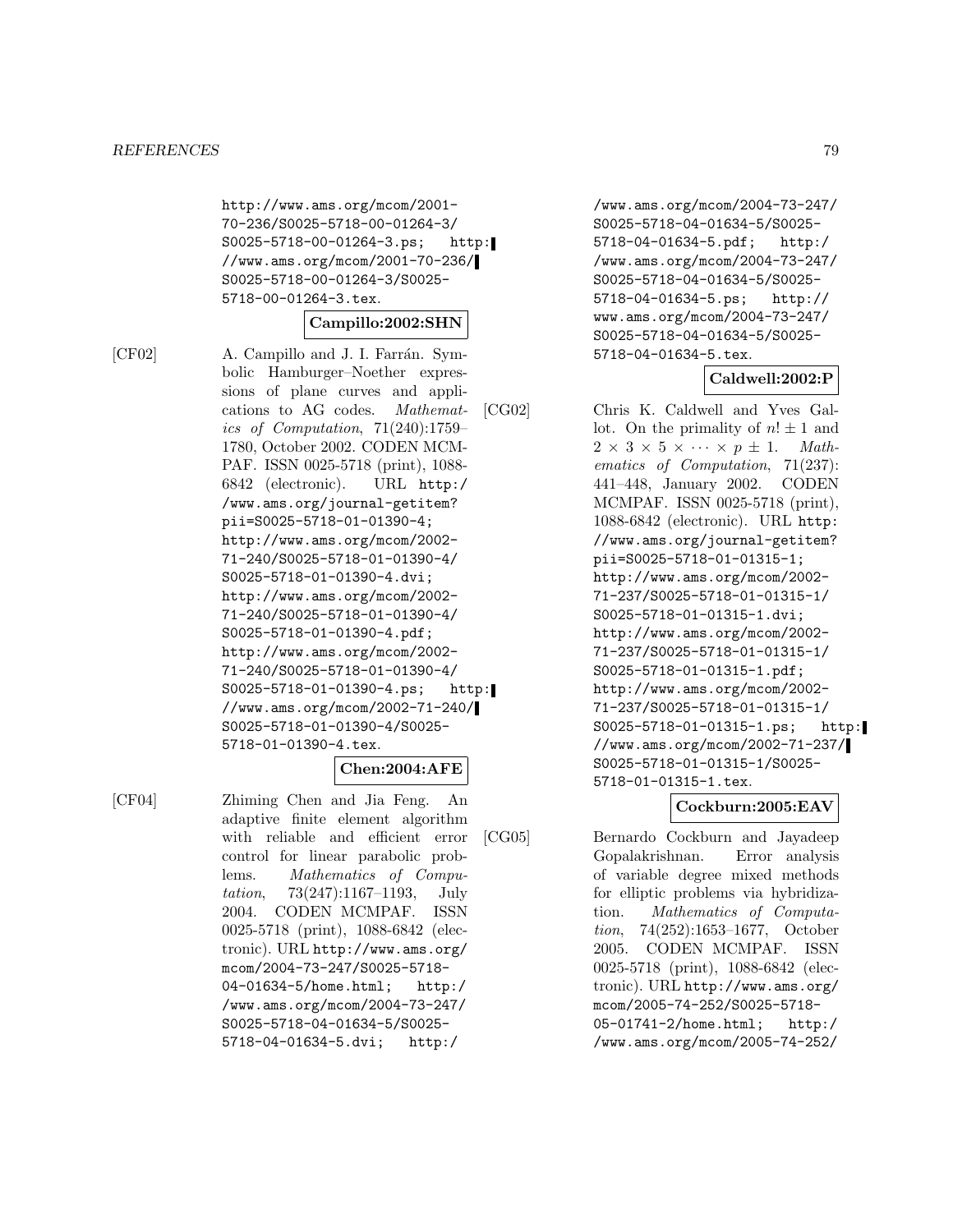S0025-5718-05-01741-2/S0025- 5718-05-01741-2.dvi; http:/ /www.ams.org/mcom/2005-74-252/ S0025-5718-05-01741-2/S0025- 5718-05-01741-2.pdf; http:/ /www.ams.org/mcom/2005-74-252/ S0025-5718-05-01741-2/S0025- 5718-05-01741-2.ps; http:// www.ams.org/mcom/2005-74-252/ S0025-5718-05-01741-2/S0025- 5718-05-01741-2.tex.

# **Calvetti:2000:CGK**

[CGGR00] D. Calvetti, G. H. Golub, W. B. Gragg, and L. Reichel. Computation of Gauss–Kronrod quadrature rules. Mathematics of Computation, 69(231):1035–1052, July 2000. CODEN MCMPAF. ISSN 0025-5718 (print), 1088- 6842 (electronic). URL http:/ /www.ams.org/journal-getitem? pii=S0025-5718-00-01174-1; http://www.ams.org/mcom/2000- 69-231/S0025-5718-00-01174-1/ S0025-5718-00-01174-1.dvi; http://www.ams.org/mcom/2000- 69-231/S0025-5718-00-01174-1/ S0025-5718-00-01174-1.pdf; http://www.ams.org/mcom/2000- 69-231/S0025-5718-00-01174-1/ S0025-5718-00-01174-1.ps; http: //www.ams.org/mcom/2000-69-231/ S0025-5718-00-01174-1/S0025- 5718-00-01174-1.tex.

# **Clavero:2005:PRN**

[CGO05] C. Clavero, J. L. Gracia, and E. O'Riordan. A parameter robust numerical method for a two dimensional reaction-diffusion problem. Mathematics of Computation, 74(252):1743–1758, October 2005. CODEN MCMPAF. ISSN 0025-5718 (print), 1088-6842 (electronic). URL http://www.ams.org/ mcom/2005-74-252/S0025-5718- 05-01762-X/home.html; http:/ /www.ams.org/mcom/2005-74-252/ S0025-5718-05-01762-X/S0025- 5718-05-01762-X.dvi; http:/ /www.ams.org/mcom/2005-74-252/ S0025-5718-05-01762-X/S0025- 5718-05-01762-X.pdf; http:/ /www.ams.org/mcom/2005-74-252/ S0025-5718-05-01762-X/S0025- 5718-05-01762-X.ps; http:// www.ams.org/mcom/2005-74-252/ S0025-5718-05-01762-X/S0025- 5718-05-01762-X.tex.

# **Chishiki:2007:LPD**

[CGO07] Yusuke Chishiki, Takeshi Goto, and Yasuo Ohno. On the largest prime divisor of an odd harmonic number. Mathematics of Computation, 76(259):1577–1587, July 2007. CODEN MCMPAF. ISSN 0025-5718 (print), 1088-6842 (electronic). URL http://www.ams.org/ mcom/2007-76-259/S0025-5718- 07-01933-3/home.html; http:/ /www.ams.org/mcom/2007-76-259/ S0025-5718-07-01933-3/S0025- 5718-07-01933-3.dvi; http:/ /www.ams.org/mcom/2007-76-259/ S0025-5718-07-01933-3/S0025- 5718-07-01933-3.pdf; http:/ /www.ams.org/mcom/2007-76-259/ S0025-5718-07-01933-3/S0025- 5718-07-01933-3.ps.

# **Castro:2006:HOF**

[CGP06] Manuel Castro, José M. Gallardo, and Carlos Parés. High order finite volume schemes based on reconstruction of states for solving hyperbolic systems with nonconservative products. Applications to shallowwater systems. Mathematics of Computation, 75(255):1103–1134, July 2006. CODEN MCMPAF. ISSN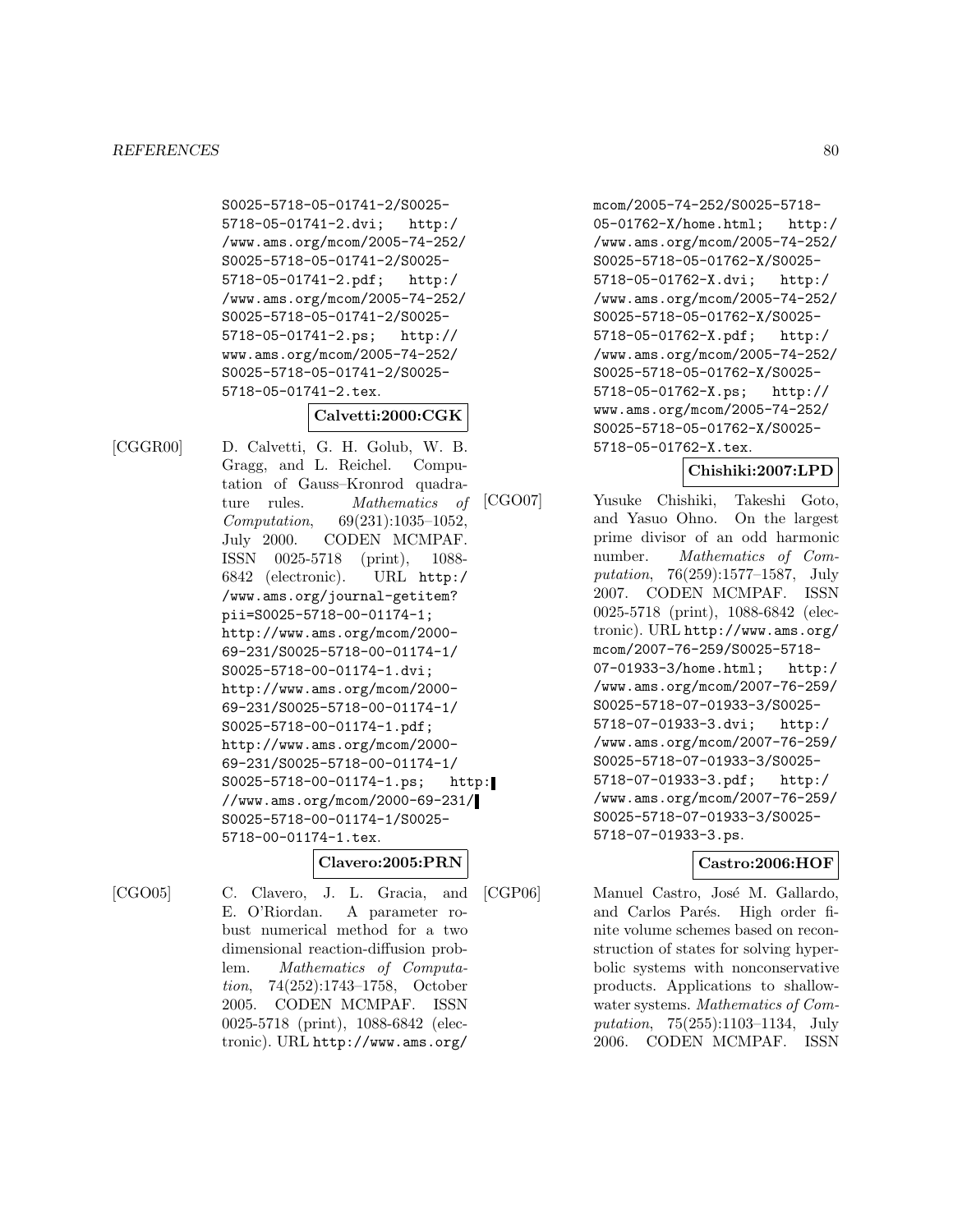0025-5718 (print), 1088-6842 (electronic). URL http://www.ams.org/ mcom/2006-75-255/S0025-5718- 06-01851-5/home.html; http:/ /www.ams.org/mcom/2006-75-255/ S0025-5718-06-01851-5/S0025- 5718-06-01851-5.dvi; http:/ /www.ams.org/mcom/2006-75-255/ S0025-5718-06-01851-5/S0025- 5718-06-01851-5.pdf; http:/ /www.ams.org/mcom/2006-75-255/ S0025-5718-06-01851-5/S0025- 5718-06-01851-5.ps.

# **Copeland:2008:MMA**

[CGP08] Dylan M. Copeland, Jayadeep Gopalakrishnan, and Joseph E. Pasciak. A mixed method for axisymmetric div-curl systems. Mathematics of Computation, 77(264): 1941–1965, October 2008. CO-DEN MCMPAF. ISSN 0025-5718 (print), 1088-6842 (electronic). URL http://www.ams.org/journals/ mcom/2008-77-264/S0025-5718- 08-02102-9/home.html; http: //www.ams.org/journals/mcom/ 2008-77-264/S0025-5718-08-02102- 9/S0025-5718-08-02102-9.pdf.

# **Cockburn:2009:SDG**

[CGW09] Bernardo Cockburn, Johnny Guzmán, and Haiying Wang. Superconvergent discontinuous Galerkin methods for second-order elliptic problems. Mathematics of Computation, 78(265):1–24, January 2009. CO-DEN MCMPAF. ISSN 0025-5718 (print), 1088-6842 (electronic). URL http://www.ams.org/journals/ mcom/2009-78-265/S0025-5718- 08-02146-7/home.html; http: //www.ams.org/journals/mcom/ 2009-78-265/S0025-5718-08-02146- 7/S0025-5718-08-02146-7.pdf.

**Chen:2003:MMF**

[CH03] Zhiming Chen and Thomas Y. Hou. A mixed multiscale finite element method for elliptic problems with oscillating coefficients. Mathematics of Computation, 72(242):541– 576, April 2003. CODEN MCM-PAF. ISSN 0025-5718 (print), 1088- 6842 (electronic). URL http:/ /www.ams.org/journal-getitem? pii=S0025-5718-02-01441-2; http://www.ams.org/mcom/2003- 72-242/S0025-5718-02-01441-2/ S0025-5718-02-01441-2.dvi; http://www.ams.org/mcom/2003- 72-242/S0025-5718-02-01441-2/ S0025-5718-02-01441-2.pdf; http://www.ams.org/mcom/2003- 72-242/S0025-5718-02-01441-2/ S0025-5718-02-01441-2.ps; http: //www.ams.org/mcom/2003-72-242/ S0025-5718-02-01441-2/S0025- 5718-02-01441-2.tex.

# **Carstensen:2006:ERC**

[CH06] Carsten Carstensen and R. H. W. Hoppe. Error reduction and convergence for an adaptive mixed finite element method. Mathematics of Computation, 75(255): 1033–1042, July 2006. CO-DEN MCMPAF. ISSN 0025- 5718 (print), 1088-6842 (electronic). URL http://www.ams.org/ mcom/2006-75-255/S0025-5718- 06-01829-1/home.html; http:/ /www.ams.org/mcom/2006-75-255/ S0025-5718-06-01829-1/S0025- 5718-06-01829-1.dvi; http:/ /www.ams.org/mcom/2006-75-255/ S0025-5718-06-01829-1/S0025- 5718-06-01829-1.pdf; http:/ /www.ams.org/mcom/2006-75-255/ S0025-5718-06-01829-1/S0025- 5718-06-01829-1.ps.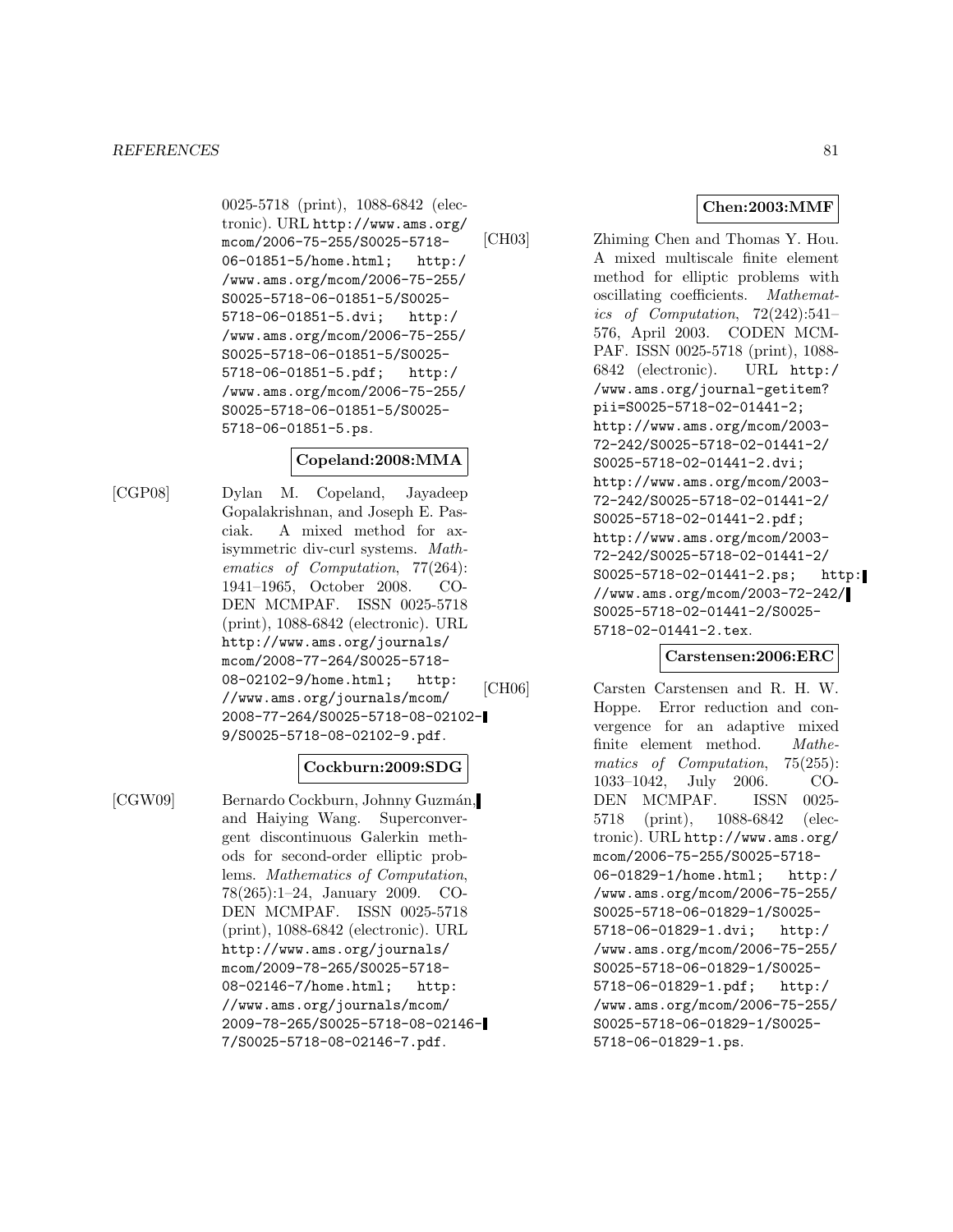### **Carstensen:2008:PEA**

[CH08] C. Carstensen and Jun Hu. A posteriori error analysis for conforming MITC elements for Reissner– Mindlin plates. Mathematics of Computation, 77(262):611–632, April 2008. CODEN MCM-PAF. ISSN 0025-5718 (print), 1088-6842 (electronic). URL http://www.ams.org/mcom/2008- 77-262/S0025-5718-07-02028-5/ home.html; http://www.ams. org/mcom/2008-77-262/S0025-5718- 07-02028-5/S0025-5718-07-02028- 5.dvi; http://www.ams.org/ mcom/2008-77-262/S0025-5718- 07-02028-5/S0025-5718-07-02028- 5.pdf; http://www.ams.org/ mcom/2008-77-262/S0025-5718- 07-02028-5/S0025-5718-07-02028- 5.ps.

# **Chanane:2005:CES**

[Cha05] Bilal Chanane. Computation of the eigenvalues of Sturm–Liouville problems with parameter dependent boundary conditions using the regularized sampling method. Mathematics of Computation, 74(252): 1793–1801, October 2005. CO-DEN MCMPAF. ISSN 0025- 5718 (print), 1088-6842 (electronic). URL http://www.ams.org/ mcom/2005-74-252/S0025-5718- 05-01717-5/home.html; http:/ /www.ams.org/mcom/2005-74-252/ S0025-5718-05-01717-5/S0025- 5718-05-01717-5.dvi; http:/ /www.ams.org/mcom/2005-74-252/ S0025-5718-05-01717-5/S0025- 5718-05-01717-5.pdf; http:/ /www.ams.org/mcom/2005-74-252/ S0025-5718-05-01717-5/S0025- 5718-05-01717-5.ps; http:// www.ams.org/mcom/2005-74-252/

S0025-5718-05-01717-5/S0025- 5718-05-01717-5.tex.

### **Chapdelaine:2009:CUR**

[Cha09] Hugo Chapdelaine. Computation of p-units in ray class fields of real quadratic number fields. Mathematics of Computation, 78(268): 2307–2345, October 2009. CO-DEN MCMPAF. ISSN 0025-5718 (print), 1088-6842 (electronic). URL http://www.ams.org/journals/ mcom/2009-78-268/S0025-5718- 09-02215-7/home.html; http: //www.ams.org/journals/mcom/ 2009-78-268/S0025-5718-09-02215- 7/S0025-5718-09-02215-7.pdf.

# **Chen:2005:PEE**

[Che05a] Hongsen Chen. Pointwise error estimates of the local discontinuous Galerkin method for a second order elliptic problem. Mathematics of Computation, 74 (251):1097–1116, July 2005. CO-DEN MCMPAF. ISSN 0025- 5718 (print), 1088-6842 (electronic). URL http://www.ams.org/ mcom/2005-74-251/S0025-5718- 04-01700-4/home.html; http:/ /www.ams.org/mcom/2005-74-251/ S0025-5718-04-01700-4/S0025- 5718-04-01700-4.dvi; http:/ /www.ams.org/mcom/2005-74-251/ S0025-5718-04-01700-4/S0025- 5718-04-01700-4.pdf; http:/ /www.ams.org/mcom/2005-74-251/ S0025-5718-04-01700-4/S0025- 5718-04-01700-4.ps; http:// www.ams.org/mcom/2005-74-251/ S0025-5718-04-01700-4/S0025- 5718-04-01700-4.tex.

# **Chen:2005:FCP**

[Che05b] Yong-Gao Chen. Five consecutive positive odd numbers, none of which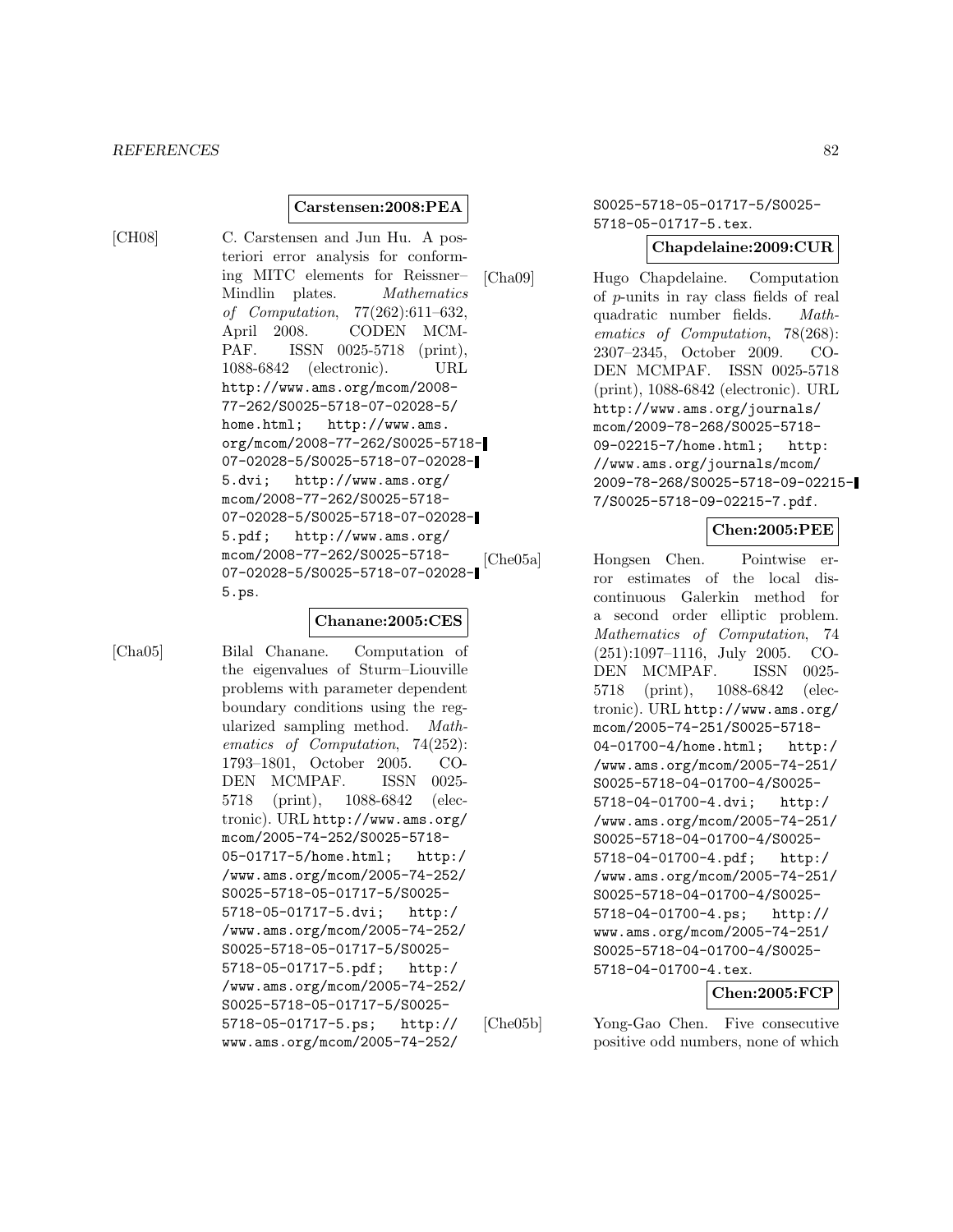can be expressed as a sum of two prime powers. Mathematics of Computation, 74(250):1025–1031, April 2005. CODEN MCMPAF. ISSN 0025-5718 (print), 1088-6842 (electronic). URL http://www.ams.org/ mcom/2005-74-250/S0025-5718- 04-01674-6/home.html; http:/ /www.ams.org/mcom/2005-74-250/ S0025-5718-04-01674-6/S0025- 5718-04-01674-6.dvi; http:/ /www.ams.org/mcom/2005-74-250/ S0025-5718-04-01674-6/S0025- 5718-04-01674-6.pdf; http:/ /www.ams.org/mcom/2005-74-250/ S0025-5718-04-01674-6/S0025- 5718-04-01674-6.ps; http:// www.ams.org/mcom/2005-74-250/ S0025-5718-04-01674-6/S0025- 5718-04-01674-6.tex.

# **Chen:2008:E**

[Che08a] Imin Chen. On the equation  $s^2$  +  $y^{2p} = \alpha^3$ . Mathematics of Computation, 77(262):1223–1227, April 2008. CODEN MCMPAF. ISSN 0025-5718 (print), 1088-6842 (electronic). URL http://www.ams.org/ mcom/2008-77-262/S0025-5718- 07-02083-2/home.html; http:/ /www.ams.org/mcom/2008-77-262/ S0025-5718-07-02083-2/S0025- 5718-07-02083-2.dvi; http:/ /www.ams.org/mcom/2008-77-262/ S0025-5718-07-02083-2/S0025- 5718-07-02083-2.pdf; http:/ /www.ams.org/mcom/2008-77-262/ S0025-5718-07-02083-2/S0025- 5718-07-02083-2.ps.

# **Chen:2008:SMF**

[Che08b] Yanping Chen. Superconvergence of mixed finite element methods for optimal control problems. Mathematics of Computation, 77(263):1269–1291, July

2008. CODEN MCMPAF. ISSN 0025-5718 (print), 1088-6842 (electronic). URL http://www.ams.org/ mcom/2008-77-263/S0025-5718- 08-02104-2/home.html; http:/ /www.ams.org/mcom/2008-77-263/ S0025-5718-08-02104-2/S0025- 5718-08-02104-2.dvi; http:/ /www.ams.org/mcom/2008-77-263/ S0025-5718-08-02104-2/S0025- 5718-08-02104-2.pdf; http:/ /www.ams.org/mcom/2008-77-263/ S0025-5718-08-02104-2/S0025- 5718-08-02104-2.ps.

# **Coppersmith:2008:DRC**

[CHGN08] Don Coppersmith, Nick Howgrave-Graham, and S. V. Nagaraj. Divisors in residue classes, constructively. Mathematics of Computation, 77(261):531–545, January 2008. CODEN MCMPAF. ISSN 0025-5718 (print), 1088-6842 (electronic). URL http://www.ams.org/ mcom/2008-77-261/S0025-5718- 07-02007-8/home.html; http:/ /www.ams.org/mcom/2008-77-261/ S0025-5718-07-02007-8/S0025- 5718-07-02007-8.dvi; http:/ /www.ams.org/mcom/2008-77-261/ S0025-5718-07-02007-8/S0025- 5718-07-02007-8.pdf; http:/ /www.ams.org/mcom/2008-77-261/ S0025-5718-07-02007-8/S0025- 5718-07-02007-8.ps.

# **Coorevits:2002:MFE**

[CHLS02] Patrice Coorevits, Patrick Hild, Khalid Lhalouani, and Taoufik Sassi. Mixed finite element methods for unilateral problems: convergence analysis and numerical studies. Mathematics of Computation, 71 (237):1–25, January 2002. CODEN MCMPAF. ISSN 0025-5718 (print),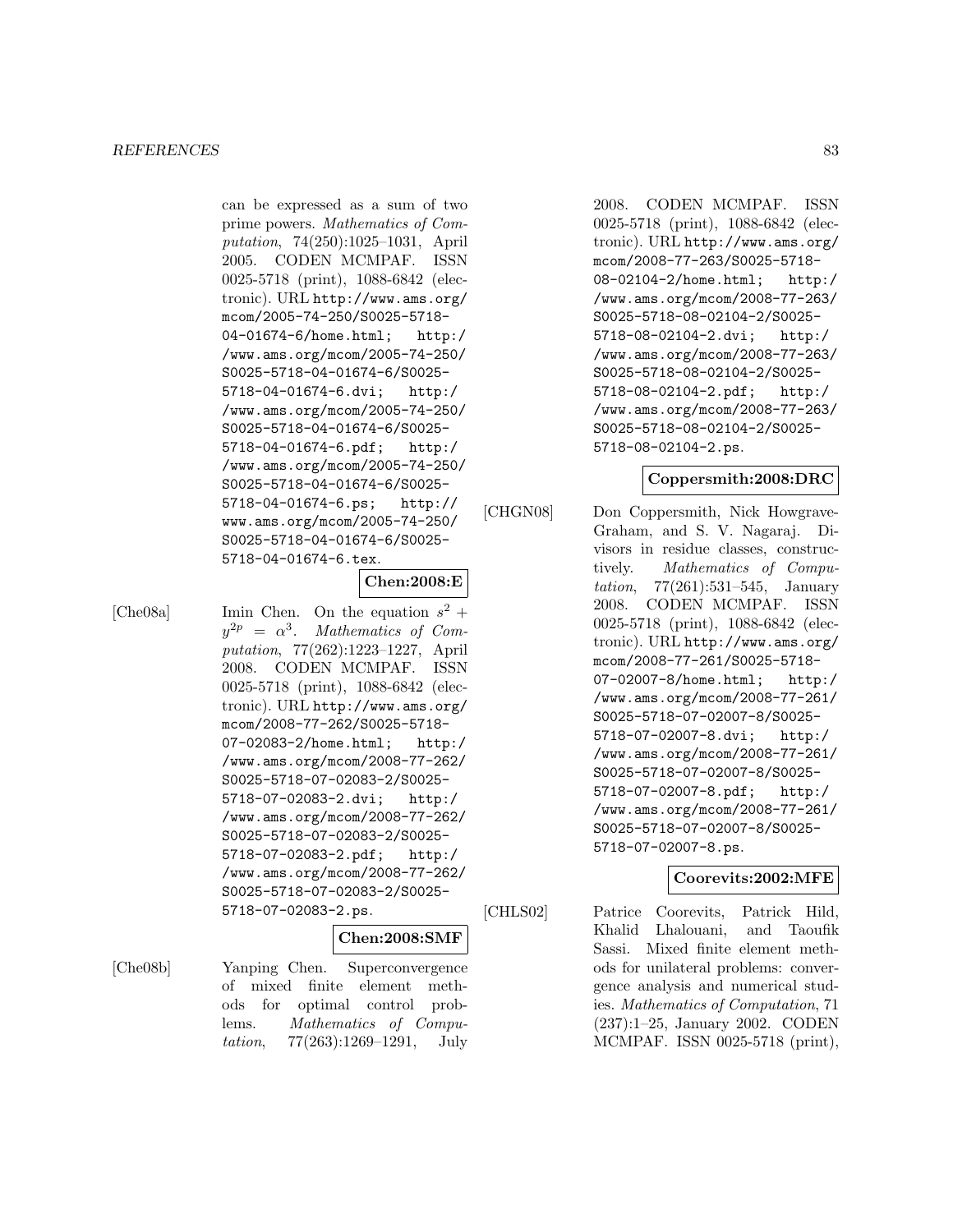1088-6842 (electronic). URL http: //www.ams.org/journal-getitem? pii=S0025-5718-01-01318-7; http://www.ams.org/mcom/2002- 71-237/S0025-5718-01-01318-7/ S0025-5718-01-01318-7.dvi; http://www.ams.org/mcom/2002- 71-237/S0025-5718-01-01318-7/ S0025-5718-01-01318-7.pdf; http://www.ams.org/mcom/2002- 71-237/S0025-5718-01-01318-7/ S0025-5718-01-01318-7.ps; http: [hu05] //www.ams.org/mcom/2002-71-237/ S0025-5718-01-01318-7/S0025- 5718-01-01318-7.tex.

### **Christiansen:2004:DFP**

[Chr04] Snorre H. Christiansen. Discrete Fredholm properties and convergence estimates for the electric field integral equation. Mathematics of Computation, 73(245): 143–167, January 2004. CO-DEN MCMPAF. ISSN 0025- 5718 (print), 1088-6842 (electronic). URL http://www.ams.org/ mcom/2004-73-245/S0025-5718- 03-01581-3/home.html; http:/ /www.ams.org/mcom/2004-73-245/ S0025-5718-03-01581-3/S0025- 5718-03-01581-3.dvi; http:/ /www.ams.org/mcom/2004-73-245/ S0025-5718-03-01581-3/S0025- 5718-03-01581-3.pdf; http:/ /www.ams.org/mcom/2004-73-245/ S0025-5718-03-01581-3/S0025- 5718-03-01581-3.ps; http:// www.ams.org/mcom/2004-73-245/ S0025-5718-03-01581-3/S0025- 5718-03-01581-3.tex.

# **Calvo:2009:NAS**

[CHS09] I. Jiménez Calvo, J. Herranz, and G. Sáez. A new algorithm to search for small nonzero  $|x^3 - y^2|$  values. Mathematics of Computation, 78

(268):2435–2444, October 2009. CO-DEN MCMPAF. ISSN 0025-5718 (print), 1088-6842 (electronic). URL http://www.ams.org/journals/ mcom/2009-78-268/S0025-5718- 09-02240-6/home.html; http: //www.ams.org/journals/mcom/ 2009-78-268/S0025-5718-09-02240- 6/S0025-5718-09-02240-6.pdf.

# **Chua:2005:RZD**

Kok Seng Chua. Real zeros of Dedekind zeta functions of real quadratic fields. Mathematics of Computation, 74(251): 1457–1470, July 2005. CO-DEN MCMPAF. ISSN 0025- 5718 (print), 1088-6842 (electronic). URL http://www.ams.org/ mcom/2005-74-251/S0025-5718- 04-01701-6/home.html; http:/ /www.ams.org/mcom/2005-74-251/ S0025-5718-04-01701-6/S0025- 5718-04-01701-6.dvi; http:/ /www.ams.org/mcom/2005-74-251/ S0025-5718-04-01701-6/S0025- 5718-04-01701-6.pdf; http:/ /www.ams.org/mcom/2005-74-251/ S0025-5718-04-01701-6/S0025- 5718-04-01701-6.ps; http:// www.ams.org/mcom/2005-74-251/ S0025-5718-04-01701-6/S0025- 5718-04-01701-6.tex.

# **Chartier:2007:NIB**

[CHV07] Philippe Chartier, Ernst Hairer, and Gilles Vilmart. Numerical integrators based on modified differential equations. Mathematics of Computation, 76(260):1941–1953, October 2007. CODEN MCMPAF. ISSN 0025-5718 (print), 1088-6842 (electronic). URL http://www.ams.org/ mcom/2007-76-260/S0025-5718- 07-01967-9/home.html; http:/ /www.ams.org/mcom/2007-76-260/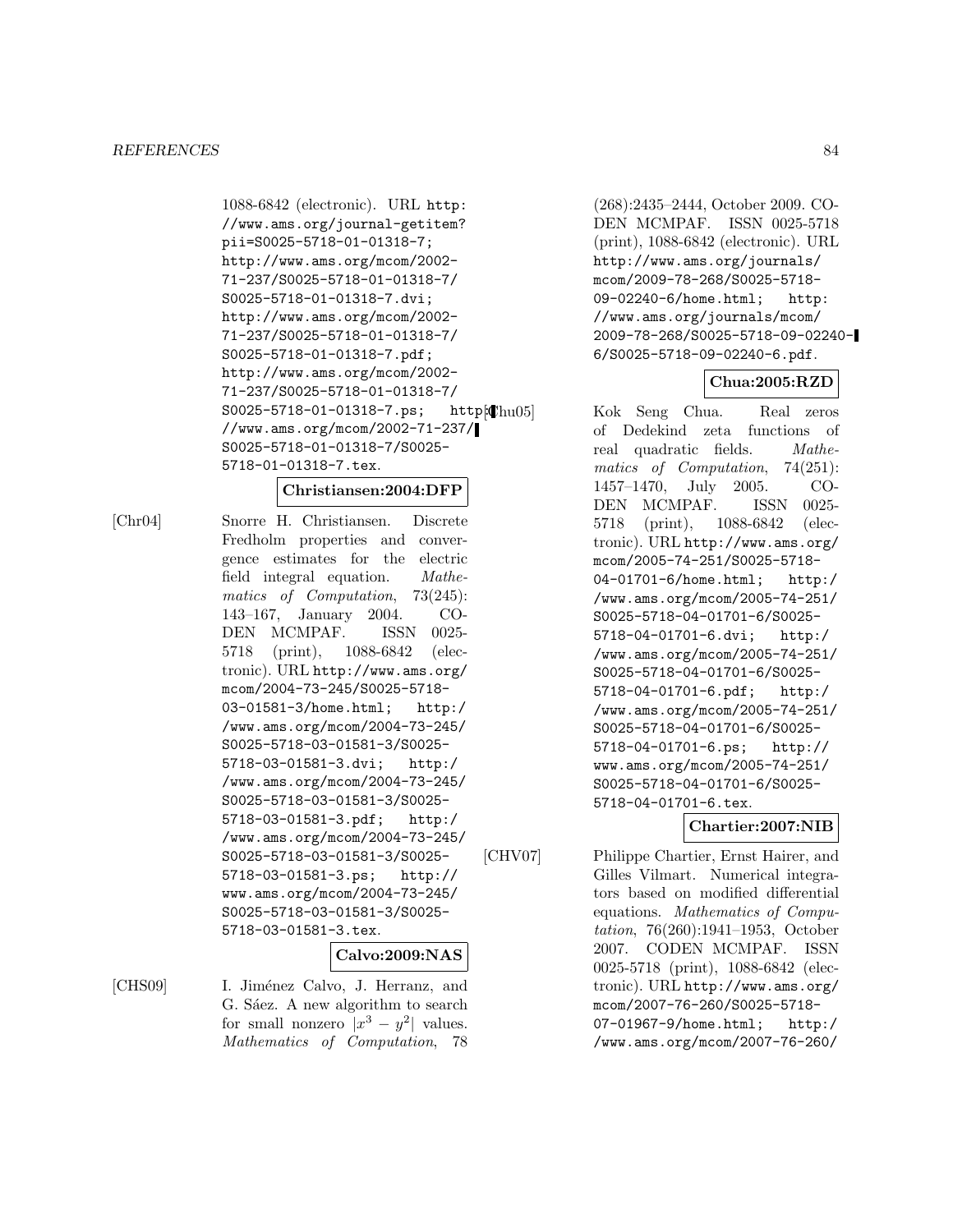S0025-5718-07-01967-9/S0025- 5718-07-01967-9.dvi; http:/ /www.ams.org/mcom/2007-76-260/ S0025-5718-07-01967-9/S0025- 5718-07-01967-9.pdf; http:/ /www.ams.org/mcom/2007-76-260/ S0025-5718-07-01967-9/S0025- 5718-07-01967-9.ps.

# **Chen:2009:COA**

[CHX09] Long Chen, Michael Holst, and Jinchao Xu. Convergence and optimality of adaptive mixed finite element methods. Mathematics of Computation, 78(265):35–53, January 2009. CODEN MCMPAF. ISSN 0025-5718 (print), 1088-6842 (electronic). URL http://www.ams.org/journals/ mcom/2009-78-265/S0025-5718- 08-02155-8/home.html; http: //www.ams.org/journals/mcom/ 2009-78-265/S0025-5718-08-02155- 8/S0025-5718-08-02155-8.pdf.

# **Celledoni:2000:AEL**

[CI00] Elena Celledoni and Arieh Iserles. Approximating the exponential from a Lie algebra to a Lie group. Mathematics of Computation, 69(232): 1457–1480, October 2000. CODEN MCMPAF. ISSN 0025-5718 (print), 1088-6842 (electronic). URL http: //www.ams.org/journal-getitem? pii=S0025-5718-00-01223-0; http://www.ams.org/mcom/2000- 69-232/S0025-5718-00-01223-0/ S0025-5718-00-01223-0.dvi; http://www.ams.org/mcom/2000- 69-232/S0025-5718-00-01223-0/ S0025-5718-00-01223-0.pdf; http://www.ams.org/mcom/2000- 69-232/S0025-5718-00-01223-0/ S0025-5718-00-01223-0.ps; http: //www.ams.org/mcom/2000-69-232/

S0025-5718-00-01223-0/S0025- 5718-00-01223-0.tex.

**Clark:2001:DAS**

[CJ01] David A. Clark and Norman C. Jarvis. Dense admissible sequences. Mathematics of Computation, 70(236):1713–1718, October 2001. CODEN MCM-PAF. ISSN 0025-5718 (print), 1088- 6842 (electronic). URL http:/ /www.ams.org/journal-getitem? pii=S0025-5718-01-01348-5; http://www.ams.org/mcom/2001- 70-236/S0025-5718-01-01348-5/ S0025-5718-01-01348-5.dvi; http://www.ams.org/mcom/2001- 70-236/S0025-5718-01-01348-5/ S0025-5718-01-01348-5.pdf; http://www.ams.org/mcom/2001- 70-236/S0025-5718-01-01348-5/ S0025-5718-01-01348-5.ps; http: //www.ams.org/mcom/2001-70-236/ S0025-5718-01-01348-5/S0025- 5718-01-01348-5.tex.

# **Chui:2005:BMW**

[CJ05a] Charles K. Chui and Qingtang Jiang. Balanced multi-wavelets in  $\mathbb{R}^{\sim}$ . Mathematics of Com-<br>putation, 74(251):1323–1344, July 2005. CODEN MCMPAF. ISSN 0025-5718 (print), 1088-6842 (electronic). URL http://www.ams.org/ mcom/2005-74-251/S0025-5718- 04-01681-3/home.html; http:/ /www.ams.org/mcom/2005-74-251/ S0025-5718-04-01681-3/S0025- 5718-04-01681-3.dvi; http:/ /www.ams.org/mcom/2005-74-251/ S0025-5718-04-01681-3/S0025- 5718-04-01681-3.pdf; http:/ /www.ams.org/mcom/2005-74-251/ S0025-5718-04-01681-3/S0025- 5718-04-01681-3.ps; http:// www.ams.org/mcom/2005-74-251/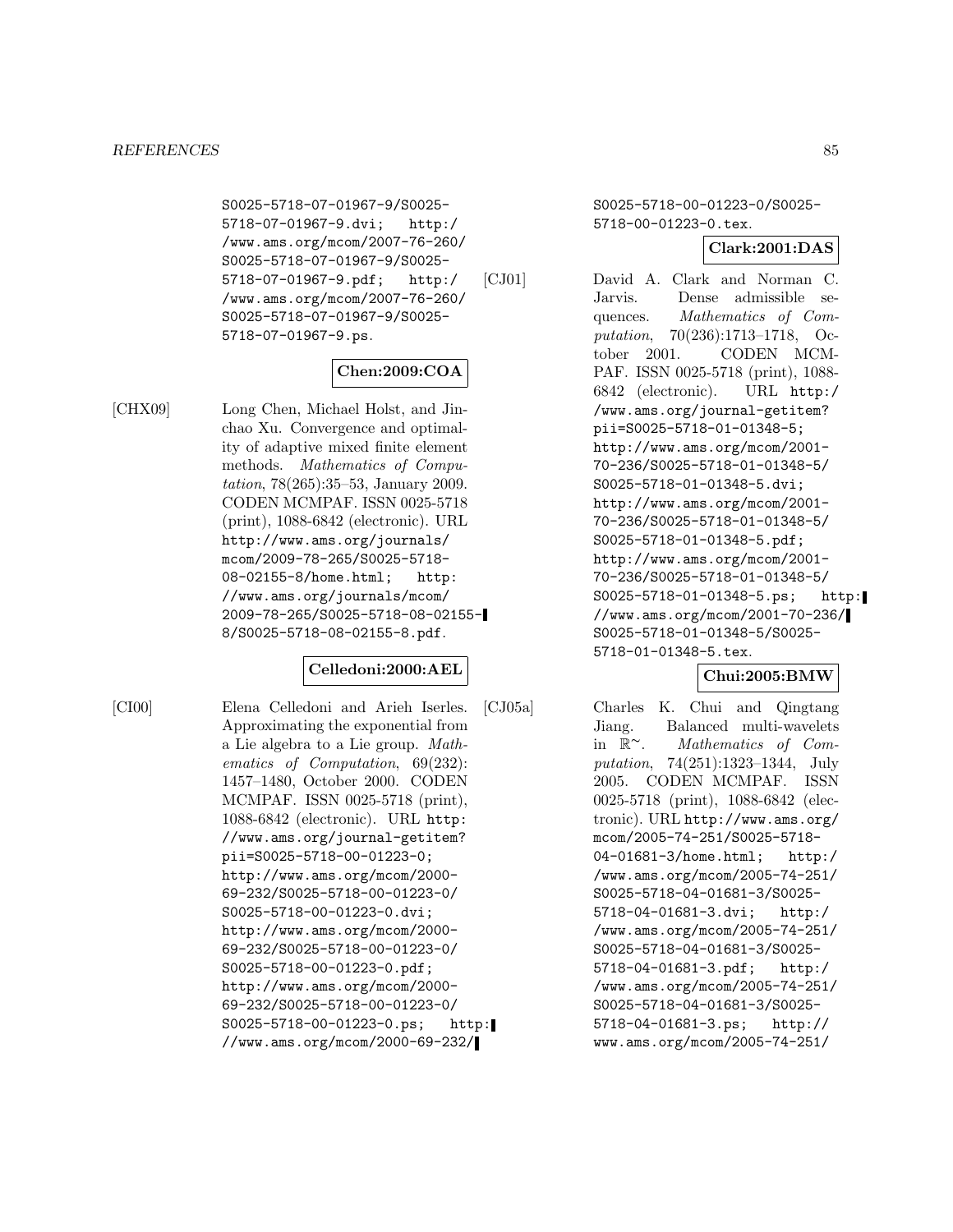S0025-5718-04-01681-3/S0025- 5718-04-01681-3.tex.

# **Chui:2005:RBQ**

[CJ05b] Charles K. Chui and Qingtang

Jiang. Refinable bivariate quartic  $C^2$ -splines for multi-level data representation and surface display. Mathematics of Computation, 74(251):1369–1390, July 2005. CODEN MCMPAF. ISSN 0025-5718 (print), 1088-6842 (electronic). URL http://www.ams.org/ mcom/2005-74-251/S0025-5718- 04-01702-8/home.html; http:/ /www.ams.org/mcom/2005-74-251/ S0025-5718-04-01702-8/S0025- 5718-04-01702-8.dvi; http:/ /www.ams.org/mcom/2005-74-251/ S0025-5718-04-01702-8/S0025- 5718-04-01702-8.pdf; http:/ /www.ams.org/mcom/2005-74-251/ S0025-5718-04-01702-8/S0025- 5718-04-01702-8.ps; http:// www.ams.org/mcom/2005-74-251/ S0025-5718-04-01702-8/S0025- 5718-04-01702-8.tex.

# **Chen:2006:SPE**

[CJ06] Zhiming Chen and Guanghua Ji. Sharp  $L^1$  a posteriori error analysis for nonlinear convection-diffusion problems. Mathematics of Computation, 75(253):43–71, January 2006. CODEN MCMPAF. ISSN 0025-5718 (print), 1088-6842 (electronic). URL http://www.ams.org/ mcom/2006-75-253/S0025-5718- 05-01778-3/home.html; http:/ /www.ams.org/mcom/2006-75-253/ S0025-5718-05-01778-3/S0025- 5718-05-01778-3.dvi; http:/ /www.ams.org/mcom/2006-75-253/ S0025-5718-05-01778-3/S0025- 5718-05-01778-3.pdf; http:/ /www.ams.org/mcom/2006-75-253/

S0025-5718-05-01778-3/S0025- 5718-05-01778-3.ps; http:// www.ams.org/mcom/2006-75-253/ S0025-5718-05-01778-3/S0025- 5718-05-01778-3.tex.

# **Cermak:2009:ATR**

[CJ09] J. Cermák and J. Jánsky. On the asymptotics of the trapezoidal rule for the pantograph equation. Mathematics of Computation, 78(268): 2107–2126, October 2009. CO-DEN MCMPAF. ISSN 0025-5718 (print), 1088-6842 (electronic). URL http://www.ams.org/journals/ mcom/2009-78-268/S0025-5718- 09-02245-5/home.html; http: //www.ams.org/journals/mcom/ 2009-78-268/S0025-5718-09-02245- 5/S0025-5718-09-02245-5.pdf.

# **Chang:2003:CNO**

[CK03] Ku-Young Chang and Soun-Hi Kwon. The class number one problem for some non-abelian normal CM-fields of degree 48. Mathematics of Computation, 72(242): 1003–1017, April 2003. CODEN MCMPAF. ISSN 0025-5718 (print), 1088-6842 (electronic). URL http: //www.ams.org/journal-getitem? pii=S0025-5718-02-01443-6; http://www.ams.org/mcom/2003- 72-242/S0025-5718-02-01443-6/ S0025-5718-02-01443-6.dvi; http://www.ams.org/mcom/2003- 72-242/S0025-5718-02-01443-6/ S0025-5718-02-01443-6.pdf; http://www.ams.org/mcom/2003- 72-242/S0025-5718-02-01443-6/ S0025-5718-02-01443-6.ps; http: //www.ams.org/mcom/2003-72-242/ S0025-5718-02-01443-6/S0025- 5718-02-01443-6.tex.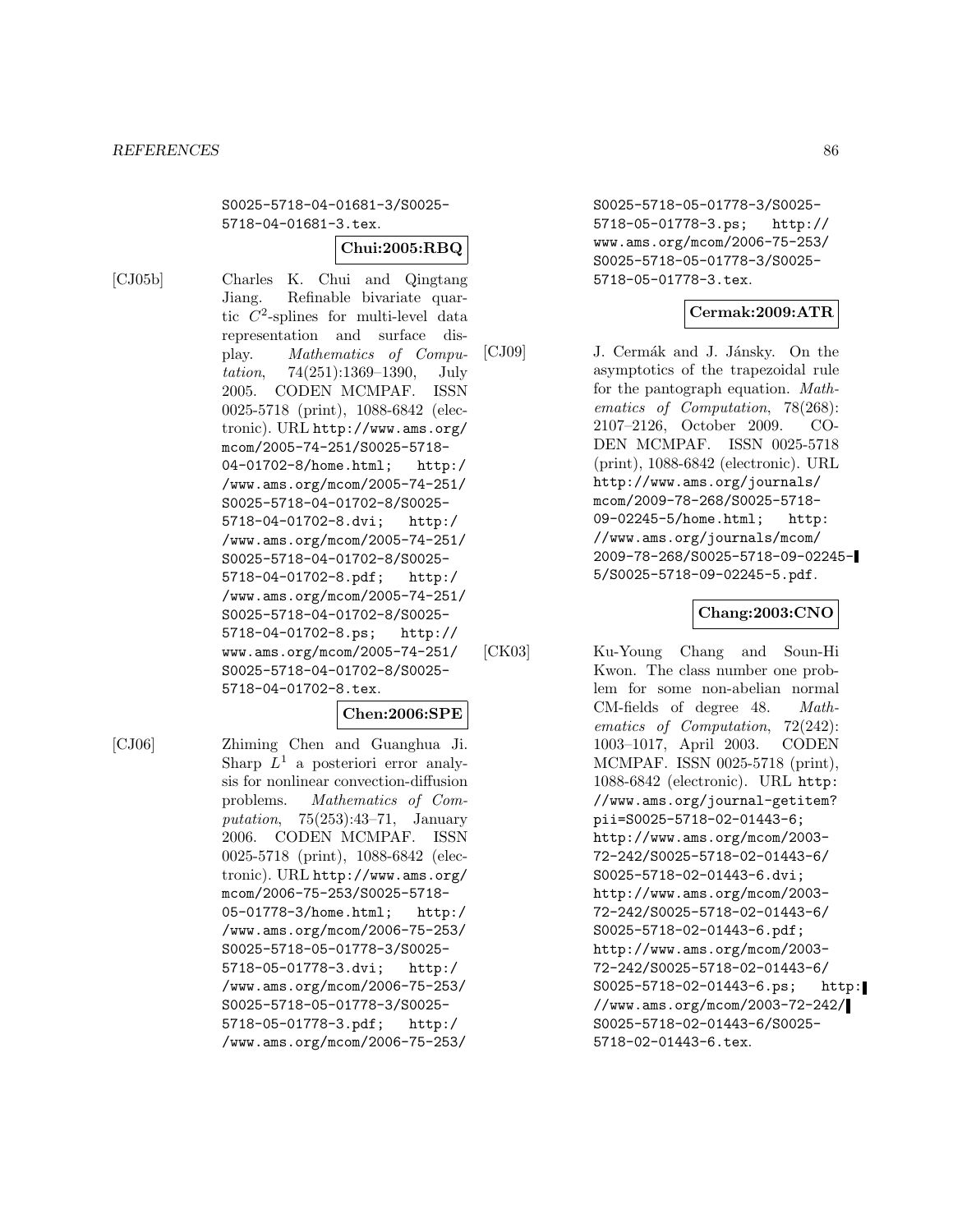# **Chou:2003:MFV**

[CKK03] So-Hsiang Chou, Do Y. Kwak, and Kwang Y. Kim. Mixed finite volume methods on nonstaggered quadrilateral grids for elliptic problems. Mathematics of Computation, 72 (242):525–539, April 2003. CODEN MCMPAF. ISSN 0025-5718 (print), 1088-6842 (electronic). URL http: //www.ams.org/journal-getitem? pii=S0025-5718-02-01426-6; http://www.ams.org/mcom/2003- 72-242/S0025-5718-02-01426-6/ S0025-5718-02-01426-6.dvi; http://www.ams.org/mcom/2003- 72-242/S0025-5718-02-01426-6/ S0025-5718-02-01426-6.pdf; http://www.ams.org/mcom/2003- 72-242/S0025-5718-02-01426-6/ S0025-5718-02-01426-6.ps; http: //www.ams.org/mcom/2003-72-242/ S0025-5718-02-01426-6/S0025- 5718-02-01426-6.tex.

#### **Cohen:2003:FAM**

[CKMP03] Albert Cohen, Sidi Mahmoud Kaber, Siegfried Müller, and Marie Postel. Fully adaptive multiresolution finite volume schemes for conservation laws. Mathematics of Computation, 72(241):183–225, January 2003. CODEN MCM-PAF. ISSN 0025-5718 (print), 1088- 6842 (electronic). URL http:/ /www.ams.org/journal-getitem? pii=S0025-5718-01-01391-6; http://www.ams.org/mcom/2003- 72-241/S0025-5718-01-01391-6/ S0025-5718-01-01391-6.dvi; http://www.ams.org/mcom/2003- 72-241/S0025-5718-01-01391-6/ S0025-5718-01-01391-6.pdf; http://www.ams.org/mcom/2003- 72-241/S0025-5718-01-01391-6/ S0025-5718-01-01391-6.ps; http: //www.ams.org/mcom/2003-72-241/ S0025-5718-01-01391-6/S0025- 5718-01-01391-6.tex.

### **Cockburn:2004:LDG**

[CKS04] Bernardo Cockburn, Guido Kanschat, and Dominik Schötzau. The local discontinuous Galerkin method for the Oseen equations. Mathematics of Computation, 73 (246):569–593, April 2004. CO-DEN MCMPAF. ISSN 0025- 5718 (print), 1088-6842 (electronic). URL http://www.ams.org/ mcom/2004-73-246/S0025-5718- 03-01552-7/home.html; http:/ /www.ams.org/mcom/2004-73-246/ S0025-5718-03-01552-7/S0025- 5718-03-01552-7.dvi; http:/ /www.ams.org/mcom/2004-73-246/ S0025-5718-03-01552-7/S0025- 5718-03-01552-7.pdf; http:/ /www.ams.org/mcom/2004-73-246/ S0025-5718-03-01552-7/S0025- 5718-03-01552-7.ps; http:// www.ams.org/mcom/2004-73-246/ S0025-5718-03-01552-7/S0025- 5718-03-01552-7.tex.

# **Cockburn:2005:LCL**

[CKS05] Bernardo Cockburn, Guido Kanschat, and Dominik Schötzau. A locally conservative LDG method for the incompressible Navier–Stokes equations. Mathematics of Computation, 74(251):1067–1095, July 2005. CODEN MCMPAF. ISSN 0025-5718 (print), 1088-6842 (electronic). URL http://www.ams.org/ mcom/2005-74-251/S0025-5718- 04-01718-1/home.html; http:/ /www.ams.org/mcom/2005-74-251/ S0025-5718-04-01718-1/S0025- 5718-04-01718-1.dvi; http:/ /www.ams.org/mcom/2005-74-251/ S0025-5718-04-01718-1/S0025-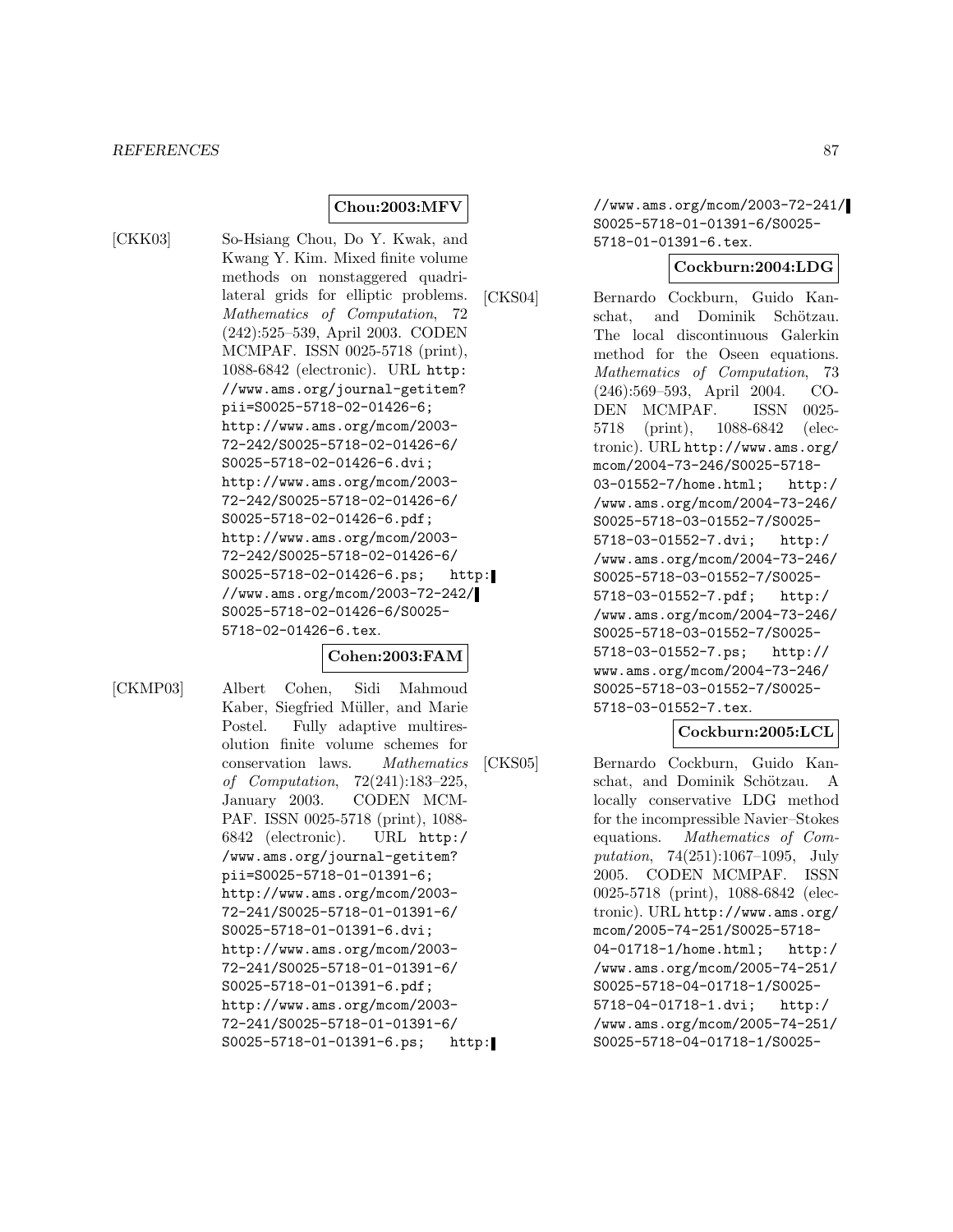5718-04-01718-1.pdf; http:/ /www.ams.org/mcom/2005-74-251/ S0025-5718-04-01718-1/S0025- 5718-04-01718-1.ps; http:// www.ams.org/mcom/2005-74-251/ S0025-5718-04-01718-1/S0025- 5718-04-01718-1.tex.

# **Chou:2000:EEC**

[CL00a] So-Hsiang Chou and Qian Li. Error estimates in  $L^2$ ,  $H^1$  and  $L^{\infty}$ in covolume methods for elliptic and parabolic problems: A unified approach. Mathematics of Computation, 69(229):103–120, January 2000. CODEN MCM-PAF. ISSN 0025-5718 (print), 1088- 6842 (electronic). URL http:/ /www.ams.org/journal-getitem? pii=S0025-5718-99-01192-8; http://www.ams.org/mcom/2000- 69-229/S0025-5718-99-01192-8/ S0025-5718-99-01192-8.dvi; http://www.ams.org/mcom/2000- 69-229/S0025-5718-99-01192-8/ S0025-5718-99-01192-8.pdf; http://www.ams.org/mcom/2000- 69-229/S0025-5718-99-01192-8/ S0025-5718-99-01192-8.ps; http: //www.ams.org/mcom/2000-69-229/ S0025-5718-99-01192-8/S0025- 5718-99-01192-8.tex.

### **Couture:2000:LCR**

[CL00b] Raymond Couture and Pierre L'Ecuyer. Lattice computations for random numbers. Mathematics of Computation, 69(230):757– 765, April 2000. CODEN MCM-PAF. ISSN 0025-5718 (print), 1088- 6842 (electronic). URL http:/ /www.ams.org/journal-getitem? pii=S0025-5718-99-01112-6; http://www.ams.org/mcom/2000- 69-230/S0025-5718-99-01112-6/ S0025-5718-99-01112-6.dvi;

http://www.ams.org/mcom/2000- 69-230/S0025-5718-99-01112-6/ S0025-5718-99-01112-6.pdf; http://www.ams.org/mcom/2000- 69-230/S0025-5718-99-01112-6/ S0025-5718-99-01112-6.ps; http: //www.ams.org/mcom/2000-69-230/ S0025-5718-99-01112-6/S0025- 5718-99-01112-6.tex.

# **Cools:2001:TFD**

[CL01] Ronald Cools and James N. Lyness. Three- and four-dimensional K-optimal lattice rules of moderate trigonometric degree. Mathematics of Computation, 70(236): 1549–1567, October 2001. CODEN MCMPAF. ISSN 0025-5718 (print), 1088-6842 (electronic). URL http: //www.ams.org/journal-getitem? pii=S0025-5718-01-01326-6; http://www.ams.org/mcom/2001- 70-236/S0025-5718-01-01326-6/ S0025-5718-01-01326-6.dvi; http://www.ams.org/mcom/2001- 70-236/S0025-5718-01-01326-6/ S0025-5718-01-01326-6.pdf; http://www.ams.org/mcom/2001- 70-236/S0025-5718-01-01326-6/ S0025-5718-01-01326-6.ps; http: //www.ams.org/mcom/2001-70-236/ S0025-5718-01-01326-6/S0025- 5718-01-01326-6.tex.

# **Cuesta:2006:CQT**

[CLP06] Eduardo Cuesta, Christian Lubich, and Cesar Palencia. Convolution quadrature time discretization of fractional diffusion-wave equations. Mathematics of Computation, 75(254):673–696, April 2006. CODEN MCMPAF. ISSN 0025-5718 (print), 1088-6842 (electronic). URL http://www.ams.org/ mcom/2006-75-254/S0025-5718- 06-01788-1/home.html; http:/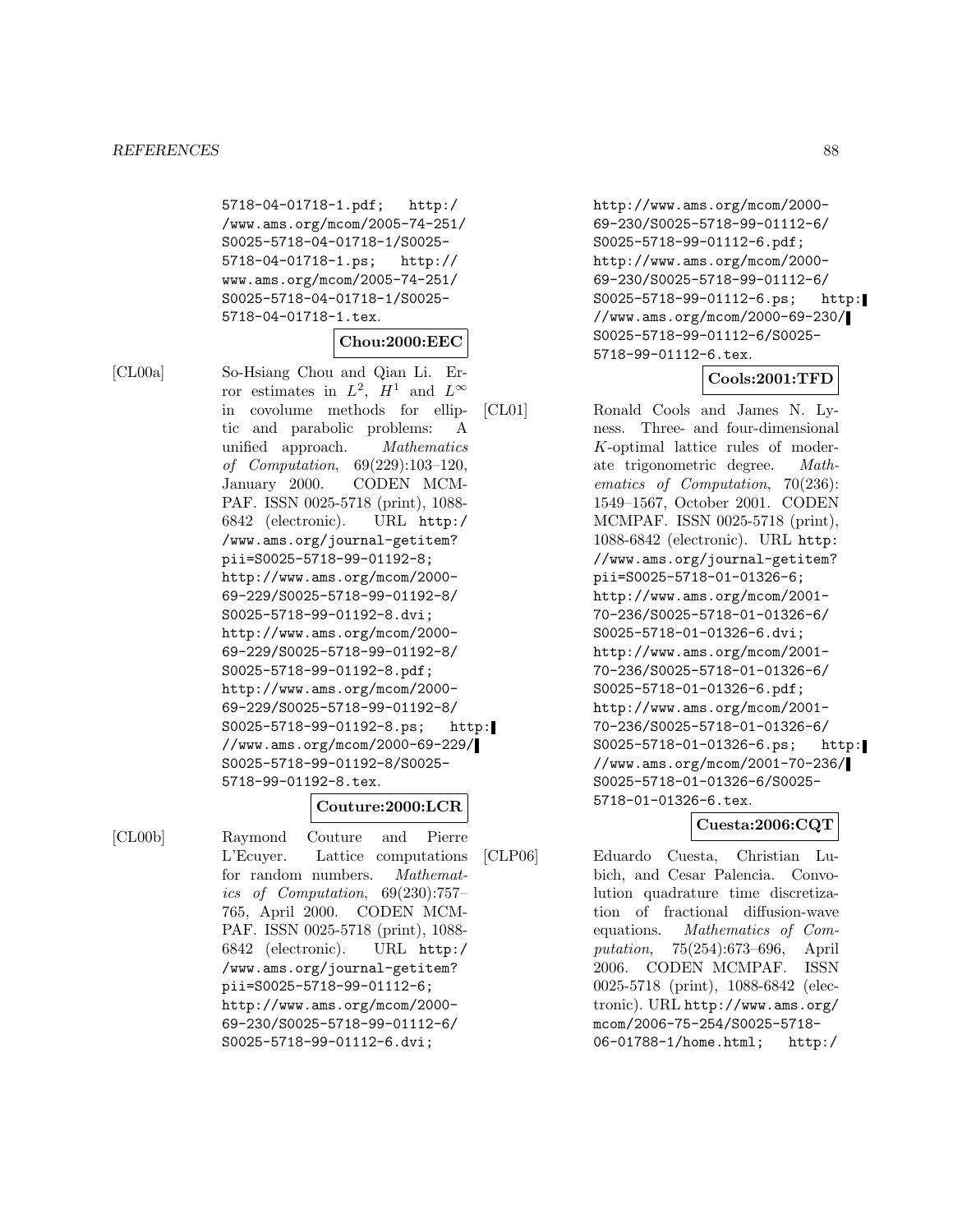/www.ams.org/mcom/2006-75-254/ S0025-5718-06-01788-1/S0025- 5718-06-01788-1.dvi; http:/ /www.ams.org/mcom/2006-75-254/ S0025-5718-06-01788-1/S0025- 5718-06-01788-1.pdf; http:/ /www.ams.org/mcom/2006-75-254/ S0025-5718-06-01788-1/S0025- 5718-06-01788-1.ps.

# **Cockburn:2003:EAP**

[CLSS03] Bernardo Cockburn, Mitchell Luskin, Chi-Wang Shu, and Endre Süli. Enhanced accuracy by post-processing for finite element methods for hyperbolic equations. Mathematics of Computation, 72(242):577– 606, April 2003. CODEN MCM-PAF. ISSN 0025-5718 (print), 1088- 6842 (electronic). URL http:/ /www.ams.org/journal-getitem? pii=S0025-5718-02-01464-3; http://www.ams.org/mcom/2003- 72-242/S0025-5718-02-01464-3/ S0025-5718-02-01464-3.dvi; http://www.ams.org/mcom/2003- 72-242/S0025-5718-02-01464-3/ S0025-5718-02-01464-3.pdf; http://www.ams.org/mcom/2003- 72-242/S0025-5718-02-01464-3/ S0025-5718-02-01464-3.ps; http: //www.ams.org/mcom/2003-72-242/ S0025-5718-02-01464-3/S0025- 5718-02-01464-3.tex.

# **Carstensen:2006:PFE**

[CLY06] Carsten Carstensen, W. Liu, and N. Yan. A posteriori FE error control for p-Laplacian by gradient recovery in quasi-norm. Mathematics of Computation, 75(256):1599–1616, October 2006. CODEN MCMPAF. ISSN 0025-5718 (print), 1088-6842 (electronic). URL http://www.ams.org/ mcom/2006-75-256/S0025-5718- 06-01819-9/home.html; http:/

/www.ams.org/mcom/2006-75-256/ S0025-5718-06-01819-9/S0025- 5718-06-01819-9.dvi; http:/ /www.ams.org/mcom/2006-75-256/ S0025-5718-06-01819-9/S0025- 5718-06-01819-9.pdf; http:/ /www.ams.org/mcom/2006-75-256/ S0025-5718-06-01819-9/S0025- 5718-06-01819-9.ps.

# **Canuto:2001:SWA**

Claudio Canuto and Roland Masson. Stabilized wavelet approximations of the Stokes problem. Mathematics of Computation, 70(236): 1397–1416, October 2001. CODEN MCMPAF. ISSN 0025-5718 (print), 1088-6842 (electronic). URL http: //www.ams.org/journal-getitem? pii=S0025-5718-00-01263-1; http://www.ams.org/mcom/2001- 70-236/S0025-5718-00-01263-1/ S0025-5718-00-01263-1.dvi; http://www.ams.org/mcom/2001- 70-236/S0025-5718-00-01263-1/ S0025-5718-00-01263-1.pdf; http://www.ams.org/mcom/2001- 70-236/S0025-5718-00-01263-1/ S0025-5718-00-01263-1.ps; http: //www.ams.org/mcom/2001-70-236/ S0025-5718-00-01263-1/S0025- 5718-00-01263-1.tex.

# **Cafure:2006:FCR**

[CM06] Antonio Cafure and Guillermo Matera. Fast computation of a rational point of a variety over a finite field. Mathematics of Computation, 75(256):2049–2085, October 2006. CODEN MCMPAF. ISSN 0025-5718 (print), 1088-6842 (electronic). URL http://www.ams.org/ mcom/2006-75-256/S0025-5718- 06-01878-3/home.html; http:/ /www.ams.org/mcom/2006-75-256/ S0025-5718-06-01878-3/S0025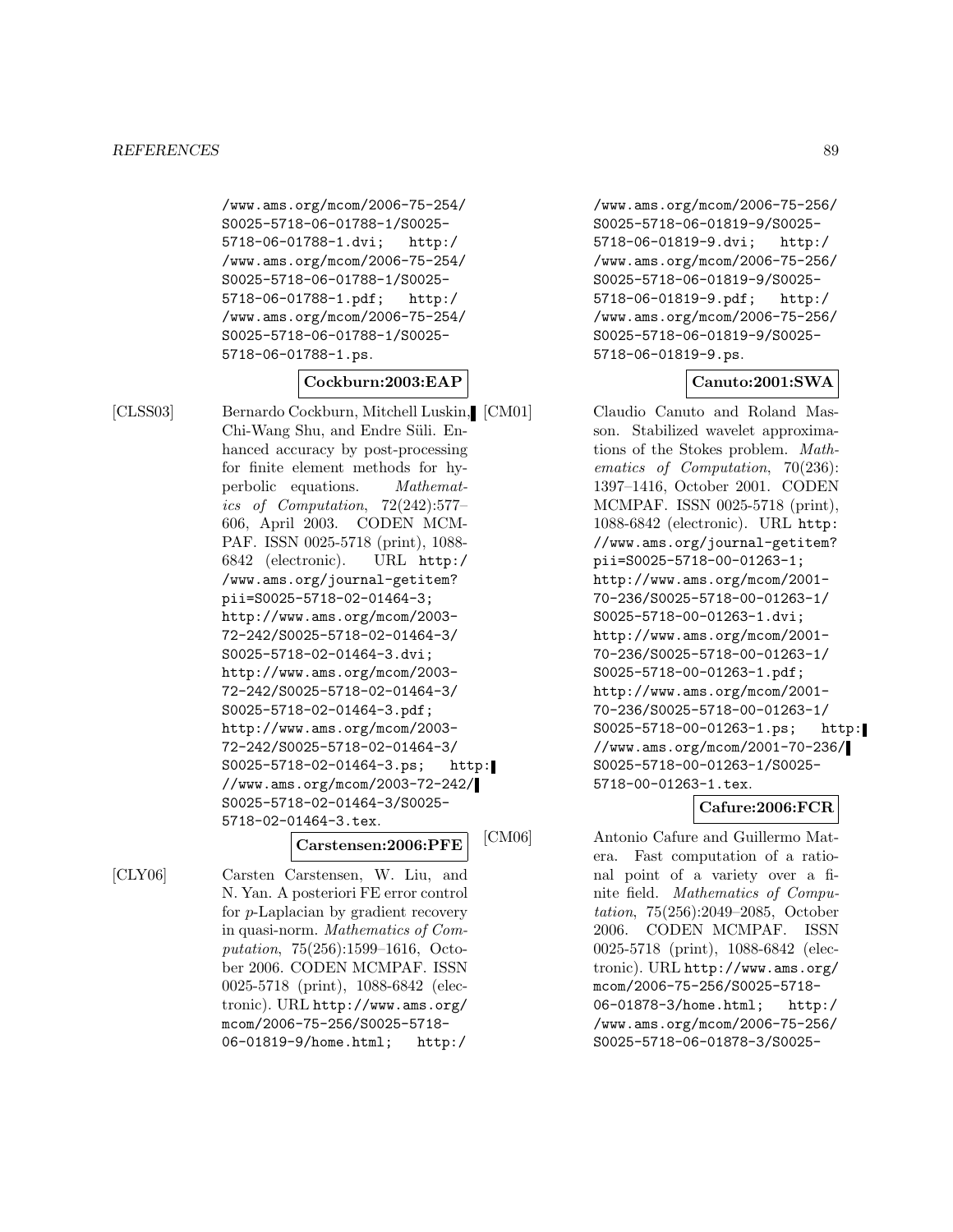5718-06-01878-3.dvi; http:/ /www.ams.org/mcom/2006-75-256/ S0025-5718-06-01878-3/S0025- 5718-06-01878-3.pdf; http:/ /www.ams.org/mcom/2006-75-256/ S0025-5718-06-01878-3/S0025- 5718-06-01878-3.ps.

### **Crandall:2003:TFF**

[CMP03] Richard E. Crandall, Ernst W. Mayer, and Jason S. Papadopoulos. The twenty-fourth Fermat number is composite. Mathematics of Computation,  $72(243):1555-$ 1572, July 2003. CODEN MCM-PAF. ISSN 0025-5718 (print), 1088- 6842 (electronic). URL http:/ /www.ams.org/journal-getitem? pii=S0025-5718-02-01479-5; http://www.ams.org/mcom/2003- 72-243/S0025-5718-02-01479-5/ S0025-5718-02-01479-5.dvi; http://www.ams.org/mcom/2003- 72-243/S0025-5718-02-01479-5/ S0025-5718-02-01479-5.pdf; http://www.ams.org/mcom/2003- 72-243/S0025-5718-02-01479-5/ S0025-5718-02-01479-5.ps; http: //www.ams.org/mcom/2003-72-243/ S0025-5718-02-01479-5/S0025- 5718-02-01479-5.tex.

[CMT04] Arjeh M. Cohen, Scott H. Murray, and D. E. Taylor. Computing in groups of Lie type. Mathematics of Computation, 73 (247):1477–1498, July 2004. CO-DEN MCMPAF. ISSN 0025- 5718 (print), 1088-6842 (electronic). URL http://www.ams.org/ mcom/2004-73-247/S0025-5718- 03-01582-5/home.html; http:/ /www.ams.org/mcom/2004-73-247/ S0025-5718-03-01582-5/S0025- 5718-03-01582-5.dvi; http:/

**Cohen:2004:CGL**

/www.ams.org/mcom/2004-73-247/ S0025-5718-03-01582-5/S0025- 5718-03-01582-5.pdf; http:/ /www.ams.org/mcom/2004-73-247/ S0025-5718-03-01582-5/S0025- 5718-03-01582-5.ps; http:// www.ams.org/mcom/2004-73-247/ S0025-5718-03-01582-5/S0025- 5718-03-01582-5.tex.

# **Costello:2008:PPP**

[CO08] Patrick Costello and Michael Osborne. Periodicity of the parity of a partition function related to making change. Mathematics of Computation, 77(263):1749–1754, July 2008. CODEN MCMPAF. ISSN 0025-5718 (print), 1088-6842 (electronic). URL http://www.ams.org/ mcom/2008-77-263/S0025-5718- 08-02095-4/home.html; http:/

/www.ams.org/mcom/2008-77-263/ S0025-5718-08-02095-4/S0025- 5718-08-02095-4.dvi; http:/ /www.ams.org/mcom/2008-77-263/ S0025-5718-08-02095-4/S0025- 5718-08-02095-4.pdf; http:/ /www.ams.org/mcom/2008-77-263/ S0025-5718-08-02095-4/S0025- 5718-08-02095-4.ps.

# **Coffey:2009:AEC**

[Cof09] Mark W. Coffey. Asymptotic estimation of  $\xi^{(2n)}(1/2)$ : On a conjecture of Farmer and Rhoades. Mathematics of Computation, 78 (266):1147–1154, April 2009. CO-DEN MCMPAF. ISSN 0025-5718 (print), 1088-6842 (electronic). URL http://www.ams.org/journals/ mcom/2009-78-266/S0025-5718- 08-02167-4/home.html; http: //www.ams.org/journals/mcom/ 2009-78-266/S0025-5718-08-02167- 4/S0025-5718-08-02167-4.pdf.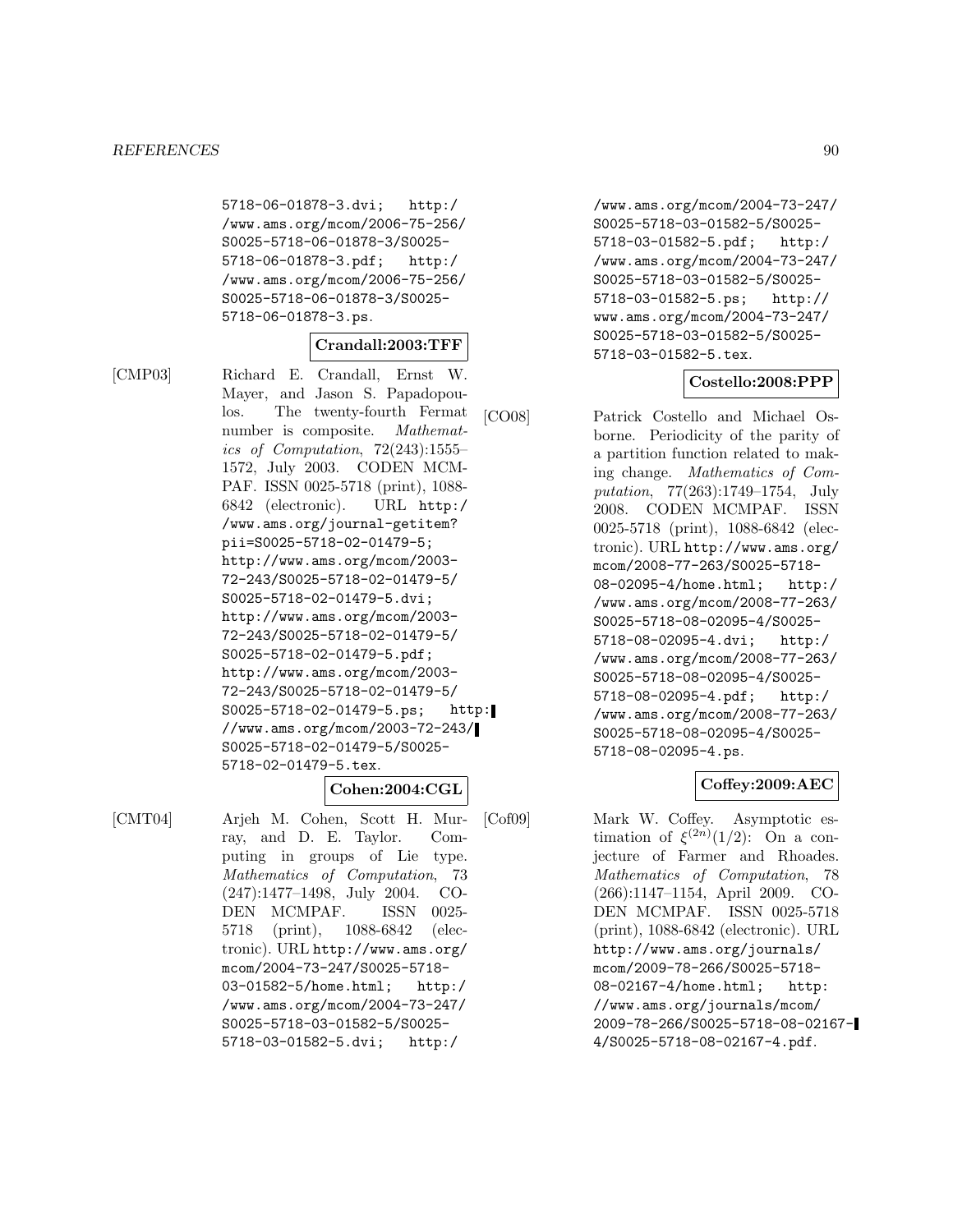# **Cohen:2000:BRC**

[Coh00] Arjeh M. Cohen. Book review: Computational methods in commutative algebra and algebraic geometry. Mathematics of Computation, 69(231):1312–1314, July 2000. CODEN MCMPAF. ISSN 0025-5718 (print), 1088- 6842 (electronic). URL http:/ /www.ams.org/mcom/2000-69-231/ S0025-5718-00-01249-7/bookrev-S0025-5718-00-01249-7.html; http://www.ams.org/mcom/2000- 69-231/S0025-5718-00-01249-7/ S0025-5718-00-01249-7.dvi; http://www.ams.org/mcom/2000- 69-231/S0025-5718-00-01249-7/ S0025-5718-00-01249-7.pdf; http://www.ams.org/mcom/2000- 69-231/S0025-5718-00-01249-7/ S0025-5718-00-01249-7.ps; http: //www.ams.org/mcom/2000-69-231/ S0025-5718-00-01249-7/S0025- 5718-00-01249-7.tex.

### **Cohen:2002:BRF**

[Coh02] Arjeh M. Cohen. Book review: Fundamental problems of algorithmic algebra. Mathematics of Computation, 71(239):1333, July 2002. CODEN MCMPAF. ISSN 0025-5718 (print), 1088-6842 (electronic). URL http:/ /www.ams.org/mcom/2002-71-239/ S0025-5718-02-01454-0/bookrev-S0025-5718-02-01454-0.html; http://www.ams.org/mcom/2002- 71-239/S0025-5718-02-01454-0/ S0025-5718-02-01454-0.dvi; http://www.ams.org/mcom/2002- 71-239/S0025-5718-02-01454-0/ S0025-5718-02-01454-0.pdf; http://www.ams.org/mcom/2002- 71-239/S0025-5718-02-01454-0/ S0025-5718-02-01454-0.ps; http: //www.ams.org/mcom/2002-71-239/

S0025-5718-02-01454-0/S0025- 5718-02-01454-0.tex.

#### **Cohen:2009:SN**

[Coh09] Graeme L. Cohen. Superharmonic numbers. Mathematics of Computation, 78(265):421–429, January 2009. CODEN MCMPAF. ISSN 0025-5718 (print), 1088-6842 (electronic). URL http://www.ams.org/journals/ mcom/2009-78-265/S0025-5718- 08-02147-9/home.html; http: //www.ams.org/journals/mcom/ 2009-78-265/S0025-5718-08-02147- 9/S0025-5718-08-02147-9.pdf.

# **Connell:2005:SCP**

[Con05] Chris Connell. A solution to certain polynomial equations with applications to nonlinear fitting. Mathematics of Computation, 74 (249):303–319, January 2005. CO-DEN MCMPAF. ISSN 0025- 5718 (print), 1088-6842 (electronic). URL http://www.ams.org/ mcom/2005-74-249/S0025-5718- 04-01663-1/home.html; http:/ /www.ams.org/mcom/2005-74-249/ S0025-5718-04-01663-1/S0025- 5718-04-01663-1.dvi; http:/ /www.ams.org/mcom/2005-74-249/ S0025-5718-04-01663-1/S0025- 5718-04-01663-1.pdf; http:/ /www.ams.org/mcom/2005-74-249/ S0025-5718-04-01663-1/S0025- 5718-04-01663-1.ps; http:// www.ams.org/mcom/2005-74-249/ S0025-5718-04-01663-1/S0025- 5718-04-01663-1.tex.

# **Costello:2003:NAP**

[Cos03] Patrick J. Costello. New amicable pairs of type  $(2, 2)$  and type (3, 2). Mathematics of Computation, 72(241):489–497, January 2003. CODEN MCMPAF.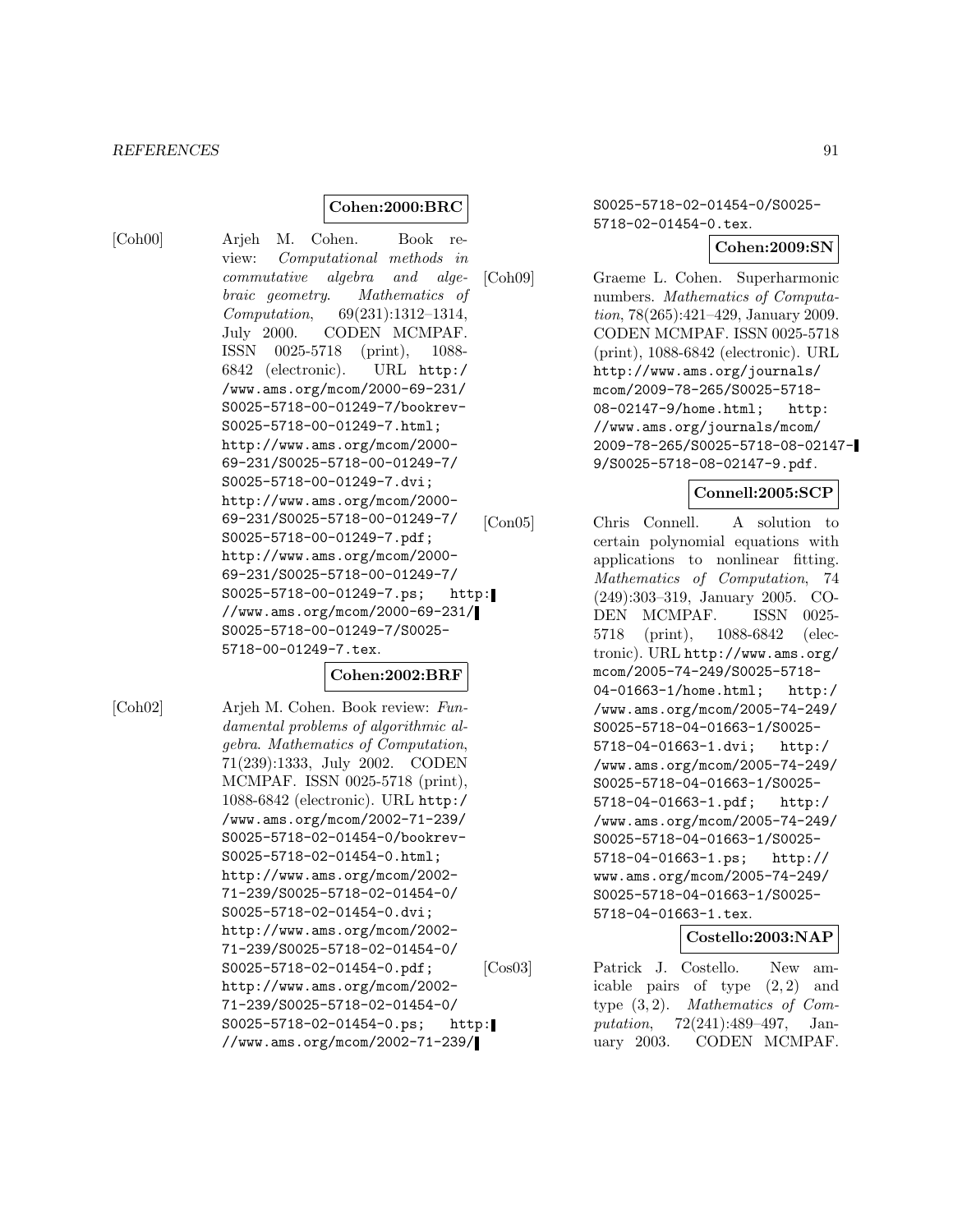ISSN 0025-5718 (print), 1088- 6842 (electronic). URL http:/ /www.ams.org/journal-getitem? pii=S0025-5718-02-01414-X; http://www.ams.org/mcom/2003- 72-241/S0025-5718-02-01414-X/ S0025-5718-02-01414-X.dvi; http://www.ams.org/mcom/2003- 72-241/S0025-5718-02-01414-X/ S0025-5718-02-01414-X.pdf; http://www.ams.org/mcom/2003- 72-241/S0025-5718-02-01414-X/ S0025-5718-02-01414-X.ps; http: //www.ams.org/mcom/2003-72-241/ S0025-5718-02-01414-X/S0025- 5718-02-01414-X.tex.

# **Cai:2009:CLB**

[COS09a] Jian-Feng Cai, Stanley Osher, and Zuowei Shen. Convergence of the linearized Bregman iteration for  $\ell_1$ -norm minimization. *Math*ematics of Computation, 78(268): 2127–2136, October 2009. CO-DEN MCMPAF. ISSN 0025-5718 (print), 1088-6842 (electronic). URL http://www.ams.org/journals/ mcom/2009-78-268/S0025-5718- 09-02242-X/home.html; http: //www.ams.org/journals/mcom/ 2009-78-268/S0025-5718-09-02242- X/S0025-5718-09-02242-X.pdf.

# **Cai:2009:LBI**

[COS09b] Jian-Feng Cai, Stanley Osher, and Zuowei Shen. Linearized Bregman iterations for compressed sensing. Mathematics of Computation, 78 (267):1515–1536, July 2009. CO-DEN MCMPAF. ISSN 0025-5718 (print), 1088-6842 (electronic). URL http://www.ams.org/journals/ mcom/2009-78-267/S0025-5718- 08-02189-3/home.html; http: //www.ams.org/journals/mcom/

2009-78-267/S0025-5718-08-02189- 3/S0025-5718-08-02189-3.pdf.

### **Couveignes:2000:IBA**

[Cou00] Jean-Marc Couveignes. Isomorphisms between Artin–Schreier towers. Mathematics of Computation, 69(232):1625–1631, October 2000. CODEN MCMPAF. ISSN 0025-5718 (print), 1088- 6842 (electronic). URL http:/ /www.ams.org/journal-getitem? pii=S0025-5718-00-01193-5; http://www.ams.org/mcom/2000- 69-232/S0025-5718-00-01193-5/ S0025-5718-00-01193-5.dvi; http://www.ams.org/mcom/2000- 69-232/S0025-5718-00-01193-5/ S0025-5718-00-01193-5.pdf; http://www.ams.org/mcom/2000- 69-232/S0025-5718-00-01193-5/ S0025-5718-00-01193-5.ps; http: //www.ams.org/mcom/2000-69-232/ S0025-5718-00-01193-5/S0025- 5718-00-01193-5.tex.

# **Cougnard:2006:NIB**

[Cou06] Jean Cougnard. Normal integral bases for  $A_4$  extensions of the rationals. Mathematics of Computation, 75(253):485–496, January 2006. CODEN MCMPAF. ISSN 0025-5718 (print), 1088-6842 (electronic). URL http://www.ams.org/ mcom/2006-75-253/S0025-5718- 05-01779-5/home.html; http:/ /www.ams.org/mcom/2006-75-253/ S0025-5718-05-01779-5/S0025- 5718-05-01779-5.dvi; http:/ /www.ams.org/mcom/2006-75-253/ S0025-5718-05-01779-5/S0025- 5718-05-01779-5.pdf; http:/ /www.ams.org/mcom/2006-75-253/ S0025-5718-05-01779-5/S0025- 5718-05-01779-5.ps; http:// www.ams.org/mcom/2006-75-253/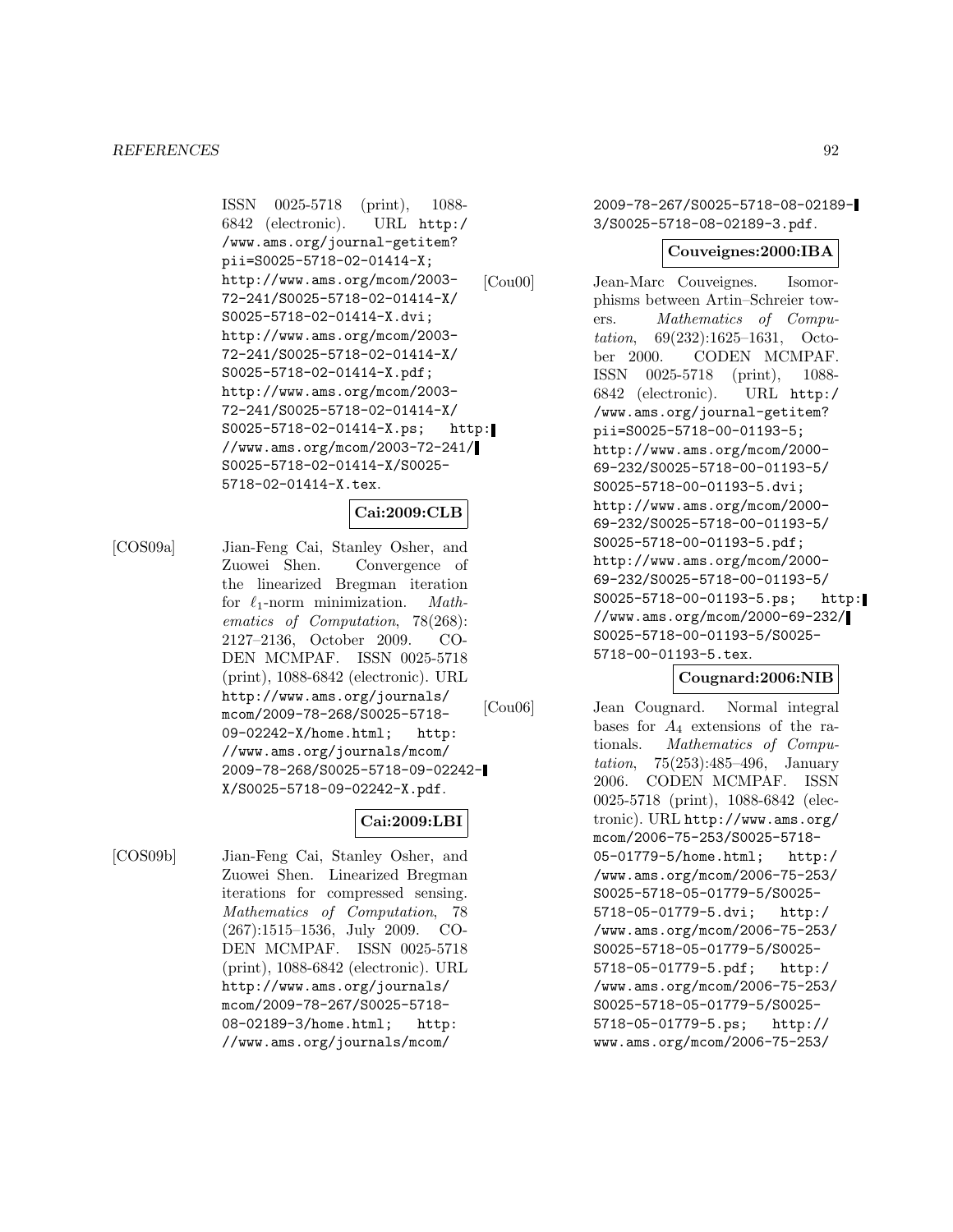S0025-5718-05-01779-5/S0025- 5718-05-01779-5.tex.

# **Calvo:2002:AOR**

[CP02] M. P. Calvo and C. Palencia. Avoiding the order reduction of Runge– Kutta methods for linear initial boundary value problems. Mathematics of Computation, 71(240): 1529–1543, October 2002. CODEN MCMPAF. ISSN 0025-5718 (print), 1088-6842 (electronic). URL http: //www.ams.org/journal-getitem? pii=S0025-5718-01-01362-X; http://www.ams.org/mcom/2002- 71-240/S0025-5718-01-01362-X/ S0025-5718-01-01362-X.dvi; http://www.ams.org/mcom/2002- 71-240/S0025-5718-01-01362-X/ S0025-5718-01-01362-X.pdf; http://www.ams.org/mcom/2002- 71-240/S0025-5718-01-01362-X/ S0025-5718-01-01362-X.ps; http: //www.ams.org/mcom/2002-71-240/ S0025-5718-01-01362-X/S0025- 5718-01-01362-X.tex.

# **Cortes:2008:STS**

[CP08] V. Cortés and J. M. Peña. A stable test for strict sign regularity. Mathematics of Computation, 77 (264):2155–2171, October 2008. CO-DEN MCMPAF. ISSN 0025-5718 (print), 1088-6842 (electronic). URL http://www.ams.org/journals/ mcom/2008-77-264/S0025-5718- 08-02107-8/home.html; http: //www.ams.org/journals/mcom/ 2008-77-264/S0025-5718-08-02107- 8/S0025-5718-08-02107-8.pdf.

# **Climent:2004:SPS**

[CPTZ04] Joan-Josep Climent, Carmen Perea, Leandro Tortosa, and Antonio Zamora. Sequential and parallel synchronous alternating iterative methods. Mathematics of Computation, 73(246):691–717, April 2004. CODEN MCMPAF. ISSN 0025-5718 (print), 1088-6842 (electronic). URL http://www.ams.org/ mcom/2004-73-246/S0025-5718- 03-01607-7/home.html; http:/ /www.ams.org/mcom/2004-73-246/ S0025-5718-03-01607-7/S0025- 5718-03-01607-7.dvi; http:/ /www.ams.org/mcom/2004-73-246/ S0025-5718-03-01607-7/S0025- 5718-03-01607-7.pdf; http:/ /www.ams.org/mcom/2004-73-246/ S0025-5718-03-01607-7/S0025- 5718-03-01607-7.ps; http:// www.ams.org/mcom/2004-73-246/ S0025-5718-03-01607-7/S0025- 5718-03-01607-7.tex.

# **Cohen:2000:CHC**

[CR00] Henri Cohen and Xavier-François Roblot. Computing the Hilbert class field of real quadratic fields. Mathematics of Computation, 69(231): 1229–1244, July 2000. CODEN MCMPAF. ISSN 0025-5718 (print), 1088-6842 (electronic). URL http: //www.ams.org/journal-getitem? pii=S0025-5718-99-01111-4; http://www.ams.org/mcom/2000- 69-231/S0025-5718-99-01111-4/ S0025-5718-99-01111-4.dvi; http://www.ams.org/mcom/2000- 69-231/S0025-5718-99-01111-4/ S0025-5718-99-01111-4.pdf; http://www.ams.org/mcom/2000- 69-231/S0025-5718-99-01111-4/ S0025-5718-99-01111-4.ps; http: //www.ams.org/mcom/2000-69-231/ S0025-5718-99-01111-4/S0025- 5718-99-01111-4.tex.

# **Conrad:2003:NGM**

[CR03a] Marc Conrad and Daniel R. Replogle. Nontrivial Galois mod-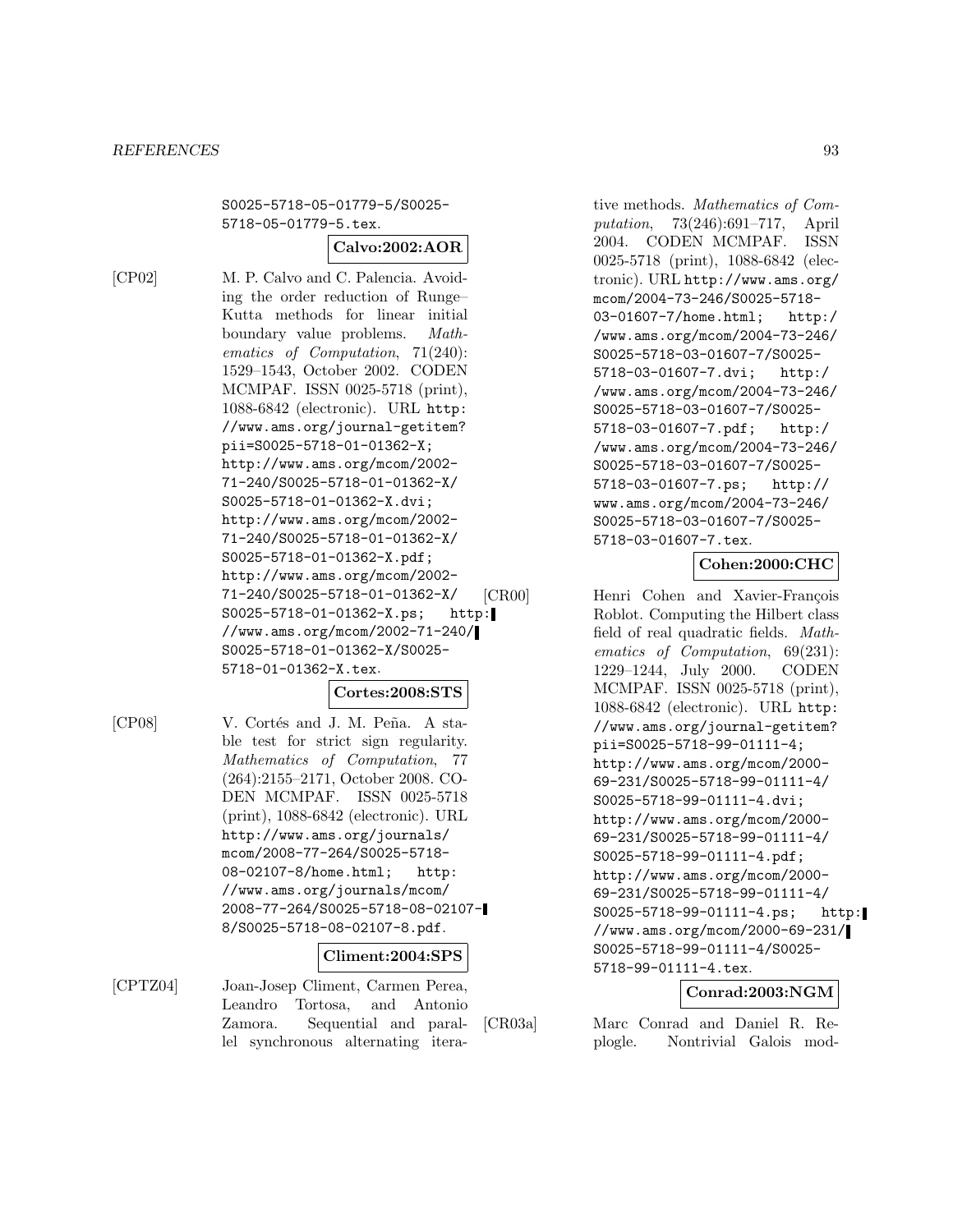ule structure of cyclotomic fields. Mathematics of Computation, 72 (242):891–899, April 2003. CODEN MCMPAF. ISSN 0025-5718 (print), 1088-6842 (electronic). URL http: //www.ams.org/journal-getitem? pii=S0025-5718-02-01457-6; http://www.ams.org/mcom/2003- 72-242/S0025-5718-02-01457-6/ S0025-5718-02-01457-6.dvi; http://www.ams.org/mcom/2003- 72-242/S0025-5718-02-01457-6/ S0025-5718-02-01457-6.pdf; http://www.ams.org/mcom/2003- 72-242/S0025-5718-02-01457-6/ S0025-5718-02-01457-6.ps; http: //www.ams.org/mcom/2003-72-242/ S0025-5718-02-01457-6/S0025- 5718-02-01457-6.tex.

# **Cremona:2003:ESR**

[CR03b] J. E. Cremona and D. Rusin. Efficient solution of rational conics. Mathematics of Computation, 72(243):1417–1441, July 2003. CODEN MCMPAF. ISSN 0025-5718 (print), 1088-6842 (electronic). URL http://www.ams. org/journal-getitem?pii=S0025- 5718-02-01480-1; http://www. ams.org/mcom/2003-72-243/S0025- 5718-02-01480-1/S0025-5718-02- 01480-1.dvi; http://www.ams. org/mcom/2003-72-243/S0025-5718- 02-01480-1/S0025-5718-02-01480- 1.pdf; http://www.ams.org/ mcom/2003-72-243/S0025-5718- 02-01480-1/S0025-5718-02-01480- 1.ps; http://www.ams.org/mcom/ 2003-72-243/S0025-5718-02-01480- 1/S0025-5718-02-01480-1.tex.

# **Cremona:2008:UIC**

[Cre08] J. E. Cremona. Unimodular integer circulants. Mathematics of Computation, 77(263):1639–1652, July

2008. CODEN MCMPAF. ISSN 0025-5718 (print), 1088-6842 (electronic). URL http://www.ams.org/ mcom/2008-77-263/S0025-5718- 08-02089-9/home.html; http:/ /www.ams.org/mcom/2008-77-263/ S0025-5718-08-02089-9/S0025- 5718-08-02089-9.dvi; http:/ /www.ams.org/mcom/2008-77-263/ S0025-5718-08-02089-9/S0025- 5718-08-02089-9.pdf; http:/ /www.ams.org/mcom/2008-77-263/ S0025-5718-08-02089-9/S0025- 5718-08-02089-9.ps.

# **Criscuolo:2004:NPG**

G. Criscuolo. A note on a paper by G. Mastroianni and G. Monegato. Mathematics of Computation, 73(245):243–250, January 2004. CODEN MCMPAF. ISSN 0025-5718 (print), 1088-6842 (electronic). URL http://www.ams.org/ mcom/2004-73-245/S0025-5718- 03-01540-0/home.html; http:/ /www.ams.org/mcom/2004-73-245/ S0025-5718-03-01540-0/S0025- 5718-03-01540-0.dvi; http:/ /www.ams.org/mcom/2004-73-245/ S0025-5718-03-01540-0/S0025- 5718-03-01540-0.pdf; http:/ /www.ams.org/mcom/2004-73-245/ S0025-5718-03-01540-0/S0025- 5718-03-01540-0.ps; http:// www.ams.org/mcom/2004-73-245/ S0025-5718-03-01540-0/S0025- 5718-03-01540-0.tex.

# **Conflitti:2004:MDS**

Alessandro Conflitti and Igor E. Shparlinski. On the multidimensional distribution of the subset sum generator of pseudorandom numbers. *Mathematics of Com*putation, 73(246):1005–1011, April 2004. CODEN MCMPAF. ISSN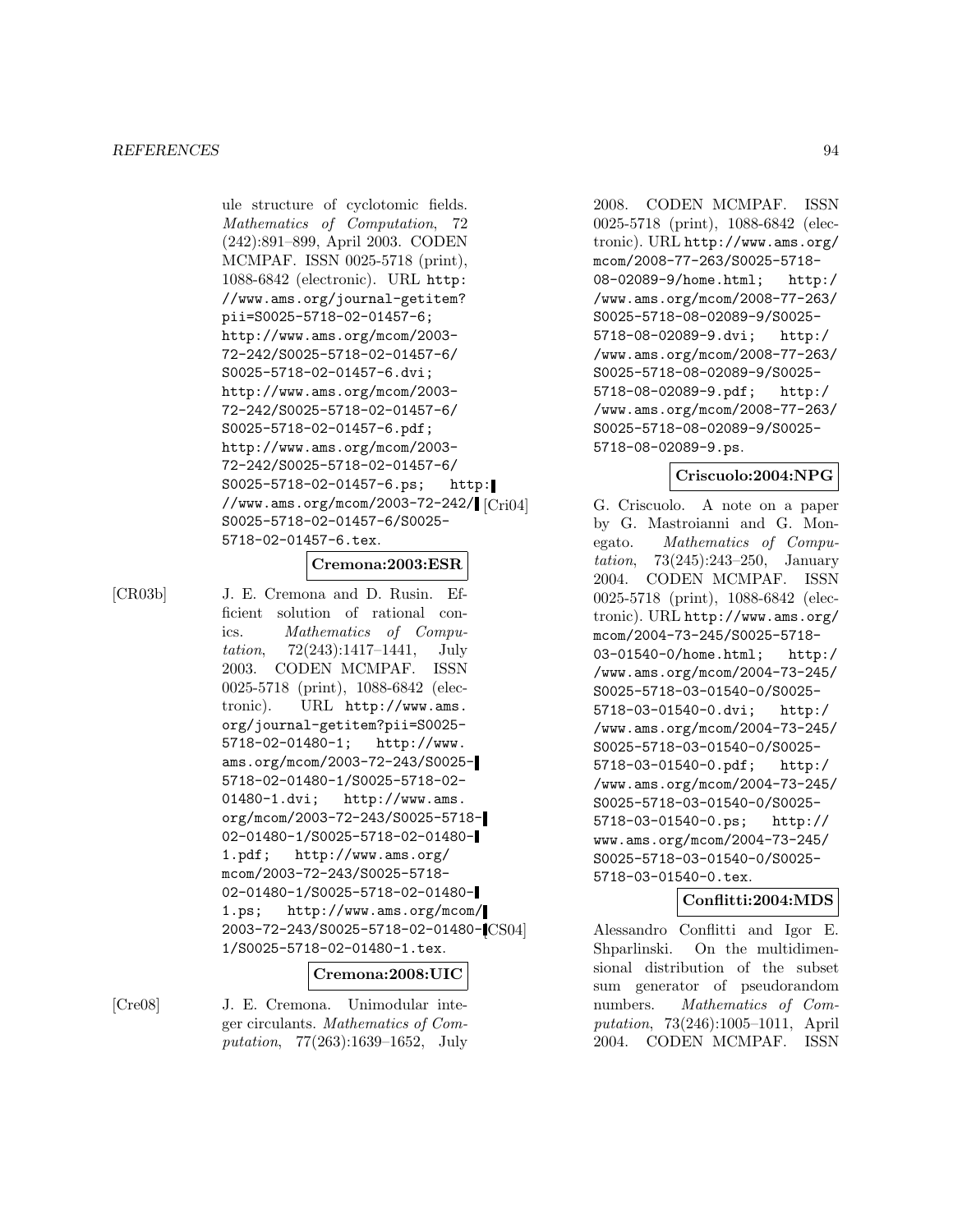#### *REFERENCES* 95

0025-5718 (print), 1088-6842 (electronic). URL http://www.ams.org/ mcom/2004-73-246/S0025-5718- 03-01563-1/home.html; http:/ /www.ams.org/mcom/2004-73-246/ S0025-5718-03-01563-1/S0025- 5718-03-01563-1.dvi; http:/ /www.ams.org/mcom/2004-73-246/ S0025-5718-03-01563-1/S0025- 5718-03-01563-1.pdf; http:/ /www.ams.org/mcom/2004-73-246/ S0025-5718-03-01563-1/S0025- 5718-03-01563-1.ps; http:// www.ams.org/mcom/2004-73-246/ S0025-5718-03-01563-1/S0025- 5718-03-01563-1.tex.

### **Cheng:2008:DGF**

[CS08a] Yingda Cheng and Chi-Wang Shu. A discontinuous Galerkin finite element method for time dependent partial differential equations with higher order derivatives. Mathematics of Computation, 77(262):699–730, April 2008. CODEN MCMPAF. ISSN 0025-5718 (print), 1088-6842 (electronic). URL http://www.ams.org/ mcom/2008-77-262/S0025-5718- 07-02045-5/home.html; http:/ /www.ams.org/mcom/2008-77-262/ S0025-5718-07-02045-5/S0025- 5718-07-02045-5.dvi; http:/ /www.ams.org/mcom/2008-77-262/ S0025-5718-07-02045-5/S0025- 5718-07-02045-5.pdf; http:/ /www.ams.org/mcom/2008-77-262/ S0025-5718-07-02045-5/S0025- 5718-07-02045-5.ps.

# **Choirat:2008:SPG**

[CS08b] Christine Choirat and Raffaello Seri. Statistical properties of generalized discrepancies. Mathematics of Computation, 77(261):421–446, January 2008. CODEN MCMPAF. ISSN

0025-5718 (print), 1088-6842 (electronic). URL http://www.ams.org/ mcom/2008-77-261/S0025-5718- 07-01839-X/home.html; http:/ /www.ams.org/mcom/2008-77-261/ S0025-5718-07-01839-X/S0025- 5718-07-01839-X.dvi; http:/ /www.ams.org/mcom/2008-77-261/ S0025-5718-07-01839-X/S0025- 5718-07-01839-X.pdf; http:/ /www.ams.org/mcom/2008-77-261/ S0025-5718-07-01839-X/S0025- 5718-07-01839-X.ps.

# **Chen:2007:OAM**

[CSX07] Long Chen, Pengtao Sun, and Jinchao Xu. Optimal anisotropic meshes for minimizing interpolation errors in  $L^p$ -norm. *Math*ematics of Computation, 76(257): 179–204, January 2007. CO-DEN MCMPAF. ISSN 0025- 5718 (print), 1088-6842 (electronic). URL http://www.ams.org/ mcom/2007-76-257/S0025-5718- 06-01896-5/home.html; http:/ /www.ams.org/mcom/2007-76-257/ S0025-5718-06-01896-5/S0025- 5718-06-01896-5.dvi; http:/ /www.ams.org/mcom/2007-76-257/ S0025-5718-06-01896-5/S0025- 5718-06-01896-5.pdf; http:/ /www.ams.org/mcom/2007-76-257/ S0025-5718-06-01896-5/S0025- 5718-06-01896-5.ps.

# **Capizzano:2003:HPP**

[CT03] S. Serra Capizzano and E. Tyrtyshnikov. How to prove that a preconditioner cannot be superlinear. Mathematics of Computation, 72(243): 1305–1316, July 2003. CODEN MCMPAF. ISSN 0025-5718 (print), 1088-6842 (electronic). URL http: //www.ams.org/journal-getitem?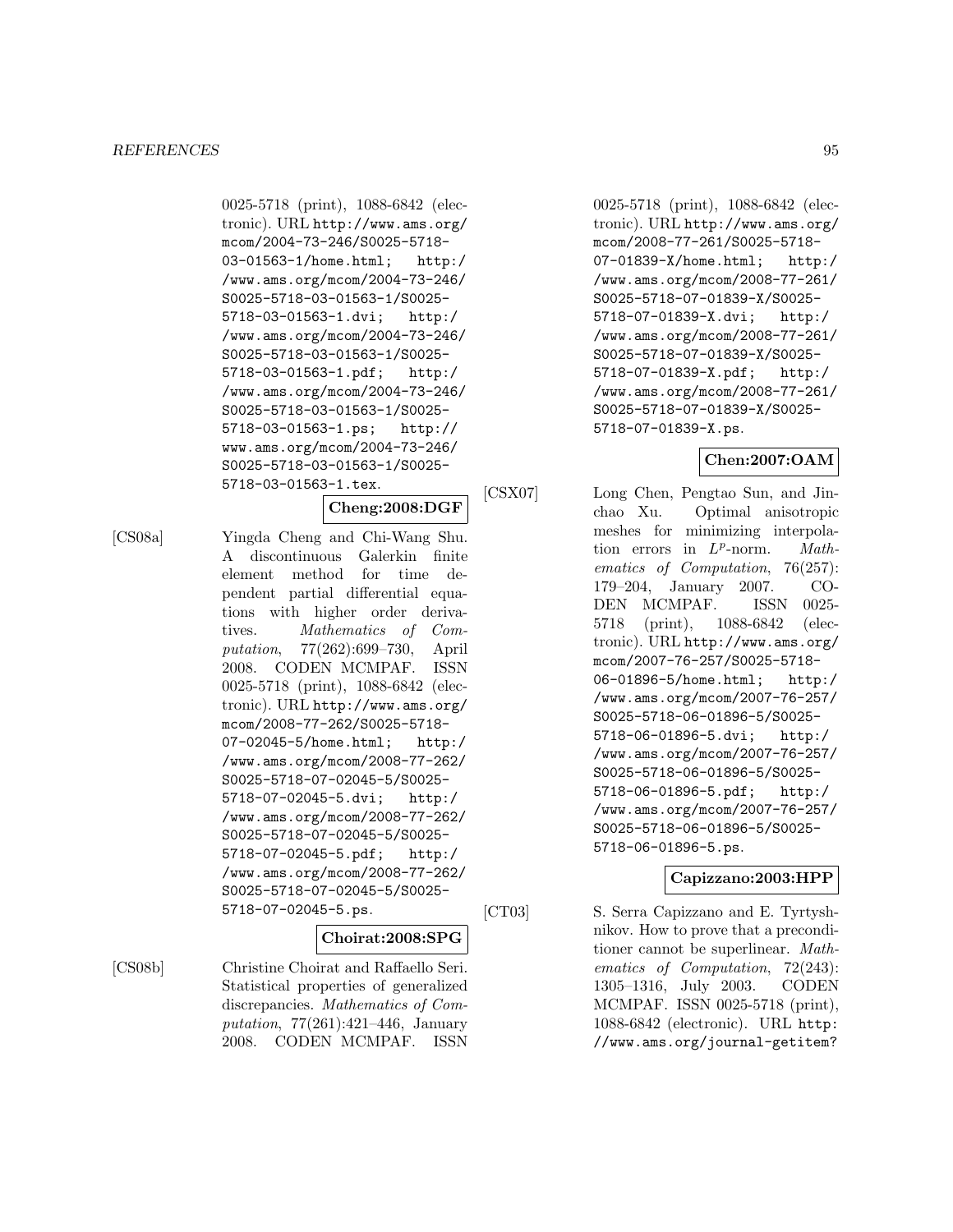#### *REFERENCES* 96

pii=S0025-5718-03-01506-0; http://www.ams.org/mcom/2003- 72-243/S0025-5718-03-01506-0/ S0025-5718-03-01506-0.dvi; http://www.ams.org/mcom/2003- 72-243/S0025-5718-03-01506-0/ S0025-5718-03-01506-0.pdf; http://www.ams.org/mcom/2003- 72-243/S0025-5718-03-01506-0/ S0025-5718-03-01506-0.ps; http: //www.ams.org/mcom/2003-72-243/ S0025-5718-03-01506-0/S0025- 5718-03-01506-0.tex.

# **Cuyt:2006:GOM**

[CTZ06] Annie Cuyt, Jieqing Tan, and Ping Zhou. General order multivariate Padé approximants for pseudomultivariate functions. Mathematics of Computation, 75(254):727– 741, April 2006. CODEN MCM-PAF. ISSN 0025-5718 (print), 1088-6842 (electronic). URL http://www.ams.org/mcom/2006- 75-254/S0025-5718-06-01789-3/ home.html; http://www.ams. org/mcom/2006-75-254/S0025-5718- 06-01789-3/S0025-5718-06-01789- 3.dvi; http://www.ams.org/ mcom/2006-75-254/S0025-5718- 06-01789-3/S0025-5718-06-01789- 3.pdf; http://www.ams.org/ mcom/2006-75-254/S0025-5718- 06-01789-3/S0025-5718-06-01789- 3.ps.

# **Cullinan:2009:CAT**

[Cul09] John Cullinan. A computational approach to the 2-torsion structure of abelian threefolds. Mathematics of Computation, 78(267): 1825–1836, July 2009. CO-DEN MCMPAF. ISSN 0025-5718 (print), 1088-6842 (electronic). URL http://www.ams.org/journals/ mcom/2009-78-267/S0025-571809-02218-2/home.html; http: //www.ams.org/journals/mcom/ 2009-78-267/S0025-5718-09-02218- 2/S0025-5718-09-02218-2.pdf.

# **Cutter:2001:FPP**

[Cut01] Pamela A. Cutter. Finding prime pairs with particular gaps. Mathematics of Computation, 70(236): 1737–1744, October 2001. CODEN MCMPAF. ISSN 0025-5718 (print), 1088-6842 (electronic). URL http: //www.ams.org/journal-getitem? pii=S0025-5718-01-01327-8; http://www.ams.org/mcom/2001- 70-236/S0025-5718-01-01327-8/ S0025-5718-01-01327-8.dvi; http://www.ams.org/mcom/2001- 70-236/S0025-5718-01-01327-8/ S0025-5718-01-01327-8.pdf; http://www.ams.org/mcom/2001- 70-236/S0025-5718-01-01327-8/ S0025-5718-01-01327-8.ps; http: //www.ams.org/mcom/2001-70-236/ S0025-5718-01-01327-8/S0025- 5718-01-01327-8.tex.

#### **Christiansen:2008:SPF**

[CW08] Snorre H. Christiansen and Ragnar Winther. Smoothed projections in finite element exterior calculus. Mathematics of Computation, 77(262):813–829, April 2008. CODEN MCMPAF. ISSN 0025-5718 (print), 1088-6842 (electronic). URL http://www.ams.org/ mcom/2008-77-262/S0025-5718- 07-02081-9/home.html; http:/ /www.ams.org/mcom/2008-77-262/ S0025-5718-07-02081-9/S0025- 5718-07-02081-9.dvi; http:/ /www.ams.org/mcom/2008-77-262/ S0025-5718-07-02081-9/S0025- 5718-07-02081-9.pdf; http:/ /www.ams.org/mcom/2008-77-262/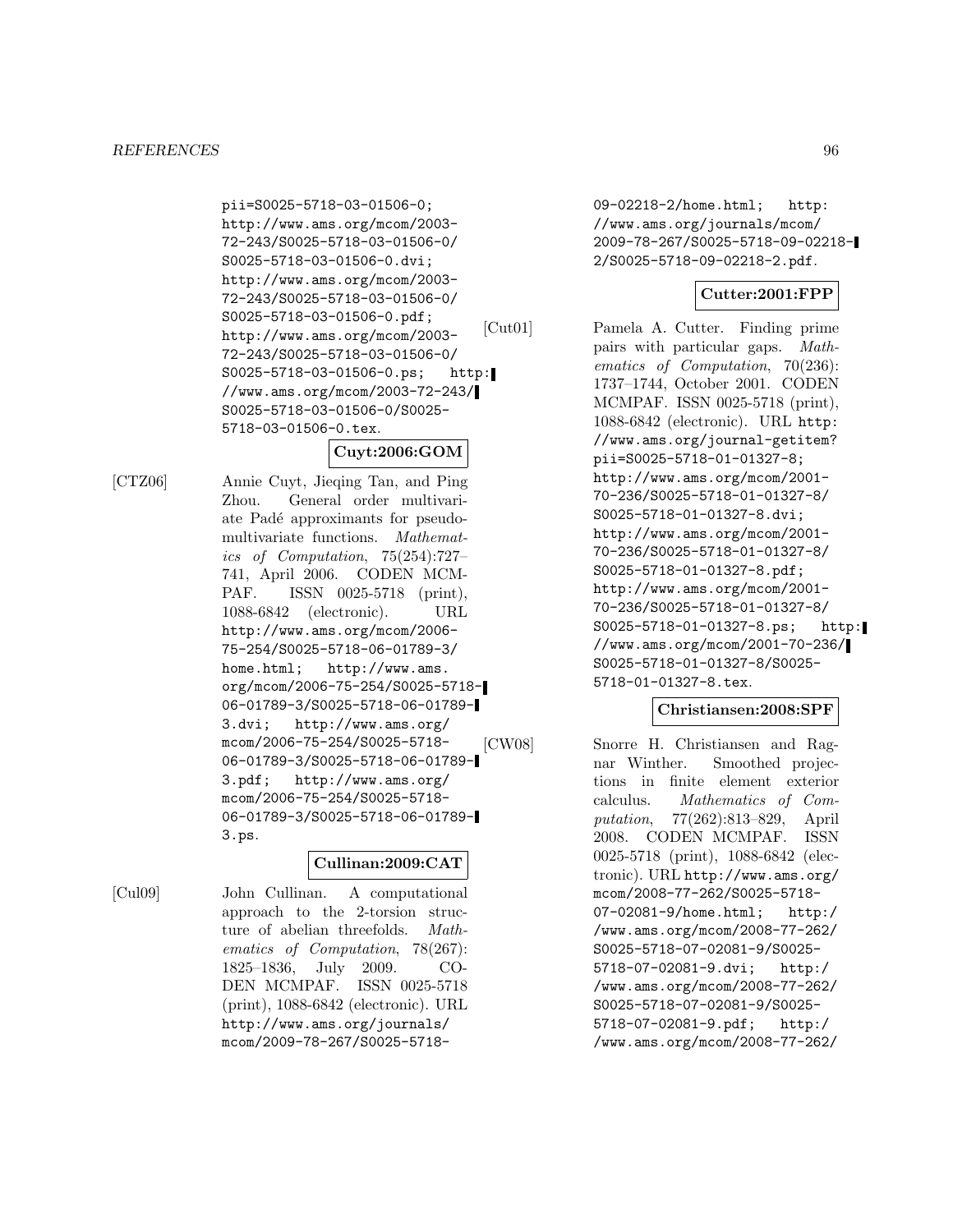S0025-5718-07-02081-9/S0025- 5718-07-02081-9.ps.

### **Cai:2009:EET**

[CW09] Zhiqiang Cai and Yanqiu Wang. An error estimate for two-dimensional Stokes driven cavity flow. Mathematics of Computation, 78(266): 771–787, April 2009. CODEN MCMPAF. ISSN 0025-5718 (print), 1088-6842 (electronic). URL http://www.ams.org/journals/ mcom/2009-78-266/S0025-5718- 08-02177-7/home.html; http: //www.ams.org/journals/mcom/ 2009-78-266/S0025-5718-08-02177- 7/S0025-5718-08-02177-7.pdf.

# **Chen:2009:RMB**

[CX09a] William Y. C. Chen and Ernest X. W. Xia. The ratio monotonicity of the Boros–Moll polynomials. Mathematics of Computation, 78 (268):2269–2282, October 2009. CO-DEN MCMPAF. ISSN 0025-5718 (print), 1088-6842 (electronic). URL http://www.ams.org/journals/ mcom/2009-78-268/S0025-5718- 09-02223-6/home.html; http: //www.ams.org/journals/mcom/ 2009-78-268/S0025-5718-09-02223- 6/S0025-5718-09-02223-6.pdf.

# **Chu:2009:SDR**

[CX09b] Moody T. Chu and Shu-Fang Xu. Spectral decomposition of real symmetric quadratic λ-matrices and its applications. Mathematics of Computation, 78(265): 293–313, January 2009. CO-DEN MCMPAF. ISSN 0025-5718 (print), 1088-6842 (electronic). URL http://www.ams.org/journals/ mcom/2009-78-265/S0025-5718- 08-02128-5/home.html; http:

//www.ams.org/journals/mcom/ 2009-78-265/S0025-5718-08-02128- 5/S0025-5718-08-02128-5.pdf.

# **Dorfler:2005:RPE**

[DA05] W. Dörfler and M. Ainsworth. Reliable a posteriori error control for nonconforming finite element approximation of Stokes flow. Mathematics of Computation, 74(252):1599–1619, October 2005. CODEN MCMPAF. ISSN 0025-5718 (print), 1088-6842 (electronic). URL http://www.ams.org/ mcom/2005-74-252/S0025-5718- 05-01743-6/home.html; http:/ /www.ams.org/mcom/2005-74-252/ S0025-5718-05-01743-6/S0025- 5718-05-01743-6.dvi; http:/ /www.ams.org/mcom/2005-74-252/ S0025-5718-05-01743-6/S0025- 5718-05-01743-6.pdf; http:/ /www.ams.org/mcom/2005-74-252/ S0025-5718-05-01743-6/S0025- 5718-05-01743-6.ps; http:// www.ams.org/mcom/2005-74-252/ S0025-5718-05-01743-6/S0025- 5718-05-01743-6.tex.

# **Dabbaghian-Abdoly:2007:CRH**

[DA07] Vahid Dabbaghian-Abdoly. Constructing representations of higher degrees of finite simple groups and covers. Mathematics of Computation, 76(259):1661–1668, July 2007. CODEN MCMPAF. ISSN 0025-5718 (print), 1088-6842 (electronic). URL http://www.ams.org/ mcom/2007-76-259/S0025-5718- 07-01969-2/home.html; http:/ /www.ams.org/mcom/2007-76-259/ S0025-5718-07-01969-2/S0025- 5718-07-01969-2.dvi; http:/ /www.ams.org/mcom/2007-76-259/ S0025-5718-07-01969-2/S0025- 5718-07-01969-2.pdf; http:/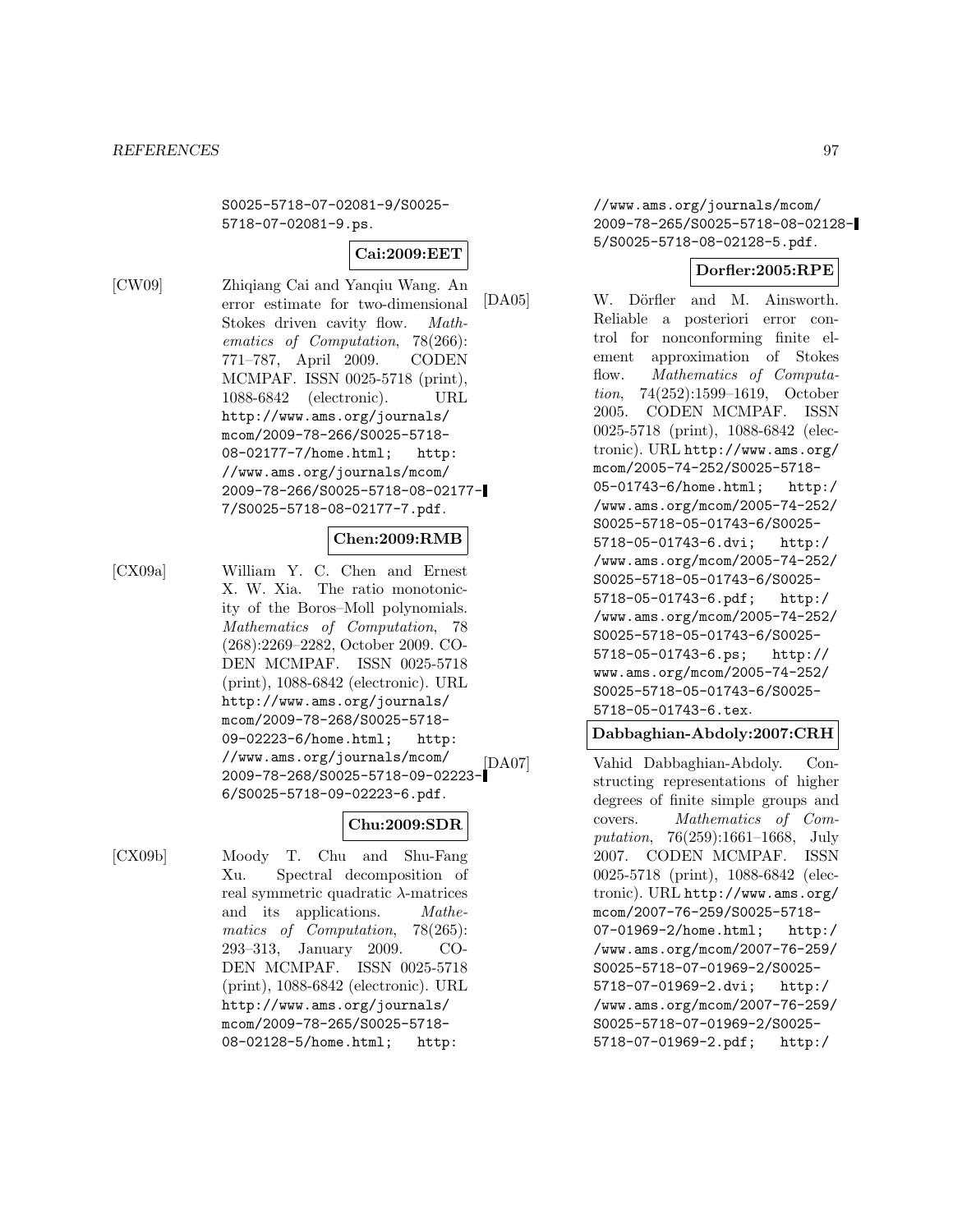/www.ams.org/mcom/2007-76-259/ S0025-5718-07-01969-2/S0025- 5718-07-01969-2.ps.

#### **Dabrowska:2005:RSI**

[Dab05] Dorota Dabrowska. Recovering signals from inner products involving prolate spheroidals in the presence of jitter. Mathematics of Computation, 74(249):279–290, January 2005. CODEN MCMPAF. ISSN 0025-5718 (print), 1088-6842 (electronic). URL http://www.ams.org/ mcom/2005-74-249/S0025-5718- 04-01648-5/home.html; http:/ /www.ams.org/mcom/2005-74-249/ S0025-5718-04-01648-5/S0025- 5718-04-01648-5.dvi; http:/ /www.ams.org/mcom/2005-74-249/ S0025-5718-04-01648-5/S0025- 5718-04-01648-5.pdf; http:/ /www.ams.org/mcom/2005-74-249/ S0025-5718-04-01648-5/S0025- 5718-04-01648-5.ps; http:// www.ams.org/mcom/2005-74-249/ S0025-5718-04-01648-5/S0025- 5718-04-01648-5.tex.

#### **Dai:2003:FHC**

[Dai03] Yu-Hong Dai. A family of hybrid conjugate gradient methods for unconstrained optimization. Mathematics of Computation, 72(243): 1317–1328, July 2003. CODEN MCMPAF. ISSN 0025-5718 (print), 1088-6842 (electronic). URL http: //www.ams.org/journal-getitem? pii=S0025-5718-03-01491-1; http://www.ams.org/mcom/2003- 72-243/S0025-5718-03-01491-1/ S0025-5718-03-01491-1.dvi; http://www.ams.org/mcom/2003- 72-243/S0025-5718-03-01491-1/ S0025-5718-03-01491-1.pdf; http://www.ams.org/mcom/2003- 72-243/S0025-5718-03-01491-1/

S0025-5718-03-01491-1.ps; http: //www.ams.org/mcom/2003-72-243/ S0025-5718-03-01491-1/S0025- 5718-03-01491-1.tex.

# **Damelin:2004:ARC**

[Dam04] S. B. Damelin. Asymptotics of recurrence coefficients for orthonormal polynomials on the line— Magnus's method revisited. Mathematics of Computation, 73(245): 191–209, January 2004. CO-DEN MCMPAF. ISSN 0025- 5718 (print), 1088-6842 (electronic). URL http://www.ams.org/ mcom/2004-73-245/S0025-5718- 03-01553-9/home.html; http:/ /www.ams.org/mcom/2004-73-245/ S0025-5718-03-01553-9/S0025- 5718-03-01553-9.dvi; http:/ /www.ams.org/mcom/2004-73-245/ S0025-5718-03-01553-9/S0025- 5718-03-01553-9.pdf; http:/ /www.ams.org/mcom/2004-73-245/ S0025-5718-03-01553-9/S0025- 5718-03-01553-9.ps; http:// www.ams.org/mcom/2004-73-245/ S0025-5718-03-01553-9/S0025- 5718-03-01553-9.tex.

# **Davies:2000:HMO**

[Dav00] E. B. Davies. A hierarchical method for obtaining eigenvalue enclosures. Mathematics of Computation, 69(232):1435–1455, October 2000. CODEN MCM-PAF. ISSN 0025-5718 (print), 1088- 6842 (electronic). URL http:/ /www.ams.org/journal-getitem? pii=S0025-5718-00-01238-2; http://www.ams.org/mcom/2000- 69-232/S0025-5718-00-01238-2/ S0025-5718-00-01238-2.dvi; http://www.ams.org/mcom/2000- 69-232/S0025-5718-00-01238-2/ S0025-5718-00-01238-2.pdf;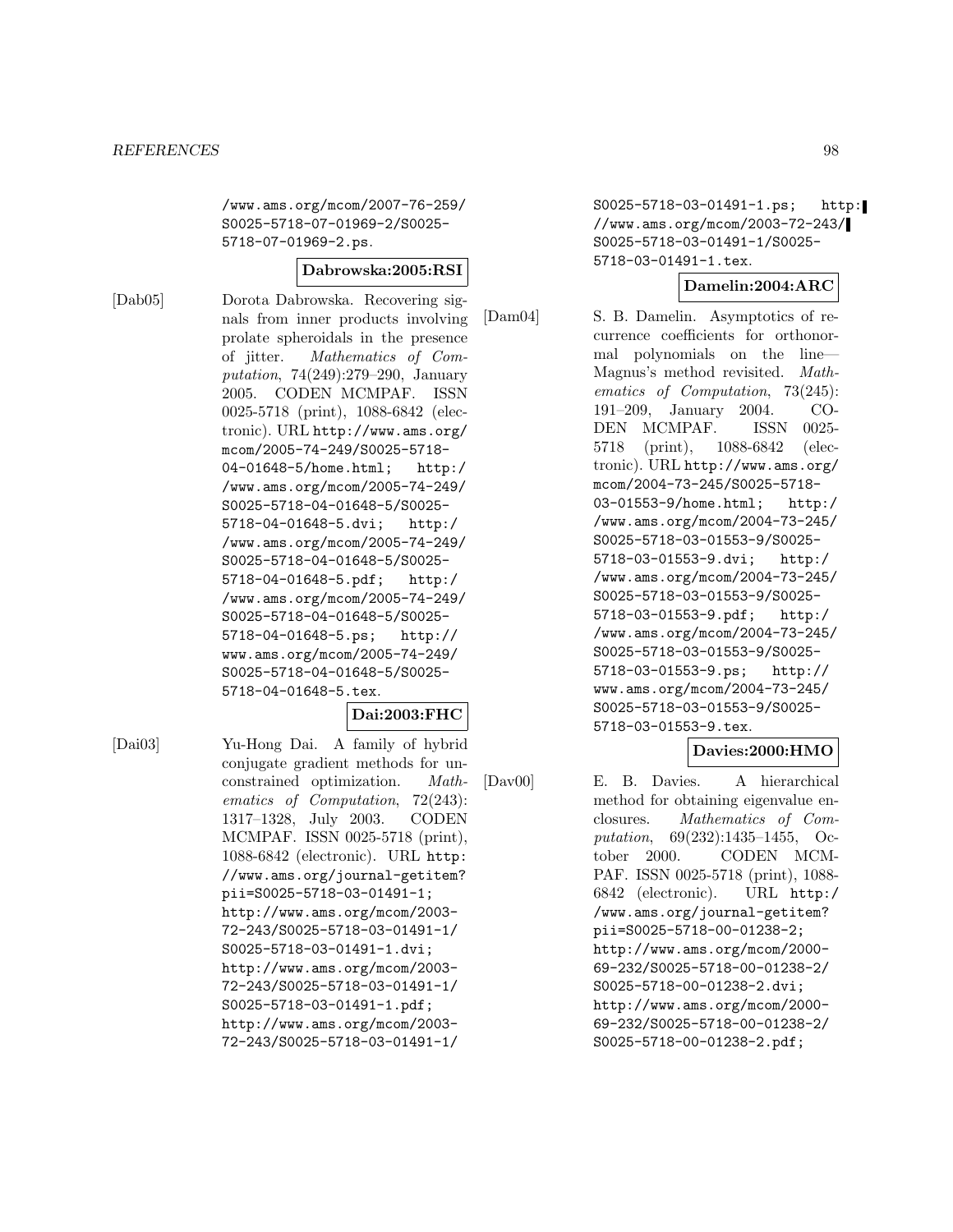http://www.ams.org/mcom/2000- 69-232/S0025-5718-00-01238-2/<br>S0025-5718-00-01238-2.ps: http: PD09  $S0025 - 5718 - 00 - 01238 - 2 \text{.} \text{ps};$ //www.ams.org/mcom/2000-69-232/ S0025-5718-00-01238-2/S0025- 5718-00-01238-2.tex.

### **deBruin:2000:BRO**

[dB00] Marcel G. de Bruin. Book review: Orthogonal Rational Functions. Mathematics of Computation, 69(229):441–442, January 2000. CODEN MCMPAF. ISSN 0025-5718 (print), 1088- 6842 (electronic). URL http:/ /www.ams.org/mcom/2000-69-229/ S0025-5718-99-01216-8/bookrev-S0025-5718-99-01216-8.html; http://www.ams.org/mcom/2000- 69-229/S0025-5718-99-01216-8/ S0025-5718-99-01216-8.dvi; http://www.ams.org/mcom/2000- 69-229/S0025-5718-99-01216-8/ S0025-5718-99-01216-8.pdf; http://www.ams.org/mcom/2000- 69-229/S0025-5718-99-01216-8/ S0025-5718-99-01216-8.ps; http: //www.ams.org/mcom/2000-69-229/ S0025-5718-99-01216-8/S0025- 5718-99-01216-8.tex.

### **Draganescu:2008:OOM**

[DD08] Andrei Draganescu and Todd F. Dupont. Optimal order multilevel preconditioners for regularized ill-posed problems. Mathematics of Computation, 77(264): 2001–2038, October 2008. CO-DEN MCMPAF. ISSN 0025-5718 (print), 1088-6842 (electronic). URL http://www.ams.org/journals/ mcom/2008-77-264/S0025-5718- 08-02100-5/home.html; http: //www.ams.org/journals/mcom/ 2008-77-264/S0025-5718-08-02100- 5/S0025-5718-08-02100-5.pdf.

**Deckelnick:2009:EAE**

Klaus Deckelnick and Gerhard Dziuk. Error analysis for the elastic flow of parametrized curves. Mathematics of Computation, 78 (266):645–671, April 2009. CO-DEN MCMPAF. ISSN 0025-5718 (print), 1088-6842 (electronic). URL http://www.ams.org/journals/ mcom/2009-78-266/S0025-5718- 08-02176-5/home.html; http: //www.ams.org/journals/mcom/ 2009-78-266/S0025-5718-08-02176- 5/S0025-5718-08-02176-5.pdf.

### **Deleglise:2004:CPR**

[DDR04] Marc Deléglise, Pierre Dusart, and Xavier-François Roblot. Counting primes in residue classes. Mathematics of Computation, 73(247): 1565–1575, July 2004. CO-DEN MCMPAF. ISSN 0025- 5718 (print), 1088-6842 (electronic). URL http://www.ams.org/ mcom/2004-73-247/S0025-5718- 04-01649-7/home.html; http:/ /www.ams.org/mcom/2004-73-247/ S0025-5718-04-01649-7/S0025- 5718-04-01649-7.dvi; http:/ /www.ams.org/mcom/2004-73-247/ S0025-5718-04-01649-7/S0025- 5718-04-01649-7.pdf; http:/ /www.ams.org/mcom/2004-73-247/ S0025-5718-04-01649-7/S0025- 5718-04-01649-7.ps; http:// www.ams.org/mcom/2004-73-247/ S0025-5718-04-01649-7/S0025- 5718-04-01649-7.tex.

### **Draganescu:2005:FDM**

[DDS05] Andrei Draganescu, Todd F. Dupont, and L. Ridgway Scott. Failure of the discrete maximum principle for an elliptic finite element problem. Mathematics of Com-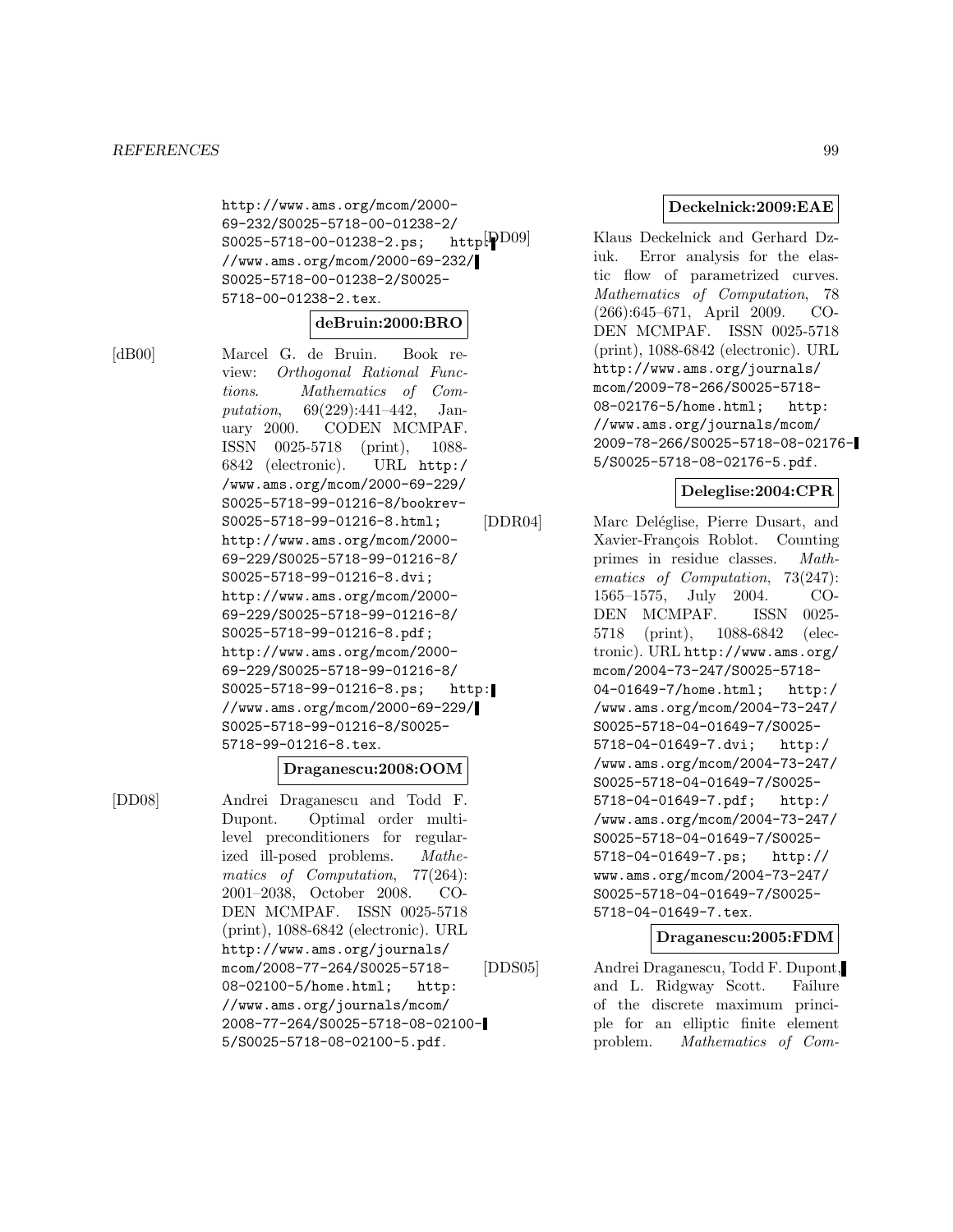putation,  $74(249):1-23$ , January 2005. CODEN MCMPAF. ISSN 0025-5718 (print), 1088-6842 (electronic). URL http://www.ams.org/ mcom/2005-74-249/S0025-5718- 04-01651-5/home.html; http:/ /www.ams.org/mcom/2005-74-249/ S0025-5718-04-01651-5/S0025- 5718-04-01651-5.dvi; http:/ /www.ams.org/mcom/2005-74-249/ S0025-5718-04-01651-5/S0025- 5718-04-01651-5.pdf; http:/ /www.ams.org/mcom/2005-74-249/ S0025-5718-04-01651-5/S0025- 5718-04-01651-5.ps; http:// www.ams.org/mcom/2005-74-249/ S0025-5718-04-01651-5/S0025- 5718-04-01651-5.tex.

# **Degot:2001:CNT**

[Dég01] Jérôme Dégot. A condition number theorem for underdetermined polynomial systems. Mathematics of Computation, 70(233):329– 335, January 2001. CODEN MCM-PAF. ISSN 0025-5718 (print), 1088- 6842 (electronic). URL http:/ /www.ams.org/journal-getitem? pii=S0025-5718-00-00934-0; http://www.ams.org/mcom/2001- 70-233/S0025-5718-00-00934-0/ S0025-5718-00-00934-0.dvi; http://www.ams.org/mcom/2001- 70-233/S0025-5718-00-00934-0/ S0025-5718-00-00934-0.pdf; http://www.ams.org/mcom/2001- 70-233/S0025-5718-00-00934-0/ S0025-5718-00-00934-0.ps; http: //www.ams.org/mcom/2001-70-233/ S0025-5718-00-00934-0/S0025- 5718-00-00934-0.tex.

# **Demlow:2004:LPE**

[Dem04a] Alan Demlow. Localized pointwise error estimates for mixed finite element methods. Mathe-

matics of Computation, 73(248): 1623–1653, October 2004. CO-DEN MCMPAF. ISSN 0025- 5718 (print), 1088-6842 (electronic). URL http://www.ams.org/ mcom/2004-73-248/S0025-5718- 04-01650-3/home.html; http:/ /www.ams.org/mcom/2004-73-248/ S0025-5718-04-01650-3/S0025- 5718-04-01650-3.dvi; http:/ /www.ams.org/mcom/2004-73-248/ S0025-5718-04-01650-3/S0025- 5718-04-01650-3.pdf; http:/ /www.ams.org/mcom/2004-73-248/ S0025-5718-04-01650-3/S0025- 5718-04-01650-3.ps; http:// www.ams.org/mcom/2004-73-248/ S0025-5718-04-01650-3/S0025- 5718-04-01650-3.tex.

# **Demlow:2004:PLF**

[Dem04b] Alan Demlow. Piecewise linear finite element methods are not localized. Mathematics of Computation, 73(247):1195–1201, July 2004. CODEN MCMPAF. ISSN 0025-5718 (print), 1088-6842 (electronic). URL http://www.ams.org/ mcom/2004-73-247/S0025-5718- 03-01584-9/home.html; http:/ /www.ams.org/mcom/2004-73-247/ S0025-5718-03-01584-9/S0025- 5718-03-01584-9.dvi; http:/ /www.ams.org/mcom/2004-73-247/ S0025-5718-03-01584-9/S0025- 5718-03-01584-9.pdf; http:/ /www.ams.org/mcom/2004-73-247/ S0025-5718-03-01584-9/S0025- 5718-03-01584-9.ps; http:// www.ams.org/mcom/2004-73-247/ S0025-5718-03-01584-9/S0025- 5718-03-01584-9.tex.

# **Dembele:2007:QMS**

[Dem07a] Lassina Dembélé. Quaternionic Manin symbols, Brandt matri-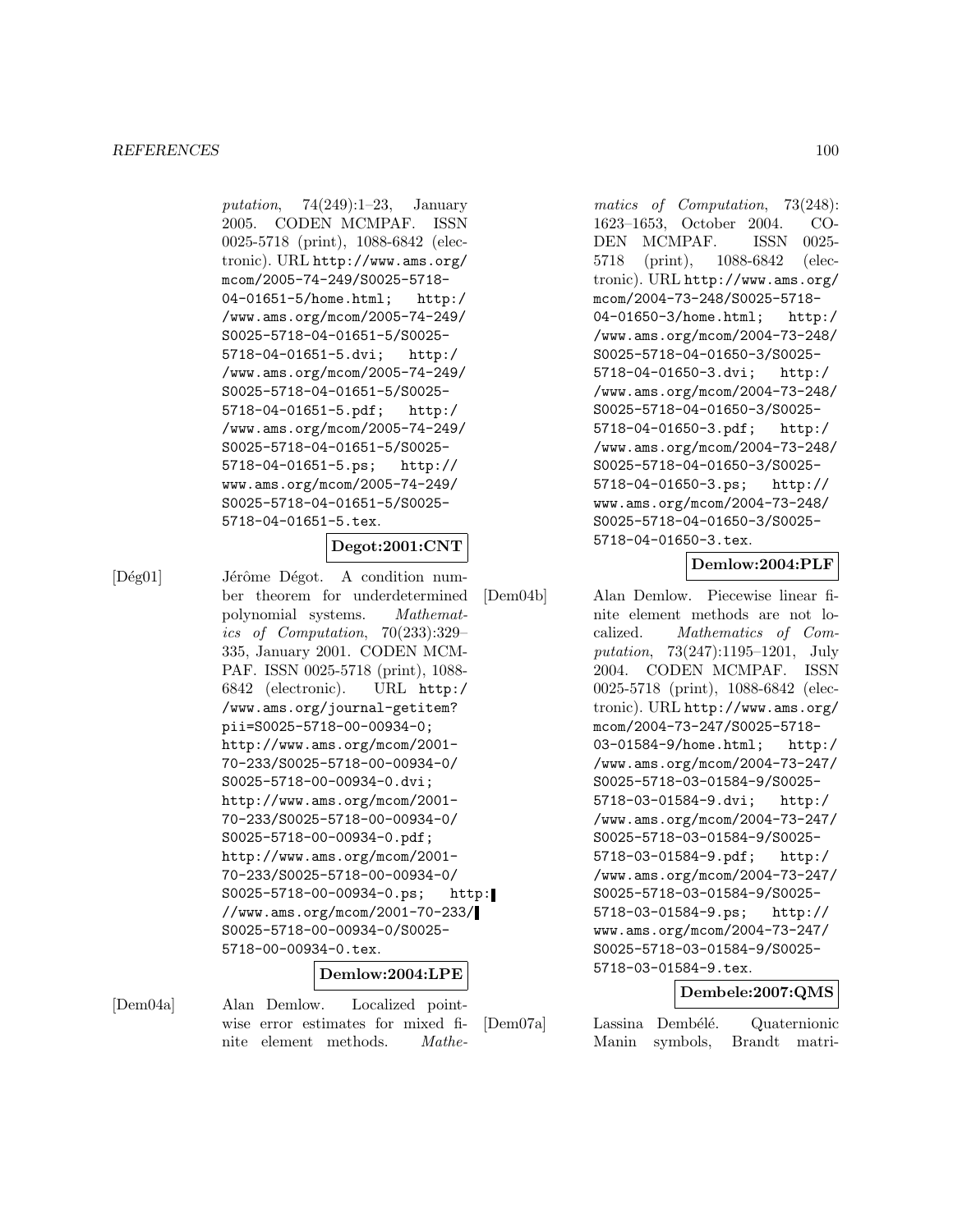ces, and Hilbert modular forms. Mathematics of Computation, 76 (258):1039–1057, April 2007. CO-DEN MCMPAF. ISSN 0025- 5718 (print), 1088-6842 (electronic). URL http://www.ams.org/ mcom/2007-76-258/S0025-5718- 06-01914-4/home.html; http:/ /www.ams.org/mcom/2007-76-258/ S0025-5718-06-01914-4/S0025- 5718-06-01914-4.dvi; http:/ /www.ams.org/mcom/2007-76-258/ S0025-5718-06-01914-4/S0025- 5718-06-01914-4.pdf; http:/ /www.ams.org/mcom/2007-76-258/ S0025-5718-06-01914-4/S0025- 5718-06-01914-4.ps.

# **Demlow:2007:LPE**

[Dem07b] Alan Demlow. Local a posteriori estimates for pointwise gradient errors in finite element methods for elliptic problems. Mathematics of Computation, 76(257):19–42, January 2007. CODEN MCMPAF. ISSN 0025-5718 (print), 1088-6842 (electronic). URL http://www.ams.org/ mcom/2007-76-257/S0025-5718- 06-01879-5/home.html; http:/ /www.ams.org/mcom/2007-76-257/ S0025-5718-06-01879-5/S0025- 5718-06-01879-5.dvi; http:/ /www.ams.org/mcom/2007-76-257/ S0025-5718-06-01879-5/S0025- 5718-06-01879-5.pdf; http:/ /www.ams.org/mcom/2007-76-257/ S0025-5718-06-01879-5/S0025- 5718-06-01879-5.ps.

### **Demlow:2007:SLP**

[Dem07c] Alan Demlow. Sharply localized pointwise and  $W_{\infty}^{-1}$  estimates for finite element methods for quasilinear problems. Mathematics of Computation, 76(260):1725–1741, October

2007. CODEN MCMPAF. ISSN 0025-5718 (print), 1088-6842 (electronic). URL http://www.ams.org/ mcom/2007-76-260/S0025-5718- 07-01983-7/home.html; http:/ /www.ams.org/mcom/2007-76-260/ S0025-5718-07-01983-7/S0025- 5718-07-01983-7.dvi; http:/ /www.ams.org/mcom/2007-76-260/ S0025-5718-07-01983-7/S0025- 5718-07-01983-7.pdf; http:/ /www.ams.org/mcom/2007-76-260/ S0025-5718-07-01983-7/S0025- 5718-07-01983-7.ps.

# **Descombes:2001:CSM**

[Des01] Stéphane Descombes. Convergence of a splitting method of high order for reaction-diffusion systems. Mathematics of Computation, 70(236): 1481–1501, October 2001. CODEN MCMPAF. ISSN 0025-5718 (print), 1088-6842 (electronic). URL http: //www.ams.org/journal-getitem? pii=S0025-5718-00-01277-1; http://www.ams.org/mcom/2001- 70-236/S0025-5718-00-01277-1/ S0025-5718-00-01277-1.dvi; http://www.ams.org/mcom/2001- 70-236/S0025-5718-00-01277-1/ S0025-5718-00-01277-1.pdf; http://www.ams.org/mcom/2001- 70-236/S0025-5718-00-01277-1/ S0025-5718-00-01277-1.ps; http: //www.ams.org/mcom/2001-70-236/ S0025-5718-00-01277-1/S0025- 5718-00-01277-1.tex.

# **Despres:2004:LTF**

[Des04] Bruno Despres. Lax theorem and finite volume schemes. Mathematics of Computation, 73(247): 1203–1234, July 2004. CO-DEN MCMPAF. ISSN 0025- 5718 (print), 1088-6842 (electronic). URL http://www.ams.org/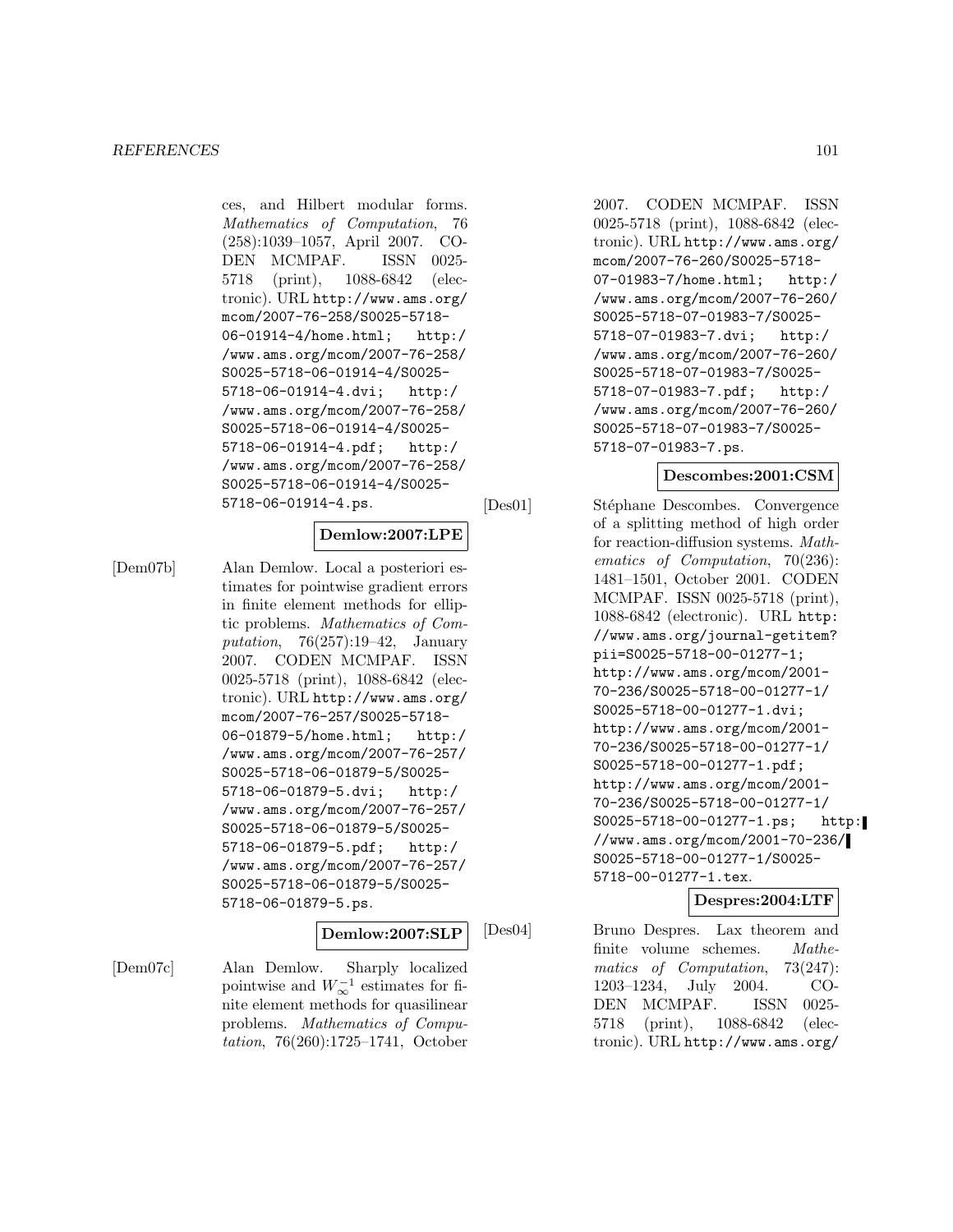mcom/2004-73-247/S0025-5718- 03-01618-1/home.html; http:/ /www.ams.org/mcom/2004-73-247/ S0025-5718-03-01618-1/S0025- 5718-03-01618-1.dvi; http:/ /www.ams.org/mcom/2004-73-247/ S0025-5718-03-01618-1/S0025- 5718-03-01618-1.pdf; http:/ /www.ams.org/mcom/2004-73-247/ S0025-5718-03-01618-1/S0025- 5718-03-01618-1.ps; http:// www.ams.org/mcom/2004-73-247/ S0025-5718-03-01618-1/S0025- 5718-03-01618-1.tex.

### **Deutsch:2002:CAH**

[Deu02] Jesse Ira Deutsch. A computational approach to Hilbert modular group fixed points. Mathematics of Computation, 71(239): 1271–1280, July 2002. CODEN MCMPAF. ISSN 0025-5718 (print), 1088-6842 (electronic). URL http: //www.ams.org/journal-getitem? pii=S0025-5718-01-01403-X; http://www.ams.org/mcom/2002- 71-239/S0025-5718-01-01403-X/ S0025-5718-01-01403-X.dvi; http://www.ams.org/mcom/2002- 71-239/S0025-5718-01-01403-X/ S0025-5718-01-01403-X.pdf; http://www.ams.org/mcom/2002- 71-239/S0025-5718-01-01403-X/ S0025-5718-01-01403-X.ps; http: //www.ams.org/mcom/2002-71-239/ S0025-5718-01-01403-X/S0025- 5718-01-01403-X.tex.

# **Dahmen:2004:IIN**

[DFG<sup>+</sup>04] W. Dahmen, B. Faermann, I. G. Graham, W. Hackbusch, and S. A. Sauter. Inverse inequalities on non-quasi-uniform meshes and application to the mortar element method. Mathematics of Computation, 73(247):1107–1138, July

2004. CODEN MCMPAF. ISSN 0025-5718 (print), 1088-6842 (electronic). URL http://www.ams.org/ mcom/2004-73-247/S0025-5718- 03-01583-7/home.html; http:/ /www.ams.org/mcom/2004-73-247/ S0025-5718-03-01583-7/S0025- 5718-03-01583-7.dvi; http:/ /www.ams.org/mcom/2004-73-247/ S0025-5718-03-01583-7/S0025- 5718-03-01583-7.pdf; http:/ /www.ams.org/mcom/2004-73-247/ S0025-5718-03-01583-7/S0025- 5718-03-01583-7.ps; http:// www.ams.org/mcom/2004-73-247/ S0025-5718-03-01583-7/S0025- 5718-03-01583-7.tex.

# **Dubner:2002:TCP**

 $[DFL+02]$  H. Dubner, T. Forbes, N. Lygeros, M. Mizony, H. Nelson, and P. Zimmermann. Ten consecutive primes in arithmetic progression. Mathematics of Computation, 71(239): 1323–1328, July 2002. CODEN MCMPAF. ISSN 0025-5718 (print), 1088-6842 (electronic). URL http: //www.ams.org/journal-getitem? pii=S0025-5718-01-01374-6; http://www.ams.org/mcom/2002- 71-239/S0025-5718-01-01374-6/ S0025-5718-01-01374-6.dvi; http://www.ams.org/mcom/2002- 71-239/S0025-5718-01-01374-6/ S0025-5718-01-01374-6.pdf; http://www.ams.org/mcom/2002- 71-239/S0025-5718-01-01374-6/ S0025-5718-01-01374-6.ps; http: //www.ams.org/mcom/2002-71-239/ S0025-5718-01-01374-6/S0025- 5718-01-01374-6.tex.

# **deFrutos:2001:EEG**

[dFMS01] Javier de Frutos and Rafael Muñoz-Sola. On error estimates for Galerkin spectral discretizations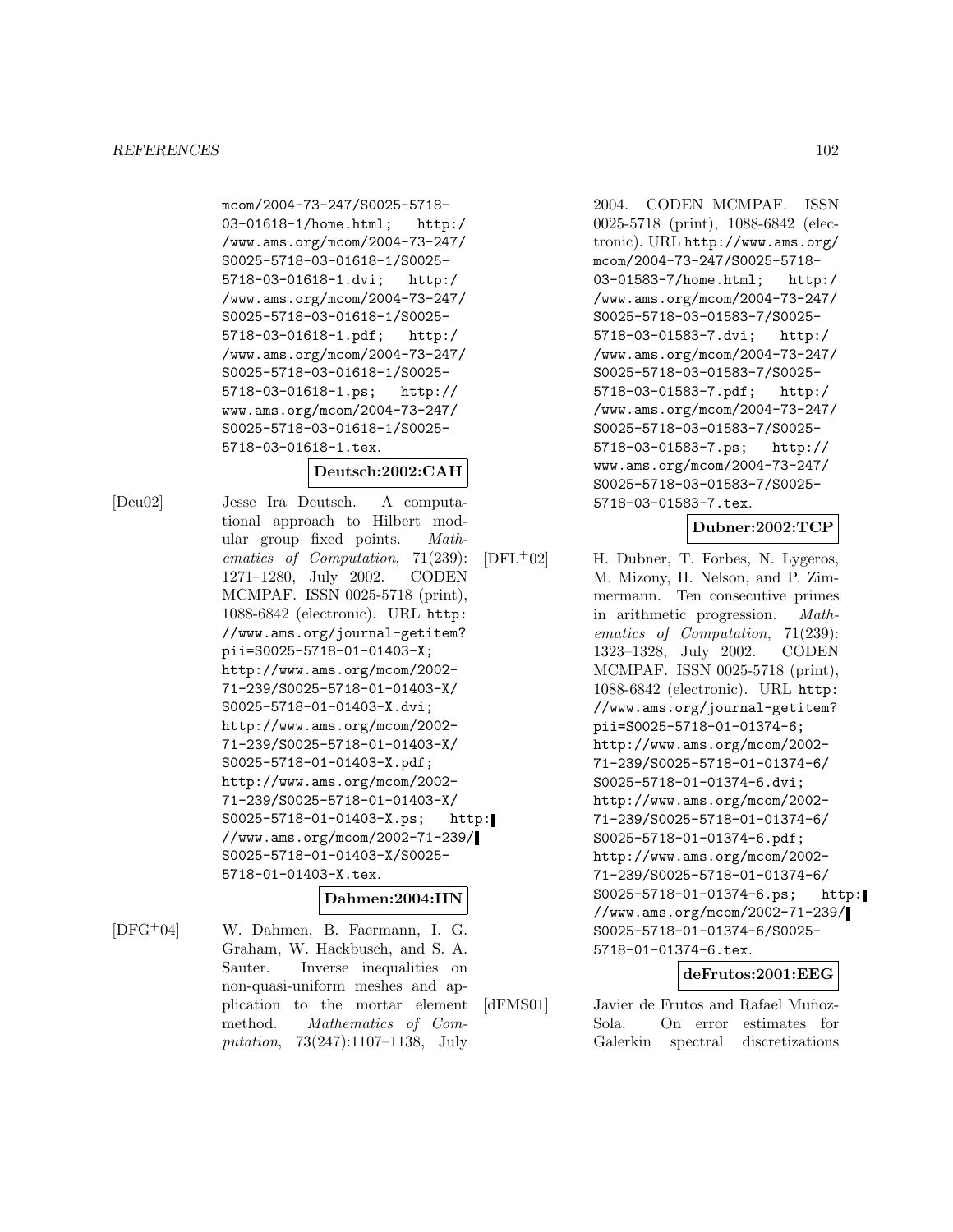of parabolic problems with nonsmooth initial data. Mathematics of Computation, 70(234):525– 531, April 2001. CODEN MCM-PAF. ISSN 0025-5718 (print), 1088- 6842 (electronic). URL http:/ /www.ams.org/journal-getitem? pii=S0025-5718-00-01195-9; http://www.ams.org/mcom/2001- 70-234/S0025-5718-00-01195-9/ S0025-5718-00-01195-9.dvi; http://www.ams.org/mcom/2001- 70-234/S0025-5718-00-01195-9/ S0025-5718-00-01195-9.pdf; http://www.ams.org/mcom/2001- 70-234/S0025-5718-00-01195-9/ S0025-5718-00-01195-9.ps; http: //www.ams.org/mcom/2001-70-234/ S0025-5718-00-01195-9/S0025- 5718-00-01195-9.tex.

# **Davie:2001:CNS**

[DG01] A. M. Davie and J. G. Gaines. Convergence of numerical schemes for the solution of parabolic stochastic partial differential equations. Mathematics of Computation, 70(233): 121–134, January 2001. CODEN MCMPAF. ISSN 0025-5718 (print), 1088-6842 (electronic). URL http: //www.ams.org/journal-getitem? pii=S0025-5718-00-01224-2; http://www.ams.org/mcom/2001- 70-233/S0025-5718-00-01224-2/ S0025-5718-00-01224-2.dvi; http://www.ams.org/mcom/2001- 70-233/S0025-5718-00-01224-2/ S0025-5718-00-01224-2.pdf; http://www.ams.org/mcom/2001- 70-233/S0025-5718-00-01224-2/ S0025-5718-00-01224-2.ps; http: //www.ams.org/mcom/2001-70-233/ S0025-5718-00-01224-2/S0025- 5718-00-01224-2.tex.

### **Dubner:2002:DGF**

[DG02] Harvey Dubner and Yves Gallot. Distribution of generalized Fermat prime numbers. Mathematics of Computation, 71(238):825– 832, April 2002. CODEN MCM-PAF. ISSN 0025-5718 (print), 1088- 6842 (electronic). URL http:/ /www.ams.org/journal-getitem? pii=S0025-5718-01-01350-3; http://www.ams.org/mcom/2002- 71-238/S0025-5718-01-01350-3/ S0025-5718-01-01350-3.dvi; http://www.ams.org/mcom/2002- 71-238/S0025-5718-01-01350-3/ S0025-5718-01-01350-3.pdf; http://www.ams.org/mcom/2002- 71-238/S0025-5718-01-01350-3/ S0025-5718-01-01350-3.ps; http: //www.ams.org/mcom/2002-71-238/ S0025-5718-01-01350-3/S0025- 5718-01-01350-3.tex.

# **Datskovsky:2004:SKC**

[DG04] B. Datskovsky and P. Guerzhoy. Searching for Kummer congruences in an infinite slope family. Mathematics of Computation, 73(246):861–868, April 2004. CODEN MCMPAF. ISSN 0025- 5718 (print), 1088-6842 (electronic). URL http://www.ams.org/ mcom/2004-73-246/S0025-5718- 03-01608-9/home.html; http:/ /www.ams.org/mcom/2004-73-246/ S0025-5718-03-01608-9/S0025- 5718-03-01608-9.dvi; http:/ /www.ams.org/mcom/2004-73-246/ S0025-5718-03-01608-9/S0025- 5718-03-01608-9.pdf; http:/ /www.ams.org/mcom/2004-73-246/ S0025-5718-03-01608-9/S0025- 5718-03-01608-9.ps; http:// www.ams.org/mcom/2004-73-246/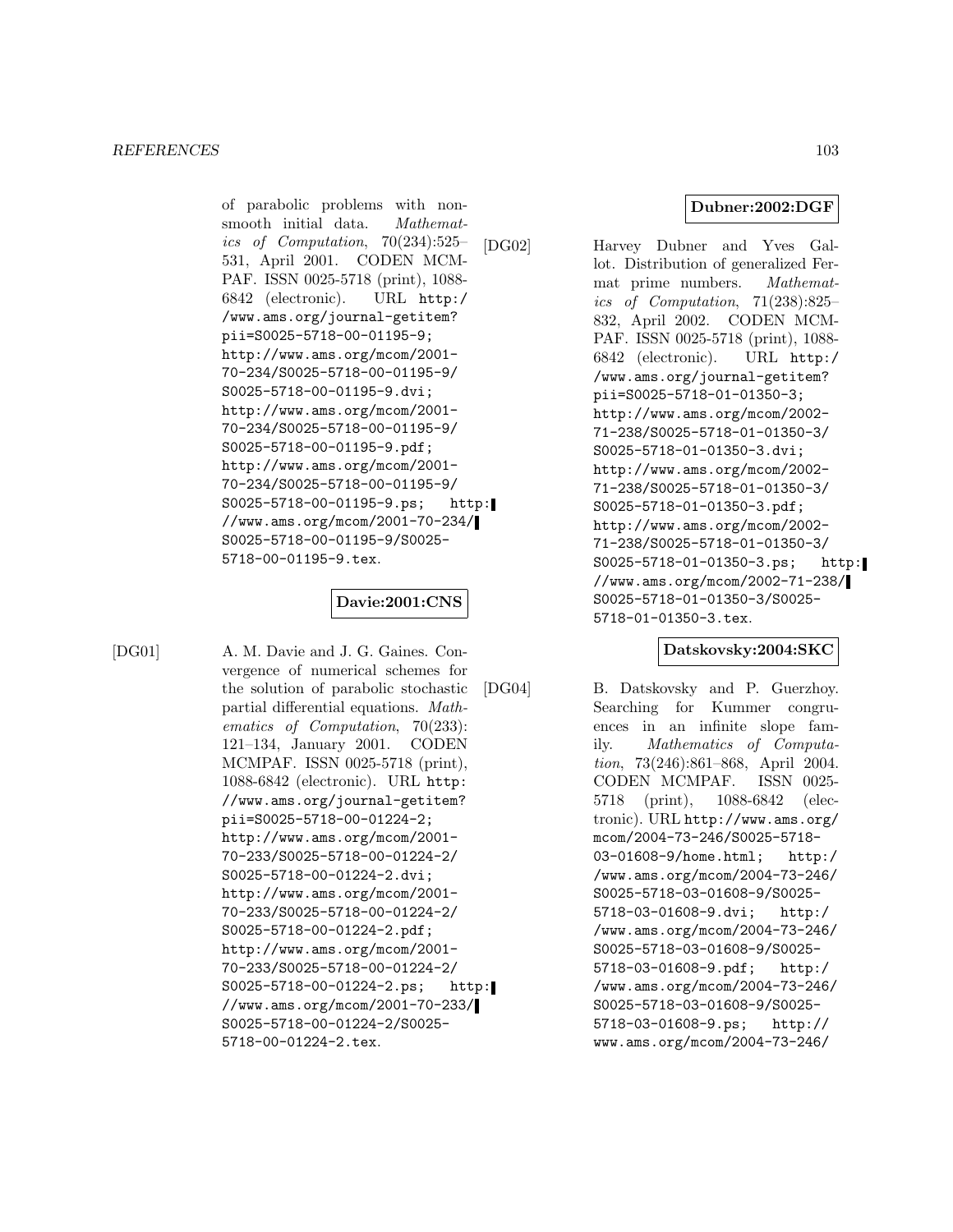S0025-5718-03-01608-9/S0025- 5718-03-01608-9.tex.

# **Drmota:2005:EAF**

[DGK05] Michael Drmota, Bernhard Gittenberger, and Thomas Klausner. Extended admissible functions and Gaussian limiting distributions. Mathematics of Computation, 74(252):1953–1966, October 2005. CODEN MCMPAF. ISSN 0025-5718 (print), 1088-6842 (electronic). URL http://www.ams.org/ mcom/2005-74-252/S0025-5718- 05-01744-8/home.html; http:/ /www.ams.org/mcom/2005-74-252/ S0025-5718-05-01744-8/S0025- 5718-05-01744-8.dvi; http:/ /www.ams.org/mcom/2005-74-252/ S0025-5718-05-01744-8/S0025- 5718-05-01744-8.pdf; http:/ /www.ams.org/mcom/2005-74-252/ S0025-5718-05-01744-8/S0025- 5718-05-01744-8.ps; http:// www.ams.org/mcom/2005-74-252/ S0025-5718-05-01744-8/S0025- 5718-05-01744-8.tex.

# **Duan:2007:EGB**

[DGTZ07a] Huo-Yuan Duan, Shao-Qin Gao, Roger C. E. Tan, and Shangyou Zhang. Errata to "A generalized BPX multigrid framework covering nonnested V -cycle methods". Mathematics of Computation, 76(260):2251, October 2007. CODEN MCMPAF. ISSN 0025-5718 (print), 1088-6842 (electronic). URL http://www.ams.org/ mcom/2007-76-260/S0025-5718- 07-01997-7/home.html; http:/ /www.ams.org/mcom/2007-76-260/ S0025-5718-07-01997-7/S0025- 5718-07-01997-7.dvi; http:/ /www.ams.org/mcom/2007-76-260/ S0025-5718-07-01997-7/S00255718-07-01997-7.pdf; http:/ /www.ams.org/mcom/2007-76-260/ S0025-5718-07-01997-7/S0025- 5718-07-01997-7.ps. See [DGTZ07b].

# **Duan:2007:GBM**

[DGTZ07b] Huo-Yuan Duan, Shao-Qin Gao, Roger C. E. Tan, and Shangyou Zhang. A generalized BPX multigrid framework covering nonnested V-cycle methods. Mathematics of *Computation*, 76(257):137–152,<br>January 2007. CODEN MCM-CODEN MCM-PAF. ISSN 0025-5718 (print), 1088-6842 (electronic). URL http://www.ams.org/mcom/2007- 76-257/S0025-5718-06-01897-7/ home.html; http://www.ams. org/mcom/2007-76-257/S0025-5718- 06-01897-7/S0025-5718-06-01897- 7.dvi; http://www.ams.org/

mcom/2007-76-257/S0025-5718- 06-01897-7/S0025-5718-06-01897- 7.pdf; http://www.ams.org/ mcom/2007-76-257/S0025-5718- 06-01897-7/S0025-5718-06-01897- 7.ps. See errata [DGTZ07a].

# **Daruis:2002:SQF**

[DGVN02] Leyla Daruis, Pablo González-Vera, and Olav Njåstad. Szegő quadrature formulas for certain Jacobitype weight functions. Mathematics of Computation, 71(238):683– 701, April 2002. CODEN MCM-PAF. ISSN 0025-5718 (print), 1088- 6842 (electronic). URL http:/ /www.ams.org/journal-getitem? pii=S0025-5718-01-01337-0; http://www.ams.org/mcom/2002- 71-238/S0025-5718-01-01337-0/ S0025-5718-01-01337-0.dvi; http://www.ams.org/mcom/2002- 71-238/S0025-5718-01-01337-0/ S0025-5718-01-01337-0.pdf;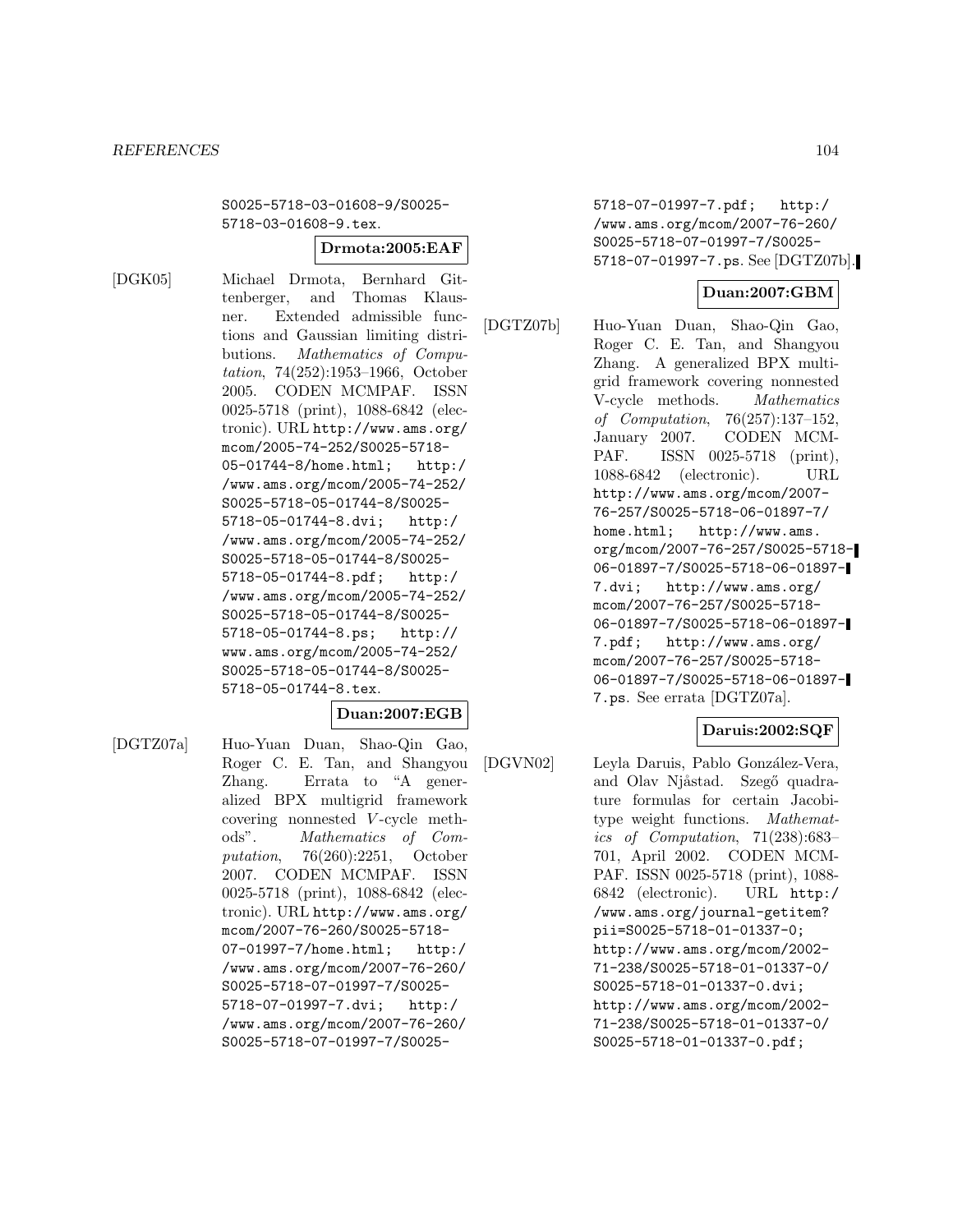http://www.ams.org/mcom/2002- 71-238/S0025-5718-01-01337-0/ S0025-5718-01-01337-0.ps; http: //www.ams.org/mcom/2002-71-238/ S0025-5718-01-01337-0/S0025- 5718-01-01337-0.tex.

#### **Dontchev:2001:EAS**

[DH01] A. L. Dontchev and William W. Hager. The Euler approximation in state constrained optimal control. Mathematics of Computation, 70(233):173–203, January 2001. CODEN MCMPAF. ISSN 0025-5718 (print), 1088- 6842 (electronic). URL http:/ /www.ams.org/journal-getitem? pii=S0025-5718-00-01184-4; http://www.ams.org/mcom/2001- 70-233/S0025-5718-00-01184-4/ S0025-5718-00-01184-4.dvi; http://www.ams.org/mcom/2001- 70-233/S0025-5718-00-01184-4/ S0025-5718-00-01184-4.pdf; http://www.ams.org/mcom/2001- 70-233/S0025-5718-00-01184-4/ S0025-5718-00-01184-4.ps; http: //www.ams.org/mcom/2001-70-233/ S0025-5718-00-01184-4/S0025- 5718-00-01184-4.tex.

### **Deconinck:2004:CRT**

[DHB<sup>+</sup>04] Bernard Deconinck, Matthias Heil, Alexander Bobenko, Mark van Hoeij, and Marcus Schmies. Computing Riemann theta functions. Mathematics of Computation, 73 (247):1417–1442, July 2004. CO-DEN MCMPAF. ISSN 0025- 5718 (print), 1088-6842 (electronic). URL http://www.ams.org/ mcom/2004-73-247/S0025-5718- 03-01609-0/home.html; http:/ /www.ams.org/mcom/2004-73-247/ S0025-5718-03-01609-0/S0025- 5718-03-01609-0.dvi; http:/

/www.ams.org/mcom/2004-73-247/ S0025-5718-03-01609-0/S0025- 5718-03-01609-0.pdf; http:/ /www.ams.org/mcom/2004-73-247/ S0025-5718-03-01609-0/S0025- 5718-03-01609-0.ps; http:// www.ams.org/mcom/2004-73-247/ S0025-5718-03-01609-0/S0025- 5718-03-01609-0.tex.

#### **deHaan:2007:FRT**

[dHJW07] R. de Haan, M. J. Jacobson Jr., and H. C. Williams. A fast, rigorous technique for computing the regulator of a real quadratic field. Mathematics of Computation, 76(260):2139–2160, October 2007. CODEN MCMPAF. ISSN 0025-5718 (print), 1088-6842 (electronic). URL http://www.ams.org/ mcom/2007-76-260/S0025-5718- 07-01935-7/home.html; http:/ /www.ams.org/mcom/2007-76-260/ S0025-5718-07-01935-7/S0025- 5718-07-01935-7.dvi; http:/ /www.ams.org/mcom/2007-76-260/ S0025-5718-07-01935-7/S0025- 5718-07-01935-7.pdf; http:/ /www.ams.org/mcom/2007-76-260/ S0025-5718-07-01935-7/S0025- 5718-07-01935-7.ps.

#### **Deshouillers:2000:XXX**

[DHL00] Jean-Marc Deshouillers, François Hennecart, and Bernard Landreau. 7373170279850. Mathematics of Computation, 69(229):421–439, January 2000. CODEN MCMPAF. ISSN 0025-5718 (print), 1088- 6842 (electronic). URL http:/ /www.ams.org/journal-getitem? pii=S0025-5718-99-01116-3; http://www.ams.org/mcom/2000- 69-229/S0025-5718-99-01116-3/ S0025-5718-99-01116-3.dvi; http://www.ams.org/mcom/2000-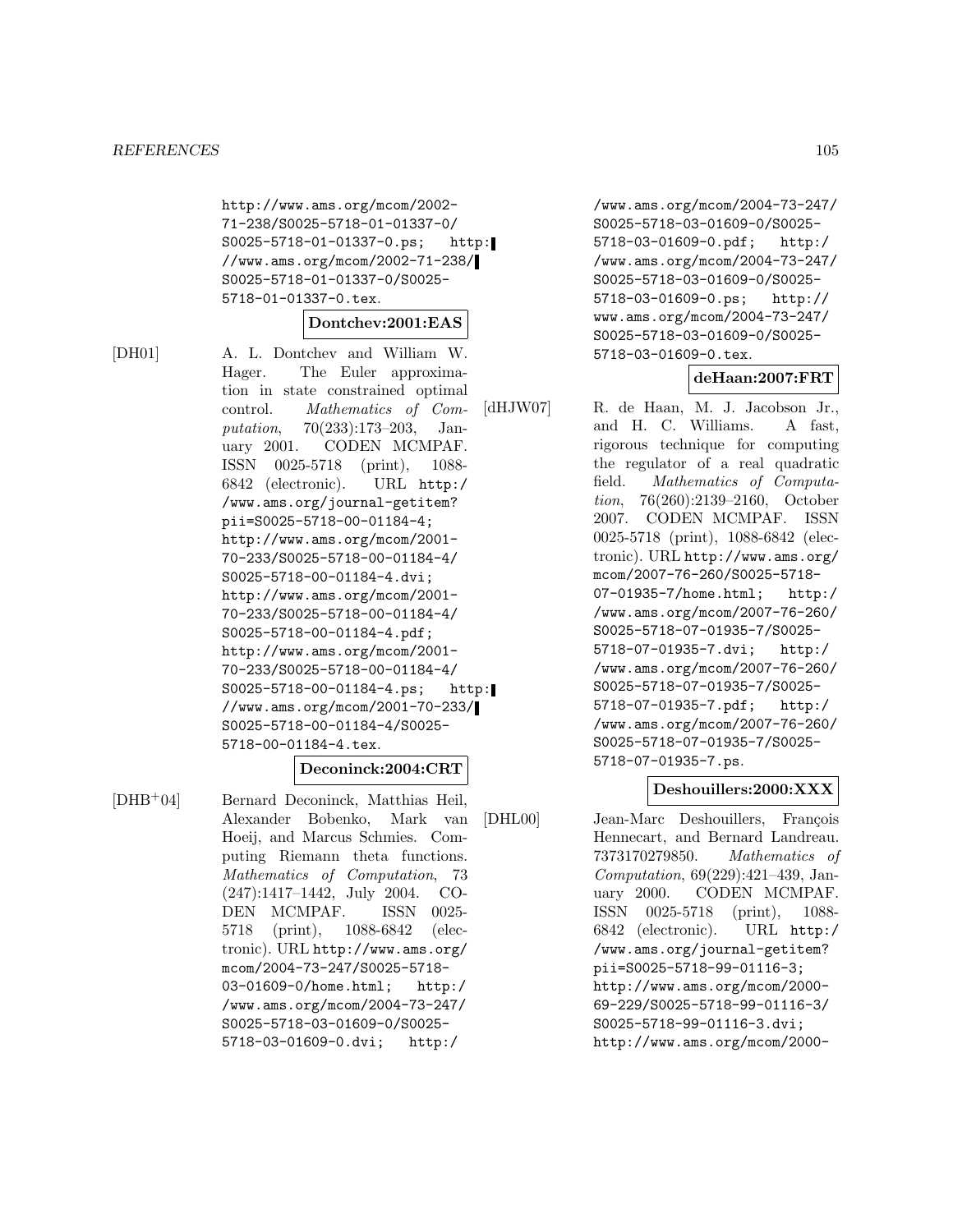69-229/S0025-5718-99-01116-3/ S0025-5718-99-01116-3.pdf; http://www.ams.org/mcom/2000- 69-229/S0025-5718-99-01116-3/ S0025-5718-99-01116-3.ps; http: //www.ams.org/mcom/2000-69-229/ S0025-5718-99-01116-3/S0025- 5718-99-01116-3.tex. With an appendix by I. Gusti Putu Purnaba.

# **Dahmen:2007:AMB**

[DHS07] Wolfgang Dahmen, Helmut Harbrecht, and Reinhold Schneider. Adaptive methods for boundary integral equations: Complexity and convergence estimates. Mathematics of Computation, 76(259): 1243–1274, July 2007. CO-DEN MCMPAF. ISSN 0025- 5718 (print), 1088-6842 (electronic). URL http://www.ams.org/ mcom/2007-76-259/S0025-5718- 07-01970-9/home.html; http:/ /www.ams.org/mcom/2007-76-259/ S0025-5718-07-01970-9/S0025- 5718-07-01970-9.dvi; http:/ /www.ams.org/mcom/2007-76-259/ S0025-5718-07-01970-9/S0025- 5718-07-01970-9.pdf; http:/ /www.ams.org/mcom/2007-76-259/ S0025-5718-07-01970-9/S0025- 5718-07-01970-9.ps.

# **Dick:2007:CEP**

[Dic07] Josef Dick. The construction of extensible polynomial lattice rules with small weighted star discrepancy. Mathematics of Computation, 76(260):2077–2085, October 2007. CODEN MCMPAF. ISSN 0025-5718 (print), 1088-6842 (electronic). URL http://www.ams.org/ mcom/2007-76-260/S0025-5718- 07-01984-9/home.html; http:/ /www.ams.org/mcom/2007-76-260/

S0025-5718-07-01984-9/S0025- 5718-07-01984-9.dvi; http:/ /www.ams.org/mcom/2007-76-260/ S0025-5718-07-01984-9/S0025- 5718-07-01984-9.pdf; http:/ /www.ams.org/mcom/2007-76-260/ S0025-5718-07-01984-9/S0025- 5718-07-01984-9.ps.

# **Dimitrov:2008:DBN**

[DIM08] Vassil Dimitrov, Laurent Imbert, and Pradeep K. Mishra. The double-base number system and its application to elliptic curve cryptography. Mathematics of Computation, 77(262):1075–1104, April 2008. CODEN MCMPAF. ISSN 0025-5718 (print), 1088-6842 (electronic). URL http://www.ams.org/ mcom/2008-77-262/S0025-5718- 07-02048-0/home.html; http:/ /www.ams.org/mcom/2008-77-262/ S0025-5718-07-02048-0/S0025- 5718-07-02048-0.dvi; http:/ /www.ams.org/mcom/2008-77-262/ S0025-5718-07-02048-0/S0025- 5718-07-02048-0.pdf; http:/ /www.ams.org/mcom/2008-77-262/ S0025-5718-07-02048-0/S0025- 5718-07-02048-0.ps.

# **Du:2005:AGL**

[DJ05] Qiang Du and Lili Ju. Approximations of a Ginzburg–Landau model for superconducting hollow spheres based on spherical centroidal Voronoi tessellations. Mathematics of Computation, 74(251):1257–1280, July 2005. CODEN MCMPAF. ISSN 0025-5718 (print), 1088-6842 (electronic). URL http://www.ams.org/ mcom/2005-74-251/S0025-5718- 04-01719-3/home.html; http:/ /www.ams.org/mcom/2005-74-251/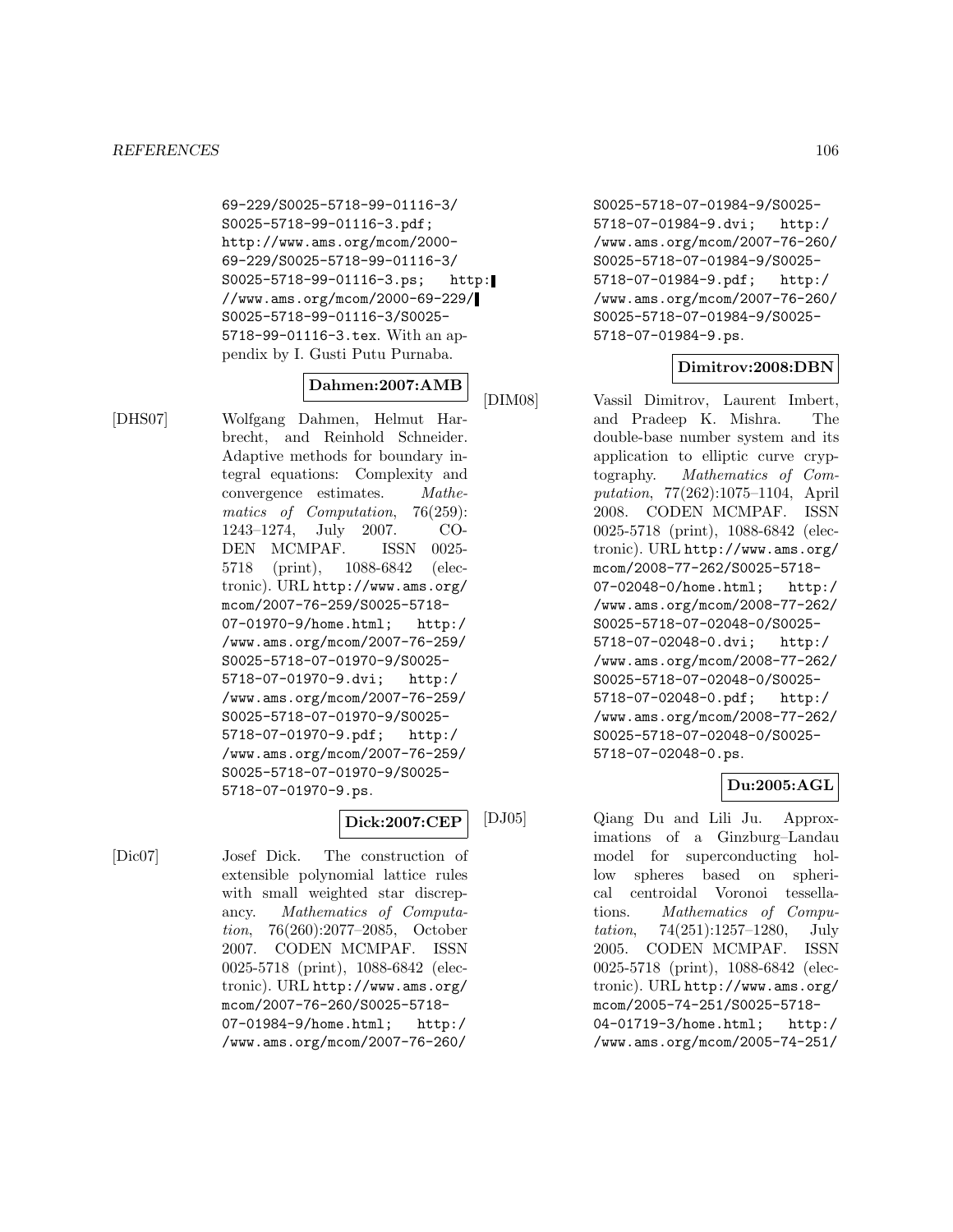S0025-5718-04-01719-3/S0025- 5718-04-01719-3.dvi; http:/ /www.ams.org/mcom/2005-74-251/ S0025-5718-04-01719-3/S0025- 5718-04-01719-3.pdf; http:/ /www.ams.org/mcom/2005-74-251/ S0025-5718-04-01719-3/S0025- 5718-04-01719-3.ps; http:// www.ams.org/mcom/2005-74-251/ S0025-5718-04-01719-3/S0025- 5718-04-01719-3.tex.

# **Dutkay:2006:IFS**

[DJ06] Dorin Ervin Dutkay and Palle E. T. Jorgensen. Iterated function systems, Ruelle operators, and invariant projective measures. Mathematics of Computation, 75(256): 1931–1970, October 2006. CO-DEN MCMPAF. ISSN 0025- 5718 (print), 1088-6842 (electronic). URL http://www.ams.org/ mcom/2006-75-256/S0025-5718- 06-01861-8/home.html; http:/ /www.ams.org/mcom/2006-75-256/ S0025-5718-06-01861-8/S0025- 5718-06-01861-8.dvi; http:/ /www.ams.org/mcom/2006-75-256/ S0025-5718-06-01861-8/S0025- 5718-06-01861-8.pdf; http:/ /www.ams.org/mcom/2006-75-256/ S0025-5718-06-01861-8/S0025- 5718-06-01861-8.ps.

# **Driver:2009:TMS**

[DJ09a] Eric D. Driver and John W. Jones. A targeted Martinet search. Mathematics of Computation, 78(266): 1109–1117, April 2009. CO-DEN MCMPAF. ISSN 0025-5718 (print), 1088-6842 (electronic). URL http://www.ams.org/journals/ mcom/2009-78-266/S0025-5718- 08-02178-9/home.html; http: //www.ams.org/journals/mcom/

2009-78-266/S0025-5718-08-02178- 9/S0025-5718-08-02178-9.pdf.

# **Dubickas:2009:NPW**

[DJ09b] Arturas Dubickas and Jonas Jankauskas. On Newman polynomials which divide no Littlewood polynomial. Mathematics of Computation, 78 (265):327–344, January 2009. CO-DEN MCMPAF. ISSN 0025-5718 (print), 1088-6842 (electronic). URL http://www.ams.org/journals/ mcom/2009-78-265/S0025-5718- 08-02138-8/home.html; http: //www.ams.org/journals/mcom/ 2009-78-265/S0025-5718-08-02138- 8/S0025-5718-08-02138-8.pdf.

# **Draxler:2002:AFA**

[DK02] Peter Dräxler and Klara Kögerler. An algorithm for finding all preprojective components of the Auslander–Reiten quiver. Mathematics of Computation, 71(238): 743–759, April 2002. CODEN MCM-PAF. ISSN 0025-5718 (print), 1088- 6842 (electronic). URL http:/ /www.ams.org/journal-getitem? pii=S0025-5718-01-01404-1; http://www.ams.org/mcom/2002- 71-238/S0025-5718-01-01404-1/ S0025-5718-01-01404-1.dvi; http://www.ams.org/mcom/2002- 71-238/S0025-5718-01-01404-1/ S0025-5718-01-01404-1.pdf; http://www.ams.org/mcom/2002- 71-238/S0025-5718-01-01404-1/ S0025-5718-01-01404-1.ps; http: //www.ams.org/mcom/2002-71-238/ S0025-5718-01-01404-1/S0025- 5718-01-01404-1.tex.

# **Dian:2003:EVS**

[DK03] Jianwei Dian and R. Baker Kearfott. Existence verification for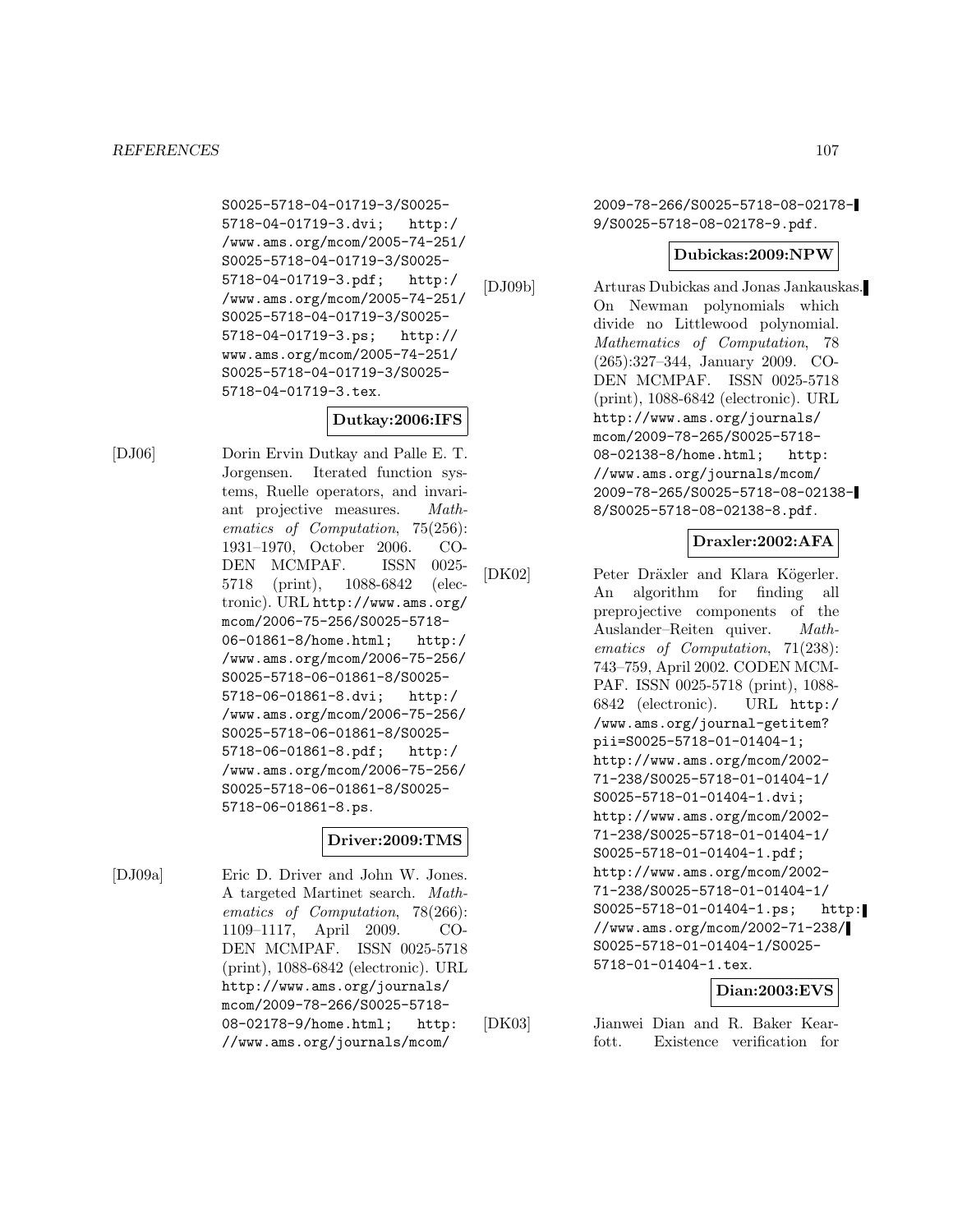singular and nonsmooth zeros of real nonlinear systems. Mathematics of Computation, 72(242):757– 766, April 2003. CODEN MCM-PAF. ISSN 0025-5718 (print), 1088- 6842 (electronic). URL http:/ /www.ams.org/journal-getitem? pii=S0025-5718-02-01427-8; http://www.ams.org/mcom/2003- 72-242/S0025-5718-02-01427-8/ S0025-5718-02-01427-8.dvi; http://www.ams.org/mcom/2003- 72-242/S0025-5718-02-01427-8/ S0025-5718-02-01427-8.pdf; http://www.ams.org/mcom/2003- 72-242/S0025-5718-02-01427-8/ S0025-5718-02-01427-8.ps; http: //www.ams.org/mcom/2003-72-242/ S0025-5718-02-01427-8/S0025- 5718-02-01427-8.tex.

# **Dick:2004:RCC**

[DK04] J. Dick and F. Y. Kuo. Reducing the construction cost of the componentby-component construction of good lattice rules. Mathematics of Computation, 73(248):1967–1988, October 2004. CODEN MCMPAF. ISSN 0025-5718 (print), 1088-6842 (electronic). URL http://www.ams.org/ mcom/2004-73-248/S0025-5718- 03-01610-7/home.html; http:/ /www.ams.org/mcom/2004-73-248/ S0025-5718-03-01610-7/S0025- 5718-03-01610-7.dvi; http:/ /www.ams.org/mcom/2004-73-248/ S0025-5718-03-01610-7/S0025- 5718-03-01610-7.pdf; http:/ /www.ams.org/mcom/2004-73-248/ S0025-5718-03-01610-7/S0025- 5718-03-01610-7.ps; http:// www.ams.org/mcom/2004-73-248/ S0025-5718-03-01610-7/S0025- 5718-03-01610-7.tex.

**Demmel:2006:AEE**

[DK06] James Demmel and Plamen Koev. Accurate and efficient evaluation of Schur and Jack functions. Mathematics of Computation, 75(253): 223–239, January 2006. CO-DEN MCMPAF. ISSN 0025- 5718 (print), 1088-6842 (electronic). URL http://www.ams.org/ mcom/2006-75-253/S0025-5718- 05-01780-1/home.html; http:/ /www.ams.org/mcom/2006-75-253/ S0025-5718-05-01780-1/S0025- 5718-05-01780-1.dvi; http:/ /www.ams.org/mcom/2006-75-253/ S0025-5718-05-01780-1/S0025- 5718-05-01780-1.pdf; http:/ /www.ams.org/mcom/2006-75-253/ S0025-5718-05-01780-1/S0025- 5718-05-01780-1.ps; http:// www.ams.org/mcom/2006-75-253/ S0025-5718-05-01780-1/S0025- 5718-05-01780-1.tex.

**Dick:2005:CAP**

[DKPS05] J. Dick, F. Y. Kuo, F. Pillichshammer, and I. H. Sloan. Construction algorithms for polynomial lattice rules for multivariate integration. Mathematics of Computation, 74(252):1895–1921, October 2005. CODEN MCMPAF. ISSN 0025-5718 (print), 1088-6842 (electronic). URL http://www.ams.org/ mcom/2005-74-252/S0025-5718- 05-01742-4/home.html; http:/ /www.ams.org/mcom/2005-74-252/ S0025-5718-05-01742-4/S0025- 5718-05-01742-4.dvi; http:/ /www.ams.org/mcom/2005-74-252/ S0025-5718-05-01742-4/S0025- 5718-05-01742-4.pdf; http:/ /www.ams.org/mcom/2005-74-252/ S0025-5718-05-01742-4/S0025- 5718-05-01742-4.ps; http://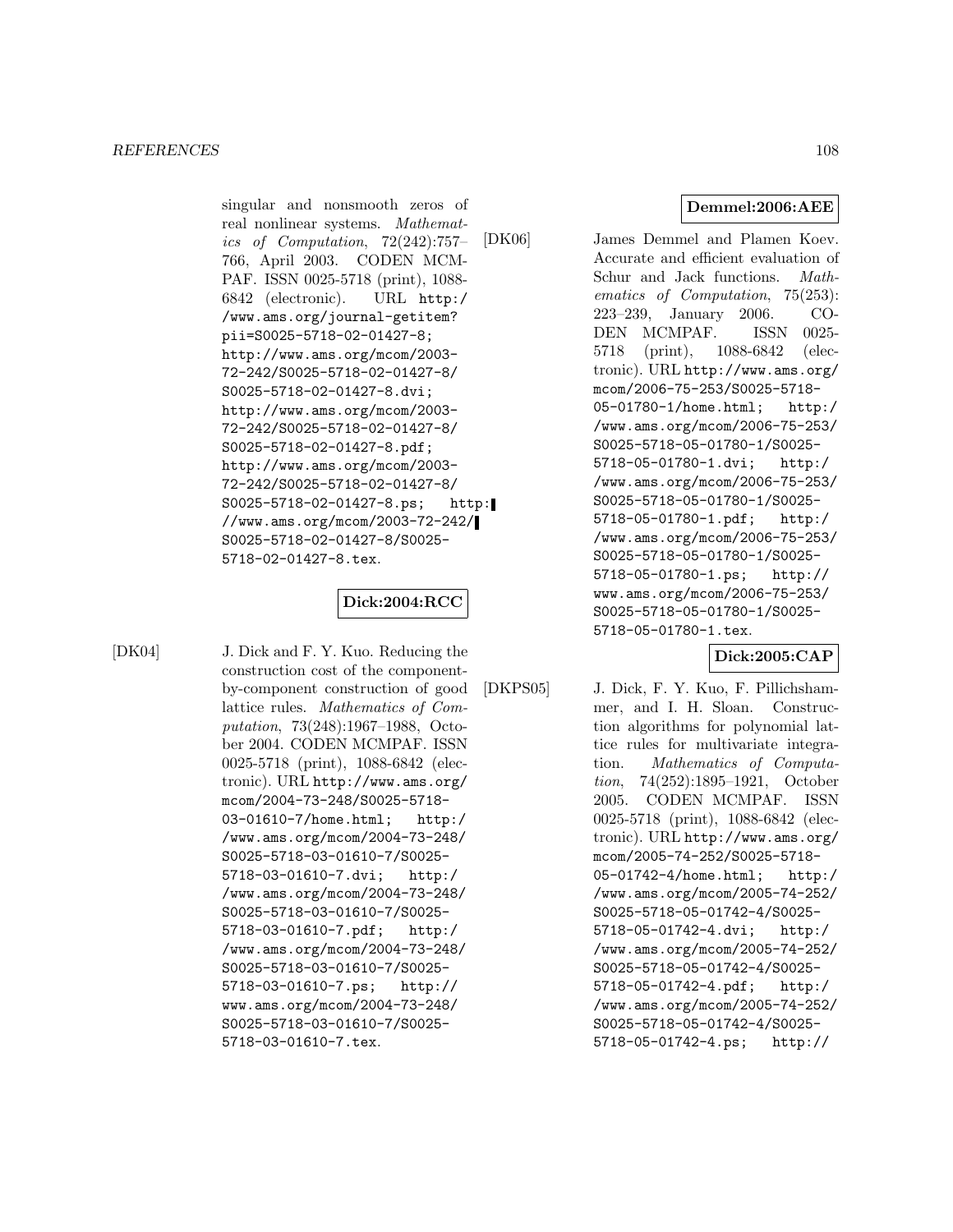www.ams.org/mcom/2005-74-252/ S0025-5718-05-01742-4/S0025- 5718-05-01742-4.tex.

#### **Duan:2004:LFR**

[DL04a] Huo-Yuan Duan and Guo-Ping Liang. A locking-free Reissner– Mindlin quadrilateral element. Math- [DL05] ematics of Computation, 73(248): 1655–1671, October 2004. CO-DEN MCMPAF. ISSN 0025- 5718 (print), 1088-6842 (electronic). URL http://www.ams.org/ mcom/2004-73-248/S0025-5718- 03-01619-3/home.html; http:/ /www.ams.org/mcom/2004-73-248/ S0025-5718-03-01619-3/S0025- 5718-03-01619-3.dvi; http:/ /www.ams.org/mcom/2004-73-248/ S0025-5718-03-01619-3/S0025- 5718-03-01619-3.pdf; http:/ /www.ams.org/mcom/2004-73-248/ S0025-5718-03-01619-3/S0025- 5718-03-01619-3.ps; http:// www.ams.org/mcom/2004-73-248/ S0025-5718-03-01619-3/S0025- 5718-03-01619-3.tex.

#### **Duan:2004:NEL**

[DL04b] Huo-Yuan Duan and Guo-Ping Liang. Nonconforming elements in least-squares mixed finite element methods. Mathematics of Computation, 73(245):1–18, January 2004. CODEN MCMPAF. ISSN 0025-5718 (print), 1088-6842 (electronic). URL http://www.ams.org/ mcom/2004-73-245/S0025-5718- 03-01520-5/home.html; http:/ /www.ams.org/mcom/2004-73-245/ S0025-5718-03-01520-5/S0025- 5718-03-01520-5.dvi; http:/ /www.ams.org/mcom/2004-73-245/ S0025-5718-03-01520-5/S0025- 5718-03-01520-5.pdf; http:/ /www.ams.org/mcom/2004-73-245/

S0025-5718-03-01520-5/S0025- 5718-03-01520-5.ps; http:// www.ams.org/mcom/2004-73-245/ S0025-5718-03-01520-5/S0025- 5718-03-01520-5.tex.

# **Duran:2005:EEA**

Ricardo G. Durán and Ariel L. Lombardi. Error estimates on anisotropic  $\mathcal{Q}_1$  elements for functions in weighted Sobolev spaces. Mathematics of Computation, 74 (252):1679–1706, October 2005. CO-DEN MCMPAF. ISSN 0025- 5718 (print), 1088-6842 (electronic). URL http://www.ams.org/ mcom/2005-74-252/S0025-5718- 05-01732-1/home.html; http:/ /www.ams.org/mcom/2005-74-252/ S0025-5718-05-01732-1/S0025- 5718-05-01732-1.dvi; http:/ /www.ams.org/mcom/2005-74-252/ S0025-5718-05-01732-1/S0025- 5718-05-01732-1.pdf; http:/ /www.ams.org/mcom/2005-74-252/ S0025-5718-05-01732-1/S0025- 5718-05-01732-1.ps; http:// www.ams.org/mcom/2005-74-252/ S0025-5718-05-01732-1/S0025- 5718-05-01732-1.tex.

# **Dupont:2007:BFE**

[DL07] Todd F. Dupont and Yingjie Liu. Back and forth error compensation and correction methods for semi-Lagrangian schemes with application to level set interface computations. Mathematics of Computation, 76(258):647–668, April 2007. CODEN MCMPAF. ISSN 0025-5718 (print), 1088-6842 (electronic). URL http://www.ams.org/ mcom/2007-76-258/S0025-5718- 06-01898-9/home.html; http:/ /www.ams.org/mcom/2007-76-258/ S0025-5718-06-01898-9/S0025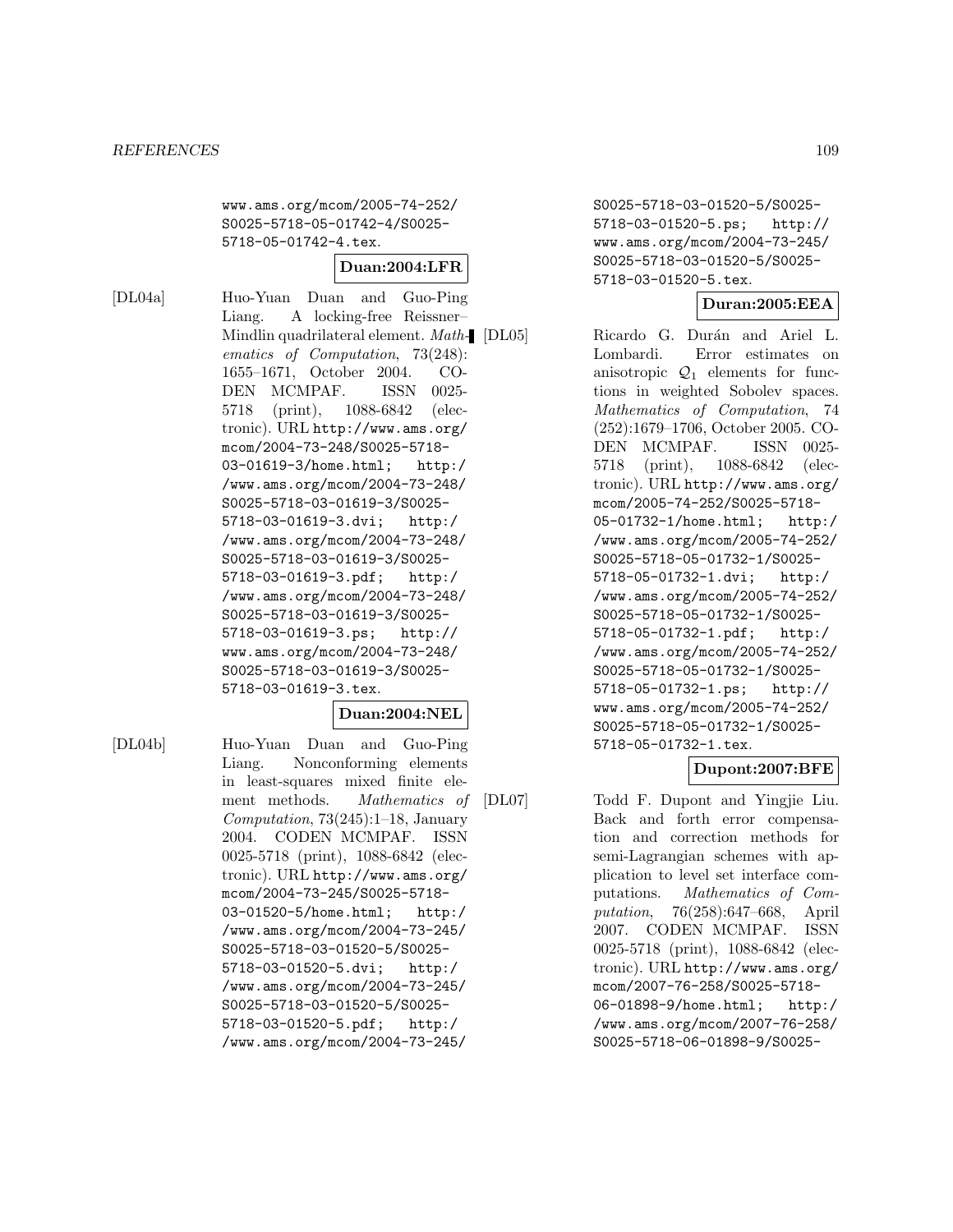5718-06-01898-9.dvi; http:/ /www.ams.org/mcom/2007-76-258/ S0025-5718-06-01898-9/S0025- 5718-06-01898-9.pdf; http:/ /www.ams.org/mcom/2007-76-258/ S0025-5718-06-01898-9/S0025- 5718-06-01898-9.ps.

### **Ysern:2009:STP**

[dlCYLR09] B. de la Calle Ysern, G. López Lagomasino, and L. Reichel. Stieltjestype polynomials on the unit circle. Mathematics of Computation, 78(266):969–997, April 2009. CO-DEN MCMPAF. ISSN 0025-5718 (print), 1088-6842 (electronic). URL http://www.ams.org/journals/ mcom/2009-78-266/S0025-5718- 08-02195-9/home.html; http: //www.ams.org/journals/mcom/ 2009-78-266/S0025-5718-08-02195- 9/S0025-5718-08-02195-9.pdf.

#### **delaMaza:2002:BSN**

[dlM02] Ana-Cecilia de la Maza. Bounds for the smallest norm in an ideal class. Mathematics of Computation, 71(240):1745–1758, October 2002. CODEN MCMPAF. ISSN 0025-5718 (print), 1088- 6842 (electronic). URL http:/ /www.ams.org/journal-getitem? pii=S0025-5718-01-01373-4; http://www.ams.org/mcom/2002- 71-240/S0025-5718-01-01373-4/ S0025-5718-01-01373-4.dvi; http://www.ams.org/mcom/2002- 71-240/S0025-5718-01-01373-4/ S0025-5718-01-01373-4.pdf; http://www.ams.org/mcom/2002- 71-240/S0025-5718-01-01373-4/ S0025-5718-01-01373-4.ps; http: //www.ams.org/mcom/2002-71-240/ S0025-5718-01-01373-4/S0025- 5718-01-01373-4.tex.

#### **Druskin:2002:TPF**

[DM02] Vladimir Druskin and Shari Moskow. Three-point finite-difference schemes, Padé and the spectral Galerkin method. I. One-sided impedance approximation. Mathematics of Computation, 71(239):995–1019, July 2002. CODEN MCMPAF. ISSN 0025-5718 (print), 1088- 6842 (electronic). URL http:/ /www.ams.org/journal-getitem? pii=S0025-5718-01-01349-7; http://www.ams.org/mcom/2002- 71-239/S0025-5718-01-01349-7/ S0025-5718-01-01349-7.dvi; http://www.ams.org/mcom/2002- 71-239/S0025-5718-01-01349-7/ S0025-5718-01-01349-7.pdf; http://www.ams.org/mcom/2002- 71-239/S0025-5718-01-01349-7/ S0025-5718-01-01349-7.ps; http: //www.ams.org/mcom/2002-71-239/ S0025-5718-01-01349-7/S0025- 5718-01-01349-7.tex.

### **Delarue:2008:ISA**

[DM08] François Delarue and Stéphane Menozzi. An interpolated stochastic algorithm for quasi-linear PDEs. Mathematics of Computation, 77 (261):125–158, January 2008. CO-DEN MCMPAF. ISSN 0025- 5718 (print), 1088-6842 (electronic). URL http://www.ams.org/ mcom/2008-77-261/S0025-5718- 07-02008-X/home.html; http:/ /www.ams.org/mcom/2008-77-261/ S0025-5718-07-02008-X/S0025- 5718-07-02008-X.dvi; http:/ /www.ams.org/mcom/2008-77-261/ S0025-5718-07-02008-X/S0025- 5718-07-02008-X.pdf; http:/ /www.ams.org/mcom/2008-77-261/ S0025-5718-07-02008-X/S0025- 5718-07-02008-X.ps.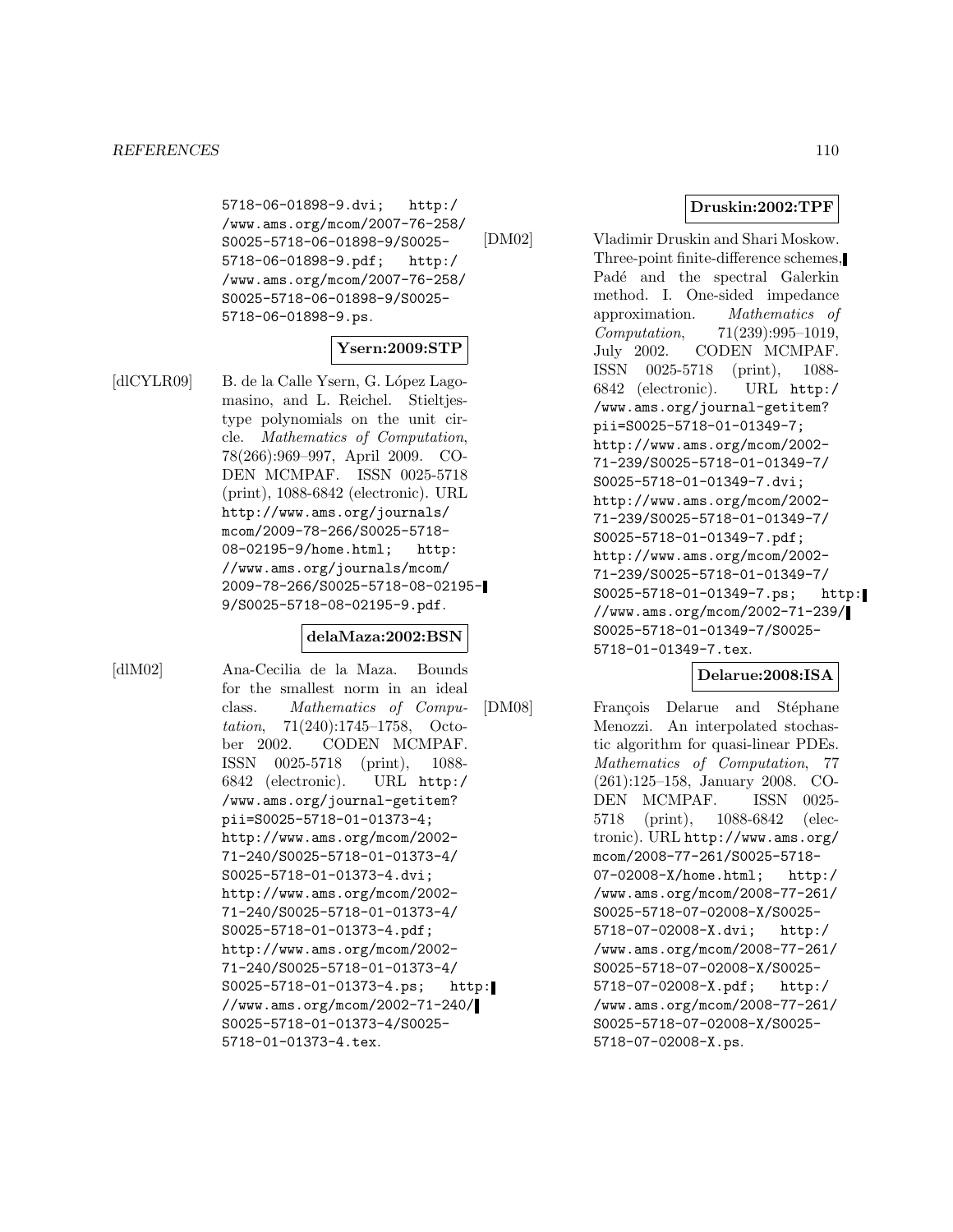#### **Dubickas:2009:LBN**

[DM09a] Arturas Dubickas and Michael J. Mossinghoff. Lower bounds for Znumbers. Mathematics of Computation, 78(267):1837–1851, July 2009. CODEN MCMPAF. ISSN 0025-5718 (print), 1088-6842 (electronic). URL http://www.ams.org/journals/ mcom/2009-78-267/S0025-5718- 09-02211-X/home.html; http: //www.ams.org/journals/mcom/ 2009-78-267/S0025-5718-09-02211- X/S0025-5718-09-02211-X.pdf.

#### **Dupont:2009:SEE**

[DM09b] Todd F. Dupont and Itir Mogultay. A symmetric error estimate for Galerkin approximations of time-dependent Navier–Stokes equations in two dimensions. Mathematics of Computation, 78(268): 1919–1927, October 2009. CO-DEN MCMPAF. ISSN 0025-5718 (print), 1088-6842 (electronic). URL http://www.ams.org/journals/ mcom/2009-78-268/S0025-5718- 09-02243-1/home.html; http: //www.ams.org/journals/mcom/ 2009-78-268/S0025-5718-09-02243- 1/S0025-5718-09-02243-1.pdf.

#### **Diaz-Mendoza:2005:SSD**

[DMGVJP05] C. Díaz-Mendoza, P. González-Vera, and M. Jiménez-Paiz. Strong Stieltjes distributions and orthogonal Laurent polynomials with applications to quadratures and Padé approximation. Mathematics of Computation, 74(252):1843–1870, October 2005. CODEN MCMPAF. ISSN 0025-5718 (print), 1088-6842 (electronic). URL http://www.ams.org/ mcom/2005-74-252/S0025-5718- 05-01763-1/home.html; http:/ /www.ams.org/mcom/2005-74-252/

S0025-5718-05-01763-1/S0025- 5718-05-01763-1.dvi; http:/ /www.ams.org/mcom/2005-74-252/ S0025-5718-05-01763-1/S0025- 5718-05-01763-1.pdf; http:/ /www.ams.org/mcom/2005-74-252/ S0025-5718-05-01763-1/S0025- 5718-05-01763-1.ps; http:// www.ams.org/mcom/2005-74-252/ S0025-5718-05-01763-1/S0025- 5718-05-01763-1.tex.

# **Diaz-Mendoza:2006:OLP**

[DMGVPR06] C. Díaz-Mendoza, P. González-Vera, M. Jiménez Paiz, and F. Cala Rodríguez. Orthogonal Laurent polynomials corresponding to certain strong Stieltjes distributions with applications to numerical quadratures. Mathematics of Computation, 75(253):281–305, January 2006. CODEN MCMPAF. ISSN 0025-5718 (print), 1088-6842 (electronic). URL http://www.ams.org/ mcom/2006-75-253/S0025-5718- 05-01781-3/home.html; http:/ /www.ams.org/mcom/2006-75-253/ S0025-5718-05-01781-3/S0025- 5718-05-01781-3.dvi; http:/ /www.ams.org/mcom/2006-75-253/ S0025-5718-05-01781-3/S0025- 5718-05-01781-3.pdf; http:/ /www.ams.org/mcom/2006-75-253/ S0025-5718-05-01781-3/S0025- 5718-05-01781-3.ps; http:// www.ams.org/mcom/2006-75-253/ S0025-5718-05-01781-3/S0025- 5718-05-01781-3.tex.

### **Dolean:2009:DND**

[DNR09] Victorita Dolean, Frédéric Nataf, and Gerd Rapin. Deriving a new domain decomposition method for the Stokes equations using the Smith factorization. *Mathemat*ics of Computation, 78(266):789–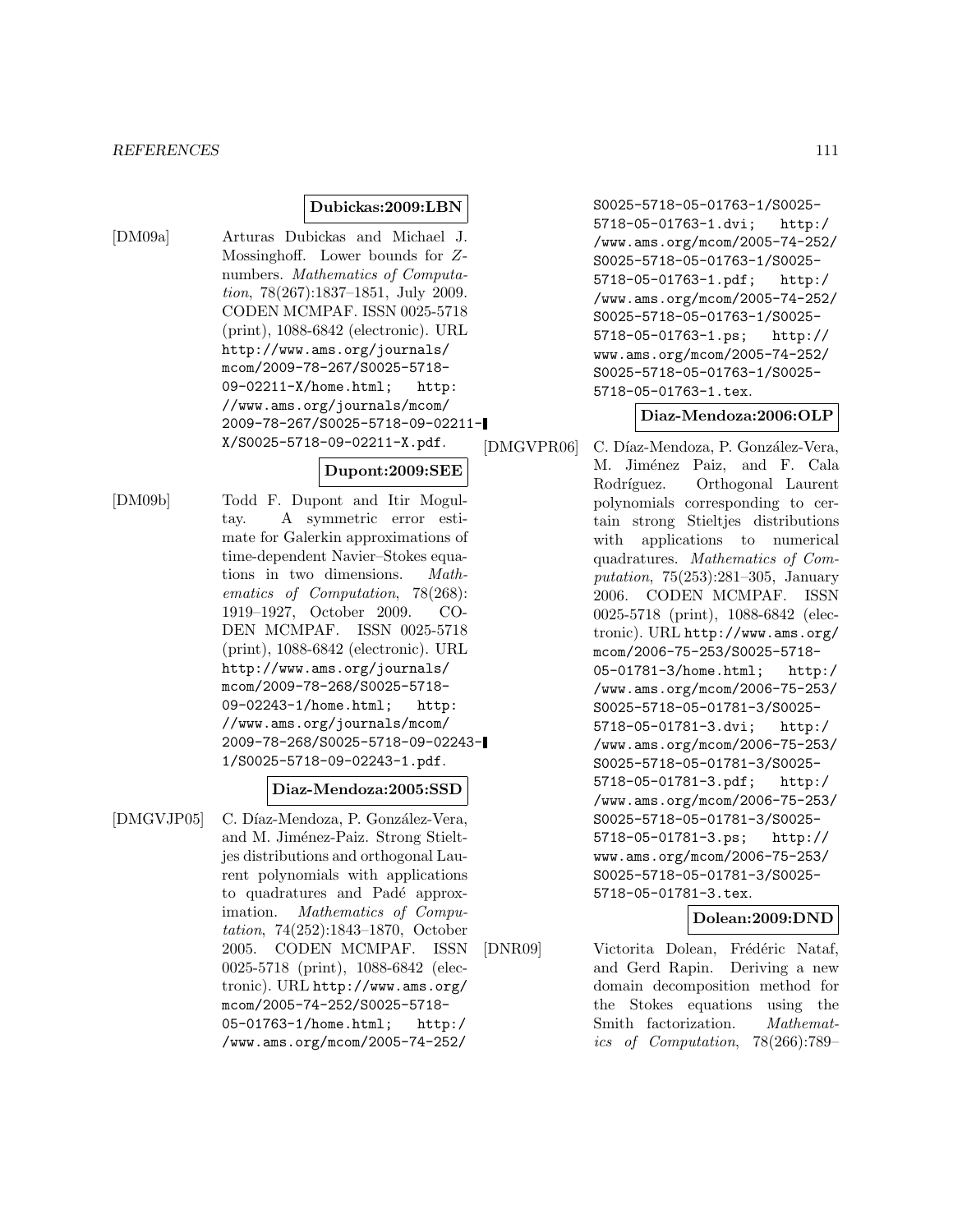814, April 2009. CODEN MCM-PAF. ISSN 0025-5718 (print), 1088-6842 (electronic). URL http://www.ams.org/journals/ mcom/2009-78-266/S0025-5718- 08-02172-8/home.html; http: //www.ams.org/journals/mcom/ 2009-78-266/S0025-5718-08-02172- 8/S0025-5718-08-02172-8.pdf.

### **Doche:2001:SZZ**

[Doc01] Christophe Doche. On the spectrum of the Zhang–Zagier height. Mathematics of Computation, 70(233): 419–430, January 2001. CODEN MCMPAF. ISSN 0025-5718 (print), 1088-6842 (electronic). URL http: //www.ams.org/journal-getitem? pii=S0025-5718-00-01183-2; http://www.ams.org/mcom/2001- 70-233/S0025-5718-00-01183-2/ S0025-5718-00-01183-2.dvi; http://www.ams.org/mcom/2001- 70-233/S0025-5718-00-01183-2/ S0025-5718-00-01183-2.pdf; http://www.ams.org/mcom/2001- 70-233/S0025-5718-00-01183-2/ S0025-5718-00-01183-2.ps; http: //www.ams.org/mcom/2001-70-233/ S0025-5718-00-01183-2/S0025- 5718-00-01183-2.tex.

**Doche:2005:EMG**

[Doc05] Christophe Doche. Even moments of generalized Rudin–Shapiro polynomials. Mathematics of Computation, 74(252):1923–1935, October 2005. CODEN MCMPAF. ISSN 0025-5718 (print), 1088-6842 (electronic). URL http://www.ams.org/ mcom/2005-74-252/S0025-5718- 05-01736-9/home.html; http:/ /www.ams.org/mcom/2005-74-252/ S0025-5718-05-01736-9/S0025- 5718-05-01736-9.dvi; http:/ /www.ams.org/mcom/2005-74-252/

S0025-5718-05-01736-9/S0025- 5718-05-01736-9.pdf; http:/ /www.ams.org/mcom/2005-74-252/ S0025-5718-05-01736-9/S0025- 5718-05-01736-9.ps; http:// www.ams.org/mcom/2005-74-252/ S0025-5718-05-01736-9/S0025- 5718-05-01736-9.tex.

# **Draziotis:2006:PSD**

[DP06] Konstantinos Draziotis and Dimitrios Poulakis. Practical solution of the Diophantine equation  $y^2 = x(x + 2^a p^b)(x - 2^a p^b)$ .<br> *Aathematics of Compu-*Mathematics of Computation, 75(255):1585–1593, July 2006. CODEN MCMPAF. ISSN 0025-5718 (print), 1088-6842 (electronic). URL http://www.ams.org/ mcom/2006-75-255/S0025-5718- 06-01841-2/home.html; http:/ /www.ams.org/mcom/2006-75-255/ S0025-5718-06-01841-2/S0025- 5718-06-01841-2.dvi; http:/ /www.ams.org/mcom/2006-75-255/ S0025-5718-06-01841-2/S0025- 5718-06-01841-2.pdf; http:/ /www.ams.org/mcom/2006-75-255/ S0025-5718-06-01841-2/S0025- 5718-06-01841-2.ps.

### **Debussche:2009:WOD**

[DP09] Arnaud Debussche and Jacques Printems. Weak order for the discretization of the stochastic heat equation. Mathematics of Computation, 78(266):845–863, April 2009. CODEN MCMPAF. ISSN 0025-5718 (print), 1088-6842 (electronic). URL http://www.ams.org/journals/ mcom/2009-78-266/S0025-5718- 08-02184-4/home.html; http: //www.ams.org/journals/mcom/ 2009-78-266/S0025-5718-08-02184- 4/S0025-5718-08-02184-4.pdf.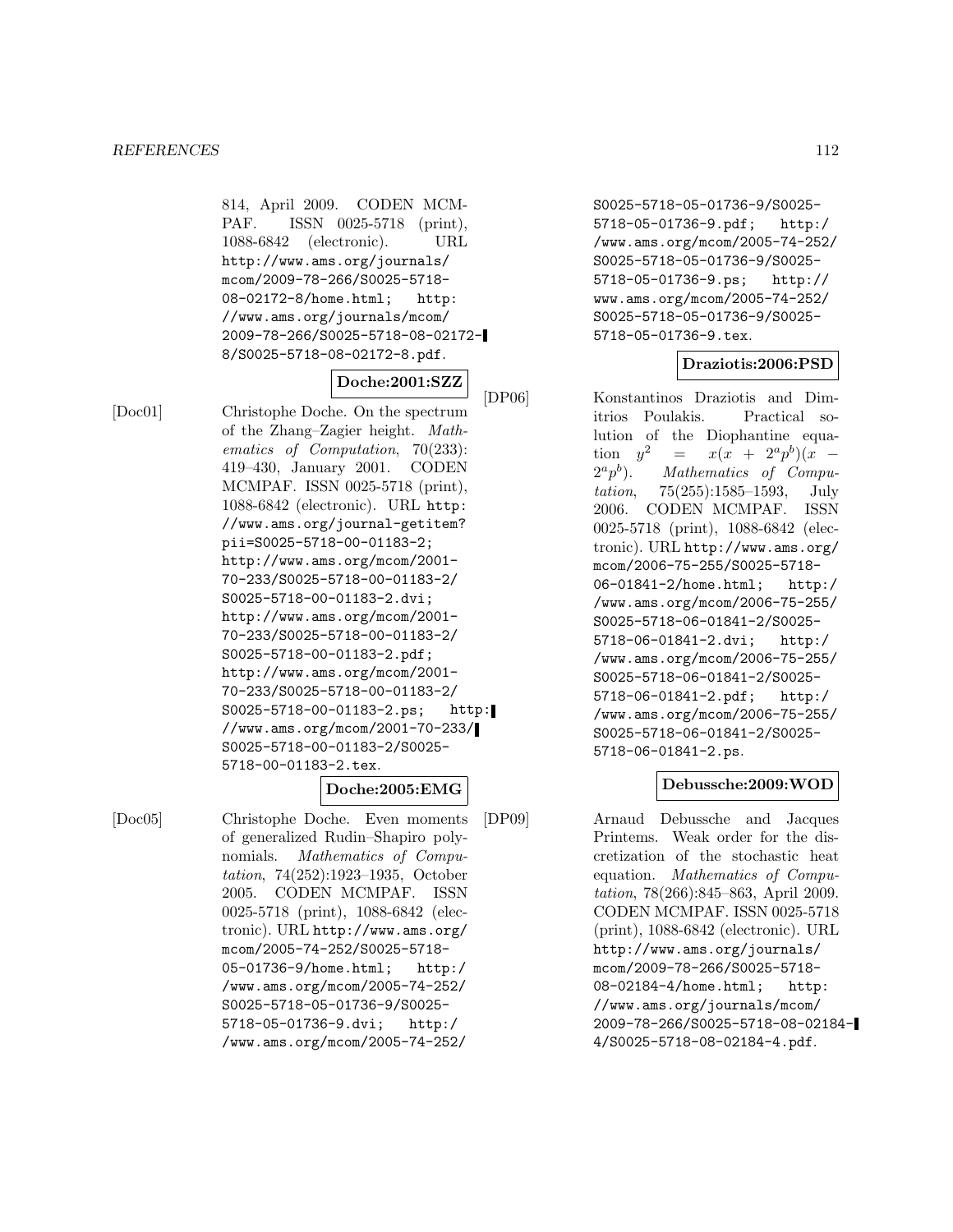# **Dick:2008:CGE**

[DPW08] Josef Dick, Friedrich Pillichshammer, and Benjamin J. Waterhouse. The construction of good extensible rank-1 lattices. Mathematics of Computation, 77(264): 2345–2373, October 2008. CO-DEN MCMPAF. ISSN 0025-5718 (print), 1088-6842 (electronic). URL http://www.ams.org/journals/ mcom/2008-77-264/S0025-5718- 08-02009-7/home.html; http: //www.ams.org/journals/mcom/ 2008-77-264/S0025-5718-08-02009- 7/S0025-5718-08-02009-7.pdf.

### **Dryanov:2004:LBP**

[DQR04] D. P. Dryanov, M. A. Qazi, and Q. I. Rahman. Local behaviour of polynomials. Mathematics of Computation, 73(247):1345–1364, July 2004. CODEN MCMPAF. ISSN 0025-5718 (print), 1088-6842 (electronic). URL http://www.ams.org/ mcom/2004-73-247/S0025-5718- 03-01585-0/home.html; http:/ /www.ams.org/mcom/2004-73-247/ S0025-5718-03-01585-0/S0025- 5718-03-01585-0.dvi; http:/ /www.ams.org/mcom/2004-73-247/ S0025-5718-03-01585-0/S0025- 5718-03-01585-0.pdf; http:/ /www.ams.org/mcom/2004-73-247/ S0025-5718-03-01585-0/S0025- 5718-03-01585-0.ps; http:// www.ams.org/mcom/2004-73-247/ S0025-5718-03-01585-0/S0025- 5718-03-01585-0.tex.

#### **Daboussi:2001:EUB**

[DR01] Hedi Daboussi and Joël Rivat. Explicit upper bounds for exponential sums over primes. Mathematics of Computation, 70(233): 431–447, January 2001. CODEN

MCMPAF. ISSN 0025-5718 (print), 1088-6842 (electronic). URL http: //www.ams.org/journal-getitem? pii=S0025-5718-00-01280-1; http://www.ams.org/mcom/2001- 70-233/S0025-5718-00-01280-1/ S0025-5718-00-01280-1.dvi; http://www.ams.org/mcom/2001- 70-233/S0025-5718-00-01280-1/ S0025-5718-00-01280-1.pdf; http://www.ams.org/mcom/2001- 70-233/S0025-5718-00-01280-1/ S0025-5718-00-01280-1.ps; http: //www.ams.org/mcom/2001-70-233/ S0025-5718-00-01280-1/S0025- 5718-00-01280-1.tex.

### **Draziotis:2006:IPC**

[Dra06] Konstantinos A. Draziotis. Integer points on the curve  $Y^2$  =  $X^3 \pm p^k X$ . Mathematics of Computation, 75(255):1493–1505, July 2006. CODEN MCMPAF. ISSN 0025-5718 (print), 1088-6842 (electronic). URL http://www.ams.org/ mcom/2006-75-255/S0025-5718- 06-01852-7/home.html; http:/ /www.ams.org/mcom/2006-75-255/ S0025-5718-06-01852-7/S0025- 5718-06-01852-7.dvi; http:/ /www.ams.org/mcom/2006-75-255/ S0025-5718-06-01852-7/S0025- 5718-06-01852-7.pdf; http:/ /www.ams.org/mcom/2006-75-255/ S0025-5718-06-01852-7/S0025- 5718-06-01852-7.ps.

### **Dresden:2003:SHA**

[Dre03] Gregory P. Dresden. Sums of heights of algebraic numbers. Mathematics of Computation, 72(243):1487– 1499, July 2003. CODEN MCM-PAF. ISSN 0025-5718 (print), 1088- 6842 (electronic). URL http:/ /www.ams.org/journal-getitem? pii=S0025-5718-02-01481-3;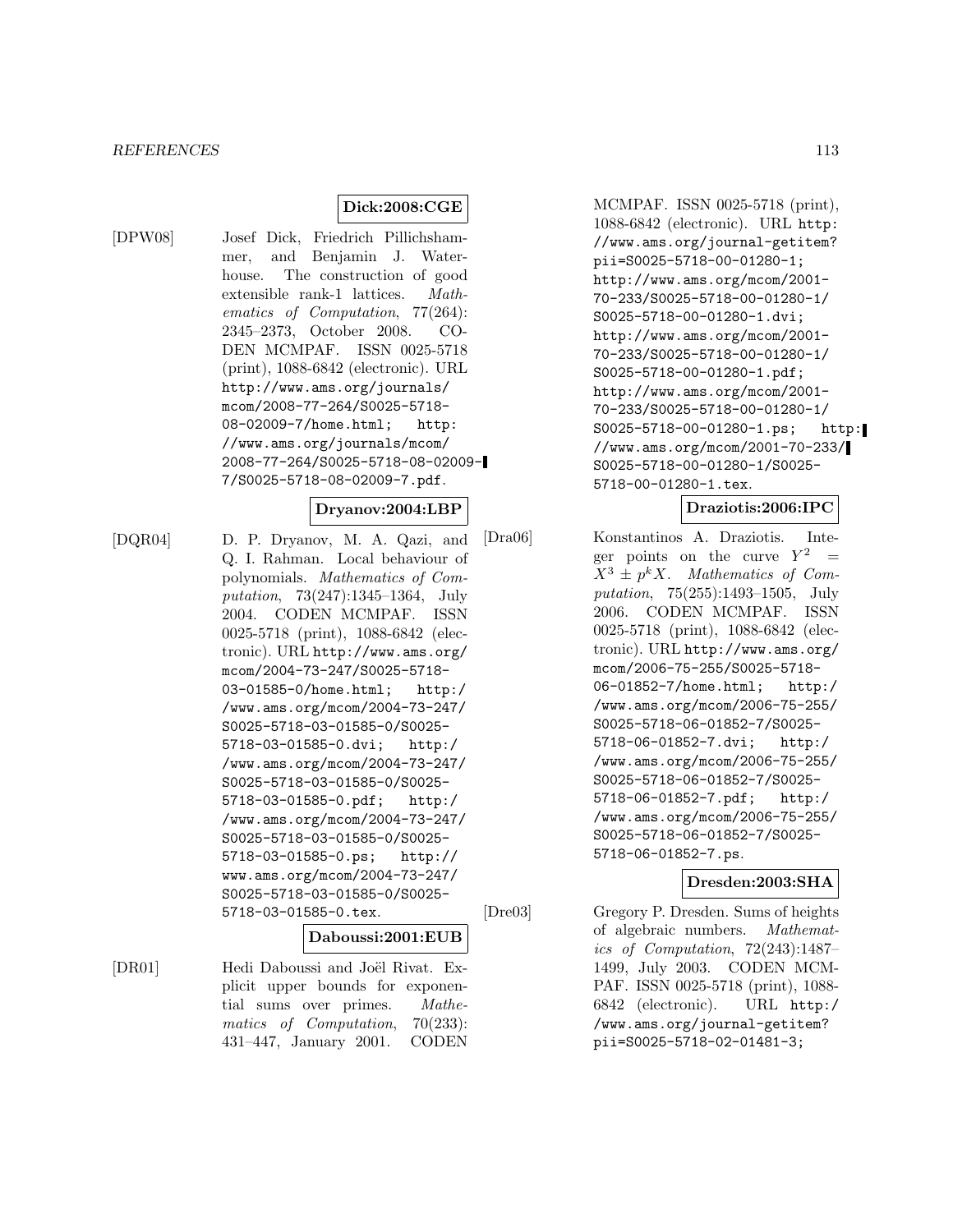http://www.ams.org/mcom/2003- 72-243/S0025-5718-02-01481-3/ S0025-5718-02-01481-3.dvi; http://www.ams.org/mcom/2003- 72-243/S0025-5718-02-01481-3/ S0025-5718-02-01481-3.pdf; http://www.ams.org/mcom/2003- 72-243/S0025-5718-02-01481-3/ S0025-5718-02-01481-3.ps; http: //www.ams.org/mcom/2003-72-243/ S0025-5718-02-01481-3/S0025- 5718-02-01481-3.tex.

# **deReyna:2009:HPC**

[dRvdL09] J. Arias de Reyna and J. van de Lune. High precision computation of a constant in the theory of trigonometric series. Mathematics of Computation, 78(268): 2187–2191, October 2009. CO-DEN MCMPAF. ISSN 0025-5718 (print), 1088-6842 (electronic). URL http://www.ams.org/journals/ mcom/2009-78-268/S0025-5718- 09-02222-4/home.html; http: //www.ams.org/journals/mcom/ 2009-78-268/S0025-5718-09-02222- 4/S0025-5718-09-02222-4.pdf.

### **Dedieu:2000:NMO**

[DS00a] J. P. Dedieu and M. Shub. Newton's method for overdetermined systems of equations. Mathematics of Computation, 69(231):1099– 1115, July 2000. CODEN MCM-PAF. ISSN 0025-5718 (print), 1088- 6842 (electronic). URL http:/ /www.ams.org/journal-getitem? pii=S0025-5718-99-01115-1; http://www.ams.org/mcom/2000- 69-231/S0025-5718-99-01115-1/ S0025-5718-99-01115-1.dvi; http://www.ams.org/mcom/2000- 69-231/S0025-5718-99-01115-1/ S0025-5718-99-01115-1.pdf; http://www.ams.org/mcom/200069-231/S0025-5718-99-01115-1/ S0025-5718-99-01115-1.ps; http: //www.ams.org/mcom/2000-69-231/ S0025-5718-99-01115-1/S0025- 5718-99-01115-1.tex.

### **Dedieu:2000:MNM**

[DS00b] Jean-Pierre Dedieu and Mike Shub. Multihomogeneous Newton methods. Mathematics of Computation, 69(231):1071–1098, July 2000. CODEN MCMPAF. ISSN 0025-5718 (print), 1088- 6842 (electronic). URL http:/ /www.ams.org/journal-getitem? pii=S0025-5718-99-01114-X; http://www.ams.org/mcom/2000- 69-231/S0025-5718-99-01114-X/ S0025-5718-99-01114-X.dvi; http://www.ams.org/mcom/2000- 69-231/S0025-5718-99-01114-X/ S0025-5718-99-01114-X.pdf; http://www.ams.org/mcom/2000- 69-231/S0025-5718-99-01114-X/ S0025-5718-99-01114-X.ps; http: //www.ams.org/mcom/2000-69-231/ S0025-5718-99-01114-X/S0025- 5718-99-01114-X.tex.

# **Dedieu:2001:SDZ**

[DS01] Jean-Pierre Dedieu and Mike Shub. On simple double zeros and badly conditioned zeros of analytic functions of n variables. Mathematics of Computation, 70(233):319– 327, January 2001. CODEN MCM-PAF. ISSN 0025-5718 (print), 1088- 6842 (electronic). URL http:/ /www.ams.org/journal-getitem? pii=S0025-5718-00-01194-7; http://www.ams.org/mcom/2001- 70-233/S0025-5718-00-01194-7/ S0025-5718-00-01194-7.dvi; http://www.ams.org/mcom/2001- 70-233/S0025-5718-00-01194-7/ S0025-5718-00-01194-7.pdf;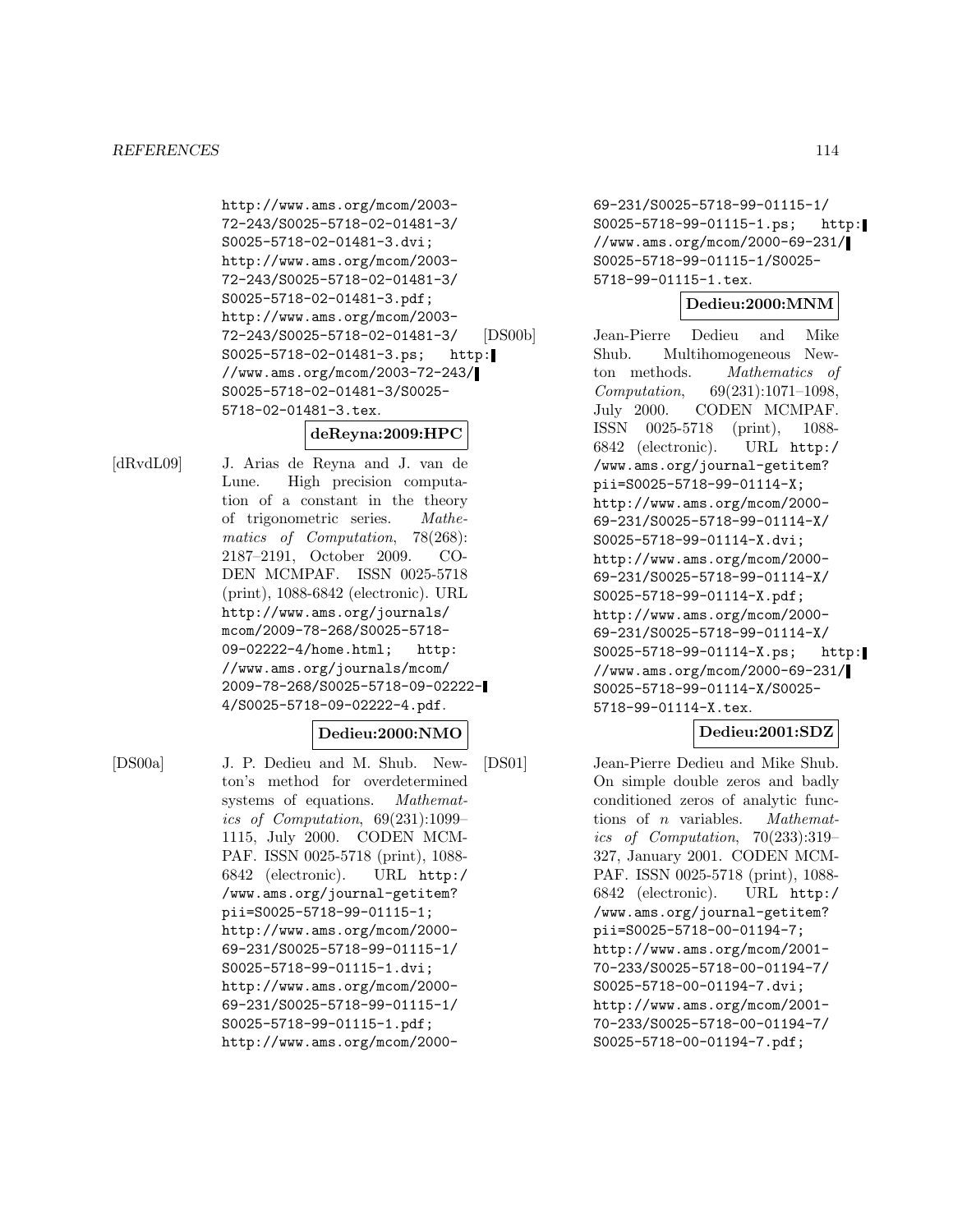http://www.ams.org/mcom/2001- 70-233/S0025-5718-00-01194-7/ S0025-5718-00-01194-7.ps; http: //www.ams.org/mcom/2001-70-233/ S0025-5718-00-01194-7/S0025- 5718-00-01194-7.tex.

#### **Deano:2007:TMS**

[DS07] Alfredo Deaño and Javier Segura. Transitory minimal solutions of hypergeometric recursions and pseudoconvergence of associated continued fractions. Mathematics of Computation, 76(258):879–901, April 2007. CODEN MCMPAF. ISSN 0025-5718 (print), 1088-6842 (electronic). URL http://www.ams.org/ mcom/2007-76-258/S0025-5718- 07-01934-5/home.html; http:/ /www.ams.org/mcom/2007-76-258/ S0025-5718-07-01934-5/S0025- 5718-07-01934-5.dvi; http:/ /www.ams.org/mcom/2007-76-258/ S0025-5718-07-01934-5/S0025- 5718-07-01934-5.pdf; http:/ /www.ams.org/mcom/2007-76-258/ S0025-5718-07-01934-5/S0025- 5718-07-01934-5.ps.

### **Didenko:2009:CAS**

[DS09] Victor D. Didenko and Bernd Silbermann. Computational approach to solvability of refinement equations. Mathematics of Computation, 78(267):1435–1466, July 2009. CO-DEN MCMPAF. ISSN 0025-5718 (print), 1088-6842 (electronic). URL http://www.ams.org/journals/ mcom/2009-78-267/S0025-5718- 09-02232-7/home.html; http: //www.ams.org/journals/mcom/ 2009-78-267/S0025-5718-09-02232- 7/S0025-5718-09-02232-7.pdf.

### **Deano:2008:IMD**

[DST08] Alfredo Deaño, Javier Segura, and

Nico M. Temme. Identifying minimal and dominant solutions for Kummer recursions. Mathematics of Computation, 77(264): 2277–2293, October 2008. CO-DEN MCMPAF. ISSN 0025-5718 (print), 1088-6842 (electronic). URL http://www.ams.org/journals/ mcom/2008-77-264/S0025-5718- 08-02122-4/home.html; http: //www.ams.org/journals/mcom/ 2008-77-264/S0025-5718-08-02122- 4/S0025-5718-08-02122-4.pdf.

# **Dummit:2004:SCC**

[DTvW04] David S. Dummit, Brett A. Tangedal, and Paul B. van Wamelen. Stark's conjecture over complex cubic number fields. Mathematics of Computation, 73(247): 1525–1546, July 2004. CO-DEN MCMPAF. ISSN 0025- 5718 (print), 1088-6842 (electronic). URL http://www.ams.org/ mcom/2004-73-247/S0025-5718- 03-01586-2/home.html; http:/ /www.ams.org/mcom/2004-73-247/ S0025-5718-03-01586-2/S0025- 5718-03-01586-2.dvi; http:/ /www.ams.org/mcom/2004-73-247/ S0025-5718-03-01586-2/S0025- 5718-03-01586-2.pdf; http:/ /www.ams.org/mcom/2004-73-247/ S0025-5718-03-01586-2/S0025- 5718-03-01586-2.ps; http:// www.ams.org/mcom/2004-73-247/ S0025-5718-03-01586-2/S0025- 5718-03-01586-2.tex.

### **Du:2009:CMS**

[Du09] Jinyuan Du. On the collocation methods for singular integral equations with Hilbert kernel. Mathematics of Computation, 78 (266):891–928, April 2009. CO-DEN MCMPAF. ISSN 0025-5718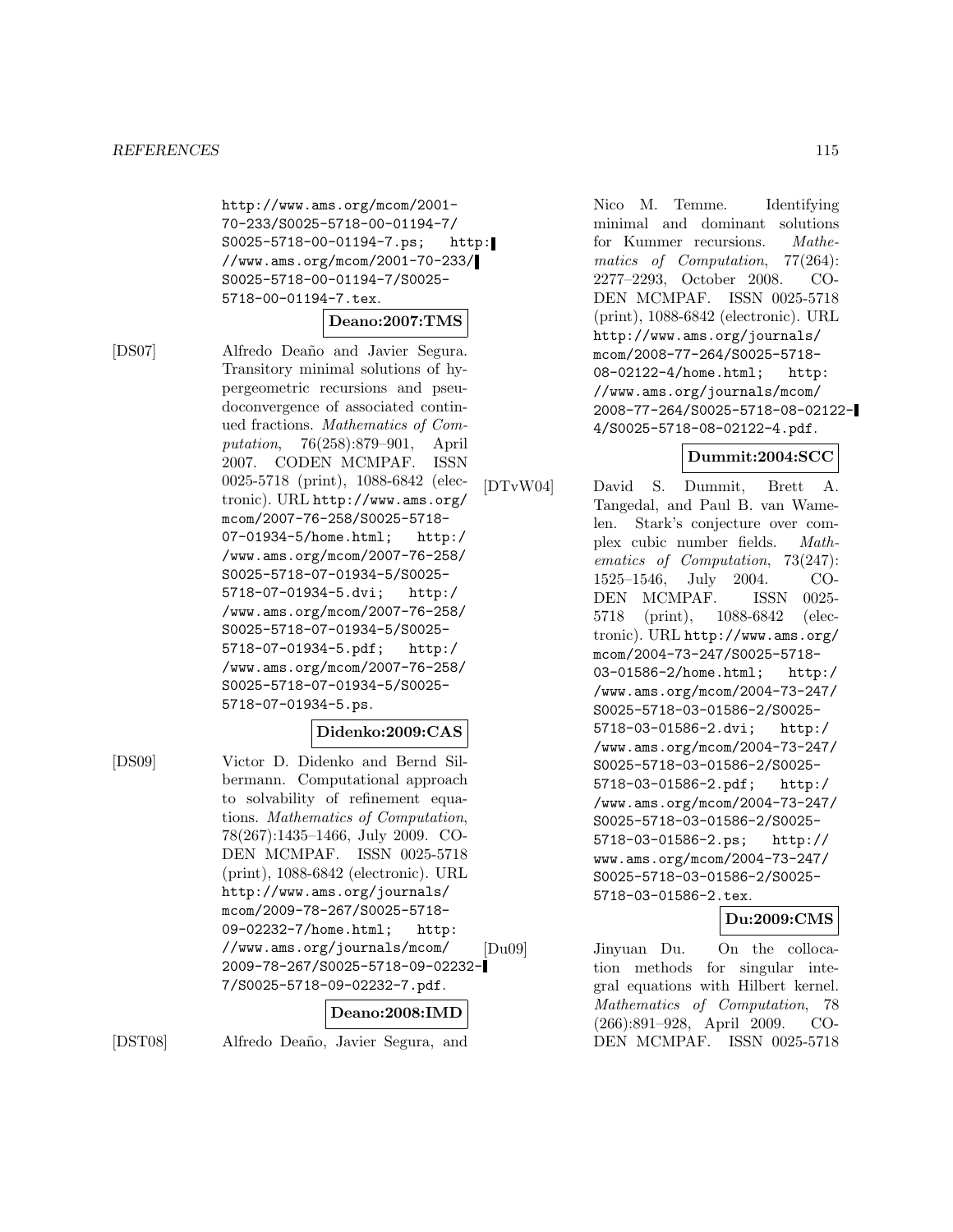(print), 1088-6842 (electronic). URL http://www.ams.org/journals/ mcom/2009-78-266/S0025-5718- 08-02182-0/home.html; http: //www.ams.org/journals/mcom/ 2009-78-266/S0025-5718-08-02182- 0/S0025-5718-08-02182-0.pdf.

#### **Dubner:2002:RRP**

[Dub02] Harvey Dubner. Repunit R49081 is a probable prime. Mathematics of Computation, 71(238):833– 835, April 2002. CODEN MCM-PAF. ISSN 0025-5718 (print), 1088- 6842 (electronic). URL http:/ /www.ams.org/journal-getitem? pii=S0025-5718-01-01319-9; http://www.ams.org/mcom/2002- 71-238/S0025-5718-01-01319-9/ S0025-5718-01-01319-9.dvi; http://www.ams.org/mcom/2002- 71-238/S0025-5718-01-01319-9/ S0025-5718-01-01319-9.pdf; http://www.ams.org/mcom/2002- 71-238/S0025-5718-01-01319-9/ S0025-5718-01-01319-9.ps; http: //www.ams.org/mcom/2002-71-238/ S0025-5718-01-01319-9/S0025- 5718-01-01319-9.tex.

# **Dusart:2002:ELV**

[Dus02] Pierre Dusart. Estimates of  $\theta(x; k, l)$ for large values of x. Mathematics of Computation, 71(239):1137– 1168, July 2002. CODEN MCM-PAF. ISSN 0025-5718 (print), 1088- 6842 (electronic). URL http:/ /www.ams.org/journal-getitem? pii=S0025-5718-01-01351-5; http://www.ams.org/mcom/2002- 71-239/S0025-5718-01-01351-5/ S0025-5718-01-01351-5.dvi; http://www.ams.org/mcom/2002- 71-239/S0025-5718-01-01351-5/ S0025-5718-01-01351-5.pdf; http://www.ams.org/mcom/200271-239/S0025-5718-01-01351-5/ S0025-5718-01-01351-5.ps; http: //www.ams.org/mcom/2002-71-239/ S0025-5718-01-01351-5/S0025- 5718-01-01351-5.tex.

#### **Didenko:2007:AMM**

[DV07] V. Didenko and E. Venturino. Approximation methods for the Muskhelishvili equation on smooth curves. Mathematics of Computation, 76(259):1317–1339, July 2007. CODEN MCMPAF. ISSN 0025-5718 (print), 1088-6842 (electronic). URL http://www.ams.org/ mcom/2007-76-259/S0025-5718- 07-01971-0/home.html; http:/ /www.ams.org/mcom/2007-76-259/ S0025-5718-07-01971-0/S0025- 5718-07-01971-0.dvi; http:/ /www.ams.org/mcom/2007-76-259/ S0025-5718-07-01971-0/S0025- 5718-07-01971-0.pdf; http:/ /www.ams.org/mcom/2007-76-259/ S0025-5718-07-01971-0/S0025- 5718-07-01971-0.ps.

### **Deckers:2008:RGC**

[DVB08] Karl Deckers, Joris Van Deun, and Adhemar Bultheel. Rational Gauss–Chebyshev quadrature formulas for complex poles outside  $[-1, 1]$ . *Mathematics of Com-*<br>*putation*, 77(262):967–983, April putation,  $77(262):967-983$ , 2008. CODEN MCMPAF. ISSN 0025-5718 (print), 1088-6842 (electronic). URL http://www.ams.org/ mcom/2008-77-262/S0025-5718- 07-01982-5/home.html; http:/ /www.ams.org/mcom/2008-77-262/ S0025-5718-07-01982-5/S0025- 5718-07-01982-5.dvi; http:/ /www.ams.org/mcom/2008-77-262/ S0025-5718-07-01982-5/S0025- 5718-07-01982-5.pdf; http:/ /www.ams.org/mcom/2008-77-262/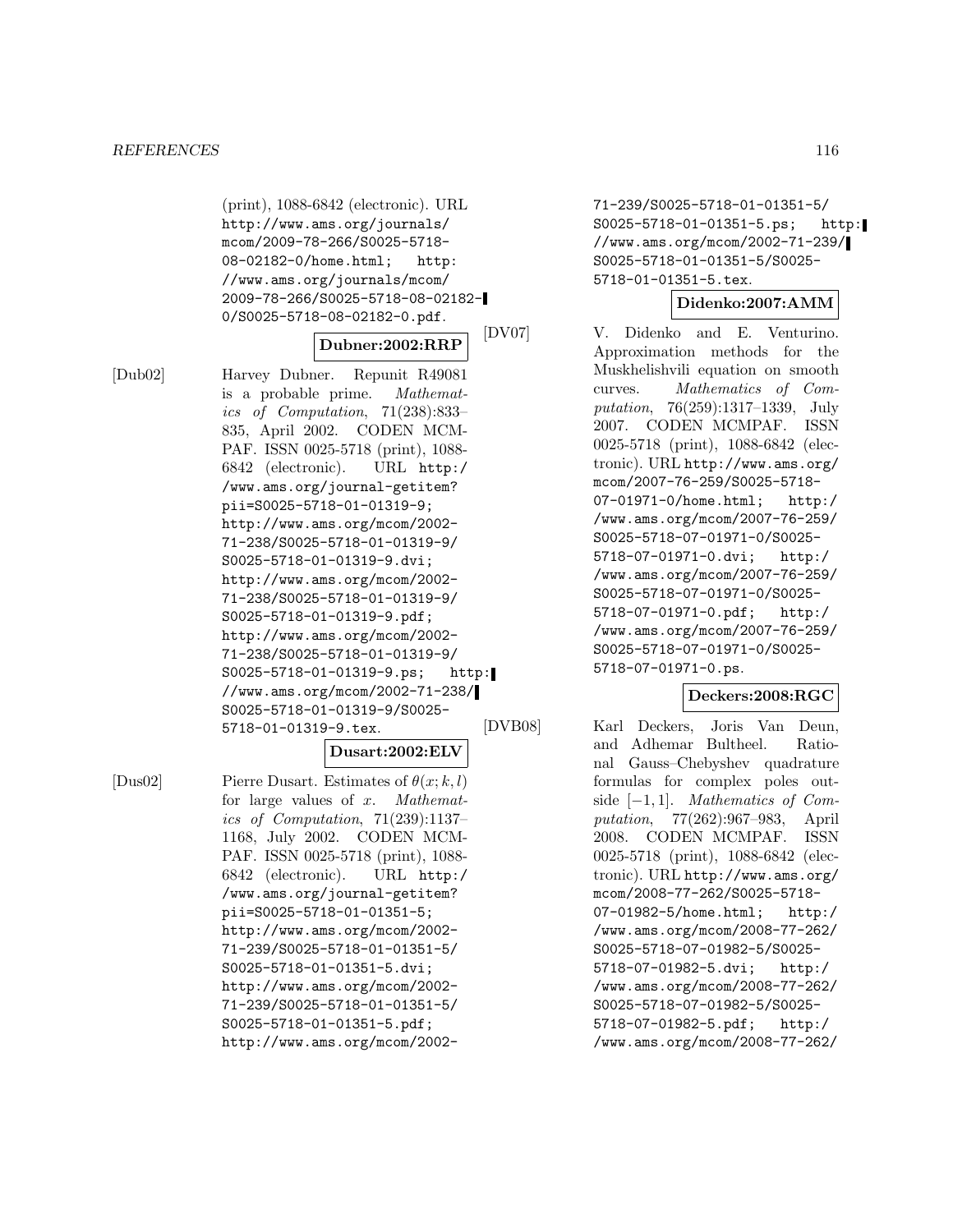S0025-5718-07-01982-5/S0025- 5718-07-01982-5.ps.

#### **DeBonis:2002:AHT**

[DVM02] M. C. De Bonis, B. Della Vecchia, and G. Mastroianni. Approximation of the Hilbert Transform on the real line using Hermite zeros. Mathematics of Computation, 71(239): 1169–1188, July 2002. CODEN MCMPAF. ISSN 0025-5718 (print), 1088-6842 (electronic). URL http: //www.ams.org/journal-getitem? pii=S0025-5718-01-01338-2; http://www.ams.org/mcom/2002- 71-239/S0025-5718-01-01338-2/ S0025-5718-01-01338-2.dvi; http://www.ams.org/mcom/2002- 71-239/S0025-5718-01-01338-2/ S0025-5718-01-01338-2.pdf; http://www.ams.org/mcom/2002- 71-239/S0025-5718-01-01338-2/ S0025-5718-01-01338-2.ps; http: //www.ams.org/mcom/2002-71-239/ S0025-5718-01-01338-2/S0025- 5718-01-01338-2.tex.

### **Dassie:2000:NSM**

[DVZ00] Silvia Dassié, Marco Vianello, and Renato Zanovello. A new summation method for power series with rational coefficients. Mathematics of Computation, 69(230):749– 756, April 2000. CODEN MCM-PAF. ISSN 0025-5718 (print), 1088- 6842 (electronic). URL http:/ /www.ams.org/journal-getitem? pii=S0025-5718-99-01113-8; http://www.ams.org/mcom/2000- 69-230/S0025-5718-99-01113-8/ S0025-5718-99-01113-8.dvi; http://www.ams.org/mcom/2000- 69-230/S0025-5718-99-01113-8/ S0025-5718-99-01113-8.pdf; http://www.ams.org/mcom/2000- 69-230/S0025-5718-99-01113-8/

S0025-5718-99-01113-8.ps; http: //www.ams.org/mcom/2000-69-230/ S0025-5718-99-01113-8/S0025- 5718-99-01113-8.tex.

# **Dai:2001:TPF**

[DY01] Y. H. Dai and Y. Yuan. A threeparameter family of nonlinear conjugate gradient methods. Mathematics of Computation, 70(235): 1155–1167, July 2001. CODEN MCMPAF. ISSN 0025-5718 (print), 1088-6842 (electronic). URL http: //www.ams.org/journal-getitem? pii=S0025-5718-00-01253-9; http://www.ams.org/mcom/2001- 70-235/S0025-5718-00-01253-9/ S0025-5718-00-01253-9.dvi; http://www.ams.org/mcom/2001- 70-235/S0025-5718-00-01253-9/ S0025-5718-00-01253-9.pdf; http://www.ams.org/mcom/2001- 70-235/S0025-5718-00-01253-9/ S0025-5718-00-01253-9.ps; http: //www.ams.org/mcom/2001-70-235/ S0025-5718-00-01253-9/S0025- 5718-00-01253-9.tex.

### **ElHajj:2008:CSN**

[EF08] A. El Hajj and N. Forcadel. A convergent scheme for a nonlocal coupled system modelling dislocations densities dynamics. Mathematics of Computation, 77 (262):789–812, April 2008. CO-DEN MCMPAF. ISSN 0025- 5718 (print), 1088-6842 (electronic). URL http://www.ams.org/ mcom/2008-77-262/S0025-5718- 07-02038-8/home.html; http:/ /www.ams.org/mcom/2008-77-262/ S0025-5718-07-02038-8/S0025- 5718-07-02038-8.dvi; http:/ /www.ams.org/mcom/2008-77-262/ S0025-5718-07-02038-8/S0025- 5718-07-02038-8.pdf; http:/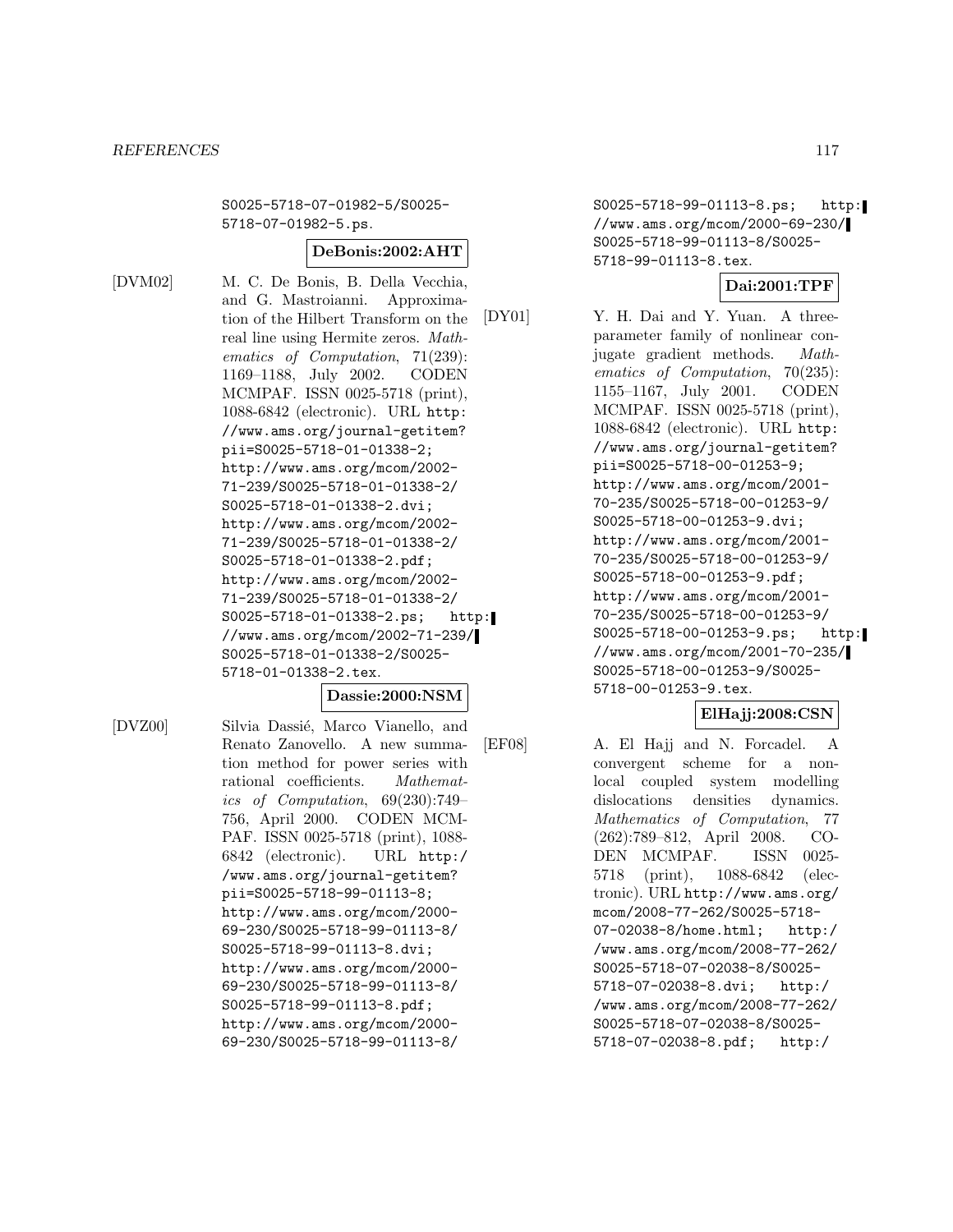/www.ams.org/mcom/2008-77-262/ S0025-5718-07-02038-8/S0025- 5718-07-02038-8.ps.

#### **Eriksson:2004:LRG**

[EG04] Jerry Eriksson and Mårten E. Gulliksson. Local results for the Gauss–Newton method on constrained rank-deficient nonlinear least squares. Mathematics of Computation, 73(248):1865–1883, October 2004. CODEN MCMPAF. ISSN 0025-5718 (print), 1088-6842 (electronic). URL http://www.ams.org/ mcom/2004-73-248/S0025-5718- 03-01611-9/home.html; http:/ /www.ams.org/mcom/2004-73-248/ S0025-5718-03-01611-9/S0025- 5718-03-01611-9.dvi; http:/ /www.ams.org/mcom/2004-73-248/ S0025-5718-03-01611-9/S0025- 5718-03-01611-9.pdf; http:/ /www.ams.org/mcom/2004-73-248/ S0025-5718-03-01611-9/S0025- 5718-03-01611-9.ps; http:// www.ams.org/mcom/2004-73-248/ S0025-5718-03-01611-9/S0025- 5718-03-01611-9.tex.

#### **El-Gamel:2004:SGM**

[EGCZ04] Mohamed El-Gamel, John R. Cannon, and Ahmed I. Zayed. Sinc– Galerkin method for solving linear sixth-order boundary-value problems. Mathematics of Computation, 73(247):1325–1343, July 2004. CODEN MCMPAF. ISSN 0025-5718 (print), 1088-6842 (electronic). URL http://www.ams.org/ mcom/2004-73-247/S0025-5718- 03-01587-4/home.html; http:/ /www.ams.org/mcom/2004-73-247/ S0025-5718-03-01587-4/S0025- 5718-03-01587-4.dvi; http:/ /www.ams.org/mcom/2004-73-247/ S0025-5718-03-01587-4/S00255718-03-01587-4.pdf; http:/ /www.ams.org/mcom/2004-73-247/ S0025-5718-03-01587-4/S0025- 5718-03-01587-4.ps; http:// www.ams.org/mcom/2004-73-247/ S0025-5718-03-01587-4/S0025- 5718-03-01587-4.tex.

#### **Everest:2002:SDS**

[EGGR02] G. Everest, I. Gaál, K. Györy, and C. Röttger. On the spatial distribution of solutions of decomposable form equations. Mathematics of Computation, 71(238):633– 648, April 2002. CODEN MCM-PAF. ISSN 0025-5718 (print), 1088- 6842 (electronic). URL http:/ /www.ams.org/journal-getitem? pii=S0025-5718-01-01353-9; http://www.ams.org/mcom/2002- 71-238/S0025-5718-01-01353-9/ S0025-5718-01-01353-9.dvi; http://www.ams.org/mcom/2002- 71-238/S0025-5718-01-01353-9/ S0025-5718-01-01353-9.pdf; http://www.ams.org/mcom/2002- 71-238/S0025-5718-01-01353-9/ S0025-5718-01-01353-9.ps; http: //www.ams.org/mcom/2002-71-238/ S0025-5718-01-01353-9/S0025- 5718-01-01353-9.tex.

# **Ezquerro:2009:IRA**

[EH09] J. A. Ezquerro and M. A. Hernández. An improvement of the region of accessibility of Chebyshev's method from Newton's method. Mathematics of Computation, 78(267): 1613–1627, July 2009. CO-DEN MCMPAF. ISSN 0025-5718 (print), 1088-6842 (electronic). URL http://www.ams.org/journals/ mcom/2009-78-267/S0025-5718- 09-02193-0/home.html; http: //www.ams.org/journals/mcom/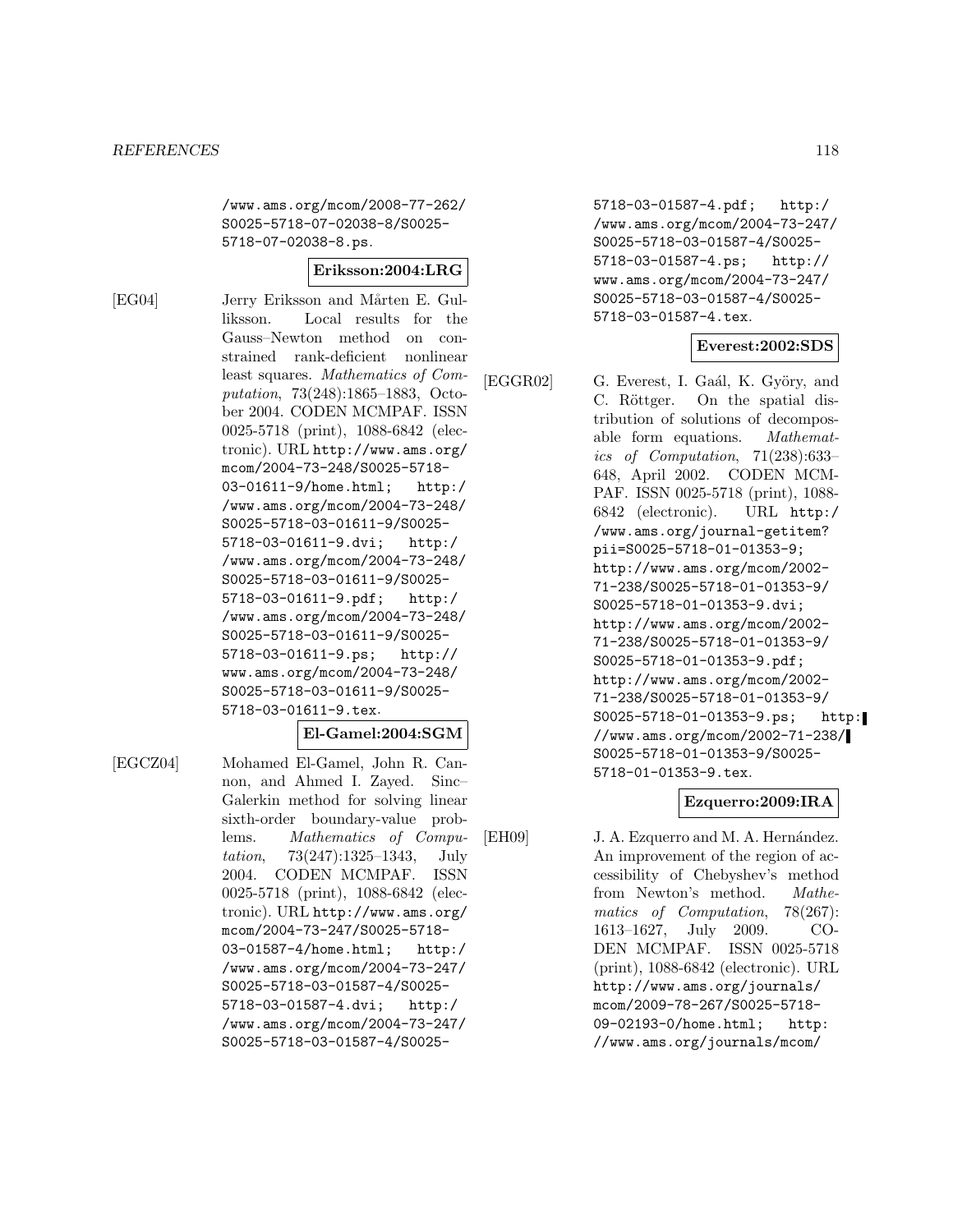2009-78-267/S0025-5718-09-02193- 0/S0025-5718-09-02193-0.pdf.

#### **Eisermann:2009:BE**

[Eis09] Michael Eisermann. Bimonotone enumeration. Mathematics of Computation, 78(265):591–613, January 2009. CODEN MCM-PAF. ISSN 0025-5718 (print), 1088-6842 (electronic). URL http://www.ams.org/journals/ mcom/2009-78-265/S0025-5718- 08-02162-5/home.html; http: //www.ams.org/journals/mcom/ 2009-78-265/S0025-5718-08-02162- 5/S0025-5718-08-02162-5.pdf.

#### **Elsenhans:2006:DE**

[EJ06] Andreas-Stephan Elsenhans and Jörg Jahnel. The Diophantine equation  $x^4 + 2y^4 = z^4 + 4w^4$ . Mathematics of Computation, 75 (254):935–940, April 2006. CO-DEN MCMPAF. ISSN 0025- 5718 (print), 1088-6842 (electronic). URL http://www.ams.org/ mcom/2006-75-254/S0025-5718- 05-01805-3/home.html; http:/ /www.ams.org/mcom/2006-75-254/ S0025-5718-05-01805-3/S0025- 5718-05-01805-3.dvi; http:/ /www.ams.org/mcom/2006-75-254/ S0025-5718-05-01805-3/S0025- 5718-05-01805-3.pdf; http:/ /www.ams.org/mcom/2006-75-254/ S0025-5718-05-01805-3/S0025- 5718-05-01805-3.ps.

#### **Elsenhans:2009:NST**

[EJ09] Andreas-Stephan Elsenhans and Jörg Jahnel. New sums of three cubes. Mathematics of Computation, 78(266):1227–1230, April 2009. CO-DEN MCMPAF. ISSN 0025-5718 (print), 1088-6842 (electronic). URL http://www.ams.org/journals/ mcom/2009-78-266/S0025-5718- 08-02168-6/home.html; http: //www.ams.org/journals/mcom/ 2009-78-266/S0025-5718-08-02168- 6/S0025-5718-08-02168-6.pdf.

### **Everest:2005:PPE**

[EK05] Graham Everest and Helen King. Prime powers in elliptic divisibility sequences. Mathematics of Computation, 74(252):2061–2071, October 2005. CODEN MCMPAF. ISSN 0025-5718 (print), 1088-6842 (electronic). URL http://www.ams.org/ mcom/2005-74-252/S0025-5718- 05-01737-0/home.html; http:/ /www.ams.org/mcom/2005-74-252/ S0025-5718-05-01737-0/S0025- 5718-05-01737-0.dvi; http:/ /www.ams.org/mcom/2005-74-252/ S0025-5718-05-01737-0/S0025- 5718-05-01737-0.pdf; http:/ /www.ams.org/mcom/2005-74-252/ S0025-5718-05-01737-0/S0025- 5718-05-01737-0.ps; http:// www.ams.org/mcom/2005-74-252/ S0025-5718-05-01737-0/S0025- 5718-05-01737-0.tex.

# **E:2002:PMI**

[EL02] Weinan E and Jian-Guo Liu. Projection method III: Spatial discretization on the staggered grid. Mathematics of Computation, 71(237): 27–47, January 2002. CODEN MCMPAF. ISSN 0025-5718 (print), 1088-6842 (electronic). URL http: //www.ams.org/journal-getitem? pii=S0025-5718-01-01313-8; http://www.ams.org/mcom/2002- 71-237/S0025-5718-01-01313-8/ S0025-5718-01-01313-8.dvi; http://www.ams.org/mcom/2002- 71-237/S0025-5718-01-01313-8/ S0025-5718-01-01313-8.pdf;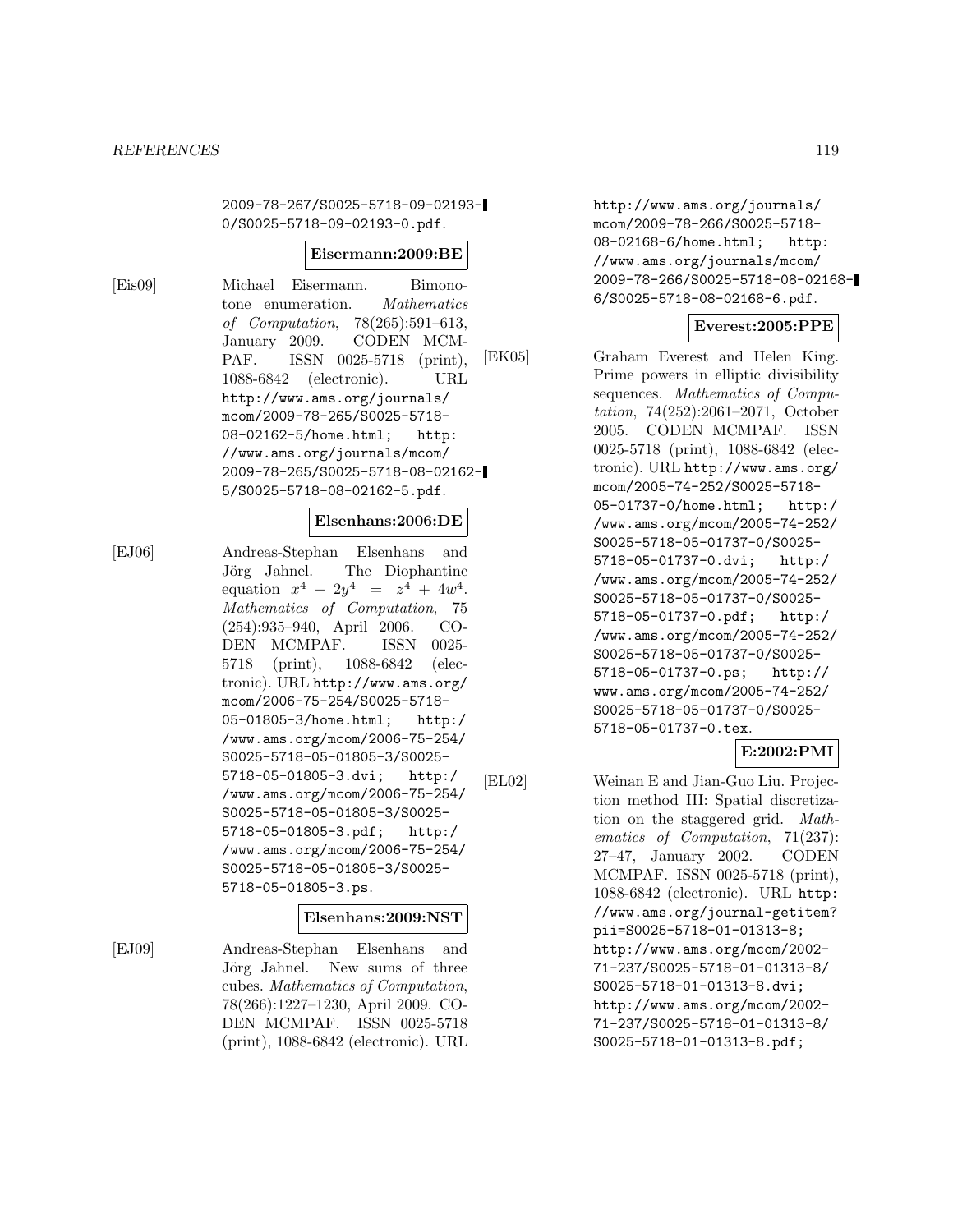http://www.ams.org/mcom/2002- 71-237/S0025-5718-01-01313-8/ S0025-5718-01-01313-8.ps; http: //www.ams.org/mcom/2002-71-237/ S0025-5718-01-01313-8/S0025- 5718-01-01313-8.tex.

#### **Elden:2002:BRT**

[Eld02] Lars Eldén. Book review: Templates for the solution of algebraic eigenvalue problems, a practical guide. Mathematics of Computation, 71(239):1330–1331, July 2002. CODEN MCMPAF. ISSN 0025-5718 (print), 1088- 6842 (electronic). URL http:/ /www.ams.org/mcom/2002-71-239/ S0025-5718-02-01454-0/bookrev-S0025-5718-02-01454-0.html; http://www.ams.org/mcom/2002- 71-239/S0025-5718-02-01454-0/ S0025-5718-02-01454-0.dvi; http://www.ams.org/mcom/2002- 71-239/S0025-5718-02-01454-0/ S0025-5718-02-01454-0.pdf; http://www.ams.org/mcom/2002- 71-239/S0025-5718-02-01454-0/ S0025-5718-02-01454-0.ps; http: //www.ams.org/mcom/2002-71-239/ S0025-5718-02-01454-0/S0025- 5718-02-01454-0.tex.

# **Elling:2006:PCW**

[Ell06] Volker Elling. A possible counterexample to well posedness of entropy solutions and to Godunov scheme convergence. Mathematics of Computation, 75(256):1721–1733, October 2006. CODEN MCMPAF. ISSN 0025-5718 (print), 1088-6842 (electronic). URL http://www.ams.org/ mcom/2006-75-256/S0025-5718- 06-01863-1/home.html; http:/ /www.ams.org/mcom/2006-75-256/ S0025-5718-06-01863-1/S0025- 5718-06-01863-1.dvi; http:/

/www.ams.org/mcom/2006-75-256/ S0025-5718-06-01863-1/S0025- 5718-06-01863-1.pdf; http:/ /www.ams.org/mcom/2006-75-256/ S0025-5718-06-01863-1/S0025- 5718-06-01863-1.ps.

#### **Elling:2007:LWT**

[Ell07] Volker Elling. A Lax–Wendroff type theorem for unstructured quasiuniform grids. Mathematics of Computation, 76(257):251–272, January 2007. CODEN MCMPAF. ISSN 0025-5718 (print), 1088-6842 (electronic). URL http://www.ams.org/ mcom/2007-76-257/S0025-5718- 06-01881-3/home.html; http:/ /www.ams.org/mcom/2007-76-257/ S0025-5718-06-01881-3/S0025- 5718-06-01881-3.dvi; http:/ /www.ams.org/mcom/2007-76-257/ S0025-5718-06-01881-3/S0025- 5718-06-01881-3.pdf; http:/ /www.ams.org/mcom/2007-76-257/ S0025-5718-06-01881-3/S0025- 5718-06-01881-3.ps.

### **Elsner:2001:BRF**

[Els01] L. Elsner. Book review: Fast reliable algorithms for matrices with structure. Mathematics of Computation, 70(236):1754–1755, October 2001. CODEN MCM-PAF. ISSN 0025-5718 (print), 1088- 6842 (electronic). URL http:/ /www.ams.org/mcom/2001-70-236/ S0025-5718-01-01400-4/bookrev-S0025-5718-01-01400-4.html; http://www.ams.org/mcom/2001- 70-236/S0025-5718-01-01400-4/ S0025-5718-01-01400-4.dvi; http://www.ams.org/mcom/2001- 70-236/S0025-5718-01-01400-4/ S0025-5718-01-01400-4.pdf; http://www.ams.org/mcom/2001-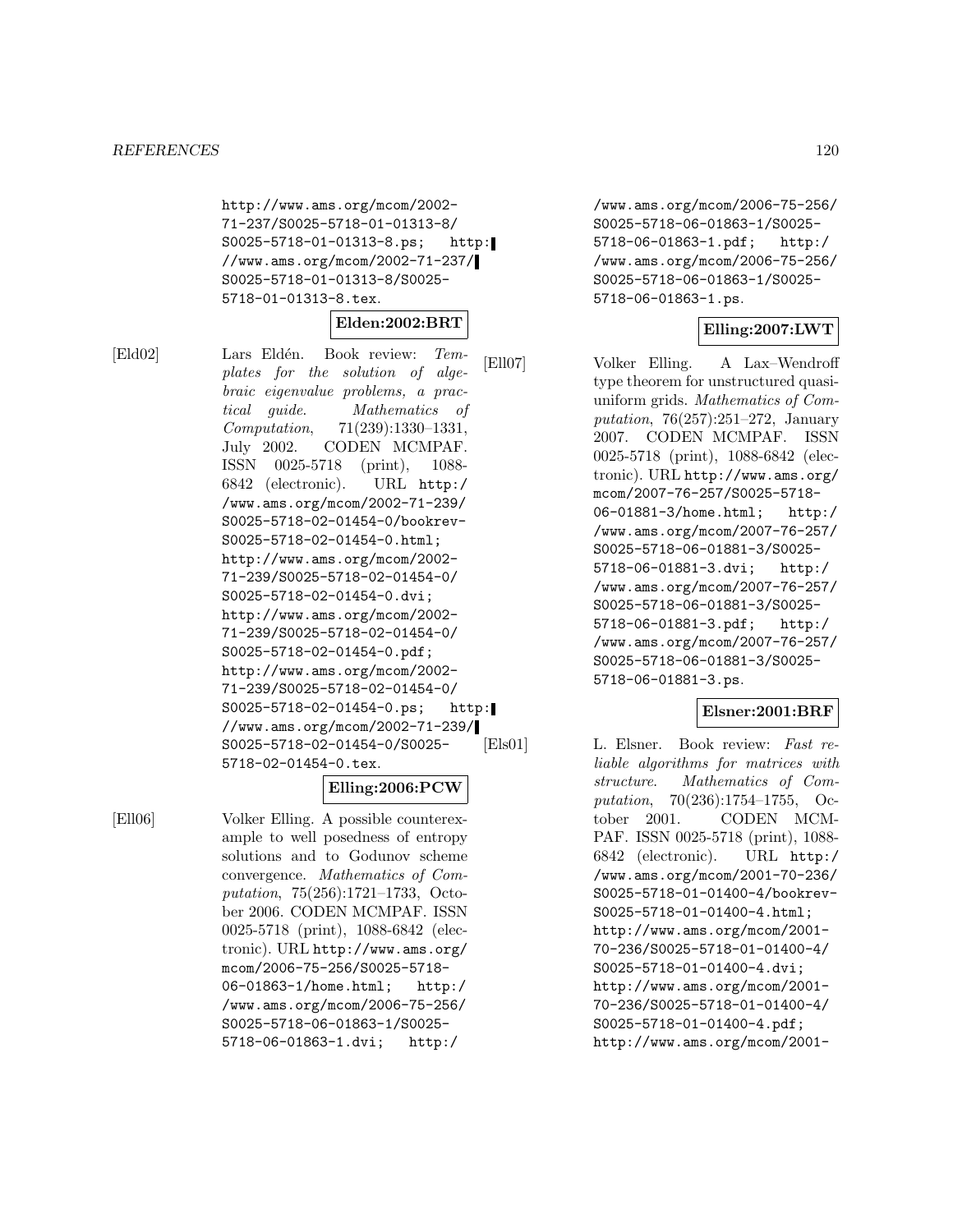70-236/S0025-5718-01-01400-4/ S0025-5718-01-01400-4.ps; http: //www.ams.org/mcom/2001-70-236/ S0025-5718-01-01400-4/S0025- 5718-01-01400-4.tex.

### **Emmerich:2002:AES**

[Emm02] Frank Emmerich. Average equidistribution and statistical independence properties of digital inversive pseudorandom numbers over parts of the period. Mathematics of Computation, 71(238):781– 791, April 2002. CODEN MCM-PAF. ISSN 0025-5718 (print), 1088- 6842 (electronic). URL http:/ /www.ams.org/journal-getitem? pii=S0025-5718-01-01328-X; http://www.ams.org/mcom/2002- 71-238/S0025-5718-01-01328-X/ S0025-5718-01-01328-X.dvi; http://www.ams.org/mcom/2002- 71-238/S0025-5718-01-01328-X/ S0025-5718-01-01328-X.pdf; http://www.ams.org/mcom/2002- 71-238/S0025-5718-01-01328-X/<br>S0025-5718-01-01328-X.ps: http:<mark>F</mark>ng09b  $S0025 - 5718 - 01 - 01328 - X \cdot ps;$ //www.ams.org/mcom/2002-71-238/ S0025-5718-01-01328-X/S0025- 5718-01-01328-X.tex.

### **Enge:2002:CDL**

[Eng02] Andreas Enge. Computing discrete logarithms in high-genus hyperelliptic Jacobians in provably subexponential time. Mathematics of Computation, 71(238):729– 742, April 2002. CODEN MCM-PAF. ISSN 0025-5718 (print), 1088- 6842 (electronic). URL http:/ /www.ams.org/journal-getitem? pii=S0025-5718-01-01363-1; http://www.ams.org/mcom/2002- 71-238/S0025-5718-01-01363-1/ S0025-5718-01-01363-1.dvi; http://www.ams.org/mcom/2002-

71-238/S0025-5718-01-01363-1/ S0025-5718-01-01363-1.pdf; http://www.ams.org/mcom/2002- 71-238/S0025-5718-01-01363-1/ S0025-5718-01-01363-1.ps; http: //www.ams.org/mcom/2002-71-238/ S0025-5718-01-01363-1/S0025- 5718-01-01363-1.tex.

### **Enge:2009:CCP**

[Eng09a] Andreas Enge. The complexity of class polynomial computation via floating point approximations. Mathematics of Computation, 78 (266):1089–1107, April 2009. CO-DEN MCMPAF. ISSN 0025-5718 (print), 1088-6842 (electronic). URL http://www.ams.org/journals/ mcom/2009-78-266/S0025-5718- 08-02200-X/home.html; http: //www.ams.org/journals/mcom/ 2009-78-266/S0025-5718-08-02200- X/S0025-5718-08-02200-X.pdf.

#### **Enge:2009:CMP**

Andreas Enge. Computing modular polynomials in quasi-linear time. Mathematics of Computation, 78 (267):1809–1824, July 2009. CO-DEN MCMPAF. ISSN 0025-5718 (print), 1088-6842 (electronic). URL http://www.ams.org/journals/ mcom/2009-78-267/S0025-5718- 09-02199-1/home.html; http: //www.ams.org/journals/mcom/ 2009-78-267/S0025-5718-09-02199- 1/S0025-5718-09-02199-1.pdf.

### **Enright:2005:BRM**

[Enr05] Douglas Enright. Book review: Mathematical and computational methods for compressible flow. Mathematics of Computation, 74(249):??, January 2005. CODEN MCMPAF. ISSN 0025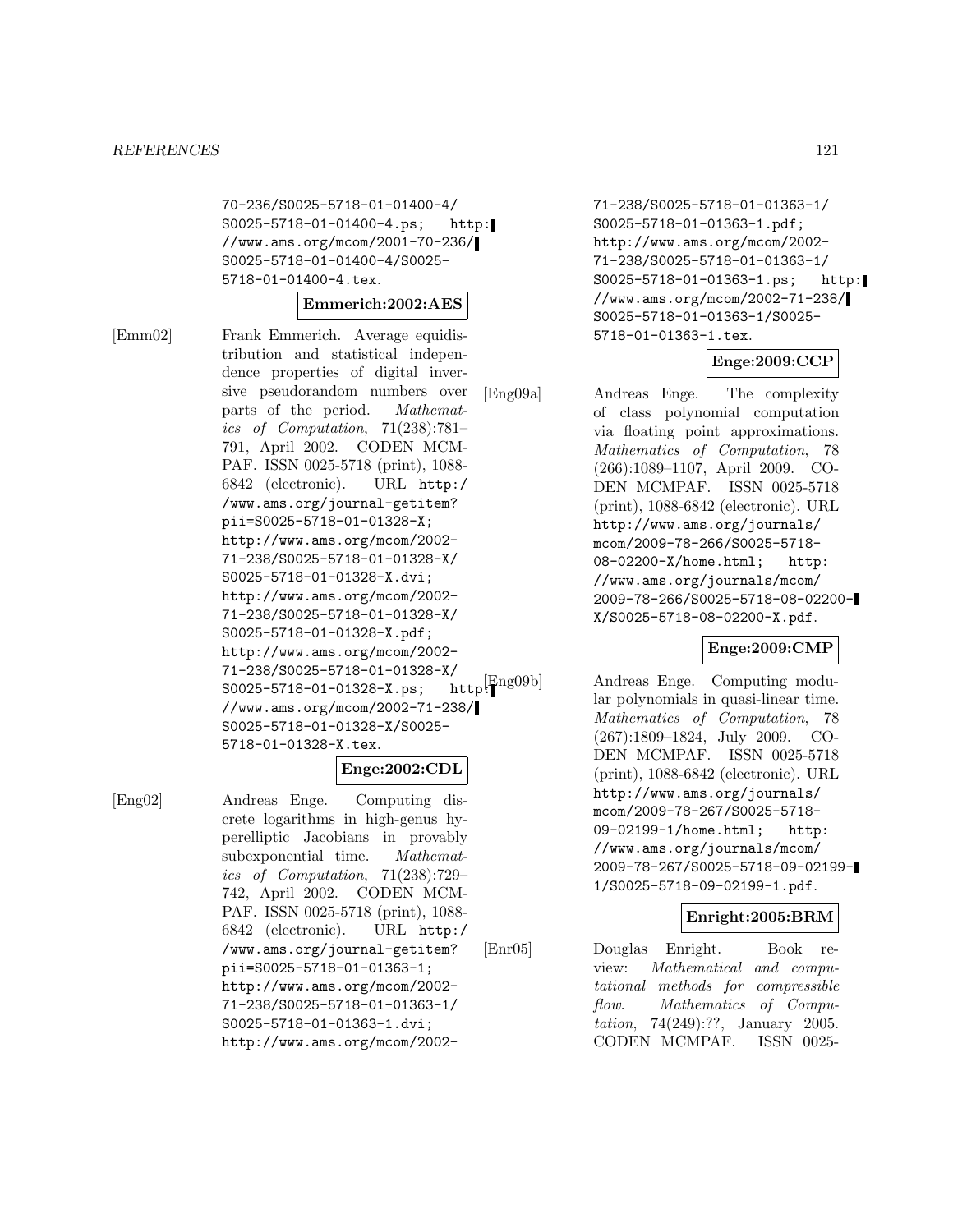5718 (print), 1088-6842 (electronic). URL http://www.ams.org/ mcom/2005-74-249/S0025-5718- 04-01738-7/home.html; http:/ /www.ams.org/mcom/2005-74-249/ S0025-5718-04-01738-7/S0025- 5718-04-01738-7.dvi; http:/ /www.ams.org/mcom/2005-74-249/ S0025-5718-04-01738-7/S0025- 5718-04-01738-7.pdf; http:/ /www.ams.org/mcom/2005-74-249/ S0025-5718-04-01738-7/S0025- 5718-04-01738-7.ps; http:// www.ams.org/mcom/2005-74-249/ S0025-5718-04-01738-7/S0025- 5718-04-01738-7.tex.

### **Eick:2003:OSP**

[EO03] Bettina Eick and Gretchen Ostheimer. On the orbit-stabilizer problem for integral matrix actions of polycyclic groups. Mathematics of Computation, 72(243):1511– 1529, July 2003. CODEN MCM-PAF. ISSN 0025-5718 (print), 1088- 6842 (electronic). URL http:/ /www.ams.org/journal-getitem? pii=S0025-5718-03-01493-5; http://www.ams.org/mcom/2003- 72-243/S0025-5718-03-01493-5/ S0025-5718-03-01493-5.dvi; http://www.ams.org/mcom/2003- 72-243/S0025-5718-03-01493-5/ S0025-5718-03-01493-5.pdf; http://www.ams.org/mcom/2003- 72-243/S0025-5718-03-01493-5/ S0025-5718-03-01493-5.ps; http: //www.ams.org/mcom/2003-72-243/ S0025-5718-03-01493-5/S0025- 5718-03-01493-5.tex.

# **Elman:2003:COD**

[ER03] Howard C. Elman and Alison Ramage. A characterisation of oscillations in the discrete two-dimensional convection-diffusion equation. Math-

ematics of Computation, 72(241): 263–288, January 2003. CODEN MCMPAF. ISSN 0025-5718 (print), 1088-6842 (electronic). URL http: //www.ams.org/journal-getitem? pii=S0025-5718-01-01392-8; http://www.ams.org/mcom/2003- 72-241/S0025-5718-01-01392-8/ S0025-5718-01-01392-8.dvi; http://www.ams.org/mcom/2003- 72-241/S0025-5718-01-01392-8/ S0025-5718-01-01392-8.pdf; http://www.ams.org/mcom/2003- 72-241/S0025-5718-01-01392-8/ S0025-5718-01-01392-8.ps; http: //www.ams.org/mcom/2003-72-241/ S0025-5718-01-01392-8/S0025- 5718-01-01392-8.tex.

# **ElKahoui:2007:SGB**

[ER07] M'Hammed El Kahoui and Said Rakrak. Structure of Gröbner bases with respect to block orders. Mathematics of Computation, 76(260):2181–2187, October 2007. CODEN MCMPAF. ISSN 0025-5718 (print), 1088-6842 (electronic). URL http://www.ams.org/ mcom/2007-76-260/S0025-5718- 07-01972-2/home.html; http:/ /www.ams.org/mcom/2007-76-260/ S0025-5718-07-01972-2/S0025- 5718-07-01972-2.dvi; http:/ /www.ams.org/mcom/2007-76-260/ S0025-5718-07-01972-2/S0025- 5718-07-01972-2.pdf; http:/ /www.ams.org/mcom/2007-76-260/ S0025-5718-07-01972-2/S0025- 5718-07-01972-2.ps.

# **Enge:2002:SIH**

[ES02a] Andreas Enge and Andreas Stein. Smooth ideals in hyperelliptic function fields. Mathematics of Computation, 71(239):1219–1230, July 2002. CODEN MCMPAF.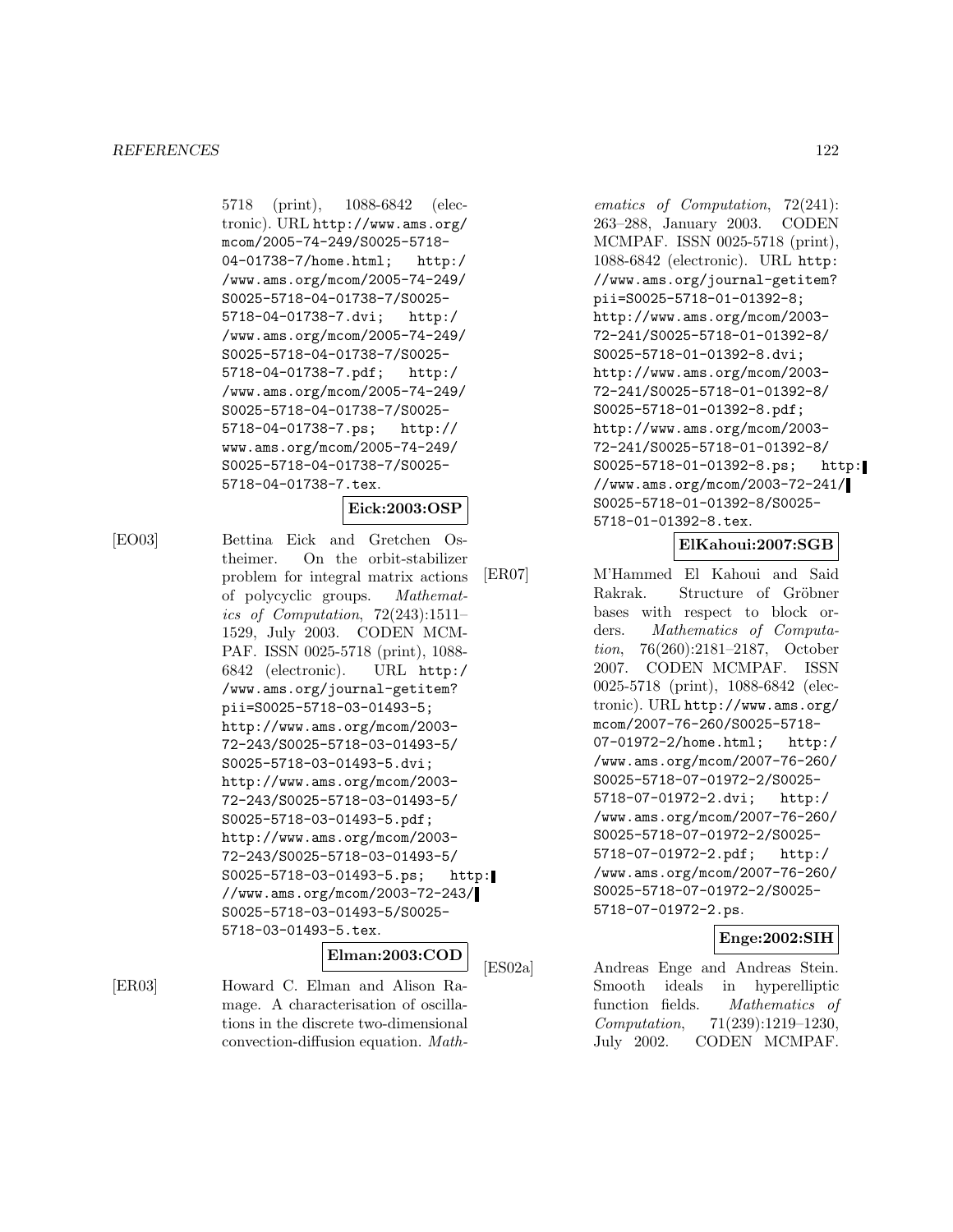ISSN 0025-5718 (print), 1088- 6842 (electronic). URL http:/ /www.ams.org/journal-getitem? pii=S0025-5718-01-01352-7; http://www.ams.org/mcom/2002- 71-239/S0025-5718-01-01352-7/ S0025-5718-01-01352-7.dvi; http://www.ams.org/mcom/2002- 71-239/S0025-5718-01-01352-7/ S0025-5718-01-01352-7.pdf; http://www.ams.org/mcom/2002- 71-239/S0025-5718-01-01352-7/ S0025-5718-01-01352-7.ps; http: //www.ams.org/mcom/2002-71-239/ S0025-5718-01-01352-7/S0025- 5718-01-01352-7.tex.

#### **Estep:2002:DBD**

[ES02b] Donald J. Estep and Andrew M. Stuart. The dynamical behavior of the discontinuous Galerkin method and related difference schemes. Mathematics of Computation, 71(239): 1075–1103, July 2002. CODEN MCMPAF. ISSN 0025-5718 (print), 1088-6842 (electronic). URL http: //www.ams.org/journal-getitem? pii=S0025-5718-01-01364-3; http://www.ams.org/mcom/2002- 71-239/S0025-5718-01-01364-3/ S0025-5718-01-01364-3.dvi; http://www.ams.org/mcom/2002- 71-239/S0025-5718-01-01364-3/ S0025-5718-01-01364-3.pdf; http://www.ams.org/mcom/2002- 71-239/S0025-5718-01-01364-3/ S0025-5718-01-01364-3.ps; http: //www.ams.org/mcom/2002-71-239/ S0025-5718-01-01364-3/S0025- 5718-01-01364-3.tex.

#### **Entacher:2002:ELA**

[ESU02] Karl Entacher, Thomas Schell, and Andreas Uhl. Efficient lattice assessment for LCG and GLP parameter searches. Mathemat-

ics of Computation, 71(239):1231– 1242, July 2002. CODEN MCM-PAF. ISSN 0025-5718 (print), 1088- 6842 (electronic). URL http:/ /www.ams.org/journal-getitem? pii=S0025-5718-01-01415-6; http://www.ams.org/mcom/2002- 71-239/S0025-5718-01-01415-6/ S0025-5718-01-01415-6.dvi; http://www.ams.org/mcom/2002- 71-239/S0025-5718-01-01415-6/ S0025-5718-01-01415-6.pdf; http://www.ams.org/mcom/2002- 71-239/S0025-5718-01-01415-6/ S0025-5718-01-01415-6.ps; http: //www.ams.org/mcom/2002-71-239/ S0025-5718-01-01415-6/S0025- 5718-01-01415-6.tex; http:// www.jstor.org/stable/pdfplus/ 2698904.pdf.

#### **Engquist:2005:HMM**

[ET05] Bjorn Engquist and Yen-Hsi Tsai. Heterogeneous multiscale methods for stiff ordinary differential equations. Mathematics of Computation, 74(252):1707–1742, October 2005. CODEN MCMPAF. ISSN 0025-5718 (print), 1088-6842 (electronic). URL http://www.ams.org/ mcom/2005-74-252/S0025-5718- 05-01745-X/home.html; http:/ /www.ams.org/mcom/2005-74-252/ S0025-5718-05-01745-X/S0025- 5718-05-01745-X.dvi; http:/ /www.ams.org/mcom/2005-74-252/ S0025-5718-05-01745-X/S0025- 5718-05-01745-X.pdf; http:/ /www.ams.org/mcom/2005-74-252/ S0025-5718-05-01745-X/S0025- 5718-05-01745-X.ps; http:// www.ams.org/mcom/2005-74-252/ S0025-5718-05-01745-X/S0025- 5718-05-01745-X.tex.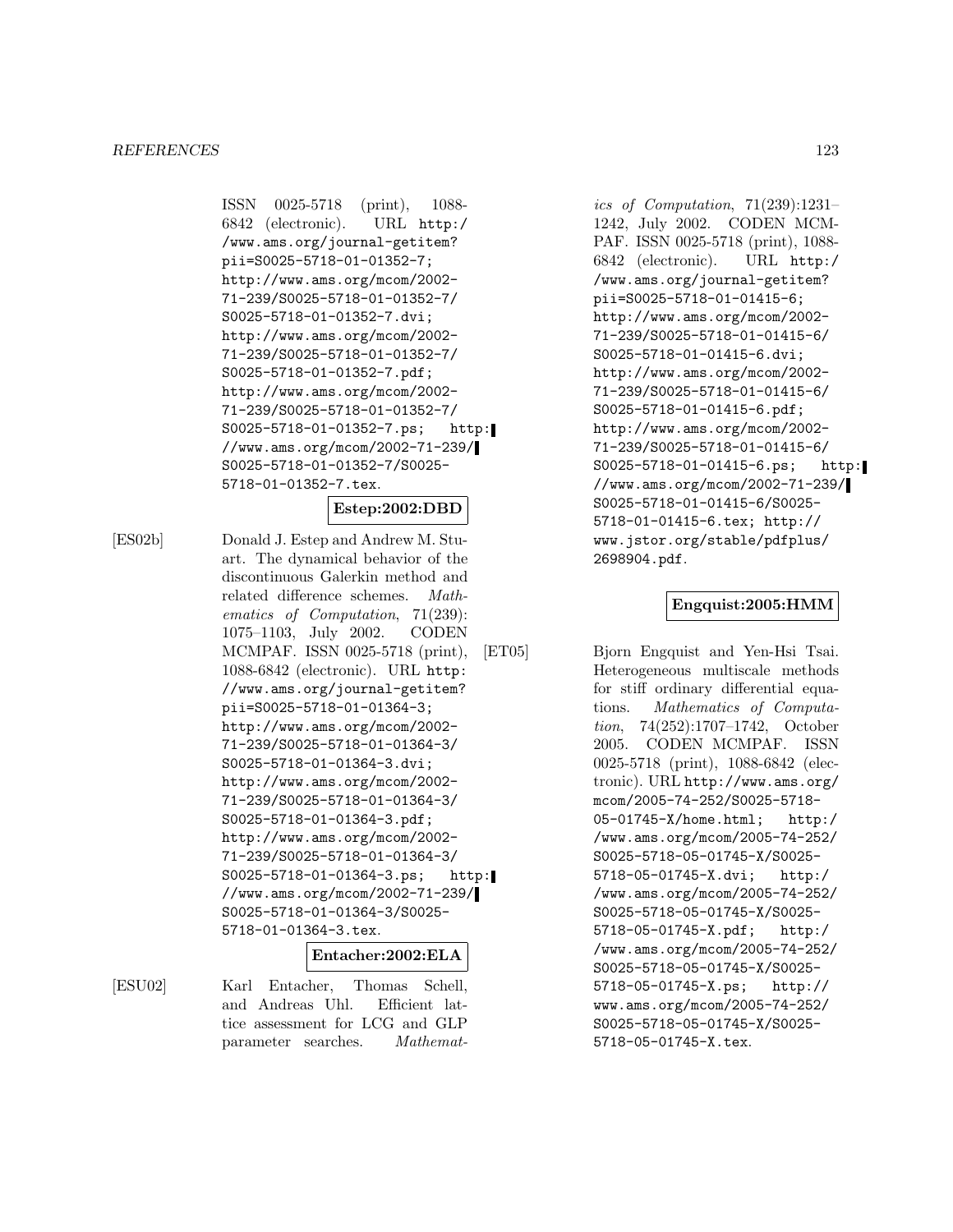### **Eisner:2006:CTK**

[EZ06] Tatjana Eisner and Hans Zwart. Continuous-time Kreiss resolvent condition on infinite-dimensional spaces. Mathematics of Computation, 75(256):1971–1985, October 2006. CODEN MCMPAF. ISSN 0025-5718 (print), 1088-6842 (electronic). URL http://www.ams.org/ mcom/2006-75-256/S0025-5718- 06-01862-X/home.html; http:/ /www.ams.org/mcom/2006-75-256/ S0025-5718-06-01862-X/S0025- 5718-06-01862-X.dvi; http:/ /www.ams.org/mcom/2006-75-256/ S0025-5718-06-01862-X/S0025- 5718-06-01862-X.pdf; http:/ /www.ams.org/mcom/2006-75-256/ S0025-5718-06-01862-X/S0025- 5718-06-01862-X.ps.

# **Fan:2001:EDS**

[Fan01] Haitao Fan. Existence of discrete shock profiles of a class of monotonicity preserving schemes for conservation laws. Mathematics of Computation, 70(235):1043– 1069, July 2001. CODEN MCM-PAF. ISSN 0025-5718 (print), 1088- 6842 (electronic). URL http:/ /www.ams.org/journal-getitem? pii=S0025-5718-00-01254-0; http://www.ams.org/mcom/2001- 70-235/S0025-5718-00-01254-0/ S0025-5718-00-01254-0.dvi; http://www.ams.org/mcom/2001- 70-235/S0025-5718-00-01254-0/ S0025-5718-00-01254-0.pdf; http://www.ams.org/mcom/2001- 70-235/S0025-5718-00-01254-0/ S0025-5718-00-01254-0.ps; http: //www.ams.org/mcom/2001-70-235/ S0025-5718-00-01254-0/S0025- 5718-00-01254-0.tex.

**Faou:2009:ASM**

[Fao09] Erwan Faou. Analysis of splitting methods for reaction-diffusion problems using stochastic calculus. Mathematics of Computation, 78 (267):1467–1483, July 2009. CO-DEN MCMPAF. ISSN 0025-5718 (print), 1088-6842 (electronic). URL http://www.ams.org/journals/ mcom/2009-78-267/S0025-5718- 08-02185-6/home.html; http: //www.ams.org/journals/mcom/ 2009-78-267/S0025-5718-08-02185- 6/S0025-5718-08-02185-6.pdf.

#### **Fassbender:2001:PAS**

[Faß01] H. Faßbender. The parameterized SR algorithm for symplectic (butterfly) matrices. Mathematics of Computation, 70(236):1515– 1541, October 2001. CODEN MCM-PAF. ISSN 0025-5718 (print), 1088- 6842 (electronic). URL http:/ /www.ams.org/journal-getitem? pii=S0025-5718-00-01265-5; http://www.ams.org/mcom/2001- 70-236/S0025-5718-00-01265-5/ S0025-5718-00-01265-5.dvi; http://www.ams.org/mcom/2001- 70-236/S0025-5718-00-01265-5/ S0025-5718-00-01265-5.pdf; http://www.ams.org/mcom/2001- 70-236/S0025-5718-00-01265-5/ S0025-5718-00-01265-5.ps; http: //www.ams.org/mcom/2001-70-236/ S0025-5718-00-01265-5/S0025- 5718-00-01265-5.tex.

#### **Fedkiw:2007:BRI**

[Fed07] Ron Fedkiw. Book review: The immersed interface method. Numerical solutions of PDEs involving interfaces and irregular domains. Mathematics of Computation, 76(259):1691, July 2007.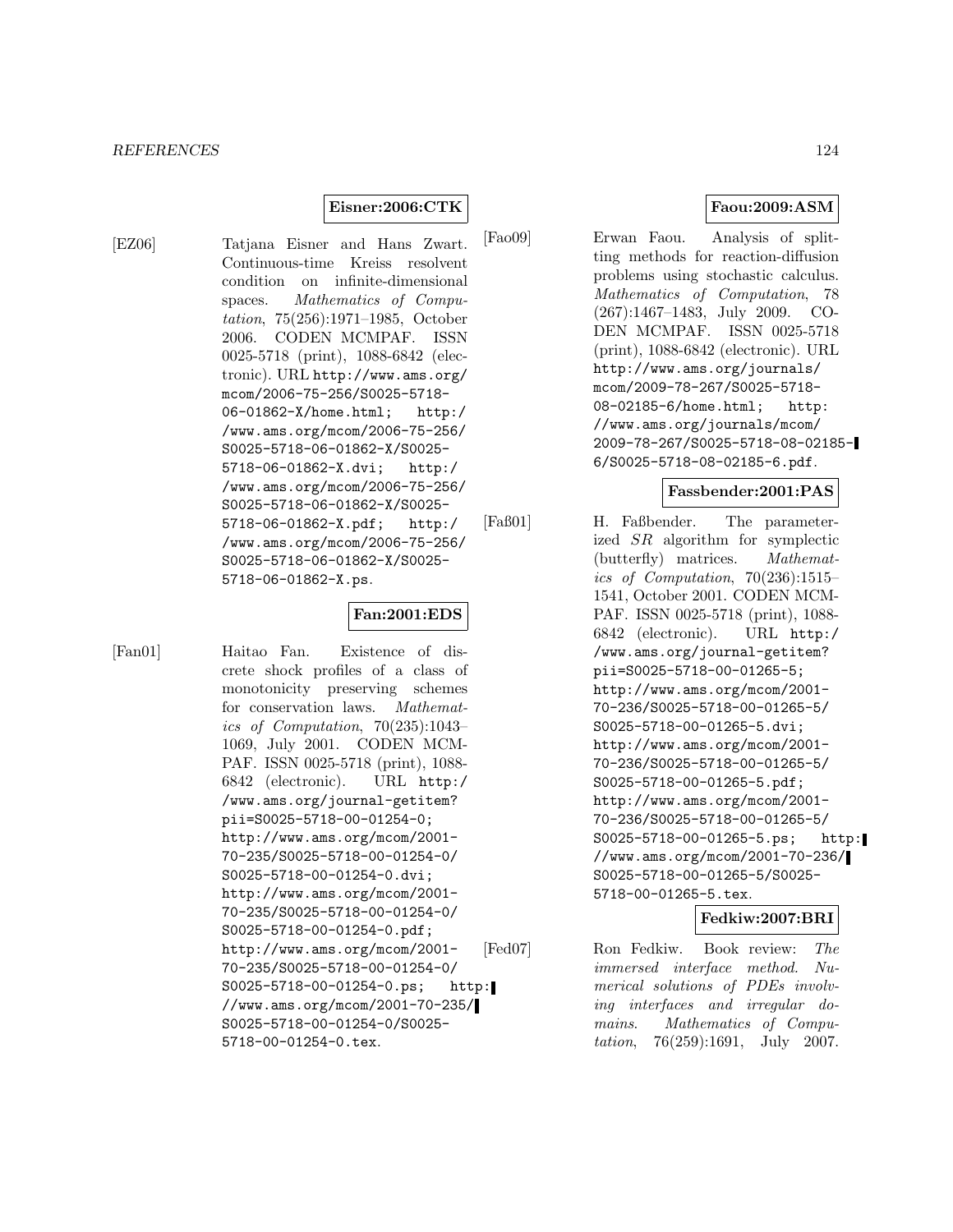CODEN MCMPAF. ISSN 0025- 5718 (print), 1088-6842 (electronic). URL http://www.ams.org/ mcom/2007-76-259/S0025-5718- 07-01996-5/home.html; http:/ /www.ams.org/mcom/2007-76-259/ S0025-5718-07-01996-5/S0025- 5718-07-01996-5.dvi; http:/ /www.ams.org/mcom/2007-76-259/ S0025-5718-07-01996-5/S0025- 5718-07-01996-5.pdf; http:/ /www.ams.org/mcom/2007-76-259/ S0025-5718-07-01996-5/S0025- 5718-07-01996-5.ps.

#### **Fernandez-Ferreiros:2004:DNG**

[FFGM04] Pilar Fernandez-Ferreiros and M. Angeles Gomez-Molleda. Deciding the nilpotency of the Galois group by computing elements in the centre. Mathematics of Computation, 73(248):2043–2060, October 2004. CODEN MCMPAF. ISSN 0025-5718 (print), 1088-6842 (electronic). URL http://www.ams.org/ mcom/2004-73-248/S0025-5718- 03-01620-X/home.html; http:/ /www.ams.org/mcom/2004-73-248/ S0025-5718-03-01620-X/S0025- 5718-03-01620-X.dvi; http:/ /www.ams.org/mcom/2004-73-248/ S0025-5718-03-01620-X/S0025- 5718-03-01620-X.pdf; http:/ /www.ams.org/mcom/2004-73-248/ S0025-5718-03-01620-X/S0025- 5718-03-01620-X.ps; http:// www.ams.org/mcom/2004-73-248/ S0025-5718-03-01620-X/S0025- 5718-03-01620-X.tex.

#### **Fang:2004:SAD**

[FG04] Kai-Tai Fang and Gennian Ge. A sensitive algorithm for detecting the inequivalence of Hadamard matrices. Mathematics of Computation, 73(246):843–851, April

2004. CODEN MCMPAF. ISSN 0025-5718 (print), 1088-6842 (electronic). URL http://www.ams.org/ mcom/2004-73-246/S0025-5718- 03-01539-4/home.html; http:/ /www.ams.org/mcom/2004-73-246/ S0025-5718-03-01539-4/S0025- 5718-03-01539-4.dvi; http:/ /www.ams.org/mcom/2004-73-246/ S0025-5718-03-01539-4/S0025- 5718-03-01539-4.pdf; http:/ /www.ams.org/mcom/2004-73-246/ S0025-5718-03-01539-4/S0025- 5718-03-01539-4.ps; http:// www.ams.org/mcom/2004-73-246/ S0025-5718-03-01539-4/S0025- 5718-03-01539-4.tex.

### **Farr:2006:GBG**

[FG06] Jeffrey B. Farr and Shuhong Gao. Gröbner bases and generalized Padé approximation. Mathematics of Computation, 75(253): 461–473, January 2006. CO-DEN MCMPAF. ISSN 0025- 5718 (print), 1088-6842 (electronic). URL http://www.ams.org/ mcom/2006-75-253/S0025-5718- 05-01790-4/home.html; http:/ /www.ams.org/mcom/2006-75-253/ S0025-5718-05-01790-4/S0025- 5718-05-01790-4.dvi; http:/ /www.ams.org/mcom/2006-75-253/ S0025-5718-05-01790-4/S0025- 5718-05-01790-4.pdf; http:/ /www.ams.org/mcom/2006-75-253/ S0025-5718-05-01790-4/S0025- 5718-05-01790-4.ps; http:// www.ams.org/mcom/2006-75-253/ S0025-5718-05-01790-4/S0025- 5718-05-01790-4.tex.

# **Fok:2002:CHS**

[FGT02] Johnson C. M. Fok, Benyu Guo, and Tao Tang. Combined Hermite spectral-finite difference method for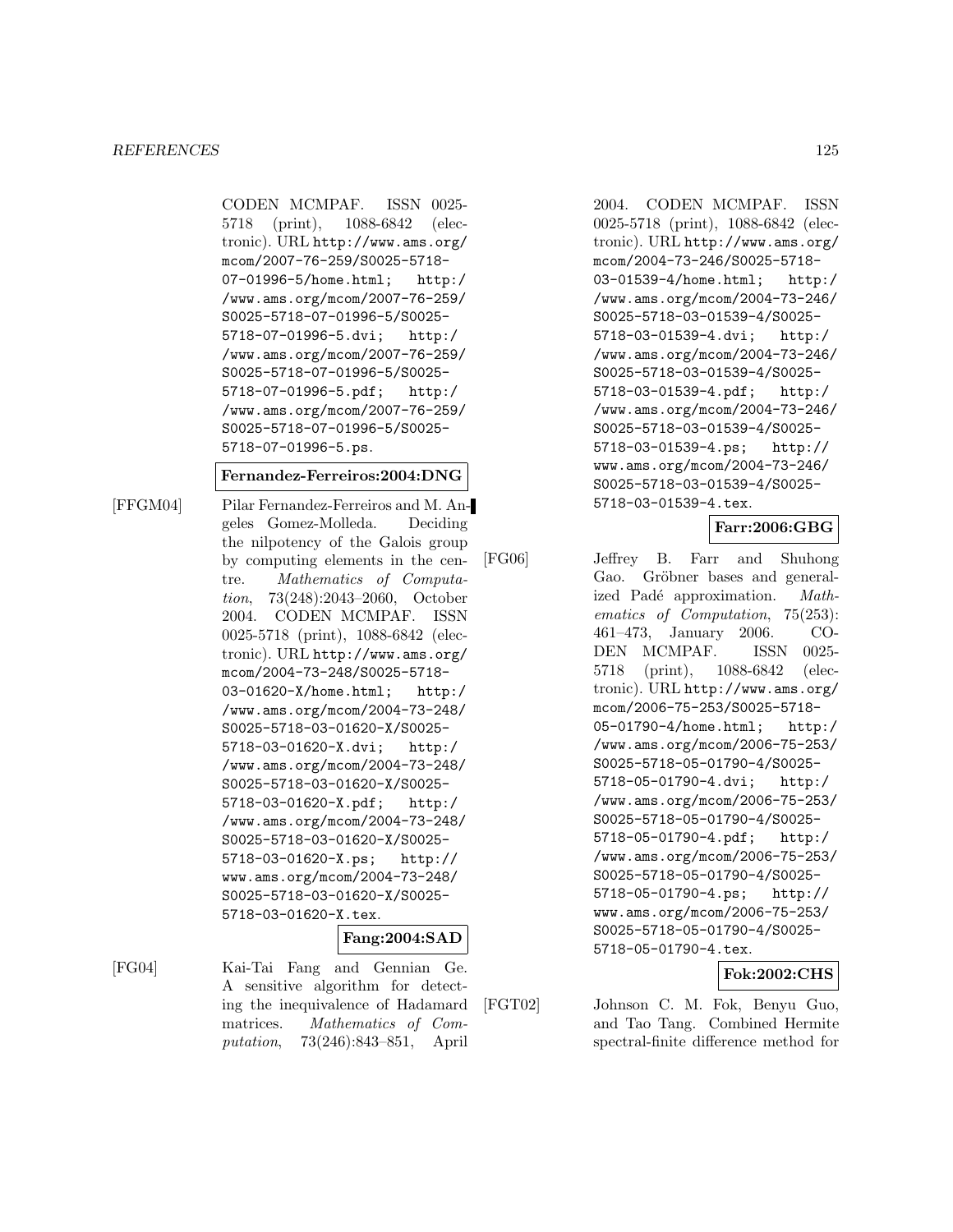the Fokker–Planck equation. Mathematics of Computation, 71(240): 1497–1528, October 2002. CODEN MCMPAF. ISSN 0025-5718 (print), 1088-6842 (electronic). URL http: //www.ams.org/journal-getitem? pii=S0025-5718-01-01365-5; http://www.ams.org/mcom/2002- 71-240/S0025-5718-01-01365-5/ S0025-5718-01-01365-5.dvi; http://www.ams.org/mcom/2002- 71-240/S0025-5718-01-01365-5/ S0025-5718-01-01365-5.pdf; http://www.ams.org/mcom/2002- 71-240/S0025-5718-01-01365-5/ S0025-5718-01-01365-5.ps; http: //www.ams.org/mcom/2002-71-240/ S0025-5718-01-01365-5/S0025- 5718-01-01365-5.tex.

**Feng:2007:AFE**

[FHL07] Xiaobing Feng, Yinnian He, and Chun Liu. Analysis of finite element approximations of a phase field model for two-phase fluids. Mathematics of Computation, 76 (258):539–571, April 2007. CO-DEN MCMPAF. ISSN 0025- 5718 (print), 1088-6842 (electronic). URL http://www.ams.org/ mcom/2007-76-258/S0025-5718- 06-01915-6/home.html; http:/ /www.ams.org/mcom/2007-76-258/ S0025-5718-06-01915-6/S0025- 5718-06-01915-6.dvi; http:/ /www.ams.org/mcom/2007-76-258/ S0025-5718-06-01915-6/S0025- 5718-06-01915-6.pdf; http:/ /www.ams.org/mcom/2007-76-258/ S0025-5718-06-01915-6/S0025- 5718-06-01915-6.ps.

#### **Fleischmann:2003:BBN**

[FHR03] Peter Fleischmann, Markus Chr. Holder, and Peter Roelse. The black-box Niederreiter algorithm

and its implementation over the binary field. Mathematics of Computation, 72(244):1887–1899, October 2003. CODEN MCM-PAF. ISSN 0025-5718 (print), 1088- 6842 (electronic). URL http:/ /www.ams.org/journal-getitem? pii=S0025-5718-03-01494-7; http://www.ams.org/mcom/2003- 72-244/S0025-5718-03-01494-7/ S0025-5718-03-01494-7.dvi; http://www.ams.org/mcom/2003- 72-244/S0025-5718-03-01494-7/ S0025-5718-03-01494-7.pdf; http://www.ams.org/mcom/2003- 72-244/S0025-5718-03-01494-7/ S0025-5718-03-01494-7.ps; http: //www.ams.org/mcom/2003-72-244/ S0025-5718-03-01494-7/S0025- 5718-03-01494-7.tex.

# **Fieker:2001:CCF**

[Fie01] Claus Fieker. Computing class fields via the Artin map. Mathematics of Computation, 70(235): 1293–1303, July 2001. CODEN MCMPAF. ISSN 0025-5718 (print), 1088-6842 (electronic). URL http: //www.ams.org/journal-getitem? pii=S0025-5718-00-01255-2; http://www.ams.org/mcom/2001- 70-235/S0025-5718-00-01255-2/ S0025-5718-00-01255-2.dvi; http://www.ams.org/mcom/2001- 70-235/S0025-5718-00-01255-2/ S0025-5718-00-01255-2.pdf; http://www.ams.org/mcom/2001- 70-235/S0025-5718-00-01255-2/ S0025-5718-00-01255-2.ps; http: //www.ams.org/mcom/2001-70-235/ S0025-5718-00-01255-2/S0025- 5718-00-01255-2.tex.

### **Farmer:2002:ISL**

[FJ02] D. W. Farmer and K. James. The irreducibility of some level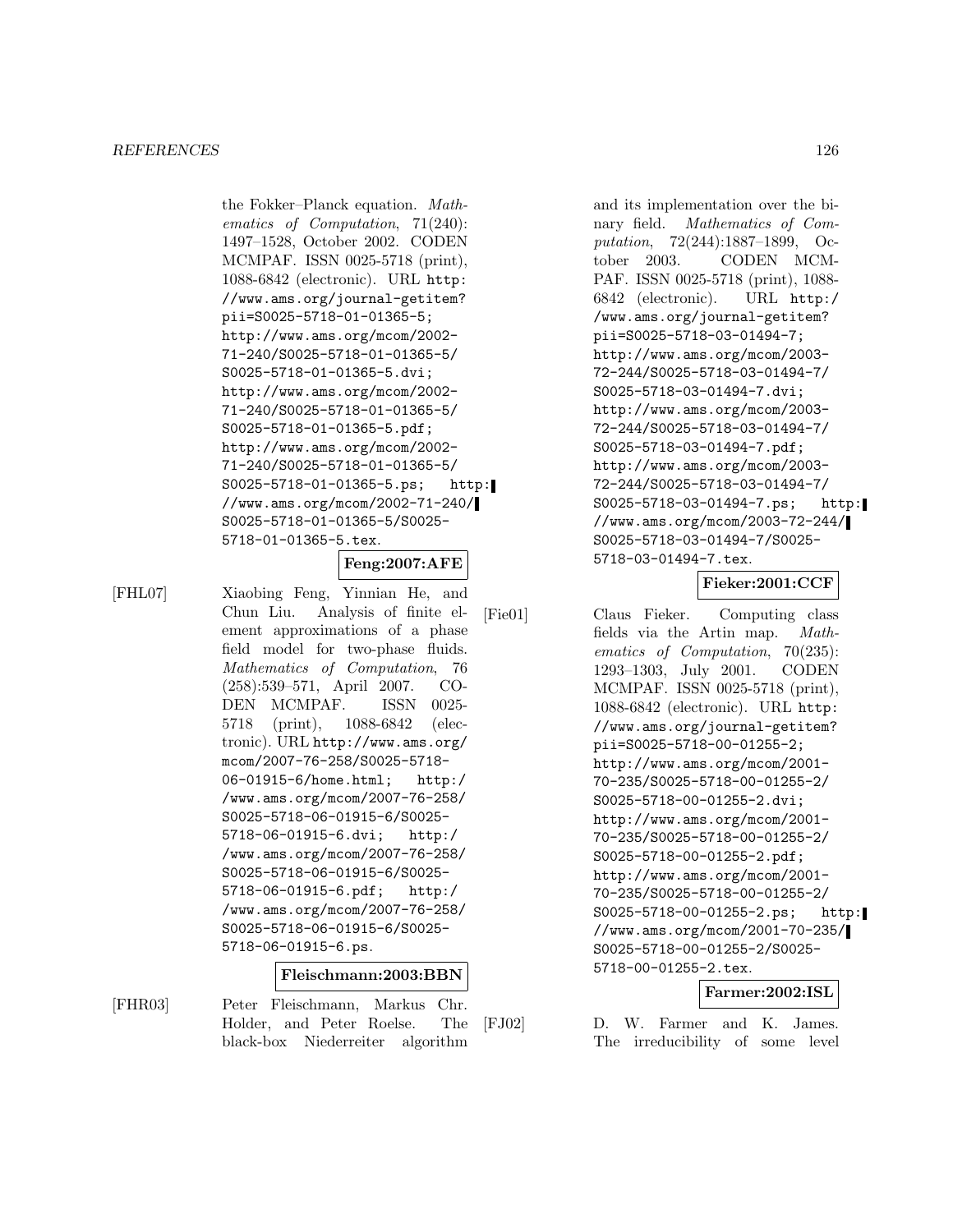1 Hecke polynomials. Mathematics of Computation, 71(239):1263– 1270, July 2002. CODEN MCM-PAF. ISSN 0025-5718 (print), 1088- 6842 (electronic). URL http:/ /www.ams.org/journal-getitem? pii=S0025-5718-01-01375-8; http://www.ams.org/mcom/2002- 71-239/S0025-5718-01-01375-8/ S0025-5718-01-01375-8.dvi; http://www.ams.org/mcom/2002- 71-239/S0025-5718-01-01375-8/ S0025-5718-01-01375-8.pdf; http://www.ams.org/mcom/2002- 71-239/S0025-5718-01-01375-8/ S0025-5718-01-01375-8.ps; http: //www.ams.org/mcom/2002-71-239/ S0025-5718-01-01375-8/S0025- 5718-01-01375-8.tex.

### **Fukuda:2007:CGF**

[FJT07] Komei Fukuda, Anders N. Jensen, and Rekha R. Thomas. Computing Gröbner fans. Mathematics of Computation, 76(260):2189–2212, October 2007. CODEN MCMPAF. ISSN 0025-5718 (print), 1088-6842 (electronic). URL http://www.ams.org/ mcom/2007-76-260/S0025-5718- 07-01986-2/home.html; http:/ /www.ams.org/mcom/2007-76-260/ S0025-5718-07-01986-2/S0025- 5718-07-01986-2.dvi; http:/ /www.ams.org/mcom/2007-76-260/ S0025-5718-07-01986-2/S0025- 5718-07-01986-2.pdf; http:/ /www.ams.org/mcom/2007-76-260/ S0025-5718-07-01986-2/S0025- 5718-07-01986-2.ps.

### **Fukuda:2000:UGG**

[FK00] T. Fukuda and K. Komatsu. On a unit group generated by special values of Siegel modular functions. Mathematics of Computation, 69(231):1207–1212,

July 2000. CODEN MCMPAF. ISSN 0025-5718 (print), 1088- 6842 (electronic). URL http:/ /www.ams.org/journal-getitem? pii=S0025-5718-99-01118-7; http://www.ams.org/mcom/2000- 69-231/S0025-5718-99-01118-7/ S0025-5718-99-01118-7.dvi; http://www.ams.org/mcom/2000- 69-231/S0025-5718-99-01118-7/ S0025-5718-99-01118-7.pdf; http://www.ams.org/mcom/2000- 69-231/S0025-5718-99-01118-7/ S0025-5718-99-01118-7.ps; http: //www.ams.org/mcom/2000-69-231/ S0025-5718-99-01118-7/S0025- 5718-99-01118-7.tex.

# **Fukuda:2001:IIC**

[FK01] Takashi Fukuda and Keiichi Komatsu. On Iwasawa  $\lambda_3$ -invariants of cyclic cubic fields of prime conductor. Mathematics of Computation, 70(236):1707–1712, October 2001. CODEN MCM-PAF. ISSN 0025-5718 (print), 1088- 6842 (electronic). URL http:/ /www.ams.org/journal-getitem? pii=S0025-5718-00-01284-9; http://www.ams.org/mcom/2001- 70-236/S0025-5718-00-01284-9/ S0025-5718-00-01284-9.dvi; http://www.ams.org/mcom/2001- 70-236/S0025-5718-00-01284-9/ S0025-5718-00-01284-9.pdf; http://www.ams.org/mcom/2001- 70-236/S0025-5718-00-01284-9/ S0025-5718-00-01284-9.ps; http: //www.ams.org/mcom/2001-70-236/ S0025-5718-00-01284-9/S0025- 5718-00-01284-9.tex.

### **Feng:2007:FDD**

[FK07] Xiaobing Feng and Ohannes A. Karakashian. Fully discrete dynamic mesh discontinuous Galerkin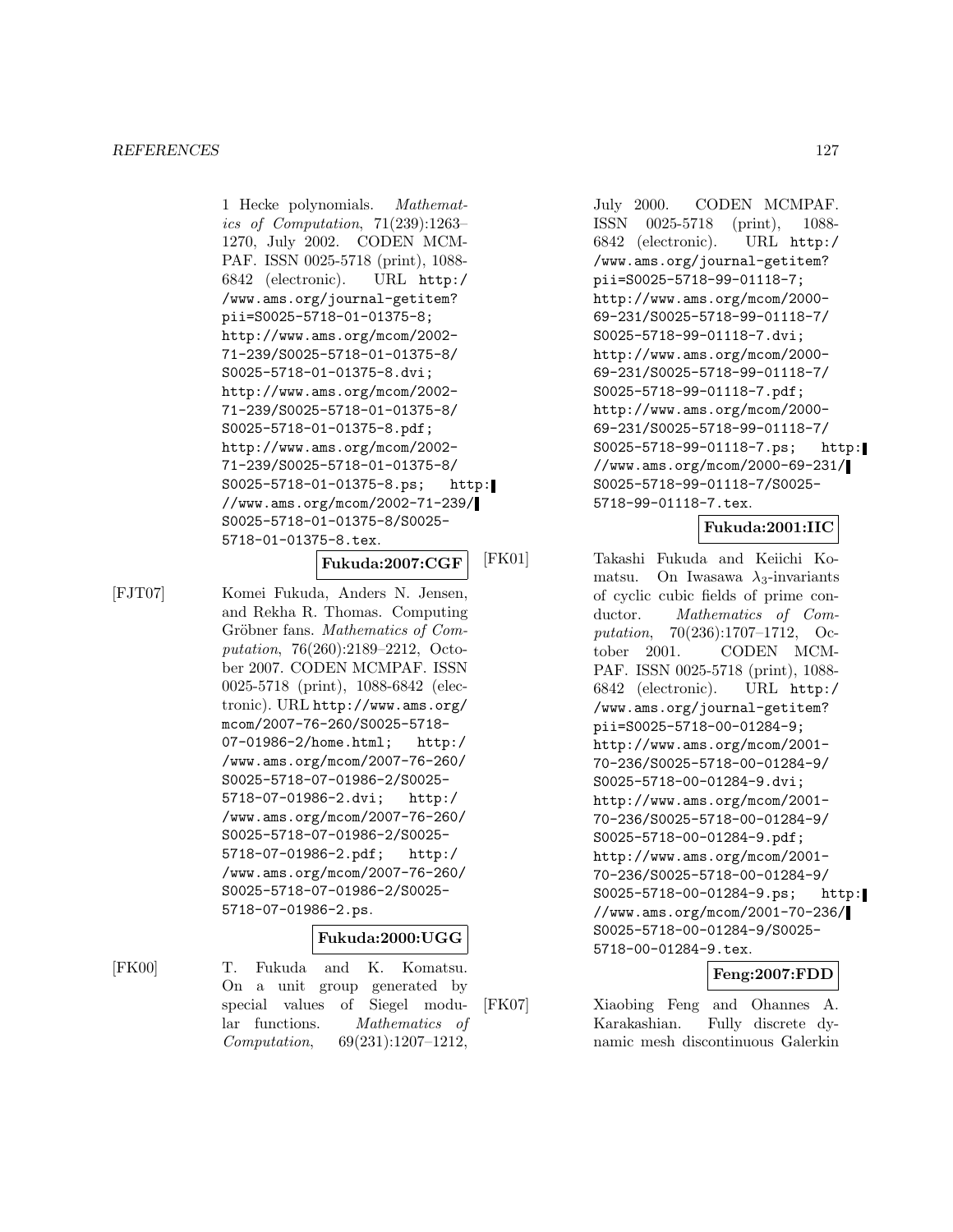methods for the Cahn–Hilliard equation of phase transition. Mathematics of Computation, 76(259): 1093–1117, July 2007. CO-DEN MCMPAF. ISSN 0025- 5718 (print), 1088-6842 (electronic). URL http://www.ams.org/ mcom/2007-76-259/S0025-5718- 07-01985-0/home.html; http:/ /www.ams.org/mcom/2007-76-259/ S0025-5718-07-01985-0/S0025- 5718-07-01985-0.dvi; http:/ /www.ams.org/mcom/2007-76-259/ S0025-5718-07-01985-0/S0025- 5718-07-01985-0.pdf; http:/ /www.ams.org/mcom/2007-76-259/ S0025-5718-07-01985-0/S0025- 5718-07-01985-0.ps.

### **Fukuda:2009:IIC**

[FK09] Takashi Fukuda and Keiichi Komatsu. On the Iwasawa  $\lambda$ -invariant of the cyclotomic  $\mathbb{Z}_2$ -extension of  $\mathbb{Q}(\sqrt{p})$ . Mathematics of Computa-<br>tion 78(267):1797–1808. July 2009 tion, 78(267):1797–1808, July 2009. CODEN MCMPAF. ISSN 0025-5718 (print), 1088-6842 (electronic). URL http://www.ams.org/journals/ mcom/2009-78-267/S0025-5718- 09-02124-3/home.html; http: //www.ams.org/journals/mcom/ 2009-78-267/S0025-5718-09-02124- 3/S0025-5718-09-02124-3.pdf.

### **Farmer:2005:DMF**

[FL05] D. W. Farmer and S. Lemurell. Deformations of Maass forms. Mathematics of Computation, 74(252): 1967–1982, October 2005. CO-DEN MCMPAF. ISSN 0025- 5718 (print), 1088-6842 (electronic). URL http://www.ams.org/ mcom/2005-74-252/S0025-5718- 05-01746-1/home.html; http:/ /www.ams.org/mcom/2005-74-252/

S0025-5718-05-01746-1/S0025- 5718-05-01746-1.dvi; http:/ /www.ams.org/mcom/2005-74-252/ S0025-5718-05-01746-1/S0025- 5718-05-01746-1.pdf; http:/ /www.ams.org/mcom/2005-74-252/ S0025-5718-05-01746-1/S0025- 5718-05-01746-1.ps; http:// www.ams.org/mcom/2005-74-252/ S0025-5718-05-01746-1/S0025- 5718-05-01746-1.tex.

# **Fang:2006:CTK**

[FL06] Gensun Fang and Xuehua Li. Comparison theorems of Kolmogorov type and exact values of  $n$ -widths on Hardy–Sobolev classes. Mathematics of Computation, 75(253): 241–258, January 2006. CO-DEN MCMPAF. ISSN 0025- 5718 (print), 1088-6842 (electronic). URL http://www.ams.org/ mcom/2006-75-253/S0025-5718- 05-01765-5/home.html; http:/ /www.ams.org/mcom/2006-75-253/ S0025-5718-05-01765-5/S0025- 5718-05-01765-5.dvi; http:/ /www.ams.org/mcom/2006-75-253/ S0025-5718-05-01765-5/S0025- 5718-05-01765-5.pdf; http:/ /www.ams.org/mcom/2006-75-253/ S0025-5718-05-01765-5/S0025- 5718-05-01765-5.ps; http:// www.ams.org/mcom/2006-75-253/ S0025-5718-05-01765-5/S0025- 5718-05-01765-5.tex.

### **Floater:2007:TCR**

[FL07] Michael S. Floater and Tom Lyche. Two chain rules for divided differences and Faà di Bruno's formula. Mathematics of Computation, 76(258):867–877, April 2007. CODEN MCMPAF. ISSN 0025-5718 (print), 1088-6842 (electronic). URL http://www.ams.org/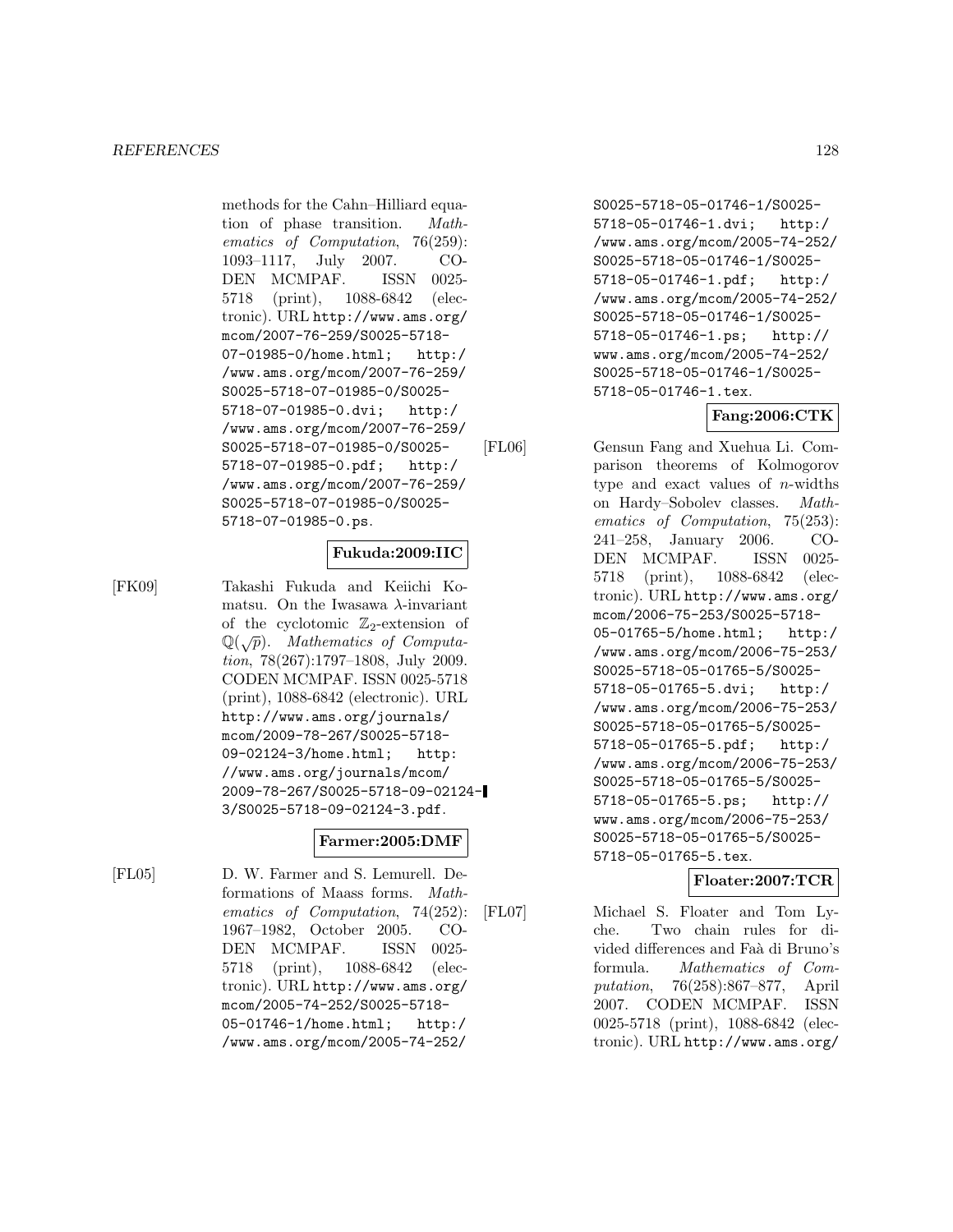mcom/2007-76-258/S0025-5718- 06-01916-8/home.html; http:/ /www.ams.org/mcom/2007-76-258/ S0025-5718-06-01916-8/S0025- 5718-06-01916-8.dvi; http:/ /www.ams.org/mcom/2007-76-258/ S0025-5718-06-01916-8/S0025- 5718-06-01916-8.pdf; http:/ /www.ams.org/mcom/2007-76-258/ S0025-5718-06-01916-8/S0025- 5718-06-01916-8.ps.

# **Floater:2008:DDI**

[FL08] Michael S. Floater and Tom Lyche. Divided differences of inverse functions and partitions of a convex polygon. Mathematics of Computation, 77(264):2295–2308, October 2008. CODEN MCMPAF. ISSN 0025-5718 (print), 1088-6842 (electronic). URL http://www.ams.org/journals/ mcom/2008-77-264/S0025-5718- 08-02144-3/home.html; http: //www.ams.org/journals/mcom/ 2008-77-264/S0025-5718-08-02144- 3/S0025-5718-08-02144-3.pdf.

### **Faou:2009:CSD**

[FL09] Erwan Faou and Tony Lelièvre. Conservative stochastic differential equations: Mathematical and numerical analysis. Mathematics of Computation, 78(268):2047–2074, October 2009. CODEN MCM-PAF. ISSN 0025-5718 (print), 1088-6842 (electronic). URL http://www.ams.org/journals/ mcom/2009-78-268/S0025-5718- 09-02220-0/home.html; http: //www.ams.org/journals/mcom/ 2009-78-268/S0025-5718-09-02220- 0/S0025-5718-09-02220-0.pdf.

### **Flammang:2009:TTP**

[Fla09] V. Flammang. Trace of totally

positive algebraic integers and integer transfinite diameter. Mathematics of Computation, 78(266): 1119–1125, April 2009. CO-DEN MCMPAF. ISSN 0025-5718 (print), 1088-6842 (electronic). URL http://www.ams.org/journals/ mcom/2009-78-266/S0025-5718- 08-02120-0/home.html; http: //www.ams.org/journals/mcom/ 2009-78-266/S0025-5718-08-02120- 0/S0025-5718-08-02120-0.pdf.

# **Floater:2003:OOP**

[Flo03] Michael S. Floater. One-toone piecewise linear mappings over triangulations. Mathematics of Computation, 72(242):685– 696, April 2003. CODEN MCM-PAF. ISSN 0025-5718 (print), 1088- 6842 (electronic). URL http:/ /www.ams.org/journal-getitem? pii=S0025-5718-02-01466-7; http://www.ams.org/mcom/2003- 72-242/S0025-5718-02-01466-7/ S0025-5718-02-01466-7.dvi; http://www.ams.org/mcom/2003- 72-242/S0025-5718-02-01466-7/ S0025-5718-02-01466-7.pdf; http://www.ams.org/mcom/2003- 72-242/S0025-5718-02-01466-7/ S0025-5718-02-01466-7.ps; http: //www.ams.org/mcom/2003-72-242/ S0025-5718-02-01466-7/S0025- 5718-02-01466-7.tex.

# **Flynn:2001:EEB**

 $[FLS^+01]$  E. Victor Flynn, Franck Leprévost, Edward F. Schaefer, William A. Stein, Michael Stoll, and Joseph L. Wetherell. Empirical evidence for the Birch and Swinnerton-Dyer conjectures for modular Jacobians of genus 2 curves. Mathematics of Computation, 70(236):1675–1697, October 2001. CODEN MCM-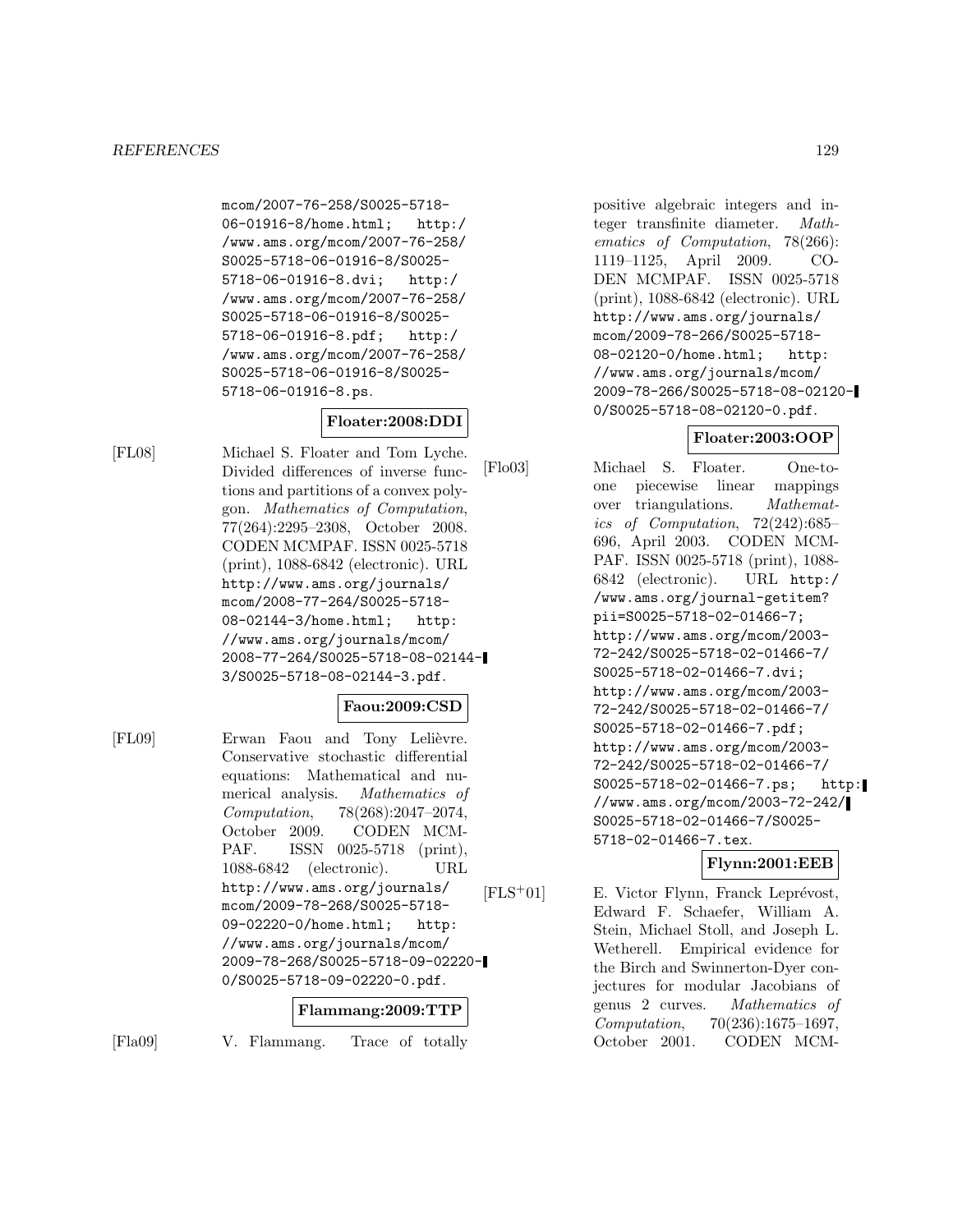PAF. ISSN 0025-5718 (print), 1088- 6842 (electronic). URL http:/ /www.ams.org/journal-getitem? pii=S0025-5718-01-01320-5; http://www.ams.org/mcom/2001- 70-236/S0025-5718-01-01320-5/ S0025-5718-01-01320-5.dvi; http://www.ams.org/mcom/2001- 70-236/S0025-5718-01-01320-5/ S0025-5718-01-01320-5.pdf; http://www.ams.org/mcom/2001- 70-236/S0025-5718-01-01320-5/ S0025-5718-01-01320-5.ps; http: //www.ams.org/mcom/2001-70-236/ S0025-5718-01-01320-5/S0025- 5718-01-01320-5.tex.

#### **Fournier:2002:SPN**

[FM02] Nicolas Fournier and Sylvie Méléard. A stochastic particle numerical method for 3D Boltzmann equations without cutoff. Mathematics of Computation, 71(238):583– 604, April 2002. CODEN MCM-PAF. ISSN 0025-5718 (print), 1088- 6842 (electronic). URL http:/ /www.ams.org/journal-getitem? pii=S0025-5718-01-01339-4; http://www.ams.org/mcom/2002- 71-238/S0025-5718-01-01339-4/ S0025-5718-01-01339-4.dvi; http://www.ams.org/mcom/2002- 71-238/S0025-5718-01-01339-4/ S0025-5718-01-01339-4.pdf; http://www.ams.org/mcom/2002- 71-238/S0025-5718-01-01339-4/ S0025-5718-01-01339-4.ps; http: //www.ams.org/mcom/2002-71-238/ S0025-5718-01-01339-4/S0025- 5718-01-01339-4.tex.

# **Fontbona:2008:RST**

[FM08] J. Fontbona and S. Méléard. A random space-time birth particle method for 2D vortex equations with external field. Mathematics of Computation, 77(263):1525–1558, July 2008. CODEN MCMPAF. ISSN 0025-5718 (print), 1088-6842 (electronic). URL http://www.ams.org/ mcom/2008-77-263/S0025-5718- 08-02097-8/home.html; http:/ /www.ams.org/mcom/2008-77-263/ S0025-5718-08-02097-8/S0025- 5718-08-02097-8.dvi; http:/ /www.ams.org/mcom/2008-77-263/ S0025-5718-08-02097-8/S0025- 5718-08-02097-8.pdf; http:/ /www.ams.org/mcom/2008-77-263/ S0025-5718-08-02097-8/S0025- 5718-08-02097-8.ps.

# **Fang:2006:LBS**

[FMTW06] Kai-Tai Fang, Dietmar Maringer, Yu Tang, and Peter Winker. Lower bounds and stochastic optimization algorithms for uniform designs with three or four levels. Mathematics of Computation, 75 (254):859–878, April 2006. CO-DEN MCMPAF. ISSN 0025- 5718 (print), 1088-6842 (electronic). URL http://www.ams.org/ mcom/2006-75-254/S0025-5718- 05-01806-5/home.html; http:/ /www.ams.org/mcom/2006-75-254/ S0025-5718-05-01806-5/S0025- 5718-05-01806-5.dvi; http:/ /www.ams.org/mcom/2006-75-254/ S0025-5718-05-01806-5/S0025- 5718-05-01806-5.pdf; http:/ /www.ams.org/mcom/2006-75-254/ S0025-5718-05-01806-5/S0025- 5718-05-01806-5.ps.

# **Fang:2002:CDR**

[FMW02] Kai-Tai Fang, Chang-Xing Ma, and Peter Winker. Centered  $L_2$ discrepancy of random sampling and Latin hypercube design, and construction of uniform designs. Math-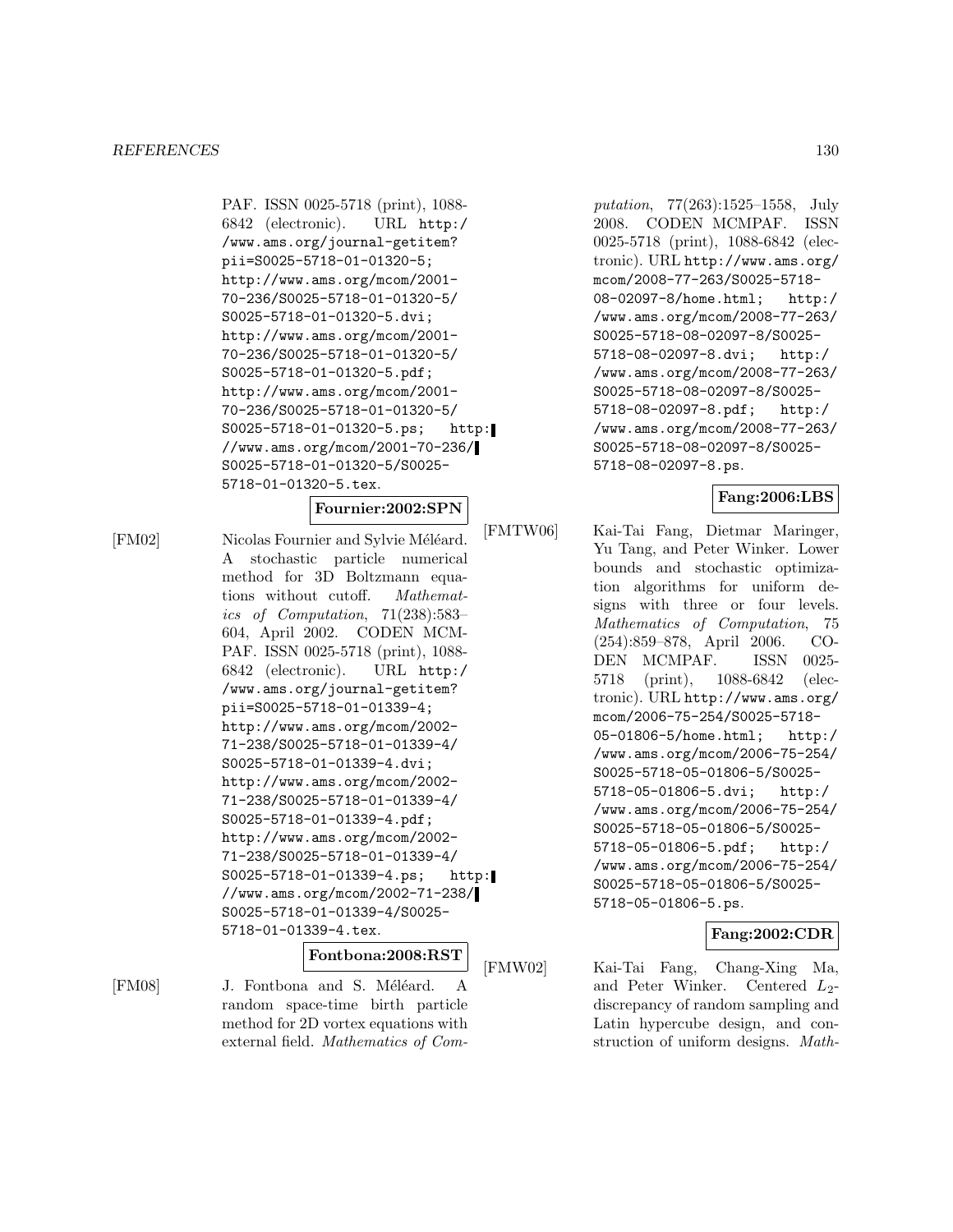ematics of Computation, 71(237): 275–296, January 2002. CODEN MCMPAF. ISSN 0025-5718 (print), 1088-6842 (electronic). URL http: //www.ams.org/journal-getitem? pii=S0025-5718-00-01281-3; http://www.ams.org/mcom/2002- 71-237/S0025-5718-00-01281-3/ S0025-5718-00-01281-3.dvi; http://www.ams.org/mcom/2002- 71-237/S0025-5718-00-01281-3/ S0025-5718-00-01281-3.pdf; http://www.ams.org/mcom/2002- 71-237/S0025-5718-00-01281-3/ S0025-5718-00-01281-3.ps; http: //www.ams.org/mcom/2002-71-237/ [ $For02$ ] S0025-5718-00-01281-3/S0025- 5718-00-01281-3.tex.

#### **Farhloul:2000:MFB**

[FNP00] M. Farhloul, S. Nicaise, and L. Paquet. A mixed formulation of Boussinesq equations: Analysis of nonsingular solutions. Mathematics of Computation, 69(231):965– 986, July 2000. CODEN MCM-PAF. ISSN 0025-5718 (print), 1088- 6842 (electronic). URL http:/ /www.ams.org/journal-getitem? pii=S0025-5718-00-01186-8; http://www.ams.org/mcom/2000- 69-231/S0025-5718-00-01186-8/ S0025-5718-00-01186-8.dvi; http://www.ams.org/mcom/2000- 69-231/S0025-5718-00-01186-8/ S0025-5718-00-01186-8.pdf; http://www.ams.org/mcom/2000- 69-231/S0025-5718-00-01186-8/ S0025-5718-00-01186-8.ps; http:  $\text{OS05}$ //www.ams.org/mcom/2000-69-231/ S0025-5718-00-01186-8/S0025- 5718-00-01186-8.tex.

#### **Fuselier:2009:ESE**

[FNWW09] Edward J. Fuselier, Francis J. Narcowich, Joseph D. Ward, and

Grady B. Wright. Error and stability estimates for surface-divergence free RBF interpolants on the sphere. Mathematics of Computation, 78 (268):2157–2186, October 2009. CO-DEN MCMPAF. ISSN 0025-5718 (print), 1088-6842 (electronic). URL http://www.ams.org/journals/ mcom/2009-78-268/S0025-5718- 09-02214-5/home.html; http: //www.ams.org/journals/mcom/ 2009-78-268/S0025-5718-09-02214- 5/S0025-5718-09-02214-5.pdf.

#### **Forbes:2002:FCI**

Tony Forbes. Fifteen consecutive integers with exactly four prime factors. Mathematics of Computation, 71(237):449–452, January 2002. CODEN MCMPAF. ISSN 0025-5718 (print), 1088- 6842 (electronic). URL http:/ /www.ams.org/journal-getitem? pii=S0025-5718-01-01321-7; http://www.ams.org/mcom/2002- 71-237/S0025-5718-01-01321-7/ S0025-5718-01-01321-7.dvi; http://www.ams.org/mcom/2002- 71-237/S0025-5718-01-01321-7/ S0025-5718-01-01321-7.pdf; http://www.ams.org/mcom/2002- 71-237/S0025-5718-01-01321-7/ S0025-5718-01-01321-7.ps; http: //www.ams.org/mcom/2002-71-237/ S0025-5718-01-01321-7/S0025- 5718-01-01321-7.tex.

#### **Farrell:2005:CSP**

P. A. Farrell, E. O'Riordan, and G. I. Shishkin. A class of singularly perturbed semilinear differential equations with interior layers. Mathematics of Computation, 74(252):1759–1776, October 2005. CODEN MCMPAF. ISSN 0025-5718 (print), 1088-6842 (elec-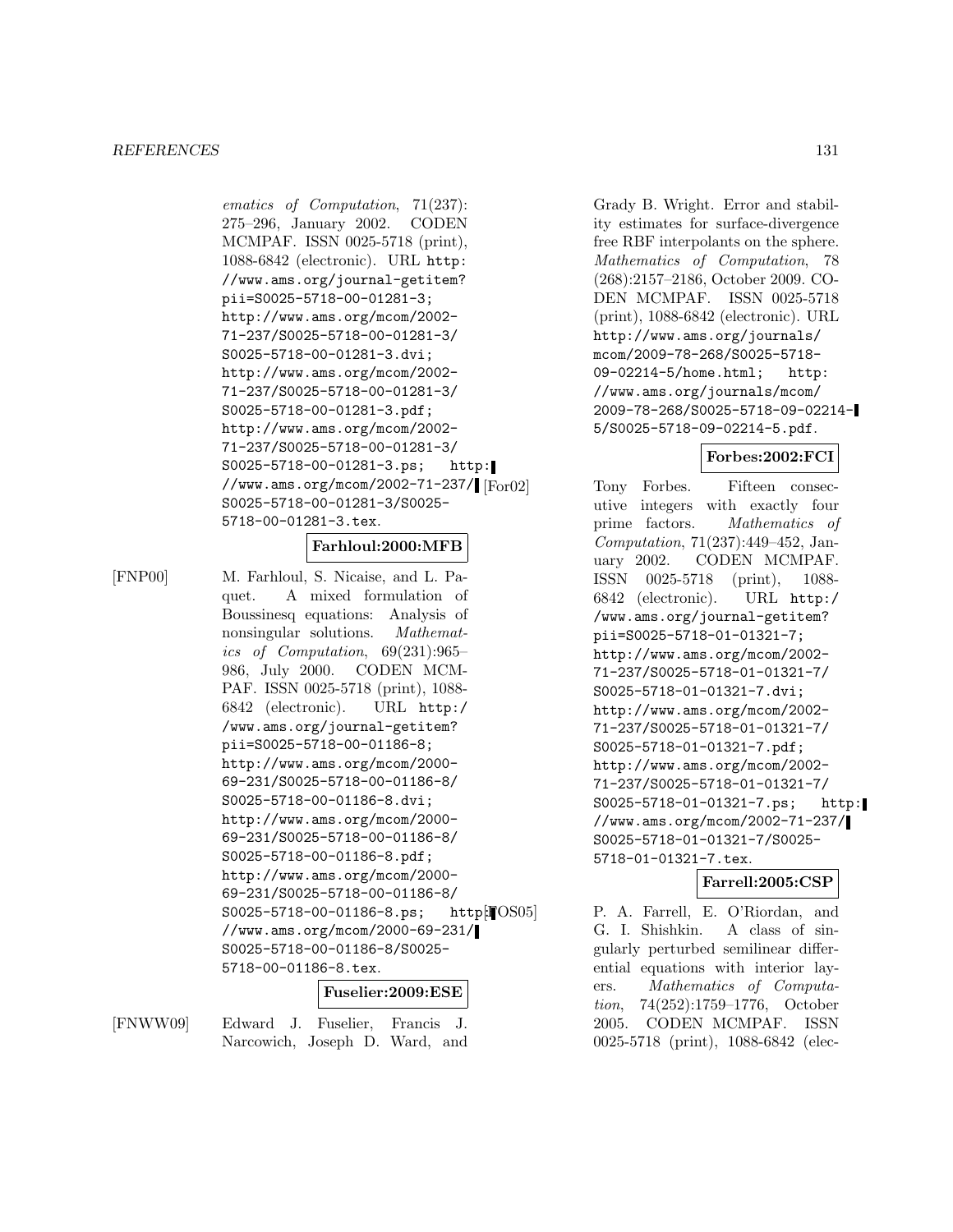tronic). URL http://www.ams.org/ mcom/2005-74-252/S0025-5718- 05-01764-3/home.html; http:/ /www.ams.org/mcom/2005-74-252/ S0025-5718-05-01764-3/S0025- 5718-05-01764-3.dvi; http:/ /www.ams.org/mcom/2005-74-252/ S0025-5718-05-01764-3/S0025- 5718-05-01764-3.pdf; http:/ /www.ams.org/mcom/2005-74-252/ S0025-5718-05-01764-3/S0025- 5718-05-01764-3.ps; http:// www.ams.org/mcom/2005-74-252/ S0025-5718-05-01764-3/S0025- 5718-05-01764-3.tex.

### **Farrell:2009:CSP**

[FOS09] P. A. Farrell, E. O'Riordan, and G. I. Shishkin. A class of singularly perturbed quasilinear differential equations with interior layers. Mathematics of Computation, 78(265):103–127, January 2009. CO-DEN MCMPAF. ISSN 0025-5718 (print), 1088-6842 (electronic). URL http://www.ams.org/journals/ mcom/2009-78-265/S0025-5718- 08-02157-1/home.html; http: //www.ams.org/journals/mcom/ 2009-78-265/S0025-5718-08-02157- 1/S0025-5718-08-02157-1.pdf.

#### **Floater:2000:MPT**

[FP00] Michael S. Floater and J. M. Peña. Monotonicity preservation on triangles. Mathematics of Computation, 69(232):1505–1519, October 2000. CODEN MCM-PAF. ISSN 0025-5718 (print), 1088- 6842 (electronic). URL http:/ /www.ams.org/journal-getitem? pii=S0025-5718-99-01176-X; http://www.ams.org/mcom/2000- 69-232/S0025-5718-99-01176-X/ S0025-5718-99-01176-X.dvi; http://www.ams.org/mcom/2000-

69-232/S0025-5718-99-01176-X/ S0025-5718-99-01176-X.pdf; http://www.ams.org/mcom/2000- 69-232/S0025-5718-99-01176-X/ S0025-5718-99-01176-X.ps; http: //www.ams.org/mcom/2000-69-232/ S0025-5718-99-01176-X/S0025- 5718-99-01176-X.tex.

# **Feng:2004:AFD**

[FP04] Xiaobing Feng and Andreas Prohl. Analysis of a fully discrete finite element method for the phase field model and approximation of its sharp interface limits. Mathematics of Computation, 73(246):541–567, April 2004. CODEN MCMPAF. ISSN 0025- 5718 (print), 1088-6842 (electronic). URL http://www.ams.org/ mcom/2004-73-246/S0025-5718- 03-01588-6/home.html; http:/ /www.ams.org/mcom/2004-73-246/ S0025-5718-03-01588-6/S0025- 5718-03-01588-6.dvi; http:/ /www.ams.org/mcom/2004-73-246/ S0025-5718-03-01588-6/S0025- 5718-03-01588-6.pdf; http:/ /www.ams.org/mcom/2004-73-246/ S0025-5718-03-01588-6/S0025- 5718-03-01588-6.ps; http:// www.ams.org/mcom/2004-73-246/ S0025-5718-03-01588-6/S0025- 5718-03-01588-6.tex.

### **Fieker:2006:DUN**

[FP06] Claus Fieker and Michael E. Pohst. Dependency of units in number fields. Mathematics of Computation, 75(255):1507–1518, July 2006. CODEN MCMPAF. ISSN 0025-5718 (print), 1088-6842 (electronic). URL http://www.ams.org/ mcom/2006-75-255/S0025-5718- 06-01899-0/home.html; http:/ /www.ams.org/mcom/2006-75-255/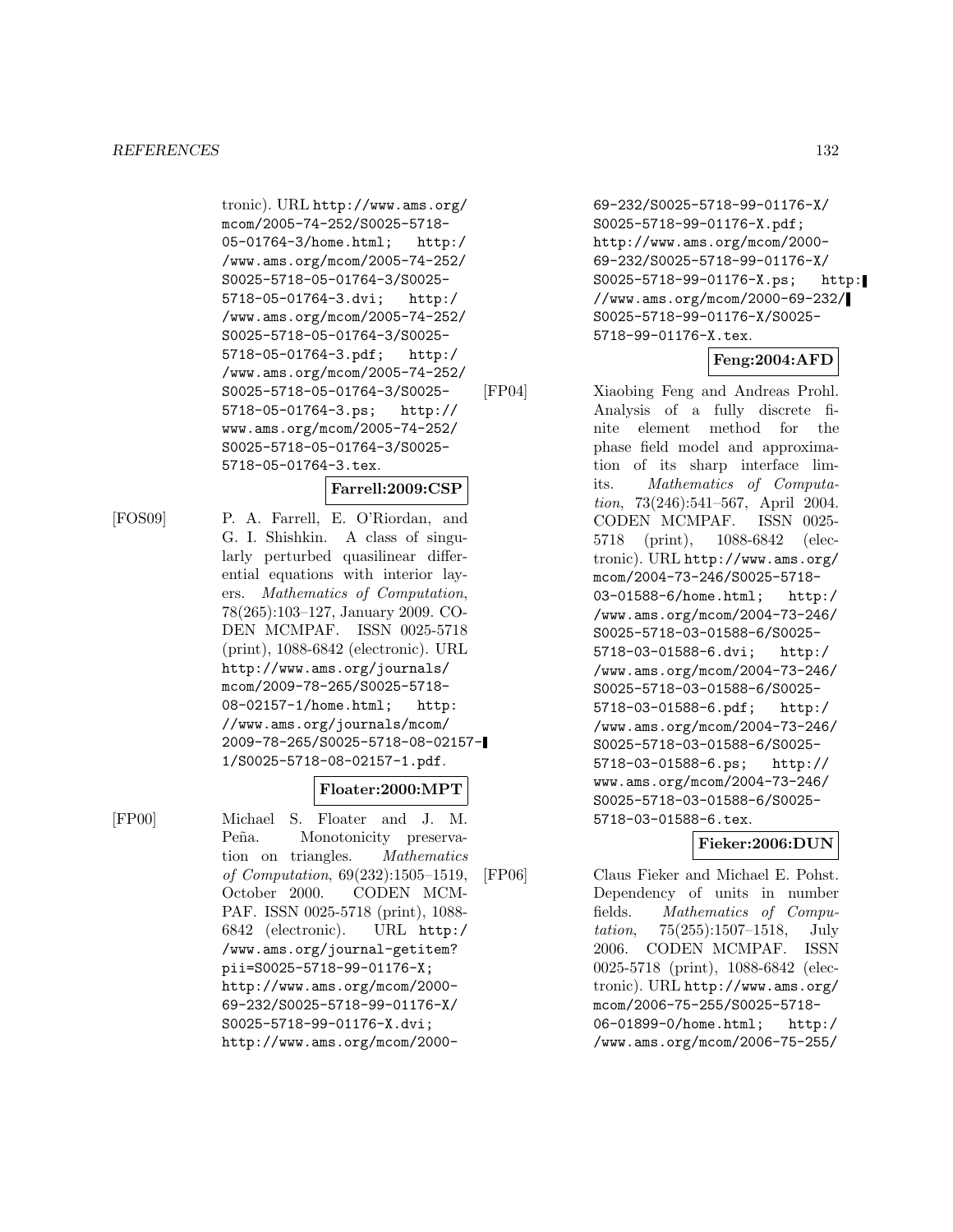S0025-5718-06-01899-0/S0025- 5718-06-01899-0.dvi; http:/ /www.ams.org/mcom/2006-75-255/ S0025-5718-06-01899-0/S0025- 5718-06-01899-0.pdf; http:/ /www.ams.org/mcom/2006-75-255/ S0025-5718-06-01899-0/S0025- 5718-06-01899-0.ps.

### **Faugeras:2006:ENS**

[FPF06] Blaise Faugeras, Jérôme Pousin, and Franck Fontvieille. An efficient numerical scheme for precise time integration of a diffusiondissolution/precipitation chemical system. Mathematics of Computation, 75(253):209–222, January 2006. CODEN MCMPAF. ISSN 0025-5718 (print), 1088-6842 (electronic). URL http://www.ams.org/ mcom/2006-75-253/S0025-5718- 05-01782-5/home.html; http:/ /www.ams.org/mcom/2006-75-253/ S0025-5718-05-01782-5/S0025- 5718-05-01782-5.dvi; http:/ /www.ams.org/mcom/2006-75-253/ S0025-5718-05-01782-5/S0025- 5718-05-01782-5.pdf; http:/ /www.ams.org/mcom/2006-75-253/ S0025-5718-05-01782-5/S0025- 5718-05-01782-5.ps; http:// www.ams.org/mcom/2006-75-253/ S0025-5718-05-01782-5/S0025- 5718-05-01782-5.tex.

### **Friedlander:2001:PPG**

[FPS01] John B. Friedlander, Carl Pomerance, and Igor E. Shparlinski. Period of the power generator and small values of Carmichael's function. Mathematics of Computation, 70(236): 1591–1605, October 2001. CODEN MCMPAF. ISSN 0025-5718 (print), 1088-6842 (electronic). URL http: //www.ams.org/journal-getitem?

pii=S0025-5718-00-01282-5;

http://www.ams.org/mcom/2001- 70-236/S0025-5718-00-01282-5/ S0025-5718-00-01282-5.dvi; http://www.ams.org/mcom/2001- 70-236/S0025-5718-00-01282-5/ S0025-5718-00-01282-5.pdf; http://www.ams.org/mcom/2001- 70-236/S0025-5718-00-01282-5/ S0025-5718-00-01282-5.ps; http: //www.ams.org/mcom/2001-70-236/ S0025-5718-00-01282-5/S0025- 5718-00-01282-5.tex. See corrigendum [FPS02].

# **Friedlander:2002:CPP**

[FPS02] John B. Friedlander, Carl Pomerance, and Igor E. Shparlinski. Corrigendum to "Period of the power generator and small values of Carmichael's function". Mathematics of Computation, 71(240): 1803–1806, October 2002. CODEN MCMPAF. ISSN 0025-5718 (print), 1088-6842 (electronic). URL http: //www.ams.org/journal-getitem? pii=S0025-5718-02-01519-3; http://www.ams.org/mcom/2002- 71-240/S0025-5718-02-01519-3/ S0025-5718-02-01519-3.dvi; http://www.ams.org/mcom/2002- 71-240/S0025-5718-02-01519-3/ S0025-5718-02-01519-3.pdf; http://www.ams.org/mcom/2002- 71-240/S0025-5718-02-01519-3/ S0025-5718-02-01519-3.ps; http: //www.ams.org/mcom/2002-71-240/ S0025-5718-02-01519-3/S0025- 5718-02-01519-3.tex. See [FPS01].

### **Freistuhler:2002:NCV**

[FR02] Heinrich Freistühler and Christian Rohde. Numerical computation of viscous profiles for hyperbolic conservation laws. Mathematics of Computation, 71(239):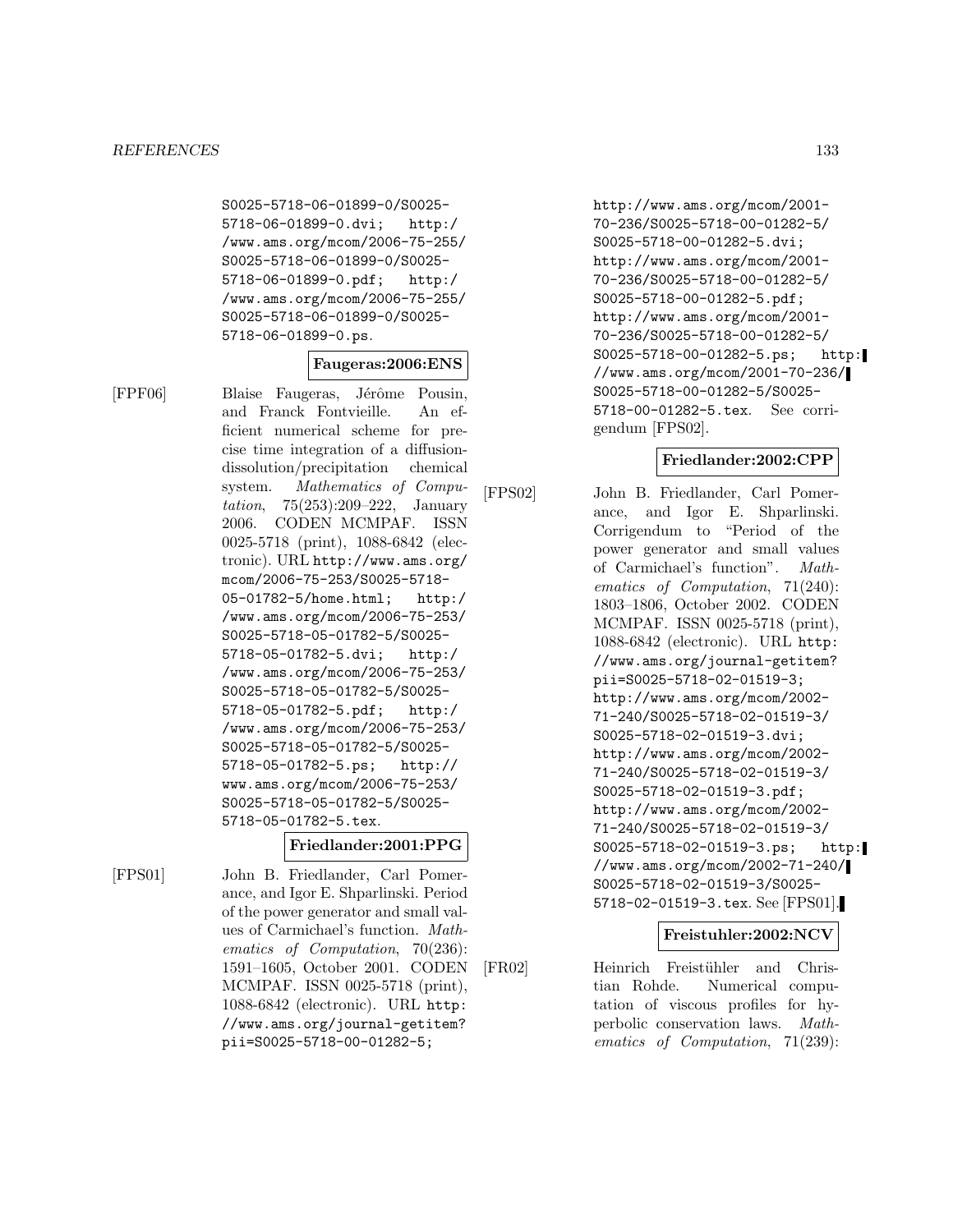1021–1042, July 2002. CODEN MCMPAF. ISSN 0025-5718 (print), 1088-6842 (electronic). URL http: //www.ams.org/journal-getitem? pii=S0025-5718-01-01340-0; http://www.ams.org/mcom/2002- 71-239/S0025-5718-01-01340-0/ S0025-5718-01-01340-0.dvi; http://www.ams.org/mcom/2002- 71-239/S0025-5718-01-01340-0/ S0025-5718-01-01340-0.pdf; http://www.ams.org/mcom/2002- 71-239/S0025-5718-01-01340-0/ S0025-5718-01-01340-0.ps; http: //www.ams.org/mcom/2002-71-239/ S0025-5718-01-01340-0/S0025- 5718-01-01340-0.tex.

#### **Flammang:2005:AIW**

[FR05] Valérie Flammang and Georges Rhin. Algebraic integers whose conjugates all lie in an ellipse. Mathematics of Computation, 74(252): 2007–2015, October 2005. CO-DEN MCMPAF. ISSN 0025- 5718 (print), 1088-6842 (electronic). URL http://www.ams.org/ mcom/2005-74-252/S0025-5718- 05-01735-7/home.html; http:/ /www.ams.org/mcom/2005-74-252/ S0025-5718-05-01735-7/S0025- 5718-05-01735-7.dvi; http:/ /www.ams.org/mcom/2005-74-252/ S0025-5718-05-01735-7/S0025- 5718-05-01735-7.pdf; http:/ /www.ams.org/mcom/2005-74-252/ S0025-5718-05-01735-7/S0025- 5718-05-01735-7.ps; http:// www.ams.org/mcom/2005-74-252/ S0025-5718-05-01735-7/S0025- 5718-05-01735-7.tex.

# **Freund:2004:BRM**

[Fre04] Robert M. Freund. Book review: A mathematical view of interiorpoint methods in convex optimization. Mathematics of Computation, 73(245):515–516, January 2004. CODEN MCMPAF. ISSN 0025-5718 (print), 1088-6842 (electronic). URL http://www.ams.org/ mcom/2004-73-245/S0025-5718- 03-01659-4/home.html; http:/ /www.ams.org/mcom/2004-73-245/ S0025-5718-03-01659-4/S0025- 5718-03-01659-4.dvi; http:/ /www.ams.org/mcom/2004-73-245/ S0025-5718-03-01659-4/S0025- 5718-03-01659-4.pdf; http:/ /www.ams.org/mcom/2004-73-245/ S0025-5718-03-01659-4/S0025- 5718-03-01659-4.ps; http:// www.ams.org/mcom/2004-73-245/ S0025-5718-03-01659-4/S0025- 5718-03-01659-4.tex.

# **Freitas:2005:IPF**

[Fre05] Pedro Freitas. Integrals of polylogarithmic functions, recurrence relations, and associated Euler sums. Mathematics of Computation, 74(251):1425–1440, July 2005. CODEN MCMPAF. ISSN 0025-5718 (print), 1088-6842 (electronic). URL http://www.ams.org/ mcom/2005-74-251/S0025-5718- 05-01747-3/home.html; http:/ /www.ams.org/mcom/2005-74-251/ S0025-5718-05-01747-3/S0025- 5718-05-01747-3.dvi; http:/ /www.ams.org/mcom/2005-74-251/ S0025-5718-05-01747-3/S0025- 5718-05-01747-3.pdf; http:/ /www.ams.org/mcom/2005-74-251/ S0025-5718-05-01747-3/S0025- 5718-05-01747-3.ps; http:// www.ams.org/mcom/2005-74-251/ S0025-5718-05-01747-3/S0025- 5718-05-01747-3.tex.

# **Friesen:2000:CGF**

[Fri00] Christian Friesen. Class group fre-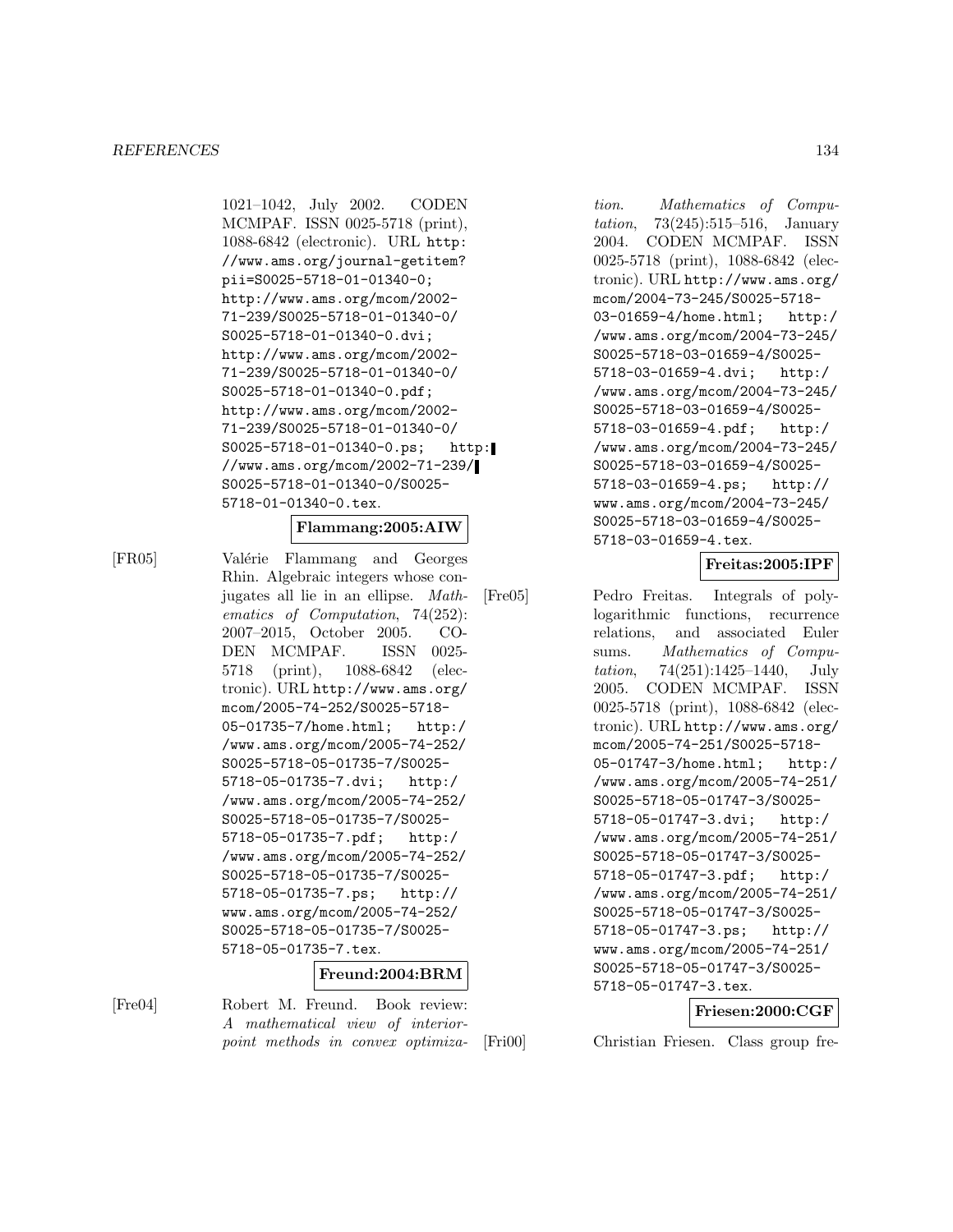quencies of real quadratic function fields: The degree 4 case. Mathematics of Computation, 69(231): 1213–1228, July 2000. CODEN MCMPAF. ISSN 0025-5718 (print), 1088-6842 (electronic). URL http: //www.ams.org/journal-getitem? pii=S0025-5718-99-01154-0; http://www.ams.org/mcom/2000- 69-231/S0025-5718-99-01154-0/ S0025-5718-99-01154-0.dvi; http://www.ams.org/mcom/2000- 69-231/S0025-5718-99-01154-0/ S0025-5718-99-01154-0.pdf; http://www.ams.org/mcom/2000- 69-231/S0025-5718-99-01154-0/ S0025-5718-99-01154-0.ps; http: //www.ams.org/mcom/2000-69-231/ S0025-5718-99-01154-0/S0025- 5718-99-01154-0.tex.

### **Flammang:2006:ITD**

[FRSE06] Valérie Flammang, Georges Rhin, and Jean-Marc Sac-Epée. Integer transfinite diameter and polynomials with small Mahler measure. Mathematics of Compu*tation*,  $75(255):1527-1540$ , July 2006. CODEN MCMPAF. ISSN 0025-5718 (print), 1088-6842 (electronic). URL http://www.ams.org/ mcom/2006-75-255/S0025-5718- 06-01791-1/home.html; http:/ /www.ams.org/mcom/2006-75-255/ S0025-5718-06-01791-1/S0025- 5718-06-01791-1.dvi; http:/ /www.ams.org/mcom/2006-75-255/ S0025-5718-06-01791-1/S0025- 5718-06-01791-1.pdf; http:/ /www.ams.org/mcom/2006-75-255/ S0025-5718-06-01791-1/S0025- 5718-06-01791-1.ps.

#### **Friedlander:2001:DPG**

[FS01] John B. Friedlander and Igor E. Shparlinski. On the distribution

of the power generator. Mathematics of Computation, 70(236): 1575–1589, October 2001. CODEN MCMPAF. ISSN 0025-5718 (print), 1088-6842 (electronic). URL http: //www.ams.org/journal-getitem? pii=S0025-5718-00-01283-7; http://www.ams.org/mcom/2001- 70-236/S0025-5718-00-01283-7/ S0025-5718-00-01283-7.dvi; http://www.ams.org/mcom/2001- 70-236/S0025-5718-00-01283-7/ S0025-5718-00-01283-7.pdf; http://www.ams.org/mcom/2001- 70-236/S0025-5718-00-01283-7/ S0025-5718-00-01283-7.ps; http: //www.ams.org/mcom/2001-70-236/ S0025-5718-00-01283-7/S0025- 5718-00-01283-7.tex.

### **Filaseta:2004:TDL**

[FS04] Michael Filaseta and Andrzej Schinzel. On testing the divisibility of lacunary polynomials by cyclotomic polynomials. Mathematics of Computation, 73 (246):957–965, April 2004. CO-DEN MCMPAF. ISSN 0025- 5718 (print), 1088-6842 (electronic). URL http://www.ams.org/ mcom/2004-73-246/S0025-5718- 03-01589-8/home.html; http:/ /www.ams.org/mcom/2004-73-246/ S0025-5718-03-01589-8/S0025- 5718-03-01589-8.dvi; http:/ /www.ams.org/mcom/2004-73-246/ S0025-5718-03-01589-8/S0025- 5718-03-01589-8.pdf; http:/ /www.ams.org/mcom/2004-73-246/ S0025-5718-03-01589-8/S0025- 5718-03-01589-8.ps; http:// www.ams.org/mcom/2004-73-246/ S0025-5718-03-01589-8/S0025- 5718-03-01589-8.tex.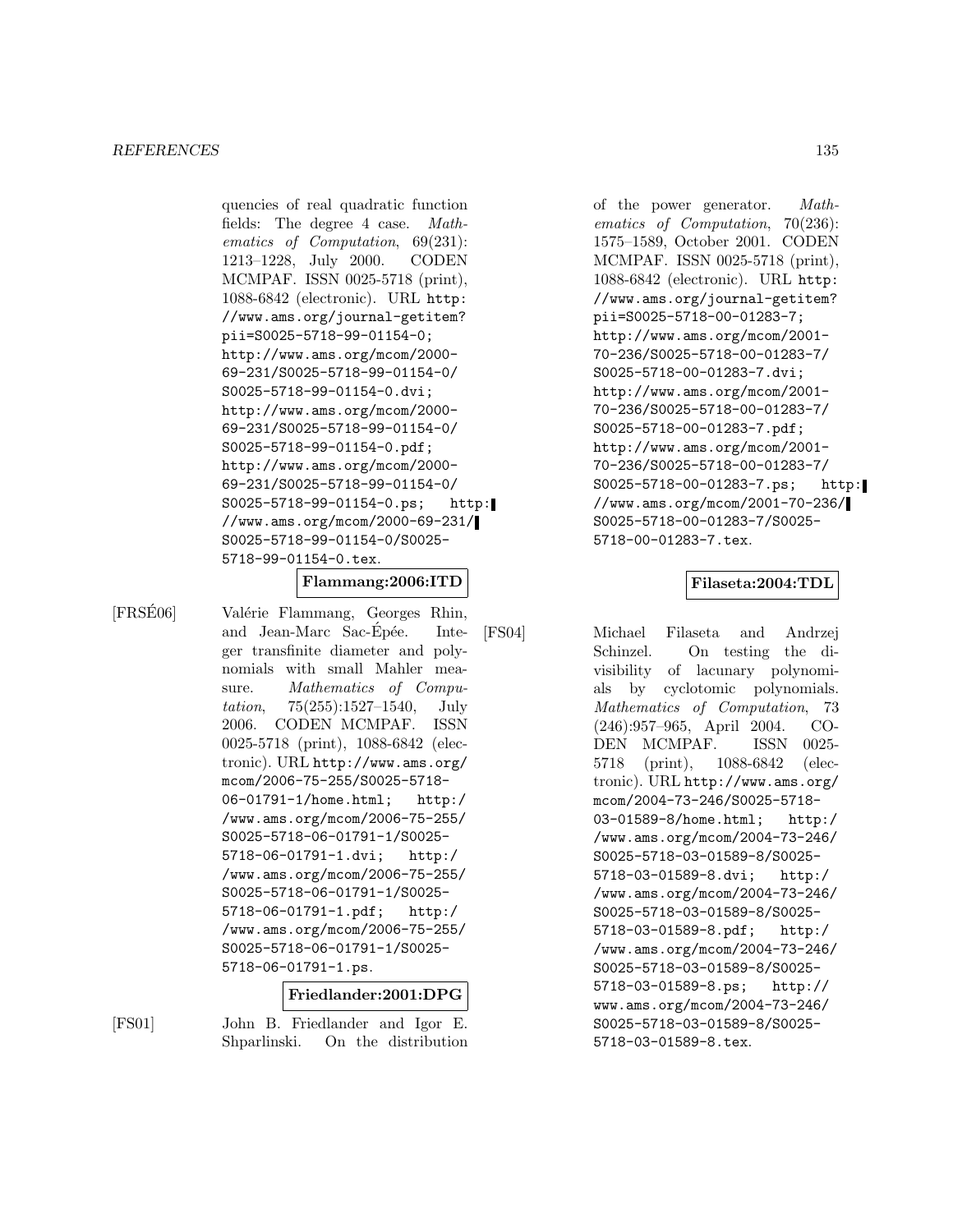#### **Ferracina:2005:EAS**

[FS05] L. Ferracina and M. N. Spijker. An extension and analysis of the Shu–Osher representation of Runge–Kutta methods. Mathematics of Computation, 74 (249):201–219, January 2005. CO-DEN MCMPAF. ISSN 0025- 5718 (print), 1088-6842 (electronic). URL http://www.ams.org/ mcom/2005-74-249/S0025-5718- 04-01664-3/home.html; http:/ /www.ams.org/mcom/2005-74-249/ S0025-5718-04-01664-3/S0025- 5718-04-01664-3.dvi; http:/ /www.ams.org/mcom/2005-74-249/ S0025-5718-04-01664-3/S0025- 5718-04-01664-3.pdf; http:/ /www.ams.org/mcom/2005-74-249/ S0025-5718-04-01664-3/S0025- 5718-04-01664-3.ps; http:// www.ams.org/mcom/2005-74-249/ S0025-5718-04-01664-3/S0025- 5718-04-01664-3.tex.

### **Falk:2000:LFF**

[FT00a] Richard S. Falk and Tong Tu. Locking-free finite elements for the Reissner–Mindlin plate. Mathematics of Computation, 69(231):911– 928, July 2000. CODEN MCM-PAF. ISSN 0025-5718 (print), 1088- 6842 (electronic). URL http:/ /www.ams.org/journal-getitem? pii=S0025-5718-99-01165-5; http://www.ams.org/mcom/2000- 69-231/S0025-5718-99-01165-5/ S0025-5718-99-01165-5.dvi; http://www.ams.org/mcom/2000- 69-231/S0025-5718-99-01165-5/ S0025-5718-99-01165-5.pdf; http://www.ams.org/mcom/2000- 69-231/S0025-5718-99-01165-5/ S0025-5718-99-01165-5.ps; http: //www.ams.org/mcom/2000-69-231/

S0025-5718-99-01165-5/S0025- 5718-99-01165-5.tex.

# **Franchi:2000:FEA**

[FT00b] Bruno Franchi and Maria Carla Tesi. A finite element approximation for a class of degenerate elliptic equations. Mathematics of Computation, 69 (229):41–63, January 2000. CODEN MCMPAF. ISSN 0025-5718 (print), 1088-6842 (electronic). URL http: //www.ams.org/journal-getitem? pii=S0025-5718-99-01075-3; http://www.ams.org/mcom/2000- 69-229/S0025-5718-99-01075-3/ S0025-5718-99-01075-3.dvi; http://www.ams.org/mcom/2000- 69-229/S0025-5718-99-01075-3/ S0025-5718-99-01075-3.pdf; http://www.ams.org/mcom/2000- 69-229/S0025-5718-99-01075-3/ S0025-5718-99-01075-3.ps; http: //www.ams.org/mcom/2000-69-229/ S0025-5718-99-01075-3/S0025- 5718-99-01075-3.tex.

# **Fuselier:2008:STA**

[Fus08] Edward J. Fuselier. Sobolev-type approximation rates for divergencefree and curl-free RBF interpolants. Mathematics of Computation, 77(263):1407–1423, July 2008. CODEN MCMPAF. ISSN 0025-5718 (print), 1088-6842 (electronic). URL http://www.ams.org/ mcom/2008-77-263/S0025-5718- 07-02096-0/home.html; http:/ /www.ams.org/mcom/2008-77-263/ S0025-5718-07-02096-0/S0025- 5718-07-02096-0.dvi; http:/ /www.ams.org/mcom/2008-77-263/ S0025-5718-07-02096-0/S0025- 5718-07-02096-0.pdf; http:/ /www.ams.org/mcom/2008-77-263/ S0025-5718-07-02096-0/S0025- 5718-07-02096-0.ps.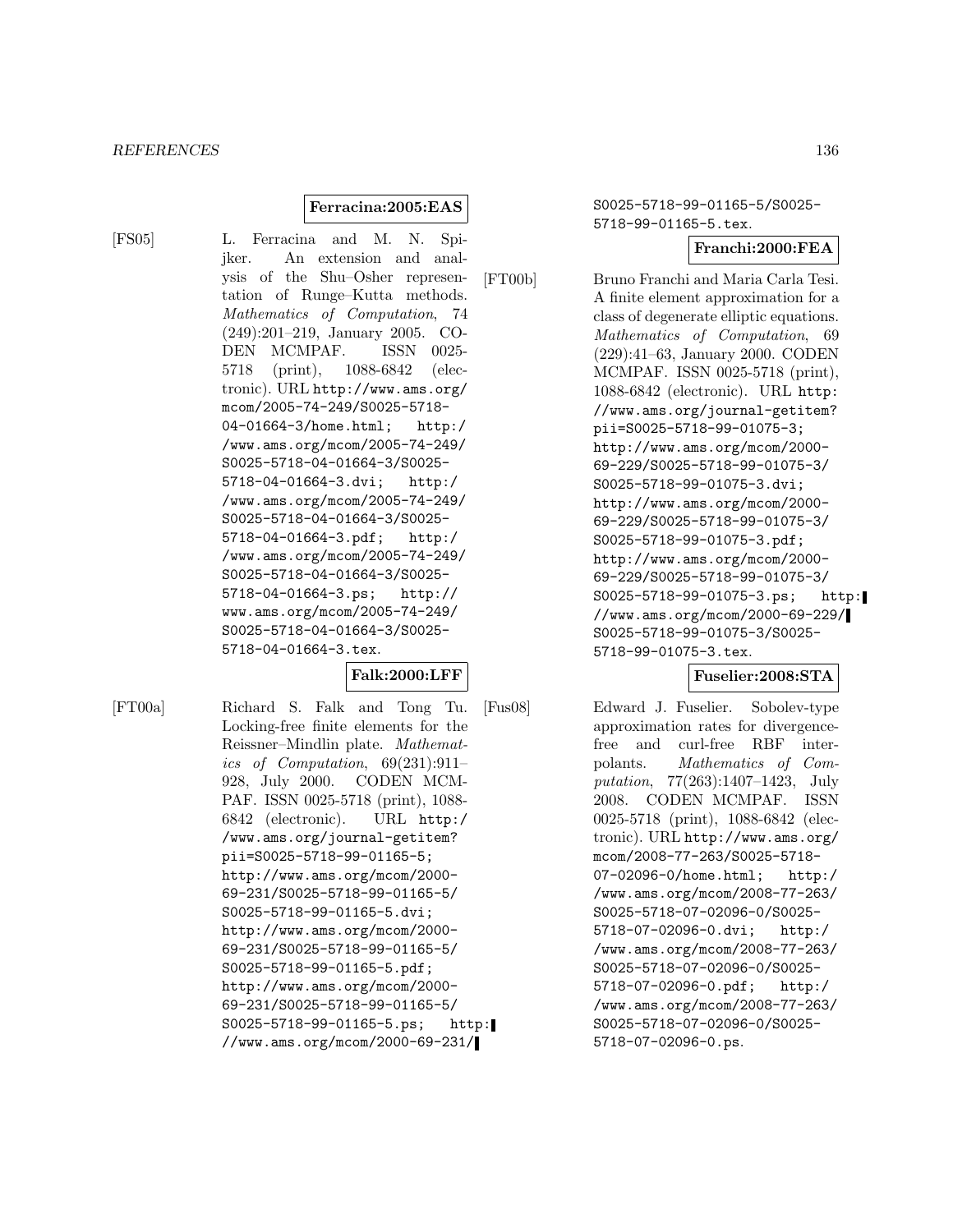# **Fierro:2003:PEA**

[FV03] Francesca Fierro and Andreas Veeser. On the a posteriori error analysis for equations of prescribed mean curvature. Mathematics of Computation, 72(244): 1611–1634, October 2003. CODEN MCMPAF. ISSN 0025-5718 (print), 1088-6842 (electronic). URL http: //www.ams.org/journal-getitem? pii=S0025-5718-03-01507-2; http://www.ams.org/mcom/2003- 72-244/S0025-5718-03-01507-2/ S0025-5718-03-01507-2.dvi; http://www.ams.org/mcom/2003- 72-244/S0025-5718-03-01507-2/ S0025-5718-03-01507-2.pdf; http://www.ams.org/mcom/2003- 72-244/S0025-5718-03-01507-2/ S0025-5718-03-01507-2.ps; http: //www.ams.org/mcom/2003-72-244/ S0025-5718-03-01507-2/S0025- 5718-03-01507-2.tex.

### **Gao:2003:FMP**

[Gao03] Shuhong Gao. Factoring multivariate polynomials via partial differential equations. Mathematics of Computation, 72(242):801– 822, April 2003. CODEN MCM-PAF. ISSN 0025-5718 (print), 1088- 6842 (electronic). URL http:/ /www.ams.org/journal-getitem? pii=S0025-5718-02-01428-X; http://www.ams.org/mcom/2003- 72-242/S0025-5718-02-01428-X/ S0025-5718-02-01428-X.dvi; http://www.ams.org/mcom/2003- 72-242/S0025-5718-02-01428-X/ S0025-5718-02-01428-X.pdf; http://www.ams.org/mcom/2003- 72-242/S0025-5718-02-01428-X/ S0025-5718-02-01428-X.ps; http: //www.ams.org/mcom/2003-72-242/

S0025-5718-02-01428-X/S0025- 5718-02-01428-X.tex.

#### **Garcia:2003:FKT**

[Gar03] Mariano Garcia. The first known type (7, 1) amicable pair. Mathematics of Computation, 72(242): 939–940, April 2003. CODEN MCM-PAF. ISSN 0025-5718 (print), 1088- 6842 (electronic). URL http:/ /www.ams.org/journal-getitem? pii=S0025-5718-02-01450-3; http://www.ams.org/mcom/2003- 72-242/S0025-5718-02-01450-3/ S0025-5718-02-01450-3.dvi; http://www.ams.org/mcom/2003- 72-242/S0025-5718-02-01450-3/ S0025-5718-02-01450-3.pdf; http://www.ams.org/mcom/2003- 72-242/S0025-5718-02-01450-3/ S0025-5718-02-01450-3.ps; http: //www.ams.org/mcom/2003-72-242/ S0025-5718-02-01450-3/S0025- 5718-02-01450-3.tex.

#### **Gautschi:2000:BRC**

[Gau00] Walter Gautschi. Book review: Computational Integration. Mathematics of Computation, 69(231): 1311–1312, July 2000. CODEN MCMPAF. ISSN 0025-5718 (print), 1088-6842 (electronic). URL http:/ /www.ams.org/mcom/2000-69-231/ S0025-5718-00-01249-7/bookrev-S0025-5718-00-01249-7.html; http://www.ams.org/mcom/2000- 69-231/S0025-5718-00-01249-7/ S0025-5718-00-01249-7.dvi; http://www.ams.org/mcom/2000- 69-231/S0025-5718-00-01249-7/ S0025-5718-00-01249-7.pdf; http://www.ams.org/mcom/2000- 69-231/S0025-5718-00-01249-7/ S0025-5718-00-01249-7.ps; http: //www.ams.org/mcom/2000-69-231/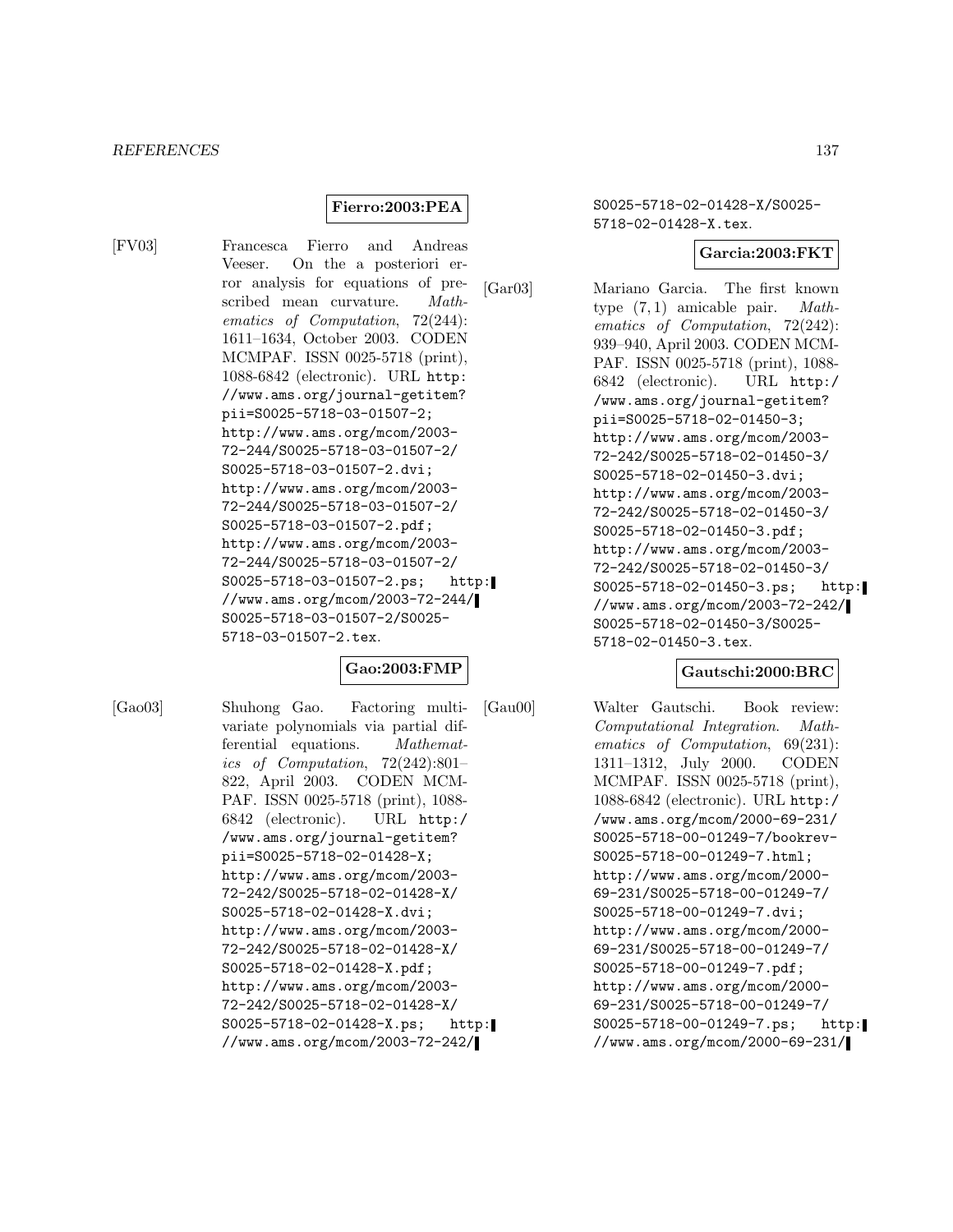S0025-5718-00-01249-7/S0025- 5718-00-01249-7.tex.

# **Gavrilyuk:2006:BRC**

[Gav06] I. P. Gavrilyuk. Book review: Collocation methods for Volterra integral and related functional equations. Mathematics of Computation, 75(254):??, April 2006. CO-DEN MCMPAF. ISSN 0025- 5718 (print), 1088-6842 (electronic). URL http://www.ams.org/ mcom/2006-75-254/S0025-5718- 06-01891-6/home.html; http:/ /www.ams.org/mcom/2006-75-254/ S0025-5718-06-01891-6/S0025- 5718-06-01891-6.dvi; http:/ /www.ams.org/mcom/2006-75-254/ S0025-5718-06-01891-6/S0025- 5718-06-01891-6.pdf; http:/ /www.ams.org/mcom/2006-75-254/ S0025-5718-06-01891-6/S0025- 5718-06-01891-6.ps.

### **Gavrilyuk:2007:BRV**

[Gav07] Ivan P. Gavrilyuk. Book review: Variational analysis in Sobolev and BV spaces. Mathematics of Computation, 76(259):1695–1696, July 2007. CODEN MCMPAF. ISSN 0025-5718 (print), 1088-6842 (electronic). URL http://www.ams.org/ mcom/2007-76-259/S0025-5718- 07-02024-8/home.html; http:/ /www.ams.org/mcom/2007-76-259/ S0025-5718-07-02024-8/S0025- 5718-07-02024-8.dvi; http:/ /www.ams.org/mcom/2007-76-259/ S0025-5718-07-02024-8/S0025- 5718-07-02024-8.pdf; http:/ /www.ams.org/mcom/2007-76-259/ S0025-5718-07-02024-8/S0025- 5718-07-02024-8.ps.

|         |  | $ \operatorname{Georgoulis:} 2008:\text{ITE} $ |  | [GG] |
|---------|--|------------------------------------------------|--|------|
| [Ge 08] |  | Emmanuil H. Georgoulis. Inverse-               |  |      |

type estimates on hp-finite element spaces and applications. *Math*ematics of Computation, 77(261): 201–219, January 2008. CO-DEN MCMPAF. ISSN 0025- 5718 (print), 1088-6842 (electronic). URL http://www.ams.org/ mcom/2008-77-261/S0025-5718- 07-02068-6/home.html; http:/ /www.ams.org/mcom/2008-77-261/ S0025-5718-07-02068-6/S0025- 5718-07-02068-6.dvi; http:/ /www.ams.org/mcom/2008-77-261/ S0025-5718-07-02068-6/S0025- 5718-07-02068-6.pdf; http:/ /www.ams.org/mcom/2008-77-261/ S0025-5718-07-02068-6/S0025- 5718-07-02068-6.ps.

# **Gaal:2001:EDC**

[GG01] Peter Gaal and Solomon W. Golomb. Exhaustive determination of (1023, 511, 255)-cyclic difference sets. Mathematics of Computation, 70(233):357–366, January 2001. CODEN MCMPAF. ISSN 0025-5718 (print), 1088- 6842 (electronic). URL http:/ /www.ams.org/journal-getitem? pii=S0025-5718-00-01196-0; http://www.ams.org/mcom/2001- 70-233/S0025-5718-00-01196-0/ S0025-5718-00-01196-0.dvi; http://www.ams.org/mcom/2001- 70-233/S0025-5718-00-01196-0/ S0025-5718-00-01196-0.pdf; http://www.ams.org/mcom/2001- 70-233/S0025-5718-00-01196-0/ S0025-5718-00-01196-0.ps; http: //www.ams.org/mcom/2001-70-233/ S0025-5718-00-01196-0/S0025- 5718-00-01196-0.tex.

### **Gottlieb:2004:BRH**

04] David Gottlieb and Sigal Gottlieb. Book review: High-order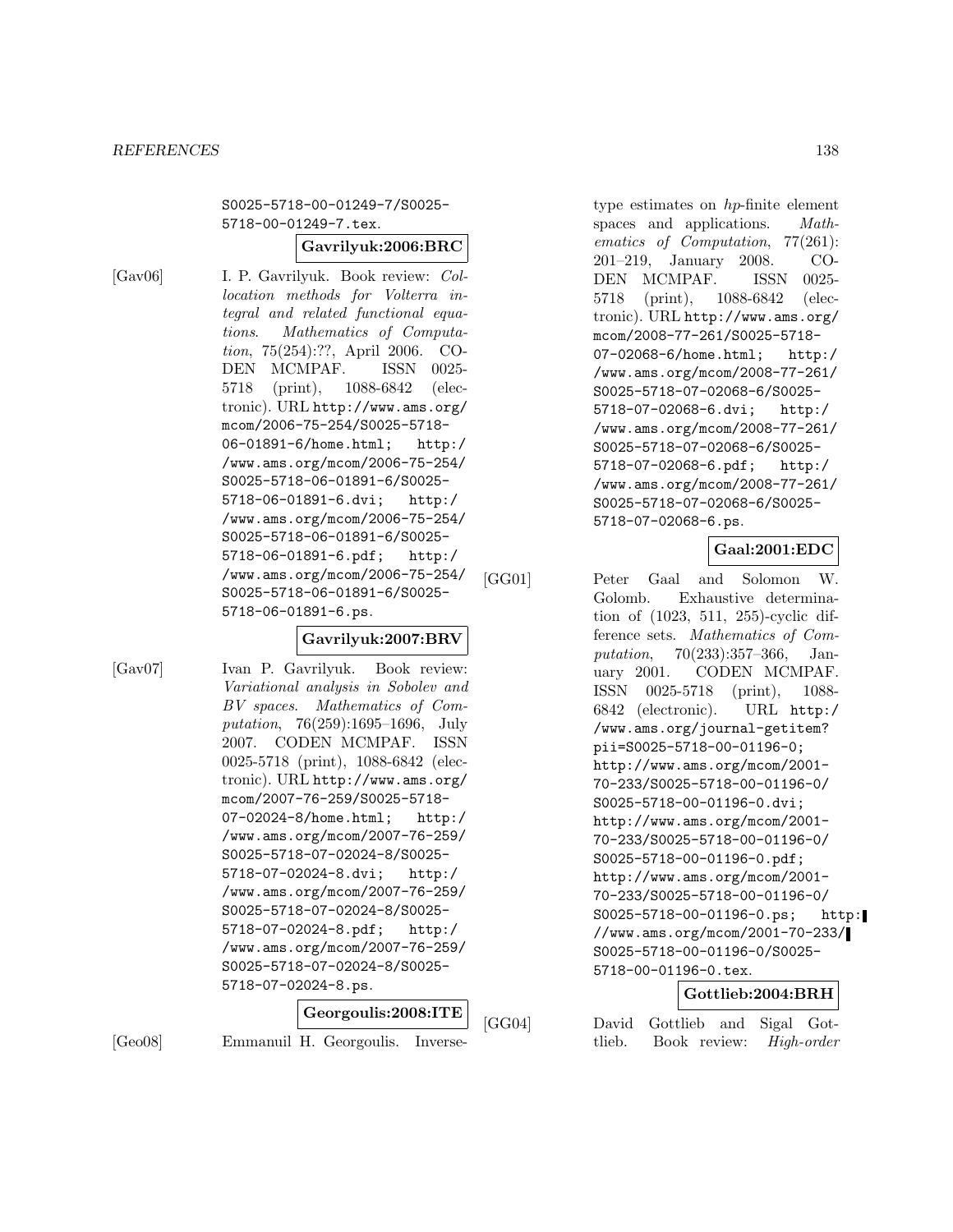methods for incompressible fluid flow. Mathematics of Computation, 73(246):1039–1040, April 2004. CODEN MCMPAF. ISSN 0025-5718 (print), 1088-6842 (electronic). URL http://www.ams.org/ mcom/2004-73-246/S0025-5718- 03-01670-3/home.html; http:/ /www.ams.org/mcom/2004-73-246/ S0025-5718-03-01670-3/S0025- 5718-03-01670-3.dvi; http:/ /www.ams.org/mcom/2004-73-246/ S0025-5718-03-01670-3/S0025- 5718-03-01670-3.pdf; http:/ /www.ams.org/mcom/2004-73-246/ S0025-5718-03-01670-3/S0025- 5718-03-01670-3.ps; http:// www.ams.org/mcom/2004-73-246/ S0025-5718-03-01670-3/S0025- 5718-03-01670-3.tex.

#### **Gonzalez:2009:GTC**

[GG09] Josep González and Jordi Guàrdia. Genus two curves with quaternionic multiplication and modular Jacobian. Mathematics of Computation, 78(265):575–589, January 2009. CO-DEN MCMPAF. ISSN 0025-5718 (print), 1088-6842 (electronic). URL http://www.ams.org/journals/ mcom/2009-78-265/S0025-5718- 08-02165-0/home.html; http: //www.ams.org/journals/mcom/ 2009-78-265/S0025-5718-08-02165- 0/S0025-5718-08-02165-0.pdf.

#### **Guillen-Gonzalez:2008:USC**

[GGGS08] Francisco Guillén-González and Juan Vicente Gutiérrez-Santacreu. Unconditional stability and convergence of fully discrete schemes for 2D viscous fluids models with mass diffusion. Mathematics of Computation, 77(263):1495–1524, July 2008. CODEN MCMPAF. ISSN 0025-5718 (print), 1088-6842 (elec-

tronic). URL http://www.ams.org/ mcom/2008-77-263/S0025-5718- 08-02099-1/home.html; http:/ /www.ams.org/mcom/2008-77-263/ S0025-5718-08-02099-1/S0025- 5718-08-02099-1.dvi; http:/ /www.ams.org/mcom/2008-77-263/ S0025-5718-08-02099-1/S0025- 5718-08-02099-1.pdf; http:/ /www.ams.org/mcom/2008-77-263/ S0025-5718-08-02099-1/S0025- 5718-08-02099-1.ps.

### **Goh:2009:HSF**

[GGL09] Say Song Goh, Tim N. T. Goodman, and S. L. Lee. Hybrid spline frames. Mathematics of Computation, 78(267):1537–1551, July 2009. CODEN MCMPAF. ISSN 0025-5718 (print), 1088-6842 (electronic). URL http://www.ams.org/journals/ mcom/2009-78-267/S0025-5718- 09-02192-9/home.html; http: //www.ams.org/journals/mcom/ 2009-78-267/S0025-5718-09-02192- 9/S0025-5718-09-02192-9.pdf.

### **Gatica:2002:CGM**

[GH02] Gabriel N. Gatica and Norbert Heuer. Conjugate gradient method for dual-dual mixed formulations. Mathematics of Computation, 71(240):1455–1472, October 2002. CODEN MCM-PAF. ISSN 0025-5718 (print), 1088- 6842 (electronic). URL http:/ /www.ams.org/journal-getitem? pii=S0025-5718-01-01394-1; http://www.ams.org/mcom/2002- 71-240/S0025-5718-01-01394-1/ S0025-5718-01-01394-1.dvi; http://www.ams.org/mcom/2002- 71-240/S0025-5718-01-01394-1/ S0025-5718-01-01394-1.pdf; http://www.ams.org/mcom/2002-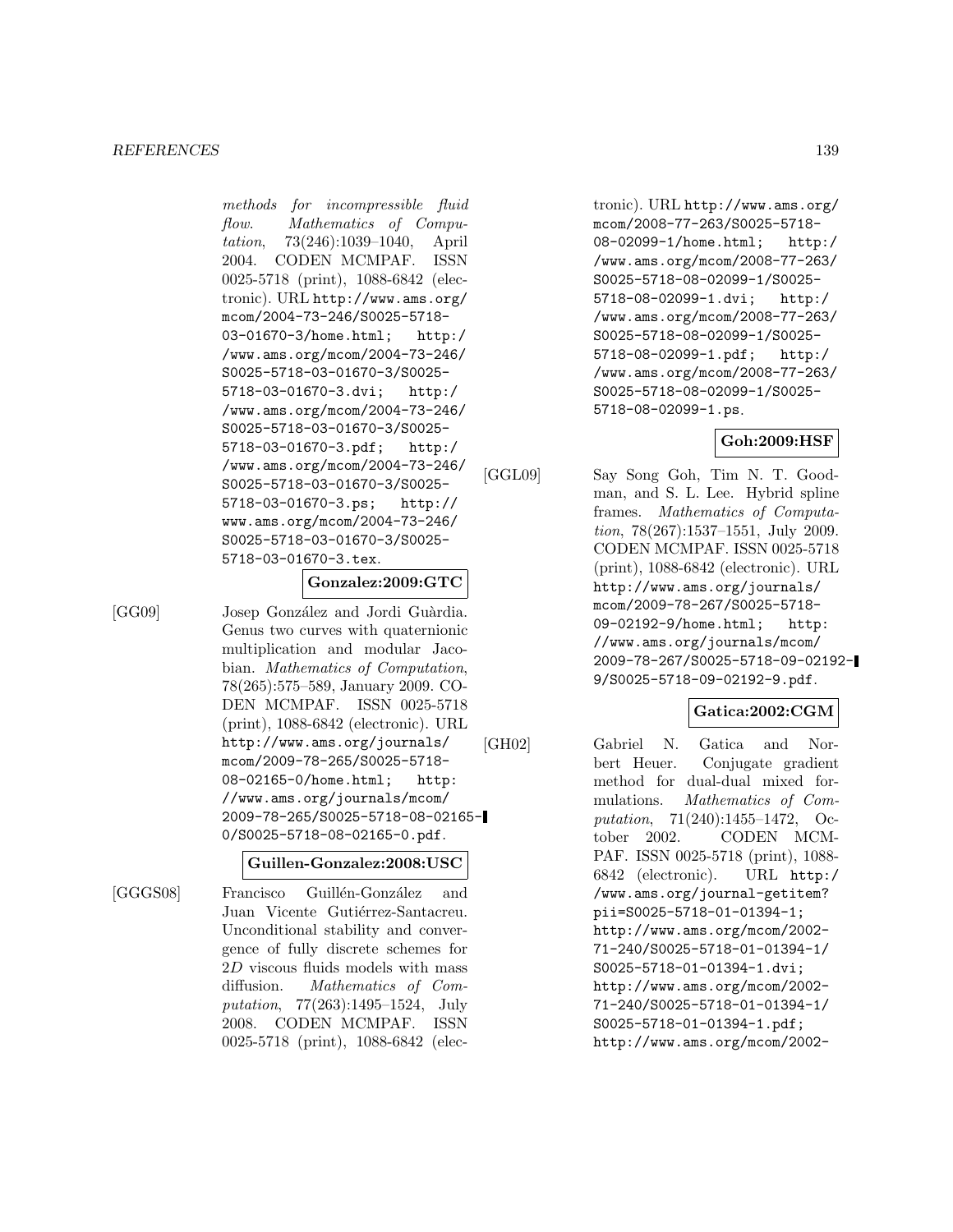71-240/S0025-5718-01-01394-1/ S0025-5718-01-01394-1.ps; http: //www.ams.org/mcom/2002-71-240/ S0025-5718-01-01394-1/S0025- 5718-01-01394-1.tex.

#### **Gander:2005:ABC**

[GH05] Martin J. Gander and Laurence Halpern. Absorbing boundary conditions for the wave equation and parallel computing. Mathematics of Computation, 74(249): 153–176, January 2005. CO-DEN MCMPAF. ISSN 0025- 5718 (print), 1088-6842 (electronic). URL http://www.ams.org/ mcom/2005-74-249/S0025-5718- 04-01635-7/home.html; http:/ /www.ams.org/mcom/2005-74-249/ S0025-5718-04-01635-7/S0025- 5718-04-01635-7.dvi; http:/ /www.ams.org/mcom/2005-74-249/ S0025-5718-04-01635-7/S0025- 5718-04-01635-7.pdf; http:/ /www.ams.org/mcom/2005-74-249/ S0025-5718-04-01635-7/S0025- 5718-04-01635-7.ps; http:// www.ams.org/mcom/2005-74-249/ S0025-5718-04-01635-7/S0025- 5718-04-01635-7.tex.

### **Gavrilyuk:2004:DSA**

[GHK04] Ivan P. Gavrilyuk, Wolfgang Hackbusch, and Boris N. Khoromskij. Data-sparse approximation to the operator-valued functions of elliptic operator. Mathematics of Computation, 73(247):1297–1324, July 2004. CODEN MCMPAF. ISSN 0025-5718 (print), 1088-6842 (electronic). URL http://www.ams.org/ mcom/2004-73-247/S0025-5718- 03-01590-4/home.html; http:/ /www.ams.org/mcom/2004-73-247/ S0025-5718-03-01590-4/S0025- 5718-03-01590-4.dvi; http:/

/www.ams.org/mcom/2004-73-247/ S0025-5718-03-01590-4/S0025- 5718-03-01590-4.pdf; http:/ /www.ams.org/mcom/2004-73-247/ S0025-5718-03-01590-4/S0025- 5718-03-01590-4.ps; http:// www.ams.org/mcom/2004-73-247/ S0025-5718-03-01590-4/S0025- 5718-03-01590-4.tex.

#### **Gavrilyuk:2005:DSA**

[GHK05] Ivan P. Gavrilyuk, Wolfgang Hackbusch, and Boris N. Khoromskij. Data-sparse approximation to a class of operator-valued functions. Mathematics of Computation, 74(250):681–708, April 2005. CODEN MCMPAF. ISSN 0025-5718 (print), 1088-6842 (electronic). URL http://www.ams.org/ mcom/2005-74-250/S0025-5718- 04-01703-X/home.html; http:/ /www.ams.org/mcom/2005-74-250/

S0025-5718-04-01703-X/S0025- 5718-04-01703-X.dvi; http:/ /www.ams.org/mcom/2005-74-250/ S0025-5718-04-01703-X/S0025- 5718-04-01703-X.pdf; http:/ /www.ams.org/mcom/2005-74-250/ S0025-5718-04-01703-X/S0025- 5718-04-01703-X.ps; http:// www.ams.org/mcom/2005-74-250/ S0025-5718-04-01703-X/S0025- 5718-04-01703-X.tex.

### **Goodrich:2006:HMH**

[GHL06] John Goodrich, Thomas Hagstrom, and Jens Lorenz. Hermite methods for hyperbolic initial-boundary value problems. Mathematics of Computation, 75(254):595–630, April 2006. CODEN MCMPAF. ISSN 0025-5718 (print), 1088-6842 (electronic). URL http://www.ams.org/ mcom/2006-75-254/S0025-5718- 05-01808-9/home.html; http:/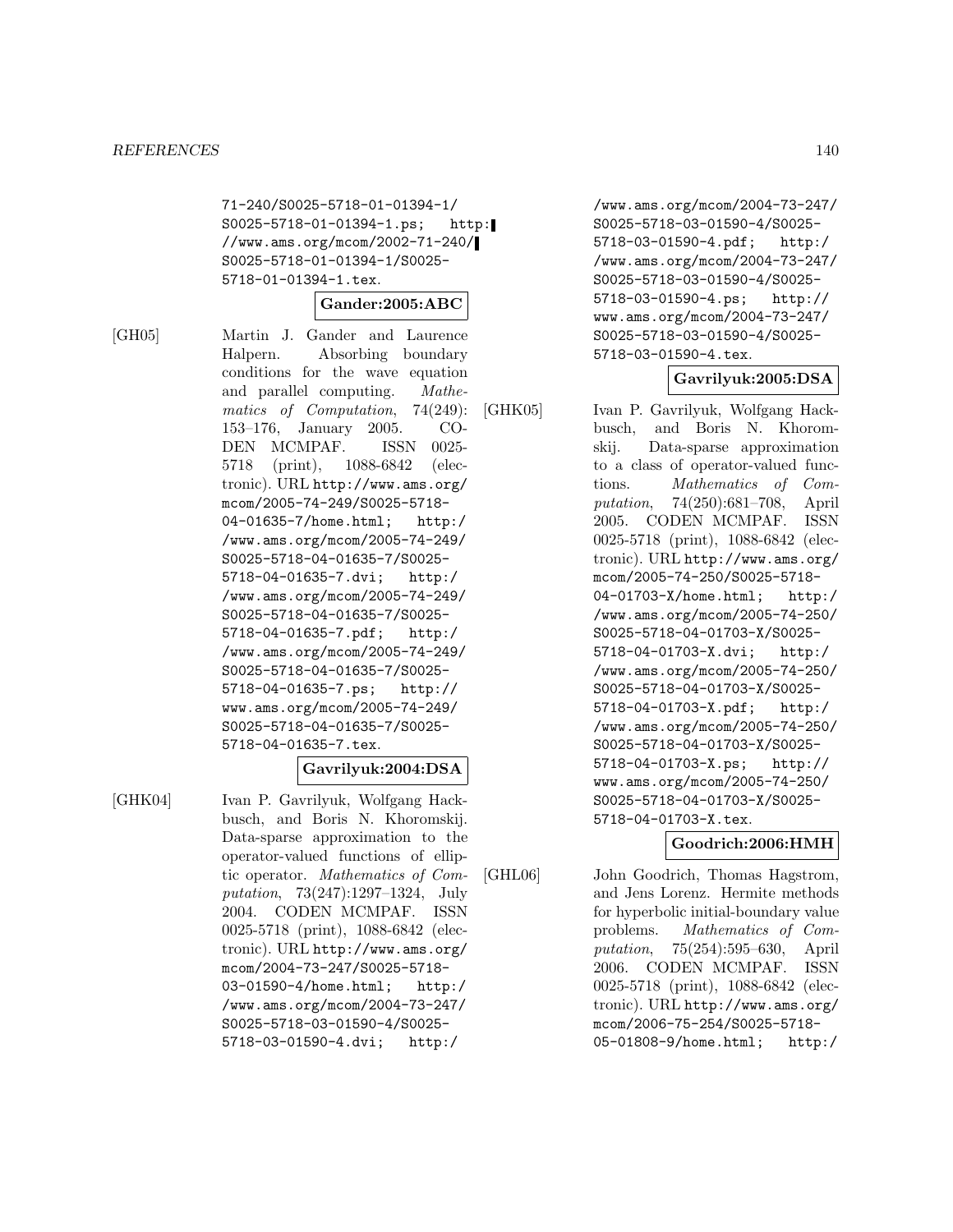/www.ams.org/mcom/2006-75-254/ S0025-5718-05-01808-9/S0025- 5718-05-01808-9.dvi; http:/ /www.ams.org/mcom/2006-75-254/ S0025-5718-05-01808-9/S0025- 5718-05-01808-9.pdf; http:/ /www.ams.org/mcom/2006-75-254/ S0025-5718-05-01808-9/S0025- 5718-05-01808-9.ps.

#### **Gallouet:2009:CFE**

[GHL09] T. Gallouët, R. Herbin, and J.-C. Latché. A convergent finite element-finite volume scheme for the compressible Stokes problem. Part I: The isothermal case. Mathematics of Computation, 78 (267):1333–1352, July 2009. CO-DEN MCMPAF. ISSN 0025-5718 (print), 1088-6842 (electronic). URL http://www.ams.org/journals/ mcom/2009-78-267/S0025-5718- 09-02216-9/home.html; http: //www.ams.org/journals/mcom/ 2009-78-267/S0025-5718-09-02216- 9/S0025-5718-09-02216-9.pdf.

### **Gantumur:2007:OAW**

[GHS07] Tsogtgerel Gantumur, Helmut Harbrecht, and Rob Stevenson. An optimal adaptive wavelet method without coarsening of the iterands. Mathematics of Computation, 76 (258):615–629, April 2007. CO-DEN MCMPAF. ISSN 0025- 5718 (print), 1088-6842 (electronic). URL http://www.ams.org/ mcom/2007-76-258/S0025-5718- 06-01917-X/home.html; http:/ /www.ams.org/mcom/2007-76-258/ S0025-5718-06-01917-X/S0025- 5718-06-01917-X.dvi; http:/ /www.ams.org/mcom/2007-76-258/ S0025-5718-06-01917-X/S0025- 5718-06-01917-X.pdf; http:/

/www.ams.org/mcom/2007-76-258/ S0025-5718-06-01917-X/S0025- 5718-06-01917-X.ps.

### **George:2004:GES**

[GI04] Alan George and Khakim D. Ikramov. Gaussian elimination is stable for the inverse of a diagonally dominant matrix. Mathematics of Computation, 73 (246):653–657, April 2004. CO-DEN MCMPAF. ISSN 0025- 5718 (print), 1088-6842 (electronic). URL http://www.ams.org/ mcom/2004-73-246/S0025-5718- 03-01591-6/home.html; http:/ /www.ams.org/mcom/2004-73-246/ S0025-5718-03-01591-6/S0025- 5718-03-01591-6.dvi; http:/ /www.ams.org/mcom/2004-73-246/ S0025-5718-03-01591-6/S0025- 5718-03-01591-6.pdf; http:/ /www.ams.org/mcom/2004-73-246/ S0025-5718-03-01591-6/S0025- 5718-03-01591-6.ps; http:// www.ams.org/mcom/2004-73-246/ S0025-5718-03-01591-6/S0025- 5718-03-01591-6.tex.

### **Gibson:2009:CSL**

[Gib09] Donald Jason Gibson. A covering system with least modulus 25. Mathematics of Computation, 78 (266):1127–1146, April 2009. CO-DEN MCMPAF. ISSN 0025-5718 (print), 1088-6842 (electronic). URL http://www.ams.org/journals/ mcom/2009-78-266/S0025-5718- 08-02154-6/home.html; http: //www.ams.org/journals/mcom/ 2009-78-266/S0025-5718-08-02154- 6/S0025-5718-08-02154-6.pdf.

# **Girault:2005:BRN**

[Gir05] Vivette Girault. Book review: Numerical analysis for fluids, Part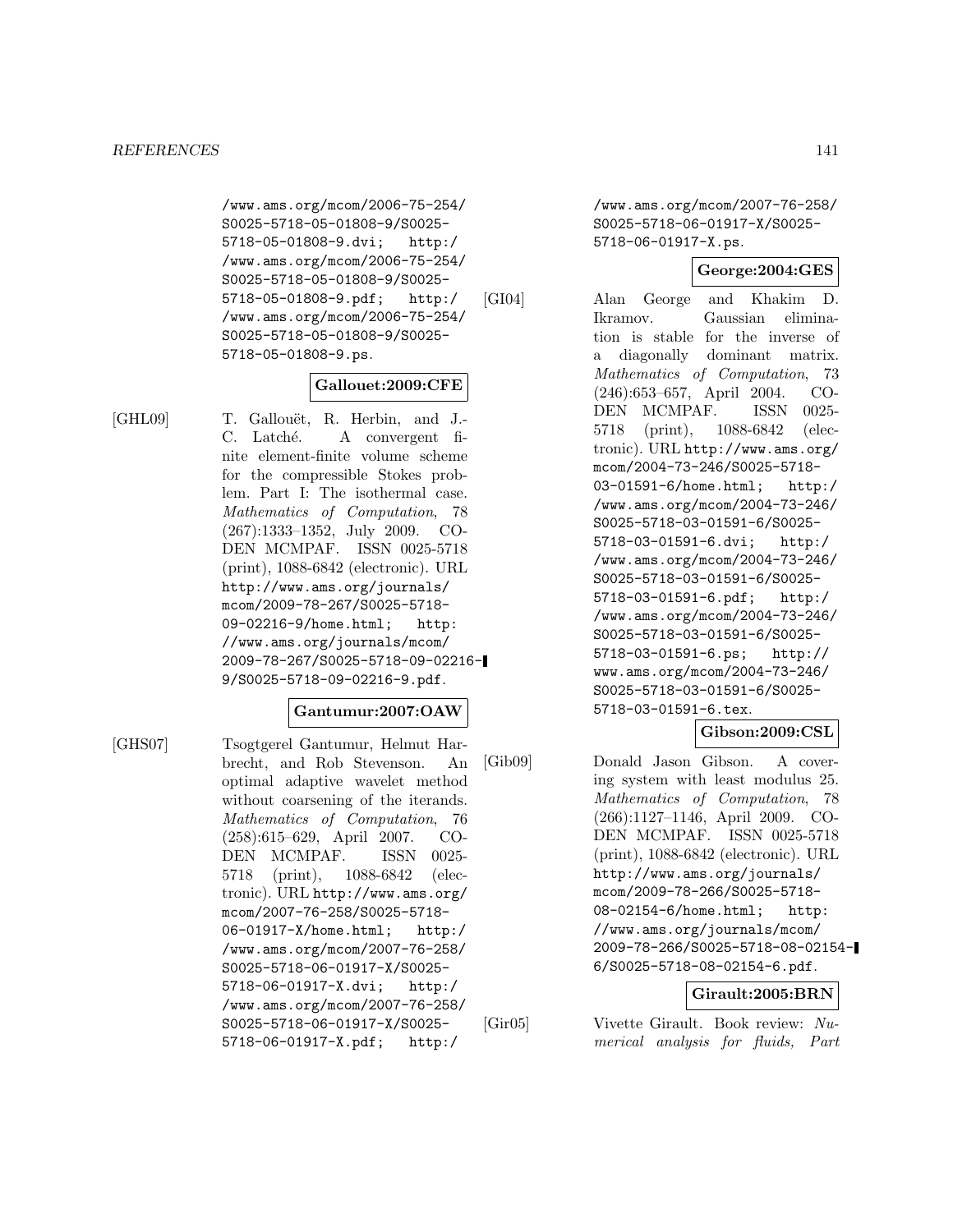3. Finite element methods for incompressible viscous flow. Mathematics of Computation, 74(252): 2095–2097, October 2005. CO-DEN MCMPAF. ISSN 0025- 5718 (print), 1088-6842 (electronic). URL http://www.ams.org/ mcom/2005-74-252/S0025-5718- 05-01818-1/home.html; http:/ /www.ams.org/mcom/2005-74-252/ S0025-5718-05-01818-1/S0025- 5718-05-01818-1.dvi; http:/ /www.ams.org/mcom/2005-74-252/ S0025-5718-05-01818-1/S0025- 5718-05-01818-1.pdf; http:/ /www.ams.org/mcom/2005-74-252/ S0025-5718-05-01818-1/S0025- 5718-05-01818-1.ps; http:// www.ams.org/mcom/2005-74-252/ S0025-5718-05-01818-1/S0025- 5718-05-01818-1.tex.

**Girard:2006:GWP**

[Gir06] Martine Girard. The group of Weierstrass points of a plane quartic with at least eight hyperflexes. Mathematics of Computation, 75(255):1561–1583, July 2006. CODEN MCMPAF. ISSN 0025-5718 (print), 1088-6842 (electronic). URL http://www.ams.org/ mcom/2006-75-255/S0025-5718- 06-01853-9/home.html; http:/ /www.ams.org/mcom/2006-75-255/ S0025-5718-06-01853-9/S0025- 5718-06-01853-9.dvi; http:/ /www.ams.org/mcom/2006-75-255/ S0025-5718-06-01853-9/S0025- 5718-06-01853-9.pdf; http:/ /www.ams.org/mcom/2006-75-255/ S0025-5718-06-01853-9/S0025- 5718-06-01853-9.ps.

### **Gosse:2000:NAO**

[GJ00] Laurent Gosse and François James. Numerical approximations of onedimensional linear conservation equations with discontinuous coefficients. Mathematics of Computation, 69(231):987–1015, July 2000. CODEN MCMPAF. ISSN 0025-5718 (print), 1088-6842 (electronic). URL http://www.ams. org/journal-getitem?pii=S0025- 5718-00-01185-6; http://www. ams.org/mcom/2000-69-231/S0025- 5718-00-01185-6/S0025-5718-00- 01185-6.dvi; http://www.ams. org/mcom/2000-69-231/S0025-5718- 00-01185-6/S0025-5718-00-01185- 6.pdf; http://www.ams.org/ mcom/2000-69-231/S0025-5718- 00-01185-6/S0025-5718-00-01185- 6.ps; http://www.ams.org/mcom/ 2000-69-231/S0025-5718-00-01185- 6/S0025-5718-00-01185-6.tex.

#### **Gonzalez-Jimenez:2003:MCG**

[GJG03] Enrique González-Jiménez and Josep González. Modular curves of genus 2. Mathematics of Computation, 72(241):397–418, January 2003. CODEN MCMPAF. ISSN 0025-5718 (print), 1088- 6842 (electronic). URL http:/ /www.ams.org/journal-getitem? pii=S0025-5718-02-01458-8; http://www.ams.org/mcom/2003- 72-241/S0025-5718-02-01458-8/ S0025-5718-02-01458-8.dvi; http://www.ams.org/mcom/2003- 72-241/S0025-5718-02-01458-8/ S0025-5718-02-01458-8.pdf; http://www.ams.org/mcom/2003- 72-241/S0025-5718-02-01458-8/ S0025-5718-02-01458-8.ps; http: //www.ams.org/mcom/2003-72-241/ S0025-5718-02-01458-8/S0025- 5718-02-01458-8.tex.

# **Grigorov:2009:CVB**

[GJP<sup>+</sup>09] Grigor Grigorov, Andrei Jorza, Ste-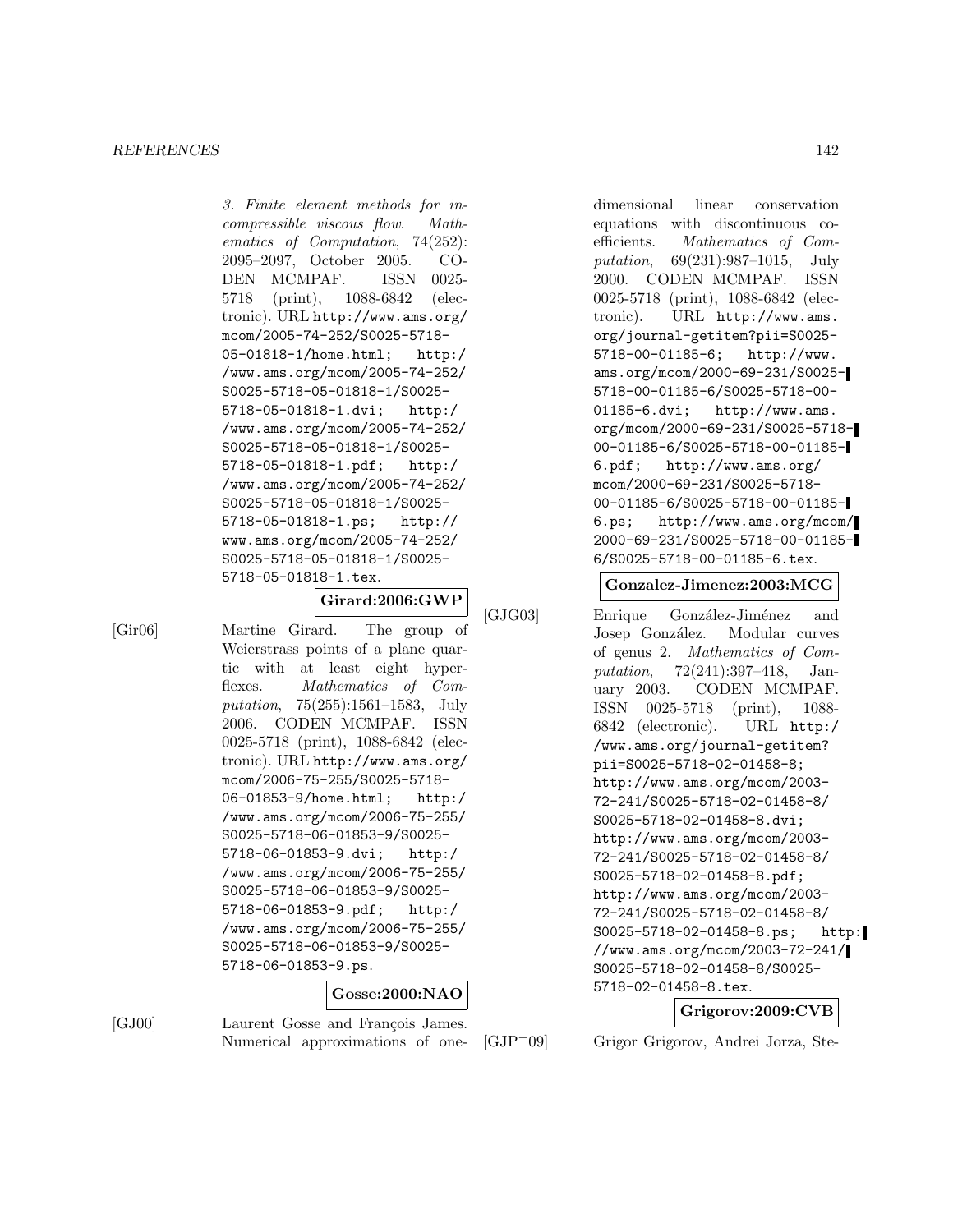fan Patrikis, William A. Stein, and Corina Tarnita. Computational verification of the Birch and Swinnerton-Dyer conjecture for individual elliptic curves. Mathematics of Computation, 78(268): 2397–2425, October 2009. CO-DEN MCMPAF. ISSN 0025-5718 (print), 1088-6842 (electronic). URL http://www.ams.org/journals/ mcom/2009-78-268/S0025-5718- 09-02253-4/home.html; http: //www.ams.org/journals/mcom/ 2009-78-268/S0025-5718-09-02253- 4/S0025-5718-09-02253-4.pdf.

### **Griebel:2009:OGS**

[GK09a] M. Griebel and S. Knapek. Optimized general sparse grid approximation spaces for operator equations. Mathematics of Computation, 78(268):2223–2257, October 2009. CODEN MCMPAF. ISSN 0025-5718 (print), 1088-6842 (electronic). URL http://www.ams.org/journals/ mcom/2009-78-268/S0025-5718- 09-02248-0/home.html; http: //www.ams.org/journals/mcom/ 2009-78-268/S0025-5718-09-02248- 0/S0025-5718-09-02248-0.pdf.

### **Gyongy:2009:FDE**

[GK09b] István Gyöngy and Nicolai Krylov. First derivatives estimates for finite-difference schemes. Mathematics of Computation, 78(268): 2019–2046, October 2009. CO-DEN MCMPAF. ISSN 0025-5718 (print), 1088-6842 (electronic). URL http://www.ams.org/journals/ mcom/2009-78-268/S0025-5718- 09-02229-7/home.html; http: //www.ams.org/journals/mcom/ 2009-78-268/S0025-5718-09-02229- 7/S0025-5718-09-02229-7.pdf.

**Gebauer:2006:HDD**

[GKY06] Susanna Gebauer, Ralf Kornhuber, and Harry Yserentant. Hierarchical decomposition of domains with fractures. Mathematics of Computation, 75(253):73–90, January 2006. CODEN MCMPAF. ISSN 0025-5718 (print), 1088-6842 (electronic). URL http://www.ams.org/ mcom/2006-75-253/S0025-5718- 05-01792-8/home.html; http:/ /www.ams.org/mcom/2006-75-253/ S0025-5718-05-01792-8/S0025- 5718-05-01792-8.dvi; http:/ /www.ams.org/mcom/2006-75-253/ S0025-5718-05-01792-8/S0025- 5718-05-01792-8.pdf; http:/ /www.ams.org/mcom/2006-75-253/ S0025-5718-05-01792-8/S0025- 5718-05-01792-8.ps; http:// www.ams.org/mcom/2006-75-253/ S0025-5718-05-01792-8/S0025- 5718-05-01792-8.tex.

# **Gaal:2000:PFQ**

[GL00] István Gaál and Günter Lettl. A parametric family of quintic Thue equations. Mathematics of Computation, 69(230):851– 859, April 2000. CODEN MCM-PAF. ISSN 0025-5718 (print), 1088- 6842 (electronic). URL http:/ /www.ams.org/journal-getitem? pii=S0025-5718-99-01155-2; http://www.ams.org/mcom/2000- 69-230/S0025-5718-99-01155-2/ S0025-5718-99-01155-2.dvi; http://www.ams.org/mcom/2000- 69-230/S0025-5718-99-01155-2/ S0025-5718-99-01155-2.pdf; http://www.ams.org/mcom/2000- 69-230/S0025-5718-99-01155-2/ S0025-5718-99-01155-2.ps; http: //www.ams.org/mcom/2000-69-230/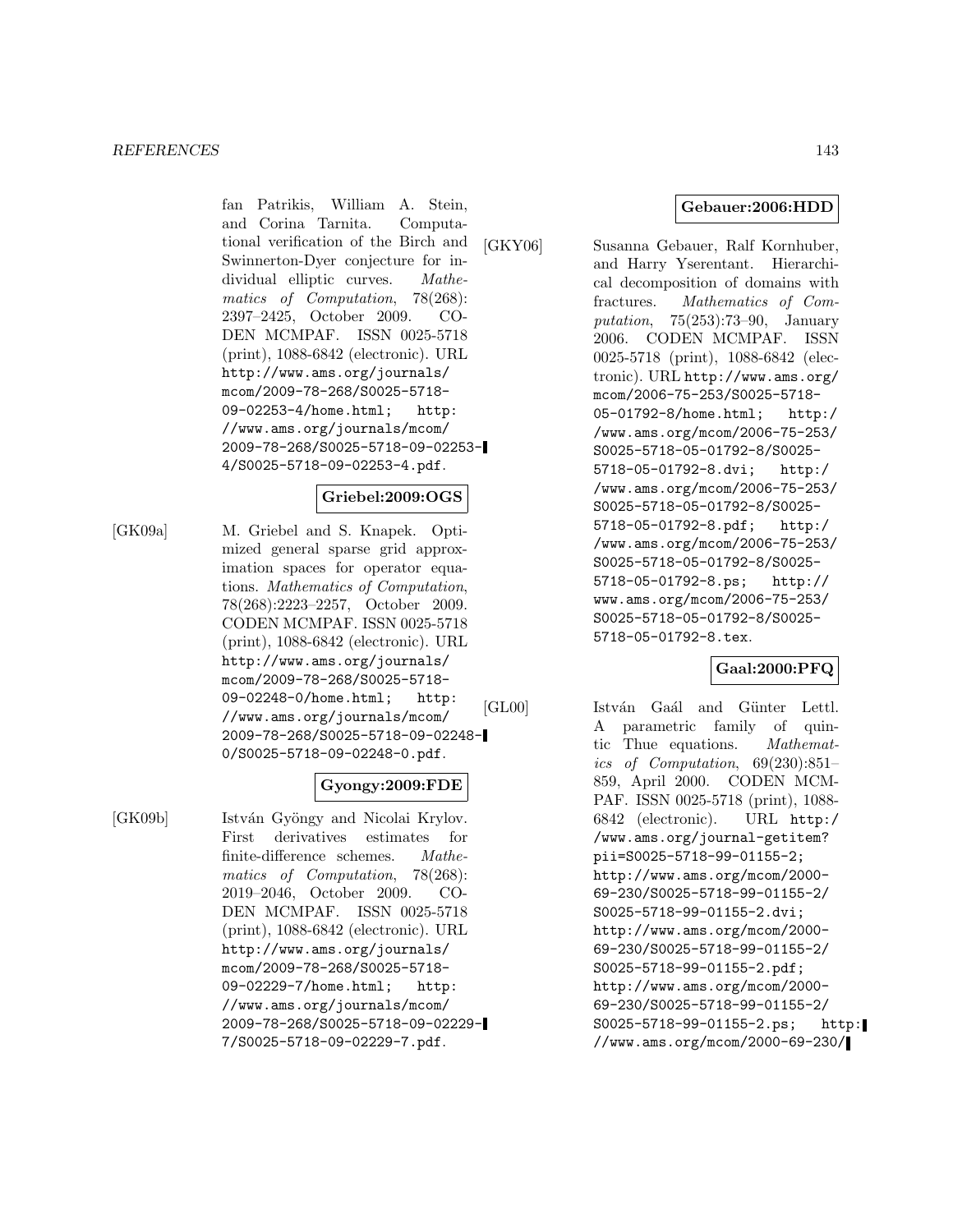S0025-5718-99-01155-2/S0025- 5718-99-01155-2.tex.

# **Gao:2002:HLB**

[GL02] Shuhong Gao and Alan G. B. Lauder. Hensel lifting and bivariate polynomial factorisation over finite fields. Mathematics of Computation, 71(240):1663–1676, October 2002. CODEN MCM-PAF. ISSN 0025-5718 (print), 1088- 6842 (electronic). URL http:/ /www.ams.org/journal-getitem? pii=S0025-5718-01-01393-X; http://www.ams.org/mcom/2002- 71-240/S0025-5718-01-01393-X/ S0025-5718-01-01393-X.dvi; http://www.ams.org/mcom/2002- 71-240/S0025-5718-01-01393-X/ S0025-5718-01-01393-X.pdf; http://www.ams.org/mcom/2002- 71-240/S0025-5718-01-01393-X/ S0025-5718-01-01393-X.ps; http:

//www.ams.org/mcom/2002-71-240/ S0025-5718-01-01393-X/S0025- 5718-01-01393-X.tex.

# **Guo:2005:AHQ**

[GL05] Chun-Hua Guo and Peter Lancaster. Algorithms for hyperbolic quadratic eigenvalue problems. Mathematics of Computation, 74(252):1777–1791, October 2005. CODEN MCMPAF. ISSN 0025-5718 (print), 1088-6842 (electronic). URL http://www.ams.org/ mcom/2005-74-252/S0025-5718- 05-01748-5/home.html; http:/ /www.ams.org/mcom/2005-74-252/ S0025-5718-05-01748-5/S0025- 5718-05-01748-5.dvi; http:/ /www.ams.org/mcom/2005-74-252/ S0025-5718-05-01748-5/S0025- 5718-05-01748-5.pdf; http:/ /www.ams.org/mcom/2005-74-252/ S0025-5718-05-01748-5/S00255718-05-01748-5.ps; http:// www.ams.org/mcom/2005-74-252/ S0025-5718-05-01748-5/S0025- 5718-05-01748-5.tex.

# **Grundman:2006:CAG**

[GL06] H. G. Grundman and L. E. Lippincott. Computing the arithmetic genus of Hilbert modular fourfolds. Mathematics of Computation, 75(255):1553–1560, July 2006. CODEN MCMPAF. ISSN 0025-5718 (print), 1088-6842 (electronic). URL http://www.ams.org/ mcom/2006-75-255/S0025-5718- 06-01842-4/home.html; http:/ /www.ams.org/mcom/2006-75-255/ S0025-5718-06-01842-4/S0025- 5718-06-01842-4.dvi; http:/ /www.ams.org/mcom/2006-75-255/ S0025-5718-06-01842-4/S0025- 5718-06-01842-4.pdf; http:/ /www.ams.org/mcom/2006-75-255/ S0025-5718-06-01842-4/S0025- 5718-06-01842-4.ps.

# **Garrido:2006:CIS**

[GLFE06] Izaskun Garrido, Barry Lee, Gunnar E. Fladmark, and Magne S. Espedal. Convergent iterative schemes for time parallelization. Mathematics of Computation, 75 (255):1403–1428, July 2006. CO-DEN MCMPAF. ISSN 0025- 5718 (print), 1088-6842 (electronic). URL http://www.ams.org/ mcom/2006-75-255/S0025-5718- 06-01832-1/home.html; http:/ /www.ams.org/mcom/2006-75-255/ S0025-5718-06-01832-1/S0025- 5718-06-01832-1.dvi; http:/ /www.ams.org/mcom/2006-75-255/ S0025-5718-06-01832-1/S0025- 5718-06-01832-1.pdf; http:/ /www.ams.org/mcom/2006-75-255/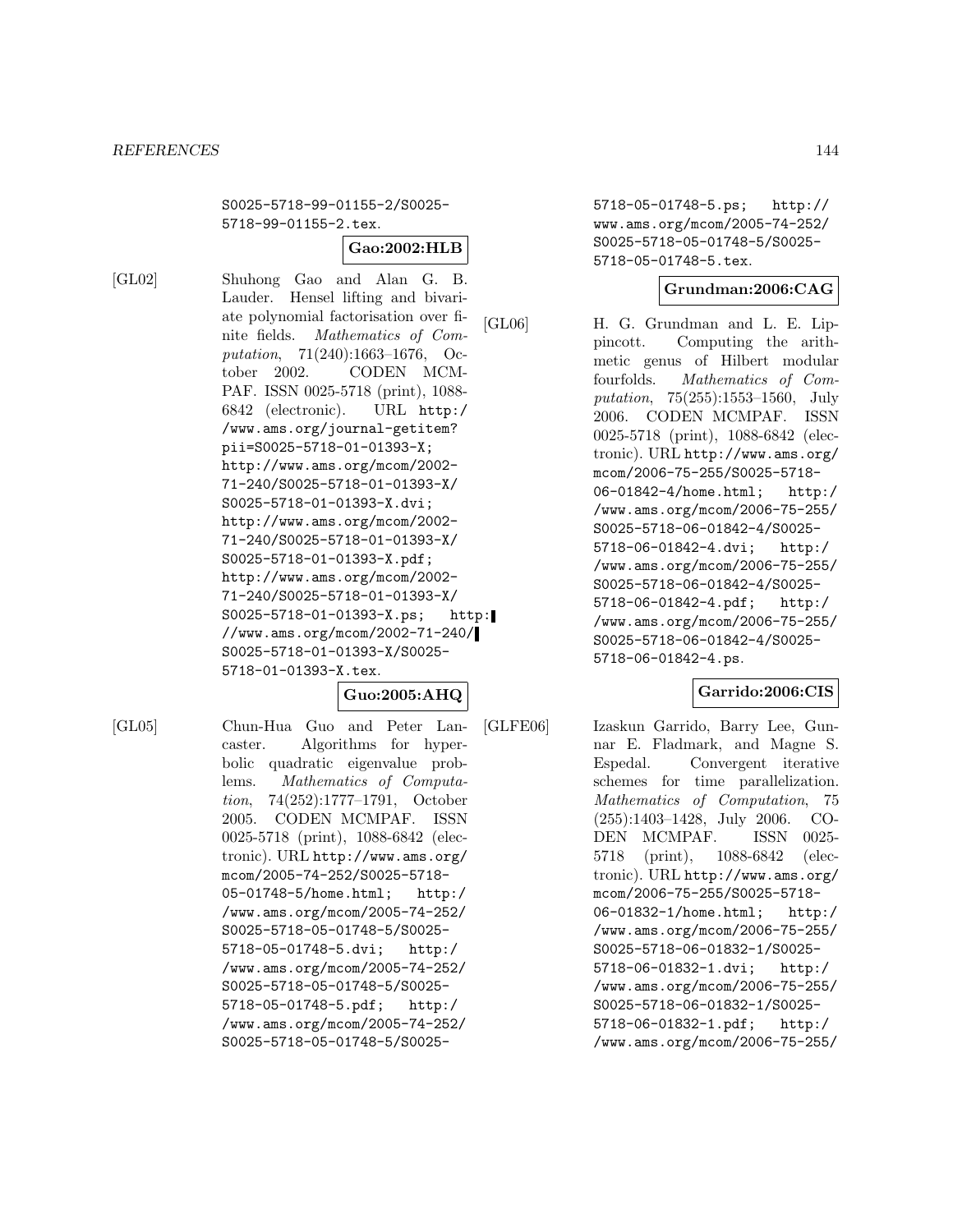S0025-5718-06-01832-1/S0025- 5718-06-01832-1.ps.

#### **Gajda:2004:MCA**

[GLPW04] Piotr Gajda, Youming Li, Leszek Plaskota, and Grzegorz W. Wasilkowski. A Monte Carlo algorithm for weighted integration over  $\mathbb{R}^d$ .<br> *Mathematics of Computation*, 73 (246):813–825, April 2004. CO-DEN MCMPAF. ISSN 0025- 5718 (print), 1088-6842 (electronic). URL http://www.ams.org/ mcom/2004-73-246/S0025-5718- 03-01564-3/home.html; http:/ /www.ams.org/mcom/2004-73-246/ S0025-5718-03-01564-3/S0025- 5718-03-01564-3.dvi; http:/ /www.ams.org/mcom/2004-73-246/ S0025-5718-03-01564-3/S0025- 5718-03-01564-3.pdf; http:/ /www.ams.org/mcom/2004-73-246/ S0025-5718-03-01564-3/S0025- 5718-03-01564-3.ps; http:// www.ams.org/mcom/2004-73-246/ S0025-5718-03-01564-3/S0025- 5718-03-01564-3.tex.

#### **Gallant:2000:IPP**

[GLV00] Robert Gallant, Robert Lambert, and Scott Vanstone. Improving the parallelized Pollard lambda search on anomalous binary curves. Mathematics of Computation, 69(232): 1699–1705, October 2000. CODEN MCMPAF. ISSN 0025-5718 (print), 1088-6842 (electronic). URL http: //www.ams.org/journal-getitem? pii=S0025-5718-99-01119-9; http://www.ams.org/mcom/2000- 69-232/S0025-5718-99-01119-9/ S0025-5718-99-01119-9.dvi; http://www.ams.org/mcom/2000- 69-232/S0025-5718-99-01119-9/ S0025-5718-99-01119-9.pdf; http://www.ams.org/mcom/200069-232/S0025-5718-99-01119-9/ S0025-5718-99-01119-9.ps; http: //www.ams.org/mcom/2000-69-232/ S0025-5718-99-01119-9/S0025- 5718-99-01119-9.tex.

## **Gatica:2001:DDM**

[GM01a] Gabriel N. Gatica and Salim Meddahi. A dual-dual mixed formulation for nonlinear exterior transmission problems. Mathematics of Computation, 70(236):1461–1480, October 2001. CODEN MCM-PAF. ISSN 0025-5718 (print), 1088- 6842 (electronic). URL http:/ /www.ams.org/journal-getitem? pii=S0025-5718-00-01267-9; http://www.ams.org/mcom/2001- 70-236/S0025-5718-00-01267-9/ S0025-5718-00-01267-9.dvi; http://www.ams.org/mcom/2001- 70-236/S0025-5718-00-01267-9/ S0025-5718-00-01267-9.pdf; http://www.ams.org/mcom/2001- 70-236/S0025-5718-00-01267-9/ S0025-5718-00-01267-9.ps; http: //www.ams.org/mcom/2001-70-236/ S0025-5718-00-01267-9/S0025- 5718-00-01267-9.tex.

## **Gutzmer:2001:AON**

[GM01b] Tim Gutzmer and Jens Markus Melenk. Approximation orders for natural splines in arbitrary dimensions. Mathematics of Computation, 70 (234):699–703, April 2001. CODEN MCMPAF. ISSN 0025-5718 (print), 1088-6842 (electronic). URL http: //www.ams.org/journal-getitem? pii=S0025-5718-00-01299-0; http://www.ams.org/mcom/2001- 70-234/S0025-5718-00-01299-0/ S0025-5718-00-01299-0.dvi; http://www.ams.org/mcom/2001- 70-234/S0025-5718-00-01299-0/ S0025-5718-00-01299-0.pdf;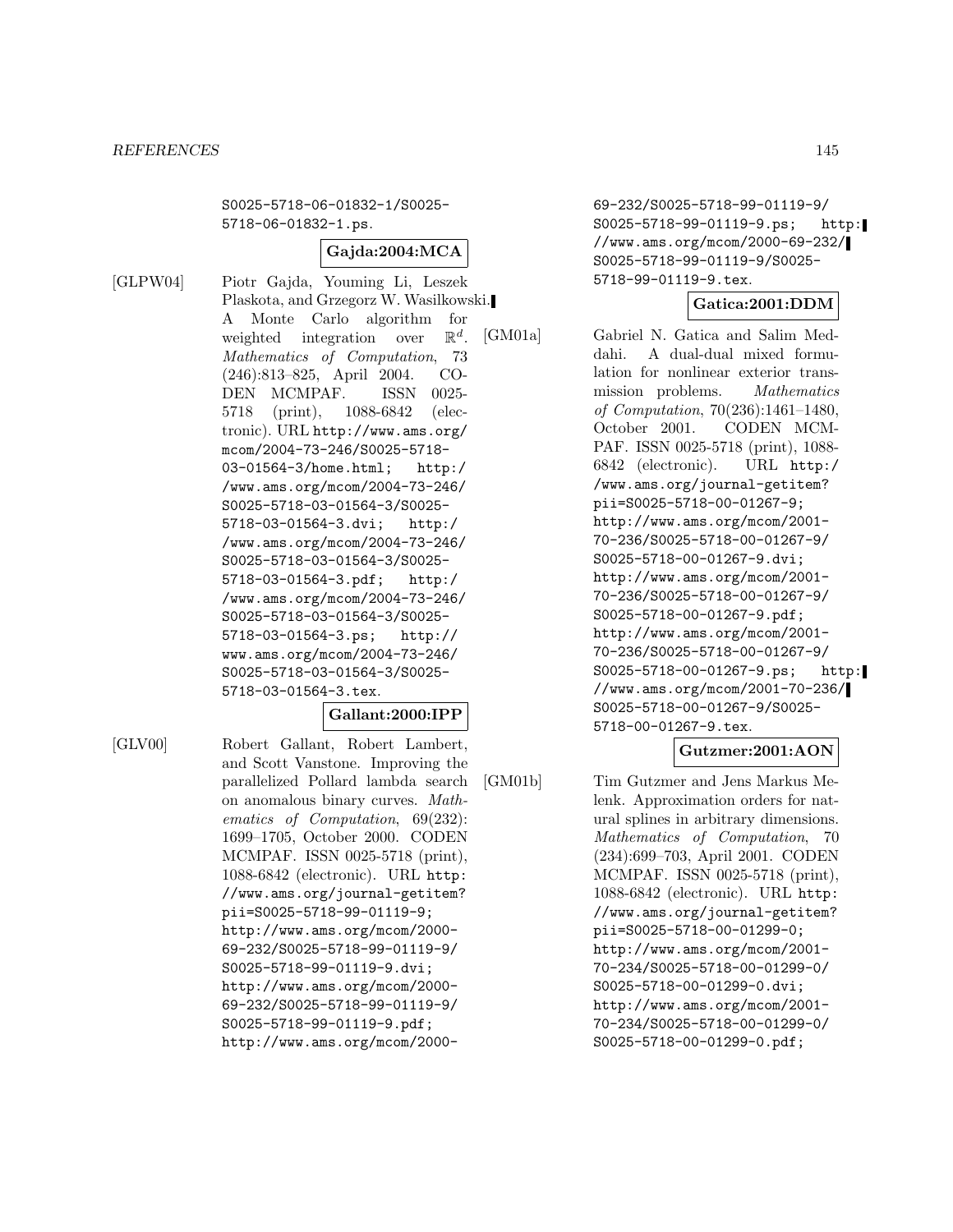http://www.ams.org/mcom/2001- 70-234/S0025-5718-00-01299-0/ S0025-5718-00-01299-0.ps; http: //www.ams.org/mcom/2001-70-234/ S0025-5718-00-01299-0/S0025- 5718-00-01299-0.tex.

#### **Gavrilyuk:2005:AAS**

[GM05] Ivan P. Gavrilyuk and Volodymyr L. Makarov. Algorithms without accuracy saturation for evolution equations in Hilbert and Banach spaces. Mathematics of Computation, 74(250):555–583, April 2005. CODEN MCMPAF. ISSN 0025-5718 (print), 1088-6842 (electronic). URL http://www.ams.org/ mcom/2005-74-250/S0025-5718- 04-01720-X/home.html; http:/ /www.ams.org/mcom/2005-74-250/ S0025-5718-04-01720-X/S0025- 5718-04-01720-X.dvi; http:/ /www.ams.org/mcom/2005-74-250/ S0025-5718-04-01720-X/S0025- 5718-04-01720-X.pdf; http:/ /www.ams.org/mcom/2005-74-250/ S0025-5718-04-01720-X/S0025- 5718-04-01720-X.ps; http:// www.ams.org/mcom/2005-74-250/ S0025-5718-04-01720-X/S0025- 5718-04-01720-X.tex.

#### **Gavrilyuk:2007:ECA**

[GM07] Ivan P. Gavrilyuk and Volodymyr L. Makarov. An exponentially convergent algorithm for nonlinear differential equations in Banach spaces. Mathematics of Computation, 76(260):1895–1923, October 2007. CODEN MCMPAF. ISSN 0025-5718 (print), 1088-6842 (electronic). URL http://www.ams.org/ mcom/2007-76-260/S0025-5718- 07-01987-4/home.html; http:/ /www.ams.org/mcom/2007-76-260/ S0025-5718-07-01987-4/S00255718-07-01987-4.dvi; http:/ /www.ams.org/mcom/2007-76-260/ S0025-5718-07-01987-4/S0025- 5718-07-01987-4.pdf; http:/ /www.ams.org/mcom/2007-76-260/ S0025-5718-07-01987-4/S0025- 5718-07-01987-4.ps.

#### **Ganesan:2008:LPS**

[GMT08] Sashikumaar Ganesan, Gunar Matthies, and Lutz Tobiska. Local projection stabilization of equal order interpolation applied to the Stokes problem. Mathematics of Computation, 77(264):2039–2060, October 2008. CODEN MCMPAF. ISSN 0025-5718 (print), 1088-6842 (electronic). URL http://www.ams.org/journals/ mcom/2008-77-264/S0025-5718- 08-02130-3/home.html; http: //www.ams.org/journals/mcom/ 2008-77-264/S0025-5718-08-02130- 3/S0025-5718-08-02130-3.pdf.

#### **Gudi:2008:LDG**

[GNP08] Thirupathi Gudi, Neela Nataraj, and Amiya K. Pani. An hp-local discontinuous Galerkin method for some quasilinear elliptic boundary value problems of nonmonotone type. Mathematics of Computation, 77(262):731–756, April 2008. CODEN MCMPAF. ISSN

0025-5718 (print), 1088-6842 (electronic). URL http://www.ams.org/ mcom/2008-77-262/S0025-5718- 07-02047-9/home.html; http:/ /www.ams.org/mcom/2008-77-262/ S0025-5718-07-02047-9/S0025- 5718-07-02047-9.dvi; http:/ /www.ams.org/mcom/2008-77-262/ S0025-5718-07-02047-9/S0025- 5718-07-02047-9.pdf; http:/ /www.ams.org/mcom/2008-77-262/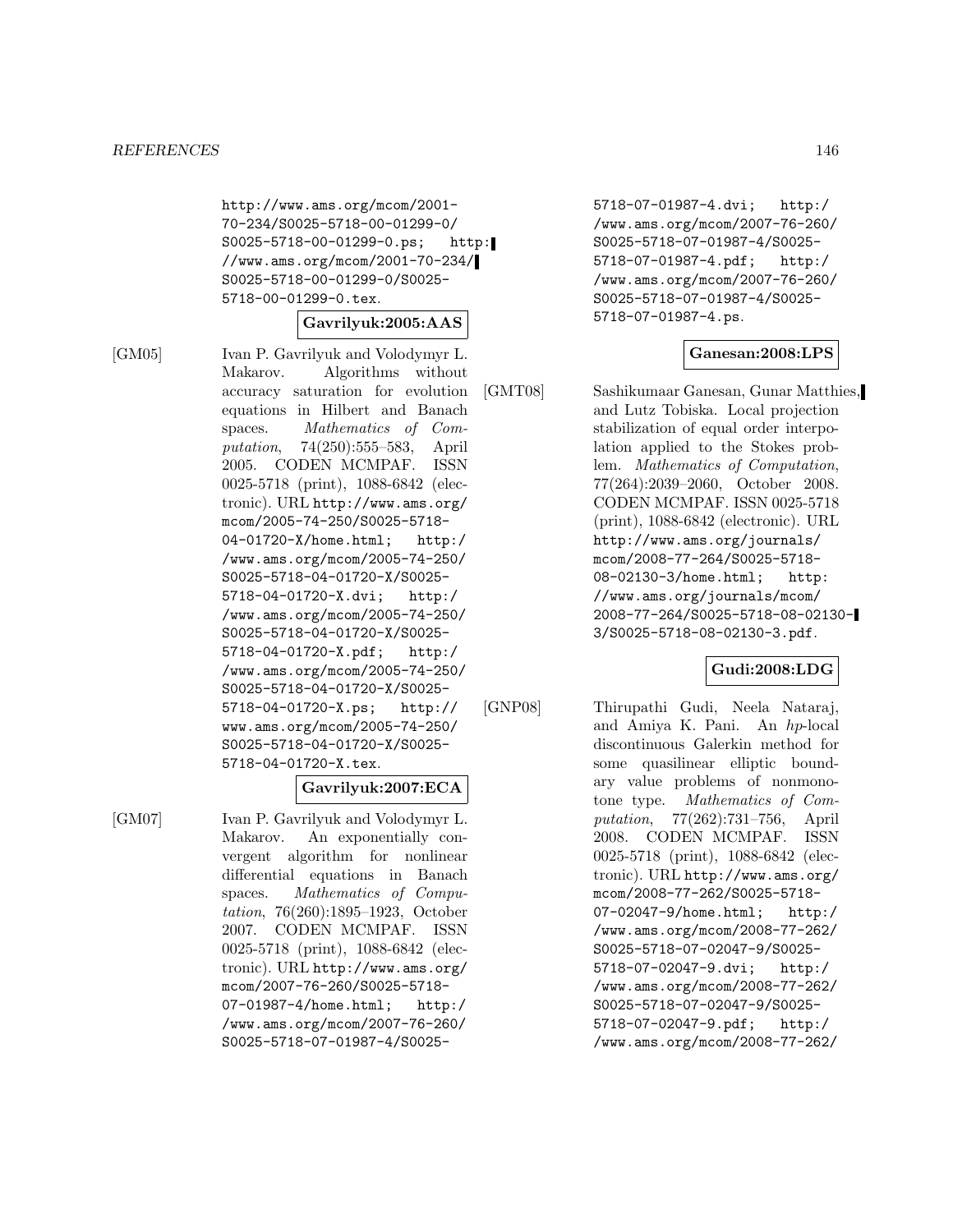S0025-5718-07-02047-9/S0025- 5718-07-02047-9.ps.

## **Goto:2008:OPN**

[GO08] Takeshi Goto and Yasuo Ohno. Odd perfect numbers have a prime factor exceeding  $10^8$ . Mathematics of Computation, 77(263):1859–1868, July 2008. CODEN MCMPAF. ISSN 0025-5718 (print), 1088-6842 (electronic). URL http://www.ams.org/ mcom/2008-77-263/S0025-5718- 08-02050-9/home.html; http:/ /www.ams.org/mcom/2008-77-263/ S0025-5718-08-02050-9/S0025- 5718-08-02050-9.dvi; http:/ /www.ams.org/mcom/2008-77-263/ S0025-5718-08-02050-9/S0025- 5718-08-02050-9.pdf; http:/ /www.ams.org/mcom/2008-77-263/ S0025-5718-08-02050-9/S0025- 5718-08-02050-9.ps.

#### **Grubisic:2009:EEE**

[GO09] Luka Grubisic and Jeffrey S. Ovall. On estimators for eigenvalue/eigenvector approximations. Mathematics of Computation, 78 (266):739–770, April 2009. CO-DEN MCMPAF. ISSN 0025-5718 (print), 1088-6842 (electronic). URL http://www.ams.org/journals/ mcom/2009-78-266/S0025-5718- 08-02181-9/home.html; http: //www.ams.org/journals/mcom/ 2009-78-266/S0025-5718-08-02181- 9/S0025-5718-08-02181-9.pdf.

## **Gobel:2002:FSB**

[Göb02] Manfred Göbel. Finite SAGBI bases for polynomial invariants of conjugates of alternating groups. Mathematics of Computation, 71(238): 761–765, April 2002. CODEN MCM-PAF. ISSN 0025-5718 (print), 1088-

6842 (electronic). URL http:/ /www.ams.org/journal-getitem? pii=S0025-5718-01-01405-3; http://www.ams.org/mcom/2002- 71-238/S0025-5718-01-01405-3/ S0025-5718-01-01405-3.dvi; http://www.ams.org/mcom/2002- 71-238/S0025-5718-01-01405-3/ S0025-5718-01-01405-3.pdf; http://www.ams.org/mcom/2002- 71-238/S0025-5718-01-01405-3/ S0025-5718-01-01405-3.ps; http: //www.ams.org/mcom/2002-71-238/ S0025-5718-01-01405-3/S0025- 5718-01-01405-3.tex.

# **Golan:2008:EMD**

[Gol08] Shahar Golan. Equal moments division of a set. Mathematics of Computation, 77(263):1695–1712, July 2008. CODEN MCMPAF. ISSN 0025-5718 (print), 1088-6842 (electronic). URL http://www.ams.org/ mcom/2008-77-263/S0025-5718- 08-02072-3/home.html; http:/ /www.ams.org/mcom/2008-77-263/ S0025-5718-08-02072-3/S0025- 5718-08-02072-3.dvi; http:/ /www.ams.org/mcom/2008-77-263/ S0025-5718-08-02072-3/S0025- 5718-08-02072-3.pdf; http:/ /www.ams.org/mcom/2008-77-263/ S0025-5718-08-02072-3/S0025- 5718-08-02072-3.ps.

## **Gonzalez:2002:BED**

C. González, A. Ostermann, C. Palencia, and M. Thalhammer. Backward Euler discretization of fully nonlinear parabolic problems. Mathematics of Computation, 71(237): 125–145, January 2002. CODEN MCMPAF. ISSN 0025-5718 (print), 1088-6842 (electronic). URL http: //www.ams.org/journal-getitem? pii=S0025-5718-01-01330-8;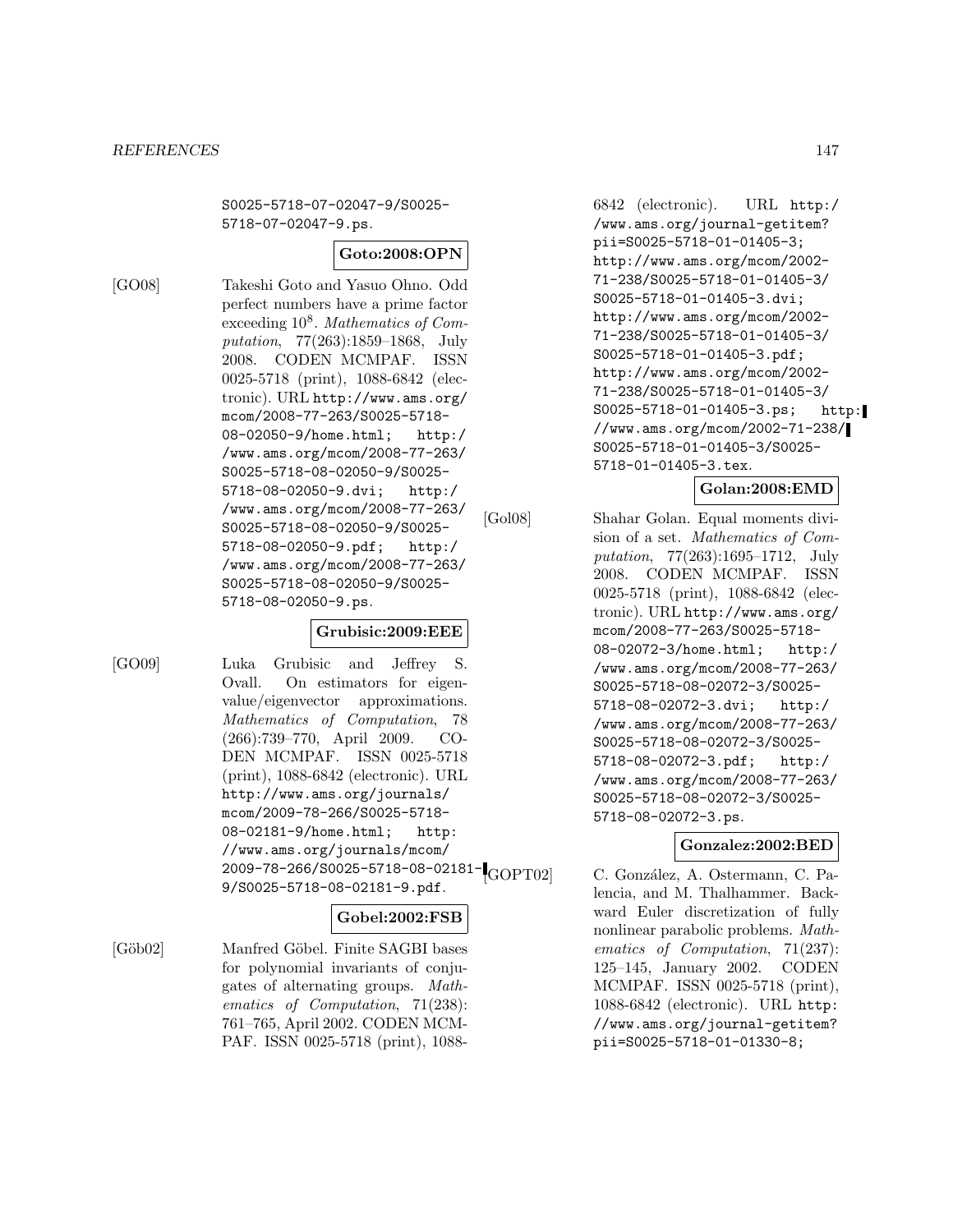http://www.ams.org/mcom/2002- 71-237/S0025-5718-01-01330-8/ S0025-5718-01-01330-8.dvi; http://www.ams.org/mcom/2002- 71-237/S0025-5718-01-01330-8/ S0025-5718-01-01330-8.pdf; http://www.ams.org/mcom/2002- 71-237/S0025-5718-01-01330-8/ S0025-5718-01-01330-8.ps; http: //www.ams.org/mcom/2002-71-237/ S0025-5718-01-01330-8/S0025- 5718-01-01330-8.tex.

# **Gosse:2002:LEM**

[Gos02] Laurent Gosse. Localization effects and measure source terms in numerical schemes for balance laws. Mathematics of Computation, 71 (238):553–582, April 2002. CODEN MCMPAF. ISSN 0025-5718 (print), 1088-6842 (electronic). URL http: //www.ams.org/journal-getitem? pii=S0025-5718-01-01354-0; http://www.ams.org/mcom/2002- 71-238/S0025-5718-01-01354-0/ S0025-5718-01-01354-0.dvi; http://www.ams.org/mcom/2002- 71-238/S0025-5718-01-01354-0/ S0025-5718-01-01354-0.pdf; http://www.ams.org/mcom/2002- 71-238/S0025-5718-01-01354-0/ S0025-5718-01-01354-0.ps; http: //www.ams.org/mcom/2002-71-238/ S0025-5718-01-01354-0/S0025- 5718-01-01354-0.tex.

#### **Gonzalez:2000:SRK**

[GP00] C. González and C. Palencia. Stability of Runge–Kutta methods for quasilinear parabolic problems. Mathematics of Computation, 69 (230):609–628, April 2000. CODEN MCMPAF. ISSN 0025-5718 (print), 1088-6842 (electronic). URL http: //www.ams.org/journal-getitem? pii=S0025-5718-99-01156-4;

http://www.ams.org/mcom/2000- 69-230/S0025-5718-99-01156-4/ S0025-5718-99-01156-4.dvi; http://www.ams.org/mcom/2000- 69-230/S0025-5718-99-01156-4/ S0025-5718-99-01156-4.pdf; http://www.ams.org/mcom/2000- 69-230/S0025-5718-99-01156-4/ S0025-5718-99-01156-4.ps; http: //www.ams.org/mcom/2000-69-230/ S0025-5718-99-01156-4/S0025- 5718-99-01156-4.tex.

## **Garefalakis:2001:ICM**

[GP01] Theodoulos Garefalakis and Daniel Panario. The index calculus method using non-smooth polynomials. Mathematics of Computation, 70(235):1253–1264, July 2001. CODEN MCMPAF. ISSN 0025-5718 (print), 1088-6842 (electronic). URL http://www.ams. org/journal-getitem?pii=S0025- 5718-01-01298-4; http://www. ams.org/mcom/2001-70-235/S0025- 5718-01-01298-4/S0025-5718-01- 01298-4.dvi; http://www.ams. org/mcom/2001-70-235/S0025-5718- 01-01298-4/S0025-5718-01-01298- 4.pdf; http://www.ams.org/ mcom/2001-70-235/S0025-5718- 01-01298-4/S0025-5718-01-01298- 4.ps; http://www.ams.org/mcom/ 2001-70-235/S0025-5718-01-01298- 4/S0025-5718-01-01298-4.tex.

# **Gaal:2002:RRT**

[GP02a] István Gaál and Michael Pohst. On the resolution of relative Thue equations. Mathematics of Computation, 71(237):429–440, January 2002. CODEN MCMPAF. ISSN 0025-5718 (print), 1088- 6842 (electronic). URL http:/ /www.ams.org/journal-getitem? pii=S0025-5718-01-01329-1;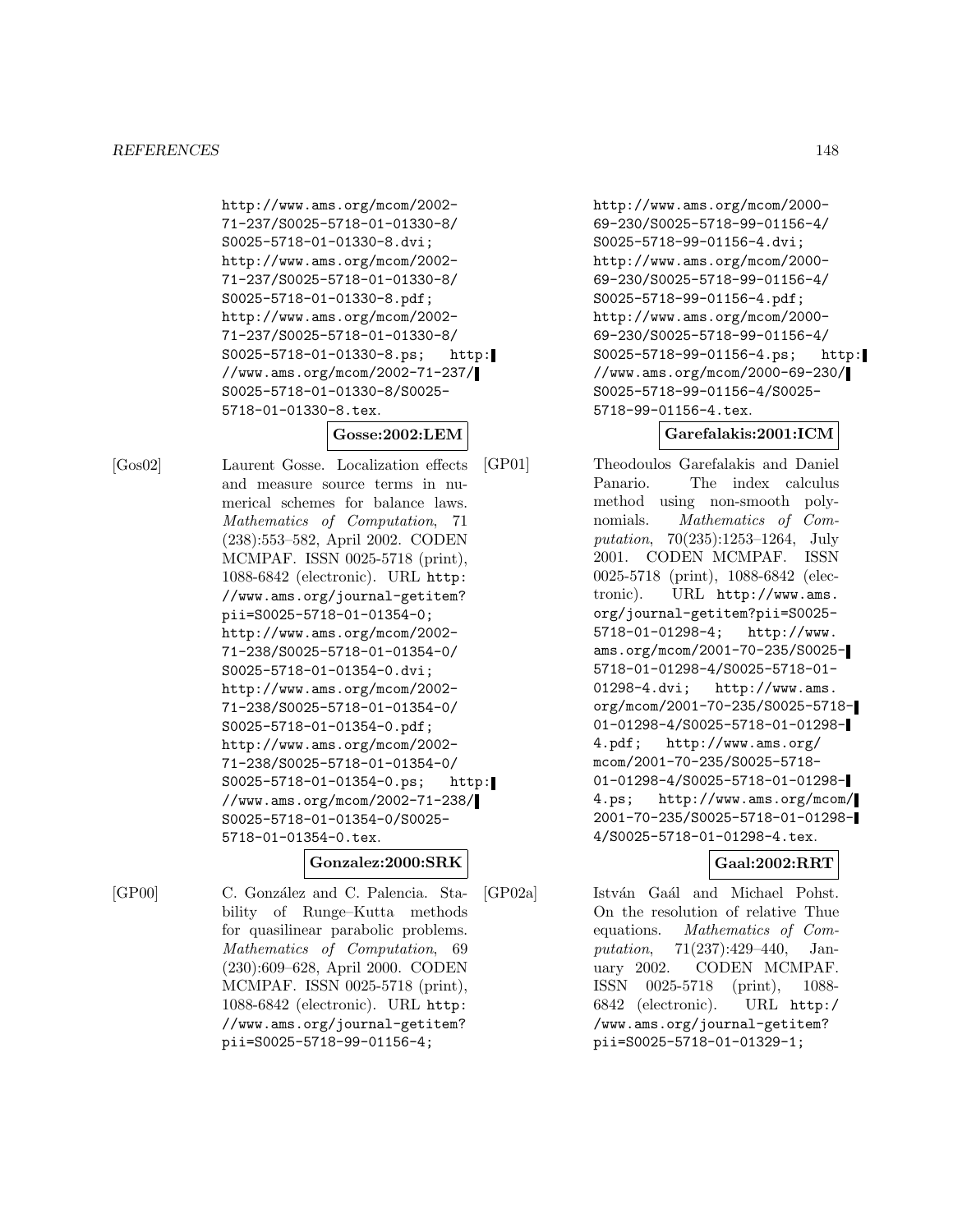http://www.ams.org/mcom/2002- 71-237/S0025-5718-01-01329-1/ S0025-5718-01-01329-1.dvi; http://www.ams.org/mcom/2002- 71-237/S0025-5718-01-01329-1/ S0025-5718-01-01329-1.pdf; http://www.ams.org/mcom/2002- 71-237/S0025-5718-01-01329-1/ S0025-5718-01-01329-1.ps; http: //www.ams.org/mcom/2002-71-237/ S0025-5718-01-01329-1/S0025- 5718-01-01329-1.tex.

## **Granville:2002:TCC**

[GP02b] Andrew Granville and Carl Pomerance. Two contradictory conjectures concerning Carmichael numbers. Mathematics of Computation, 71 (238):883–908, April 2002. CODEN MCMPAF. ISSN 0025-5718 (print), 1088-6842 (electronic). URL http: //www.ams.org/journal-getitem? pii=S0025-5718-01-01355-2; http://www.ams.org/mcom/2002- 71-238/S0025-5718-01-01355-2/ S0025-5718-01-01355-2.dvi; http://www.ams.org/mcom/2002- 71-238/S0025-5718-01-01355-2/ S0025-5718-01-01355-2.pdf; http://www.ams.org/mcom/2002- 71-238/S0025-5718-01-01355-2/ S0025-5718-01-01355-2.ps; http: //www.ams.org/mcom/2002-71-238/ S0025-5718-01-01355-2/S0025- 5718-01-01355-2.tex.

## **Guimond:2002:PDP**

[GP02c] Louis-Sébastien Guimond and Jirí Patera. Proving the deterministic period breaking of linear congruential generators using two tile quasicrystals. Mathematics of Computation, 71(237):319–332, January 2002. CODEN MCM-PAF. ISSN 0025-5718 (print), 1088- 6842 (electronic). URL http:/

/www.ams.org/journal-getitem? pii=S0025-5718-01-01331-X; http://www.ams.org/mcom/2002- 71-237/S0025-5718-01-01331-X/ S0025-5718-01-01331-X.dvi; http://www.ams.org/mcom/2002- 71-237/S0025-5718-01-01331-X/ S0025-5718-01-01331-X.pdf; http://www.ams.org/mcom/2002- 71-237/S0025-5718-01-01331-X/ S0025-5718-01-01331-X.ps; http: //www.ams.org/mcom/2002-71-237/ S0025-5718-01-01331-X/S0025- 5718-01-01331-X.tex.

#### **Gopalakrishnan:2003:OSP**

[GP03] Jayadeep Gopalakrishnan and Joseph E. Pasciak. Overlapping Schwarz preconditioners for indefinite time harmonic Maxwell equations. Mathematics of Computation, 72(241):1– 15, January 2003. CODEN MCM-PAF. ISSN 0025-5718 (print), 1088- 6842 (electronic). URL http:/ /www.ams.org/journal-getitem? pii=S0025-5718-01-01406-5; http://www.ams.org/mcom/2003- 72-241/S0025-5718-01-01406-5/ S0025-5718-01-01406-5.dvi; http://www.ams.org/mcom/2003- 72-241/S0025-5718-01-01406-5/ S0025-5718-01-01406-5.pdf; http://www.ams.org/mcom/2003- 72-241/S0025-5718-01-01406-5/ S0025-5718-01-01406-5.ps; http: //www.ams.org/mcom/2003-72-241/ S0025-5718-01-01406-5/S0025- 5718-01-01406-5.tex.

#### **Gopalakrishnan:2006:CVC**

[GP06a] Jayadeep Gopalakrishnan and Joseph E. Pasciak. The convergence of Vcycle multigrid algorithms for axisymmetric Laplace and Maxwell equations. Mathematics of Computation, 75(256):1697–1719, October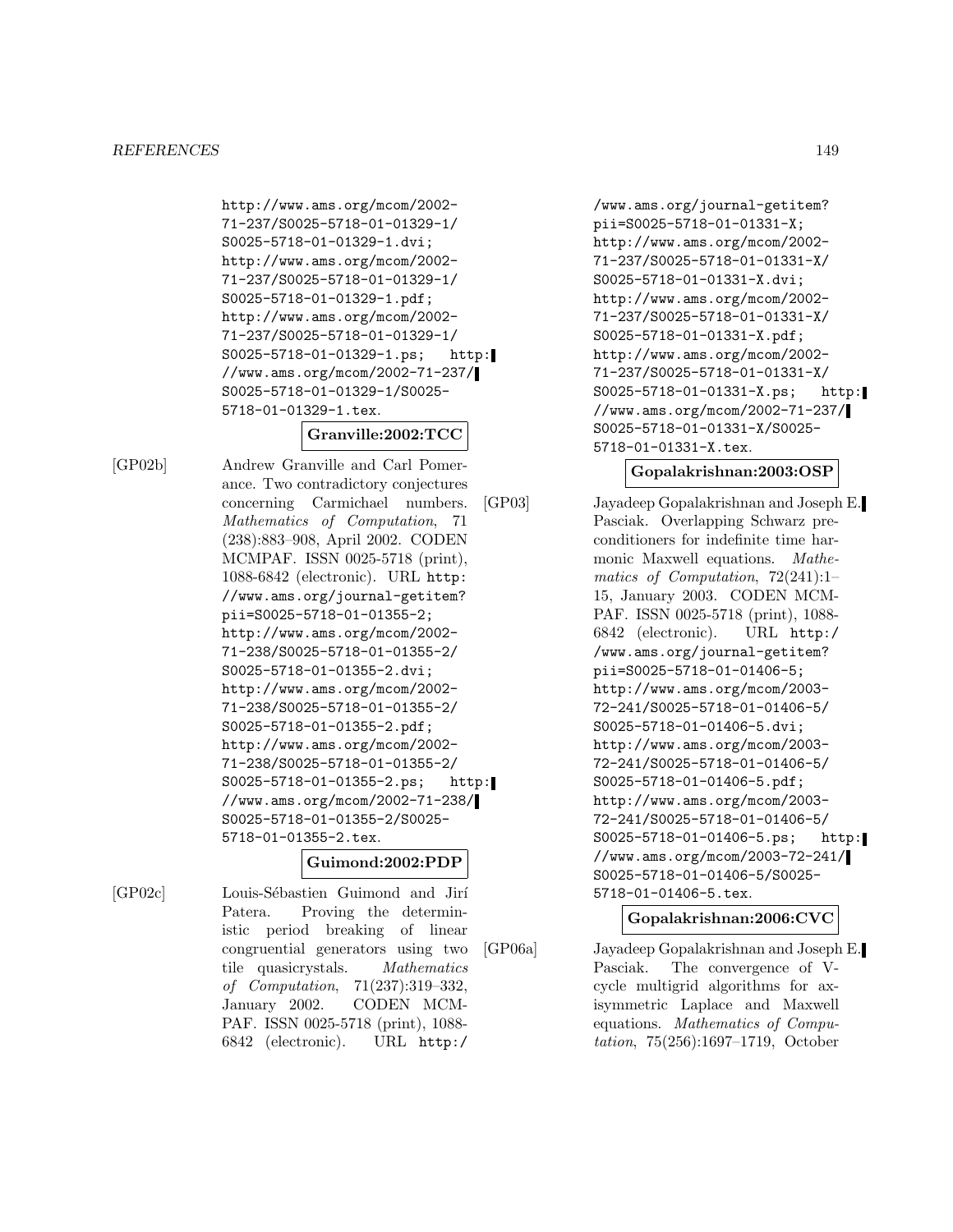2006. CODEN MCMPAF. ISSN 0025-5718 (print), 1088-6842 (electronic). URL http://www.ams.org/ mcom/2006-75-256/S0025-5718- 06-01884-9/home.html; http:/ /www.ams.org/mcom/2006-75-256/ S0025-5718-06-01884-9/S0025- 5718-06-01884-9.dvi; http:/ /www.ams.org/mcom/2006-75-256/ S0025-5718-06-01884-9/S0025- 5718-06-01884-9.pdf; http:/ /www.ams.org/mcom/2006-75-256/ S0025-5718-06-01884-9/S0025- 5718-06-01884-9.ps.

#### **Granville:2006:AF**

[GP06b] Andrew Granville and Peter Pleasants. Aurifeuillian factorization. Mathematics of Computation, 75(253):497–508, January 2006. CODEN MCMPAF. ISSN 0025-5718 (print), 1088-6842 (electronic). URL http://www.ams.org/ mcom/2006-75-253/S0025-5718- 05-01766-7/home.html; http:/ /www.ams.org/mcom/2006-75-253/ S0025-5718-05-01766-7/S0025- 5718-05-01766-7.dvi; http:/ /www.ams.org/mcom/2006-75-253/ S0025-5718-05-01766-7/S0025- 5718-05-01766-7.pdf; http:/ /www.ams.org/mcom/2006-75-253/ S0025-5718-05-01766-7/S0025- 5718-05-01766-7.ps; http:// www.ams.org/mcom/2006-75-253/ S0025-5718-05-01766-7/S0025- 5718-05-01766-7.tex.

#### **Gaal:2008:SRF**

[GP08a] István Gaál and Michael Pohst. Solving resultant form equations over number fields. Mathematics of Computation, 77(264):2447–2453, October 2008. CODEN MCM-PAF. ISSN 0025-5718 (print), 1088-6842 (electronic). URL

http://www.ams.org/journals/ mcom/2008-77-264/S0025-5718- 08-02141-8/home.html; http: //www.ams.org/journals/mcom/ 2008-77-264/S0025-5718-08-02141- 8/S0025-5718-08-02141-8.pdf.

#### **Guruswami:2008:CAG**

[GP08b] Venkatesan Guruswami and Anindya C. Patthak. Correlated algebraicgeometric codes: Improved list decoding over bounded alphabets. Mathematics of Computation, 77(261):447–473, January 2008. CODEN MCMPAF. ISSN 0025-5718 (print), 1088-6842 (electronic). URL http://www.ams.org/ mcom/2008-77-261/S0025-5718- 07-02012-1/home.html; http:/ /www.ams.org/mcom/2008-77-261/ S0025-5718-07-02012-1/S0025- 5718-07-02012-1.dvi; http:/ /www.ams.org/mcom/2008-77-261/ S0025-5718-07-02012-1/S0025- 5718-07-02012-1.pdf; http:/ /www.ams.org/mcom/2008-77-261/ S0025-5718-07-02012-1/S0025- 5718-07-02012-1.ps.

## **Galbraith:2002:ASC**

[GPS02] S. D. Galbraith, S. M. Paulus, and N. P. Smart. Arithmetic on superelliptic curves. Mathematics of Computation, 71(237):393– 405, January 2002. CODEN MCM-PAF. ISSN 0025-5718 (print), 1088- 6842 (electronic). URL http:/ /www.ams.org/journal-getitem? pii=S0025-5718-00-01297-7; http://www.ams.org/mcom/2002- 71-237/S0025-5718-00-01297-7/ S0025-5718-00-01297-7.dvi; http://www.ams.org/mcom/2002- 71-237/S0025-5718-00-01297-7/ S0025-5718-00-01297-7.pdf;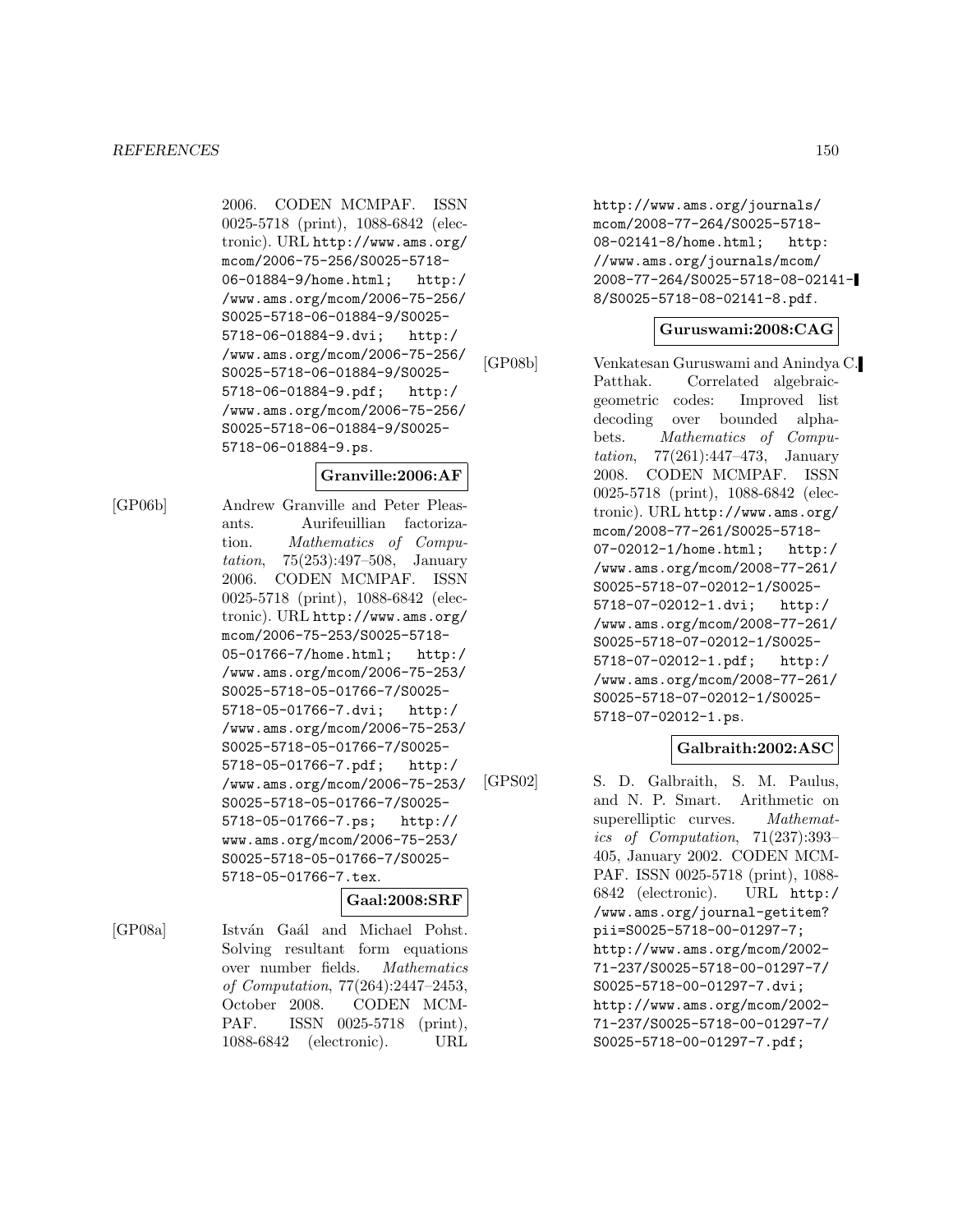http://www.ams.org/mcom/2002- 71-237/S0025-5718-00-01297-7/ S0025-5718-00-01297-7.ps; http: //www.ams.org/mcom/2002-71-237/ S0025-5718-00-01297-7/S0025- 5718-00-01297-7.tex.

#### **Grantham:2001:FP**

[Gra01] Jon Grantham. Frobenius pseudoprimes. Mathematics of Computation, 70(234):873–891, April 2001. CODEN MCMPAF. ISSN 0025-5718 (print), 1088-6842 (electronic). URL http://www.ams. org/journal-getitem?pii=S0025- 5718-00-01197-2; http://www. ams.org/mcom/2001-70-234/S0025- 5718-00-01197-2/S0025-5718-00- 01197-2.dvi; http://www.ams. org/mcom/2001-70-234/S0025-5718- 00-01197-2/S0025-5718-00-01197- 2.pdf; http://www.ams.org/ mcom/2001-70-234/S0025-5718- 00-01197-2/S0025-5718-00-01197- 2.ps; http://www.ams.org/mcom/ 2001-70-234/S0025-5718-00-01197- 2/S0025-5718-00-01197-2.tex.

#### **Gray:2002:ARE**

[Gra02] Norman Gray. Automatic reduction of elliptic integrals using Carlson's relations. Mathematics of Computation, 71(237):311–318, January 2002. CODEN MCM-PAF. ISSN 0025-5718 (print), 1088- 6842 (electronic). URL http:/ /www.ams.org/journal-getitem? pii=S0025-5718-01-01333-3; http://www.ams.org/mcom/2002- 71-237/S0025-5718-01-01333-3/ S0025-5718-01-01333-3.dvi; http://www.ams.org/mcom/2002- 71-237/S0025-5718-01-01333-3/ S0025-5718-01-01333-3.pdf; http://www.ams.org/mcom/2002- 71-237/S0025-5718-01-01333-3/

S0025-5718-01-01333-3.ps; http: //www.ams.org/mcom/2002-71-237/ S0025-5718-01-01333-3/S0025- 5718-01-01333-3.tex.

#### **Groenewegen:2004:BCT**

[Gro04] Richard P. Groenewegen. Bounds for computing the tame kernel. Mathematics of Computation, 73 (247):1443–1458, July 2004. CO-DEN MCMPAF. ISSN 0025- 5718 (print), 1088-6842 (electronic). URL http://www.ams.org/ mcom/2004-73-247/S0025-5718- 03-01592-8/home.html; http:/ /www.ams.org/mcom/2004-73-247/ S0025-5718-03-01592-8/S0025- 5718-03-01592-8.dvi; http:/ /www.ams.org/mcom/2004-73-247/ S0025-5718-03-01592-8/S0025- 5718-03-01592-8.pdf; http:/ /www.ams.org/mcom/2004-73-247/ S0025-5718-03-01592-8/S0025- 5718-03-01592-8.ps; http:// www.ams.org/mcom/2004-73-247/ S0025-5718-03-01592-8/S0025- 5718-03-01592-8.tex.

## **Greither:2004:BSC**

[GRT04] Cornelius Greither, Xavier-François Roblot, and Brett A. Tangedal. The Brumer–Stark conjecture in some families of extensions of specified degree. Mathematics of Computation, 73(245):297–315, January 2004. CODEN MCMPAF. ISSN 0025-5718 (print), 1088-6842 (electronic). URL http://www.ams.org/ mcom/2004-73-245/S0025-5718- 03-01565-5/home.html; http:/ /www.ams.org/mcom/2004-73-245/ S0025-5718-03-01565-5/S0025- 5718-03-01565-5.dvi; http:/ /www.ams.org/mcom/2004-73-245/ S0025-5718-03-01565-5/S0025- 5718-03-01565-5.pdf; http:/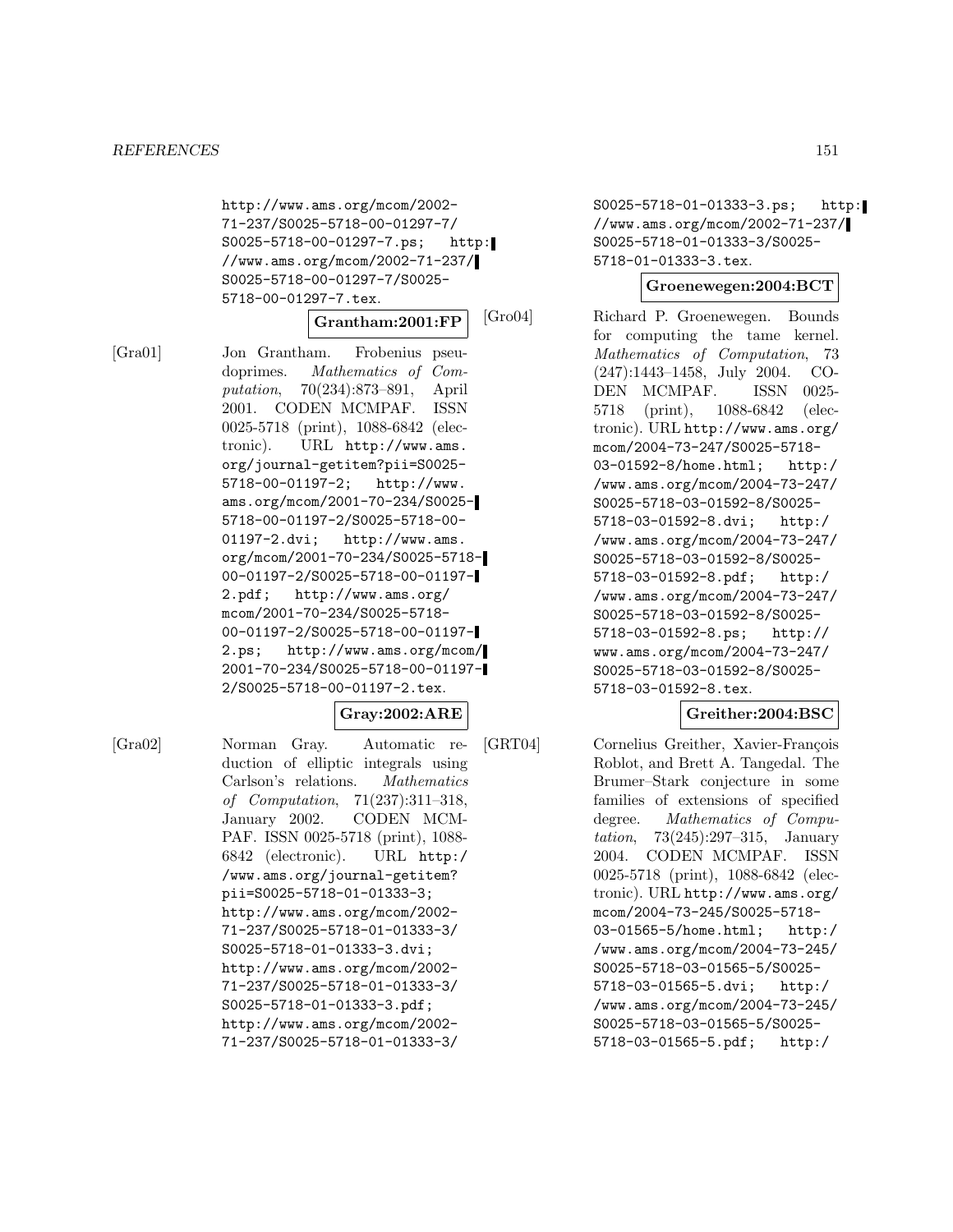/www.ams.org/mcom/2004-73-245/ S0025-5718-03-01565-5/S0025- 5718-03-01565-5.ps; http:// www.ams.org/mcom/2004-73-245/ S0025-5718-03-01565-5/S0025- 5718-03-01565-5.tex. See corrigendum [GRT15].

#### **Greither:2015:CBS**

[GRT15] Cornelius Greither, Xavier-François Roblot, and Brett A. Tangedal. Corrigendum to "The Brumer–Stark conjecture in some families of extensions of specified degree". Mathematics of Computation, 84(292): 955–957, 2015. CODEN MCM-PAF. ISSN 0025-5718 (print), 1088- 6842 (electronic). URL http://www. ams.org/journals/mcom/2015-84- 292/S0025-5718-2014-02851-2; http://www.ams.org/journals/ mcom/2015-84-292/S0025-5718- 2014-02851-2/S0025-5718-2014- 02851-2.pdf. See [GRT04].

#### **Grundman:2000:ERC**

[Gru00] H. G. Grundman. Explicit resolutions of cubic cusp singularities. Mathematics of Computation, 69 (230):815–825, April 2000. CODEN MCMPAF. ISSN 0025-5718 (print), 1088-6842 (electronic). URL http: //www.ams.org/journal-getitem? pii=S0025-5718-99-01121-7; http://www.ams.org/mcom/2000- 69-230/S0025-5718-99-01121-7/ S0025-5718-99-01121-7.dvi; http://www.ams.org/mcom/2000- 69-230/S0025-5718-99-01121-7/ S0025-5718-99-01121-7.pdf; http://www.ams.org/mcom/2000- 69-230/S0025-5718-99-01121-7/ S0025-5718-99-01121-7.ps; http: //www.ams.org/mcom/2000-69-230/

S0025-5718-99-01121-7/S0025- 5718-99-01121-7.tex.

**Grun:2003:CEC**

[Grü03] Günther Grün. On the convergence of entropy consistent schemes for lubrication type equations in multiple space dimensions. Mathematics of Computation, 72(243): 1251–1279, July 2003. CODEN MCMPAF. ISSN 0025-5718 (print), 1088-6842 (electronic). URL http: //www.ams.org/journal-getitem? pii=S0025-5718-03-01492-3; http://www.ams.org/mcom/2003- 72-243/S0025-5718-03-01492-3/ S0025-5718-03-01492-3.dvi; http://www.ams.org/mcom/2003- 72-243/S0025-5718-03-01492-3/ S0025-5718-03-01492-3.pdf; http://www.ams.org/mcom/2003- 72-243/S0025-5718-03-01492-3/ S0025-5718-03-01492-3.ps; http: //www.ams.org/mcom/2003-72-243/ S0025-5718-03-01492-3/S0025- 5718-03-01492-3.tex.

## **Girault:2005:DGM**

[GRW05] Vivette Girault, Béatrice Rivière, and Mary F. Wheeler. A discontinuous Galerkin method with nonoverlapping domain decomposition for the Stokes and Navier–Stokes problems. Mathematics of Computation, 74(249):53–84, January 2005. CODEN MCMPAF. ISSN 0025-5718 (print), 1088-6842 (electronic). URL http://www.ams.org/ mcom/2005-74-249/S0025-5718- 04-01652-7/home.html; http:/ /www.ams.org/mcom/2005-74-249/ S0025-5718-04-01652-7/S0025- 5718-04-01652-7.dvi; http:/ /www.ams.org/mcom/2005-74-249/ S0025-5718-04-01652-7/S0025- 5718-04-01652-7.pdf; http:/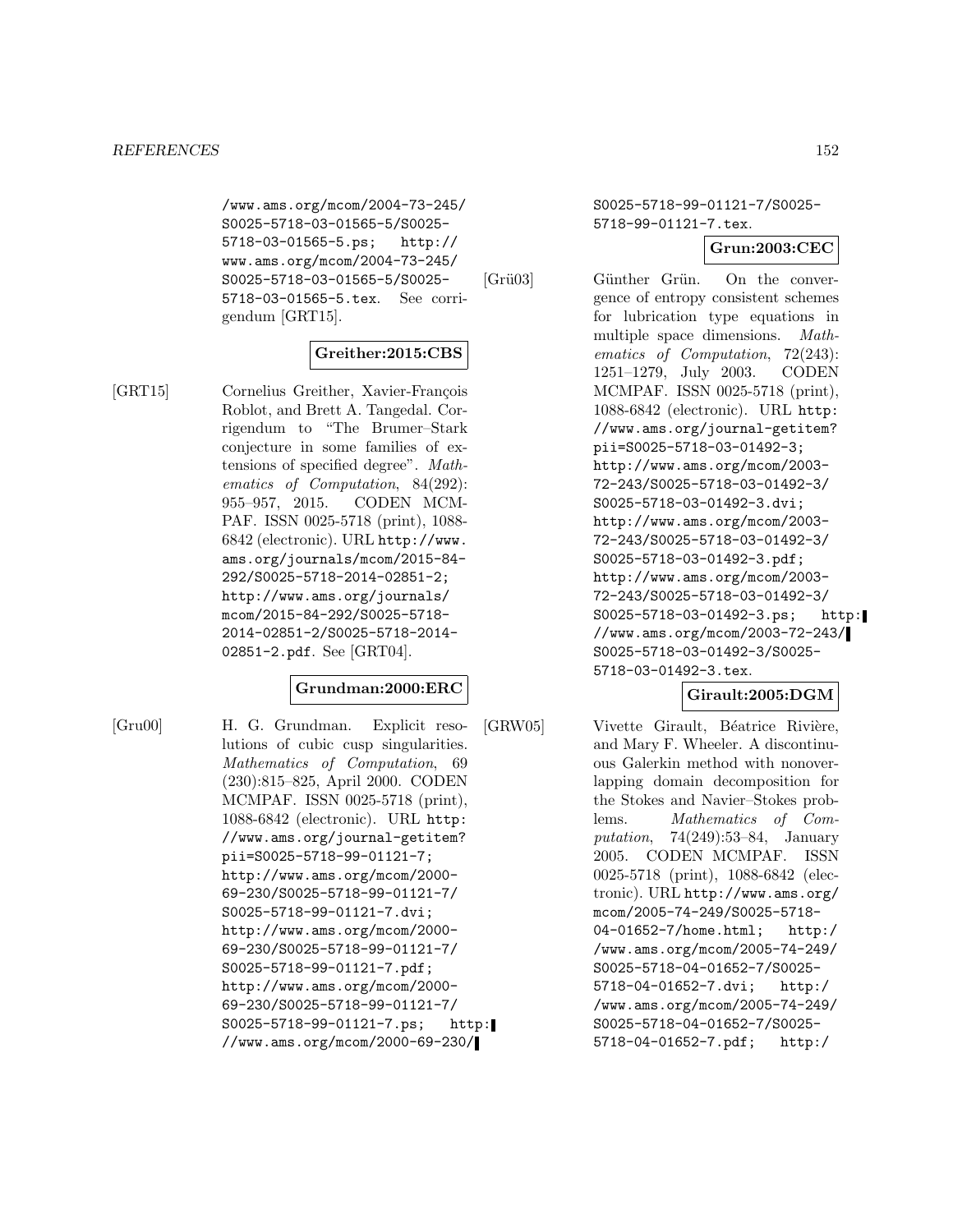/www.ams.org/mcom/2005-74-249/ S0025-5718-04-01652-7/S0025- 5718-04-01652-7.ps; http:// www.ams.org/mcom/2005-74-249/ S0025-5718-04-01652-7/S0025- 5718-04-01652-7.tex.

#### **Ganesh:2001:BEM**

[GS01] M. Ganesh and O. Steinbach. Boundary element methods for potential problems with nonlinear boundary conditions. Mathematics of Computation, 70(235):1031– 1042, July 2001. CODEN MCM-PAF. ISSN 0025-5718 (print), 1088- 6842 (electronic). URL http:/ /www.ams.org/journal-getitem? pii=S0025-5718-00-01266-7; http://www.ams.org/mcom/2001- 70-235/S0025-5718-00-01266-7/ S0025-5718-00-01266-7.dvi; http://www.ams.org/mcom/2001- 70-235/S0025-5718-00-01266-7/ S0025-5718-00-01266-7.pdf; http://www.ams.org/mcom/2001- 70-235/S0025-5718-00-01266-7/ S0025-5718-00-01266-7.ps; http: //www.ams.org/mcom/2001-70-235/ S0025-5718-00-01266-7/S0025- 5718-00-01266-7.tex.

## **Girault:2002:HIN**

[GS02] V. Girault and L. R. Scott. Hermite interpolation of nonsmooth functions preserving boundary conditions. Mathematics of Computation, 71(239):1043–1074, July 2002. CODEN MCMPAF. ISSN 0025-5718 (print), 1088- 6842 (electronic). URL http:/ /www.ams.org/journal-getitem? pii=S0025-5718-02-01446-1; http://www.ams.org/mcom/2002- 71-239/S0025-5718-02-01446-1/ S0025-5718-02-01446-1.dvi; http://www.ams.org/mcom/2002-

71-239/S0025-5718-02-01446-1/ S0025-5718-02-01446-1.pdf; http://www.ams.org/mcom/2002- 71-239/S0025-5718-02-01446-1/ S0025-5718-02-01446-1.ps; http: //www.ams.org/mcom/2002-71-239/ S0025-5718-02-01446-1/S0025- 5718-02-01446-1.tex.

#### **Goto:2004:ANW**

[GS04a] T. Goto and S. Shibata. All numbers whose positive divisors have integral harmonic mean up to **300**. Mathematics of Computation, 73(245):475–491, January 2004. CODEN MCMPAF. ISSN 0025-5718 (print), 1088-6842 (electronic). URL http://www.ams.org/ mcom/2004-73-245/S0025-5718- 03-01554-0/home.html; http:/ /www.ams.org/mcom/2004-73-245/ S0025-5718-03-01554-0/S0025- 5718-03-01554-0.dvi; http:/ /www.ams.org/mcom/2004-73-245/ S0025-5718-03-01554-0/S0025- 5718-03-01554-0.pdf; http:/ /www.ams.org/mcom/2004-73-245/ S0025-5718-03-01554-0/S0025- 5718-03-01554-0.ps; http:// www.ams.org/mcom/2004-73-245/ S0025-5718-03-01554-0/S0025- 5718-03-01554-0.tex.

#### **Guermond:2004:EER**

[GS04b] J. L. Guermond and Jie Shen. On the error estimates for the rotational pressure-correction projection methods. Mathematics of Computation, 73(248):1719–1737, October 2004. CODEN MCMPAF. ISSN 0025-5718 (print), 1088-6842 (electronic). URL http://www.ams.org/ mcom/2004-73-248/S0025-5718- 03-01621-1/home.html; http:/ /www.ams.org/mcom/2004-73-248/ S0025-5718-03-01621-1/S0025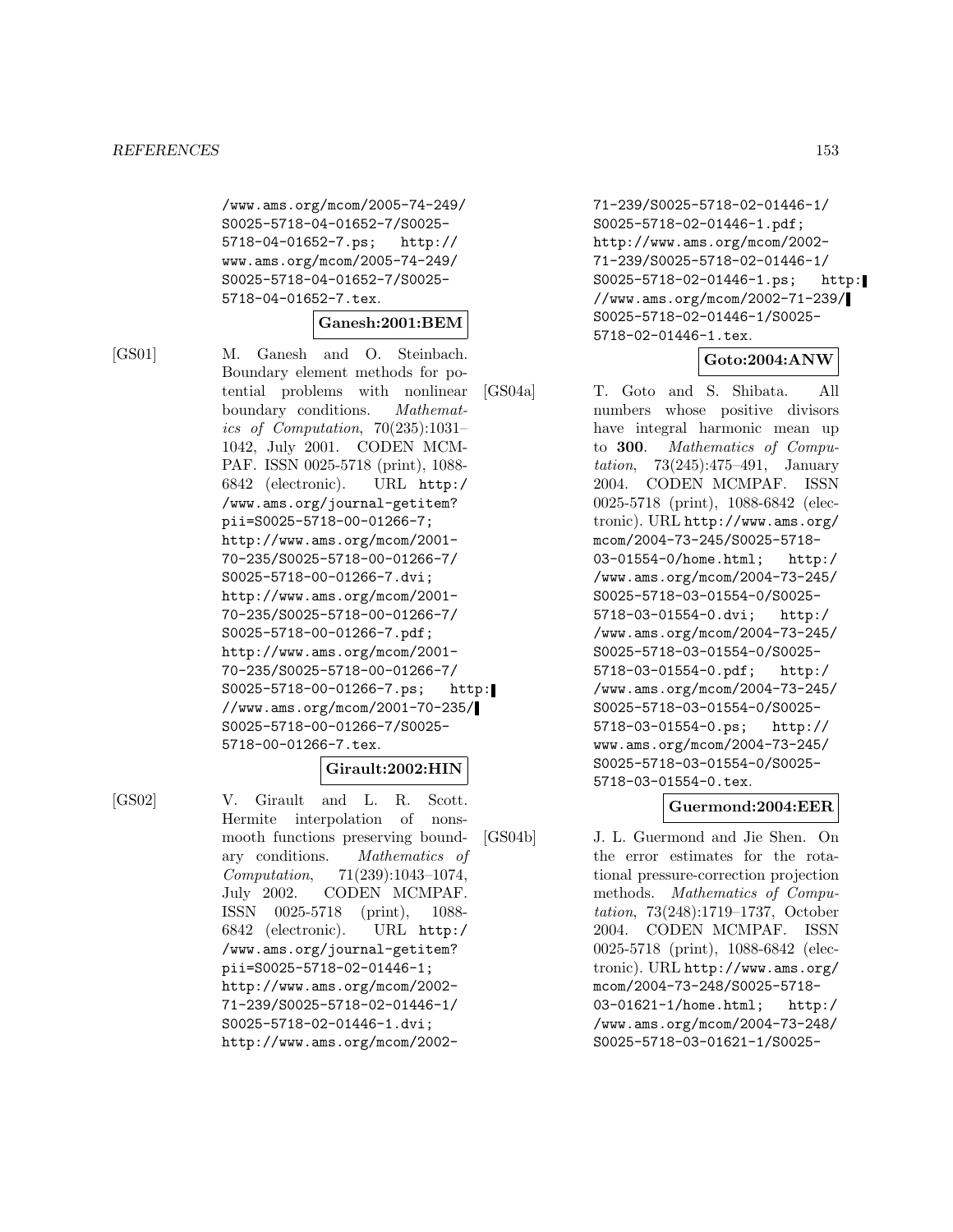5718-03-01621-1.dvi; http:/ /www.ams.org/mcom/2004-73-248/ S0025-5718-03-01621-1/S0025- 5718-03-01621-1.pdf; http:/ /www.ams.org/mcom/2004-73-248/ S0025-5718-03-01621-1/S0025- 5718-03-01621-1.ps; http:// www.ams.org/mcom/2004-73-248/ S0025-5718-03-01621-1/S0025- 5718-03-01621-1.tex.

**Guessab:2004:CRS**

[GS04c] Allal Guessab and Gerhard Schmeisser. Convexity results and sharp error estimates in approximate multivariate integration. Mathematics of Computation, 73(247):1365–1384, July 2004. CODEN MCMPAF. ISSN 0025-5718 (print), 1088-6842 (electronic). URL http://www.ams.org/ mcom/2004-73-247/S0025-5718- 03-01622-3/home.html; http:/ /www.ams.org/mcom/2004-73-247/ S0025-5718-03-01622-3/S0025- 5718-03-01622-3.dvi; http:/ /www.ams.org/mcom/2004-73-247/ S0025-5718-03-01622-3/S0025- 5718-03-01622-3.pdf; http:/ /www.ams.org/mcom/2004-73-247/ S0025-5718-03-01622-3/S0025- 5718-03-01622-3.ps; http:// www.ams.org/mcom/2004-73-247/ S0025-5718-03-01622-3/S0025- 5718-03-01622-3.tex.

## **Gaudry:2005:MEH**

[GS05] P. Gaudry and E. Schost. Modular equations for hyperelliptic curves. Mathematics of Computation, 74(249):429–454, January 2005. CODEN MCMPAF. ISSN 0025-5718 (print), 1088-6842 (electronic). URL http://www.ams.org/ mcom/2005-74-249/S0025-5718- 04-01682-5/home.html; http:/ /www.ams.org/mcom/2005-74-249/

S0025-5718-04-01682-5/S0025- 5718-04-01682-5.dvi; http:/ /www.ams.org/mcom/2005-74-249/ S0025-5718-04-01682-5/S0025- 5718-04-01682-5.pdf; http:/ /www.ams.org/mcom/2005-74-249/ S0025-5718-04-01682-5/S0025- 5718-04-01682-5.ps; http:// www.ams.org/mcom/2005-74-249/ S0025-5718-04-01682-5/S0025- 5718-04-01682-5.tex.

## **Gantumur:2006:CDO**

[GS06a] Tsogtgerel Gantumur and Rob Stevenson. Computation of differential operators in wavelet coordinates. Mathematics of Computation, 75(254):697–709, April 2006. CODEN MCMPAF. ISSN 0025-5718 (print), 1088-6842 (electronic). URL http://www.ams.org/ mcom/2006-75-254/S0025-5718- 05-01807-7/home.html; http:/ /www.ams.org/mcom/2006-75-254/ S0025-5718-05-01807-7/S0025- 5718-05-01807-7.dvi; http:/ /www.ams.org/mcom/2006-75-254/ S0025-5718-05-01807-7/S0025- 5718-05-01807-7.pdf; http:/ /www.ams.org/mcom/2006-75-254/ S0025-5718-05-01807-7/S0025- 5718-05-01807-7.ps.

## **Gatica:2006:PEA**

[GS06b] Gabriel N. Gatica and Francisco-Javier Sayas. An a priori error analysis for the coupling of local discontinuous Galerkin and boundary element methods. Mathematics of Computation, 75(256):1675–1696, October 2006. CODEN MCMPAF. ISSN 0025-5718 (print), 1088-6842 (electronic). URL http://www.ams.org/ mcom/2006-75-256/S0025-5718- 06-01864-3/home.html; http:/ /www.ams.org/mcom/2006-75-256/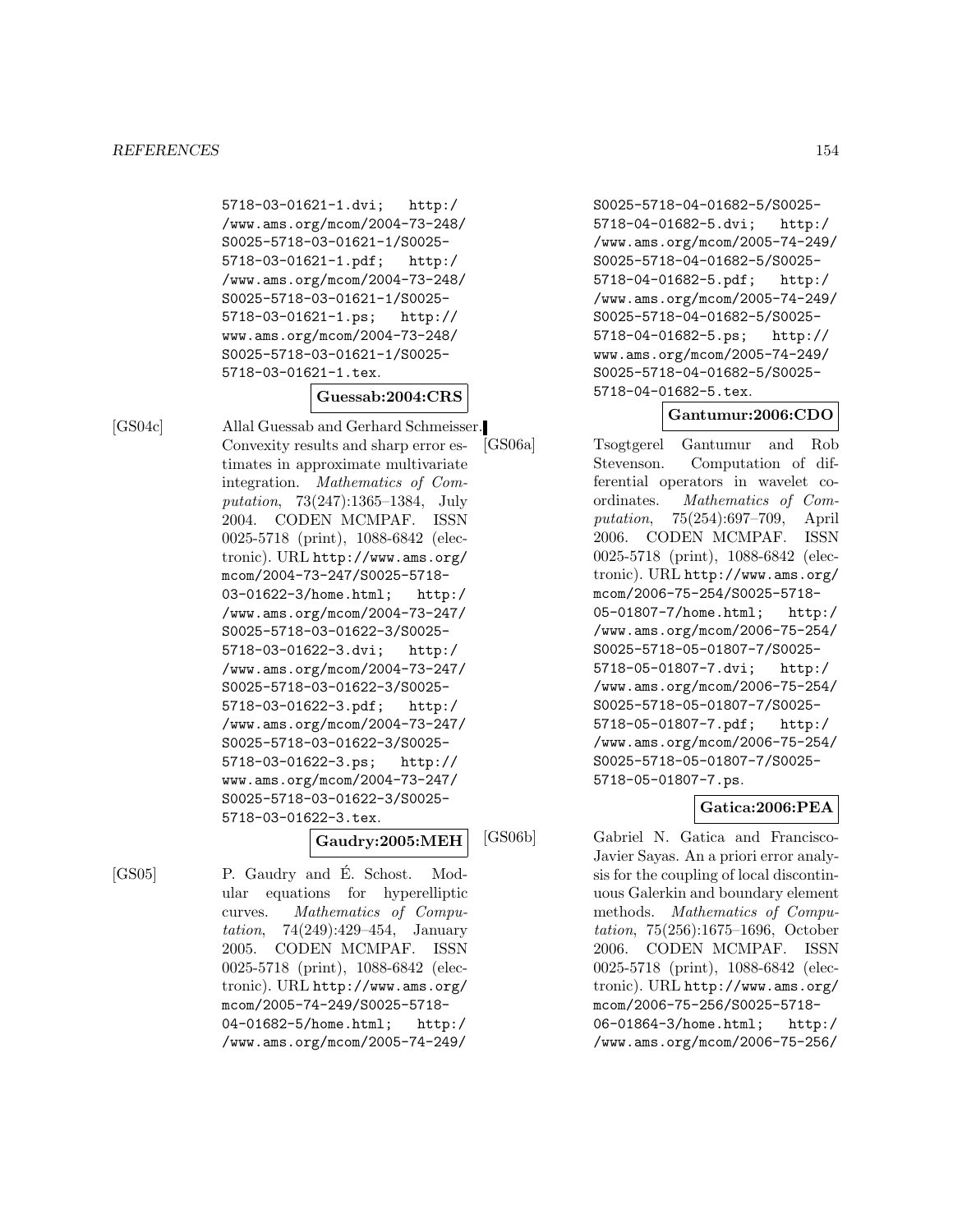S0025-5718-06-01864-3/S0025- 5718-06-01864-3.dvi; http:/ /www.ams.org/mcom/2006-75-256/ S0025-5718-06-01864-3/S0025- 5718-06-01864-3.pdf; http:/ /www.ams.org/mcom/2006-75-256/ S0025-5718-06-01864-3/S0025- 5718-06-01864-3.ps.

#### **Garunkstis:2007:DZH**

[GS07] Ramunas Garunkstis and Jörn Steuding. On the distribution of zeros of the Hurwitz zetafunction. Mathematics of Computation, 76(257):323–337, January 2007. CODEN MCMPAF. ISSN 0025-5718 (print), 1088-6842 (electronic). URL http://www.ams.org/ mcom/2007-76-257/S0025-5718- 06-01882-5/home.html; http:/ /www.ams.org/mcom/2007-76-257/ S0025-5718-06-01882-5/S0025- 5718-06-01882-5.dvi; http:/ /www.ams.org/mcom/2007-76-257/ S0025-5718-06-01882-5/S0025- 5718-06-01882-5.pdf; http:/ /www.ams.org/mcom/2007-76-257/ S0025-5718-06-01882-5/S0025- 5718-06-01882-5.ps.

### **Griebel:2007:RNE**

[GSS07] Michael Griebel, Karl Scherer, and Marc Alexander Schweitzer. Robust norm equivalencies for diffusion problems. Mathematics of Computation, 76(259):1141–1161, July 2007. CODEN MCMPAF. ISSN 0025-5718 (print), 1088-6842 (electronic). URL http://www.ams.org/ mcom/2007-76-259/S0025-5718- 07-01973-4/home.html; http:/ /www.ams.org/mcom/2007-76-259/ S0025-5718-07-01973-4/S0025- 5718-07-01973-4.dvi; http:/ /www.ams.org/mcom/2007-76-259/

S0025-5718-07-01973-4/S0025- 5718-07-01973-4.pdf; http:/ /www.ams.org/mcom/2007-76-259/ S0025-5718-07-01973-4/S0025- 5718-07-01973-4.ps.

#### **Gil:2001:NIC**

[GST01] Amparo Gil, Javier Segura, and Nico M. Temme. On nonoscillating integrals for computing inhomogeneous Airy functions. Mathematics of Computation, 70(235): 1183–1194, July 2001. CODEN MCMPAF. ISSN 0025-5718 (print), 1088-6842 (electronic). URL http: //www.ams.org/journal-getitem? pii=S0025-5718-00-01268-0; http://www.ams.org/mcom/2001- 70-235/S0025-5718-00-01268-0/ S0025-5718-00-01268-0.dvi; http://www.ams.org/mcom/2001- 70-235/S0025-5718-00-01268-0/ S0025-5718-00-01268-0.pdf; http://www.ams.org/mcom/2001- 70-235/S0025-5718-00-01268-0/ S0025-5718-00-01268-0.ps; http: //www.ams.org/mcom/2001-70-235/ S0025-5718-00-01268-0/S0025- 5718-00-01268-0.tex.

#### **Gil:2007:NSS**

[GST07] Amparo Gil, Javier Segura, and Nico M. Temme. Numerically satisfactory solutions of hypergeometric recursions. Mathematics of Computation, 76(259):1449–1468, July 2007. CODEN MCMPAF. ISSN 0025-5718 (print), 1088-6842 (electronic). URL http://www.ams.org/ mcom/2007-76-259/S0025-5718- 07-01918-7/home.html; http:/ /www.ams.org/mcom/2007-76-259/ S0025-5718-07-01918-7/S0025- 5718-07-01918-7.dvi; http:/ /www.ams.org/mcom/2007-76-259/ S0025-5718-07-01918-7/S0025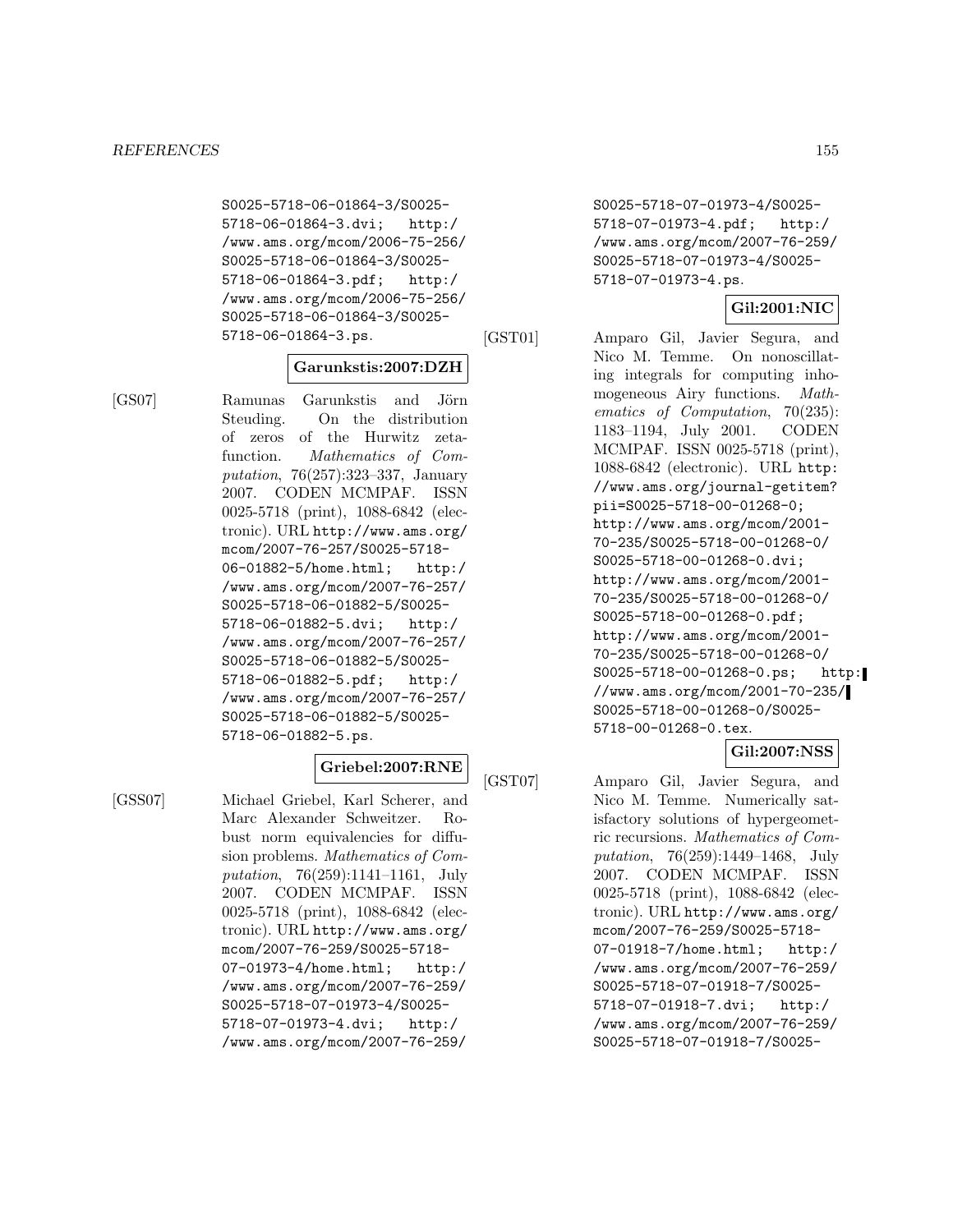5718-07-01918-7.pdf; http:/ /www.ams.org/mcom/2007-76-259/ S0025-5718-07-01918-7/S0025- 5718-07-01918-7.ps.

#### **Guermond:2008:EAF**

[GSY08] J. L. Guermond, Jie Shen, and Xiaofeng Yang. Error analysis of fully discrete velocity-correction methods for incompressible flows. Mathematics of Computation, 77 (263):1387–1405, July 2008. CO-DEN MCMPAF. ISSN 0025- 5718 (print), 1088-6842 (electronic). URL http://www.ams.org/ mcom/2008-77-263/S0025-5718- 08-02109-1/home.html; http:/ /www.ams.org/mcom/2008-77-263/ S0025-5718-08-02109-1/S0025- 5718-08-02109-1.dvi; http:/ /www.ams.org/mcom/2008-77-263/ S0025-5718-08-02109-1/S0025- 5718-08-02109-1.pdf; http:/ /www.ams.org/mcom/2008-77-263/ S0025-5718-08-02109-1/S0025- 5718-08-02109-1.ps.

## **Gosse:2001:CRS**

[GT01] Laurent Gosse and Athanasios E. Tzavaras. Convergence of relaxation schemes to the equations of elastodynamics. Mathematics of Computation, 70(234):555– 577, April 2001. CODEN MCM-PAF. ISSN 0025-5718 (print), 1088- 6842 (electronic). URL http:/ /www.ams.org/journal-getitem? pii=S0025-5718-00-01256-4; http://www.ams.org/mcom/2001- 70-234/S0025-5718-00-01256-4/ S0025-5718-00-01256-4.dvi; http://www.ams.org/mcom/2001- 70-234/S0025-5718-00-01256-4/ S0025-5718-00-01256-4.pdf; http://www.ams.org/mcom/200170-234/S0025-5718-00-01256-4/ S0025-5718-00-01256-4.ps; http: //www.ams.org/mcom/2001-70-234/ S0025-5718-00-01256-4/S0025- 5718-00-01256-4.tex.

#### **Gonzalez:2007:SOM**

[GT07] C. González and M. Thalhammer. A second-order Magnus-type integrator for quasi-linear parabolic problems. Mathematics of Computation, 76(257):205–231, January 2007. CODEN MCMPAF. ISSN 0025-5718 (print), 1088-6842 (electronic). URL http://www.ams.org/ mcom/2007-76-257/S0025-5718- 06-01883-7/home.html; http:/ /www.ams.org/mcom/2007-76-257/ S0025-5718-06-01883-7/S0025- 5718-06-01883-7.dvi; http:/ /www.ams.org/mcom/2007-76-257/ S0025-5718-06-01883-7/S0025- 5718-06-01883-7.pdf; http:/ /www.ams.org/mcom/2007-76-257/ S0025-5718-06-01883-7/S0025- 5718-06-01883-7.ps.

## **Gaudry:2007:DLP**

[GTTD07] P. Gaudry, E. Thomé, N. Thériault, and C. Diem. A double large prime variation for small genus hyperelliptic index calculus. Mathematics of Computation, 76(257): 475–492, January 2007. CO-DEN MCMPAF. ISSN 0025- 5718 (print), 1088-6842 (electronic). URL http://www.ams.org/ mcom/2007-76-257/S0025-5718- 06-01900-4/home.html; http:/ /www.ams.org/mcom/2007-76-257/ S0025-5718-06-01900-4/S0025- 5718-06-01900-4.dvi; http:/ /www.ams.org/mcom/2007-76-257/ S0025-5718-06-01900-4/S0025- 5718-06-01900-4.pdf; http:/ /www.ams.org/mcom/2007-76-257/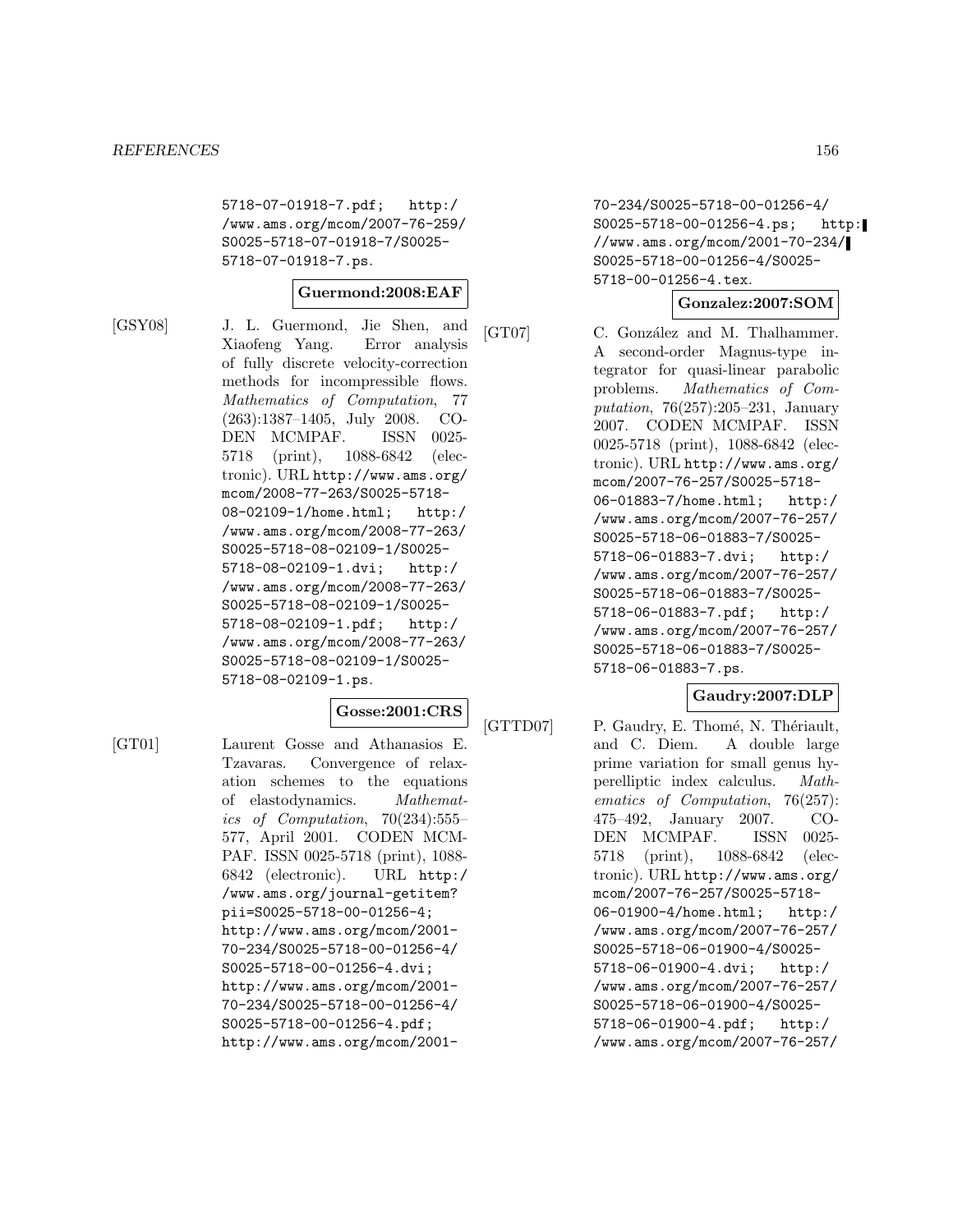S0025-5718-06-01900-4/S0025- 5718-06-01900-4.ps.

# **Gurak:2006:MPG**

[Gur06] S. Gurak. On the minimal polynomial of Gauss periods for prime powers. Mathematics of Computation, 75(256):2021–2035, October 2006. CODEN MCMPAF. ISSN 0025-5718 (print), 1088-6842 (electronic). URL http://www.ams.org/ mcom/2006-75-256/S0025-5718- 06-01885-0/home.html; http:/ /www.ams.org/mcom/2006-75-256/ S0025-5718-06-01885-0/S0025- 5718-06-01885-0.dvi; http:/ /www.ams.org/mcom/2006-75-256/ S0025-5718-06-01885-0/S0025- 5718-06-01885-0.pdf; http:/ /www.ams.org/mcom/2006-75-256/ S0025-5718-06-01885-0/S0025- 5718-06-01885-0.ps.

## **Gurak:2008:EVM**

[Gur08] S. Gurak. Explicit values of multidimensional Kloosterman sums for prime powers, II. Mathematics of Computation, 77(261): 475–493, January 2008. CO-DEN MCMPAF. ISSN 0025- 5718 (print), 1088-6842 (electronic). URL http://www.ams.org/ mcom/2008-77-261/S0025-5718- 07-02011-X/home.html; http:/ /www.ams.org/mcom/2008-77-261/ S0025-5718-07-02011-X/S0025- 5718-07-02011-X.dvi; http:/ /www.ams.org/mcom/2008-77-261/ S0025-5718-07-02011-X/S0025- 5718-07-02011-X.pdf; http:/ /www.ams.org/mcom/2008-77-261/ S0025-5718-07-02011-X/S0025- 5718-07-02011-X.ps.

## **Griewank:2000:EHD**

[GUW00] Andreas Griewank, Jean Utke, and Andrea Walther. Evaluating higher derivative tensors by forward propagation of univariate Taylor series. Mathematics of Computation, 69(231):1117– 1130, July 2000. CODEN MCM-PAF. ISSN 0025-5718 (print), 1088- 6842 (electronic). URL http:/ /www.ams.org/journal-getitem? pii=S0025-5718-00-01120-0; http://www.ams.org/mcom/2000- 69-231/S0025-5718-00-01120-0/ S0025-5718-00-01120-0.dvi; http://www.ams.org/mcom/2000- 69-231/S0025-5718-00-01120-0/ S0025-5718-00-01120-0.pdf; http://www.ams.org/mcom/2000- 69-231/S0025-5718-00-01120-0/ S0025-5718-00-01120-0.ps; http: //www.ams.org/mcom/2000-69-231/ S0025-5718-00-01120-0/S0025- 5718-00-01120-0.tex.

## **Guzman:2006:PEE**

[Guz06] Johnny Guzmán. Pointwise error estimates for discontinuous Galerkin methods with lifting operators for elliptic problems. Mathematics of Computation, 75(255): 1067–1085, July 2006. CO-DEN MCMPAF. ISSN 0025- 5718 (print), 1088-6842 (electronic). URL http://www.ams.org/ mcom/2006-75-255/S0025-5718- 06-01823-0/home.html; http:/ /www.ams.org/mcom/2006-75-255/ S0025-5718-06-01823-0/S0025- 5718-06-01823-0.dvi; http:/ /www.ams.org/mcom/2006-75-255/ S0025-5718-06-01823-0/S0025- 5718-06-01823-0.pdf; http:/ /www.ams.org/mcom/2006-75-255/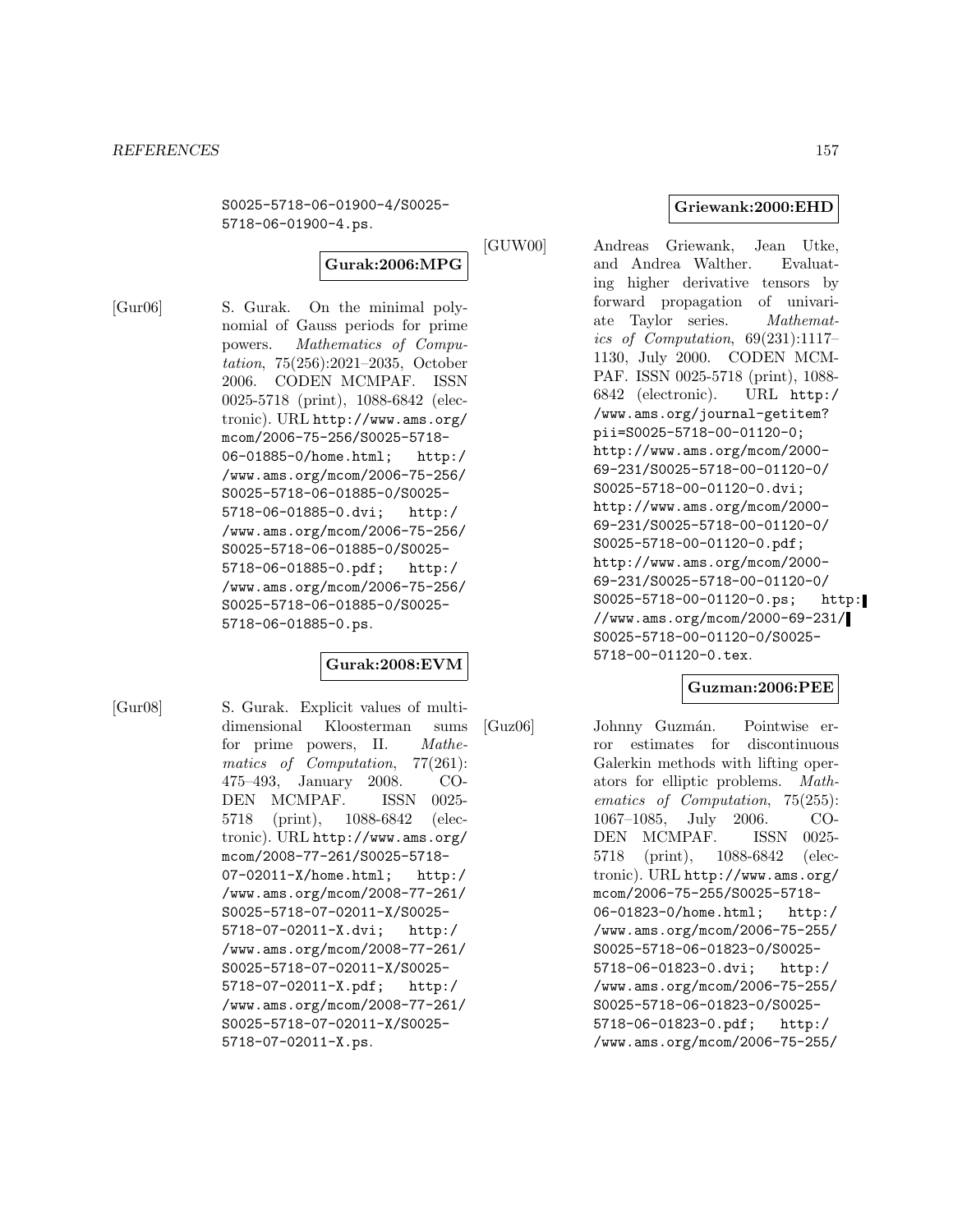S0025-5718-06-01823-0/S0025- 5718-06-01823-0.ps.

## **Guzman:2008:LPE**

[Guz08] J. Guzmán. Local and pointwise error estimates of the local discontinuous Galerkin method applied to the Stokes problem. Mathematics of Computation, 77 (263):1293–1322, July 2008. CO-DEN MCMPAF. ISSN 0025- 5718 (print), 1088-6842 (electronic). URL http://www.ams.org/ mcom/2008-77-263/S0025-5718- 08-02067-X/home.html; http:/ /www.ams.org/mcom/2008-77-263/ S0025-5718-08-02067-X/S0025- 5718-08-02067-X.dvi; http:/ /www.ams.org/mcom/2008-77-263/ S0025-5718-08-02067-X/S0025- 5718-08-02067-X.pdf; http:/ /www.ams.org/mcom/2008-77-263/ S0025-5718-08-02067-X/S0025- 5718-08-02067-X.ps.

#### **Griebel:2006:OCR**

[GW06] Michael Griebel and Henryk Wozniakowski. On the optimal convergence rate of universal and nonuniversal algorithms for multivariate integration and approximation. Mathematics of Computation, 75(255):1259–1286, July 2006. CODEN MCMPAF. ISSN 0025-5718 (print), 1088-6842 (electronic). URL http://www.ams.org/ mcom/2006-75-255/S0025-5718- 06-01865-5/home.html; http:/ /www.ams.org/mcom/2006-75-255/ S0025-5718-06-01865-5/S0025- 5718-06-01865-5.dvi; http:/ /www.ams.org/mcom/2006-75-255/ S0025-5718-06-01865-5/S0025- 5718-06-01865-5.pdf; http:/ /www.ams.org/mcom/2006-75-255/

S0025-5718-06-01865-5/S0025- 5718-06-01865-5.ps.

## **Gower:2008:SFF**

[GW08] Jason E. Gower and Samuel S. Wagstaff, Jr. Square form factorization. Mathematics of Computation, 77(261):551–588, January 2008. CODEN MCMPAF. ISSN 0025-5718 (print), 1088-6842 (electronic). URL http://www.ams.org/

mcom/2008-77-261/S0025-5718- 07-02010-8/home.html; http:/ /www.ams.org/mcom/2008-77-261/ S0025-5718-07-02010-8/S0025- 5718-07-02010-8.dvi; http:/ /www.ams.org/mcom/2008-77-261/ S0025-5718-07-02010-8/S0025- 5718-07-02010-8.pdf; http:/ /www.ams.org/mcom/2008-77-261/ S0025-5718-07-02010-8/S0025- 5718-07-02010-8.ps.

**Guo:2008:IPO**

[GWTW08] Ben-Yu Guo, Zhong-Qing Wang, Hong-Jiong Tian, and Li-Lian Wang. Integration processes of ordinary differential equations based on Laguerre–Radau interpolations. Mathematics of Computation, 77(261):181–199, January 2008. CODEN MCMPAF. ISSN 0025-5718 (print), 1088-6842 (electronic). URL http://www.ams.org/ mcom/2008-77-261/S0025-5718- 07-02035-2/home.html; http:/ /www.ams.org/mcom/2008-77-261/ S0025-5718-07-02035-2/S0025- 5718-07-02035-2.dvi; http:/ /www.ams.org/mcom/2008-77-261/ S0025-5718-07-02035-2/S0025- 5718-07-02035-2.pdf; http:/ /www.ams.org/mcom/2008-77-261/ S0025-5718-07-02035-2/S0025- 5718-07-02035-2.ps.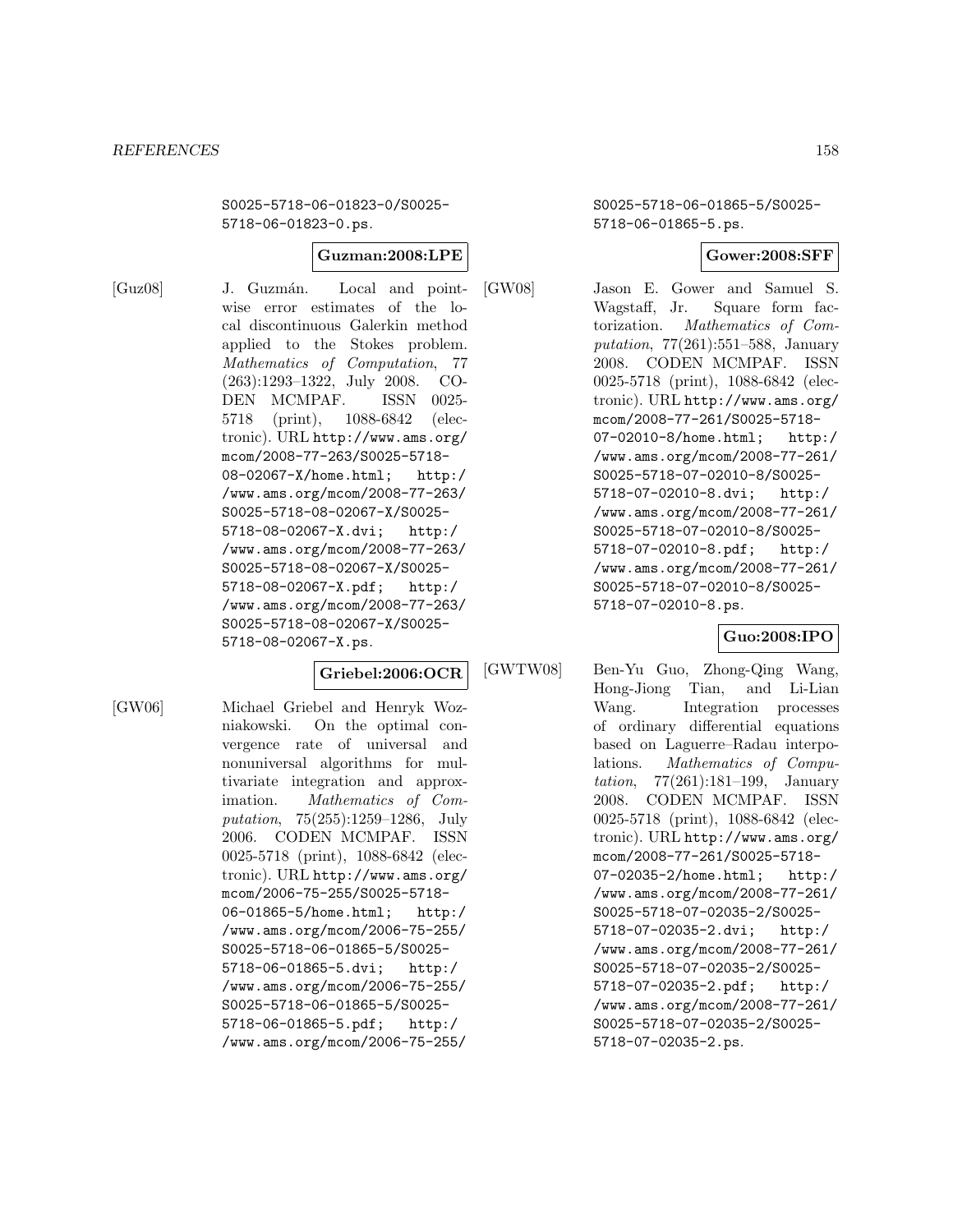#### *REFERENCES* 159

## **Gao:2009:PDZ**

[GWW09] Shuhong Gao, Daqing Wan, and Mingsheng Wang. Primary decomposition of zero-dimensional ideals over finite fields. Mathematics of Computation, 78(265): 509–521, January 2009. CO-DEN MCMPAF. ISSN 0025-5718 (print), 1088-6842 (electronic). URL http://www.ams.org/journals/ mcom/2009-78-265/S0025-5718- 08-02115-7/home.html; http: //www.ams.org/journals/mcom/ 2009-78-265/S0025-5718-08-02115- 7/S0025-5718-08-02115-7.pdf.

#### **Hagedorn:2009:CJF**

[Hag09] Thomas R. Hagedorn. Computation of Jacobsthal's function  $h(n)$  for  $n < 50$ . Mathematics of Computation, 78(266):1073–1087, April 2009. CODEN MCMPAF. ISSN 0025-5718 (print), 1088-6842 (electronic). URL http://www.ams.org/journals/ mcom/2009-78-266/S0025-5718- 08-02166-2/home.html; http: //www.ams.org/journals/mcom/ 2009-78-266/S0025-5718-08-02166- 2/S0025-5718-08-02166-2.pdf.

## **Hairer:2001:BRG**

[Hai01] Ernst Hairer. Book review: Geometric integration: numerical solution of differential equations. Mathematics of Computation, 70(235): 1342–1344, July 2001. CODEN MCMPAF. ISSN 0025-5718 (print), 1088-6842 (electronic). URL http:/ /www.ams.org/mcom/2001-70-235/ S0025-5718-01-01388-6/bookrev-S0025-5718-01-01388-6.html; http://www.ams.org/mcom/2001- 70-235/S0025-5718-01-01388-6/ S0025-5718-01-01388-6.dvi;

http://www.ams.org/mcom/2001- 70-235/S0025-5718-01-01388-6/ S0025-5718-01-01388-6.pdf; http://www.ams.org/mcom/2001- 70-235/S0025-5718-01-01388-6/ S0025-5718-01-01388-6.ps; http: //www.ams.org/mcom/2001-70-235/ S0025-5718-01-01388-6/S0025- 5718-01-01388-6.tex.

### **Hakkarainen:2009:CCN**

[Hak09] Tuomas Hakkarainen. On the computation of class numbers of real abelian fields. Mathematics of Computation, 78(265):555–573, January 2009. CODEN MCM-PAF. ISSN 0025-5718 (print), 1088-6842 (electronic). URL http://www.ams.org/journals/ mcom/2009-78-265/S0025-5718- 08-02169-8/home.html; http: //www.ams.org/journals/mcom/ 2009-78-265/S0025-5718-08-02169- 8/S0025-5718-08-02169-8.pdf.

#### **Halpern:2001:SMS**

[Hal01] L. Halpern. A spectral method for the Stokes problem in threedimensional unbounded domains. Mathematics of Computation, 70 (236):1417–1436, October 2001. CO-DEN MCMPAF. ISSN 0025- 5718 (print), 1088-6842 (electronic). URL http://www.ams. org/journal-getitem?pii=S0025- 5718-01-01269-8; http://www. ams.org/mcom/2001-70-236/S0025- 5718-01-01269-8/S0025-5718-01- 01269-8.dvi; http://www.ams. org/mcom/2001-70-236/S0025-5718- 01-01269-8/S0025-5718-01-01269- 8.pdf; http://www.ams.org/ mcom/2001-70-236/S0025-5718- 01-01269-8/S0025-5718-01-01269- 8.ps; http://www.ams.org/mcom/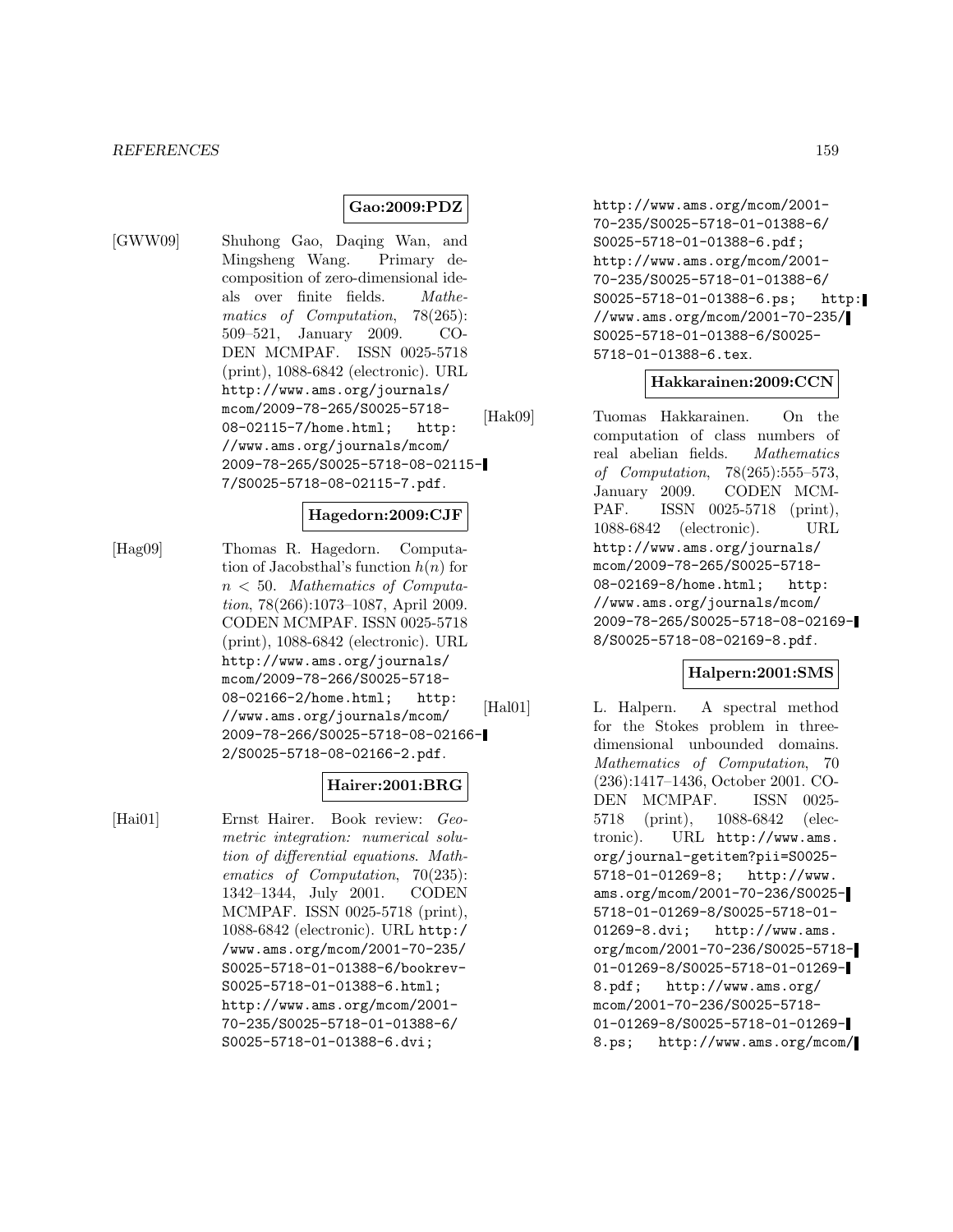2001-70-236/S0025-5718-01-01269- 8/S0025-5718-01-01269-8.tex.

#### **Hanrot:2000:STE**

[Han00] Guillaume Hanrot. Solving Thue equations without the full unit group. Mathematics of Computation, 69(229):395–405, January 2000. CODEN MCMPAF. ISSN 0025-5718 (print), 1088- 6842 (electronic). URL http:/ /www.ams.org/journal-getitem? pii=S0025-5718-99-01124-2; http://www.ams.org/mcom/2000- 69-229/S0025-5718-99-01124-2/ S0025-5718-99-01124-2.dvi; http://www.ams.org/mcom/2000- 69-229/S0025-5718-99-01124-2/ S0025-5718-99-01124-2.pdf; http://www.ams.org/mcom/2000- 69-229/S0025-5718-99-01124-2/ S0025-5718-99-01124-2.ps; http: //www.ams.org/mcom/2000-69-229/ S0025-5718-99-01124-2/S0025- 5718-99-01124-2.tex.

### **Han:2003:PQT**

[Han03] Xuli Han. Piecewise quadratic trigonometric polynomial curves. Mathematics of Computation, 72 (243):1369–1377, July 2003. CO-DEN MCMPAF. ISSN 0025- 5718 (print), 1088-6842 (electronic). URL http://www.ams. org/journal-getitem?pii=S0025- 5718-03-01530-8; http://www. ams.org/mcom/2003-72-243/S0025- 5718-03-01530-8/S0025-5718-03- 01530-8.dvi; http://www.ams. org/mcom/2003-72-243/S0025-5718- 03-01530-8/S0025-5718-03-01530- 8.pdf; http://www.ams.org/ mcom/2003-72-243/S0025-5718- 03-01530-8/S0025-5718-03-01530- 8.ps; http://www.ams.org/mcom/ 2003-72-243/S0025-5718-03-01530- 8/S0025-5718-03-01530-8.tex.

#### **Hansen:2006:RKT**

[Han06] Eskil Hansen. Runge–Kutta time discretizations of nonlinear dissipative evolution equations. Mathematics of Computation, 75(254):631–640, April 2006. CODEN MCMPAF. ISSN 0025-5718 (print), 1088-6842 (electronic). URL http://www.ams.org/ mcom/2006-75-254/S0025-5718- 05-01866-1/home.html; http:/ /www.ams.org/mcom/2006-75-254/ S0025-5718-05-01866-1/S0025- 5718-05-01866-1.dvi; http:/ /www.ams.org/mcom/2006-75-254/ S0025-5718-05-01866-1/S0025- 5718-05-01866-1.pdf; http:/ /www.ams.org/mcom/2006-75-254/ S0025-5718-05-01866-1/S0025- 5718-05-01866-1.ps.

#### **Hare:2005:MTN**

[Har05a] Kevin G. Hare. More on the total number of prime factors of an odd perfect number. Mathematics of Computation, 74(250): 1003–1008, April 2005. CO-DEN MCMPAF. ISSN 0025- 5718 (print), 1088-6842 (electronic). URL http://www.ams.org/ mcom/2005-74-250/S0025-5718- 04-01683-7/home.html; http:/ /www.ams.org/mcom/2005-74-250/ S0025-5718-04-01683-7/S0025- 5718-04-01683-7.dvi; http:/ /www.ams.org/mcom/2005-74-250/ S0025-5718-04-01683-7/S0025- 5718-04-01683-7.pdf; http:/ /www.ams.org/mcom/2005-74-250/ S0025-5718-04-01683-7/S0025- 5718-04-01683-7.ps; http:// www.ams.org/mcom/2005-74-250/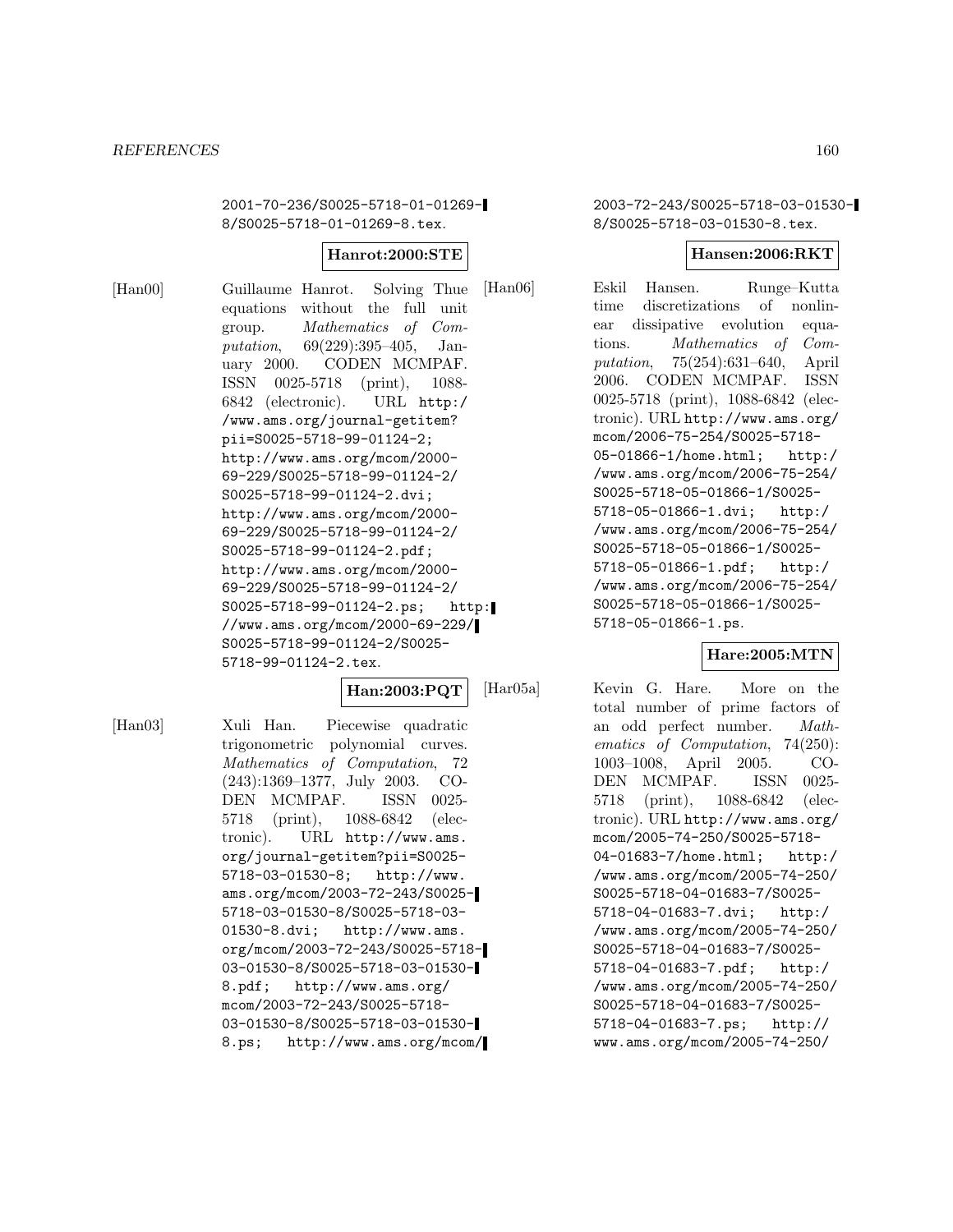#### *REFERENCES* 161

S0025-5718-04-01683-7/S0025- 5718-04-01683-7.tex.

**Harman:2005:GPF**

[Har05b] G. Harman. On the greatest prime factor of  $p-1$  with effective constants. *Mathematics of Compu* Mathematics of Computation, 74(252):2035–2041, October 2005. CODEN MCMPAF. ISSN 0025-5718 (print), 1088-6842 (electronic). URL http://www.ams.org/ mcom/2005-74-252/S0025-5718- 05-01749-7/home.html; http:/ /www.ams.org/mcom/2005-74-252/ S0025-5718-05-01749-7/S0025- 5718-05-01749-7.dvi; http:/ /www.ams.org/mcom/2005-74-252/ S0025-5718-05-01749-7/S0025- 5718-05-01749-7.pdf; http:/ /www.ams.org/mcom/2005-74-252/ S0025-5718-05-01749-7/S0025- 5718-05-01749-7.ps; http:// www.ams.org/mcom/2005-74-252/ S0025-5718-05-01749-7/S0025- 5718-05-01749-7.tex.

## **Hare:2007:NTB**

[Har07] Kevin G. Hare. New techniques for bounds on the total number of prime factors of an odd perfect number. Mathematics of Computation, 76(260):2241–2248, October 2007. CODEN MCMPAF. ISSN 0025-5718 (print), 1088-6842 (electronic). URL http://www.ams.org/ mcom/2007-76-260/S0025-5718- 07-02033-9/home.html; http:/ /www.ams.org/mcom/2007-76-260/ S0025-5718-07-02033-9/S0025- 5718-07-02033-9.dvi; http:/ /www.ams.org/mcom/2007-76-260/ S0025-5718-07-02033-9/S0025- 5718-07-02033-9.pdf; http:/ /www.ams.org/mcom/2007-76-260/ S0025-5718-07-02033-9/S0025- 5718-07-02033-9.ps.

**Hare:2009:TQQ**

[Har09] Kevin G. Hare. Tiles in quasicrystals with quartic irrationality. Mathematics of Computation, 78 (265):405–420, January 2009. CO-DEN MCMPAF. ISSN 0025-5718 (print), 1088-6842 (electronic). URL http://www.ams.org/journals/ mcom/2009-78-265/S0025-5718- 08-02137-6/home.html; http: //www.ams.org/journals/mcom/ 2009-78-265/S0025-5718-08-02137- 6/S0025-5718-08-02137-6.pdf.

## **Hasson:2006:WBF**

[Has06] Maurice Hasson. Wavelet-based filters for accurate computation of derivatives. Mathematics of Computation, 75(253):259–280, January 2006. CODEN MCMPAF. ISSN 0025-5718 (print), 1088-6842 (electronic). URL http://www.ams.org/ mcom/2006-75-253/S0025-5718- 05-01767-9/home.html; http:/ /www.ams.org/mcom/2006-75-253/ S0025-5718-05-01767-9/S0025- 5718-05-01767-9.dvi; http:/ /www.ams.org/mcom/2006-75-253/ S0025-5718-05-01767-9/S0025- 5718-05-01767-9.pdf; http:/ /www.ams.org/mcom/2006-75-253/ S0025-5718-05-01767-9/S0025- 5718-05-01767-9.ps; http:// www.ams.org/mcom/2006-75-253/ S0025-5718-05-01767-9/S0025- 5718-05-01767-9.tex.

## **Han:2001:EEF**

[HB01] Houde Han and Weizhu Bao. Error estimates for the finite element approximation of linear elastic equations in an unbounded domain. Mathematics of Computation, 70(236):1437–1459, October 2001. CODEN MCM-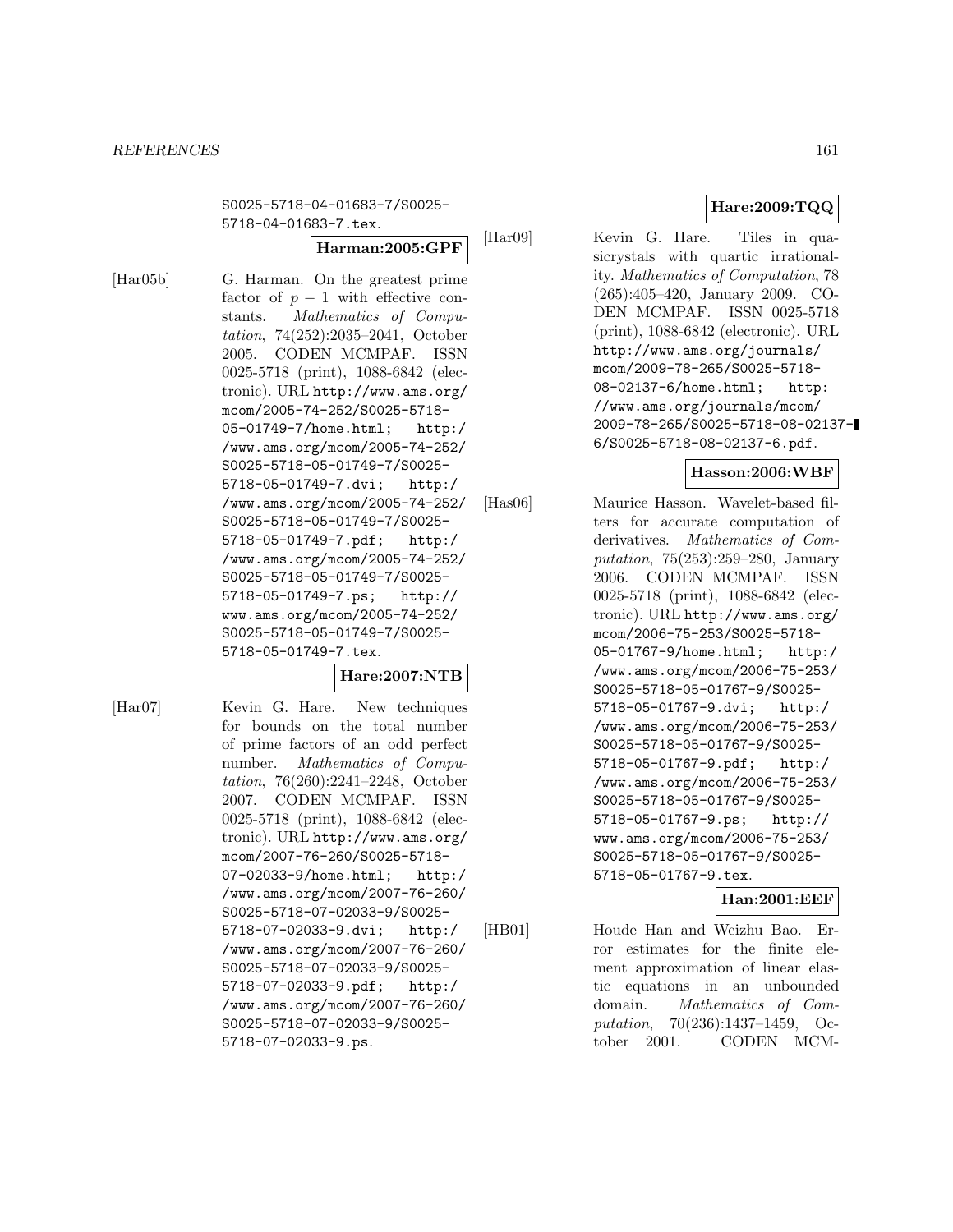PAF. ISSN 0025-5718 (print), 1088- 6842 (electronic). URL http:/ /www.ams.org/journal-getitem? pii=S0025-5718-00-01285-0; http://www.ams.org/mcom/2001- 70-236/S0025-5718-00-01285-0/ S0025-5718-00-01285-0.dvi; http://www.ams.org/mcom/2001- 70-236/S0025-5718-00-01285-0/ S0025-5718-00-01285-0.pdf; http://www.ams.org/mcom/2001- 70-236/S0025-5718-00-01285-0/ S0025-5718-00-01285-0.ps; http: //www.ams.org/mcom/2001-70-236/<br>|Hei09| S0025-5718-00-01285-0/S0025- 5718-00-01285-0.tex.

## **He:2005:OEE**

[He05] Yinnian He. Optimal error estimate of the penalty finite element method for the time-dependent Navier–Stokes equations. Mathematics of Computation, 74(251): 1201–1216, July 2005. CO-DEN MCMPAF. ISSN 0025- 5718 (print), 1088-6842 (electronic). URL http://www.ams.org/ mcom/2005-74-251/S0025-5718- 05-01751-5/home.html; http:/ /www.ams.org/mcom/2005-74-251/ S0025-5718-05-01751-5/S0025- 5718-05-01751-5.dvi; http:/ /www.ams.org/mcom/2005-74-251/ S0025-5718-05-01751-5/S0025- 5718-05-01751-5.pdf; http:/ /www.ams.org/mcom/2005-74-251/ S0025-5718-05-01751-5/S0025- 5718-05-01751-5.ps; http:// www.ams.org/mcom/2005-74-251/ S0025-5718-05-01751-5/S0025- 5718-05-01751-5.tex.

#### **He:2008:EIE**

[He08] Yinnian He. The Euler implicit/ explicit scheme for the 2D timedependent Navier–Stokes equations

with smooth or non-smooth initial data. Mathematics of Computation, 77(264):2097–2124, October 2008. CODEN MCMPAF. ISSN 0025-5718 (print), 1088-6842 (electronic). URL http://www.ams.org/journals/ mcom/2008-77-264/S0025-5718- 08-02127-3/home.html; http: //www.ams.org/journals/mcom/ 2008-77-264/S0025-5718-08-02127- 3/S0025-5718-08-02127-3.pdf.

# **Heim:2009:CRF**

Bernhard Heim. Congruences for the Ramanujan function and generalized class numbers. Mathematics of Computation, 78(265): 431–439, January 2009. CO-DEN MCMPAF. ISSN 0025-5718 (print), 1088-6842 (electronic). URL http://www.ams.org/journals/ mcom/2009-78-265/S0025-5718- 08-02136-4/home.html; http: //www.ams.org/journals/mcom/ 2009-78-265/S0025-5718-08-02136- 4/S0025-5718-08-02136-4.pdf.

#### **Howgrave-Graham:2003:HNP**

[HGNS03] Nick A. Howgrave-Graham, Phong Q. Nguyen, and Igor E. Shparlinski. Hidden number problem with hidden multipliers, timed-release crypto, and noisy exponentiation. Mathematics of Computation, 72(243): 1473–1485, July 2003. CODEN MCMPAF. ISSN 0025-5718 (print), 1088-6842 (electronic). URL http: //www.ams.org/journal-getitem? pii=S0025-5718-03-01495-9; http://www.ams.org/mcom/2003- 72-243/S0025-5718-03-01495-9/ S0025-5718-03-01495-9.dvi; http://www.ams.org/mcom/2003- 72-243/S0025-5718-03-01495-9/ S0025-5718-03-01495-9.pdf;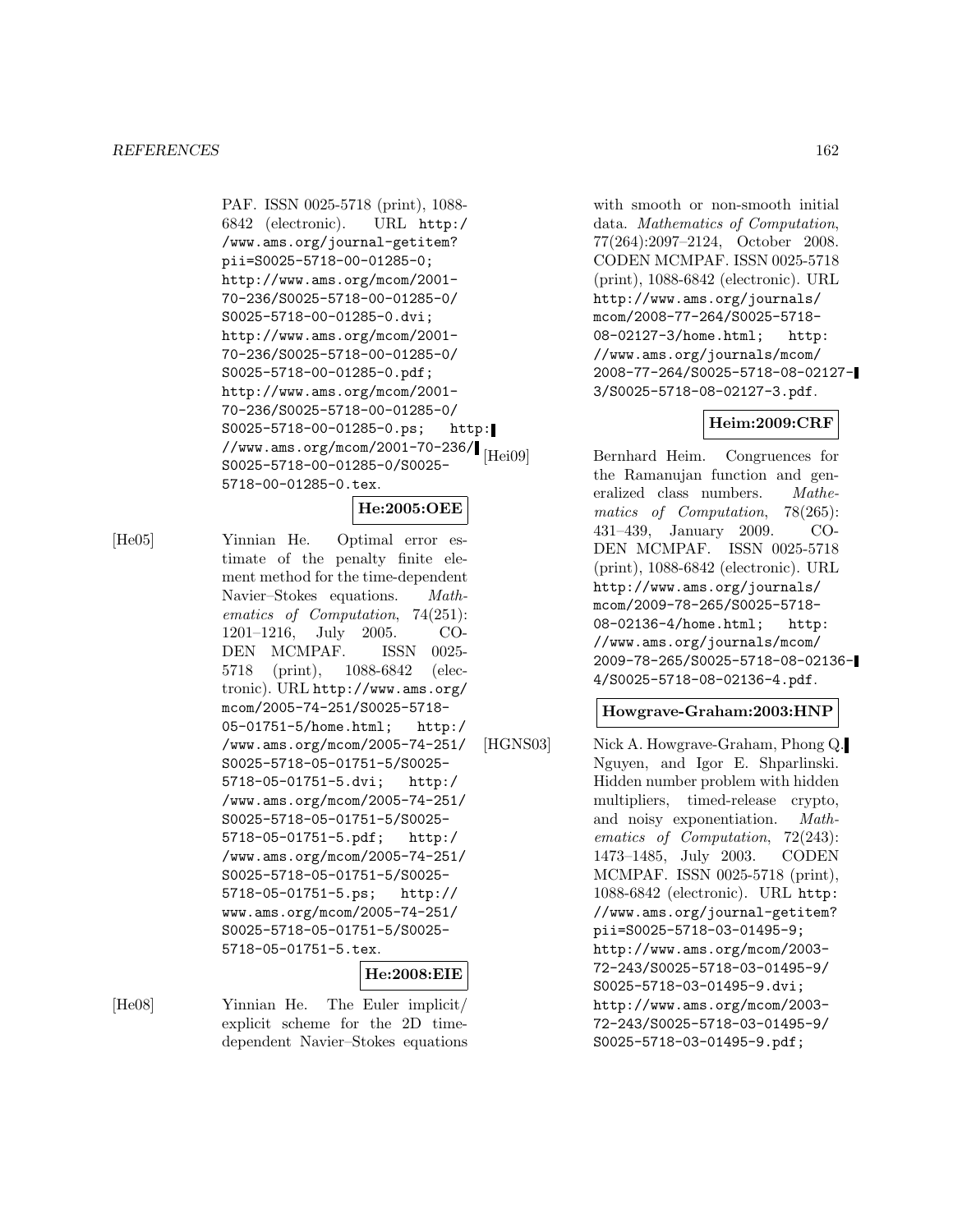http://www.ams.org/mcom/2003- 72-243/S0025-5718-03-01495-9/ S0025-5718-03-01495-9.ps; http: //www.ams.org/mcom/2003-72-243/ S0025-5718-03-01495-9/S0025- 5718-03-01495-9.tex.

#### **Heinrich:2004:OQH**

[HHY04] Stefan Heinrich, Fred J. Hickernell, and Rong-Xian Yue. Optimal quadrature for Haar wavelet spaces. Mathematics of Computation, 73(245):259–277, January 2004. CODEN MCMPAF. ISSN 0025-5718 (print), 1088-6842 (electronic). URL http://www.ams.org/ mcom/2004-73-245/S0025-5718- 03-01531-X/home.html; http:/ /www.ams.org/mcom/2004-73-245/ S0025-5718-03-01531-X/S0025- 5718-03-01531-X.dvi; http:/ /www.ams.org/mcom/2004-73-245/ S0025-5718-03-01531-X/S0025- 5718-03-01531-X.pdf; http:/ /www.ams.org/mcom/2004-73-245/ S0025-5718-03-01531-X/S0025- 5718-03-01531-X.ps; http:// www.ams.org/mcom/2004-73-245/ S0025-5718-03-01531-X/S0025- 5718-03-01531-X.tex.

#### **Hiptmair:2003:AMM**

[Hip03] R. Hiptmair. Analysis of multilevel methods for eddy current problems. Mathematics of Computation, 72(243):1281–1303, July 2003. CODEN MCMPAF. ISSN 0025-5718 (print), 1088- 6842 (electronic). URL http:/ /www.ams.org/journal-getitem? pii=S0025-5718-02-01468-0; http://www.ams.org/mcom/2003- 72-243/S0025-5718-02-01468-0/ S0025-5718-02-01468-0.dvi; http://www.ams.org/mcom/2003- 72-243/S0025-5718-02-01468-0/

S0025-5718-02-01468-0.pdf; http://www.ams.org/mcom/2003- 72-243/S0025-5718-02-01468-0/ S0025-5718-02-01468-0.ps; http: //www.ams.org/mcom/2003-72-243/ S0025-5718-02-01468-0/S0025- 5718-02-01468-0.tex.

## **Han:2002:QFR**

[HJ02] Bin Han and Rong-Qing Jia. Quincunx fundamental refinable functions and quincunx biorthogonal wavelets. Mathematics of Computation, 71(237):165–196, January 2002. CODEN MCMPAF. ISSN 0025-5718 (print), 1088- 6842 (electronic). URL http:/ /www.ams.org/journal-getitem? pii=S0025-5718-00-01300-4; http://www.ams.org/mcom/2002- 71-237/S0025-5718-00-01300-4/ S0025-5718-00-01300-4.dvi; http://www.ams.org/mcom/2002- 71-237/S0025-5718-00-01300-4/ S0025-5718-00-01300-4.pdf; http://www.ams.org/mcom/2002- 71-237/S0025-5718-00-01300-4/ S0025-5718-00-01300-4.ps; http: //www.ams.org/mcom/2002-71-237/ S0025-5718-00-01300-4/S0025- 5718-00-01300-4.tex.

#### **Han:2006:OTD**

[HJ06] Bin Han and Rong-Qing Jia. Optimal  $C^2$  two-dimensional interpolatory ternary subdivision schemes with two-ring stencils. Mathematics of Computation, 75(255): 1287–1308, July 2006. CO-DEN MCMPAF. ISSN 0025- 5718 (print), 1088-6842 (electronic). URL http://www.ams.org/ mcom/2006-75-255/S0025-5718- 06-01821-7/home.html; http:/ /www.ams.org/mcom/2006-75-255/ S0025-5718-06-01821-7/S0025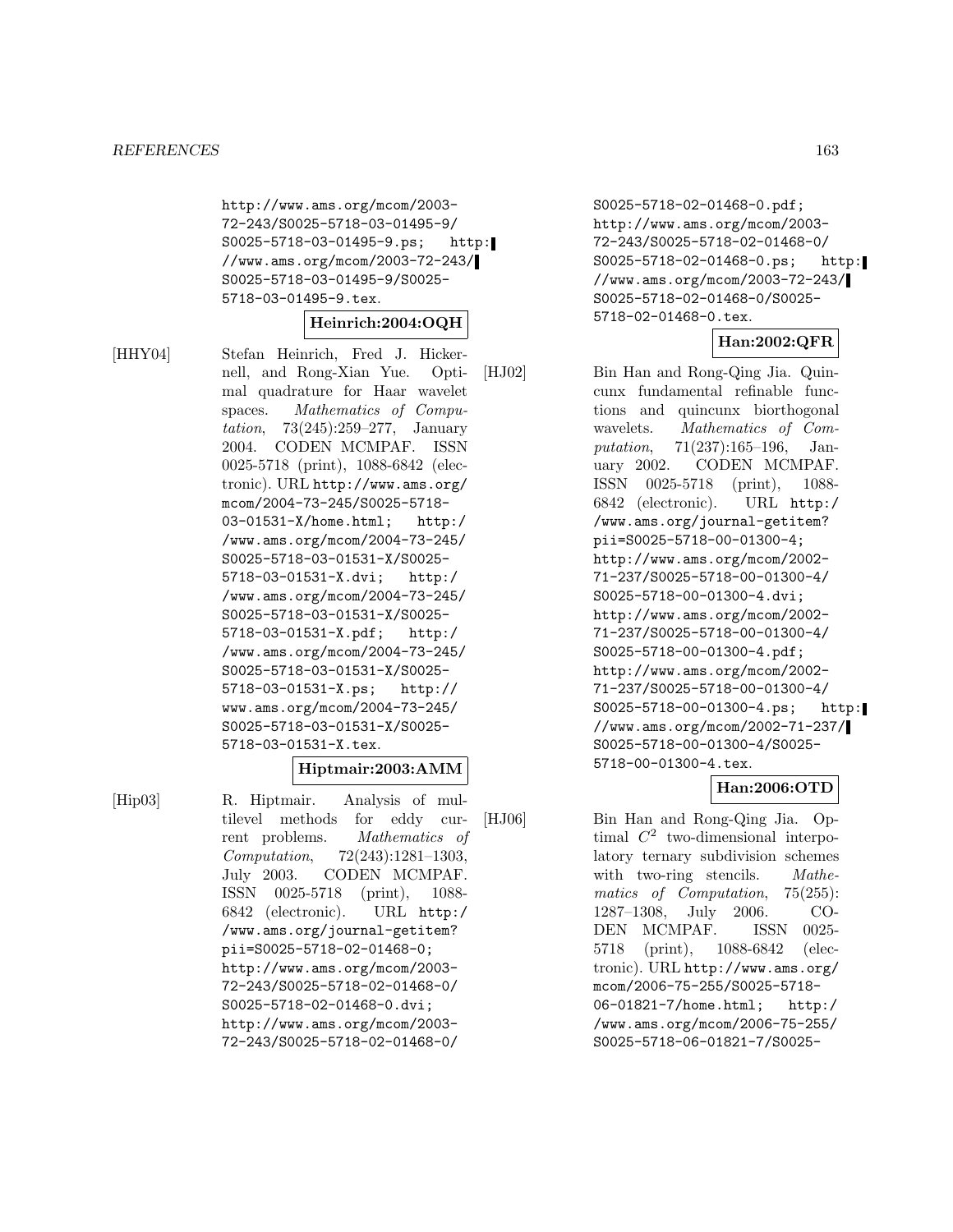5718-06-01821-7.dvi; http:/ /www.ams.org/mcom/2006-75-255/ S0025-5718-06-01821-7/S0025- 5718-06-01821-7.pdf; http:/ /www.ams.org/mcom/2006-75-255/ S0025-5718-06-01821-7/S0025- 5718-06-01821-7.ps.

# **Halberstadt:2000:MC**

[HK00] Emmanuel Halberstadt and Alain Kraus. On the modular curves  $Y_E(7)$ . Mathematics of Computation, 69(231):1193–1206, July 2000. CODEN MCMPAF. ISSN 0025-5718 (print), 1088-6842 (electronic). URL http://www.ams. org/journal-getitem?pii=S0025- 5718-99-01123-0; http://www. ams.org/mcom/2000-69-231/S0025- 5718-99-01123-0/S0025-5718-99- 01123-0.dvi; http://www.ams. org/mcom/2000-69-231/S0025-5718- 99-01123-0/S0025-5718-99-01123-1 [HKR07] 0.pdf; http://www.ams.org/ mcom/2000-69-231/S0025-5718- 99-01123-0/S0025-5718-99-01123- 0.ps; http://www.ams.org/mcom/ 2000-69-231/S0025-5718-99-01123- 0/S0025-5718-99-01123-0.tex.

#### **Hesthaven:2008:FLS**

[HK08] Jan S. Hesthaven and Robert M. Kirby. Filtering in Legendre spectral methods. Mathematics of Computation, 77(263):1425–1452, July 2008. CODEN MCMPAF. ISSN 0025-5718 (print), 1088-6842 (electronic). URL http://www.ams.org/ mcom/2008-77-263/S0025-5718- 08-02110-8/home.html; http:/ /www.ams.org/mcom/2008-77-263/ S0025-5718-08-02110-8/S0025- 5718-08-02110-8.dvi; http:/ /www.ams.org/mcom/2008-77-263/ S0025-5718-08-02110-8/S0025- 5718-08-02110-8.pdf; http:/

/www.ams.org/mcom/2008-77-263/ S0025-5718-08-02110-8/S0025- 5718-08-02110-8.ps.

## **Hajdu:2009:PLR**

[HK09] L. Hajdu and T. Kovács. Parallel LLL-reduction for bounding the integral solutions of elliptic Diophantine equations. Mathematics of Computation, 78(266): 1201–1210, April 2009. CO-DEN MCMPAF. ISSN 0025-5718 (print), 1088-6842 (electronic). URL http://www.ams.org/journals/ mcom/2009-78-266/S0025-5718- 08-02160-1/home.html; http: //www.ams.org/journals/mcom/ 2009-78-266/S0025-5718-08-02160- 1/S0025-5718-08-02160-1.pdf.

## **Holden:2007:CDS**

H. Holden, K. H. Karlsen, and N. H. Risebro. Convergent difference schemes for the Hunter–Saxton equation. Mathematics of Computation, 76(258):699–744, April 2007. CODEN MCMPAF. ISSN 0025-5718 (print), 1088-6842 (electronic). URL http://www.ams.org/ mcom/2007-76-258/S0025-5718- 07-01919-9/home.html; http:/ /www.ams.org/mcom/2007-76-258/ S0025-5718-07-01919-9/S0025- 5718-07-01919-9.dvi; http:/ /www.ams.org/mcom/2007-76-258/ S0025-5718-07-01919-9/S0025- 5718-07-01919-9.pdf; http:/ /www.ams.org/mcom/2007-76-258/ S0025-5718-07-01919-9/S0025- 5718-07-01919-9.ps.

## **Hong:2006:MSP**

[HLS06] Jialin Hong, Hongyu Liu, and Geng Sun. The multi-symplecticity of partitioned Runge–Kutta methods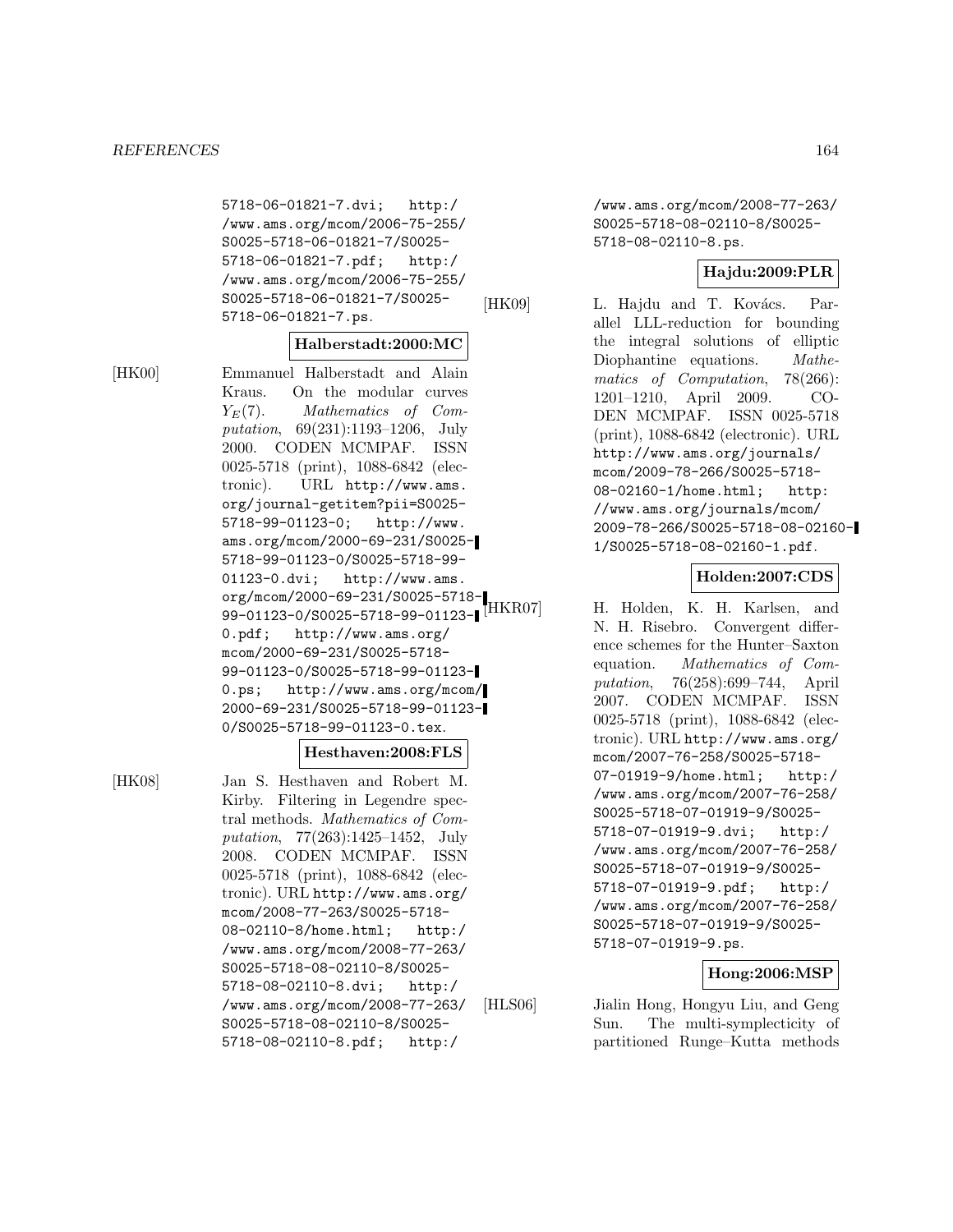for Hamiltonian PDEs. Mathematics of Computation, 75(253): 167–181, January 2006. CO-DEN MCMPAF. ISSN 0025- 5718 (print), 1088-6842 (electronic). URL http://www.ams.org/ mcom/2006-75-253/S0025-5718- 05-01793-X/home.html; http:/ /www.ams.org/mcom/2006-75-253/ S0025-5718-05-01793-X/S0025- 5718-05-01793-X.dvi; http:/ /www.ams.org/mcom/2006-75-253/ S0025-5718-05-01793-X/S0025- 5718-05-01793-X.pdf; http:/ /www.ams.org/mcom/2006-75-253/ S0025-5718-05-01793-X/S0025- 5718-05-01793-X.ps; http:// www.ams.org/mcom/2006-75-253/ S0025-5718-05-01793-X/S0025- 5718-05-01793-X.tex.

#### **Holden:2006:SHR**

[HM06] Joshua Holden and Pieter Moree. Some heuristics and results for small cycles of the discrete logarithm. Mathematics of Computation, 75(253):419–449, January 2006. CODEN MCMPAF. ISSN 0025-5718 (print), 1088-6842 (electronic). URL http://www.ams.org/ mcom/2006-75-253/S0025-5718- 05-01768-0/home.html; http:/ /www.ams.org/mcom/2006-75-253/ S0025-5718-05-01768-0/S0025- 5718-05-01768-0.dvi; http:/ /www.ams.org/mcom/2006-75-253/ S0025-5718-05-01768-0/S0025- 5718-05-01768-0.pdf; http:/ /www.ams.org/mcom/2006-75-253/ S0025-5718-05-01768-0/S0025- 5718-05-01768-0.ps; http:// www.ams.org/mcom/2006-75-253/ S0025-5718-05-01768-0/S0025- 5718-05-01768-0.tex.

**Hofmann:2000:OAS**

[HMGR00] Norbert Hofmann, Thomas Müller-Gronbach, and Klaus Ritter. Optimal approximation of stochastic differential equations by adaptive step-size control. Mathematics of Computation, 69(231):1017– 1034, July 2000. CODEN MCM-PAF. ISSN 0025-5718 (print), 1088- 6842 (electronic). URL http:/ /www.ams.org/journal-getitem? pii=S0025-5718-99-01177-1; http://www.ams.org/mcom/2000- 69-231/S0025-5718-99-01177-1/ S0025-5718-99-01177-1.dvi; http://www.ams.org/mcom/2000- 69-231/S0025-5718-99-01177-1/ S0025-5718-99-01177-1.pdf; http://www.ams.org/mcom/2000- 69-231/S0025-5718-99-01177-1/ S0025-5718-99-01177-1.ps; http: //www.ams.org/mcom/2000-69-231/ S0025-5718-99-01177-1/S0025- 5718-99-01177-1.tex.

## **Harada:2009:CTE**

[HMV09] Masaaki Harada, Akihiro Mune-

masa, and Boris Venkov. Classification of ternary extremal selfdual codes of length 28. Mathematics of Computation, 78(267): 1787–1796, July 2009. CO-DEN MCMPAF. ISSN 0025-5718 (print), 1088-6842 (electronic). URL http://www.ams.org/journals/ mcom/2009-78-267/S0025-5718- 08-02194-7/home.html; http: //www.ams.org/journals/mcom/ 2009-78-267/S0025-5718-08-02194- 7/S0025-5718-08-02194-7.pdf.

## **Hoffman:2003:PMP**

[HMZ03] J. William Hoffman, James J. Madden, and Hong Zhang. Pseudozeros of multivariate polynomials. Math-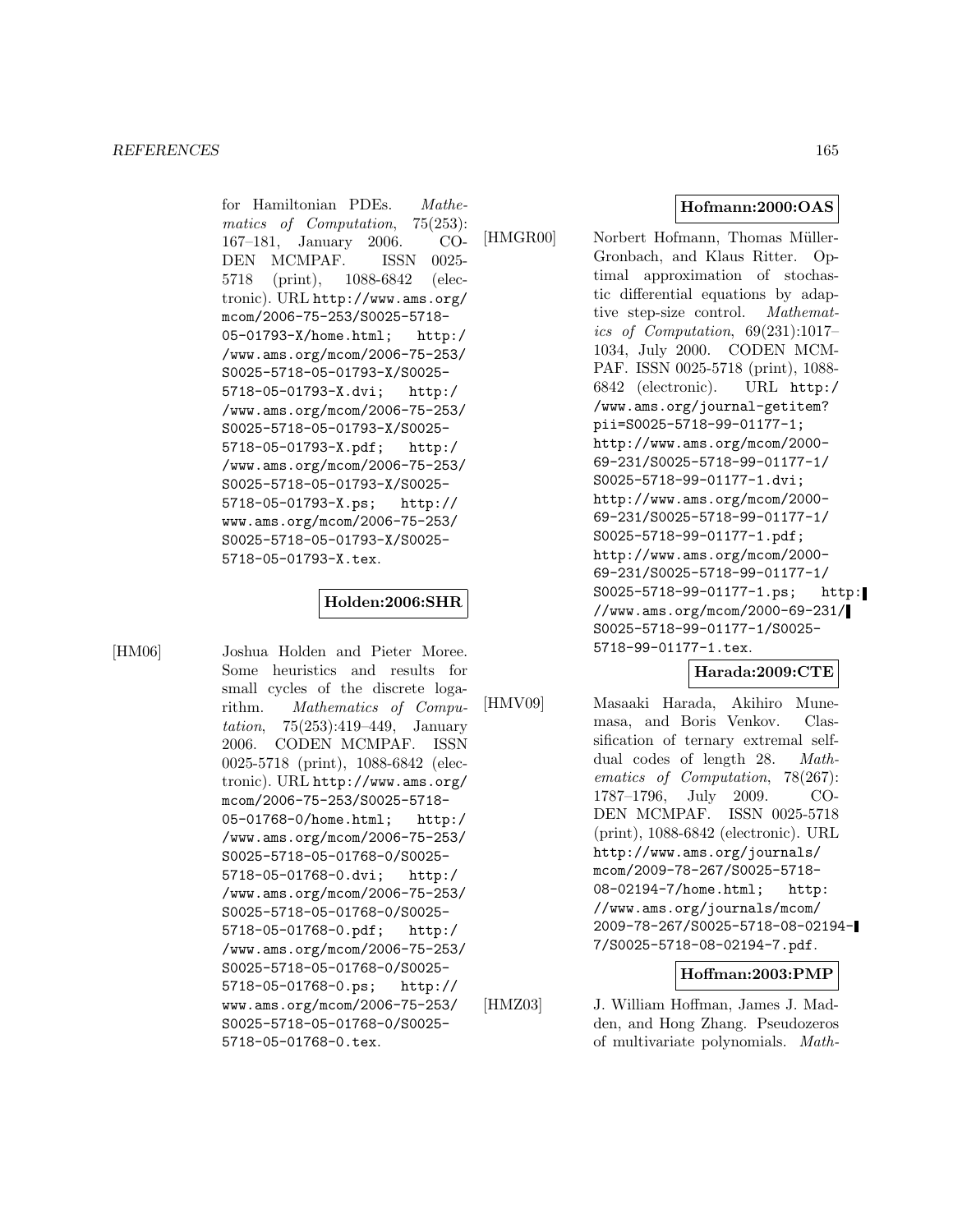#### *REFERENCES* 166

ematics of Computation, 72(242): 975–1002, April 2003. CODEN MCMPAF. ISSN 0025-5718 (print), 1088-6842 (electronic). URL http: //www.ams.org/journal-getitem? pii=S0025-5718-02-01429-1; http://www.ams.org/mcom/2003- 72-242/S0025-5718-02-01429-1/ S0025-5718-02-01429-1.dvi; http://www.ams.org/mcom/2003- 72-242/S0025-5718-02-01429-1/ S0025-5718-02-01429-1.pdf; http://www.ams.org/mcom/2003- 72-242/S0025-5718-02-01429-1/ S0025-5718-02-01429-1.ps; http: //www.ams.org/mcom/2003-72-242/ S0025-5718-02-01429-1/S0025- 5718-02-01429-1.tex.

## **Hunter:2000:ETS**

[HN00] David Hunter and Geno Nikolov. On the error term of symmetric Gauss–Lobatto quadrature formulae for analytic functions. Mathematics of Computation, 69(229): 269–282, January 2000. CODEN MCMPAF. ISSN 0025-5718 (print), 1088-6842 (electronic). URL http: //www.ams.org/journal-getitem? pii=S0025-5718-99-01078-9; http://www.ams.org/mcom/2000- 69-229/S0025-5718-99-01078-9/ S0025-5718-99-01078-9.dvi; http://www.ams.org/mcom/2000- 69-229/S0025-5718-99-01078-9/ S0025-5718-99-01078-9.pdf; http://www.ams.org/mcom/2000- 69-229/S0025-5718-99-01078-9/ S0025-5718-99-01078-9.ps; http: //www.ams.org/mcom/2000-69-229/ S0025-5718-99-01078-9/S0025- 5718-99-01078-9.tex.

**Hinrichs:2007:CFS**

[HN07] Aicke Hinrichs and Erich Novak. Cubature formulas for symmetric

measures in higher dimensions with few points. Mathematics of Computation, 76(259):1357–1372, July 2007. CODEN MCMPAF. ISSN 0025-5718 (print), 1088-6842 (electronic). URL http://www.ams.org/ mcom/2007-76-259/S0025-5718- 07-01974-6/home.html; http:/ /www.ams.org/mcom/2007-76-259/ S0025-5718-07-01974-6/S0025- 5718-07-01974-6.dvi; http:/ /www.ams.org/mcom/2007-76-259/ S0025-5718-07-01974-6/S0025- 5718-07-01974-6.pdf; http:/ /www.ams.org/mcom/2007-76-259/ S0025-5718-07-01974-6/S0025- 5718-07-01974-6.ps.

#### **Hecklin:2008:LLI**

[HNSZ08] Gero Hecklin, Günther Nürnberger, Larry L. Schumaker, and Frank Zeilfelder. A local Lagrange interpolation method based on  $C<sup>1</sup>$ cubic splines on Freudenthal partitions. Mathematics of Computation, 77(262):1017–1036, April 2008. CODEN MCMPAF. ISSN 0025-5718 (print), 1088-6842 (electronic). URL http://www.ams.org/ mcom/2008-77-262/S0025-5718- 07-02056-X/home.html; http:/ /www.ams.org/mcom/2008-77-262/ S0025-5718-07-02056-X/S0025- 5718-07-02056-X.dvi; http:/ /www.ams.org/mcom/2008-77-262/ S0025-5718-07-02056-X/S0025- 5718-07-02056-X.pdf; http:/ /www.ams.org/mcom/2008-77-262/ S0025-5718-07-02056-X/S0025- 5718-07-02056-X.ps.

#### **Hansen:2009:ESU**

[HO09] Eskil Hansen and Alexander Ostermann. Exponential splitting for unbounded operators. Math-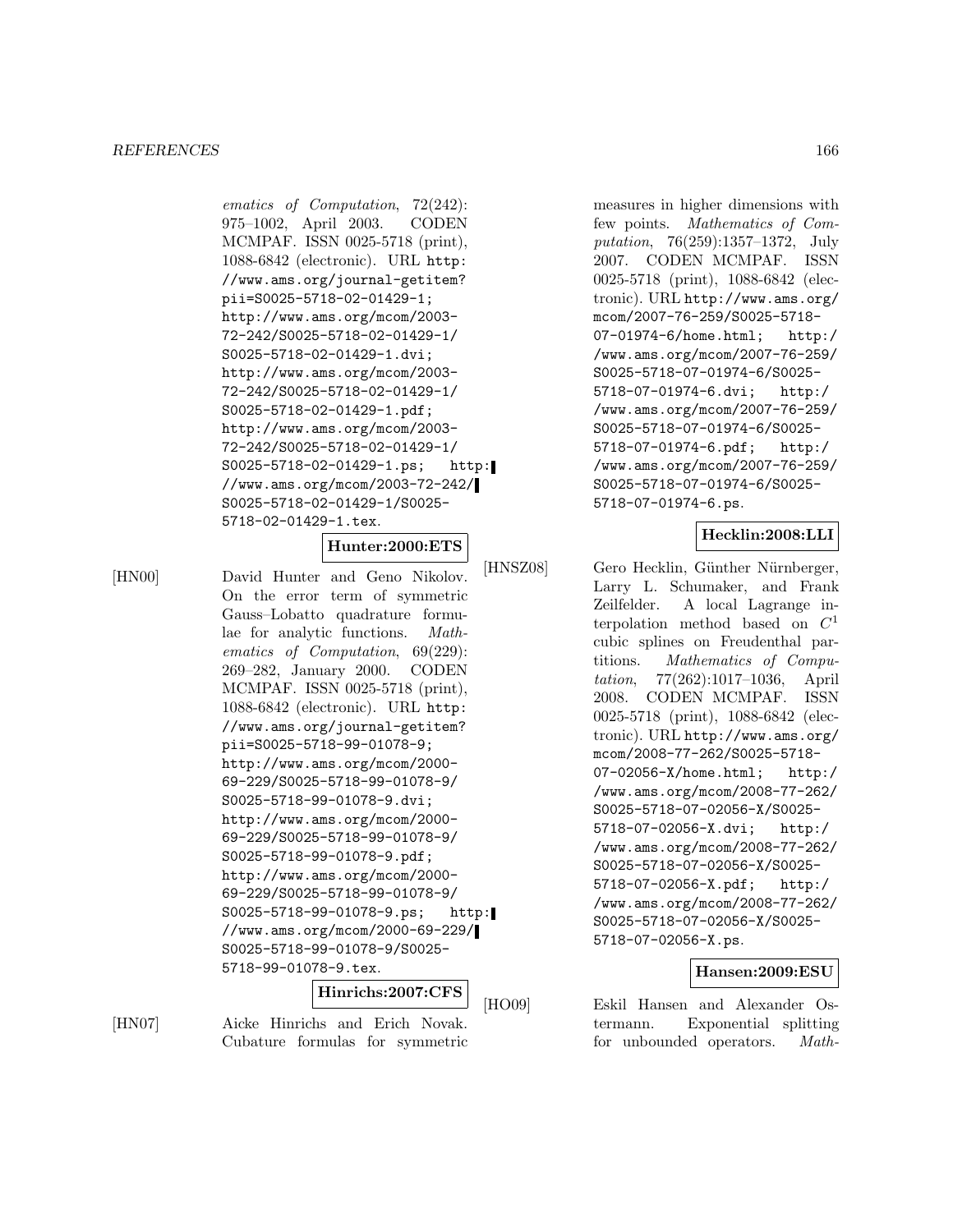#### *REFERENCES* 167

ematics of Computation, 78(267): 1485–1496, July 2009. CO-DEN MCMPAF. ISSN 0025-5718 (print), 1088-6842 (electronic). URL http://www.ams.org/journals/ mcom/2009-78-267/S0025-5718- 09-02213-3/home.html; http: //www.ams.org/journals/mcom/ 2009-78-267/S0025-5718-09-02213- 3/S0025-5718-09-02213-3.pdf.

## **Holden:2002:CAC**

[Hol02] Joshua Holden. Comparison of algorithms to calculate quadratic irregularity of prime numbers. Mathematics of Computation, 71(238): 863–871, April 2002. CODEN MCM-PAF. ISSN 0025-5718 (print), 1088- 6842 (electronic). URL http:/ /www.ams.org/journal-getitem? pii=S0025-5718-01-01341-2; http://www.ams.org/mcom/2002- 71-238/S0025-5718-01-01341-2/ S0025-5718-01-01341-2.dvi; http://www.ams.org/mcom/2002- 71-238/S0025-5718-01-01341-2/ S0025-5718-01-01341-2.pdf; http://www.ams.org/mcom/2002- 71-238/S0025-5718-01-01341-2/ S0025-5718-01-01341-2.ps; http: //www.ams.org/mcom/2002-71-238/ S0025-5718-01-01341-2/S0025- 5718-01-01341-2.tex.

#### **Holt:2003:MNS**

[Hol03] Jeffrey J. Holt. The minimal number of solutions to  $\phi(n)$  =  $\phi(n + k)$ . Mathematics of Computation, 72(244):2059–2061, October 2003. CODEN MCM-PAF. ISSN 0025-5718 (print), 1088- 6842 (electronic). URL http:/ /www.ams.org/journal-getitem? pii=S0025-5718-03-01509-6; http://www.ams.org/mcom/2003- 72-244/S0025-5718-03-01509-6/

S0025-5718-03-01509-6.dvi; http://www.ams.org/mcom/2003- 72-244/S0025-5718-03-01509-6/ S0025-5718-03-01509-6.pdf; http://www.ams.org/mcom/2003- 72-244/S0025-5718-03-01509-6/ S0025-5718-03-01509-6.ps; http: //www.ams.org/mcom/2003-72-244/ S0025-5718-03-01509-6/S0025- 5718-03-01509-6.tex.

## **Holden:2004:FHA**

[Hol04] Joshua Holden. First-hit analysis of algorithms for computing quadratic irregularity. Mathematics of Computation, 73(246):939–948, April 2004. CODEN MCMPAF. ISSN 0025-5718 (print), 1088-6842 (electronic). URL http://www.ams.org/ mcom/2004-73-246/S0025-5718- 03-01593-X/home.html; http:/ /www.ams.org/mcom/2004-73-246/ S0025-5718-03-01593-X/S0025- 5718-03-01593-X.dvi; http:/ /www.ams.org/mcom/2004-73-246/ S0025-5718-03-01593-X/S0025- 5718-03-01593-X.pdf; http:/ /www.ams.org/mcom/2004-73-246/ S0025-5718-03-01593-X/S0025- 5718-03-01593-X.ps; http:// www.ams.org/mcom/2004-73-246/ S0025-5718-03-01593-X/S0025- 5718-03-01593-X.tex.

#### **Hoppe:2005:BRF**

[Hop05] Ronald H. W. Hoppe. Book review: Finite element methods for Maxwell's equations. Mathematics of Computation, 74(250):??, April 2005. CODEN MCMPAF. ISSN 0025-5718 (print), 1088-6842 (electronic). URL http://www.ams.org/ mcom/2005-74-250/S0025-5718- 04-01757-0/home.html; http:/ /www.ams.org/mcom/2005-74-250/ S0025-5718-04-01757-0/S0025-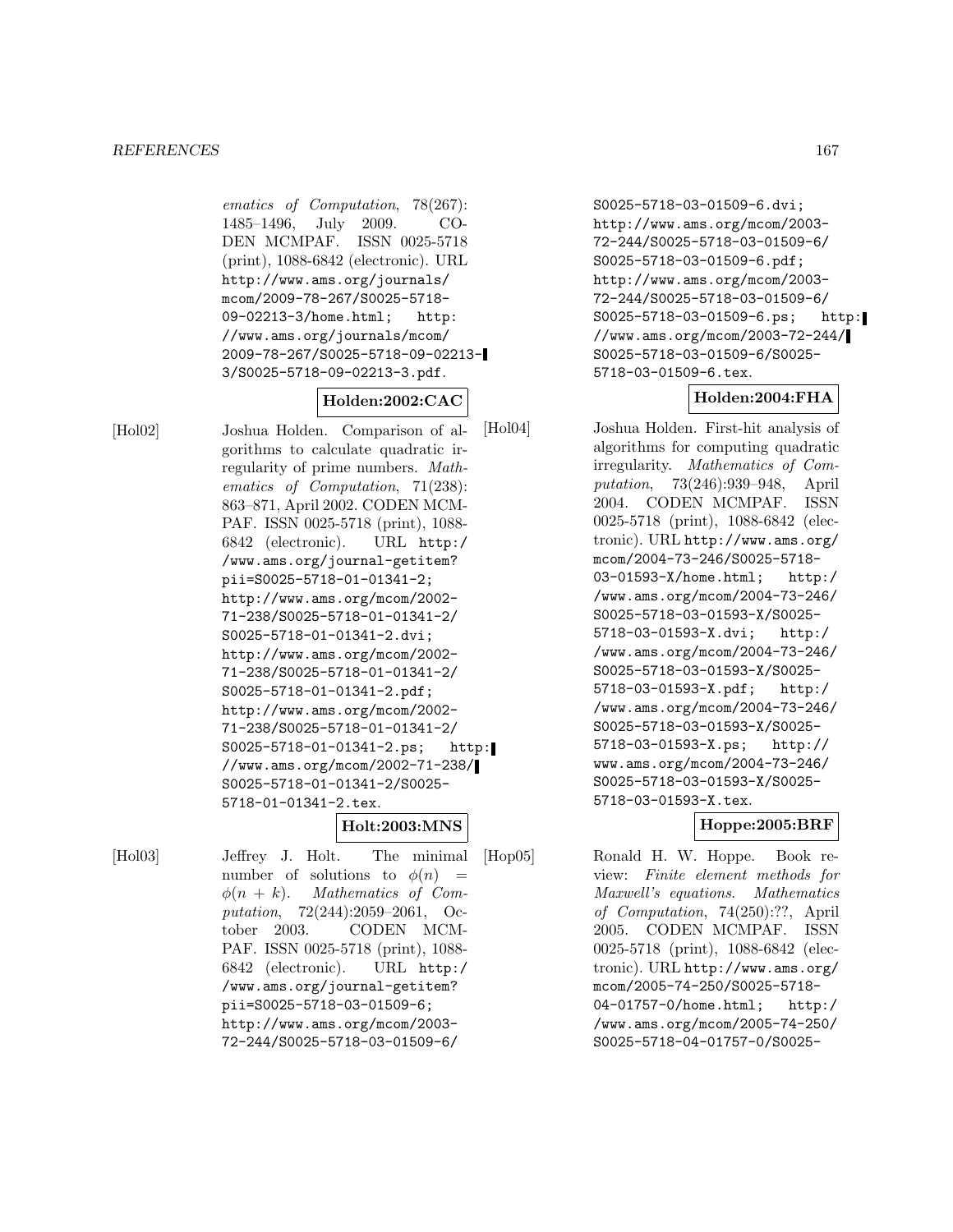5718-04-01757-0.dvi; http:/ /www.ams.org/mcom/2005-74-250/ S0025-5718-04-01757-0/S0025- 5718-04-01757-0.pdf; http:/ /www.ams.org/mcom/2005-74-250/ S0025-5718-04-01757-0/S0025- 5718-04-01757-0.ps; http:// www.ams.org/mcom/2005-74-250/ S0025-5718-04-01757-0/S0025- 5718-04-01757-0.tex.

**Hough:2002:AEG**

[Hou02] David M. Hough. Asymptotic estimation of Gaussian quadrature error for a nonsingular integral in potential theory. Mathematics of Computation, 71(238):717– 727, April 2002. CODEN MCM-PAF. ISSN 0025-5718 (print), 1088- 6842 (electronic). URL http:/ /www.ams.org/journal-getitem? pii=S0025-5718-01-01366-7; http://www.ams.org/mcom/2002- 71-238/S0025-5718-01-01366-7/ S0025-5718-01-01366-7.dvi; http://www.ams.org/mcom/2002- 71-238/S0025-5718-01-01366-7/ S0025-5718-01-01366-7.pdf; http://www.ams.org/mcom/2002- 71-238/S0025-5718-01-01366-7/ S0025-5718-01-01366-7.ps; http: //www.ams.org/mcom/2002-71-238/ S0025-5718-01-01366-7/S0025- 5718-01-01366-7.tex.

## **Howe:2000:HOC**

[How00] Everett W. Howe. Higher-order Carmichael numbers. Mathematics of Computation, 69(232):1711– 1719, October 2000. CODEN MCM-PAF. ISSN 0025-5718 (print), 1088- 6842 (electronic). URL http:/ /www.ams.org/journal-getitem? pii=S0025-5718-00-01225-4; http://www.ams.org/mcom/2000- 69-232/S0025-5718-00-01225-4/

S0025-5718-00-01225-4.dvi; http://www.ams.org/mcom/2000- 69-232/S0025-5718-00-01225-4/ S0025-5718-00-01225-4.pdf; http://www.ams.org/mcom/2000- 69-232/S0025-5718-00-01225-4/ S0025-5718-00-01225-4.ps; http: //www.ams.org/mcom/2000-69-232/ S0025-5718-00-01225-4/S0025- 5718-00-01225-4.tex.

# **Havu:2002:ABF**

[HP02] Ville Havu and Juhani Pitkäranta. Analysis of a bilinear finite element for shallow shells I: Approximation of inextensional deformations. Mathematics of Computation, 71 (239):923–943, July 2002. CODEN MCMPAF. ISSN 0025-5718 (print), 1088-6842 (electronic). URL http: //www.ams.org/journal-getitem? pii=S0025-5718-01-01376-X; http://www.ams.org/mcom/2002- 71-239/S0025-5718-01-01376-X/ S0025-5718-01-01376-X.dvi; http://www.ams.org/mcom/2002- 71-239/S0025-5718-01-01376-X/ S0025-5718-01-01376-X.pdf; http://www.ams.org/mcom/2002- 71-239/S0025-5718-01-01376-X/ S0025-5718-01-01376-X.ps; http: //www.ams.org/mcom/2002-71-239/ S0025-5718-01-01376-X/S0025- 5718-01-01376-X.tex.

# **Havu:2003:ABF**

[HP03] Ville Havu and Juhani Pitkäranta. Analysis of a bilinear finite element for shallow shells. II: Consistency error. *Mathematics of* Computation, 72(244):1635–1653, October 2003. CODEN MCM-PAF. ISSN 0025-5718 (print), 1088- 6842 (electronic). URL http:/ /www.ams.org/journal-getitem? pii=S0025-5718-03-01508-4;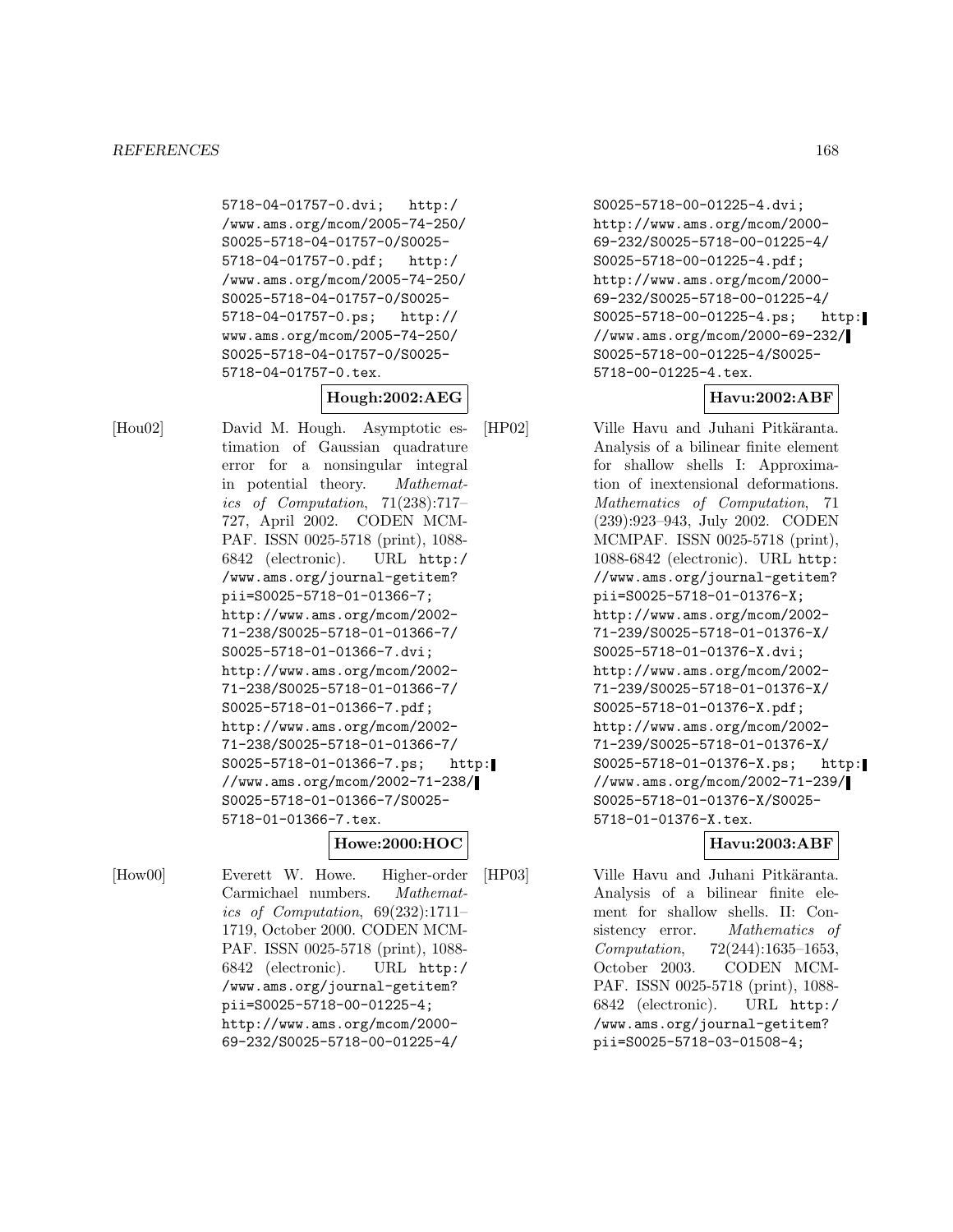http://www.ams.org/mcom/2003- 72-244/S0025-5718-03-01508-4/ S0025-5718-03-01508-4.dvi; http://www.ams.org/mcom/2003- 72-244/S0025-5718-03-01508-4/ S0025-5718-03-01508-4.pdf; http://www.ams.org/mcom/2003- 72-244/S0025-5718-03-01508-4/ S0025-5718-03-01508-4.ps; http: //www.ams.org/mcom/2003-72-244/ S0025-5718-03-01508-4/S0025- 5718-03-01508-4.tex.

## **Hager:2005:GCS**

[HP05] William W. Hager and Soonchul Park. Global convergence of SSM for minimizing a quadratic over a sphere. Mathematics of Computation, 74(251):1413–1423, July 2005. CODEN MCMPAF. ISSN 0025-5718 (print), 1088-6842 (electronic). URL http://www.ams.org/ mcom/2005-74-251/S0025-5718- 04-01731-4/home.html; http:/ /www.ams.org/mcom/2005-74-251/ S0025-5718-04-01731-4/S0025- 5718-04-01731-4.dvi; http:/ /www.ams.org/mcom/2005-74-251/ S0025-5718-04-01731-4/S0025- 5718-04-01731-4.pdf; http:/ /www.ams.org/mcom/2005-74-251/ S0025-5718-04-01731-4/S0025- 5718-04-01731-4.ps; http:// www.ams.org/mcom/2005-74-251/ S0025-5718-04-01731-4/S0025- 5718-04-01731-4.tex.

#### **Hess:2003:CMG**

[HPP03] Florian Heß, Sebastian Pauli, and Michael E. Pohst. Computing the multiplicative group of residue class rings. Mathematics of Computation, 72(243):1531– 1548, July 2003. CODEN MCM-PAF. ISSN 0025-5718 (print), 1088- 6842 (electronic). URL http:/

/www.ams.org/journal-getitem? pii=S0025-5718-03-01474-1; http://www.ams.org/mcom/2003- 72-243/S0025-5718-03-01474-1/ S0025-5718-03-01474-1.dvi; http://www.ams.org/mcom/2003- 72-243/S0025-5718-03-01474-1/ S0025-5718-03-01474-1.pdf; http://www.ams.org/mcom/2003- 72-243/S0025-5718-03-01474-1/ S0025-5718-03-01474-1.ps; http: //www.ams.org/mcom/2003-72-243/ S0025-5718-03-01474-1/S0025- 5718-03-01474-1.tex.

## **Hernandez:2003:FEA**

[HR03] Erwin Hernández and Rodolfo Rodríguez. Finite element approximation of spectral problems with Neumann boundary conditions on curved domains. Mathematics of Computation, 72(243):1099– 1115, July 2003. CODEN MCM-PAF. ISSN 0025-5718 (print), 1088- 6842 (electronic). URL http:/ /www.ams.org/journal-getitem? pii=S0025-5718-02-01467-9; http://www.ams.org/mcom/2003- 72-243/S0025-5718-02-01467-9/ S0025-5718-02-01467-9.dvi; http://www.ams.org/mcom/2003- 72-243/S0025-5718-02-01467-9/ S0025-5718-02-01467-9.pdf; http://www.ams.org/mcom/2003- 72-243/S0025-5718-02-01467-9/ S0025-5718-02-01467-9.ps; http: //www.ams.org/mcom/2003-72-243/ S0025-5718-02-01467-9/S0025- 5718-02-01467-9.tex.

#### **Hundsdorfer:2006:MBP**

[HR06] Willem Hundsdorfer and Steven J. Ruuth. On monotonicity and boundedness properties of linear multistep methods. Mathematics of Computation, 75(254):655–672, April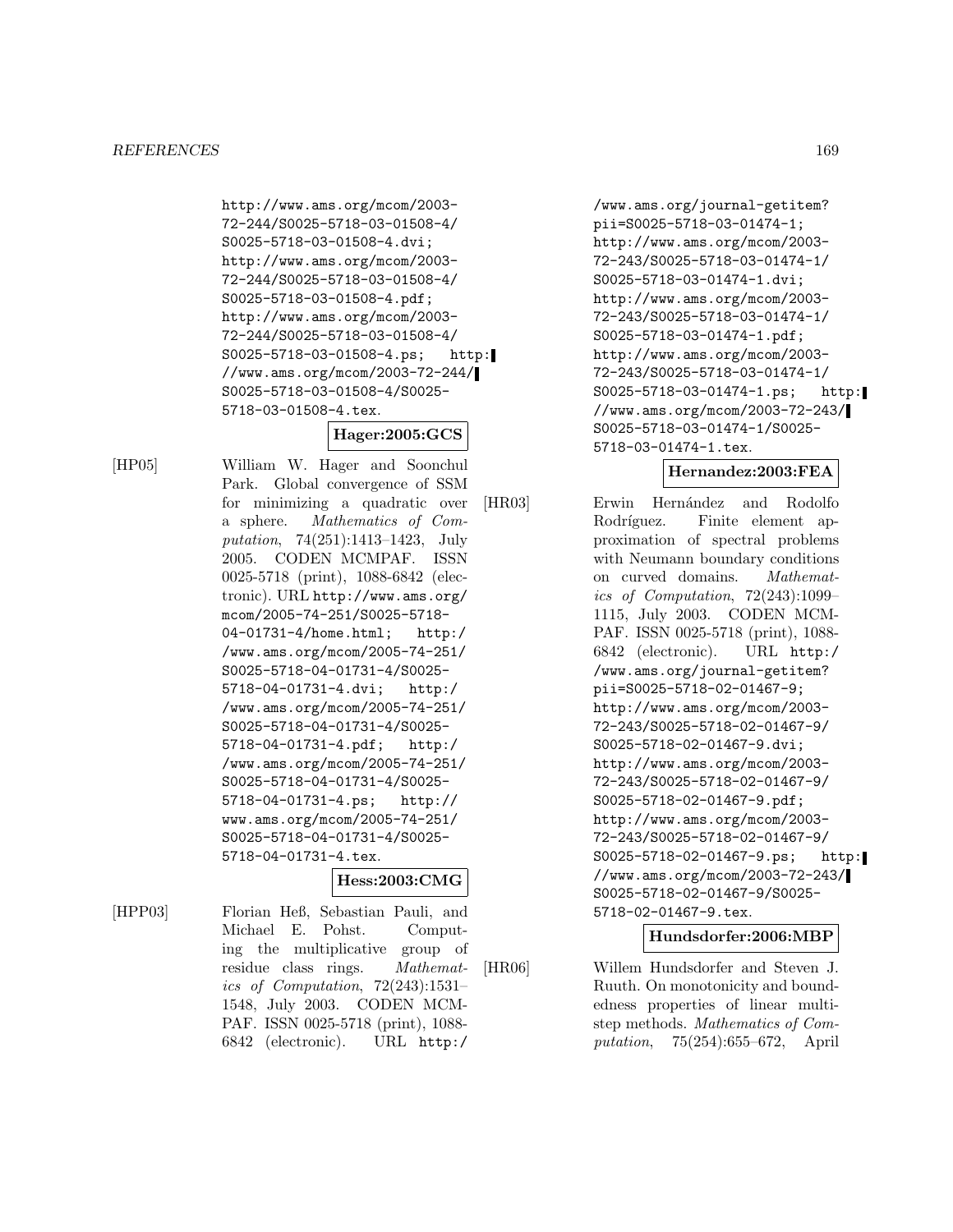2006. CODEN MCMPAF. ISSN 0025-5718 (print), 1088-6842 (electronic). URL http://www.ams.org/ mcom/2006-75-254/S0025-5718- 05-01794-1/home.html; http:/ /www.ams.org/mcom/2006-75-254/ S0025-5718-05-01794-1/S0025- 5718-05-01794-1.dvi; http:/ /www.ams.org/mcom/2006-75-254/ S0025-5718-05-01794-1/S0025- 5718-05-01794-1.pdf; http:/ /www.ams.org/mcom/2006-75-254/ S0025-5718-05-01794-1/S0025- 5718-05-01794-1.ps.

# **Hoshi:2008:RPT**

[HR08] Akinari Hoshi and Yuichi Rikuna. Rationality problem of threedimensional purely monomial group actions: the last case. Mathematics of Computation, 77(263): 1823–1829, July 2008. CO-DEN MCMPAF. ISSN 0025- 5718 (print), 1088-6842 (electronic). URL http://www.ams.org/ mcom/2008-77-263/S0025-5718- 08-02069-3/home.html; http:/ /www.ams.org/mcom/2008-77-263/ S0025-5718-08-02069-3/S0025- 5718-08-02069-3.dvi; http:/ /www.ams.org/mcom/2008-77-263/ S0025-5718-08-02069-3/S0025- 5718-08-02069-3.pdf; http:/ /www.ams.org/mcom/2008-77-263/ S0025-5718-08-02069-3/S0025- 5718-08-02069-3.ps.

# **Houston:2001:ALG**

[HS01] Paul Houston and Endre Süli. Adaptive Lagrange–Galerkin methods for unsteady convection-diffusion problems. Mathematics of Computation, 70(233):77–106, January 2001. CODEN MCMPAF. ISSN 0025-5718 (print), 1088-

6842 (electronic). URL http:/ /www.ams.org/journal-getitem? pii=S0025-5718-00-01187-X; http://www.ams.org/mcom/2001- 70-233/S0025-5718-00-01187-X/ S0025-5718-00-01187-X.dvi; http://www.ams.org/mcom/2001- 70-233/S0025-5718-00-01187-X/ S0025-5718-00-01187-X.pdf; http://www.ams.org/mcom/2001- 70-233/S0025-5718-00-01187-X/ S0025-5718-00-01187-X.ps; http: //www.ams.org/mcom/2001-70-233/ S0025-5718-00-01187-X/S0025- 5718-00-01187-X.tex.

## **Hubl:2003:NCM**

[HS03] Reinhold Hübl and Irena Swanson. Normal cones of monomial primes. Mathematics of Computation, 72(241):459–475, January 2003. CODEN MCMPAF. ISSN 0025-5718 (print), 1088- 6842 (electronic). URL http:/ /www.ams.org/journal-getitem? pii=S0025-5718-02-01416-3; http://www.ams.org/mcom/2003- 72-241/S0025-5718-02-01416-3/ S0025-5718-02-01416-3.dvi; http://www.ams.org/mcom/2003- 72-241/S0025-5718-02-01416-3/ S0025-5718-02-01416-3.pdf; http://www.ams.org/mcom/2003- 72-241/S0025-5718-02-01416-3/ S0025-5718-02-01416-3.ps; http: //www.ams.org/mcom/2003-72-241/ S0025-5718-02-01416-3/S0025- 5718-02-01416-3.tex.

#### **Harbrecht:2006:WPC**

[HS06a] Helmut Harbrecht and Rob Stevenson. Wavelets with patchwise cancellation properties. Mathematics of Computation, 75(256): 1871–1889, October 2006. CO-DEN MCMPAF. ISSN 0025-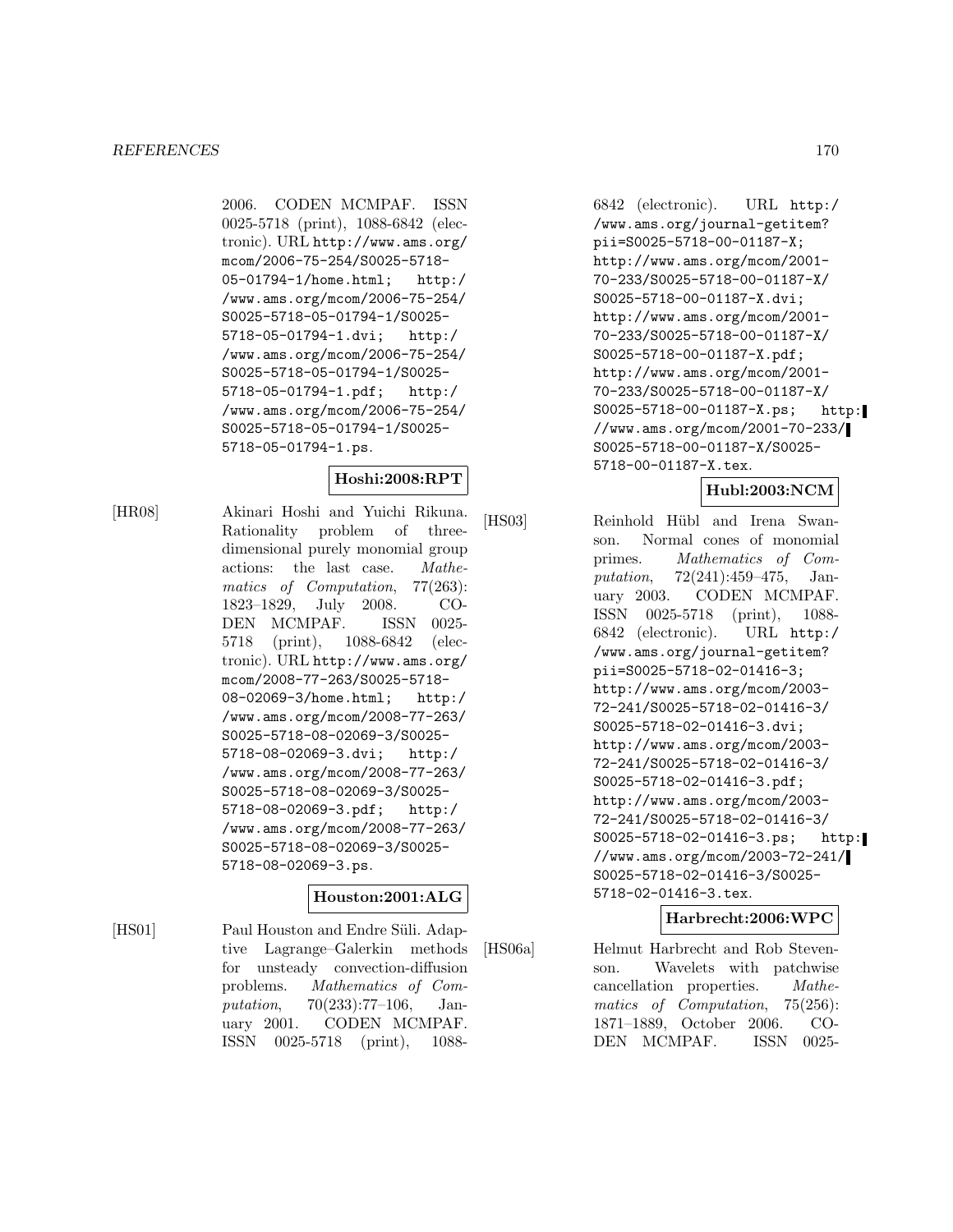5718 (print), 1088-6842 (electronic). URL http://www.ams.org/ mcom/2006-75-256/S0025-5718- 06-01867-9/home.html; http:/ /www.ams.org/mcom/2006-75-256/ S0025-5718-06-01867-9/S0025- 5718-06-01867-9.dvi; http:/ /www.ams.org/mcom/2006-75-256/ S0025-5718-06-01867-9/S0025- 5718-06-01867-9.pdf; http:/ /www.ams.org/mcom/2006-75-256/ S0025-5718-06-01867-9/S0025- 5718-06-01867-9.ps.

# **Hare:2006:MIT**

[HS06b] K. G. Hare and C. J. Smyth. The monic integer transfinite diameter. Mathematics of Computation, 75(256):1997–2019, October 2006. CODEN MCMPAF. ISSN 0025-5718 (print), 1088-6842 (electronic). URL http://www.ams.org/ mcom/2006-75-256/S0025-5718- 06-01843-6/home.html; http:/ /www.ams.org/mcom/2006-75-256/ S0025-5718-06-01843-6/S0025- 5718-06-01843-6.dvi; http:/ /www.ams.org/mcom/2006-75-256/ S0025-5718-06-01843-6/S0025- 5718-06-01843-6.pdf; http:/ /www.ams.org/mcom/2006-75-256/ S0025-5718-06-01843-6/S0025- 5718-06-01843-6.ps. See corrigendum [HS08].

## **He:2007:SFE**

[HS07a] Yinnian He and Weiwei Sun. Stabilized finite element method based on the Crank–Nicolson extrapolation scheme for the time-dependent Navier–Stokes equations. Mathematics of Computation, 76(257): 115–136, January 2007. CO-DEN MCMPAF. ISSN 0025- 5718 (print), 1088-6842 (elec-

tronic). URL http://www.ams.org/ mcom/2007-76-257/S0025-5718- 06-01886-2/home.html; http:/ /www.ams.org/mcom/2007-76-257/ S0025-5718-06-01886-2/S0025- 5718-06-01886-2.dvi; http:/ /www.ams.org/mcom/2007-76-257/ S0025-5718-06-01886-2/S0025- 5718-06-01886-2.pdf; http:/ /www.ams.org/mcom/2007-76-257/ S0025-5718-06-01886-2/S0025- 5718-06-01886-2.ps.

## **Hoste:2007:CBS**

[HS07b] Jim Hoste and Patrick D. Shanahan. Computing boundary slopes of 2-bridge links. Mathematics of Computation, 76(259):1521–1545, July 2007. CODEN MCMPAF. ISSN 0025-5718 (print), 1088-6842 (electronic). URL http://www.ams.org/ mcom/2007-76-259/S0025-5718- 07-01936-9/home.html; http:/ /www.ams.org/mcom/2007-76-259/ S0025-5718-07-01936-9/S0025- 5718-07-01936-9.dvi; http:/ /www.ams.org/mcom/2007-76-259/ S0025-5718-07-01936-9/S0025- 5718-07-01936-9.pdf; http:/ /www.ams.org/mcom/2007-76-259/ S0025-5718-07-01936-9/S0025- 5718-07-01936-9.ps.

# **Hu:2007:TLO**

[HS07c] Jun Hu and Zhong-Ci Shi. Two lower order nonconforming rectangular elements for the Reissner– Mindlin plate. Mathematics of Computation, 76(260):1771–1786, October 2007. CODEN MCMPAF. ISSN 0025-5718 (print), 1088-6842 (electronic). URL http://www.ams.org/ mcom/2007-76-260/S0025-5718- 07-01952-7/home.html; http:/ /www.ams.org/mcom/2007-76-260/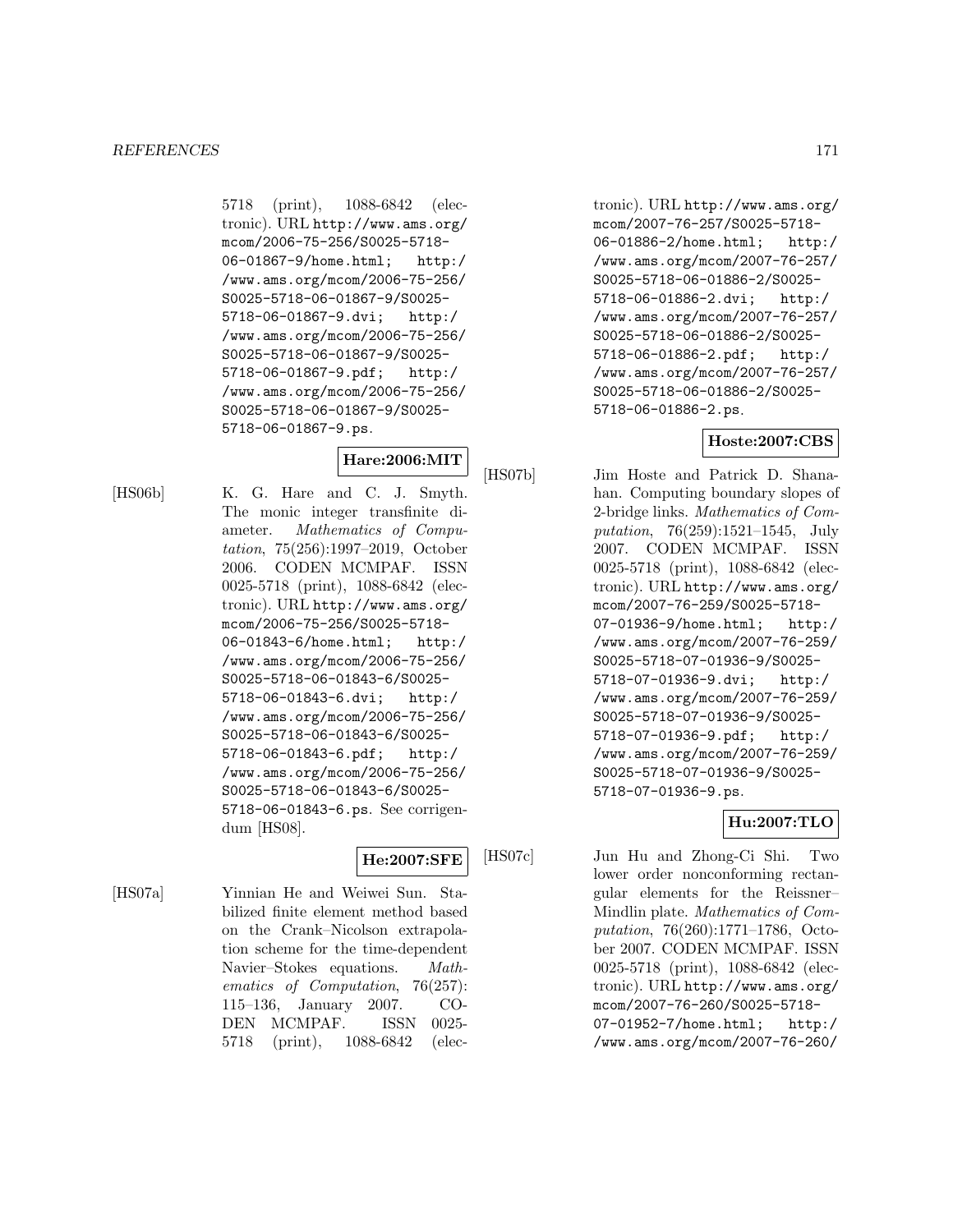S0025-5718-07-01952-7/S0025- 5718-07-01952-7.dvi; http:/ /www.ams.org/mcom/2007-76-260/ S0025-5718-07-01952-7/S0025- 5718-07-01952-7.pdf; http:/ /www.ams.org/mcom/2007-76-260/ S0025-5718-07-01952-7/S0025- 5718-07-01952-7.ps.

# **Hare:2008:CMI**

[HS08] K. G. Hare and C. J. Smyth. Corrigendum to "The monic integer transfinite diameter". Mathematics of Computation, 77(263):1869, July 2008. CODEN MCMPAF. ISSN 0025-5718 (print), 1088-6842 (electronic). URL http://www.ams.org/ mcom/2008-77-263/S0025-5718- 07-02077-7/home.html; http:/ /www.ams.org/mcom/2008-77-263/ S0025-5718-07-02077-7/S0025- 5718-07-02077-7.dvi; http:/ /www.ams.org/mcom/2008-77-263/ S0025-5718-07-02077-7/S0025- 5718-07-02077-7.pdf; http:/ /www.ams.org/mcom/2008-77-263/ S0025-5718-07-02077-7/S0025- 5718-07-02077-7.ps. See [HS06b].

# **Halpern:2009:NNS**

[HS09a] Laurence Halpern and Jérémie Szeftel. Nonlinear nonoverlapping Schwarz waveform relaxation for semilinear wave propagation. Mathematics of Computation, 78 (266):865–889, April 2009. CO-DEN MCMPAF. ISSN 0025-5718 (print), 1088-6842 (electronic). URL http://www.ams.org/journals/ mcom/2009-78-266/S0025-5718- 08-02164-9/home.html; http: //www.ams.org/journals/mcom/ 2009-78-266/S0025-5718-08-02164- 9/S0025-5718-08-02164-9.pdf.

# **Hu:2009:AQM**

[HS09b] Jun Hu and Zhong-Ci Shi. Analysis for quadrilateral MITC elements for the Reissner–Mindlin plate problem. Mathematics of Computation, 78(266):673–711, April 2009. CO-DEN MCMPAF. ISSN 0025-5718 (print), 1088-6842 (electronic). URL http://www.ams.org/journals/ mcom/2009-78-266/S0025-5718- 08-02153-4/home.html; http: //www.ams.org/journals/mcom/ 2009-78-266/S0025-5718-08-02153- 4/S0025-5718-08-02153-4.pdf.

# **Huang:2004:MSI**

[HSTX04] Yunqing Huang, Zhongci Shi, Tao Tang, and Weimin Xue. A multilevel successive iteration method for nonlinear elliptic problems. Mathematics of Computation, 73 (246):525–539, April 2004. CO-DEN MCMPAF. ISSN 0025- 5718 (print), 1088-6842 (electronic). URL http://www.ams.org/ mcom/2004-73-246/S0025-5718- 03-01566-7/home.html; http:/ /www.ams.org/mcom/2004-73-246/ S0025-5718-03-01566-7/S0025- 5718-03-01566-7.dvi; http:/ /www.ams.org/mcom/2004-73-246/ S0025-5718-03-01566-7/S0025- 5718-03-01566-7.pdf; http:/ /www.ams.org/mcom/2004-73-246/ S0025-5718-03-01566-7/S0025- 5718-03-01566-7.ps; http:// www.ams.org/mcom/2004-73-246/ S0025-5718-03-01566-7/S0025- 5718-03-01566-7.tex.

## **Hickernell:2004:STW**

[HSW04a] Fred J. Hickernell, Ian H. Sloan, and Grzegorz W. Wasilkowski. On strong tractability of weighted multivariate integration. Mathematics of Com-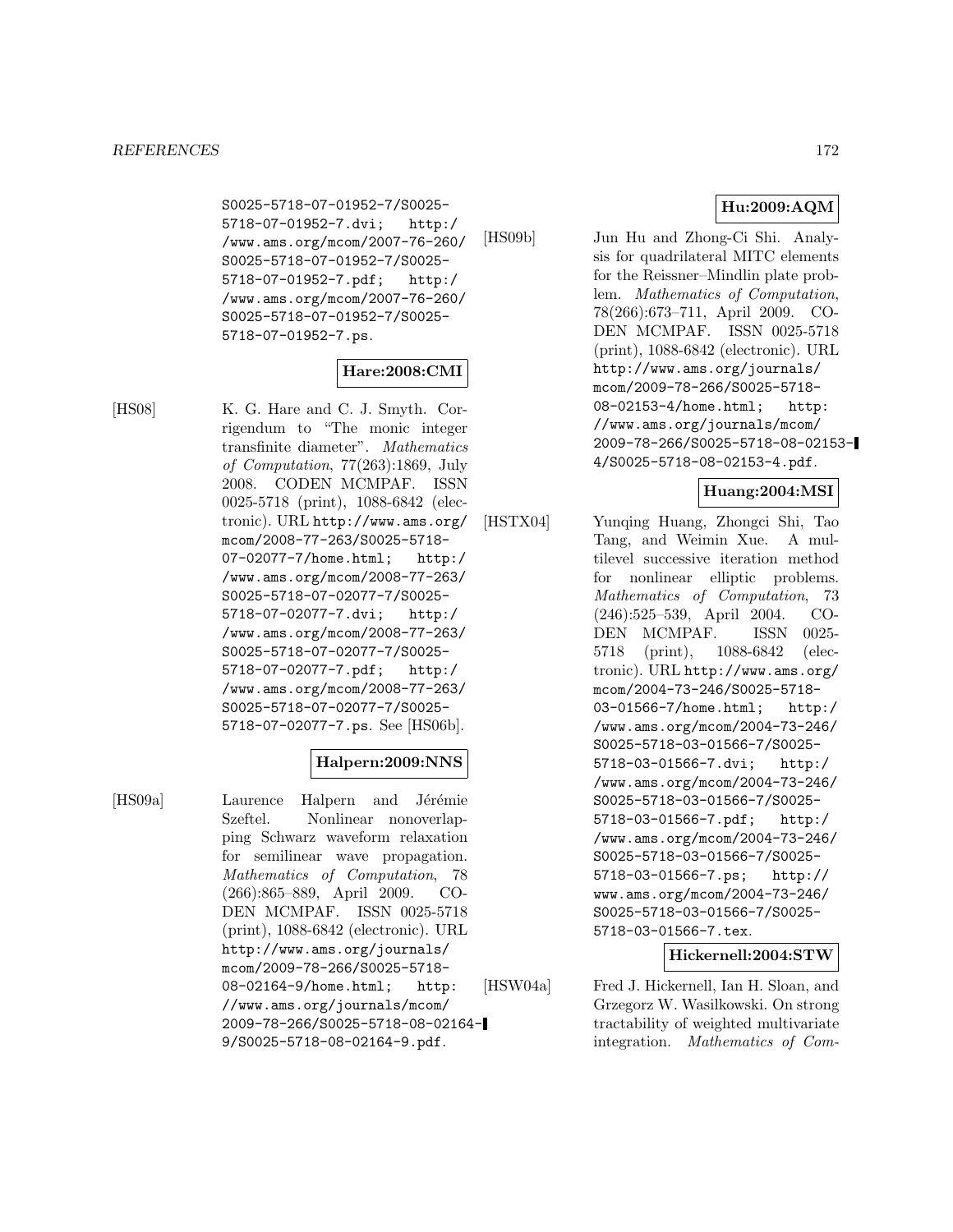putation, 73(248):1903–1911, October 2004. CODEN MCMPAF. ISSN 0025-5718 (print), 1088-6842 (electronic). URL http://www.ams.org/ mcom/2004-73-248/S0025-5718- 04-01653-9/home.html; http:/ /www.ams.org/mcom/2004-73-248/ S0025-5718-04-01653-9/S0025- 5718-04-01653-9.dvi; http:/ /www.ams.org/mcom/2004-73-248/ S0025-5718-04-01653-9/S0025- 5718-04-01653-9.pdf; http:/ /www.ams.org/mcom/2004-73-248/ S0025-5718-04-01653-9/S0025- 5718-04-01653-9.ps; http:// www.ams.org/mcom/2004-73-248/ S0025-5718-04-01653-9/S0025- 5718-04-01653-9.tex.

#### **Hickernell:2004:TWI**

[HSW04b] Fred J. Hickernell, Ian H. Sloan, and Grzegorz W. Wasilkowski. On tractability of weighted integration over bounded and unbounded regions in  $\mathbb{R}^s$ . Mathematics of Computation, 73(248):1885–1901, October 2004. CODEN MCMPAF. ISSN 0025-5718 (print), 1088-6842 (electronic). URL http://www.ams.org/ mcom/2004-73-248/S0025-5718- 04-01624-2/home.html; http:/ /www.ams.org/mcom/2004-73-248/ S0025-5718-04-01624-2/S0025- 5718-04-01624-2.dvi; http:/ /www.ams.org/mcom/2004-73-248/ S0025-5718-04-01624-2/S0025- 5718-04-01624-2.pdf; http:/ /www.ams.org/mcom/2004-73-248/ S0025-5718-04-01624-2/S0025- 5718-04-01624-2.ps; http:// www.ams.org/mcom/2004-73-248/ S0025-5718-04-01624-2/S0025- 5718-04-01624-2.tex.

#### **Hoffmann:2001:AEP**

[HSWW01] W. Hoffmann, A. H. Schatz, L. B.

Wahlbin, and G. Wittum. Asymptotically exact a posteriori estimators for the pointwise gradient error on each element in irregular meshes. Part 1: A smooth problem and globally quasi-uniform meshes. Mathematics of Computation, 70 (235):897–909, July 2001. CODEN MCMPAF. ISSN 0025-5718 (print), 1088-6842 (electronic). URL http: //www.ams.org/journal-getitem? pii=S0025-5718-01-01286-8; http://www.ams.org/mcom/2001- 70-235/S0025-5718-01-01286-8/ S0025-5718-01-01286-8.dvi; http://www.ams.org/mcom/2001- 70-235/S0025-5718-01-01286-8/ S0025-5718-01-01286-8.pdf; http://www.ams.org/mcom/2001- 70-235/S0025-5718-01-01286-8/ S0025-5718-01-01286-8.ps; http: //www.ams.org/mcom/2001-70-235/ S0025-5718-01-01286-8/S0025- 5718-01-01286-8.tex.

## **Huggins:2008:HTC**

[HSYY08] Peter Huggins, Bernd Sturm-

fels, Josephine Yu, and Debbie S. Yuster. The hyperdeterminant and triangulations of the 4-cube. Mathematics of Computation, 77(263):1653–1679, July 2008. CODEN MCMPAF. ISSN 0025-5718 (print), 1088-6842 (electronic). URL http://www.ams.org/ mcom/2008-77-263/S0025-5718- 08-02073-5/home.html; http:/ /www.ams.org/mcom/2008-77-263/ S0025-5718-08-02073-5/S0025- 5718-08-02073-5.dvi; http:/ /www.ams.org/mcom/2008-77-263/ S0025-5718-08-02073-5/S0025- 5718-08-02073-5.pdf; http:/ /www.ams.org/mcom/2008-77-263/ S0025-5718-08-02073-5/S0025- 5718-08-02073-5.ps.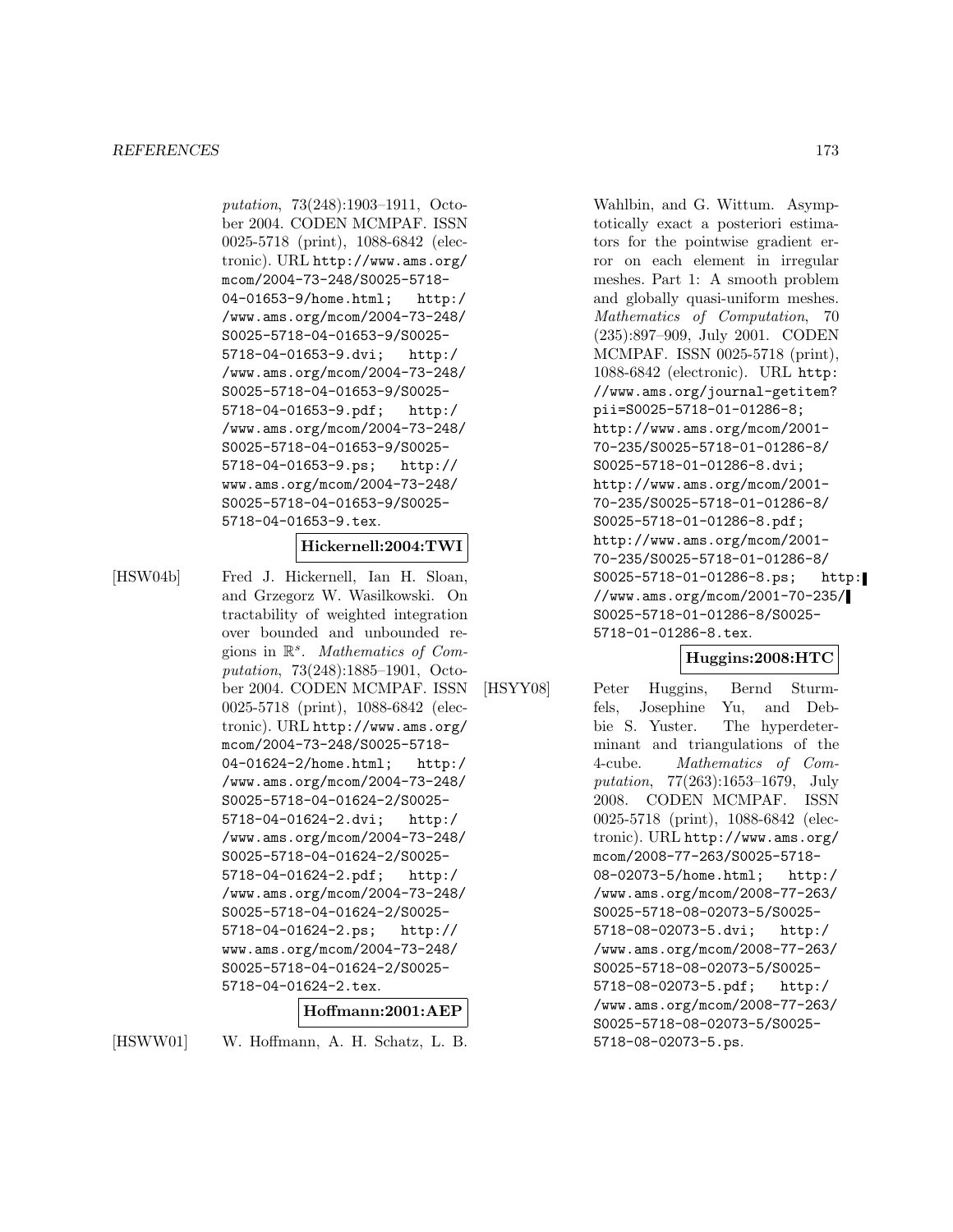#### *REFERENCES* 174

# **Hu:2008:MEE**

[HSZ08] Qiya Hu, Shi Shu, and Jun Zou. A mortar edge element method with nearly optimal convergence for three-dimensional Maxwell's equations. Mathematics of Computation, 77(263):1333–1353, July 2008. CODEN MCMPAF. ISSN 0025-5718 (print), 1088-6842 (electronic). URL http://www.ams.org/ mcom/2008-77-263/S0025-5718- 08-02057-7/home.html; http:/ /www.ams.org/mcom/2008-77-263/ S0025-5718-08-02057-7/S0025- 5718-08-02057-7.dvi; http:/ /www.ams.org/mcom/2008-77-263/ S0025-5718-08-02057-7/S0025- 5718-08-02057-7.pdf; http:/ /www.ams.org/mcom/2008-77-263/ S0025-5718-08-02057-7/S0025- 5718-08-02057-7.ps.

## **Huang:2004:NSE**

[Hua04] Jianguo Huang. Numerical solution of the elastic body-plate problem by nonoverlapping domain decomposition type techniques. Mathematics of Computation, 73(245):19–34, January 2004. CODEN MCMPAF. ISSN 0025-5718 (print), 1088-6842 (electronic). URL http://www.ams.org/ mcom/2004-73-245/S0025-5718- 03-01532-1/home.html; http:/ /www.ams.org/mcom/2004-73-245/ S0025-5718-03-01532-1/S0025- 5718-03-01532-1.dvi; http:/ /www.ams.org/mcom/2004-73-245/ S0025-5718-03-01532-1/S0025- 5718-03-01532-1.pdf; http:/ /www.ams.org/mcom/2004-73-245/ S0025-5718-03-01532-1/S0025- 5718-03-01532-1.ps; http:// www.ams.org/mcom/2004-73-245/

S0025-5718-03-01532-1/S0025- 5718-03-01532-1.tex.

#### **Huhtanen:2003:OPP**

[Huh03] Marko Huhtanen. Orthogonal polyanalytic polynomials and normal matrices. Mathematics of Computation, 72(241):355–373, January 2003. CODEN MCMPAF. ISSN 0025-5718 (print), 1088- 6842 (electronic). URL http:/ /www.ams.org/journal-getitem? pii=S0025-5718-02-01417-5; http://www.ams.org/mcom/2003- 72-241/S0025-5718-02-01417-5/ S0025-5718-02-01417-5.dvi; http://www.ams.org/mcom/2003- 72-241/S0025-5718-02-01417-5/ S0025-5718-02-01417-5.pdf; http://www.ams.org/mcom/2003- 72-241/S0025-5718-02-01417-5/ S0025-5718-02-01417-5.ps; http: //www.ams.org/mcom/2003-72-241/ S0025-5718-02-01417-5/S0025- 5718-02-01417-5.tex.

# **Hulpke:2000:CCF**

[Hul00] Alexander Hulpke. Conjugacy classes in finite permutation groups via homomorphic images. Mathematics of Computation, 69(232): 1633–1651, October 2000. CODEN MCMPAF. ISSN 0025-5718 (print), 1088-6842 (electronic). URL http: //www.ams.org/journal-getitem? pii=S0025-5718-99-01157-6; http://www.ams.org/mcom/2000- 69-232/S0025-5718-99-01157-6/ S0025-5718-99-01157-6.dvi; http://www.ams.org/mcom/2000- 69-232/S0025-5718-99-01157-6/ S0025-5718-99-01157-6.pdf; http://www.ams.org/mcom/2000- 69-232/S0025-5718-99-01157-6/ S0025-5718-99-01157-6.ps; http: //www.ams.org/mcom/2000-69-232/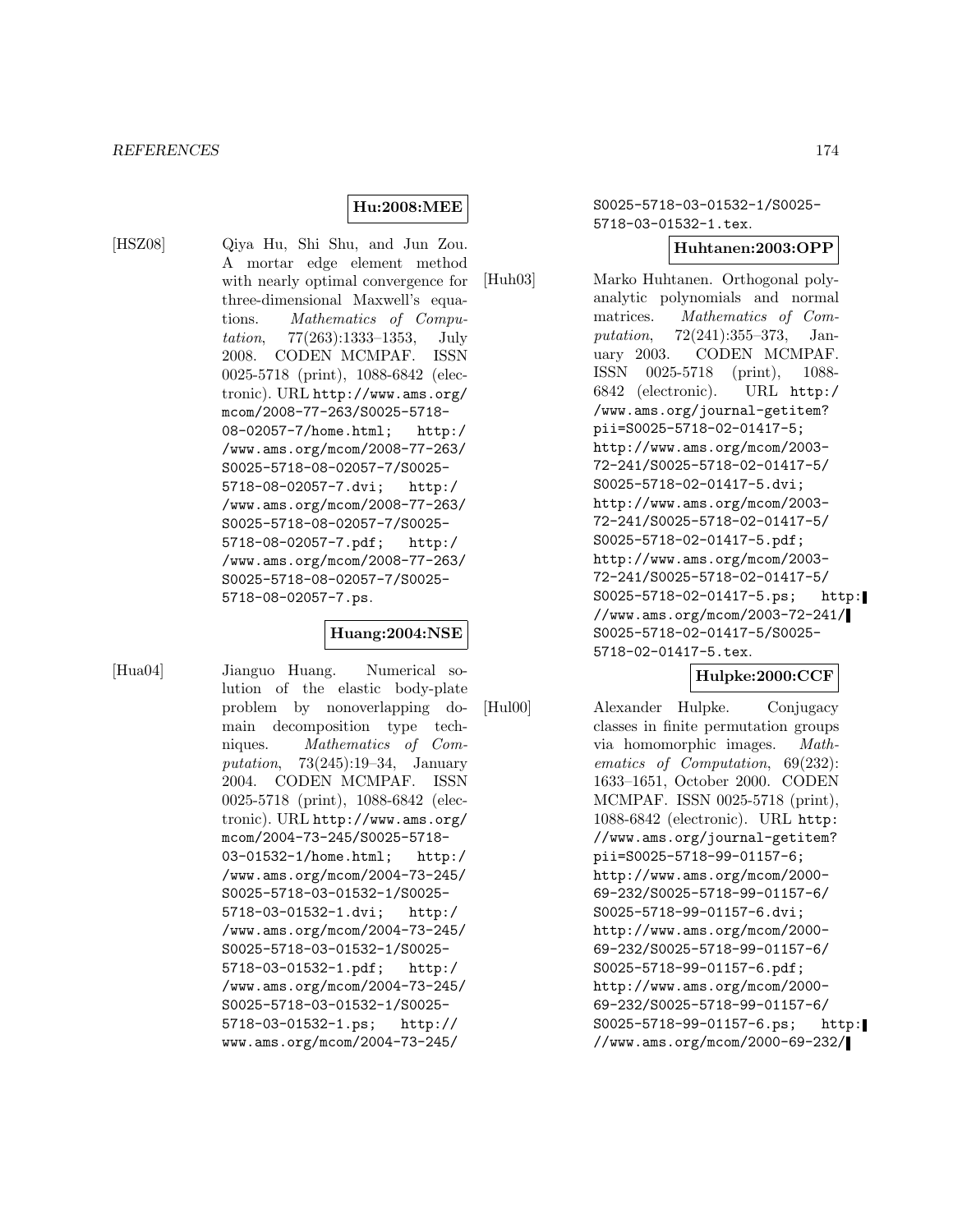#### *REFERENCES* 175

S0025-5718-99-01157-6/S0025- 5718-99-01157-6.tex.

**Hurlburt:2005:CIC**

[Hur05] Chris Hurlburt. Computing isogeny covariant differential modular forms. Mathematics of Computation, 74 (250):905–926, April 2005. CO-DEN MCMPAF. ISSN 0025- 5718 (print), 1088-6842 (electronic). URL http://www.ams.org/ mcom/2005-74-250/S0025-5718- 04-01721-1/home.html; http:/ /www.ams.org/mcom/2005-74-250/ S0025-5718-04-01721-1/S0025- 5718-04-01721-1.dvi; http:/ /www.ams.org/mcom/2005-74-250/ S0025-5718-04-01721-1/S0025- 5718-04-01721-1.pdf; http:/ /www.ams.org/mcom/2005-74-250/ S0025-5718-04-01721-1/S0025- 5718-04-01721-1.ps; http:// www.ams.org/mcom/2005-74-250/ S0025-5718-04-01721-1/S0025- 5718-04-01721-1.tex.

# **Huybrechs:2007:CCR**

[HV07] Daan Huybrechs and Stefan Vandewalle. The construction of cubature rules for multivariate highly oscillatory integrals. Mathematics of Computation, 76(260):1955–1980, October 2007. CODEN MCMPAF. ISSN 0025-5718 (print), 1088-6842 (electronic). URL http://www.ams.org/ mcom/2007-76-260/S0025-5718- 07-01937-0/home.html; http:/ /www.ams.org/mcom/2007-76-260/ S0025-5718-07-01937-0/S0025- 5718-07-01937-0.dvi; http:/ /www.ams.org/mcom/2007-76-260/ S0025-5718-07-01937-0/S0025- 5718-07-01937-0.pdf; http:/ /www.ams.org/mcom/2007-76-260/ S0025-5718-07-01937-0/S0025- 5718-07-01937-0.ps.

## **Haug:2000:DEP**

[HW00] Einar Haug and Ragnar Winther. A domain embedding preconditioner for the Lagrange multiplier system. Mathematics of Computation, 69 (229):65–82, January 2000. CODEN MCMPAF. ISSN 0025-5718 (print), 1088-6842 (electronic). URL http: //www.ams.org/journal-getitem? pii=S0025-5718-99-01076-5; http://www.ams.org/mcom/2000- 69-229/S0025-5718-99-01076-5/ S0025-5718-99-01076-5.dvi; http://www.ams.org/mcom/2000- 69-229/S0025-5718-99-01076-5/ S0025-5718-99-01076-5.pdf; http://www.ams.org/mcom/2000- 69-229/S0025-5718-99-01076-5/ S0025-5718-99-01076-5.ps; http: //www.ams.org/mcom/2000-69-229/ S0025-5718-99-01076-5/S0025- 5718-99-01076-5.tex.

#### **Hickernell:2002:EBT**

[HW02] Fred J. Hickernell and Xiaoqun Wang. The error bounds and tractability of quasi-Monte Carlo algorithms in infinite dimension. Mathematics of Computation, 71(240):1641–1661, October 2002. CODEN MCM-PAF. ISSN 0025-5718 (print), 1088- 6842 (electronic). URL http:/ /www.ams.org/journal-getitem? pii=S0025-5718-01-01377-1; http://www.ams.org/mcom/2002- 71-240/S0025-5718-01-01377-1/ S0025-5718-01-01377-1.dvi; http://www.ams.org/mcom/2002- 71-240/S0025-5718-01-01377-1/ S0025-5718-01-01377-1.pdf; http://www.ams.org/mcom/2002- 71-240/S0025-5718-01-01377-1/ S0025-5718-01-01377-1.ps; http: //www.ams.org/mcom/2002-71-240/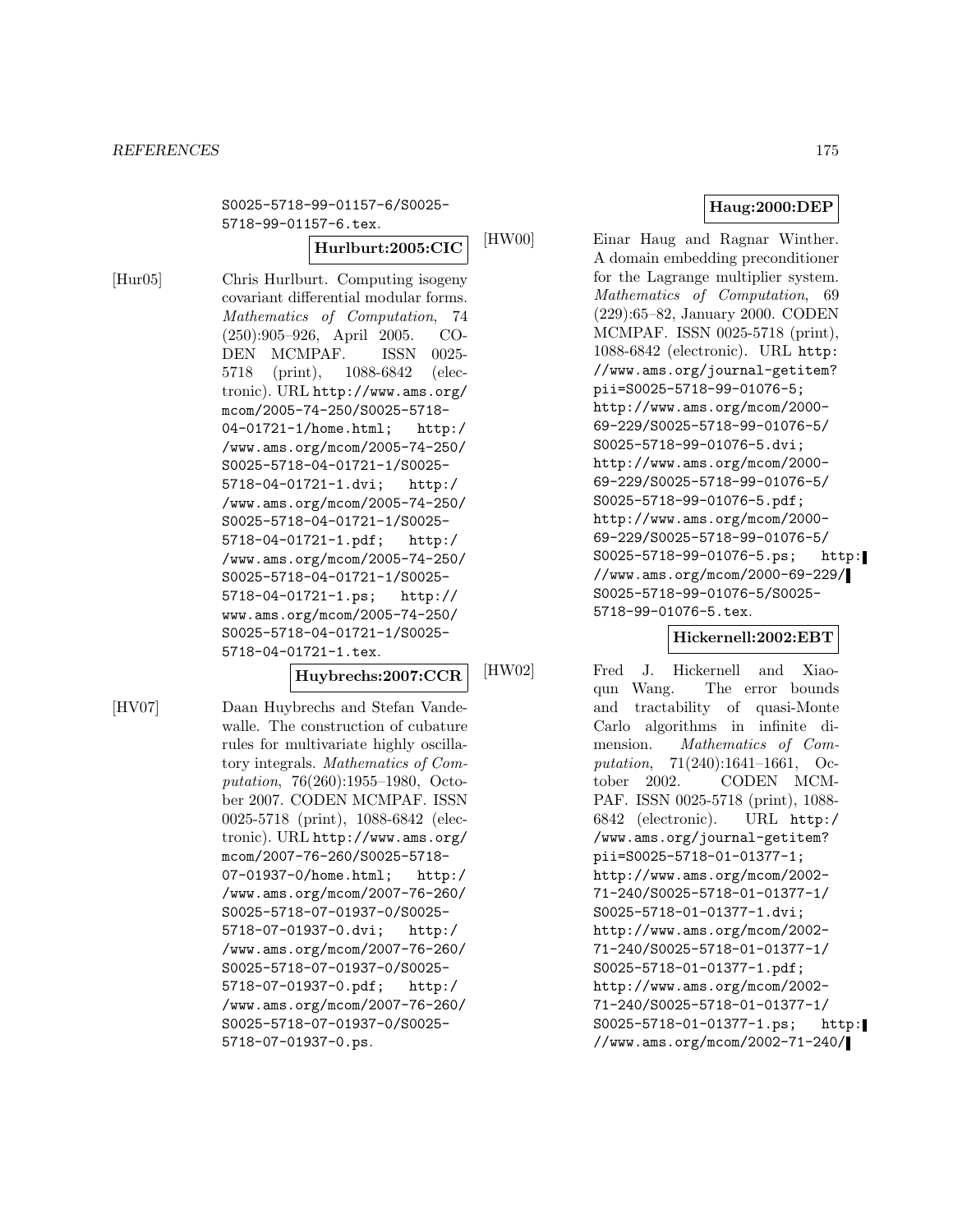S0025-5718-01-01377-1/S0025- 5718-01-01377-1.tex.

# **Hairer:2006:BRS**

[HW06] Ernst Hairer and Gerhard Wanner. Book review: Simulating Hamiltonian Dynamics. Mathematics of Computation, 75(253): 509–510, January 2006. CO-DEN MCMPAF. ISSN 0025- 5718 (print), 1088-6842 (electronic). URL http://www.ams.org/ mcom/2006-75-253/S0025-5718- 05-01877-6/home.html; http:/ /www.ams.org/mcom/2006-75-253/ S0025-5718-05-01877-6/S0025- 5718-05-01877-6.dvi; http:/ /www.ams.org/mcom/2006-75-253/ S0025-5718-05-01877-6/S0025- 5718-05-01877-6.pdf; http:/ /www.ams.org/mcom/2006-75-253/ S0025-5718-05-01877-6/S0025- 5718-05-01877-6.ps; http:// www.ams.org/mcom/2006-75-253/ S0025-5718-05-01877-6/S0025- 5718-05-01877-6.tex.

# **Heo:2001:CFS**

[HX01] Sangwoo Heo and Yuan Xu. Constructing fully symmetric cubature formulae for the sphere. Mathematics of Computation, 70(233): 269–279, January 2001. CODEN MCMPAF. ISSN 0025-5718 (print), 1088-6842 (electronic). URL http: //www.ams.org/journal-getitem? pii=S0025-5718-00-01198-4; http://www.ams.org/mcom/2001- 70-233/S0025-5718-00-01198-4/ S0025-5718-00-01198-4.dvi; http://www.ams.org/mcom/2001- 70-233/S0025-5718-00-01198-4/ S0025-5718-00-01198-4.pdf; http://www.ams.org/mcom/2001- 70-233/S0025-5718-00-01198-4/ S0025-5718-00-01198-4.ps; http: //www.ams.org/mcom/2001-70-233/ S0025-5718-00-01198-4/S0025- 5718-00-01198-4.tex.

### **Huang:2003:CFE**

[HX03] Yunqing Huang and Jinchao Xu. A conforming finite element method for overlapping and nonmatching grids. Mathematics of Computation, 72(243):1057–1066, July 2003. CODEN MCMPAF. ISSN 0025-5718 (print), 1088-6842 (electronic). URL http://www.ams. org/journal-getitem?pii=S0025- 5718-02-01459-X; http://www. ams.org/mcom/2003-72-243/S0025- 5718-02-01459-X/S0025-5718-02- 01459-X.dvi; http://www.ams. org/mcom/2003-72-243/S0025-5718- 02-01459-X/S0025-5718-02-01459- X.pdf; http://www.ams.org/ mcom/2003-72-243/S0025-5718- 02-01459-X/S0025-5718-02-01459- X.ps; http://www.ams.org/mcom/ 2003-72-243/S0025-5718-02-01459- X/S0025-5718-02-01459-X.tex.

# **Huang:2008:SQF**

[HX08] Yunqing Huang and Jinchao Xu. Superconvergence of quadratic finite elements on mildly structured grids. Mathematics of Computation, 77(263):1253–1268, July 2008. CODEN MCMPAF. ISSN 0025-5718 (print), 1088-6842 (electronic). URL http://www.ams.org/ mcom/2008-77-263/S0025-5718- 08-02051-6/home.html; http:/ /www.ams.org/mcom/2008-77-263/ S0025-5718-08-02051-6/S0025- 5718-08-02051-6.dvi; http:/ /www.ams.org/mcom/2008-77-263/ S0025-5718-08-02051-6/S0025- 5718-08-02051-6.pdf; http:/ /www.ams.org/mcom/2008-77-263/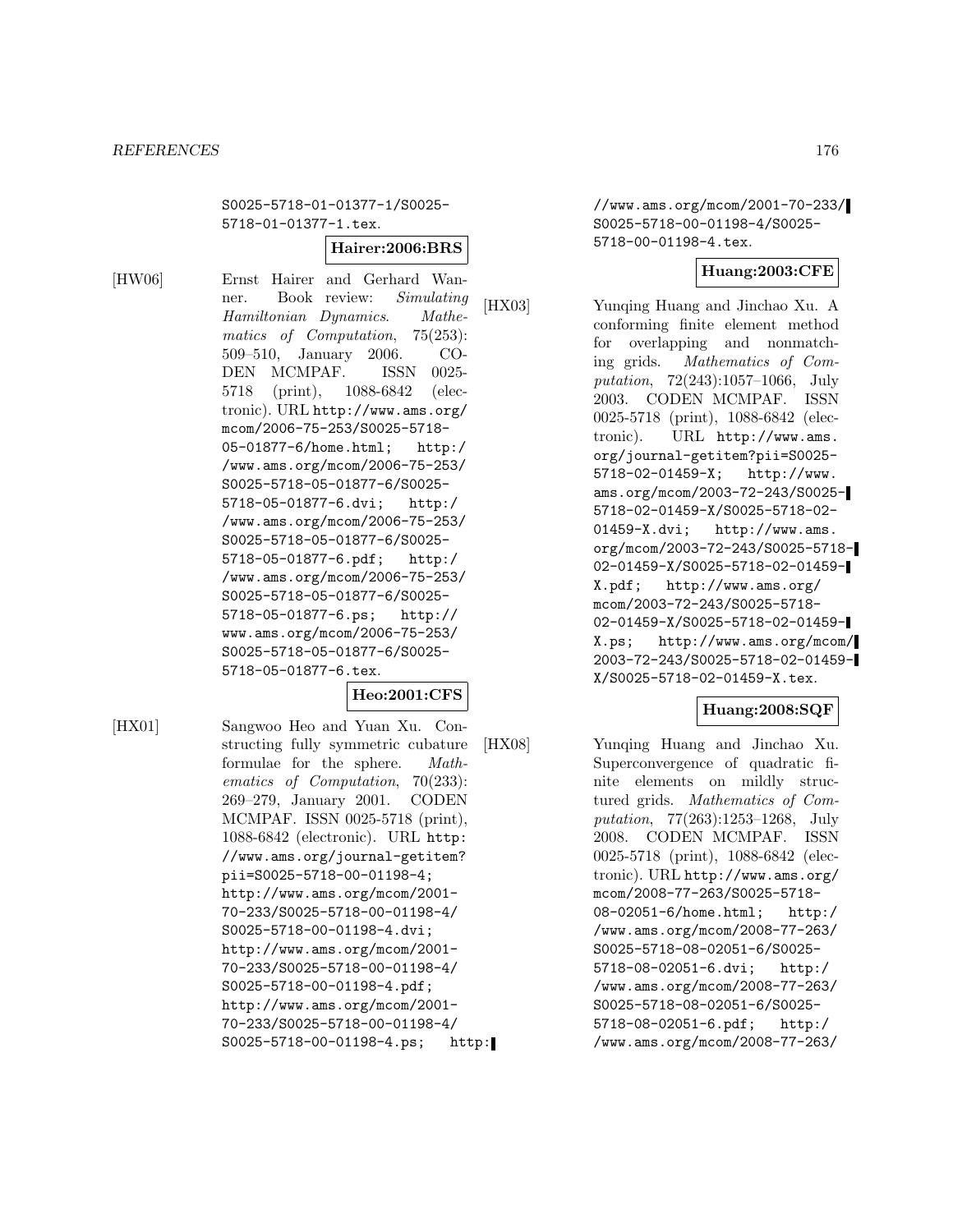S0025-5718-08-02051-6/S0025- 5718-08-02051-6.ps.

#### **Han:2004:MRH**

[HYP04] Bin Han, Thomas P.-Y. Yu, and Bruce Piper. Multivariate refinable Hermite interpolant. Mathematics of Computation, 73(248): 1913–1935, October 2004. CO-DEN MCMPAF. ISSN 0025- 5718 (print), 1088-6842 (electronic). URL http://www.ams.org/ mcom/2004-73-248/S0025-5718- 03-01623-5/home.html; http:/ /www.ams.org/mcom/2004-73-248/ S0025-5718-03-01623-5/S0025- 5718-03-01623-5.dvi; http:/ /www.ams.org/mcom/2004-73-248/ S0025-5718-03-01623-5/S0025- 5718-03-01623-5.pdf; http:/ /www.ams.org/mcom/2004-73-248/ S0025-5718-03-01623-5/S0025- 5718-03-01623-5.ps; http:// www.ams.org/mcom/2004-73-248/ S0025-5718-03-01623-5/S0025- 5718-03-01623-5.tex.

## **Han:2005:NHS**

[HYX05] Bin Han, Thomas P.-Y. Yu, and Yonggang Xue. Noninterpolatory Hermite subdivision schemes. Mathematics of Computation, 74 (251):1345–1367, July 2005. CO-DEN MCMPAF. ISSN 0025- 5718 (print), 1088-6842 (electronic). URL http://www.ams.org/ mcom/2005-74-251/S0025-5718- 04-01704-1/home.html; http:/ /www.ams.org/mcom/2005-74-251/ S0025-5718-04-01704-1/S0025- 5718-04-01704-1.dvi; http:/ /www.ams.org/mcom/2005-74-251/ S0025-5718-04-01704-1/S0025- 5718-04-01704-1.pdf; http:/ /www.ams.org/mcom/2005-74-251/ S0025-5718-04-01704-1/S00255718-04-01704-1.ps; http:// www.ams.org/mcom/2005-74-251/ S0025-5718-04-01704-1/S0025- 5718-04-01704-1.tex.

## **Hou:2001:NST**

[HZ01] Thomas Y. Hou and Pingwen Zhang. A new stabilizing technique for boundary integral methods for water waves. Mathematics of Computation, 70(235):951– 976, July 2001. CODEN MCM-PAF. ISSN 0025-5718 (print), 1088- 6842 (electronic). URL http:/ /www.ams.org/journal-getitem? pii=S0025-5718-00-01287-4; http://www.ams.org/mcom/2001- 70-235/S0025-5718-00-01287-4/ S0025-5718-00-01287-4.dvi; http://www.ams.org/mcom/2001- 70-235/S0025-5718-00-01287-4/ S0025-5718-00-01287-4.pdf; http://www.ams.org/mcom/2001- 70-235/S0025-5718-00-01287-4/ S0025-5718-00-01287-4.ps; http: //www.ams.org/mcom/2001-70-235/ S0025-5718-00-01287-4/S0025- 5718-00-01287-4.tex.

#### **Hu:2004:SPS**

[HZ04] Qiya Hu and Jun Zou. Substructuring preconditioners for saddle-point problems arising from Maxwell's equations in three dimensions. Mathematics of Computation, 73 (245):35–61, January 2004. CO-DEN MCMPAF. ISSN 0025- 5718 (print), 1088-6842 (electronic). URL http://www.ams.org/ mcom/2004-73-245/S0025-5718- 03-01541-2/home.html; http:/ /www.ams.org/mcom/2004-73-245/ S0025-5718-03-01541-2/S0025- 5718-03-01541-2.dvi; http:/ /www.ams.org/mcom/2004-73-245/ S0025-5718-03-01541-2/S0025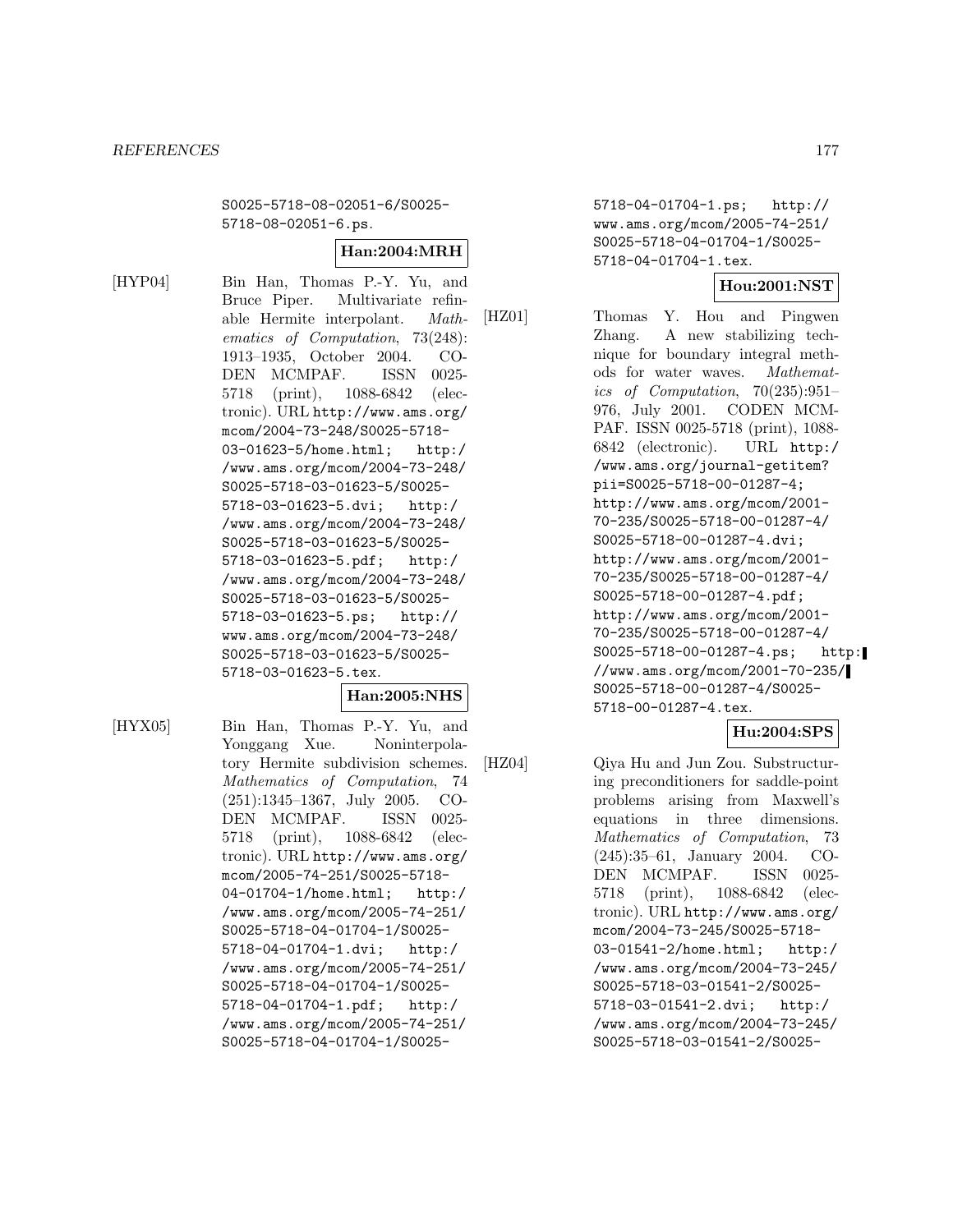5718-03-01541-2.pdf; http:/ /www.ams.org/mcom/2004-73-245/ S0025-5718-03-01541-2/S0025- 5718-03-01541-2.ps; http:// www.ams.org/mcom/2004-73-245/ S0025-5718-03-01541-2/S0025- 5718-03-01541-2.tex.

#### **Iannucci:2000:TLP**

[Ian00] Douglas E. Iannucci. The third largest prime divisor of an odd perfect number exceeds one hundred. Mathematics of Computation, 69 (230):867–879, April 2000. CODEN MCMPAF. ISSN 0025-5718 (print), 1088-6842 (electronic). URL http: //www.ams.org/journal-getitem? pii=S0025-5718-99-01127-8; http://www.ams.org/mcom/2000- 69-230/S0025-5718-99-01127-8/ S0025-5718-99-01127-8.dvi; http://www.ams.org/mcom/2000- 69-230/S0025-5718-99-01127-8/ S0025-5718-99-01127-8.pdf; http://www.ams.org/mcom/2000- 69-230/S0025-5718-99-01127-8/ S0025-5718-99-01127-8.ps; http: //www.ams.org/mcom/2000-69-230/ S0025-5718-99-01127-8/S0025- 5718-99-01127-8.tex.

#### **Hashimoto:2005:FCP**

[iHH05] Ki ichiro Hashimoto and Akinari Hoshi. Families of cyclic polynomials obtained from geometric generalization of Gaussian period relations. Mathematics of Computation, 74(251):1519–1530, July 2005. CODEN MCMPAF. ISSN 0025-5718 (print), 1088-6842 (electronic). URL http://www.ams.org/ mcom/2005-74-251/S0025-5718- 05-01750-3/home.html; http:/ /www.ams.org/mcom/2005-74-251/ S0025-5718-05-01750-3/S0025- 5718-05-01750-3.dvi; http:/

/www.ams.org/mcom/2005-74-251/ S0025-5718-05-01750-3/S0025- 5718-05-01750-3.pdf; http:/ /www.ams.org/mcom/2005-74-251/ S0025-5718-05-01750-3/S0025- 5718-05-01750-3.ps; http:// www.ams.org/mcom/2005-74-251/ S0025-5718-05-01750-3/S0025- 5718-05-01750-3.tex.

#### **Hashimoto:2008:NPG**

[iHHR08] Ki ichiro Hashimoto, Akinari Hoshi, and Yuichi Rikuna. Noether's problem and Q-generic polynomials for the normalizer of the 8 cycle in  $S_8$  and its subgroups. Mathematics of Computation, 77 (262):1153–1183, April 2008. CO-DEN MCMPAF. ISSN 0025- 5718 (print), 1088-6842 (electronic). URL http://www.ams.org/ mcom/2008-77-262/S0025-5718- 07-02094-7/home.html; http:/ /www.ams.org/mcom/2008-77-262/ S0025-5718-07-02094-7/S0025- 5718-07-02094-7.dvi; http:/ /www.ams.org/mcom/2008-77-262/ S0025-5718-07-02094-7/S0025- 5718-07-02094-7.pdf; http:/ /www.ams.org/mcom/2008-77-262/ S0025-5718-07-02094-7/S0025- 5718-07-02094-7.ps.

#### **Ivanov:2005:IMS**

[IHU05] Ivan G. Ivanov, Vejdi I. Hasanov, and Frank Uhlig. Improved methods and starting values to solve the matrix equations  $X \pm A^* X^{-1} A = I$ iteratively. Mathematics of Computation, 74(249):263–278, January 2005. CODEN MCMPAF. ISSN 0025-5718 (print), 1088-6842 (electronic). URL http://www.ams.org/ mcom/2005-74-249/S0025-5718- 04-01636-9/home.html; http:/ /www.ams.org/mcom/2005-74-249/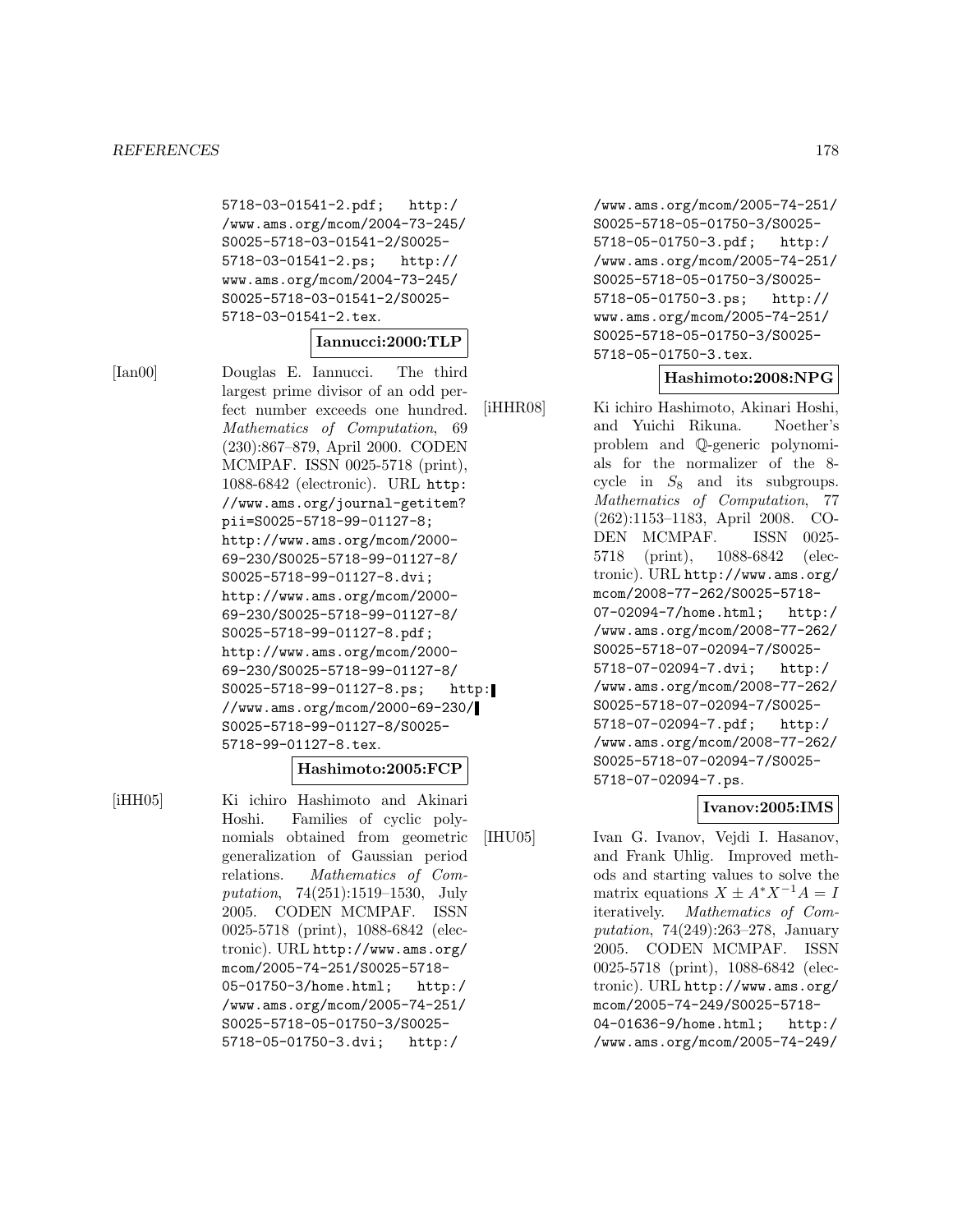S0025-5718-04-01636-9/S0025- 5718-04-01636-9.dvi; http:/ /www.ams.org/mcom/2005-74-249/ S0025-5718-04-01636-9/S0025- 5718-04-01636-9.pdf; http:/ /www.ams.org/mcom/2005-74-249/ S0025-5718-04-01636-9/S0025- 5718-04-01636-9.ps; http:// www.ams.org/mcom/2005-74-249/ S0025-5718-04-01636-9/S0025- 5718-04-01636-9.tex.

# **Izsak:2008:IPE**

[IHvdV08] Ferenc Izsák, Davit Harutyunyan, and Jaap J. W. van der Vegt. Implicit a posteriori error estimates for the Maxwell equations. Mathematics of Computation, 77(263):1355–1386, July 2008. CODEN MCMPAF. ISSN 0025-5718 (print), 1088-6842 (electronic). URL http://www.ams.org/ mcom/2008-77-263/S0025-5718- 08-02046-2/home.html; http:/ /www.ams.org/mcom/2008-77-263/ S0025-5718-08-02046-2/S0025- 5718-08-02046-2.dvi; http:/ /www.ams.org/mcom/2008-77-263/ S0025-5718-08-02046-2/S0025- 5718-08-02046-2.pdf; http:/ /www.ams.org/mcom/2008-77-263/ S0025-5718-08-02046-2/S0025- 5718-08-02046-2.ps.

## **Isaacs:2005:ICU**

[IK05] I. M. Isaacs and Dikran B. Karagueuzian. Involutions and characters of upper triangular matrix groups. Mathematics of Computation, 74(252):2027–2033, October 2005. CODEN MCMPAF. ISSN 0025-5718 (print), 1088-6842 (electronic). URL http://www.ams.org/ mcom/2005-74-252/S0025-5718- 05-01705-9/home.html; http:/ /www.ams.org/mcom/2005-74-252/

S0025-5718-05-01705-9/S0025- 5718-05-01705-9.dvi; http:/ /www.ams.org/mcom/2005-74-252/ S0025-5718-05-01705-9/S0025- 5718-05-01705-9.pdf; http:/ /www.ams.org/mcom/2005-74-252/ S0025-5718-05-01705-9/S0025- 5718-05-01705-9.ps; http:// www.ams.org/mcom/2005-74-252/ S0025-5718-05-01705-9/S0025- 5718-05-01705-9.tex.

# **Iserles:2006:QMM**

[IN06] Arieh Iserles and Syvert P. Nørsett. Quadrature methods for multivariate highly oscillatory integrals using derivatives. Mathematics of Computation, 75(255):1233–1258, July 2006. CODEN MCMPAF. ISSN 0025-5718 (print), 1088-6842 (electronic). URL http://www.ams.org/ mcom/2006-75-255/S0025-5718- 06-01854-0/home.html; http:/ /www.ams.org/mcom/2006-75-255/ S0025-5718-06-01854-0/S0025- 5718-06-01854-0.dvi; http:/ /www.ams.org/mcom/2006-75-255/ S0025-5718-06-01854-0/S0025- 5718-06-01854-0.pdf; http:/ /www.ams.org/mcom/2006-75-255/ S0025-5718-06-01854-0/S0025- 5718-06-01854-0.ps.

## **Iannucci:2003:TNP**

[IS03] D. E. Iannucci and R. M. Sorli. On the total number of prime factors of an odd perfect number. Mathematics of Computation, 72(244): 2077–2084, October 2003. CODEN MCMPAF. ISSN 0025-5718 (print), 1088-6842 (electronic). URL http: //www.ams.org/journal-getitem? pii=S0025-5718-03-01522-9; http://www.ams.org/mcom/2003- 72-244/S0025-5718-03-01522-9/ S0025-5718-03-01522-9.dvi;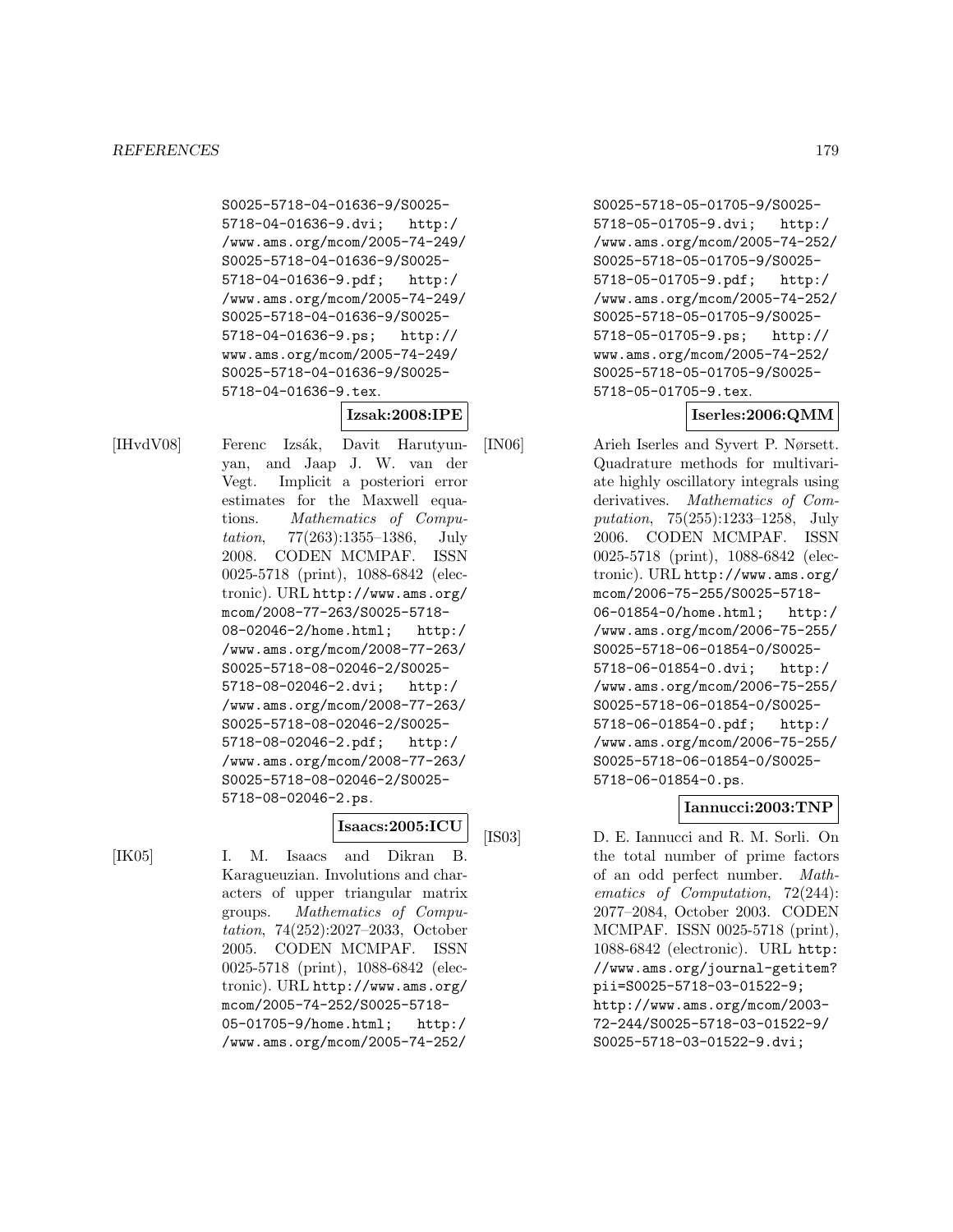http://www.ams.org/mcom/2003- 72-244/S0025-5718-03-01522-9/ S0025-5718-03-01522-9.pdf; http://www.ams.org/mcom/2003- 72-244/S0025-5718-03-01522-9/  $\begin{bmatrix} 72 - 244 \end{bmatrix}$  S0025-5718-03-01522-9.ps; http: //www.ams.org/mcom/2003-72-244/ S0025-5718-03-01522-9/S0025- 5718-03-01522-9.tex.

#### **Tamura:2009:NMC**

[iTiY09] Jun ichi Tamura and Shin ichi Yasutomi. A new multidimensional continued fraction algorithm. Mathematics of Computation, 78(268): 2209–2222, October 2009. CO-DEN MCMPAF. ISSN 0025-5718 (print), 1088-6842 (electronic). URL http://www.ams.org/journals/ mcom/2009-78-268/S0025-5718- 09-02217-0/home.html; http: //www.ams.org/journals/mcom/ 2009-78-268/S0025-5718-09-02217- 0/S0025-5718-09-02217-0.pdf.

## **Itoh:2003:CMP**

[Ito03] Tsuyoshi Itoh. A computation of minimal polynomials of special values of Siegel modular functions. Mathematics of Computation, 72 (242):969–973, April 2003. CODEN MCMPAF. ISSN 0025-5718 (print), 1088-6842 (electronic). URL http: //www.ams.org/journal-getitem? pii=S0025-5718-02-01430-8; http://www.ams.org/mcom/2003- 72-242/S0025-5718-02-01430-8/ S0025-5718-02-01430-8.dvi; http://www.ams.org/mcom/2003- 72-242/S0025-5718-02-01430-8/ S0025-5718-02-01430-8.pdf; http://www.ams.org/mcom/2003- 72-242/S0025-5718-02-01430-8/ S0025-5718-02-01430-8.ps; http: //www.ams.org/mcom/2003-72-242/

S0025-5718-02-01430-8/S0025- 5718-02-01430-8.tex.

# **Jay:2006:SRK**

Laurent O. Jay. Specialized Runge–Kutta methods for index 2 differential-algebraic equations. Mathematics of Computation, 75 (254):641–654, April 2006. CO-DEN MCMPAF. ISSN 0025- 5718 (print), 1088-6842 (electronic). URL http://www.ams.org/ mcom/2006-75-254/S0025-5718- 05-01809-0/home.html; http:/ /www.ams.org/mcom/2006-75-254/ S0025-5718-05-01809-0/S0025- 5718-05-01809-0.dvi; http:/ /www.ams.org/mcom/2006-75-254/ S0025-5718-05-01809-0/S0025- 5718-05-01809-0.pdf; http:/ /www.ams.org/mcom/2006-75-254/ S0025-5718-05-01809-0/S0025- 5718-05-01809-0.ps.

## **Jung:2005:DFC**

[JBA05] Hwanyup Jung, Sunghan Bae, and Jaehyun Ahn. Determinant formulas for class numbers in function fields. Mathematics of Computation, 74(250):953–965, April 2005. CODEN MCMPAF. ISSN 0025-5718 (print), 1088-6842 (electronic). URL http://www.ams.org/ mcom/2005-74-250/S0025-5718- 04-01671-0/home.html; http:/ /www.ams.org/mcom/2005-74-250/ S0025-5718-04-01671-0/S0025- 5718-04-01671-0.dvi; http:/ /www.ams.org/mcom/2005-74-250/ S0025-5718-04-01671-0/S0025- 5718-04-01671-0.pdf; http:/ /www.ams.org/mcom/2005-74-250/ S0025-5718-04-01671-0/S0025- 5718-04-01671-0.ps; http:// www.ams.org/mcom/2005-74-250/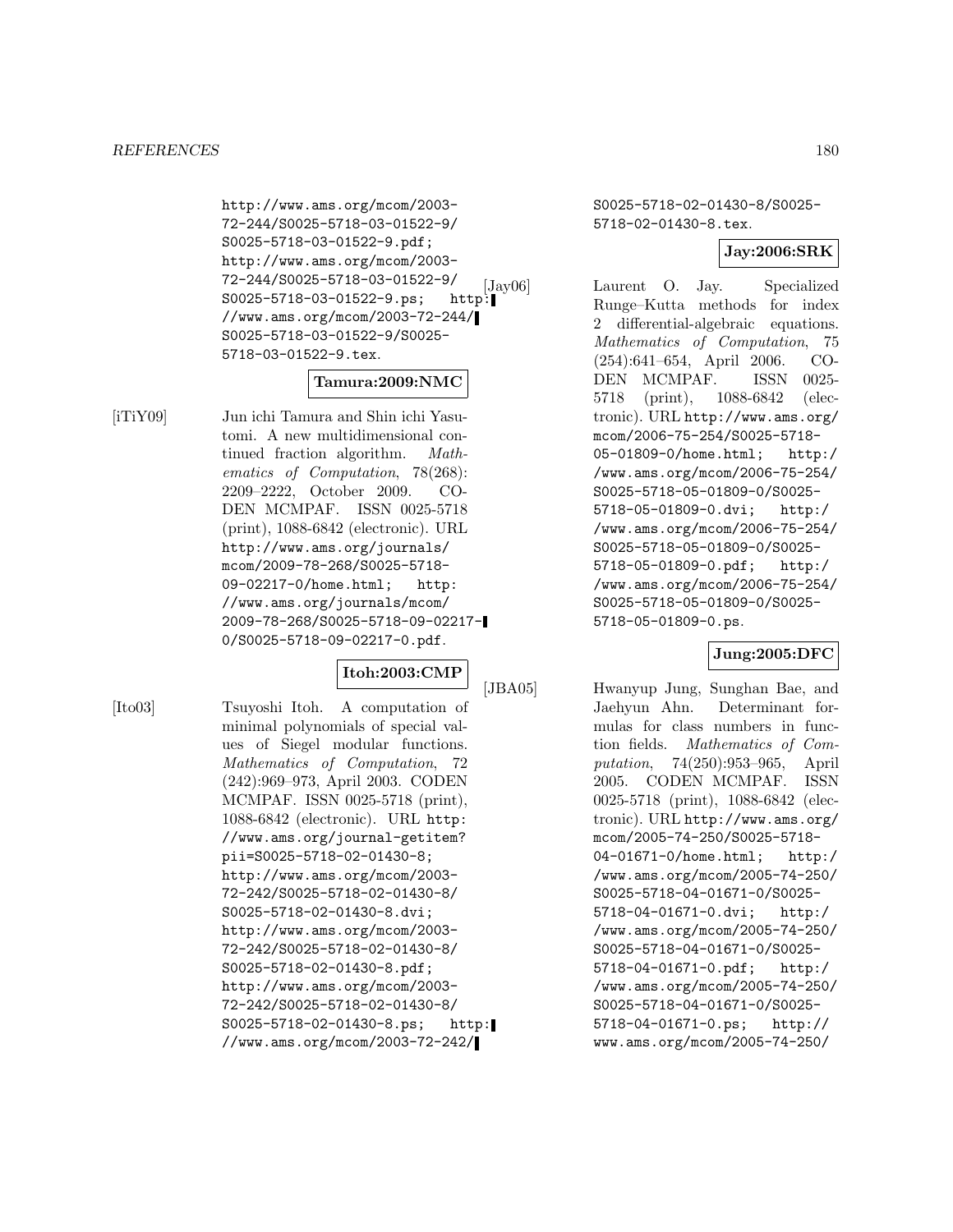S0025-5718-04-01671-0/S0025- 5718-04-01671-0.tex.

### **Jiang:2005:CPS**

[JC05] Yao-Lin Jiang and Richard M. M. Chen. Computing periodic solutions of linear differential-algebraic equations by waveform relaxation. Mathematics of Computation, 74 (250):781–804, April 2005. CO-DEN MCMPAF. ISSN 0025- 5718 (print), 1088-6842 (electronic). URL http://www.ams.org/ mcom/2005-74-250/S0025-5718- 04-01665-5/home.html; http:/ /www.ams.org/mcom/2005-74-250/ S0025-5718-04-01665-5/S0025- 5718-04-01665-5.dvi; http:/ /www.ams.org/mcom/2005-74-250/ S0025-5718-04-01665-5/S0025- 5718-04-01665-5.pdf; http:/ /www.ams.org/mcom/2005-74-250/ S0025-5718-04-01665-5/S0025- 5718-04-01665-5.ps; http:// www.ams.org/mcom/2005-74-250/ S0025-5718-04-01665-5/S0025- 5718-04-01665-5.tex.

#### **Jenkins:2003:OPN**

[Jen03] Paul M. Jenkins. Odd perfect numbers have a prime factor exceeding  $10^7$ . *Mathemat*ics of Computation, 72(243):1549– 1554, July 2003. CODEN MCM-PAF. ISSN 0025-5718 (print), 1088- 6842 (electronic). URL http:/ /www.ams.org/journal-getitem? pii=S0025-5718-03-01496-0; http://www.ams.org/mcom/2003- 72-243/S0025-5718-03-01496-0/ S0025-5718-03-01496-0.dvi; http://www.ams.org/mcom/2003- 72-243/S0025-5718-03-01496-0/ S0025-5718-03-01496-0.pdf; http://www.ams.org/mcom/2003- 72-243/S0025-5718-03-01496-0/

S0025-5718-03-01496-0.ps; http: //www.ams.org/mcom/2003-72-243/ S0025-5718-03-01496-0/S0025- 5718-03-01496-0.tex.

## **Jang:2001:NII**

[JH01] Aeyoung Park Jang and Seymour Haber. Numerical indefinite integration of functions with singularities. Mathematics of Computation, 70(233):205–221, January 2001. CODEN MCMPAF. ISSN 0025-5718 (print), 1088- 6842 (electronic). URL http:/ /www.ams.org/journal-getitem? pii=S0025-5718-00-01226-6; http://www.ams.org/mcom/2001- 70-233/S0025-5718-00-01226-6/ S0025-5718-00-01226-6.dvi; http://www.ams.org/mcom/2001- 70-233/S0025-5718-00-01226-6/ S0025-5718-00-01226-6.pdf; http://www.ams.org/mcom/2001- 70-233/S0025-5718-00-01226-6/ S0025-5718-00-01226-6.ps; http: //www.ams.org/mcom/2001-70-233/ S0025-5718-00-01226-6/S0025- 5718-00-01226-6.tex.

## **Jiang:2008:GTD**

[JHL08] Yi Jiang, William W. Hager, and Jian Li. The generalized triangular decomposition. Mathematics of Computation, 77(262): 1037–1056, April 2008. CO-DEN MCMPAF. ISSN 0025- 5718 (print), 1088-6842 (electronic). URL http://www.ams.org/ mcom/2008-77-262/S0025-5718- 07-02014-5/home.html; http:/ /www.ams.org/mcom/2008-77-262/ S0025-5718-07-02014-5/S0025- 5718-07-02014-5.dvi; http:/ /www.ams.org/mcom/2008-77-262/ S0025-5718-07-02014-5/S0025- 5718-07-02014-5.pdf; http:/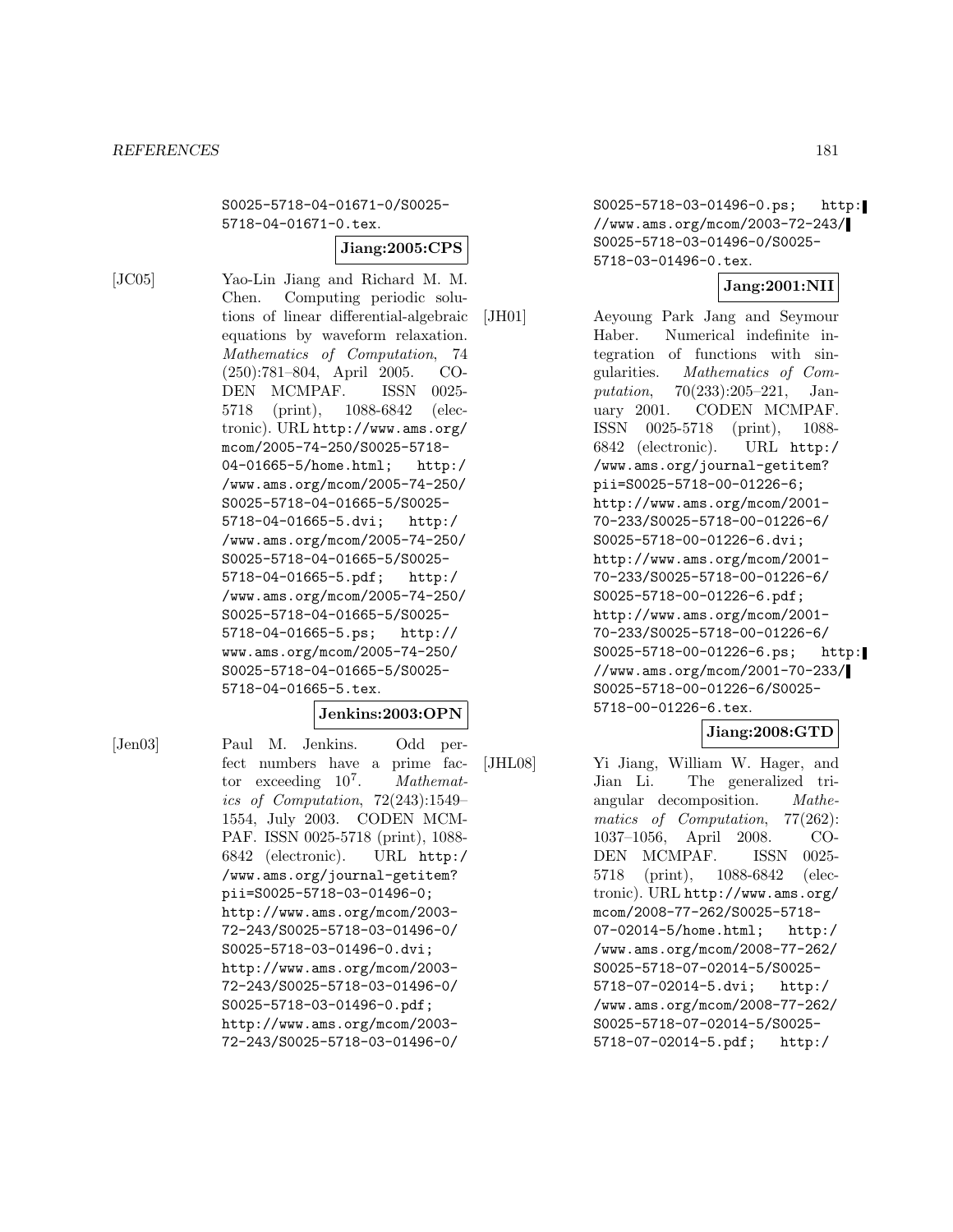/www.ams.org/mcom/2008-77-262/ S0025-5718-07-02014-5/S0025- 5718-07-02014-5.ps.

### **Jia:2005:CHR**

[Jia05] Zhongxiao Jia. The convergence of harmonic Ritz values, harmonic Ritz vectors and refined harmonic Ritz vectors. Mathematics of Computation, 74(251):1441–1456, July 2005. CODEN MCMPAF. ISSN 0025-5718 (print), 1088-6842 (electronic). URL http://www.ams.org/ mcom/2005-74-251/S0025-5718- 04-01684-9/home.html; http:/ /www.ams.org/mcom/2005-74-251/ S0025-5718-04-01684-9/S0025- 5718-04-01684-9.dvi; http:/ /www.ams.org/mcom/2005-74-251/ S0025-5718-04-01684-9/S0025- 5718-04-01684-9.pdf; http:/ /www.ams.org/mcom/2005-74-251/ S0025-5718-04-01684-9/S0025- 5718-04-01684-9.ps; http:// www.ams.org/mcom/2005-74-251/ S0025-5718-04-01684-9/S0025- 5718-04-01684-9.tex.

### **Jin:2006:ECA**

[Jin06] Yi Jin. On efficient computation and asymptotic sharpness of Kalantari's bounds for zeros of polynomials. Mathematics of Computation, 75(256):1905–1912, October 2006. CODEN MCMPAF. ISSN 0025-5718 (print), 1088-6842 (electronic). URL http://www.ams.org/ mcom/2006-75-256/S0025-5718- 06-01868-0/home.html; http:/ /www.ams.org/mcom/2006-75-256/ S0025-5718-06-01868-0/S0025- 5718-06-01868-0.dvi; http:/ /www.ams.org/mcom/2006-75-256/ S0025-5718-06-01868-0/S0025- 5718-06-01868-0.pdf; http:/ /www.ams.org/mcom/2006-75-256/

S0025-5718-06-01868-0/S0025- 5718-06-01868-0.ps.

## **Jaklic:2007:GIP**

[JKKZ07] Gasper Jaklic, Jernej Kozak, Marjeta Krajnc, and Emil Zagar. On geometric interpolation by planar parametric polynomial curves. Mathematics of Computation, 76 (260):1981–1993, October 2007. CO-DEN MCMPAF. ISSN 0025- 5718 (print), 1088-6842 (electronic). URL http://www.ams.org/ mcom/2007-76-260/S0025-5718- 07-01988-6/home.html; http:/ /www.ams.org/mcom/2007-76-260/ S0025-5718-07-01988-6/S0025- 5718-07-01988-6.dvi; http:/ /www.ams.org/mcom/2007-76-260/ S0025-5718-07-01988-6/S0025- 5718-07-01988-6.pdf; http:/ /www.ams.org/mcom/2007-76-260/ S0025-5718-07-01988-6/S0025- 5718-07-01988-6.ps.

## **Joux:2001:CMA**

[JL01] Antoine Joux and Reynald Lercier. "chinese & Match", an alternative to Atkin's "Match and Sort'' method used in the SEA algorithm. Mathematics of Computation, 70 (234):827–836, April 2001. CODEN MCMPAF. ISSN 0025-5718 (print), 1088-6842 (electronic). URL http: //www.ams.org/journal-getitem? pii=S0025-5718-00-01200-X; http://www.ams.org/mcom/2001- 70-234/S0025-5718-00-01200-X/ S0025-5718-00-01200-X.dvi; http://www.ams.org/mcom/2001- 70-234/S0025-5718-00-01200-X/ S0025-5718-00-01200-X.pdf; http://www.ams.org/mcom/2001- 70-234/S0025-5718-00-01200-X/ S0025-5718-00-01200-X.ps; http: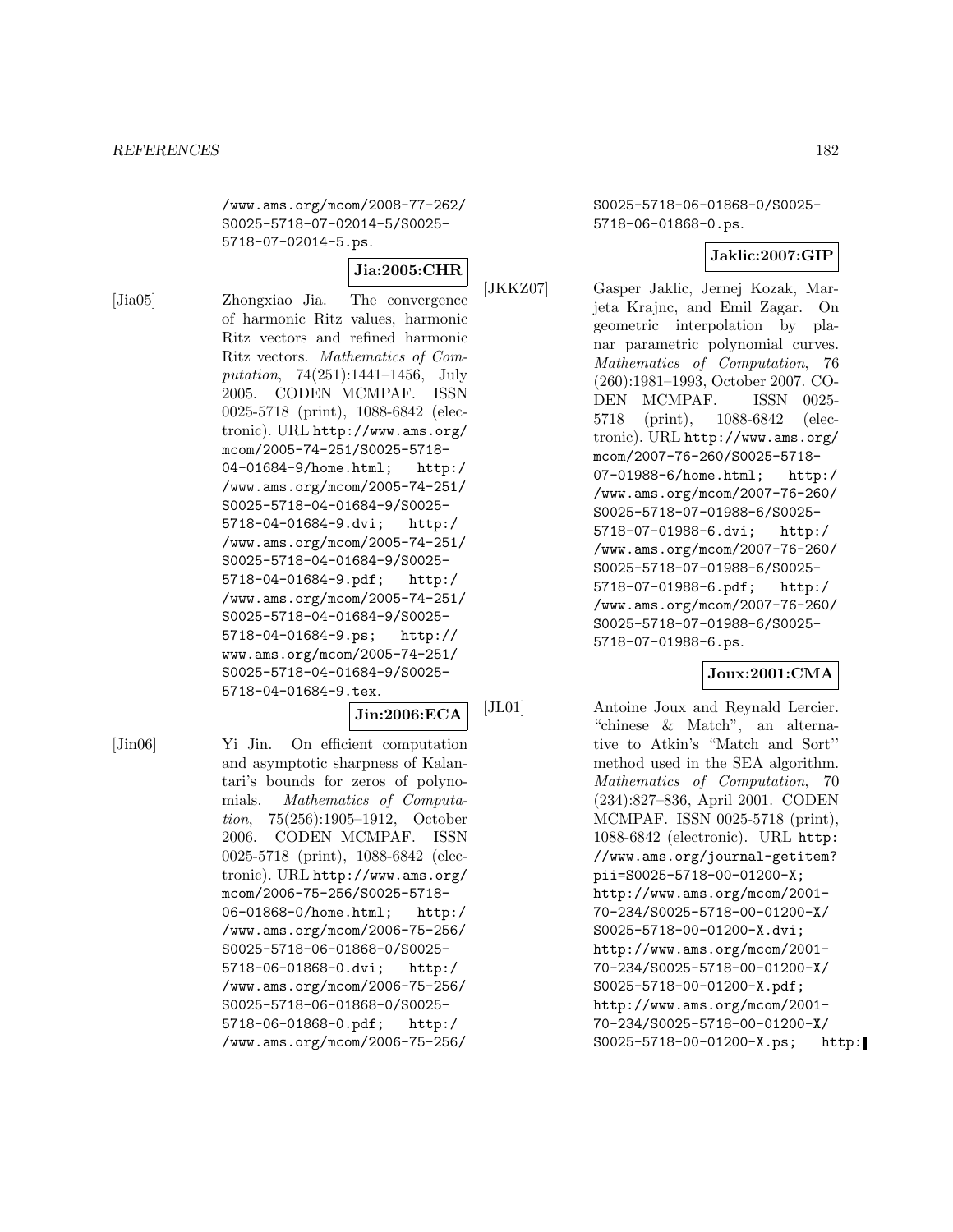//www.ams.org/mcom/2001-70-234/ S0025-5718-00-01200-X/S0025- 5718-00-01200-X.tex.

## **Joux:2003:IGN**

[JL03] Antoine Joux and Reynald Lercier. Improvements to the general number field sieve for discrete logarithms in prime fields. A comparison with the Gaussian integer method. Mathematics of Computation, 72 (242):953–967, April 2003. CODEN MCMPAF. ISSN 0025-5718 (print), 1088-6842 (electronic). URL http: //www.ams.org/journal-getitem? pii=S0025-5718-02-01482-5; http://www.ams.org/mcom/2003- 72-242/S0025-5718-02-01482-5/ S0025-5718-02-01482-5.dvi; http://www.ams.org/mcom/2003- 72-242/S0025-5718-02-01482-5/ S0025-5718-02-01482-5.pdf; http://www.ams.org/mcom/2003- 72-242/S0025-5718-02-01482-5/ S0025-5718-02-01482-5.ps; http: //www.ams.org/mcom/2003-72-242/ S0025-5718-02-01482-5/S0025- 5718-02-01482-5.tex.

### **Jia:2008:SWT**

[JL08] Rong-Qing Jia and Song-Tao Liu.  $C<sup>1</sup>$  spline wavelets on triangulations. Mathematics of Computation, 77(261):287–312, January 2008. CODEN MCMPAF. ISSN 0025-5718 (print), 1088-6842 (electronic). URL http://www.ams.org/ mcom/2008-77-261/S0025-5718- 07-02013-3/home.html; http:/ /www.ams.org/mcom/2008-77-261/ S0025-5718-07-02013-3/S0025- 5718-07-02013-3.dvi; http:/ /www.ams.org/mcom/2008-77-261/ S0025-5718-07-02013-3/S0025- 5718-07-02013-3.pdf; http:/ /www.ams.org/mcom/2008-77-261/

S0025-5718-07-02013-3/S0025- 5718-07-02013-3.ps.

### **Johansson:2000:FDA**

[Joh00] Stefan Johansson. On fundamental domains of arithmetic Fuchsian groups. Mathematics of Computation, 69(229):339–349, January 2000. CODEN MCMPAF. ISSN 0025-5718 (print), 1088- 6842 (electronic). URL http:/ /www.ams.org/journal-getitem? pii=S0025-5718-99-01167-9; http://www.ams.org/mcom/2000- 69-229/S0025-5718-99-01167-9/ S0025-5718-99-01167-9.dvi; http://www.ams.org/mcom/2000- 69-229/S0025-5718-99-01167-9/ S0025-5718-99-01167-9.pdf; http://www.ams.org/mcom/2000- 69-229/S0025-5718-99-01167-9/ S0025-5718-99-01167-9.ps; http: //www.ams.org/mcom/2000-69-229/ S0025-5718-99-01167-9/S0025- 5718-99-01167-9.tex.

### **Johnson:2001:AOS**

[Joh01] Michael J. Johnson. The  $L_2$ approximation order of surface spline interpolation. Mathematics of Computation, 70(234):719– 737, April 2001. CODEN MCM-PAF. ISSN 0025-5718 (print), 1088- 6842 (electronic). URL http:/ /www.ams.org/journal-getitem? pii=S0025-5718-00-01301-6; http://www.ams.org/mcom/2001- 70-234/S0025-5718-00-01301-6/ S0025-5718-00-01301-6.dvi; http://www.ams.org/mcom/2001- 70-234/S0025-5718-00-01301-6/ S0025-5718-00-01301-6.pdf; http://www.ams.org/mcom/2001- 70-234/S0025-5718-00-01301-6/ S0025-5718-00-01301-6.ps; http: //www.ams.org/mcom/2001-70-234/